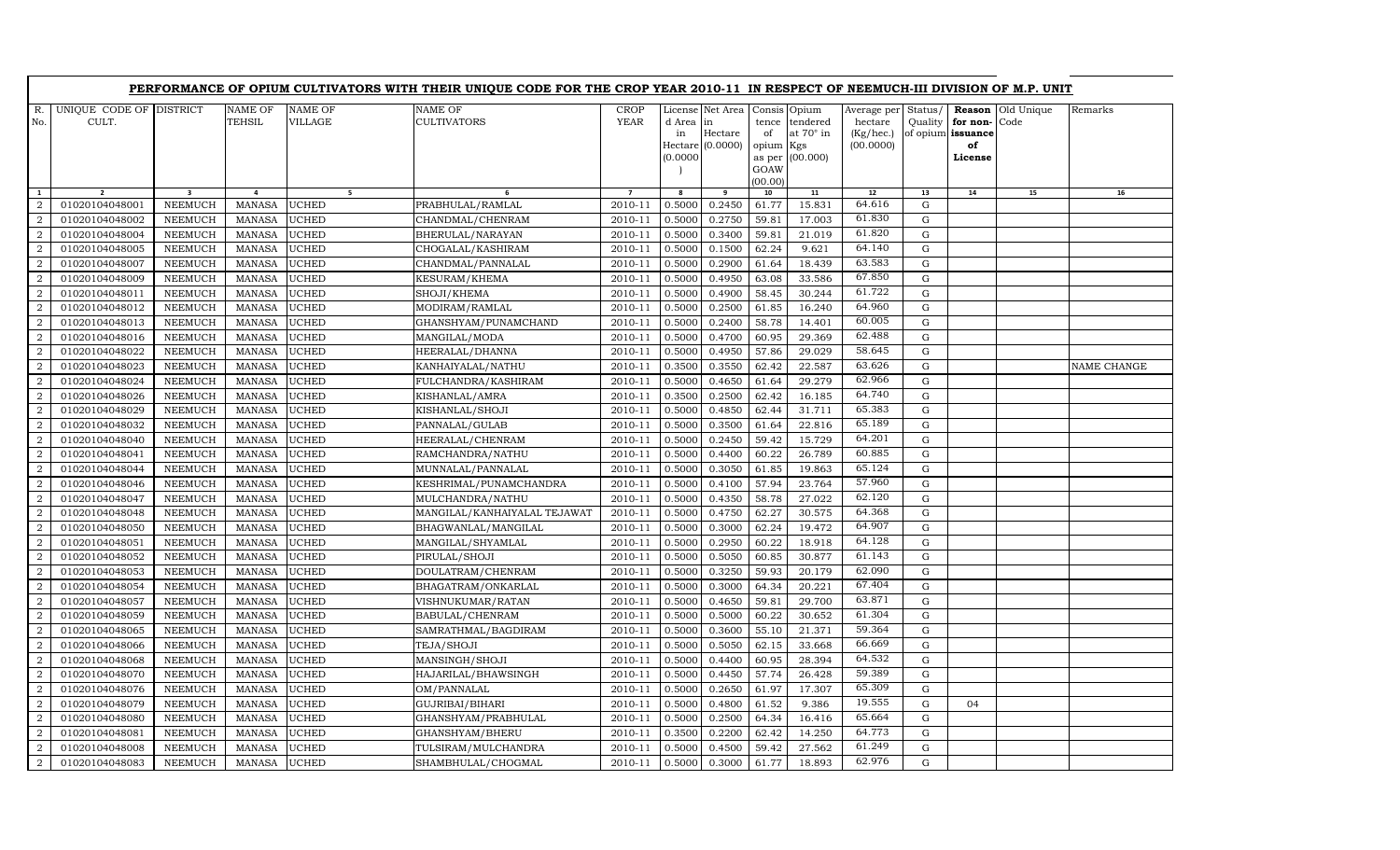| Average per Status/<br><b>YEAR</b><br>CULT.<br><b>TEHSIL</b><br><b>VILLAGE</b><br><b>CULTIVATORS</b><br>tence tendered<br>No.<br>d Area in<br>hectare<br>Quality<br>for non-<br>Code<br>Hectare<br>at $70^\circ$ in<br>(Kg/hec.)<br>of opium issuance<br>in<br>of<br>Hectare (0.0000)<br>(00.0000)<br>opium Kgs<br>of<br>(0.0000)<br>as per (00.000)<br>License<br>GOAW<br>(00.00)<br>67.217<br>0.5000<br>0.5000<br>62.09<br>G<br>01020104048085<br><b>NEEMUCH</b><br>MANASA<br><b>UCHED</b><br>MADANLAL/BHANWARLAL<br>33.608<br>2<br>2010-11<br>63.084<br><b>UCHED</b><br>0.4450<br>01020104048090<br><b>NEEMUCH</b><br><b>MANASA</b><br>KOSHALYABAI/UDAIRAM<br>2010-11<br>0.5000<br>61.97<br>28.072<br>G<br>$\overline{2}$<br>65.473<br>01020104048091<br><b>MANASA</b><br><b>UCHED</b><br>JAGDISH/CHAGANLAL<br>2010-11<br>0.3500<br>0.3050<br>61.77<br>19.969<br>2<br>NEEMUCH<br>G<br>56.537<br><b>MANASA</b><br><b>UCHED</b><br>0.5000<br>0.4450<br>25.159<br>2<br>01020104048093<br><b>NEEMUCH</b><br>BHOLARAM/HABUJI<br>2010-11<br>55.19<br>G<br>61.805<br>01020104048095<br><b>MANASA</b><br><b>UCHED</b><br>MANOHARLAL/PANNALAL<br>2010-11<br>0.5000<br>0.1950<br>61.85<br>12.052<br>G<br>$\overline{2}$<br><b>NEEMUCH</b><br>63.207<br>2<br>01020104048097<br><b>NEEMUCH</b><br><b>MANASA</b><br><b>UCHED</b><br>2010-11<br>0.5000<br>0.4300<br>61.77<br>27.179<br>G<br>PRAHALAD/VARDICHANDRA | ISSUED ON 2016-17    |
|--------------------------------------------------------------------------------------------------------------------------------------------------------------------------------------------------------------------------------------------------------------------------------------------------------------------------------------------------------------------------------------------------------------------------------------------------------------------------------------------------------------------------------------------------------------------------------------------------------------------------------------------------------------------------------------------------------------------------------------------------------------------------------------------------------------------------------------------------------------------------------------------------------------------------------------------------------------------------------------------------------------------------------------------------------------------------------------------------------------------------------------------------------------------------------------------------------------------------------------------------------------------------------------------------------------------------------------------------------------------------------------------------------|----------------------|
|                                                                                                                                                                                                                                                                                                                                                                                                                                                                                                                                                                                                                                                                                                                                                                                                                                                                                                                                                                                                                                                                                                                                                                                                                                                                                                                                                                                                        |                      |
|                                                                                                                                                                                                                                                                                                                                                                                                                                                                                                                                                                                                                                                                                                                                                                                                                                                                                                                                                                                                                                                                                                                                                                                                                                                                                                                                                                                                        |                      |
|                                                                                                                                                                                                                                                                                                                                                                                                                                                                                                                                                                                                                                                                                                                                                                                                                                                                                                                                                                                                                                                                                                                                                                                                                                                                                                                                                                                                        |                      |
|                                                                                                                                                                                                                                                                                                                                                                                                                                                                                                                                                                                                                                                                                                                                                                                                                                                                                                                                                                                                                                                                                                                                                                                                                                                                                                                                                                                                        |                      |
|                                                                                                                                                                                                                                                                                                                                                                                                                                                                                                                                                                                                                                                                                                                                                                                                                                                                                                                                                                                                                                                                                                                                                                                                                                                                                                                                                                                                        |                      |
|                                                                                                                                                                                                                                                                                                                                                                                                                                                                                                                                                                                                                                                                                                                                                                                                                                                                                                                                                                                                                                                                                                                                                                                                                                                                                                                                                                                                        |                      |
|                                                                                                                                                                                                                                                                                                                                                                                                                                                                                                                                                                                                                                                                                                                                                                                                                                                                                                                                                                                                                                                                                                                                                                                                                                                                                                                                                                                                        |                      |
|                                                                                                                                                                                                                                                                                                                                                                                                                                                                                                                                                                                                                                                                                                                                                                                                                                                                                                                                                                                                                                                                                                                                                                                                                                                                                                                                                                                                        |                      |
|                                                                                                                                                                                                                                                                                                                                                                                                                                                                                                                                                                                                                                                                                                                                                                                                                                                                                                                                                                                                                                                                                                                                                                                                                                                                                                                                                                                                        |                      |
|                                                                                                                                                                                                                                                                                                                                                                                                                                                                                                                                                                                                                                                                                                                                                                                                                                                                                                                                                                                                                                                                                                                                                                                                                                                                                                                                                                                                        |                      |
|                                                                                                                                                                                                                                                                                                                                                                                                                                                                                                                                                                                                                                                                                                                                                                                                                                                                                                                                                                                                                                                                                                                                                                                                                                                                                                                                                                                                        |                      |
| 67.442<br>01020104048104<br><b>UCHED</b><br>2010-11<br>0.3500<br>0.2400<br>64.34<br>16.186<br>${\rm G}$<br><b>NEEMUCH</b><br><b>MANASA</b><br>KANA/TEKA<br>2                                                                                                                                                                                                                                                                                                                                                                                                                                                                                                                                                                                                                                                                                                                                                                                                                                                                                                                                                                                                                                                                                                                                                                                                                                           |                      |
| 65.998<br>LALCHANDRA/HEERALAL<br>$\overline{2}$<br>01020104048106<br><b>NEEMUCH</b><br><b>MANASA</b><br><b>UCHED</b><br>2010-11<br>0.5000<br>0.4900<br>61.05<br>32.339<br>G                                                                                                                                                                                                                                                                                                                                                                                                                                                                                                                                                                                                                                                                                                                                                                                                                                                                                                                                                                                                                                                                                                                                                                                                                            |                      |
| 54.894<br>01020104048110<br><b>NEEMUCH</b><br><b>MANASA</b><br><b>UCHED</b><br>SEETABAI/VARDA<br>2010-11<br>0.5000<br>0.4250<br>53.37<br>23.330<br>G<br>$\overline{2}$<br>04                                                                                                                                                                                                                                                                                                                                                                                                                                                                                                                                                                                                                                                                                                                                                                                                                                                                                                                                                                                                                                                                                                                                                                                                                           |                      |
| 72.045<br>$\overline{2}$<br>01020104048042<br><b>MANASA</b><br><b>UCHED</b><br>2010-11<br>0.5000<br>0.2500<br>59.81<br>18.011<br>G<br><b>NEEMUCH</b><br>JAGDISH/SHOBHARAM                                                                                                                                                                                                                                                                                                                                                                                                                                                                                                                                                                                                                                                                                                                                                                                                                                                                                                                                                                                                                                                                                                                                                                                                                              |                      |
| 62.651<br>$\overline{2}$<br>01020104048049<br><b>NEEMUCH</b><br><b>MANASA</b><br><b>UCHED</b><br>MANGILAL/KANHAIYALAL GOYAL<br>2010-11<br>0.5000<br>0.4300<br>61.85<br>26.940<br>G                                                                                                                                                                                                                                                                                                                                                                                                                                                                                                                                                                                                                                                                                                                                                                                                                                                                                                                                                                                                                                                                                                                                                                                                                     |                      |
| 66.636<br>01020104048045<br><b>NEEMUCH</b><br><b>UCHED</b><br>2010-11<br>0.5000<br>0.1650<br>62.42<br>10.995<br>G<br>$\overline{2}$<br><b>MANASA</b><br>JAGDISH/HEERALAL                                                                                                                                                                                                                                                                                                                                                                                                                                                                                                                                                                                                                                                                                                                                                                                                                                                                                                                                                                                                                                                                                                                                                                                                                               |                      |
| 64.374<br>62.24<br>2<br>01020104048088<br><b>NEEMUCH</b><br><b>MANASA</b><br><b>UCHED</b><br>CHANDMAL/BHUWANILAL<br>2010-11<br>0.5000<br>0.4500<br>28.968<br>G                                                                                                                                                                                                                                                                                                                                                                                                                                                                                                                                                                                                                                                                                                                                                                                                                                                                                                                                                                                                                                                                                                                                                                                                                                         |                      |
| 63.857<br><b>UCHED</b><br>01020104048114<br><b>NEEMUCH</b><br><b>MANASA</b><br>DEVILAL/BHAGWANLAL<br>2010-11<br>0.5000<br>0.3300<br>62.24<br>21.073<br>G<br>$\overline{2}$                                                                                                                                                                                                                                                                                                                                                                                                                                                                                                                                                                                                                                                                                                                                                                                                                                                                                                                                                                                                                                                                                                                                                                                                                             |                      |
| 61.743<br>0.3500<br>01020104048115<br><b>NEEMUCH</b><br><b>MANASA</b><br><b>UCHED</b><br>LAXMINARAYAN/FULCHAND<br>2010-11<br>0.5000<br>60.22<br>21.610<br>G<br>2                                                                                                                                                                                                                                                                                                                                                                                                                                                                                                                                                                                                                                                                                                                                                                                                                                                                                                                                                                                                                                                                                                                                                                                                                                       |                      |
| 63.522<br>0.3600<br>2<br>01020104048116<br><b>NEEMUCH</b><br><b>MANASA</b><br><b>UCHED</b><br>CHOTHMAL/FULCHAND<br>2010-11<br>0.5000<br>59.93<br>22.868<br>G                                                                                                                                                                                                                                                                                                                                                                                                                                                                                                                                                                                                                                                                                                                                                                                                                                                                                                                                                                                                                                                                                                                                                                                                                                           |                      |
| 63.842<br>01020104048117<br><b>NEEMUCH</b><br><b>MANASA</b><br><b>UCHED</b><br>2010-11<br>0.5000<br>0.4050<br>59.42<br>25.856<br>G<br>2<br>KANWARLAL/FULCHAND                                                                                                                                                                                                                                                                                                                                                                                                                                                                                                                                                                                                                                                                                                                                                                                                                                                                                                                                                                                                                                                                                                                                                                                                                                          |                      |
| 65.874<br>0.2300<br>61.77<br>2<br>01020104048119<br><b>NEEMUCH</b><br><b>MANASA</b><br><b>UCHED</b><br>RAJARAM/DHANNALAL<br>2010-11<br>0.5000<br>15.151<br>G                                                                                                                                                                                                                                                                                                                                                                                                                                                                                                                                                                                                                                                                                                                                                                                                                                                                                                                                                                                                                                                                                                                                                                                                                                           |                      |
| 65.056<br>01020104048086<br><b>UCHED</b><br>23.420<br>$\overline{2}$<br><b>NEEMUCH</b><br><b>MANASA</b><br>BHAGWAN/BHANWARLAL<br>2010-11<br>0.5000<br>0.3600<br>62.24<br>G                                                                                                                                                                                                                                                                                                                                                                                                                                                                                                                                                                                                                                                                                                                                                                                                                                                                                                                                                                                                                                                                                                                                                                                                                             |                      |
| 62.982<br>01020104048031<br><b>NEEMUCH</b><br><b>UCHED</b><br>DHANNA/GULAB<br>2010-11<br>0.5000<br>0.4600<br>59.93<br>28.972<br>G<br>$\overline{2}$<br><b>MANASA</b>                                                                                                                                                                                                                                                                                                                                                                                                                                                                                                                                                                                                                                                                                                                                                                                                                                                                                                                                                                                                                                                                                                                                                                                                                                   |                      |
| 66.421<br>0.4250<br>2<br>01020104048084<br><b>NEEMUCH</b><br><b>MANASA</b><br><b>UCHED</b><br>LAXMINARAYAN/HEERALAL<br>2010-11<br>0.5000<br>61.50<br>28.229<br>G                                                                                                                                                                                                                                                                                                                                                                                                                                                                                                                                                                                                                                                                                                                                                                                                                                                                                                                                                                                                                                                                                                                                                                                                                                       |                      |
| 63.044<br>01020104048006<br><b>NEEMUCH</b><br><b>MANASA</b><br><b>UCHED</b><br>RAMESHLAL/CHUNNILAL<br>2010-11<br>0.3500<br>0.2500<br>58.78<br>15.761<br>G<br>2                                                                                                                                                                                                                                                                                                                                                                                                                                                                                                                                                                                                                                                                                                                                                                                                                                                                                                                                                                                                                                                                                                                                                                                                                                         |                      |
| 66.468<br>01020104048073<br><b>UCHED</b><br>2010-11<br>0.5000<br>0.4550<br>63.65<br>2<br><b>NEEMUCH</b><br><b>MANASA</b><br>SHYAMLAL/SHOJI<br>30.243<br>G                                                                                                                                                                                                                                                                                                                                                                                                                                                                                                                                                                                                                                                                                                                                                                                                                                                                                                                                                                                                                                                                                                                                                                                                                                              |                      |
| 65.747<br>01020104048122<br><b>NEEMUCH</b><br><b>MANASA</b><br><b>UCHED</b><br>0.5000<br>0.2850<br>60.95<br>18.738<br>${\rm G}$<br>2<br>MADANLAL/LAXMAN<br>2010-11                                                                                                                                                                                                                                                                                                                                                                                                                                                                                                                                                                                                                                                                                                                                                                                                                                                                                                                                                                                                                                                                                                                                                                                                                                     |                      |
| 62.121<br>2<br>01020104048058<br><b>MANASA</b><br><b>UCHED</b><br>2010-11<br>0.5000<br>0.3000<br>58.79<br>18.636<br>G<br><b>NEEMUCH</b><br>KANHAIYALAL/BHERULAL                                                                                                                                                                                                                                                                                                                                                                                                                                                                                                                                                                                                                                                                                                                                                                                                                                                                                                                                                                                                                                                                                                                                                                                                                                        |                      |
| 59.558<br>064<br><b>UCHED</b><br>0.3500<br>0.1900<br>57.40<br>G<br>$\overline{2}$<br>01020104048124<br><b>NEEMUCH</b><br><b>MANASA</b><br>2010-11<br>11.316<br>NANDLAL/DOLATRAM                                                                                                                                                                                                                                                                                                                                                                                                                                                                                                                                                                                                                                                                                                                                                                                                                                                                                                                                                                                                                                                                                                                                                                                                                        | NAME CHANGE(2003-04) |
| 19.486<br>0.3050<br>62.20<br>63.889<br>G<br>01020104068002<br>2010-11<br>0.3500<br><b>NEEMUCH</b><br><b>MANASA</b><br><b>TUMDA</b><br>KISHAN SINGH/ SHIV SINGH<br>3                                                                                                                                                                                                                                                                                                                                                                                                                                                                                                                                                                                                                                                                                                                                                                                                                                                                                                                                                                                                                                                                                                                                                                                                                                    | NAME CHANGE          |
| 0.2500<br>58.91<br>15.552<br>62.209<br>G<br>01020104068003<br><b>NEEMUCH</b><br>TUMDA<br>2010-11<br>0.3500<br>3<br><b>MANASA</b><br>KALAVATI BAI/ BAPULAL                                                                                                                                                                                                                                                                                                                                                                                                                                                                                                                                                                                                                                                                                                                                                                                                                                                                                                                                                                                                                                                                                                                                                                                                                                              |                      |
| 0.3050<br>63.41<br>21.170<br>69.409<br>$\overline{G}$<br>01020104068006<br><b>TUMDA</b><br>2010-11<br>0.5000<br><b>NEEMUCH</b><br><b>MANASA</b><br>SAJJAN SINGH/ DEVI SINGH<br>3                                                                                                                                                                                                                                                                                                                                                                                                                                                                                                                                                                                                                                                                                                                                                                                                                                                                                                                                                                                                                                                                                                                                                                                                                       |                      |
| 0.3900<br>63.36<br>24.692<br>63.313<br>G<br>01020104068007<br><b>NEEMUCH</b><br><b>MANASA</b><br><b>TUMDA</b><br><b>UDAY SINGH/ DEVI SINGH</b><br>2010-11<br>0.5000<br>3                                                                                                                                                                                                                                                                                                                                                                                                                                                                                                                                                                                                                                                                                                                                                                                                                                                                                                                                                                                                                                                                                                                                                                                                                               |                      |
| 22.003<br>0.3350<br>63.41<br>65.681<br>$\mathbf G$<br><b>TUMDA</b><br>0.5000<br>3<br>01020104068011<br><b>NEEMUCH</b><br><b>MANASA</b><br>MOHANLAL/ KHEMCHAND<br>2010-11                                                                                                                                                                                                                                                                                                                                                                                                                                                                                                                                                                                                                                                                                                                                                                                                                                                                                                                                                                                                                                                                                                                                                                                                                               |                      |
| 0.3100<br>63.36<br>21.153<br>68.236<br>${\rm G}$<br>01020104068012<br><b>TUMDA</b><br>2010-11<br>0.5000<br>3<br><b>NEEMUCH</b><br><b>MANASA</b><br>MADAN SINGH/ SHIV SINGH                                                                                                                                                                                                                                                                                                                                                                                                                                                                                                                                                                                                                                                                                                                                                                                                                                                                                                                                                                                                                                                                                                                                                                                                                             |                      |
| 0.4750<br>60.89<br>30.941<br>65.139<br>G<br>01020104068015<br><b>NEEMUCH</b><br><b>TUMDA</b><br>2010-11<br>0.5000<br>3<br><b>MANASA</b><br>RATAN SINGH/ BHUVANI SINGH                                                                                                                                                                                                                                                                                                                                                                                                                                                                                                                                                                                                                                                                                                                                                                                                                                                                                                                                                                                                                                                                                                                                                                                                                                  |                      |
| 32.360<br>65.374<br>0.4950<br>62.42<br>02<br>01020104068016<br><b>MANASA</b><br><b>TUMDA</b><br>2010-11<br>0.5000<br>$\mathbf{I}$<br><b>NEEMUCH</b><br>LAXMAN SINGH/KISHOR SINGH<br>3                                                                                                                                                                                                                                                                                                                                                                                                                                                                                                                                                                                                                                                                                                                                                                                                                                                                                                                                                                                                                                                                                                                                                                                                                  |                      |
| 59.70<br>18.055<br>65.654<br>0.2750<br>G<br>01020104068017<br><b>NEEMUCH</b><br><b>MANASA</b><br><b>TUMDA</b><br>MOHANSINGH/ DEVISINGH<br>2010-11<br>0.5000<br>3                                                                                                                                                                                                                                                                                                                                                                                                                                                                                                                                                                                                                                                                                                                                                                                                                                                                                                                                                                                                                                                                                                                                                                                                                                       |                      |
| 0.3350<br>58.72<br>20.418<br>60.949<br>G<br>TUMDA<br>2010-11<br>0.5000<br>3<br>01020104068019<br><b>NEEMUCH</b><br><b>MANASA</b><br>BHAWAR SINGH / BHUWANI SINGH                                                                                                                                                                                                                                                                                                                                                                                                                                                                                                                                                                                                                                                                                                                                                                                                                                                                                                                                                                                                                                                                                                                                                                                                                                       |                      |
| 27.299<br>0.4100<br>63.36<br>66.583<br>${\rm G}$<br>01020104068020<br><b>TUMDA</b><br>2010-11<br>0.5000<br>3<br><b>NEEMUCH</b><br><b>MANASA</b><br>DULE SINGH / BHAWANI SINGH                                                                                                                                                                                                                                                                                                                                                                                                                                                                                                                                                                                                                                                                                                                                                                                                                                                                                                                                                                                                                                                                                                                                                                                                                          |                      |
| 13.351<br>66.755<br>0.2000<br>63.36<br>G<br>3<br>01020104068023<br><b>NEEMUCH</b><br><b>MANASA</b><br><b>TUMDA</b><br>2010-11<br>0.5000<br>GITA BAI/ MANGILAL                                                                                                                                                                                                                                                                                                                                                                                                                                                                                                                                                                                                                                                                                                                                                                                                                                                                                                                                                                                                                                                                                                                                                                                                                                          |                      |
| 0.4550<br>59.70<br>28.784<br>63.261<br>G<br>01020104068033<br><b>MANASA</b><br><b>TUMDA</b><br>BHOPAL SINGH/ KISHAN SINGH<br>2010-11<br>0.5000<br>3<br><b>NEEMUCH</b>                                                                                                                                                                                                                                                                                                                                                                                                                                                                                                                                                                                                                                                                                                                                                                                                                                                                                                                                                                                                                                                                                                                                                                                                                                  |                      |
| 31.840<br>64.324<br>0.4950<br>62.66<br>G<br>3<br>01020104068034<br><b>NEEMUCH</b><br><b>MANASA</b><br><b>TUMDA</b><br>BHERUSINGH/GOVINDSINGH<br>2010-11<br>0.5000                                                                                                                                                                                                                                                                                                                                                                                                                                                                                                                                                                                                                                                                                                                                                                                                                                                                                                                                                                                                                                                                                                                                                                                                                                      |                      |
| 22.081<br>65.913<br>0.3350<br>63.32<br>G<br>0.3500<br>3<br><b>NEEMUCH</b><br><b>MANASA</b><br><b>TUMDA</b><br>2010-11<br>01020104068024<br><b>JADAV BAI/ KISHOR</b>                                                                                                                                                                                                                                                                                                                                                                                                                                                                                                                                                                                                                                                                                                                                                                                                                                                                                                                                                                                                                                                                                                                                                                                                                                    |                      |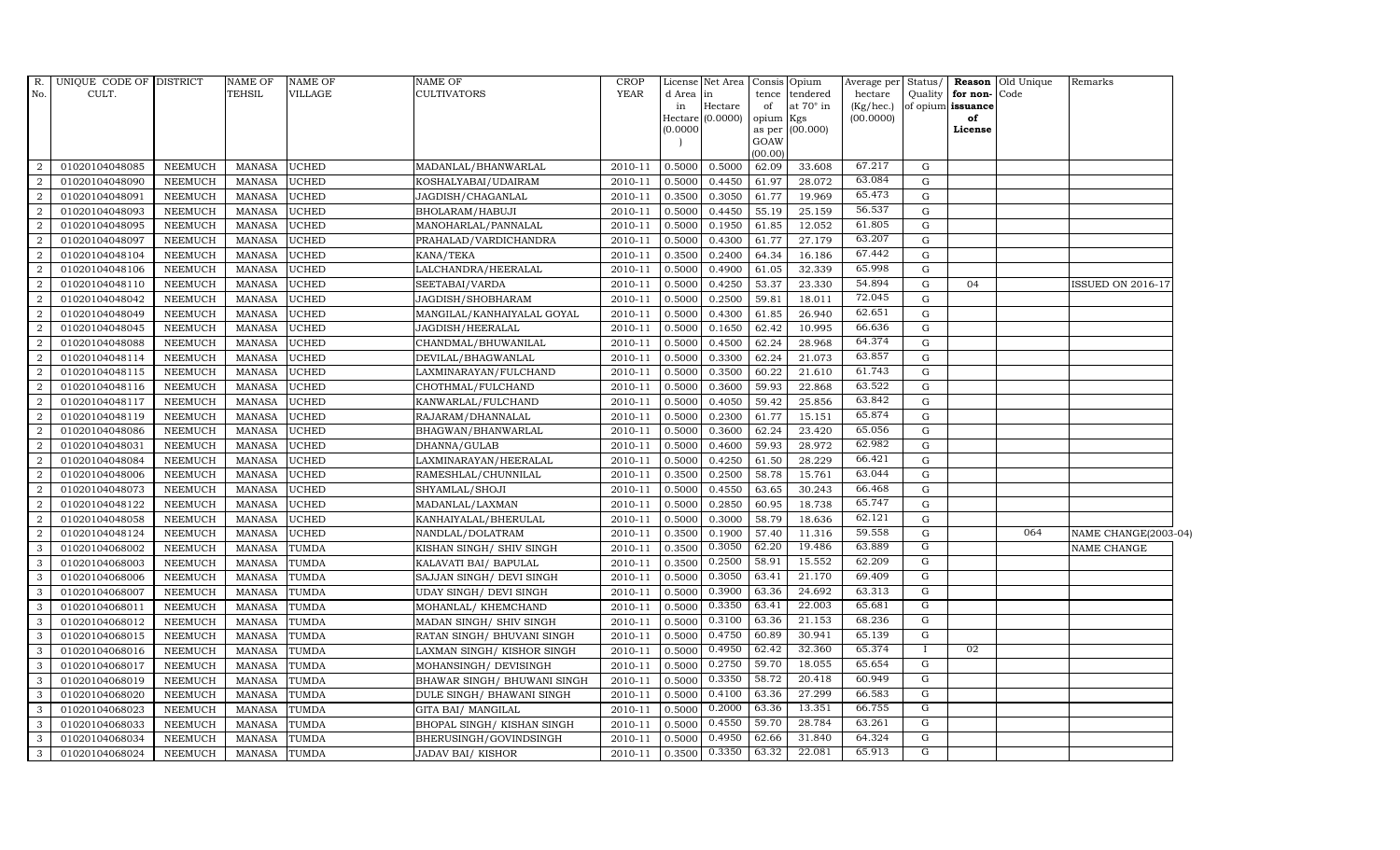| R.             | UNIQUE CODE OF DISTRICT |                | <b>NAME OF</b> | <b>NAME OF</b>     | <b>NAME OF</b>             | CROP        |           | License Net Area   Consis   Opium |           |                  | Average per | Status/        | Reason            | Old Unique | Remarks                  |
|----------------|-------------------------|----------------|----------------|--------------------|----------------------------|-------------|-----------|-----------------------------------|-----------|------------------|-------------|----------------|-------------------|------------|--------------------------|
| No.            | CULT.                   |                | <b>TEHSIL</b>  | <b>VILLAGE</b>     | <b>CULTIVATORS</b>         | <b>YEAR</b> | d Area in |                                   | tence     | tendered         | hectare     | Quality        | for non-          | Code       |                          |
|                |                         |                |                |                    |                            |             | in        | Hectare                           | of        | at $70^\circ$ in | (Kg/hec.)   |                | of opium issuance |            |                          |
|                |                         |                |                |                    |                            |             |           | Hectare (0.0000)                  | opium Kgs |                  | (00.0000)   |                | of                |            |                          |
|                |                         |                |                |                    |                            |             | (0.0000)  |                                   | GOAW      | as per (00.000)  |             |                | License           |            |                          |
|                |                         |                |                |                    |                            |             |           |                                   | (00.00)   |                  |             |                |                   |            |                          |
| 3              | 01020104068014          | <b>NEEMUCH</b> | MANASA         | <b>TUMDA</b>       | NAJAR BAI/ GOBAR SINGH     | 2010-11     | 0.3500    | 0.2100                            | 67.03     | 14.459           | 68.852      | G              |                   |            |                          |
| 3              | 01020104068005          | <b>NEEMUCH</b> | <b>MANASA</b>  | TUMDA              | KARAN SINGH/ LAL SINGH     | 2010-11     | 0.5000    | 0.1700                            | 62.08     | 11.423           | 67.194      | G              |                   |            |                          |
| 3              | 01020104078005          | <b>NEEMUCH</b> | <b>MANASA</b>  | <b>SOJAWAS</b>     | BHAGAT SINGH/ BAPU SINGH   | 2010-11     | 0.5000    | 0.2150                            | 59.46     | 13.056           | 60.726      | G              |                   |            |                          |
| 3              | 01020104078007          | <b>NEEMUCH</b> | <b>MANASA</b>  | <b>SOJAWAS</b>     | BHOPAL SINGH/ KHUMAN SINGH | 2010-11     | 0.5000    | 0.2250                            | 59.46     | 13.752           | 61.121      | G              |                   |            |                          |
| 3              | 01020104078009          | <b>NEEMUCH</b> | <b>MANASA</b>  | SOJAWAS            | ARJUNSINGH/RAMSINGH        | 2010-11     | 0.5000    | 0.3400                            | 61.51     | 21.590           | 63.500      | G              |                   |            |                          |
| 3              | 01020104078010          | <b>NEEMUCH</b> | <b>MANASA</b>  | <b>SOJAWAS</b>     | FATE SINGH/ SARTAN SINGH   | 2010-11     | 0.5000    | 0.3900                            | 59.46     | 22.858           | 58.611      | G              |                   |            |                          |
| 3              | 01020104078002          | <b>NEEMUCH</b> | <b>MANASA</b>  | <b>SOJAWAS</b>     | SITA BAI / NIRBHAY SINGH   | 2010-11     | 0.5000    | 0.2800                            | 59.46     | 16.759           | 59.854      | G              |                   |            |                          |
| 3              | 01020104078011          | <b>NEEMUCH</b> | <b>MANASA</b>  | <b>SOJAWAS</b>     | DHAPUBAI/CHITARSINGH       | 2010-11     | 0.5000    | 0.1600                            | 61.51     | 10.052           | 62.825      | $\overline{G}$ |                   |            |                          |
| 3              | 01020104078008          | <b>NEEMUCH</b> | <b>MANASA</b>  | <b>SOJAWAS</b>     | SAJJAN SINGH/ KHUMAN SINGH | 2010-11     | 0.5000    | 0.2200                            | 61.51     | 14.033           | 63.787      | $\overline{G}$ |                   |            |                          |
| 3              | 01020104078006          | <b>NEEMUCH</b> | <b>MANASA</b>  | <b>SOJAWAS</b>     | VINODSINGH/GOBARSINGH      | 2010-11     | 0.5000    | 0.3050                            | 61.56     | 19.347           | 63.433      | G              |                   |            |                          |
| 3              | 01020104078018          | <b>NEEMUCH</b> | <b>MANASA</b>  | <b>SOJAWAS</b>     | BAPUSINGH/NATHUSINGH       | 2010-11     | 0.5000    | 0.2500                            | 59.46     | 15.018           | 60.072      | G              |                   |            |                          |
| 2              | 01020104062005          | <b>NEEMUCH</b> | <b>MANASA</b>  | <b>SHESHPURA</b>   | AMBALAL/RODA               | 2010-11     | 0.5000    | 0.4750                            | 64.25     | 30.647           | 64.521      | $\mathbf G$    |                   |            |                          |
| 2              | 01020104062053          | <b>NEEMUCH</b> | <b>MANASA</b>  | <b>SHESHPURA</b>   | CHAGANLAL/BHAGIRATH        | 2010-11     | 0.5000    | 0.4900                            | 61.59     | 31.261           | 63.798      | $\mathbf G$    |                   |            |                          |
| $\overline{2}$ | 01020104062008          | <b>NEEMUCH</b> | <b>MANASA</b>  | <b>SHESHPURA</b>   | SUKHIBAI/VAJERAM           | 2010-11     | 0.5000    | 0.4300                            | 61.53     | 27.979           | 65.067      | $\mathbf G$    |                   |            |                          |
| $\overline{2}$ | 01020104062011          | <b>NEEMUCH</b> | <b>MANASA</b>  | <b>SHESHPURA</b>   | NIRBHAYRAM/BHAGATRAM       | 2010-11     | 0.5000    | 0.4350                            | 61.53     | 30.378           | 69.835      | ${\rm G}$      |                   |            |                          |
| $\overline{2}$ | 01020104062012          | <b>NEEMUCH</b> | <b>MANASA</b>  | <b>SHESHPURA</b>   | MULCHANDRA/KESHURAM        | 2010-11     | 0.5000    | 0.4650                            | 58.23     | 27.742           | 59.661      | $\mathbf G$    |                   |            |                          |
| $\overline{a}$ | 01020104062017          | <b>NEEMUCH</b> | <b>MANASA</b>  | <b>SHESHPURA</b>   | LAXMINARAYAN/JETRAM        | 2010-11     | 0.5000    | 0.4950                            | 59.86     | 30.033           | 60.672      | $\mathbf G$    |                   |            |                          |
| 2              | 01020104062022          | <b>NEEMUCH</b> | <b>MANASA</b>  | <b>SHESHPURA</b>   | BADRILAL/KANHAIYALAL       | 2010-11     | 0.5000    | 0.4850                            | 58.84     | 29.353           | 60.521      | $\mathbf G$    |                   |            |                          |
| $\overline{2}$ | 01020104062023          | <b>NEEMUCH</b> | <b>MANASA</b>  | <b>SHESHPURA</b>   | SHAMBHULAL/PURALAL         | 2010-11     | 0.5000    | 0.4850                            | 64.25     | 30.225           | 62.320      | $\mathbf G$    |                   |            |                          |
| 2              | 01020104062027          | <b>NEEMUCH</b> | <b>MANASA</b>  | <b>SHESHPURA</b>   | RAMCHANDRA/MOTILAL         | 2010-11     | 0.5000    | 0.3250                            | 58.23     | 19.299           | 59.382      | ${\bf G}$      |                   |            |                          |
| 2              | 01020104062028          | <b>NEEMUCH</b> | <b>MANASA</b>  | <b>SHESHPURA</b>   | DEVILAL/VARDICHANDRA       | 2010-11     | 0.5000    | 0.4800                            | 65.25     | 30.192           | 62.900      | $\mathbf G$    |                   |            |                          |
| 2              | 01020104062063          | <b>NEEMUCH</b> | <b>MANASA</b>  | <b>SHESHPURA</b>   | VARDICHANDRA/BHAGATRAM     | 2010-11     | 0.5000    | 0.4400                            | 58.23     | 26.436           | 60.082      | ${\rm G}$      |                   |            |                          |
| 2              | 01020104062067          | <b>NEEMUCH</b> | <b>MANASA</b>  | <b>SHESHPURA</b>   | HEERALAL/BHAGATRAM         | 2010-11     | 0.5000    | 0.2950                            | 68.80     | 21.525           | 72.966      | $\mathbf G$    |                   |            |                          |
| $\overline{2}$ | 01020104062071          | <b>NEEMUCH</b> | <b>MANASA</b>  | <b>SHESHPURA</b>   | BADRILAL/RAMPRASAD         | 2010-11     | 0.5000    | 0.4150                            | 58.84     | 25.495           | 61.433      | G              |                   |            |                          |
| $\overline{2}$ | 01020104062050          | <b>NEEMUCH</b> | <b>MANASA</b>  | <b>SHESHPURA</b>   | KISHANLAL/BHUWANILAL       | 2010-11     | 0.5000    | 0.4950                            | 60.00     | 29.777           | 60.156      | $\mathbf G$    |                   |            |                          |
| $\overline{2}$ | 01020104062077          | <b>NEEMUCH</b> | <b>MANASA</b>  | <b>SHESHPURA</b>   | GHANSHYAM/DHURA            | 2010-11     | 0.5000    | 0.3000                            | 64.56     | 20.779           | 69.264      | ${\rm G}$      |                   |            |                          |
| $\overline{2}$ | 01020104062078          | <b>NEEMUCH</b> | <b>MANASA</b>  | <b>SHESHPURA</b>   | KARULAL/MANGILAL           | 2010-11     | 0.3500    | 0.3450                            | 54.49     | 18.472           | 53.542      | $\mathbf G$    | 04                |            | <b>ISSUED ON 2016-17</b> |
| 2              | 01020104062056          | <b>NEEMUCH</b> | <b>MANASA</b>  | <b>SHESHPURA</b>   | DARIYABBAI/BAPULAL         | 2010-11     | 0.3500    | 0.3300                            | 58.23     | 19.382           | 58.734      | $\mathbf G$    |                   |            |                          |
| $\overline{2}$ | 01020104062079          | <b>NEEMUCH</b> | <b>MANASA</b>  | <b>SHESHPURA</b>   | GHISALAL/BABRU             | 2010-11     | 0.5000    | 0.4400                            | 61.86     | 28.182           | 64.050      | G              |                   |            |                          |
| $\overline{2}$ | 01020104062080          | <b>NEEMUCH</b> | <b>MANASA</b>  | <b>SHESHPURA</b>   | NOJIBAI/BAPULAL            | 2010-11     | 0.5000    | 0.3000                            | 61.86     | 18.876           | 62.920      | $\mathbf G$    |                   |            |                          |
| $\overline{a}$ | 01020104062081          | <b>NEEMUCH</b> | <b>MANASA</b>  | <b>SHESHPURA</b>   | HEERA/PURA                 | 2010-11     | 0.3500    | 0.3400                            | 59.18     | 20.620           | 60.647      | $\mathbf G$    |                   |            |                          |
| 3              | 01020104073003          | <b>NEEMUCH</b> | MANASA         | <b>SEMLI ANTRI</b> | MAN SINGH/SAJJAN SINGH     | 2010-11     | 0.3500    | 0.3300                            | 54.57     | 19.076           | 57.806      | G              | 05                |            | <b>ISSUED ON 2015-16</b> |
| 3              | 01020104073008          | <b>NEEMUCH</b> | <b>MANASA</b>  | <b>SEMLI ANTRI</b> | JUJHAR SINGH/MEHATAB SINGH | 2010-11     | 0.3500    | 0.3050                            | 57.40     | 18.942           | 62.105      | G              |                   |            |                          |
| 3              | 01020104073009          | <b>NEEMUCH</b> | <b>MANASA</b>  | <b>SEMLI ANTRI</b> | KASTURI BAI/RATAN          | 2010-11     | 0.5000    | 0.4100                            | 57.40     | 26.076           | 63.600      | $\overline{G}$ |                   |            |                          |
| 3              | 01020104073012          | <b>NEEMUCH</b> | <b>MANASA</b>  | <b>SEMLI ANTRI</b> | DARBAR SINGH/PARVAT SINGH  | 2010-11     | 0.3500    | 0.2800                            | 54.05     | 16.207           | 57.883      | G              | 05                |            | <b>ISSUED ON 2015-16</b> |
| 3              | 01020104073013          | <b>NEEMUCH</b> | <b>MANASA</b>  | <b>SEMLI ANTRI</b> | MANGU SINGH/PARVAT SINGH   | 2010-11     | 0.3500    | 0.3150                            | 49.22     | 17.705           | 56.207      | G              | 05                |            | <b>ISSUED ON 2015-16</b> |
| 3              | 01020104073020          | <b>NEEMUCH</b> | MANASA         | <b>SEMLI ANTRI</b> | NARAYAN/RAN SINGH          | 2010-11     | 0.3500    | 0.3400                            | 57.22     | 19.847           | 58.374      | G              |                   |            |                          |
| $\mathbf{3}$   | 01020104073031          | <b>NEEMUCH</b> | <b>MANASA</b>  | <b>SEMLI ANTRI</b> | JAGDISH/BASNTILAL          | 2010-11     | 0.3500    | 0.3300                            | 59.52     | 20.109           | 60.937      | G              |                   |            |                          |
| 3              | 01020104073038          | <b>NEEMUCH</b> | <b>MANASA</b>  | <b>SEMLI ANTRI</b> | RAMDAYAL/BASANTILAL        | 2010-11     | 0.5000    | 0.4850                            | 59.74     | 29.708           | 61.254      | G              |                   |            |                          |
| 3              | 01020104073044          | <b>NEEMUCH</b> | <b>MANASA</b>  | <b>SEMLI ANTRI</b> | ROD SINGH/JUJHAR SINGH     | 2010-11     | 0.3500    | 0.2550                            | 59.52     | 16.912           | 66.322      | G              |                   |            |                          |
| 3              | 01020104073043          | <b>NEEMUCH</b> |                | MANASA SEMLI ANTRI | BABULAL/BASANTILAL         | 2010-11     | 0.5000    | 0.3700                            | 65.59     | 24.924           | 67.362      | G              |                   |            |                          |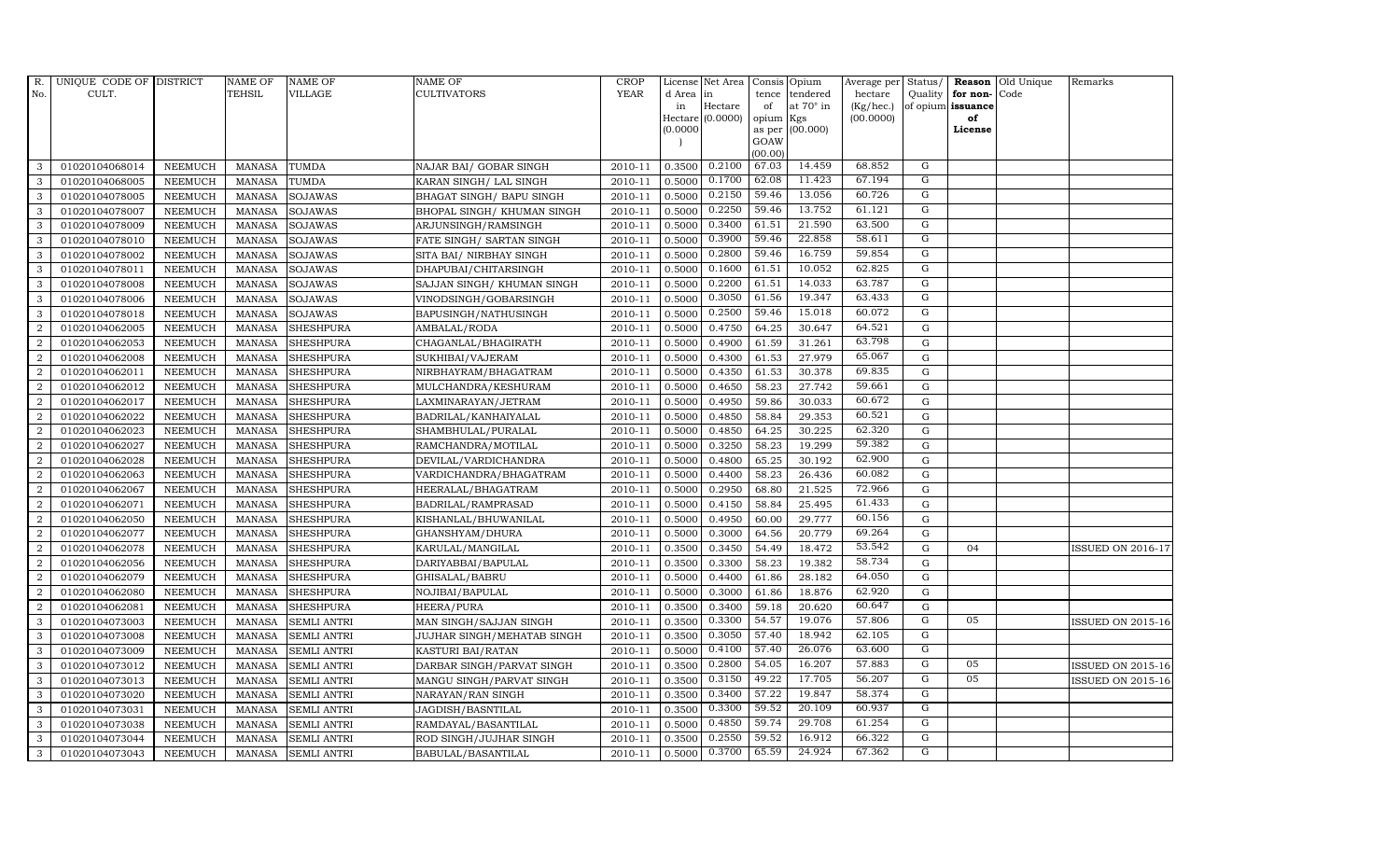| R.             | UNIQUE CODE OF DISTRICT |                | <b>NAME OF</b> | <b>NAME OF</b>     | <b>NAME OF</b>               | CROP        |          | License Net Area   Consis   Opium |           |                  | Average per | Status/      | Reason            | Old Unique     | Remarks |
|----------------|-------------------------|----------------|----------------|--------------------|------------------------------|-------------|----------|-----------------------------------|-----------|------------------|-------------|--------------|-------------------|----------------|---------|
| No.            | CULT.                   |                | <b>TEHSIL</b>  | <b>VILLAGE</b>     | <b>CULTIVATORS</b>           | <b>YEAR</b> | d Area   | in                                | tence     | tendered         | hectare     | Quality      | for non-          | Code           |         |
|                |                         |                |                |                    |                              |             | in       | Hectare                           | of        | at $70^\circ$ in | (Kg/hec.)   |              | of opium issuance |                |         |
|                |                         |                |                |                    |                              |             |          | Hectare (0.0000)                  | opium Kgs |                  | (00.0000)   |              | of                |                |         |
|                |                         |                |                |                    |                              |             | (0.0000) |                                   | GOAW      | as per (00.000)  |             |              | License           |                |         |
|                |                         |                |                |                    |                              |             |          |                                   | (00.00)   |                  |             |              |                   |                |         |
| 3              | 01020104073023          | <b>NEEMUCH</b> | MANASA         | <b>SEMLI ANTRI</b> | BANE SINGH/MEHTAB SINGH      | 2010-11     | 0.3500   | 0.3300                            | 57.22     | 21.719           | 65.815      | G            |                   |                |         |
| $\overline{2}$ | 01020104056001          | <b>NEEMUCH</b> | <b>MANASA</b>  | <b>SARSI</b>       | KANWARLAL/BHUWANIRAM         | 2010-11     | 0.5000   | 0.4050                            | 64.39     | 25.986           | 64.163      | $\mathbf G$  |                   |                |         |
| $\overline{2}$ | 01020104056005          | <b>NEEMUCH</b> | <b>MANASA</b>  | <b>SARSI</b>       | RAMESHWAR/GENDMAL            | 2010-11     | 0.5000   | 0.2400                            | 64.04     | 16.275           | 67.813      | G            |                   |                |         |
| $\overline{2}$ | 01020104056026          | <b>NEEMUCH</b> | <b>MANASA</b>  | <b>SARSI</b>       | KARULAL/BHUWANILAL KACHAWA   | 2010-11     | 0.5000   | 0.3050                            | 58.84     | 18.753           | 61.486      | $\mathbf G$  |                   |                |         |
| 2              | 01020104056008          | <b>NEEMUCH</b> | <b>MANASA</b>  | <b>SARSI</b>       | BANSHILAL/BHUWANIRAM         | 2010-11     | 0.5000   | 0.4250                            | 61.31     | 26.810           | 63.082      | $\mathbf G$  |                   |                |         |
| 2              | 01020104056009          | <b>NEEMUCH</b> | MANASA         | <b>SARSI</b>       | KANHAIYALAL/BHUWANIRAM RAWA' | 2010-11     | 0.5000   | 0.2900                            | 61.31     | 18.927           | 65.266      | $\mathbf G$  |                   |                |         |
| 2              | 01020104056014          | <b>NEEMUCH</b> | <b>MANASA</b>  | <b>SARSI</b>       | KAILASHCHANDRA/BHONILAL      | 2010-11     | 0.3500   | 0.2500                            | 60.30     | 15.299           | 61.196      | $\mathbf G$  |                   |                |         |
| $\overline{2}$ | 01020104056017          | <b>NEEMUCH</b> | <b>MANASA</b>  | <b>SARSI</b>       | DHANNALAL/BHANWARLAL         | 2010-11     | 0.5000   | 0.4000                            | 64.04     | 26.833           | 67.082      | $\mathbf G$  |                   |                |         |
| $\overline{2}$ | 01020104056018          | <b>NEEMUCH</b> | <b>MANASA</b>  | <b>SARSI</b>       | KISHORE/CHUNNILAL            | 2010-11     | 0.5000   | 0.3100                            | 56.95     | 17.825           | 57.501      | $\mathbf G$  |                   |                |         |
| $\overline{2}$ | 01020104056019          | <b>NEEMUCH</b> | <b>MANASA</b>  | <b>SARSI</b>       | MANGILAL/BHANWARLAL          | 2010-11     | 0.5000   | 0.4800                            | 64.04     | 31.279           | 65.165      | $\mathbf G$  |                   |                |         |
| $\overline{a}$ | 01020104056027          | <b>NEEMUCH</b> | <b>MANASA</b>  | <b>SARSI</b>       | BHAGWANLAL/BHANWARLAL        | 2010-11     | 0.5000   | 0.4000                            | 58.21     | 24.207           | 60.518      | ${\rm G}$    |                   |                |         |
| $\overline{2}$ | 01020104056028          | <b>NEEMUCH</b> | <b>MANASA</b>  | <b>SARSI</b>       | GANGARAM/DAYARAM             | 2010-11     | 0.5000   | 0.1950                            | 56.50     | 11.470           | 58.821      | G            |                   |                |         |
| 2              | 01020104056029          | <b>NEEMUCH</b> | <b>MANASA</b>  | <b>SARSI</b>       | SURESH/DOULATRAM             | 2010-11     | 0.5000   |                                   |           |                  |             | $\, {\rm N}$ | 08                |                |         |
| 2              | 01020104056030          | <b>NEEMUCH</b> | <b>MANASA</b>  | <b>SARSI</b>       | TULSIRAM/PRABHULAL           | 2010-11     | 0.5000   | 0.4450                            | 58.84     | 26.898           | 60.445      | G            |                   |                |         |
| $\overline{2}$ | 01020104056033          | <b>NEEMUCH</b> | <b>MANASA</b>  | <b>SARSI</b>       | MOHANLAL/BHUWANILAL          | 2010-11     | 0.5000   | 0.4150                            | 59.03     | 24.885           | 59.964      | G            |                   |                |         |
| $\overline{a}$ | 01020104056042          | <b>NEEMUCH</b> | <b>MANASA</b>  | <b>SARSI</b>       | BHURIBAI/BHAGIRATH           | 2010-11     | 0.3500   | 0.2150                            | 71.89     | 15.559           | 72.368      | $\mathbf G$  |                   |                |         |
| $\overline{2}$ | 01020104056044          | <b>NEEMUCH</b> | <b>MANASA</b>  | <b>SARSI</b>       | SURAJMAL/RAMLAL              | 2010-11     | 0.5000   | 0.3050                            | 61.51     | 18.145           | 59.492      | G            |                   |                |         |
| 2              | 01020104056036          | <b>NEEMUCH</b> | <b>MANASA</b>  | <b>SARSI</b>       | RAMCHANDRA/NANURAM           | 2010-11     | 0.5000   | 0.2800                            | 55.02     | 15.869           | 56.676      | $\mathbf G$  |                   |                |         |
| $\overline{2}$ | 01020104056022          | <b>NEEMUCH</b> | <b>MANASA</b>  | <b>SARSI</b>       | RAMSINGH/NANALAL             | 2010-11     | 0.3500   | 0.1550                            | 60.30     | 9.993            | 64.471      | $\mathbf G$  |                   |                |         |
| $\overline{2}$ | 01020104056004          | <b>NEEMUCH</b> | <b>MANASA</b>  | <b>SARSI</b>       | BHUWANIRAM/KALU              | 2010-11     | 0.5000   | 0.2650                            | 64.04     | 17.803           | 67.182      | $\mathbf G$  |                   |                |         |
| 2              | 01020104056038          | <b>NEEMUCH</b> | <b>MANASA</b>  | <b>SARSI</b>       | JHUNALAL/KHYALIRAM           | 2010-11     | 0.5000   | 0.3350                            | 60.30     | 21.053           | 62.845      | ${\rm G}$    |                   |                |         |
| $\overline{2}$ | 01020104056006          | <b>NEEMUCH</b> | <b>MANASA</b>  | <b>SARSI</b>       | KARULAL/BHUWANIRAM RAWAT     | 2010-11     | 0.5000   | 0.2050                            | 67.19     | 13.880           | 67.707      | ${\rm G}$    |                   |                |         |
| $\overline{2}$ | 01020104056007          | <b>NEEMUCH</b> | MANASA         | <b>SARSI</b>       | CHAGANIBAI/JAGANNATH         | 2010-11     | 0.5000   | 0.2550                            | 61.53     | 16.007           | 62.773      | G            |                   |                |         |
| $\overline{2}$ | 01020104060003          | <b>NEEMUCH</b> | <b>MANASA</b>  | <b>SANDIYA</b>     | RAMCHANDRA/GHASI             | 2010-11     | 0.5000   | 0.3800                            | 58.42     | 24.378           | 64.152      | $\mathbf G$  |                   |                |         |
| 2              | 01020104060011          | <b>NEEMUCH</b> | <b>MANASA</b>  | <b>SANDIYA</b>     | DINESHCHANDRA/MANGILAL       | 2010-11     | 0.5000   | 0.4250                            | 57.08     | 25.531           | 60.073      | $\mathbf G$  |                   |                |         |
| $\overline{2}$ | 01020104060012          | <b>NEEMUCH</b> | <b>MANASA</b>  | <b>SANDIYA</b>     | MUKANDAS/KISHANDAS           | 2010-11     | 0.5000   | 0.3150                            | 60.11     | 20.729           | 65.806      | ${\rm G}$    |                   |                |         |
| 2              | 01020104060016          | <b>NEEMUCH</b> | <b>MANASA</b>  | <b>SANDIYA</b>     | UDALKUMAR/BHERULAL           | 2010-11     | 0.3500   | 0.2850                            | 58.42     | 18.419           | 64.628      | $\mathbf G$  |                   |                |         |
| 2              | 01020104060018          | <b>NEEMUCH</b> | <b>MANASA</b>  | <b>SANDIYA</b>     | NIHALCHAND/NANDLAL           | 2010-11     | 0.5000   | 0.3100                            | 62.80     | 20.859           | 67.287      | $\mathbf G$  |                   |                |         |
| 2              | 01020104060024          | <b>NEEMUCH</b> | <b>MANASA</b>  | <b>SANDIYA</b>     | SURAJMAL/KANHAIYALAL         | 2010-11     | 0.3500   | 0.3350                            | 59.92     | 23.078           | 68.889      | $\mathbf G$  |                   |                |         |
| $\overline{2}$ | 01020104060029          | <b>NEEMUCH</b> | <b>MANASA</b>  | <b>SANDIYA</b>     | JHANAKBAI/BHAWANISHANKAR     | 2010-11     | 0.5000   | 0.2400                            | 62.80     | 16.552           | 68.967      | $\mathbf G$  |                   |                |         |
| $\overline{2}$ | 01020104060041          | <b>NEEMUCH</b> | <b>MANASA</b>  | <b>SANDIYA</b>     | MANOHARLAL/LAXMINARAYAN      | 2010-11     | 0.5000   | 0.4050                            | 59.74     | 26.414           | 65.219      | $\mathbf G$  |                   |                |         |
| $\overline{a}$ | 01020104060008          | <b>NEEMUCH</b> | <b>MANASA</b>  | <b>SANDIYA</b>     | MANGILAL/KISHANLAL           | 2010-11     | 0.3500   | 0.2600                            | 60.11     | 16.367           | 62.950      | ${\rm G}$    |                   |                |         |
| $\overline{a}$ | 01020104060007          | <b>NEEMUCH</b> | MANASA         | <b>SANDIYA</b>     | MOTYABAI/KISHANDAS           | 2010-11     | 0.5000   | 0.2900                            | 62.34     | 19.646           | 67.745      | ${\rm G}$    |                   |                |         |
| 2              | 01020104060033          | <b>NEEMUCH</b> | <b>MANASA</b>  | <b>SANDIYA</b>     | KANHAIYALAL/KACHRU           | 2010-11     | 0.3500   | 0.3100                            | 60.11     | 19.476           | 62.825      | $\mathbf G$  |                   |                |         |
| $\overline{2}$ | 01020104060066          | <b>NEEMUCH</b> | <b>MANASA</b>  | <b>SANDIYA</b>     | SAHMBHULAL/RAMLAL            | 2010-11     | 0.3500   | 0.3100                            | 62.34     | 18.702           | 60.329      | $\mathbf G$  |                   | 01020104081034 |         |
| 3              | 01020104064002          | <b>NEEMUCH</b> | <b>MANASA</b>  | <b>SAMIYA</b>      | SHOBARAM/SHANKARLAL          | 2010-11     | 0.5000   | 0.1900                            | 64.42     | 13.234           | 69.653      | $\mathbf G$  |                   |                |         |
| 3              | 01020104064011          | <b>NEEMUCH</b> | <b>MANASA</b>  | <b>SAMIYA</b>      | BHERULAL/NANDRAM             | 2010-11     | 0.5000   | 0.1250                            | 65.42     | 8.841            | 70.728      | $\mathbf G$  |                   |                |         |
| 3              | 01020104064014          | <b>NEEMUCH</b> | <b>MANASA</b>  | <b>SAMIYA</b>      | MANGILAL/ KUKA JI            | 2010-11     | 0.5000   | 0.3200                            | 62.19     | 20.612           | 64.413      | G            |                   |                |         |
| 3              | 01020104064004          | <b>NEEMUCH</b> | <b>MANASA</b>  | <b>SAMIYA</b>      | NAGU SINGH/RATANLAL          | 2010-11     | 0.5000   | 0.3000                            | 65.39     | 21.383           | 71.277      | G            |                   |                |         |
| 3              | 01020104064007          | <b>NEEMUCH</b> | <b>MANASA</b>  | <b>SAMIYA</b>      | BAGDIRAM/BHAVARLAL           | 2010-11     | 0.5000   | 0.1500                            | 63.19     | 9.623            | 64.153      | G            |                   |                |         |
| 3              | 01020104064017          | <b>NEEMUCH</b> | MANASA         | <b>SAMIYA</b>      | GANESHRAM/BARDA              | 2010-11     | 0.5000   | 0.2950                            | 67.02     | 20.125           | 68.220      |              | 02                | 1020104063059  |         |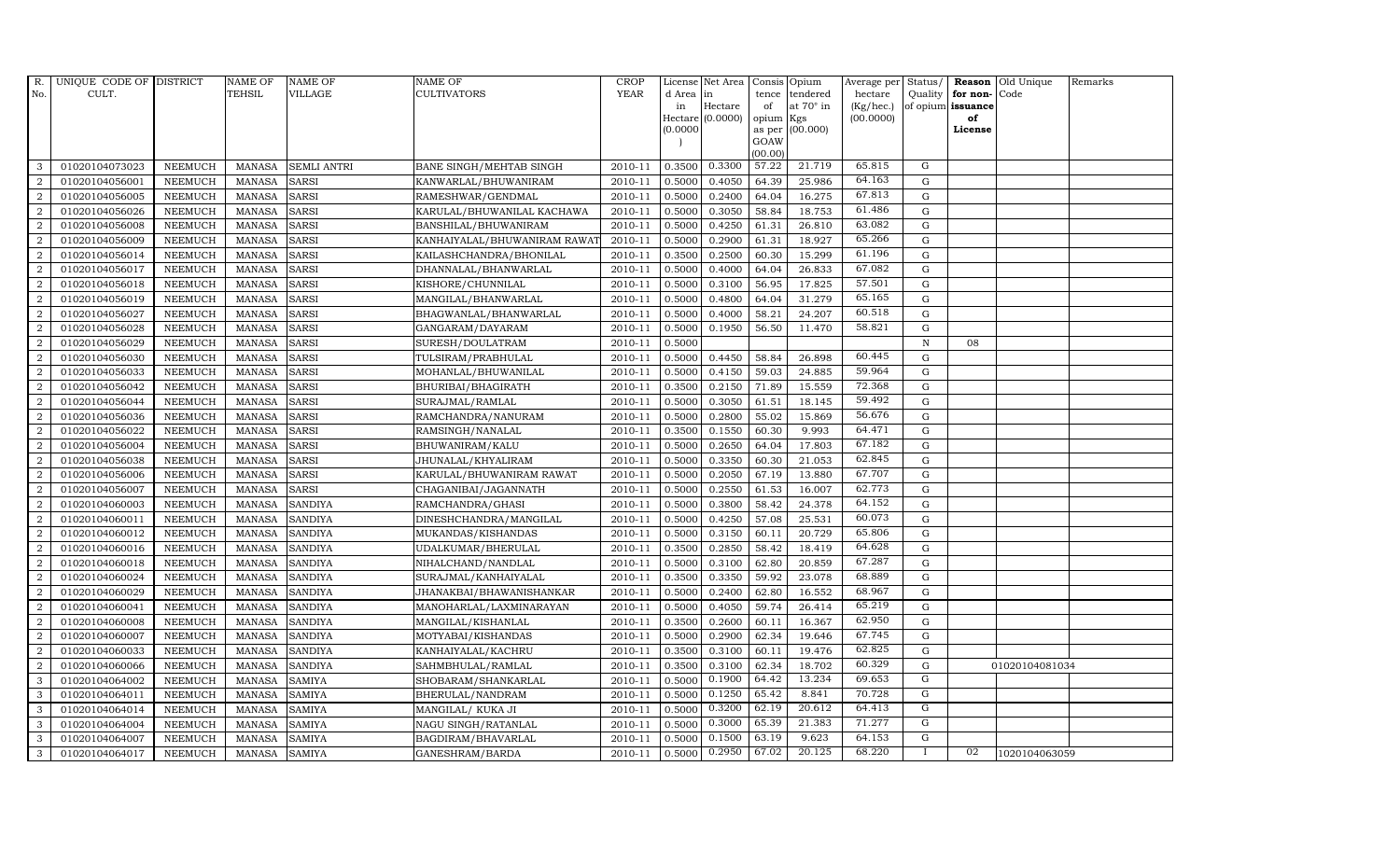| R.           | UNIQUE CODE OF DISTRICT |                | <b>NAME OF</b> | <b>NAME OF</b>      | <b>NAME OF</b>            | CROP    |           | License Net Area   Consis   Opium |           |                  | Average per | Status/        |                   | <b>Reason</b> Old Unique | Remarks                  |
|--------------|-------------------------|----------------|----------------|---------------------|---------------------------|---------|-----------|-----------------------------------|-----------|------------------|-------------|----------------|-------------------|--------------------------|--------------------------|
| No.          | CULT.                   |                | TEHSIL         | <b>VILLAGE</b>      | <b>CULTIVATORS</b>        | YEAR    | d Area in |                                   |           | tence tendered   | hectare     | Quality        | for non-          | Code                     |                          |
|              |                         |                |                |                     |                           |         | in        | Hectare                           | of        | at $70^\circ$ in | (Kg/hec.)   |                | of opium issuance |                          |                          |
|              |                         |                |                |                     |                           |         |           | Hectare (0.0000)                  | opium Kgs |                  | (00.0000)   |                | of<br>License     |                          |                          |
|              |                         |                |                |                     |                           |         | (0.0000)  |                                   | GOAW      | as per (00.000)  |             |                |                   |                          |                          |
|              |                         |                |                |                     |                           |         |           |                                   | (00.00)   |                  |             |                |                   |                          |                          |
| 3            | 01020104064010          | <b>NEEMUCH</b> | MANASA         | <b>SAMIYA</b>       | RATANLAL/AMARAJI          | 2010-11 | 0.5000    | 0.2900                            | 64.36     | 20.384           | 70.290      | G              |                   |                          |                          |
| 3            | 01020104080003          | <b>NEEMUCH</b> | <b>MANASA</b>  | <b>RUPAWAS</b>      | BHAGATRAM/KACHRU          | 2010-11 | 0.5000    | 0.1950                            | 64.84     | 12.968           | 66.503      | G              |                   |                          |                          |
| 3            | 01020104080006          | <b>NEEMUCH</b> | <b>MANASA</b>  | <b>RUPAWAS</b>      | MANGILAL/RAMLAL           | 2010-11 | 0.5000    | 0.3350                            | 65.22     | 22.510           | 67.195      | G              |                   |                          |                          |
| 3            | 01020104080014          | <b>NEEMUCH</b> | <b>MANASA</b>  | <b>RUPAWAS</b>      | BADRILAL/SEVA             | 2010-11 | 0.5000    | 0.2000                            | 61.27     | 13.401           | 67.005      | G              |                   |                          |                          |
| 3            | 01020104080017          | <b>NEEMUCH</b> | <b>MANASA</b>  | <b>RUPAWAS</b>      | BHAGIRATH/KARULAL         | 2010-11 | 0.5000    | 0.1500                            | 57.84     | 9.221            | 61.473      | $\mathbf G$    |                   |                          |                          |
| $\mathbf{3}$ | 01020104080018          | <b>NEEMUCH</b> | MANASA         | <b>RUPAWAS</b>      | MANGILAL/KARULAL          | 2010-11 | 0.5000    | 0.1750                            | 54.25     | 10.377           | 59.297      | G              | 05                |                          | <b>ISSUED ON 2015-16</b> |
| 3            | 01020104080028          | <b>NEEMUCH</b> | <b>MANASA</b>  | <b>RUPAWAS</b>      | SALIGRAM/ DHANRAJ         | 2010-11 | 0.5000    | 0.1950                            | 60.26     | 12.680           | 65.026      | G              |                   |                          |                          |
| 3            | 01020104080012          | <b>NEEMUCH</b> | <b>MANASA</b>  | <b>RUPAWAS</b>      | HIRALAL/ KARULAL          | 2010-11 | 0.5000    | 0.1800                            | 62.82     | 12.232           | 67.955      | G              |                   |                          |                          |
| 3            | 01020104080030          | <b>NEEMUCH</b> | <b>MANASA</b>  | <b>RUPAWAS</b>      | SUNDARLAL/RAMLAL          | 2010-11 | 0.5000    | 0.1000                            | 64.84     | 6.790            | 67.900      | G              |                   |                          |                          |
| 3            | 01020104080013          | <b>NEEMUCH</b> | <b>MANASA</b>  | <b>RUPAWAS</b>      | BHURIBAI/MOHANLAL         | 2010-11 | 0.5000    | 0.2600                            | 58.46     | 16.285           | 62.635      | G              |                   |                          |                          |
| 3            | 01020104080021          | <b>NEEMUCH</b> | <b>MANASA</b>  | <b>RUPAWAS</b>      | SHIVNARAYAN/MOHANLAL      | 2010-11 | 0.5000    | 0.1850                            | 62.82     | 12.376           | 66.897      | G              |                   |                          |                          |
| 3            | 01020104085003          | <b>NEEMUCH</b> | <b>MANASA</b>  | <b>RAISINGHPURA</b> | BHAVARSINGH/MOTISINGH     | 2010-11 | 0.5000    | 0.4000                            | 60.25     | 26.011           | 65.027      | G              |                   |                          |                          |
| 3            | 01020104085012          | <b>NEEMUCH</b> | <b>MANASA</b>  | <b>RAISINGHPURA</b> | BHERULAL/ BHAGWAN         | 2010-11 | 0.5000    | 0.3200                            | 61.73     | 20.644           | 64.513      | G              |                   |                          |                          |
| 3            | 01020104085008          | <b>NEEMUCH</b> | <b>MANASA</b>  | <b>RAISINGHPURA</b> | DEVISINGH/BHUVANISINGH    | 2010-11 | 0.5000    | 0.4750                            | 61.66     | 31.993           | 67.353      | G              |                   |                          |                          |
| 3            | 01020104085052          | <b>NEEMUCH</b> | <b>MANASA</b>  | <b>RAISINGHPURA</b> | DHAPU BAI / BHAWAR SINGH  | 2010-11 | 0.5000    | 0.3400                            | 60.25     | 22.017           | 64.756      | G              |                   |                          |                          |
| 3            | 01020104085002          | <b>NEEMUCH</b> | <b>MANASA</b>  | <b>RAISINGHPURA</b> | KAMLA BAI/ BAPU SINGH     | 2010-11 | 0.5000    | 0.4700                            | 60.25     | 29.918           | 63.656      | G              |                   |                          |                          |
| 3            | 01020104085031          | <b>NEEMUCH</b> | <b>MANASA</b>  | <b>RAISINGHPURA</b> | KANHEYALAL/ AMRA          | 2010-11 | 0.5000    | 0.4400                            | 61.73     | 29.198           | 66.360      | G              |                   |                          |                          |
| 3            | 01020104085029          | <b>NEEMUCH</b> | MANASA         | <b>RAISINGHPURA</b> | MADHU SINGH/ NAHAR SINGH  | 2010-11 | 0.5000    | 0.3050                            | 59.57     | 19.386           | 63.560      | $\bf{I}$       | 02                |                          |                          |
| 3            | 01020104085001          | <b>NEEMUCH</b> | <b>MANASA</b>  | <b>RAISINGHPURA</b> | RADHESHYAM/NANDRAMDAS     | 2010-11 | 0.5000    | 0.3150                            | 60.02     | 20.501           | 65.083      | G              |                   |                          |                          |
| 3            | 01020104085050          | <b>NEEMUCH</b> | <b>MANASA</b>  | <b>RAISINGHPURA</b> | RUP SINGH/ BHERU SINGH    | 2010-11 | 0.5000    | 0.3700                            | 60.02     | 24.342           | 65.790      | G              |                   |                          |                          |
| $\mathbf{3}$ | 01020104085057          | <b>NEEMUCH</b> | <b>MANASA</b>  | <b>RAISINGHPURA</b> | SURAJ BAI/ BHERU SINGH    | 2010-11 | 0.5000    | 0.3100                            | 60.20     | 20.158           | 65.026      | $\overline{G}$ |                   |                          |                          |
| 3            | 01020104085035          | <b>NEEMUCH</b> | <b>MANASA</b>  | <b>RAISINGHPURA</b> | UDAYSINGH/BHAVARSINGH     | 2010-11 | 0.5000    | 0.3550                            | 59.37     | 22.187           | 62.499      | G              |                   |                          |                          |
| $\mathbf{3}$ | 01020104085009          | <b>NEEMUCH</b> | MANASA         | <b>RAISINGHPURA</b> | NAHAR SINGH/ DEVI SINGH   | 2010-11 | 0.5000    | 0.4700                            | 61.56     | 31.193           | 66.369      | G              |                   |                          |                          |
| 3            | 01020104085026          | <b>NEEMUCH</b> | <b>MANASA</b>  | <b>RAISINGHPURA</b> | BALVANT SINGH/ AMAR SINGH | 2010-11 | 0.5000    | 0.3950                            | 59.37     | 25.419           | 64.351      | $\mathbf G$    |                   |                          |                          |
| 3            | 01020104085015          | <b>NEEMUCH</b> | <b>MANASA</b>  | <b>RAISINGHPURA</b> | BHARAT SINGH/ RUP SINGH   | 2010-11 | 0.5000    | 0.4200                            | 61.92     | 28.121           | 66.954      | G              |                   |                          |                          |
| 3            | 01020104085033          | <b>NEEMUCH</b> | <b>MANASA</b>  | RAISINGHPURA        | MOTISINGH/RUPSINGH        | 2010-11 | 0.5000    | 0.4600                            | 61.01     | 29.546           | 64.231      | G              |                   |                          |                          |
| 3            | 01020104085010          | <b>NEEMUCH</b> | <b>MANASA</b>  | <b>RAISINGHPURA</b> | NANI BAI/ RAM SINGH       | 2010-11 | 0.5000    | 0.2150                            | 61.58     | 14.630           | 68.045      | G              |                   |                          |                          |
| 3            | 01020104085017          | <b>NEEMUCH</b> | MANASA         | <b>RAISINGHPURA</b> | SAJJANBAI/BHERUSINGH      | 2010-11 | 0.5000    | 0.4550                            | 59.37     | 27.285           | 59.967      | G              |                   |                          |                          |
| 3            | 01020104085065          | <b>NEEMUCH</b> | <b>MANASA</b>  | <b>RAISINGHPURA</b> | KACHRI BAI/ PARTHE SINGH  | 2010-11 | 0.5000    | 0.4950                            | 61.58     | 31.230           | 63.091      | $\overline{G}$ |                   |                          |                          |
| 3            | 01020104085028          | <b>NEEMUCH</b> | <b>MANASA</b>  | <b>RAISINGHPURA</b> | KAVAR BAI/ GOVIND SINGH   | 2010-11 | 0.5000    | 0.4800                            | 57.06     | 28.571           | 59.522      | G              |                   |                          |                          |
| 3            | 01020104086004          | <b>NEEMUCH</b> | <b>MANASA</b>  | PRATAPPURA          | SHARDA BAI/KISHANLAL      | 2010-11 | 0.5000    | 0.3100                            | 63.84     | 20.447           | 65.958      | G              |                   |                          |                          |
| 3            | 01020104086005          | <b>NEEMUCH</b> | <b>MANASA</b>  | PRATAPPURA          | MANGI BAI/BHAWARLAL       | 2010-11 | 0.5000    | 0.2950                            | 63.17     | 19.294           | 65.403      | G              |                   |                          |                          |
| 3            | 01020104086006          | <b>NEEMUCH</b> | <b>MANASA</b>  | PRATAPPURA          | JAGDISH/BHERULAL          | 2010-11 | 0.5000    | 0.2450                            | 69.36     | 17.786           | 72.595      | G              |                   |                          |                          |
| 3            | 01020104086012          | <b>NEEMUCH</b> | <b>MANASA</b>  | <b>PRATAPPURA</b>   | BANSHILAL/ONKARLAL        | 2010-11 | 0.5000    | 0.1800                            | 62.93     | 12.208           | 67.822      | G              |                   |                          |                          |
| 3            | 01020104086013          | <b>NEEMUCH</b> | <b>MANASA</b>  | <b>PRATAPPURA</b>   | BALKISHAN/NANDLAL         | 2010-11 | 0.5000    | 0.4950                            | 65.83     | 34.645           | 69.990      | G              |                   |                          |                          |
| 3            | 01020104086015          | <b>NEEMUCH</b> | <b>MANASA</b>  | PRATAPPURA          | SHYAMLAL/ONKARLAL         | 2010-11 | 0.5000    | 0.3400                            | 63.28     | 23.079           | 67.880      | G              |                   |                          |                          |
| 3            | 01020104086019          | <b>NEEMUCH</b> | <b>MANASA</b>  | <b>PRATAPPURA</b>   | MANGILAL/SALAGRAM         | 2010-11 | 0.3500    | 0.3150                            | 54.49     | 17.585           | 55.824      | G              | 04                |                          |                          |
| 3            | 01020104086020          | <b>NEEMUCH</b> | <b>MANASA</b>  | PRATAPPURA          | JASVANTLAL/NANDLAL        | 2010-11 | 0.5000    | 0.5000                            | 65.79     | 35.498           | 70.997      | G              |                   |                          |                          |
| 3            | 01020104086025          | <b>NEEMUCH</b> | <b>MANASA</b>  | <b>PRATAPPURA</b>   | DURGASHANKAR/BHAWARLAL    | 2010-11 | 0.5000    | 0.1650                            | 62.93     | 10.500           | 63.636      | G              |                   |                          |                          |
| 3            | 01020104086028          | <b>NEEMUCH</b> | <b>MANASA</b>  | <b>PRATAPPURA</b>   | DASHRATH/GOPAL            | 2010-11 | 0.5000    |                                   |           |                  |             | N              |                   |                          |                          |
| 3            | 01020104086029          | <b>NEEMUCH</b> |                | MANASA PRATAPPURA   | BAPULAL/GOPAL             | 2010-11 | 0.3500    | 0.2150 56.61                      |           | 12.624           | 58.716      | $\overline{G}$ |                   |                          |                          |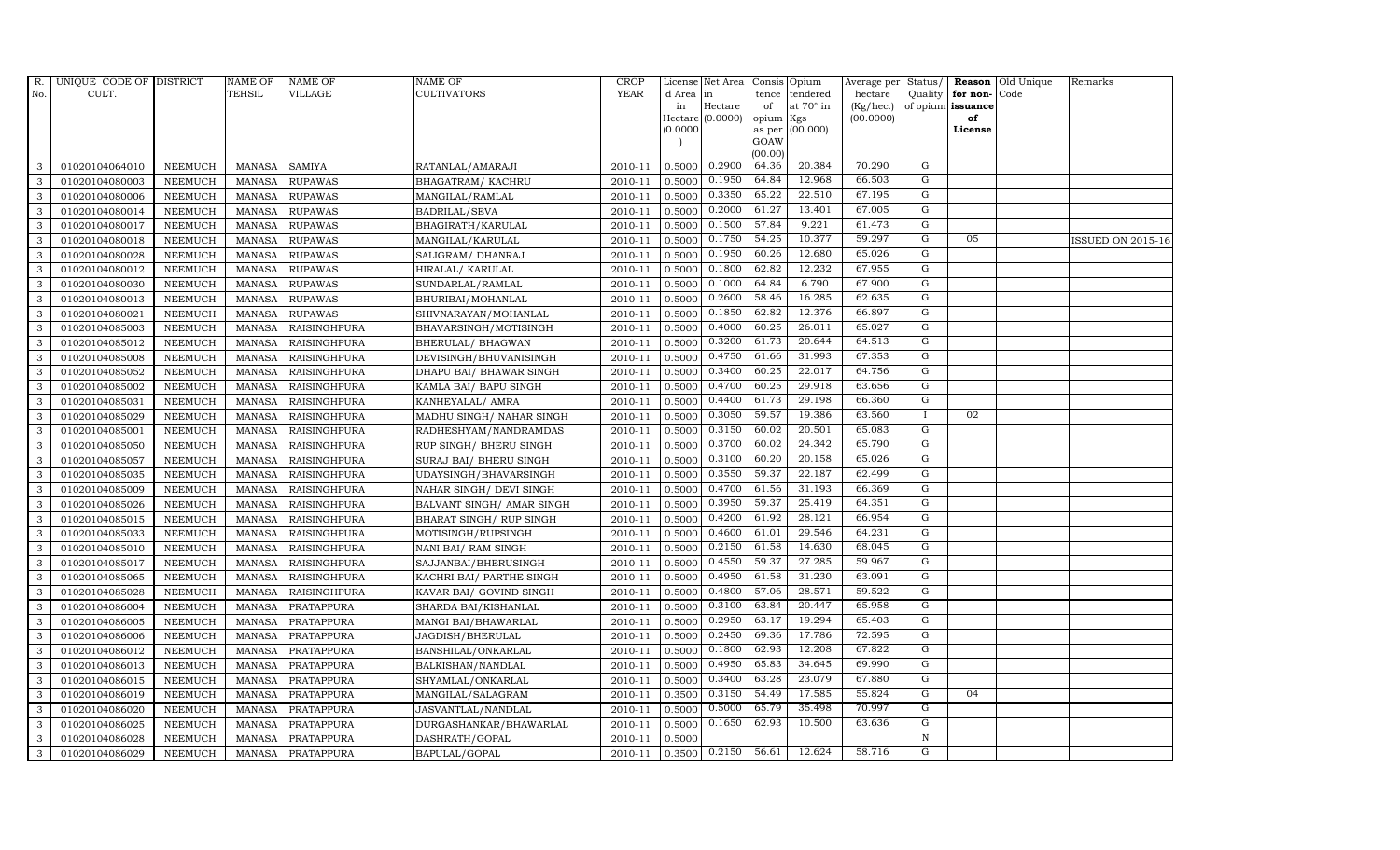|                | R. UNIQUE CODE OF DISTRICT |                | NAME OF       | <b>NAME OF</b>    | NAME OF                    | <b>CROP</b> |           | License Net Area              |                 | Consis Opium     | Average per Status/    |                |                         | Reason Old Unique | Remarks                          |  |
|----------------|----------------------------|----------------|---------------|-------------------|----------------------------|-------------|-----------|-------------------------------|-----------------|------------------|------------------------|----------------|-------------------------|-------------------|----------------------------------|--|
| No.            | CULT.                      |                | TEHSIL        | VILLAGE           | <b>CULTIVATORS</b>         | <b>YEAR</b> | d Area in |                               |                 | tence tendered   | hectare                | Quality        | for non-Code            |                   |                                  |  |
|                |                            |                |               |                   |                            |             | in        | Hectare<br>Hectare $(0.0000)$ | of<br>opium Kgs | at $70^\circ$ in | (Kg/hec.)<br>(00.0000) |                | of opium issuance<br>of |                   |                                  |  |
|                |                            |                |               |                   |                            |             | (0.0000)  |                               | as per          | (00.000)         |                        |                | License                 |                   |                                  |  |
|                |                            |                |               |                   |                            |             |           |                               | GOAW            |                  |                        |                |                         |                   |                                  |  |
|                |                            |                |               |                   |                            |             |           |                               | (00.00)         |                  |                        |                |                         |                   |                                  |  |
| 3              | 01020104086032             | <b>NEEMUCH</b> | MANASA        | <b>PRATAPPURA</b> | JHAMAKLAL/GOUTAMLAL        | 2010-11     |           | $0.5000$ $0.1200$             | 61.44           | 8.154            | 67.950                 | G              |                         |                   |                                  |  |
| 3              | 01020104086033             | <b>NEEMUCH</b> | MANASA        | <b>PRATAPPURA</b> | MADANLAL/RATANLAL          | 2010-11     | 0.3500    | 0.3050                        | 63.44           | 19.712           | 64.629                 | G              |                         |                   |                                  |  |
| $\overline{3}$ | 01020104086042             | <b>NEEMUCH</b> | MANASA        | <b>PRATAPPURA</b> | SARDAR SINGH./DUNGAR SINGH | 2010-11     | 0.5000    | 0.2350                        | 63.84           | 16.142           | 68.689                 | G              |                         |                   |                                  |  |
| 3              | 01020104086045             | <b>NEEMUCH</b> | <b>MANASA</b> | <b>PRATAPPURA</b> | SALAGRAM/NANURAM           | 2010-11     | 0.5000    | 0.3900                        | 64.14           | 26.719           | 68.510                 | G              |                         |                   |                                  |  |
| $\mathbf{3}$   | 01020104086047             | <b>NEEMUCH</b> | MANASA        | PRATAPPURA        | RAMESHCHANDR/MOHANLAL      | 2010-11     | 0.3500    | 0.1950                        | 60.16           | 12.281           | 62.979                 | G              |                         |                   |                                  |  |
| $\mathbf{3}$   | 01020104086023             | <b>NEEMUCH</b> | MANASA        | PRATAPPURA        | BHAWARLAL/SALAGRAM         | 2010-11     | 0.5000    | 0.2300                        | 62.93           | 15.526           | 67.504                 | $\overline{G}$ |                         |                   |                                  |  |
| $\mathbf{3}$   | 01020104086009             | <b>NEEMUCH</b> | <b>MANASA</b> | <b>PRATAPPURA</b> | MANGILAL/TULSIRAM          | 2010-11     | 0.3500    | 0.2900                        | 60.16           | 19.518           | 67.303                 | G              |                         |                   |                                  |  |
| $\mathbf{3}$   | 01020104086052             | <b>NEEMUCH</b> | MANASA        | <b>PRATAPPURA</b> | AMBALAL/HIRALAL            | 2010-11     | 0.5000    | 0.3700                        | 63.44           | 23.799           | 64.322                 | G              |                         |                   |                                  |  |
| 3              | 01020104086054             | <b>NEEMUCH</b> | <b>MANASA</b> | <b>PRATAPPURA</b> | AMBALAL/GAMER              | 2010-11     | 0.3500    | 0.2850                        | 63.44           | 18.669           | 65.505                 | G              |                         |                   |                                  |  |
| $\mathbf{3}$   | 01020104086026             | <b>NEEMUCH</b> | MANASA        | PRATAPPURA        | BHAGIRATH/MANGUDAS         | 2010-11     | 0.3500    | 0.2750                        | 64.14           | 18.087           | 65.771                 | G              |                         |                   |                                  |  |
| $\mathbf{3}$   | 01020104086018             | <b>NEEMUCH</b> | <b>MANASA</b> | PRATAPPURA        | TARACHAND/BHAWARLAL        | 2010-11     | 0.5000    | 0.2500                        | 64.14           | 16.603           | 66.412                 | G              |                         |                   |                                  |  |
| $\mathbf{3}$   | 01020104086057             | <b>NEEMUCH</b> | MANASA        | PRATAPPURA        | RAMESHCHANDR/LAXMINARAYAN  | 2010-11     | 0.5000    | 0.2000                        | 63.17           | 13.121           | 65.605                 | G              |                         |                   |                                  |  |
| $\mathbf{3}$   | 01020104086030             | <b>NEEMUCH</b> | <b>MANASA</b> | <b>PRATAPPURA</b> | PARASRAM/JAGANNATH         | 2010-11     | 0.5000    | 0.1750                        | 63.28           | 11.562           | 66.069                 | G              |                         |                   |                                  |  |
| 3              | 01020104086043             | <b>NEEMUCH</b> | <b>MANASA</b> | <b>PRATAPPURA</b> | BHAVRIBAI/DEVILAL          | 2010-11     | 0.3500    | 0.2600                        | 63.28           | 17.538           | 67.454                 | G              |                         |                   |                                  |  |
| $\mathbf{3}$   | 01020104086060             | <b>NEEMUCH</b> | <b>MANASA</b> | <b>PRATAPPURA</b> | AMBALAL/ONKARLAL           | 2010-11     | 0.5000    | 0.3450                        | 63.84           | 22.499           | 65.215                 | $\overline{G}$ |                         |                   |                                  |  |
| $\mathbf{3}$   | 01020104086061             | <b>NEEMUCH</b> | <b>MANASA</b> | PRATAPPURA        | JAGADISH/DHANNA            | 2010-11     | 0.5000    | 0.1200                        | 66.95           | 8.254            | 68.783                 | $\overline{G}$ |                         |                   |                                  |  |
| 1              | 01020104012002             | <b>NEEMUCH</b> | MANASA        | <b>POKHARDA</b>   | SHOJI/MEGHA                | 2010-11     | 0.5000    | 0.4950                        | 61.42           | 32.228           | 65.107                 | G              |                         |                   | TRANSFER/ DEVRIPARDA             |  |
| $\overline{1}$ | 01020104012007             | <b>NEEMUCH</b> | <b>MANASA</b> | <b>POKHARDA</b>   | SHYAMLAL/SHOLA             | 2010-11     | 0.5000    | 0.4850                        | 60.53           | 32.055           | 66.093                 | $\mathbf G$    |                         |                   | TRANSFER/ DEVRIPARDA             |  |
| $\overline{1}$ | 01020104012008             | <b>NEEMUCH</b> | <b>MANASA</b> | <b>POKHARDA</b>   | RODILAL/SHOLA              | 2010-11     | 0.3500    | 0.3500                        | 60.82           | 22.173           | 63.351                 | $\mathbf G$    |                         |                   | TRANSFER/ DEVRIPARDA             |  |
| $\overline{1}$ | 01020104012029             | <b>NEEMUCH</b> | MANASA        | <b>POKHARDA</b>   | SABUDI BAI/NANDLAL         | 2010-11     | 0.5000    | 0.4100                        | 60.70           | 26.994           | 65.839                 | $\mathbf G$    |                         |                   | TRANSFER/ DEVRIPARDA             |  |
| $\overline{1}$ | 01020104012015             | <b>NEEMUCH</b> | <b>MANASA</b> | <b>POKHARDA</b>   | KAILASIBAI/BHAWRLAL        | 2010-11     | 0.3500    | 0.1950                        | 56.47           | 4.122            | 21.138                 | G              | 04                      |                   |                                  |  |
| <sup>1</sup>   | 01020104012026             | <b>NEEMUCH</b> | <b>MANASA</b> | <b>POKHARDA</b>   | MOHAN/BHAGGA               | 2010-11     | 0.5000    | 0.5000                        | 57.45           | 30.777           | 61.554                 | $\mathbf{I}$   | 02                      |                   |                                  |  |
| $\overline{1}$ | 01020104012031             | <b>NEEMUCH</b> | MANASA        | <b>POKHARDA</b>   | SONI BAI/ HEMA             | 2010-11     | 0.3500    | 0.2600                        | 58.77           | 16.221           | 62.388                 | G              |                         |                   | 0102010401301TRANSFER/DEVRIPARDA |  |
| $\overline{1}$ | 01020104015002             | <b>NEEMUCH</b> | <b>MANASA</b> | PIPLON            | MOTILAL/BHAGIRATH          | 2010-11     | 0.5000    | 0.4900                        | 59.83           | 33.949           | 69.284                 | G              |                         |                   |                                  |  |
| $\overline{1}$ | 01020104015010             | <b>NEEMUCH</b> | <b>MANASA</b> | <b>PIPLON</b>     | BALIBAI MANGILAL           | 2010-11     | 0.5000    | 0.4800                        | 54.08           | 29.613           | 61.693                 | ${\rm G}$      | 05                      |                   | SSUED ON 2015-16                 |  |
| $\overline{1}$ | 01020104015020             | <b>NEEMUCH</b> | <b>MANASA</b> | <b>PIPLON</b>     | BHANWARLAL/BHERULAL        | 2010-11     | 0.5000    | 0.4000                        | 55.92           | 23.966           | 59.915                 | G              |                         |                   |                                  |  |
| -1             | 01020104015024             | <b>NEEMUCH</b> | <b>MANASA</b> | <b>PIPLON</b>     | HARISHANKAR/BADRILAL       | 2010-11     | 0.3500    | 0.3350                        | 59.48           | 21.302           | 63.588                 | G              |                         |                   |                                  |  |
| $\overline{1}$ | 01020104015029             | <b>NEEMUCH</b> | MANASA        | <b>PIPLON</b>     | SURESH/MANGILAL            | 2010-11     | 0.5000    | 0.4850                        | 55.27           | 30.422           | 62.726                 | G              |                         |                   |                                  |  |
| $\overline{1}$ | 01020104015031             | <b>NEEMUCH</b> | <b>MANASA</b> | PIPLON            | GANESHRAM/RUGHNATH         | 2010-11     | 0.3500    | 0.3300                        | 59.48           | 22.067           | 66.870                 | G              |                         |                   |                                  |  |
| $\overline{1}$ | 01020104015032             | <b>NEEMUCH</b> | <b>MANASA</b> | <b>PIPLON</b>     | HAJARILAL/VARDA            | 2010-11     | 0.3500    | 0.3150                        | 54.06           | 18.890           | 59.968                 | $\mathbf G$    | 05                      |                   | SSUED ON 2015-16                 |  |
| $\overline{1}$ | 01020104015022             | <b>NEEMUCH</b> | MANASA        | <b>PIPLON</b>     | GHISALAL/RAMCHANDRA        | 2010-11     | 0.5000    | 0.2000                        | 59.48           | 12.907           | 64.535                 | G              |                         |                   |                                  |  |
| <sup>1</sup>   | 01020104015060             | <b>NEEMUCH</b> | MANASA        | <b>PIPLON</b>     | PANNALAL/BHAGIRATH         | 2010-11     | 0.5000    | 0.4150                        | 59.48           | 25.041           | 60.340                 | $\mathbf G$    |                         |                   |                                  |  |
| $\overline{2}$ | 01020104051009             | <b>NEEMUCH</b> | MANASA        | PIPLIYA RAOJI     | AMRITRAM/GOKUL             | 2010-11     | 0.5000    | 0.5000                        | 64.77           | 32.561           | 65.122                 | $\mathbf{I}$   | 02                      |                   |                                  |  |
| 2              | 01020104051011             | <b>NEEMUCH</b> | MANASA        | PIPLIYA RAOJI     | CHATARBHUJ/MATHURALAL      | 2010-11     | 0.5000    | 0.3550                        | 59.83           | 21.325           | 60.071                 | G              |                         |                   |                                  |  |
| 2              | 01020104051017             | <b>NEEMUCH</b> | <b>MANASA</b> | PIPLIYA RAOJI     | SHYAMLAL/SHIVNARAYAN       | 2010-11     | 0.3500    | 0.2200                        | 59.83           | 13.308           | 60.490                 | $\mathbf G$    |                         |                   | NAME CHANGE                      |  |
| $\overline{2}$ | 01020104051020             | <b>NEEMUCH</b> | MANASA        | PIPLIYA RAOJI     | RATANLAL/NANALAL           | 2010-11     | 0.5000    | 0.3000                        | 66.66           | 21.541           | 71.803                 | $\mathbf{I}$   | 02                      |                   |                                  |  |
| 2              | 01020104051024             | <b>NEEMUCH</b> | <b>MANASA</b> | PIPLIYA RAOJI     | GOTULAL/KASHIRAM           | 2010-11     | 0.5000    | 0.4800                        | 60.82           | 30.810           | 64.187                 | G              |                         |                   |                                  |  |
| $\overline{2}$ | 01020104051025             | <b>NEEMUCH</b> | MANASA        | PIPLIYA RAOJI     | KACHRU/DHANNA              | 2010-11     | 0.5000    | 0.2900                        | 55.80           | 18.813           | 64.872                 | G              |                         |                   |                                  |  |
| 2              | 01020104051028             | <b>NEEMUCH</b> | MANASA        | PIPLIYA RAOJI     | AMRA/DALLA                 | 2010-11     | 0.5000    | 0.4800                        | 60.34           | 30.920           | 64.417                 | G              |                         |                   |                                  |  |
| 2              | 01020104051029             | <b>NEEMUCH</b> | <b>MANASA</b> | PIPLIYA RAOJI     | BACHHIBAI/MANGU            | 2010-11     | 0.5000    | 0.3650                        | 65.20           | 24.217           | 66.348                 | $\mathbf G$    |                         |                   |                                  |  |
| $\overline{2}$ | 01020104051037             | NEEMUCH        | MANASA        | PIPLIYA RAOJI     | GANESHLAL/PANNALAL         | 2010-11     | 0.5000    | 0.4300                        | 62.88           | 28.853           | 67.100                 | G              |                         |                   |                                  |  |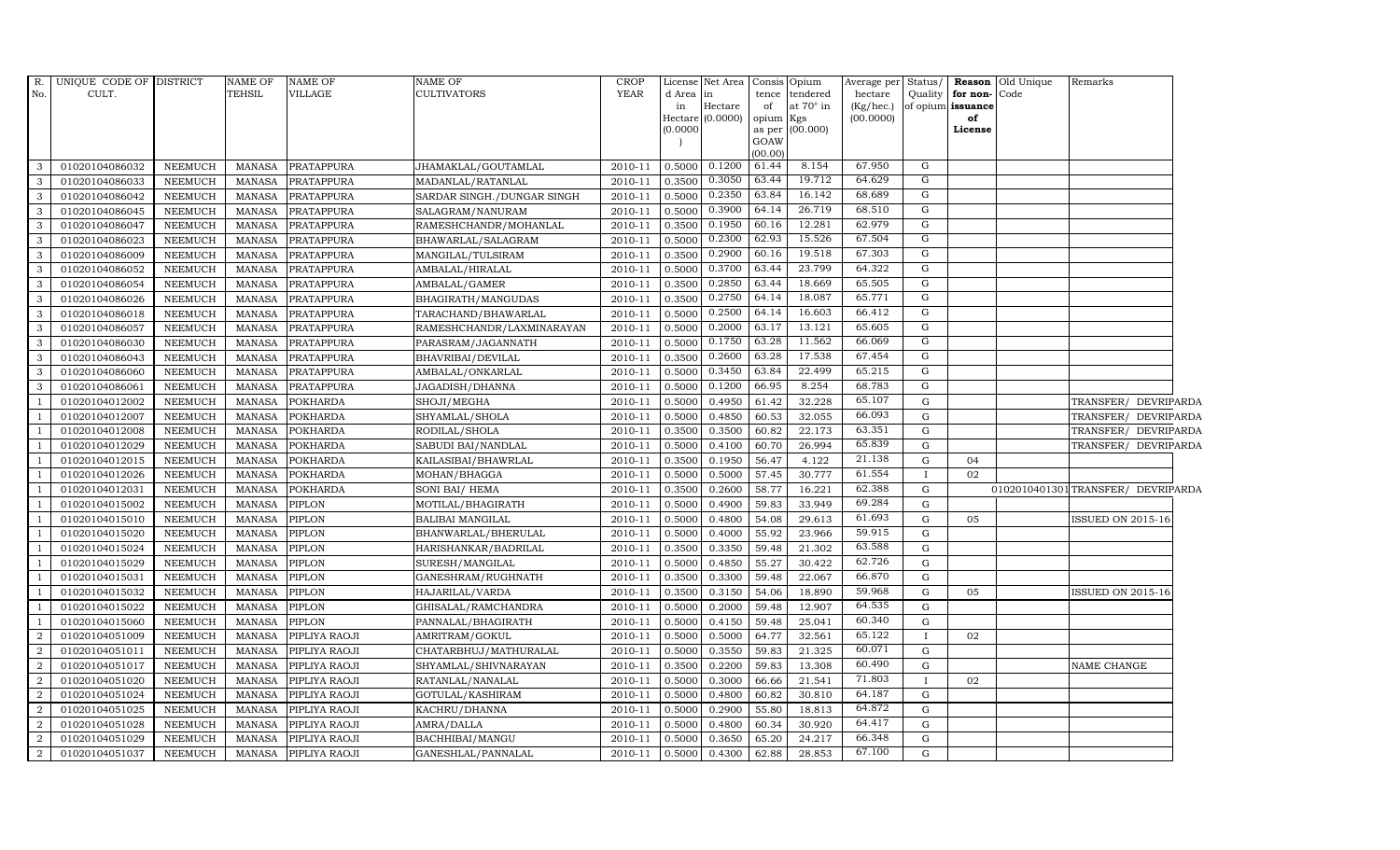| $R_{\cdot}$      | UNIQUE CODE OF DISTRICT |                | <b>NAME OF</b> | <b>NAME OF</b>       | <b>NAME OF</b>               | CROP        |          | License Net Area |           | Consis Opium     | Average per |              |                   | Status/ Reason Old Unique | Remarks                  |
|------------------|-------------------------|----------------|----------------|----------------------|------------------------------|-------------|----------|------------------|-----------|------------------|-------------|--------------|-------------------|---------------------------|--------------------------|
| No.              | CULT.                   |                | <b>TEHSIL</b>  | VILLAGE              | <b>CULTIVATORS</b>           | <b>YEAR</b> | d Area   | in               | tence     | tendered         | hectare     |              | Quality for non-  | Code                      |                          |
|                  |                         |                |                |                      |                              |             | in       | Hectare          | of        | at $70^\circ$ in | (Kg/hec.)   |              | of opium issuance |                           |                          |
|                  |                         |                |                |                      |                              |             |          | Hectare (0.0000) | opium Kgs |                  | (00.0000)   |              | of                |                           |                          |
|                  |                         |                |                |                      |                              |             | (0.0000) |                  | GOAW      | as per (00.000)  |             |              | License           |                           |                          |
|                  |                         |                |                |                      |                              |             |          |                  | (00.00)   |                  |             |              |                   |                           |                          |
| 2                | 01020104051081          | <b>NEEMUCH</b> | MANASA         | PIPLIYA RAOJI        | PRAHALAD/GANESHLAL           | 2010-11     | 0.5000   | 0.4450           | 60.04     | 28.347           | 63.702      | G            |                   |                           |                          |
| 2                | 01020104051044          | <b>NEEMUCH</b> | <b>MANASA</b>  | PIPLIYA RAOJI        | MANJUKUMARI/RANJEETSINGH URI | 2010-11     | 0.5000   | 0.4700           | 62.27     | 30.325           | 64.522      | G            |                   |                           |                          |
| 2                | 01020104051045          | <b>NEEMUCH</b> | <b>MANASA</b>  | PIPLIYA RAOJI        | RAMSINGH/NANDSINGH           | 2010-11     | 0.5000   | 0.4100           | 60.04     | 26.409           | 64.412      | G            |                   |                           |                          |
| $\boldsymbol{2}$ | 01020104051049          | <b>NEEMUCH</b> | <b>MANASA</b>  | PIPLIYA RAOJI        | BHIMA/KISHNA                 | 2010-11     | 0.5000   | 0.2600           | 58.02     | 16.196           | 62.292      | $\mathbf G$  |                   |                           |                          |
| 2                | 01020104051051          | <b>NEEMUCH</b> | <b>MANASA</b>  | PIPLIYA RAOJI        | RAMESHWAR/HEERALAL           | 2010-11     | 0.5000   | 0.2450           | 62.27     | 16.244           | 66.302      | ${\rm G}$    |                   |                           |                          |
| 2                | 01020104051053          | <b>NEEMUCH</b> | <b>MANASA</b>  | PIPLIYA RAOJI        | OM/MANGILAL                  | 2010-11     | 0.5000   | 0.3150           | 64.97     | 21.737           | 69.006      | $\mathbf{I}$ | 02                |                           |                          |
| $\overline{2}$   | 01020104051057          | <b>NEEMUCH</b> | <b>MANASA</b>  | PIPLIYA RAOJI        | MANGILAL/KISHAN              | 2010-11     | 0.5000   | 0.3500           | 58.03     | 21.513           | 61.466      | ${\rm G}$    |                   |                           |                          |
| 2                | 01020104051063          | <b>NEEMUCH</b> | <b>MANASA</b>  | PIPLIYA RAOJI        | DHANRAJ/LALA                 | 2010-11     | 0.5000   | 0.4850           | 59.74     | 29.981           | 61.816      | $\mathbf G$  |                   |                           |                          |
| 2                | 01020104051067          | <b>NEEMUCH</b> | <b>MANASA</b>  | PIPLIYA RAOJI        | DINESHKUMAR/GANESHRAM        | 2010-11     | 0.5000   | 0.2900           | 62.88     | 19.888           | 68.579      | ${\rm G}$    |                   |                           |                          |
| 2                | 01020104051071          | <b>NEEMUCH</b> | <b>MANASA</b>  | PIPLIYA RAOJI        | RAJESHKUMAR/MANOHARLAL       | 2010-11     | 0.5000   | 0.3500           | 65.20     | 24.096           | 68.846      | ${\rm G}$    |                   |                           |                          |
| 2                | 01020104051073          | <b>NEEMUCH</b> | <b>MANASA</b>  | PIPLIYA RAOJI        | SHYAMLAL/KARULAL             | 2010-11     | 0.5000   | 0.4850           | 60.04     | 29.394           | 60.606      | G            |                   |                           |                          |
| 2                | 01020104051074          | <b>NEEMUCH</b> | MANASA         | PIPLIYA RAOJI        | HIMMATSINGH/BHERUSINGH       | 2010-11     | 0.5000   | 0.3750           | 59.63     | 24.286           | 64.763      | ${\rm G}$    |                   |                           |                          |
| 2                | 01020104051079          | <b>NEEMUCH</b> | <b>MANASA</b>  | PIPLIYA RAOJI        | SAMRATHSINGH/KALYANSINGH     | 2010-11     | 0.5000   | 0.4850           | 58.90     | 31.091           | 64.105      | $\mathbf G$  |                   |                           |                          |
| $\overline{2}$   | 01020104051080          | <b>NEEMUCH</b> | <b>MANASA</b>  | PIPLIYA RAOJI        | SHANTILAL/CHATARBHUJ         | 2010-11     | 0.5000   | 0.3650           | 60.04     | 23.784           | 65.162      | ${\rm G}$    |                   |                           |                          |
| 2                | 01020104051082          | <b>NEEMUCH</b> | <b>MANASA</b>  | PIPLIYA RAOJI        | SABUBAI/BIHARI               | 2010-11     | 0.5000   | 0.4900           | 62.28     | 31.514           | 64.314      | ${\rm G}$    |                   |                           |                          |
| 2                | 01020104051084          | <b>NEEMUCH</b> | <b>MANASA</b>  | PIPLIYA RAOJI        | RAJMAL/GORA                  | 2010-11     | 0.5000   | 0.4950           | 63.80     | 32.392           | 65.439      | G            |                   |                           |                          |
| $\overline{2}$   | 01020104051086          | <b>NEEMUCH</b> | <b>MANASA</b>  | PIPLIYA RAOJI        | SURAJMAL/NATHU               | 2010-11     | 0.5000   | 0.4900           | 58.03     | 29.479           | 60.162      | ${\rm G}$    |                   |                           |                          |
| 2                | 01020104051087          | <b>NEEMUCH</b> | <b>MANASA</b>  | PIPLIYA RAOJI        | CHAGANLAL/UDA                | 2010-11     | 0.5000   | 0.5050           | 61.73     | 31.562           | 62.499      | $\mathbf G$  |                   |                           |                          |
| 2                | 01020104051088          | <b>NEEMUCH</b> | <b>MANASA</b>  | PIPLIYA RAOJI        | KISHAN/DEVA                  | 2010-11     | 0.5000   | 0.4550           | 63.89     | 30.083           | 66.117      | $\mathbf G$  |                   |                           |                          |
| 2                | 01020104051091          | <b>NEEMUCH</b> | <b>MANASA</b>  | PIPLIYA RAOJI        | <b>BHONA/HEERA</b>           | 2010-11     | 0.5000   | 0.4900           | 59.83     | 30.300           | 61.836      | ${\rm G}$    |                   |                           |                          |
| 2                | 01020104051092          | <b>NEEMUCH</b> | <b>MANASA</b>  | PIPLIYA RAOJI        | RATAN/HEERA                  | 2010-11     | 0.5000   | 0.4900           | 60.95     | 30.745           | 62.745      | G            |                   |                           |                          |
| 2                | 01020104051093          | <b>NEEMUCH</b> | <b>MANASA</b>  | PIPLIYA RAOJI        | MANNA/HEERA                  | 2010-11     | 0.5000   | 0.2200           | 59.74     | 13.313           | 60.514      | ${\rm G}$    |                   |                           |                          |
| $\overline{2}$   | 01020104051094          | <b>NEEMUCH</b> | <b>MANASA</b>  | PIPLIYA RAOJI        | GANGARAM/HEERA               | 2010-11     | 0.5000   | 0.3150           | 59.74     | 19.441           | 61.718      | $\mathbf G$  |                   |                           |                          |
| 2                | 01020104051095          | <b>NEEMUCH</b> | <b>MANASA</b>  | PIPLIYA RAOJI        | KESHYA/BHAWSINGH             | 2010-11     | 0.5000   | 0.3650           | 60.92     | 22.706           | 62.208      | G            |                   |                           |                          |
| $\overline{2}$   | 01020104051098          | <b>NEEMUCH</b> | <b>MANASA</b>  | PIPLIYA RAOJI        | SHYAMLAL/NATHU               | 2010-11     | 0.5000   | 0.4750           | 61.20     | 30.714           | 64.661      | $\mathbf G$  |                   |                           |                          |
| $\overline{2}$   | 01020104051099          | <b>NEEMUCH</b> | <b>MANASA</b>  | PIPLIYA RAOJI        | SABUBAI/GORULAL              | 2010-11     | 0.5000   | 0.5050           | 61.66     | 31.508           | 62.393      | G            |                   |                           |                          |
| 2                | 01020104051100          | <b>NEEMUCH</b> | <b>MANASA</b>  | PIPLIYA RAOJI        | RODILAL/MANGILAL             | 2010-11     | 0.5000   | 0.2200           | 63.89     | 14.914           | 67.790      | ${\rm G}$    |                   |                           |                          |
| 2                | 01020104051101          | <b>NEEMUCH</b> | <b>MANASA</b>  | PIPLIYA RAOJI        | BIHARI/UDA                   | 2010-11     | 0.5000   | 0.4600           | 62.28     | 29.031           | 63.111      | ${\rm G}$    |                   |                           |                          |
| 2                | 01020104051104          | <b>NEEMUCH</b> | <b>MANASA</b>  | PIPLIYA RAOJI        | RADHESHYAM/MANGILAL          | 2010-11     | 0.5000   | 0.3100           | 59.91     | 20.104           | 64.852      | G            |                   |                           |                          |
| $\overline{2}$   | 01020104051105          | <b>NEEMUCH</b> | <b>MANASA</b>  | PIPLIYA RAOJI        | CHATARBHUJ/PRABHULAL         | 2010-11     | 0.3500   | 0.3150           | 61.20     | 20.668           | 65.613      | $\mathbf G$  |                   |                           |                          |
| $\overline{2}$   | 01020104051108          | <b>NEEMUCH</b> | <b>MANASA</b>  | PIPLIYA RAOJI        | SHANIBAI/BHERULAL            | 2010-11     | 0.5000   | 0.4500           | 58.03     | 27.175           | 60.388      | ${\rm G}$    |                   |                           |                          |
| 2                | 01020104051114          | <b>NEEMUCH</b> | <b>MANASA</b>  | PIPLIYA RAOJI        | CHOGALAL/BHERA               | 2010-11     | 0.5000   | 0.3650           | 62.88     | 23.805           | 65.219      | G            |                   |                           |                          |
| $\overline{2}$   | 01020104051115          | <b>NEEMUCH</b> | <b>MANASA</b>  | PIPLIYA RAOJI        | GANPAT/KESHURAM              | 2010-11     | 0.5000   | 0.4100           | 60.04     | 24.719           | 60.291      | $\mathbf G$  |                   |                           |                          |
| 2                | 01020104051123          | <b>NEEMUCH</b> | <b>MANASA</b>  | PIPLIYA RAOJI        | GIRDHARI/KALU                | 2010-11     | 0.5000   | 0.4800           | 59.74     | 30.288           | 63.100      | $\mathbf G$  |                   |                           |                          |
| $\overline{2}$   | 01020104051124          | <b>NEEMUCH</b> | <b>MANASA</b>  | PIPLIYA RAOJI        | GANGABAI/NANURAM             | 2010-11     | 0.5000   | 0.3900           | 57.62     | 23.369           | 59.921      | ${\rm G}$    |                   |                           |                          |
| $\overline{2}$   | 01020104051125          | <b>NEEMUCH</b> | <b>MANASA</b>  | PIPLIYA RAOJI        | BHAGWATIBAI/RAMGOPAL         | 2010-11     | 0.5000   | 0.2950           | 58.02     | 17.862           | 60.549      | G            |                   |                           |                          |
| 2                | 01020104051181          | <b>NEEMUCH</b> | <b>MANASA</b>  | PIPLIYA RAOJI        | PARASRAM/RAMA                | 2010-11     | 0.5000   | 0.3050           | 57.62     | 18.093           | 59.321      | G            | 08                |                           | <b>ISSUED ON 2016-17</b> |
| $\overline{2}$   | 01020104051132          | <b>NEEMUCH</b> | <b>MANASA</b>  | PIPLIYA RAOJI        | MOHANLAL/FATEHLAL            | 2010-11     | 0.5000   | 0.3550           | 58.70     | 21.233           | 59.811      | $\mathbf G$  |                   |                           |                          |
| $\overline{2}$   | 01020104051153          | <b>NEEMUCH</b> | <b>MANASA</b>  | PIPLIYA RAOJI        | CHATRA/BHAWSINGH             | 2010-11     | 0.5000   | 0.2900           | 59.83     | 18.299           | 63.101      | G            |                   |                           |                          |
| $\overline{a}$   | 01020104051155          | <b>NEEMUCH</b> | <b>MANASA</b>  | PIPLIYA RAOJI        | TAMMUBAI/GIRDHARI            | 2010-11     | 0.5000   | 0.4550           | 58.03     | 28.443           | 62.512      | $\mathbf G$  |                   |                           |                          |
| $\overline{2}$   | 01020104051157          | <b>NEEMUCH</b> |                | MANASA PIPLIYA RAOJI | GANGARAM/BHAVSINGH           | 2010-11     | 0.5000   | 0.4950           | 59.74     | 30.117           | 60.843      | ${\rm G}$    |                   |                           |                          |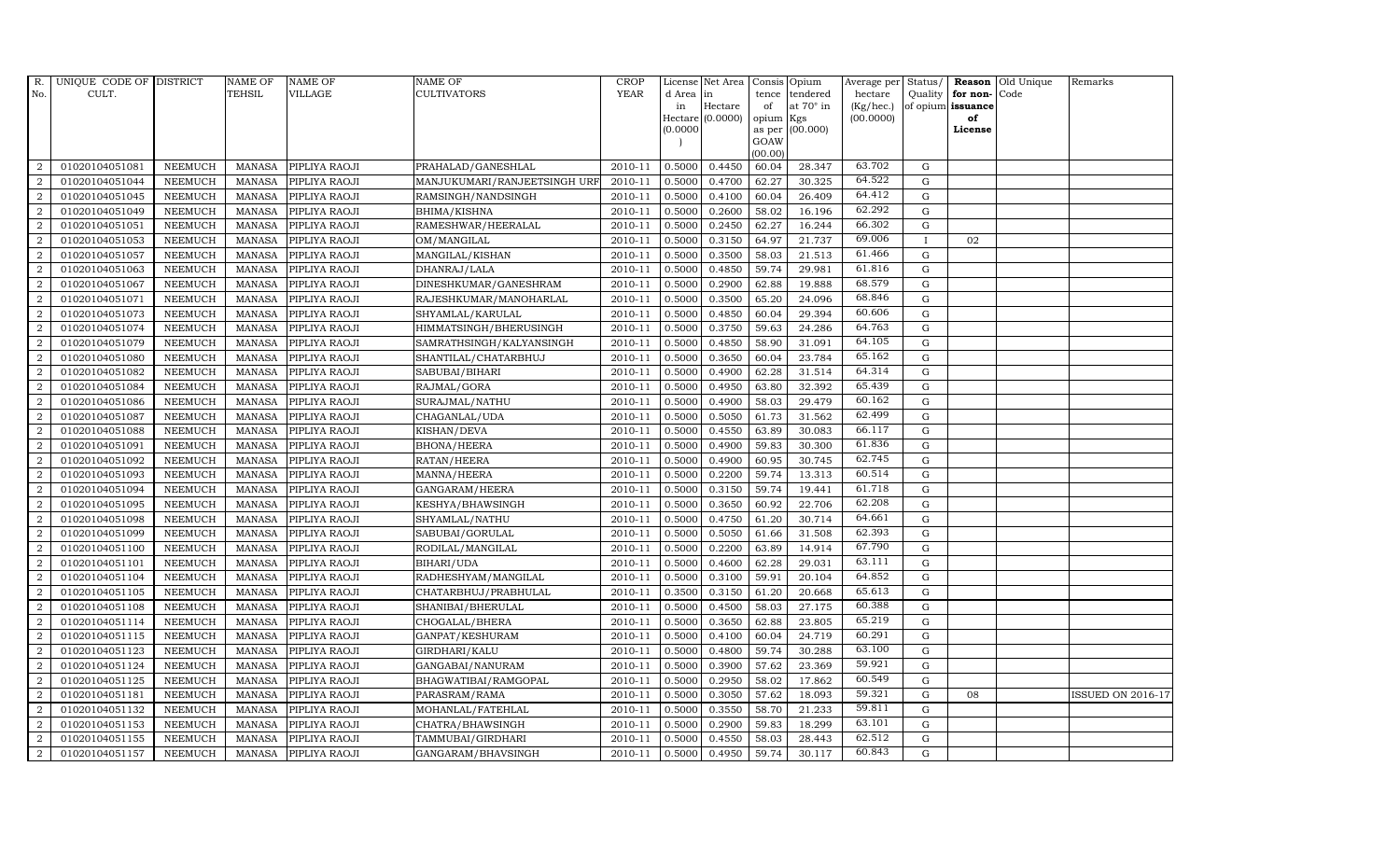| R.             | UNIQUE CODE OF DISTRICT |                | <b>NAME OF</b> | <b>NAME OF</b> | <b>NAME OF</b>                | <b>CROP</b> |          | License Net Area              | Consis Opium     |                              | Average per            | Status/     |                         | Reason Old Unique | Remarks                  |  |
|----------------|-------------------------|----------------|----------------|----------------|-------------------------------|-------------|----------|-------------------------------|------------------|------------------------------|------------------------|-------------|-------------------------|-------------------|--------------------------|--|
| No.            | CULT.                   |                | <b>TEHSIL</b>  | <b>VILLAGE</b> | CULTIVATORS                   | <b>YEAR</b> | d Area   | in                            | tence            | tendered<br>at $70^\circ$ in | hectare                | Quality     | for non-Code            |                   |                          |  |
|                |                         |                |                |                |                               |             | in       | Hectare<br>Hectare $(0.0000)$ | of<br>opium      | Kgs                          | (Kg/hec.)<br>(00.0000) |             | of opium issuance<br>of |                   |                          |  |
|                |                         |                |                |                |                               |             | (0.0000) |                               |                  | as per (00.000)              |                        |             | License                 |                   |                          |  |
|                |                         |                |                |                |                               |             |          |                               | GOAW             |                              |                        |             |                         |                   |                          |  |
| 2              | 01020104051161          | <b>NEEMUCH</b> | MANASA         | PIPLIYA RAOJI  | BANSHILAL/BALUJI              | 2010-11     | 0.5000   | 0.4700                        | (00.00)<br>59.83 | 28.411                       | 60.448                 | G           |                         |                   |                          |  |
| 2              | 01020104051162          | <b>NEEMUCH</b> | <b>MANASA</b>  | PIPLIYA RAOJI  | HEMA/HEERA                    | 2010-11     | 0.5000   | 0.4650                        | 62.15            | 29.601                       | 63.658                 | G           |                         |                   |                          |  |
| 2              | 01020104051043          | <b>NEEMUCH</b> | <b>MANASA</b>  | PIPLIYA RAOJI  | BAGDU/HEMA                    | 2010-11     | 0.5000   | 0.3100                        | 62.15            | 19.888                       | 64.155                 | G           |                         |                   |                          |  |
| $\overline{2}$ | 01020104051077          | <b>NEEMUCH</b> | <b>MANASA</b>  | PIPLIYA RAOJI  | RADHESHYAM/SHANKARJI          | 2010-11     | 0.5000   | 0.3300                        | 60.14            | 21.358                       | 64.722                 | $\mathbf G$ |                         |                   |                          |  |
| $\overline{2}$ | 01020104051030          | <b>NEEMUCH</b> | <b>MANASA</b>  | PIPLIYA RAOJI  | GENDKUNWAR/SAJJANSINGH        | 2010-11     | 0.5000   | 0.4000                        | 55.95            | 23.251                       | 58.128                 | $\mathbf G$ |                         |                   |                          |  |
| 2              | 01020104051083          | <b>NEEMUCH</b> | <b>MANASA</b>  | PIPLIYA RAOJI  | MANNALAL/CHATRA               | 2010-11     | 0.5000   | 0.5000                        | 59.17            | 30.675                       | 61.351                 | G           |                         |                   |                          |  |
| 2              | 01020104051112          | <b>NEEMUCH</b> | <b>MANASA</b>  | PIPLIYA RAOJI  | MANGILAL/HEERALAL             | 2010-11     | 0.5000   | 0.4850                        | 62.27            | 30.735                       | 63.371                 | $\mathbf G$ |                         |                   |                          |  |
| 2              | 01020104051118          | <b>NEEMUCH</b> | <b>MANASA</b>  | PIPLIYA RAOJI  | MANKUNWARBAI/KALULAL          | 2010-11     | 0.5000   | 0.2300                        | 59.91            | 15.183                       | 66.013                 | $\mathbf G$ |                         |                   |                          |  |
| 2              | 01020104051168          | <b>NEEMUCH</b> | <b>MANASA</b>  | PIPLIYA RAOJI  | SHYAMLAL/KISHNA               | 2010-11     | 0.5000   | 0.2950                        | 61.95            | 19.408                       | 65.790                 | G           |                         |                   |                          |  |
| $\overline{2}$ | 01020104051170          | <b>NEEMUCH</b> | <b>MANASA</b>  | PIPLIYA RAOJI  | SHYAMLAL/BHANWARLAL           | 2010-11     | 0.5000   | 0.4900                        | 55.68            | 28.508                       | 58.180                 | $\mathbf G$ |                         |                   |                          |  |
| $\overline{2}$ | 01020104051173          | <b>NEEMUCH</b> | <b>MANASA</b>  | PIPLIYA RAOJI  | LAXMANSINGH/BHAVSINGH         | 2010-11     | 0.5000   | 0.4750                        | 61.20            | 29.883                       | 62.912                 | ${\rm G}$   |                         |                   |                          |  |
| 2              | 01020104051013          | <b>NEEMUCH</b> | <b>MANASA</b>  | PIPLIYA RAOJI  | DAMARLAL/SHANKARLAL           | 2010-11     | 0.5000   | 0.3850                        | 58.02            | 23.971                       | 62.262                 | G           |                         |                   |                          |  |
| 2              | 01020104051003          | <b>NEEMUCH</b> | <b>MANASA</b>  | PIPLIYA RAOJI  | AMBALAL/FAKIRCHANDRA          | 2010-11     | 0.5000   | 0.3900                        | 62.28            | 24.992                       | 64.082                 | $\mathbf G$ |                         |                   |                          |  |
| 2              | 01020104051169          | <b>NEEMUCH</b> | <b>MANASA</b>  | PIPLIYA RAOJI  | CHATRA/KISHNA                 | 2010-11     | 0.5000   | 0.3100                        | 62.28            | 20.001                       | 64.519                 | G           |                         |                   |                          |  |
| 2              | 01020104051085          | <b>NEEMUCH</b> | <b>MANASA</b>  | PIPLIYA RAOJI  | CHOUSARBAI/GABBA              | 2010-11     | 0.5000   | 0.4950                        | 62.88            | 31.494                       | 63.624                 | ${\bf G}$   |                         |                   |                          |  |
| $\overline{2}$ | 01020104051122          | <b>NEEMUCH</b> | <b>MANASA</b>  | PIPLIYA RAOJI  | RAMESHCHANDRA/RAMNARAYAN      | 2010-11     | 0.5000   | 0.4750                        | 65.92            | 36.378                       | 76.586                 | $\mathbf G$ |                         |                   |                          |  |
| 2              | 01020104051008          | <b>NEEMUCH</b> | <b>MANASA</b>  | PIPLIYA RAOJI  | CHANDIBAI/VENIRAM             | 2010-11     | 0.5000   | 0.2100                        | 61.20            | 13.307                       | 63.367                 | $\mathbf G$ |                         |                   |                          |  |
| 2              | 01020104051107          | <b>NEEMUCH</b> | <b>MANASA</b>  | PIPLIYA RAOJI  | RAWLE PRATAPSINGH/SAJJANSINGH | 2010-11     | 0.5000   | 0.4500                        | 61.95            | 28.621                       | 63.602                 | G           |                         |                   |                          |  |
| $\overline{1}$ | 01020104014009          | <b>NEEMUCH</b> | <b>MANASA</b>  | PAROT PIPLIYA  | GHISALAL/DHANNA               | 2010-11     | 0.5000   | 0.4900                        | 56.10            | 29.212                       | 59.616                 | $\mathbf G$ |                         |                   | TRANSFER/ PIPLONE        |  |
| $\overline{1}$ | 01020104014001          | <b>NEEMUCH</b> | <b>MANASA</b>  | PAROT PIPLIYA  | GHISALAL/JAGANNATH            | 2010-11     | 0.5000   | 0.4900                        | 53.28            | 29.098                       | 59.384                 | G           | 05                      |                   | <b>ISSUED ON 2015-16</b> |  |
| $\overline{1}$ | 01020104014002          | <b>NEEMUCH</b> | <b>MANASA</b>  | PAROT PIPLIYA  | BAGDIRAM/BHERULAL             | 2010-11     | 0.5000   | 0.4700                        | 56.92            | 26.777                       | 56.972                 | $\mathbf G$ |                         |                   | TRANSFER/PIPLON          |  |
| $\overline{1}$ | 01020104014005          | <b>NEEMUCH</b> | <b>MANASA</b>  | PAROT PIPLIYA  | BABULAL/KESHURAM              | 2010-11     | 0.5000   | 0.4800                        | 52.39            | 28.822                       | 60.046                 | G           | 05                      |                   | <b>ISSUED ON 2015-16</b> |  |
| $\overline{1}$ | 01020104014008          | <b>NEEMUCH</b> | <b>MANASA</b>  | PAROT PIPLIYA  | DEVBAI/KANA                   | 2010-11     | 0.3500   | 0.2000                        | 56.92            | 12.108                       | 60.540                 | G           |                         |                   | TRANSFER/MANASA          |  |
| $\overline{1}$ | 01020104014023          | <b>NEEMUCH</b> | <b>MANASA</b>  | PAROT PIPLIYA  | DALLUBAI/RADHESHYAM           | 2010-11     | 0.5000   | 0.3000                        | 59.68            | 18.833                       | 62.777                 | G           |                         |                   | TRANSFER/ AKHEPUR        |  |
| $\overline{1}$ | 01020104014019          | <b>NEEMUCH</b> | <b>MANASA</b>  | PAROT PIPLIYA  | JAMANA BAI/ DULICHAND         | 2010-11     | 0.5000   | 0.4800                        | 50.01            | 27.127                       | 56.514                 | G           | 05                      |                   | <b>ISSUED ON 2015-16</b> |  |
| $\overline{1}$ | 01020104014022          | <b>NEEMUCH</b> | <b>MANASA</b>  | PAROT PIPLIYA  | SHANTI BAI/ KANHEYALAL        | 2010-11     | 0.3500   | 0.3250                        | 59.68            | 21.732                       | 66.868                 | $\mathbf G$ |                         |                   | TRANSFER/ALHEDJAGIR      |  |
| $\overline{1}$ | 01020104027045          | <b>NEEMUCH</b> | <b>MANASA</b>  | PARDA-I        | RADHESHYAM / RAMCHANDR        | 2010-11     | 0.3500   | 0.3400                        | 62.26            | 20.279                       | 59.644                 | G           |                         |                   |                          |  |
| $\overline{1}$ | 01020104027002          | <b>NEEMUCH</b> | <b>MANASA</b>  | PARDA-I        | BALMUKUND/GABUR               | 2010-11     | 0.3500   | 0.3450                        | 61.60            | 20.750                       | 60.145                 | $\mathbf G$ |                         |                   |                          |  |
| <sup>1</sup>   | 01020104027005          | <b>NEEMUCH</b> | <b>MANASA</b>  | PARDA-I        | DHAPUBAI/BABRU                | 2010-11     | 0.3500   | 0.3400                        | 62.26            | 21.524                       | 63.306                 | $\mathbf G$ |                         |                   |                          |  |
|                | 01020104027006          | <b>NEEMUCH</b> | <b>MANASA</b>  | PARDA-I        | SURAJ BAI/BHERULAL            | 2010-11     | 0.5000   | 0.4850                        | 61.98            | 30.636                       | 63.167                 | G           |                         |                   |                          |  |
| <sup>1</sup>   | 01020104027011          | <b>NEEMUCH</b> | <b>MANASA</b>  | PARDA-I        | GANSHYAM/SALAGRAM             | 2010-11     | 0.5000   | 0.4300                        | 56.52            | 25.579                       | 59.486                 | G           |                         |                   |                          |  |
| - 1            | 01020104027022          | <b>NEEMUCH</b> | <b>MANASA</b>  | PARDA-I        | PRABHULAL/GHASI               | 2010-11     | 0.3500   | 0.3250                        | 56.82            | 21.324                       | 65.612                 | $\mathbf G$ |                         |                   |                          |  |
| $\overline{1}$ | 01020104027026          | <b>NEEMUCH</b> | <b>MANASA</b>  | PARDA-I        | HEERA/NANURAM                 | 2010-11     | 0.3500   | 0.1950                        | 56.52            | 10.811                       | 55.441                 | $\mathbf G$ | 04                      |                   | <b>ISSUED ON 2016-17</b> |  |
| $\overline{1}$ | 01020104027044          | <b>NEEMUCH</b> | <b>MANASA</b>  | PARDA-I        | SHYAMLAL/SHANKARLAL           | 2010-11     | 0.3500   | 0.2300                        | 60.17            | 15.025                       | 65.326                 | G           |                         |                   |                          |  |
| $\overline{1}$ | 01020104027047          | <b>NEEMUCH</b> | <b>MANASA</b>  | PARDA-I        | RAMCHANDRA/HEERA              | 2010-11     | 0.5000   | 0.4700                        | 50.03            | 28.374                       | 60.370                 | G           | 05                      |                   | ISSUED ON 2015-16        |  |
| $\overline{1}$ | 01020104027055          | <b>NEEMUCH</b> | <b>MANASA</b>  | PARDA-I        | BHAVARLAL/KISHANA             | 2010-11     | 0.3500   | 0.3200                        | 59.05            | 20.279                       | 63.372                 | $\mathbf G$ |                         |                   |                          |  |
| $\overline{1}$ | 01020104027056          | <b>NEEMUCH</b> | <b>MANASA</b>  | PARDA-I        | SEVARAM/MANNA                 | 2010-11     | 0.3500   | 0.2350                        | 59.05            | 15.311                       | 65.153                 | G           |                         |                   |                          |  |
| $\overline{1}$ | 01020104027068          | <b>NEEMUCH</b> | <b>MANASA</b>  | PARDA-I        | KARULAL/BHAGIRATH             | 2010-11     | 0.3500   | 0.3400                        | 56.52            | 19.403                       | 57.068                 | $\mathbf G$ |                         |                   |                          |  |
| $\overline{1}$ | 01020104027071          | <b>NEEMUCH</b> | <b>MANASA</b>  | PARDA-I        | GIRJASHANKAR/BHERULAL         | 2010-11     | 0.3500   | 0.3300                        | 56.82            | 20.074                       | 60.830                 | G           |                         |                   |                          |  |
| $\overline{1}$ | 01020104027082          | <b>NEEMUCH</b> | <b>MANASA</b>  | PARDA-I        | KANHEYALAL/HIRALAL            | 2010-11     | 0.5000   | 0.4650                        | 61.60            | 30.087                       | 64.703                 | G           |                         |                   |                          |  |
| $\overline{1}$ | 01020104027001          | <b>NEEMUCH</b> | MANASA         | PARDA-I        | KESHURAM/GOKUL                | 2010-11     | 0.3500   | 0.3350                        | 61.98            | 22.109                       | 65.997                 | G           |                         |                   |                          |  |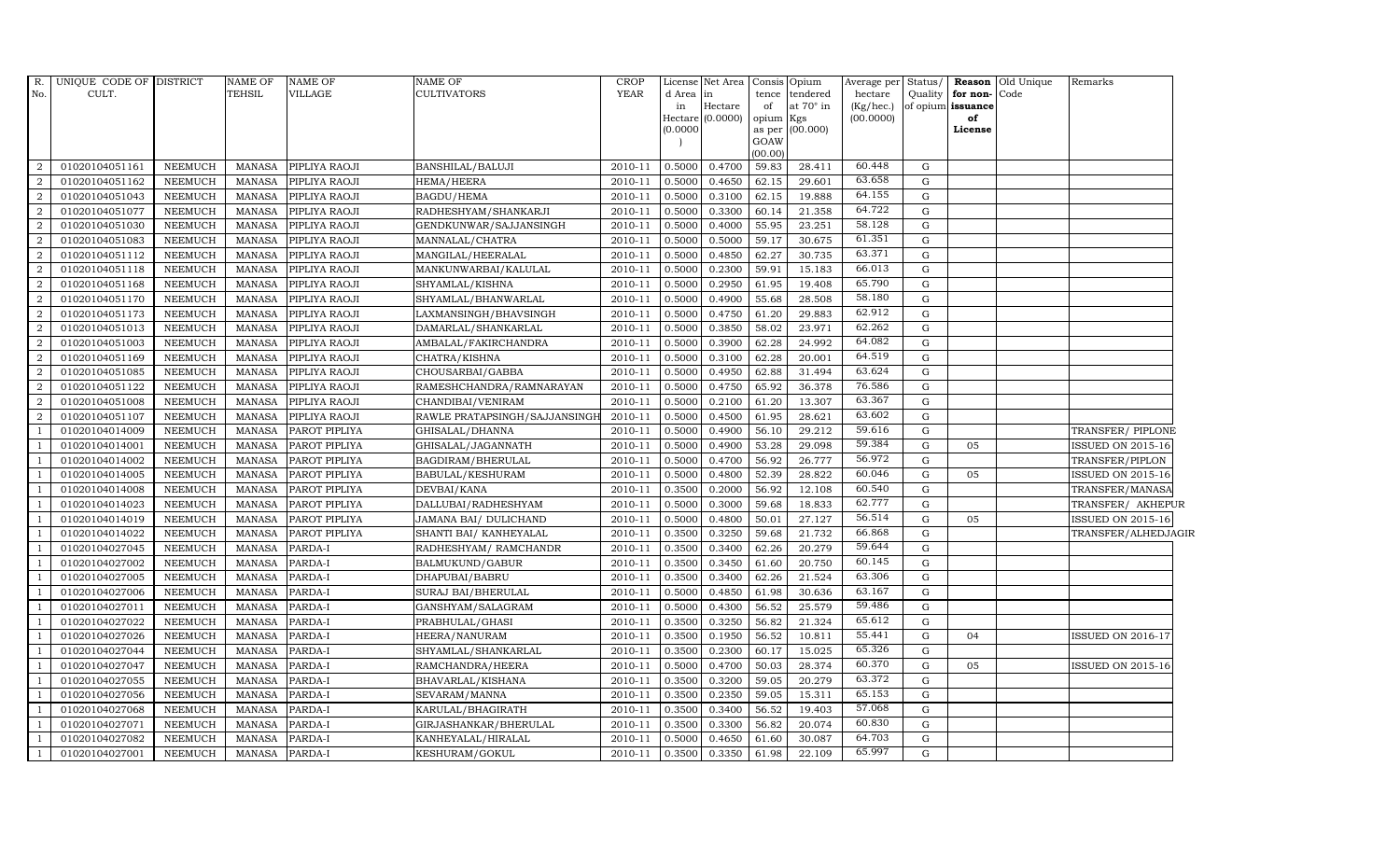| R.             | UNIQUE CODE OF DISTRICT |                | <b>NAME OF</b> | <b>NAME OF</b>    | <b>NAME OF</b>             | CROP        |           | License Net Area Consis Opium |           |                  | Average per | Status/        | Reason            | Old Unique | Remarks                  |
|----------------|-------------------------|----------------|----------------|-------------------|----------------------------|-------------|-----------|-------------------------------|-----------|------------------|-------------|----------------|-------------------|------------|--------------------------|
| No.            | CULT.                   |                | <b>TEHSIL</b>  | <b>VILLAGE</b>    | <b>CULTIVATORS</b>         | <b>YEAR</b> | d Area in |                               |           | tence tendered   | hectare     | Quality        | for non-          | Code       |                          |
|                |                         |                |                |                   |                            |             | in        | Hectare                       | of        | at $70^\circ$ in | (Kg/hec.)   |                | of opium issuance |            |                          |
|                |                         |                |                |                   |                            |             |           | Hectare (0.0000)              | opium Kgs |                  | (00.0000)   |                | of<br>License     |            |                          |
|                |                         |                |                |                   |                            |             | (0.0000)  |                               | GOAW      | as per (00.000)  |             |                |                   |            |                          |
|                |                         |                |                |                   |                            |             |           |                               | (00.00)   |                  |             |                |                   |            |                          |
|                | 01020104027121          | <b>NEEMUCH</b> | MANASA         | PARDA-I           | KANHEYALAL/ NANDLAL        | 2010-11     | 0.3500    | 0.2400                        | 60.17     | 15.017           | 62.571      | $\mathbf G$    |                   |            |                          |
| -1             | 01020104027132          | <b>NEEMUCH</b> | <b>MANASA</b>  | PARDA-I           | RUPA/ GULAB                | 2010-11     | 0.3500    | 0.1400                        | 51.12     | 8.135            | 58.107      | $\mathbf G$    | 05                |            | <b>ISSUED ON 2015-16</b> |
|                | 01020104027156          | <b>NEEMUCH</b> | <b>MANASA</b>  | PARDA-I           | SUNDERLAL/ NANALAL         | 2010-11     | 0.3500    | 0.3250                        | 62.26     | 20.741           | 63.818      | G              |                   |            |                          |
|                | 01020104027211          | <b>NEEMUCH</b> | <b>MANASA</b>  | PARDA-I           | SHANTILAL/ UDAYRAM         | 2010-11     | 0.3500    | 0.3200                        | 59.73     | 20.462           | 63.943      | $\mathbf G$    |                   |            |                          |
| $\overline{1}$ | 01020104027089          | <b>NEEMUCH</b> | <b>MANASA</b>  | PARDA-I           | KACHRULAL/PYARCHAND        | 2010-11     | 0.5000    | 0.1000                        | 61.98     | 6.632            | 66.320      | ${\rm G}$      |                   |            |                          |
| $\overline{1}$ | 01020104027157          | <b>NEEMUCH</b> | MANASA         | PARDA-I           | THULSIBAI/MOHANLAL         | 2010-11     | 0.3500    | 0.2500                        | 59.05     | 15.260           | 61.040      | $\mathbf G$    |                   |            |                          |
| $\overline{1}$ | 01020104027113          | <b>NEEMUCH</b> | <b>MANASA</b>  | PARDA-I           | FAKIRCHAND/MANGILAL        | 2010-11     | 0.3500    | 0.2000                        | 50.81     | 11.766           | 58.830      | $\mathbf G$    | 05                |            | <b>ISSUED ON 2015-16</b> |
| $\overline{1}$ | 01020104027094          | <b>NEEMUCH</b> | <b>MANASA</b>  | PARDA-I           | DHAPUBAI/GANGARAM          | 2010-11     | 0.5000    | 0.4550                        | 60.89     | 31.985           | 70.297      | $\mathbf G$    |                   |            | NAME CHANGE              |
|                | 01020104027164          | <b>NEEMUCH</b> | <b>MANASA</b>  | PARDA-I           | KACHRULAL/RUPA             | 2010-11     | 0.3500    | 0.2900                        | 62.26     | 20.306           | 70.021      | G              |                   |            |                          |
|                | 01020104027066          | <b>NEEMUCH</b> | <b>MANASA</b>  | PARDA-I           | KAILASH/PRABHULAL          | 2010-11     | 0.3500    | 0.1950                        | 60.17     | 13.839           | 70.969      | $\mathbf G$    |                   |            |                          |
| $\overline{1}$ | 01020104027176          | <b>NEEMUCH</b> | <b>MANASA</b>  | PARDA-I           | KACHRU/KANA                | 2010-11     | 0.3500    | 0.2950                        | 50.45     | 16.836           | 57.071      | ${\rm G}$      | 05                |            | <b>ISSUED ON 2016-17</b> |
| 3              | 01020104084069          | <b>NEEMUCH</b> | <b>MANASA</b>  | <b>NALKHEDA</b>   | AMBALAL/DEVILAL            | 2010-11     | 0.5000    | 0.2000                        | 56.54     | 12.625           | 63.125      | G              |                   |            |                          |
| 3              | 01020104084070          | <b>NEEMUCH</b> | <b>MANASA</b>  | <b>NALKHEDA</b>   | BAPULAL/ NANURAM           | 2010-11     | 0.5000    | 0.1450                        | 63.74     | 10.235           | 70.586      | G              |                   |            |                          |
| 3              | 01020104084030          | <b>NEEMUCH</b> | <b>MANASA</b>  | <b>NALKHEDA</b>   | BHAWARLAL/ KESARIMAL       | 2010-11     | 0.5000    | 0.1150                        | 60.14     | 7.595            | 66.043      | G              |                   |            |                          |
| 3              | 01020104084058          | <b>NEEMUCH</b> | <b>MANASA</b>  | <b>NALKHEDA</b>   | BHANWARLAL/NANURAM         | 2010-11     | 0.5000    | 0.4850                        | 59.31     | 30.723           | 63.346      | G              |                   |            | NAME CHANGE              |
| 3              | 01020104084052          | <b>NEEMUCH</b> | <b>MANASA</b>  | <b>NALKHEDA</b>   | DEVILAL/ BHAWARLAL         | 2010-11     | 0.3500    | 0.2450                        | 61.39     | 16.321           | 66.616      | $\overline{G}$ |                   |            |                          |
| 3              | 01020104084020          | <b>NEEMUCH</b> | <b>MANASA</b>  | <b>NALKHEDA</b>   | <b>GAMERI BAI/ NARAYAN</b> | 2010-11     | 0.5000    | 0.1600                        | 60.14     | 9.932            | 62.075      | $\overline{G}$ |                   |            |                          |
| 3              | 01020104084011          | <b>NEEMUCH</b> | <b>MANASA</b>  | <b>NALKHEDA</b>   | HARISHANKAR/ BHAWAR        | 2010-11     | 0.5000    | 0.1350                        | 59.76     | 9.476            | 70.193      | G              |                   |            |                          |
| 3              | 01020104084002          | <b>NEEMUCH</b> | <b>MANASA</b>  | <b>NALKHEDA</b>   | INDARMAL/ NANDLAL          | 2010-11     | 0.5000    | 0.3450                        | 64.19     | 23.494           | 68.099      | $\overline{G}$ |                   |            |                          |
| 3              | 01020104084047          | <b>NEEMUCH</b> | <b>MANASA</b>  | <b>NALKHEDA</b>   | ISHWARLAL/ BHAWARLAL       | 2010-11     | 0.3500    | 0.2150                        | 67.04     | 16.406           | 76.307      | G              |                   |            |                          |
| $\mathbf{3}$   | 01020104084056          | <b>NEEMUCH</b> | <b>MANASA</b>  | <b>NALKHEDA</b>   | KAVARLAL/RAMNARAYAN        | 2010-11     | 0.5000    | 0.1850                        | 61.91     | 13.275           | 71.757      | $\overline{G}$ |                   |            |                          |
| 3              | 01020104084065          | <b>NEEMUCH</b> | <b>MANASA</b>  | <b>NALKHEDA</b>   | MANGILAL/ BAPULAL          | 2010-11     | 0.5000    | 0.3650                        | 59.76     | 23.383           | 64.064      | G              |                   |            |                          |
| $\mathbf{3}$   | 01020104084007          | <b>NEEMUCH</b> | <b>MANASA</b>  | <b>NALKHEDA</b>   | MOHANLAL/ PARASRAM         | 2010-11     | 0.5000    | 0.2300                        | 59.76     | 14.735           | 64.066      | $\mathbf G$    |                   |            |                          |
| 3              | 01020104084026          | <b>NEEMUCH</b> | <b>MANASA</b>  | <b>NALKHEDA</b>   | MOHANLAL/ RAMCHANDR        | 2010-11     | 0.5000    | 0.2300                        | 61.91     | 15.150           | 65.870      | $\overline{G}$ |                   |            |                          |
| 3              | 01020104084042          | <b>NEEMUCH</b> | <b>MANASA</b>  | <b>NALKHEDA</b>   | NIRBHAYRAM/BHUVANIRAM      | 2010-11     | 0.5000    | 0.4250                        | 61.91     | 28.806           | 67.779      | G              |                   |            |                          |
| 3              | 01020104084048          | <b>NEEMUCH</b> | <b>MANASA</b>  | <b>NALKHEDA</b>   | RADHESHYAM/RAMCHANDRA      | 2010-11     | 0.5000    | 0.1000                        | 61.91     | 7.049            | 70.490      | G              |                   |            |                          |
| 3              | 01020104084008          | <b>NEEMUCH</b> | <b>MANASA</b>  | <b>NALKHEDA</b>   | RAMDAYAL/BHAWARLAL         | 2010-11     | 0.5000    | 0.2000                        | 61.39     | 13.339           | 66.696      | $\overline{G}$ |                   |            |                          |
| 3              | 01020104084005          | <b>NEEMUCH</b> | MANASA         | <b>NALKHEDA</b>   | RAMESHWAR/ MEGHRAJ         | 2010-11     | 0.5000    | 0.4300                        | 60.14     | 27.750           | 64.535      | G              |                   |            |                          |
| 3              | 01020104084057          | <b>NEEMUCH</b> | <b>MANASA</b>  | <b>NALKHEDA</b>   | RATANLAL/DOULATRAM         | 2010-11     | 0.5000    | 0.1900                        | 61.39     | 12.611           | 66.374      | $\overline{G}$ |                   |            |                          |
| 3              | 01020104084039          | <b>NEEMUCH</b> | <b>MANASA</b>  | <b>NALKHEDA</b>   | SATYANARAYAN/NATHULAL      | 2010-11     | 0.5000    | 0.1750                        | 59.76     | 11.832           | 67.611      | G              |                   |            |                          |
| 3              | 01020104084012          | <b>NEEMUCH</b> | <b>MANASA</b>  | <b>NALKHEDA</b>   | SHANKARLAL/ PYARCHAND      | 2010-11     | 0.5000    | 0.1050                        | 60.14     | 6.942            | 66.114      | G              |                   |            |                          |
| 3              | 01020104084067          | <b>NEEMUCH</b> | <b>MANASA</b>  | <b>NALKHEDA</b>   | SHANTI BAI/ RAMESHWAR      | 2010-11     | 0.5000    | 0.2400                        | 61.39     | 16.409           | 68.371      | G              |                   |            |                          |
| 3              | 01020104084038          | <b>NEEMUCH</b> | MANASA         | <b>NALKHEDA</b>   | UDAYRAM/ BHUWANIRAM        | 2010-11     | 0.3500    | 0.3400                        | 61.09     | 22.595           | 66.455      | G              |                   |            |                          |
| 3              | 01020104084063          | <b>NEEMUCH</b> | <b>MANASA</b>  | <b>NALKHEDA</b>   | BAJJIBAI/RAMNARAYN         | 2010-11     | 0.5000    | 0.4050                        | 65.44     | 29.065           | 71.765      | G              |                   |            |                          |
| 3              | 01020104074004          | <b>NEEMUCH</b> | <b>MANASA</b>  | MOKHAMPURA KANCHI | CHUNNILAL/ KASHIRAM        | 2010-11     | 0.5000    | 0.4900                        | 60.30     | 31.864           | 65.029      | G              |                   |            |                          |
| 3              | 01020104074005          | <b>NEEMUCH</b> | <b>MANASA</b>  | MOKHAMPURA KANCHI | <b>BHERULAL/ SEVA</b>      | 2010-11     | 0.5000    | 0.4700                        | 57.26     | 29.366           | 62.481      | G              |                   |            |                          |
| 3              | 01020104074012          | <b>NEEMUCH</b> | <b>MANASA</b>  | MOKHAMPURA KANCHI | NARAYAN/ CHATARBHUJ        | 2010-11     | 0.3500    | 0.3250                        | 57.77     | 20.566           | 63.280      | $\overline{G}$ |                   |            |                          |
| 3              | 01020104074018          | <b>NEEMUCH</b> | <b>MANASA</b>  | MOKHAMPURA KANCHI | BHERULAL/ NANDA            | 2010-11     | 0.3500    | 0.3250                        | 51.22     | 18.007           | 55.406      | G              | 0 <sub>4</sub>    |            | <b>ISSUED ON 2016-17</b> |
| 3              | 01020104074021          | <b>NEEMUCH</b> | <b>MANASA</b>  | MOKHAMPURA KANCHI | JANIBAI/VAKTURAM           | 2010-11     | 0.5000    | 0.4200                        | 56.52     | 25.482           | 60.671      | G              |                   |            | NAME CHANGE              |
| 3              | 01020104074041          | <b>NEEMUCH</b> | <b>MANASA</b>  | MOKHAMPURA KANCHI | RAMSUKHI BAI/ KISHANLAL    | 2010-11     | 0.5000    | 0.3500                        | 57.66     | 20.560           | 58.743      | $\bf{I}$       | 02                |            |                          |
| 3              | 01020104074030          | <b>NEEMUCH</b> | MANASA         | MOKHAMPURA KANCHI | MOHANI BAI/ RAM KUWAR      | 2010-11     | 0.3500    | 0.3300                        | 57.34     | 19.938           | 60.418      | G              |                   |            |                          |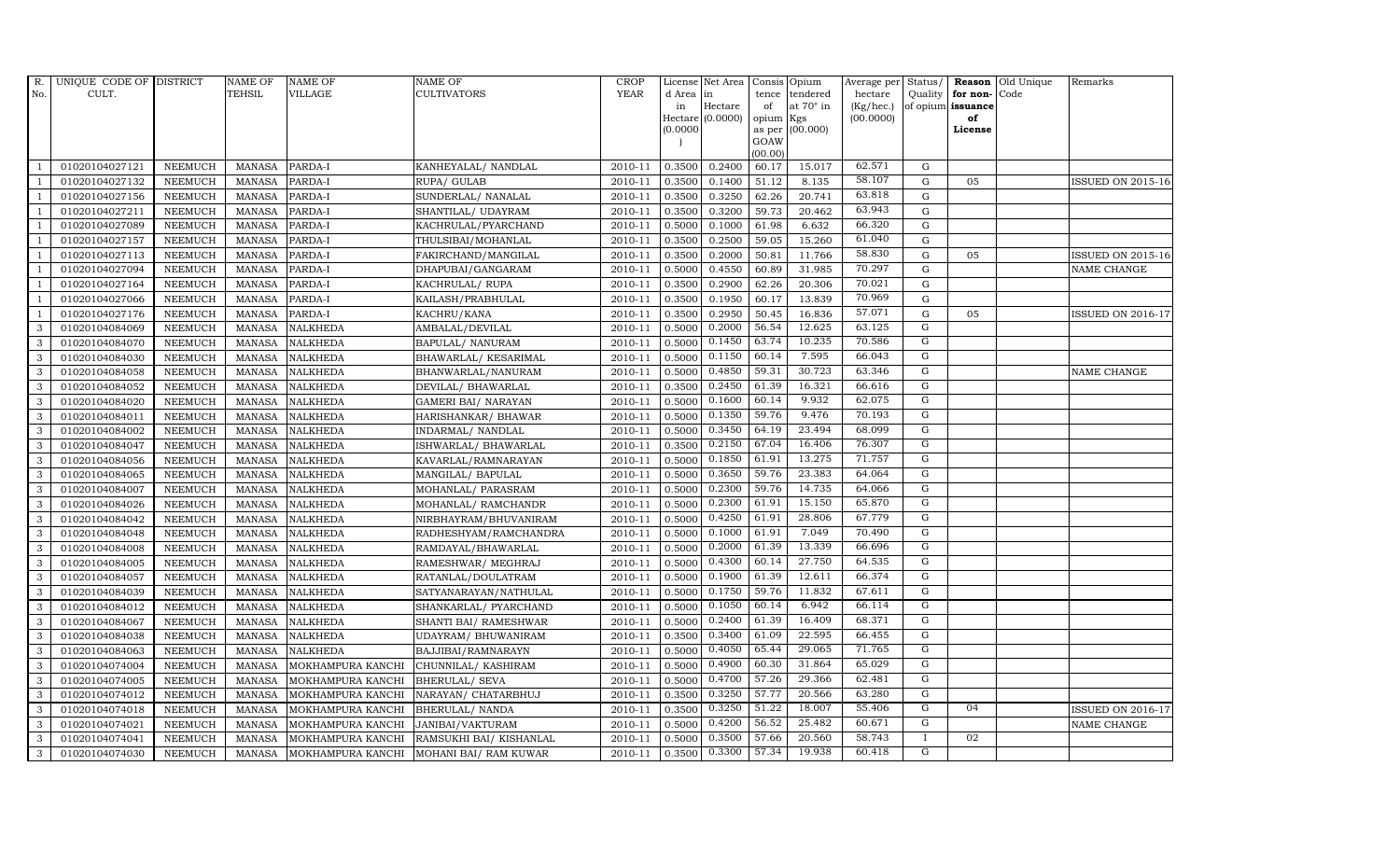|                | R. UNIQUE CODE OF DISTRICT |                | <b>NAME OF</b> | <b>NAME OF</b>                        | <b>NAME OF</b>                               | <b>CROP</b> |           | License Net Area | Consis Opium |                        | Average per | Status/      |                      | <b>Reason</b> Old Unique | Remarks             |
|----------------|----------------------------|----------------|----------------|---------------------------------------|----------------------------------------------|-------------|-----------|------------------|--------------|------------------------|-------------|--------------|----------------------|--------------------------|---------------------|
| No.            | CULT.                      |                | <b>TEHSIL</b>  | VILLAGE                               | <b>CULTIVATORS</b>                           | <b>YEAR</b> | d Area in |                  | tence        | tendered               | hectare     |              | Quality for non-Code |                          |                     |
|                |                            |                |                |                                       |                                              |             | in        | Hectare          | of           | at $70^\circ$ in       | (Kg/hec.)   |              | of opium issuance    |                          |                     |
|                |                            |                |                |                                       |                                              |             | (0.0000)  | Hectare (0.0000) | opium        | Kgs<br>as per (00.000) | (00.0000)   |              | of<br>License        |                          |                     |
|                |                            |                |                |                                       |                                              |             |           |                  | GOAW         |                        |             |              |                      |                          |                     |
|                |                            |                |                |                                       |                                              |             |           |                  | (00.00)      |                        |             |              |                      |                          |                     |
| 3              | 01020104074001             | <b>NEEMUCH</b> | MANASA         | MOKHAMPURA KANCHI                     | LAXMINARAYAN / BHAWARLAL                     | 2010-11     |           | 0.5000 0.4750    | 60.55        | 31.157                 | 65.594      | G            |                      |                          |                     |
| 3              | 01020104074047             | <b>NEEMUCH</b> | <b>MANASA</b>  | MOKHAMPURA KANCHI                     | DHAPU BAI / SAJJAN NATH                      | 2010-11     | 0.3500    | 0.2500           | 59.11        | 16.272                 | 65.089      | G            |                      |                          |                     |
| 3              | 01020104044001             | <b>NEEMUCH</b> | <b>MANASA</b>  | MOKHAMPURA (MAHAGA KESHURAM/SEVA      |                                              | 2010-11     | 0.5000    | 0.3150           | 59.94        | 19.814                 | 62.902      | G            |                      |                          |                     |
| 3              | 01020104044003             | <b>NEEMUCH</b> | <b>MANASA</b>  |                                       | MOKHAMPURA (MAHAGA VIJAYSINGH/ROOPSINGH      | 2010-11     | 0.5000    |                  |              |                        |             | $\, {\rm N}$ |                      |                          |                     |
| 3              | 01020104044012             | <b>NEEMUCH</b> | <b>MANASA</b>  | MOKHAMPURA (MAHAGA MOHANLAL/KASHIRAM  |                                              | 2010-11     | 0.5000    | 0.3050           | 59.78        | 18.890                 | 61.934      | G            |                      |                          |                     |
| $\mathbf{3}$   | 01020104044014             | <b>NEEMUCH</b> | <b>MANASA</b>  | MOKHAMPURA (MAHAGA FULCHAND/BHONA     |                                              | 2010-11     | 0.5000    | 0.4900           | 58.87        | 29.351                 | 59.900      | G            |                      |                          |                     |
| 3              | 01020104044022             | <b>NEEMUCH</b> | <b>MANASA</b>  |                                       | MOKHAMPURA (MAHAGA SHARWANSINGH/SWAROOPSINGH | 2010-11     | 0.5000    | 0.4250           | 55.68        | 25.979                 | 61.127      | G            |                      |                          |                     |
| $\mathbf{3}$   | 01020104044028             | <b>NEEMUCH</b> | <b>MANASA</b>  | MOKHAMPURA (MAHAGA GHISALAL/AMRITRAM  |                                              | 2010-11     | 0.5000    | 0.4500           | 62.57        | 28.657                 | 63.682      | G            |                      |                          |                     |
| 3              | 01020104044040             | <b>NEEMUCH</b> | <b>MANASA</b>  | MOKHAMPURA (MAHAGA GANGARAM/RAMNIWAS  |                                              | 2010-11     | 0.5000    | 0.4900           | 61.34        | 30.915                 | 63.092      | G            |                      |                          |                     |
| 3              | 01020104044025             | <b>NEEMUCH</b> | <b>MANASA</b>  |                                       | MOKHAMPURA (MAHAGA ANTARSINGH/NAHARSINGH     | 2010-11     | 0.3500    | 0.3000           | 53.29        | 17.472                 | 58.240      | G            | 05                   |                          | ISSUED ON 2015-16   |
| $\mathbf{3}$   | 01020104044045             | <b>NEEMUCH</b> | <b>MANASA</b>  |                                       | MOKHAMPURA (MAHAGA GHANSHYAM/MAGNIRAM        | 2010-11     | 0.5000    | 0.4250           | 59.78        | 27.413                 | 64.502      | G            |                      |                          |                     |
| 3              | 01020104044049             | <b>NEEMUCH</b> | <b>MANASA</b>  | MOKHAMPURA (MAHAGA RAMDAYAL/KARULAL   |                                              | 2010-11     | 0.5000    | 0.3300           | 59.94        | 20.542                 | 62.249      | G            |                      |                          |                     |
| 3              | 01020104044050             | <b>NEEMUCH</b> | <b>MANASA</b>  |                                       | MOKHAMPURA (MAHAGA BHAGATRAM/KESHURAM        | 2010-11     | 0.5000    | 0.4500           | 59.04        | 28.660                 | 63.688      | G            |                      |                          | TRANSFER/BUDHA M-II |
| 3              | 01020104044051             | <b>NEEMUCH</b> | <b>MANASA</b>  | MOKHAMPURA (MAHAGA HEERALAL/JAGANNATH |                                              | 2010-11     | 0.5000    | 0.2100           | 62.57        | 14.248                 | 67.848      | G            |                      |                          |                     |
| 3              | 01020104044056             | <b>NEEMUCH</b> | <b>MANASA</b>  |                                       | MOKHAMPURA (MAHAGA NARAYANIBAI/RAMSINGH      | 2010-11     | 0.5000    | 0.3250           | 59.78        | 20.231                 | 62.250      | G            |                      | 01020104056043           |                     |
| $\overline{2}$ | 01020104053003             | <b>NEEMUCH</b> | <b>MANASA</b>  | <b>MANASA</b>                         | MOHANLAL/RUPLAL                              | 2010-11     | 0.3500    | 0.3250           | 60.15        | 20.202                 | 62.160      | G            |                      |                          |                     |
| $\overline{2}$ | 01020104053006             | <b>NEEMUCH</b> | <b>MANASA</b>  | <b>MANASA</b>                         | JUGALKISHORE/HEMRAJ                          | 2010-11     | 0.5000    | 0.4050           | 61.02        | 25.341                 | 62.570      | G            |                      |                          |                     |
| $\overline{2}$ | 01020104053032             | NEEMUCH        | <b>MANASA</b>  | <b>MANASA</b>                         | REKHABAI/RODILAL                             | 2010-11     | 0.5000    | 0.5200           | 59.23        | 33.406                 | 64.242      | G            |                      |                          |                     |
| 2              | 01020104053042             | <b>NEEMUCH</b> | <b>MANASA</b>  | <b>MANASA</b>                         | MANGILAL/BHERULAL                            | 2010-11     | 0.5000    | 0.2800           | 55.61        | 16.818                 | 60.064      | G            |                      |                          |                     |
| $\overline{2}$ | 01020104053034             | <b>NEEMUCH</b> | <b>MANASA</b>  | <b>MANASA</b>                         | BHERULAL/NANALAL                             | 2010-11     | 0.3500    | 0.2050           | 61.45        | 12.746                 | 62.176      | G            |                      |                          |                     |
| $\overline{2}$ | 01020104053039             | <b>NEEMUCH</b> | <b>MANASA</b>  | <b>MANASA</b>                         | BAGDIRAM/RATANLAL                            | 2010-11     | 0.5000    | 0.3500           | 58.96        | 20.964                 | 59.897      | $\mathbf{G}$ |                      |                          |                     |
| $\overline{2}$ | 01020104053002             | <b>NEEMUCH</b> | <b>MANASA</b>  | <b>MANASA</b>                         | RADHABAI/BHUWANIRAM                          | 2010-11     | 0.5000    | 0.3600           | 57.52        | 23.213                 | 64.481      | G            |                      |                          |                     |
| $\overline{2}$ | 01020104053001             | NEEMUCH        | <b>MANASA</b>  | <b>MANASA</b>                         | SHANTIBAI/SUKHLAL                            | 2010-11     | 0.5000    | 0.4800           | 55.61        | 27.622                 | 57.546      | G            |                      |                          |                     |
| 2              | 01020104053047             | NEEMUCH        | <b>MANASA</b>  | <b>MANASA</b>                         | KAILASHCHANDRA/KANHAIYALAL                   | 2010-11     | 0.5000    | 0.2400           | 64.84        | 16.312                 | 67.966      | G            |                      |                          | TRANSFER/JAWASA N-I |
| $\overline{1}$ | 01020104009027             | <b>NEEMUCH</b> | <b>MANASA</b>  | <b>MALKHEDA</b>                       | MANGILAL/NAVLA                               | 2010-11     | 0.5000    | 0.5000           | 58.76        | 30.228                 | 60.456      | G            |                      |                          |                     |
| $\overline{1}$ | 01020104009036             | <b>NEEMUCH</b> | <b>MANASA</b>  | <b>MALKHEDA</b>                       | SYAAMA/BHAVSINGH                             | 2010-11     | 0.3500    | 0.3350           | 58.76        | 21.380                 | 63.821      | G            |                      |                          |                     |
| -1             | 01020104009050             | <b>NEEMUCH</b> | <b>MANASA</b>  | <b>MALKHEDA</b>                       | LACHUBAI/DEEPA                               | 2010-11     | 0.5000    | 0.4950           | 59.09        | 30.001                 | 60.608      | G            |                      |                          |                     |
| $\overline{1}$ | 01020104009072             | <b>NEEMUCH</b> | <b>MANASA</b>  | <b>MALKHEDA</b>                       | KANHAYALAL/NANALAL                           | 2010-11     | 0.5000    | 0.4800           | 59.91        | 28.928                 | 60.267      | G            |                      |                          |                     |
| $\overline{1}$ | 01020104009073             | NEEMUCH        | <b>MANASA</b>  | <b>MALKHEDA</b>                       | BHANWARIBAI NANDA                            | 2010-11     | 0.5000    | 0.5000           | 60.00        | 30.120                 | 60.240      | ${\rm G}$    |                      |                          |                     |
| $\overline{1}$ | 01020104009023             | <b>NEEMUCH</b> | <b>MANASA</b>  | <b>MALKHEDA</b>                       | DHAPUBAI/BHAWSINGH                           | 2010-11     | 0.3500    | 0.3500           | 64.19        | 23.833                 | 68.094      | G            |                      |                          |                     |
| $\overline{1}$ | 01020104009030             | <b>NEEMUCH</b> | <b>MANASA</b>  | <b>MALKHEDA</b>                       | DHAPUBAI/MANGILAL                            | 2010-11     | 0.3500    | 0.3500           | 59.91        | 20.600                 | 58.857      | G            |                      |                          |                     |
| <sup>1</sup>   | 01020104009051             | <b>NEEMUCH</b> | <b>MANASA</b>  | <b>MALKHEDA</b>                       | SURAJMAL/MANGU                               | 2010-11     | 0.3500    | 0.3500           | 59.91        | 21.448                 | 61.280      | G            |                      |                          |                     |
| $\overline{2}$ | 01020104047118             | <b>NEEMUCH</b> | <b>MANASA</b>  | MAHAGARH-II                           | RAMNARAYAN/MANNALAL                          | 2010-11     | 0.5000    | 0.4950           | 56.98        | 30.037                 | 60.680      | G            |                      |                          |                     |
| $\overline{2}$ | 01020104047122             | <b>NEEMUCH</b> | <b>MANASA</b>  | MAHAGARH-II                           | PRABHULAL/KACHRU                             | 2010-11     | 0.5000    | 0.4750           | 56.12        | 28.589                 | 60.188      | G            |                      |                          |                     |
| 2              | 01020104047123             | <b>NEEMUCH</b> | <b>MANASA</b>  | MAHAGARH-II                           | OMPRAKASH/DAYASHANKAR                        | 2010-11     | 0.3500    | 0.1000           | 60.14        | 6.280                  | 62.800      | G            |                      |                          |                     |
| $\overline{2}$ | 01020104047125             | <b>NEEMUCH</b> | <b>MANASA</b>  | MAHAGARH-II                           | AJABNOOR/IBRAHIM                             | 2010-11     | 0.5000    | 0.1200           | 59.99        | 7.584                  | 63.200      | G            |                      |                          |                     |
| $\overline{2}$ | 01020104047126             | <b>NEEMUCH</b> | <b>MANASA</b>  | MAHAGARH-II                           | SHABBIRHUSSAIN/VAJIRMOHANNAD                 | 2010-11     | 0.3500    | 0.1500           | 62.87        | 10.769                 | 71.793      | G            |                      |                          |                     |
| $\overline{2}$ | 01020104047129             | <b>NEEMUCH</b> | <b>MANASA</b>  | MAHAGARH-II                           | MARIYAMBAI/SULEMAN                           | 2010-11     | 0.3500    | 0.2500           | 66.31        | 18.254                 | 73.017      | G            |                      |                          |                     |
| $\overline{2}$ | 01020104047130             | <b>NEEMUCH</b> | <b>MANASA</b>  | MAHAGARH-II                           | LAXMINARAYAN/MANGILAL                        | 2010-11     | 0.5000    | 0.4750           | 58.78        | 30.288                 | 63.765      | G            |                      |                          |                     |
| $\overline{2}$ | 01020104047131             | <b>NEEMUCH</b> | <b>MANASA</b>  | MAHAGARH-II                           | MOHANLAL/RAMNARAYAN CHOTA                    | 2010-11     | 0.5000    | 0.2450           | 63.26        | 15.806                 | 64.514      | G            |                      |                          |                     |
| $\overline{2}$ | 01020104047134             | NEEMUCH        | MANASA         | MAHAGARH-II                           | SHAMBHU/KACHRULAL                            | 2010-11     |           | 0.3500 0.3200    | 60.14        | 19.975                 | 62.422      | $\mathbf{G}$ |                      |                          |                     |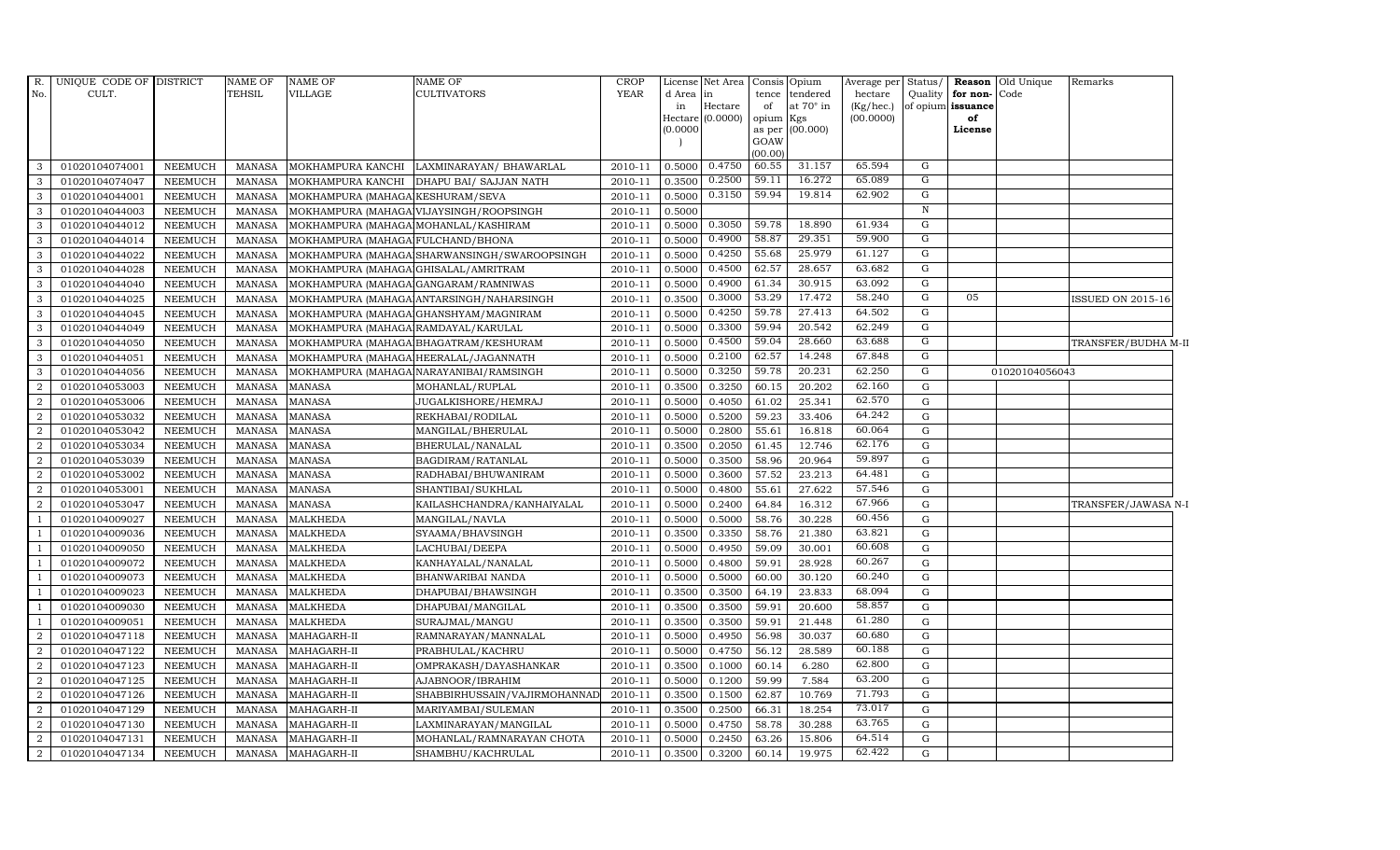| R.             | UNIQUE CODE OF DISTRICT |                | NAME OF         | <b>NAME OF</b>    | <b>NAME OF</b>                 | CROP    |           | License Net Area   Consis   Opium |           |                  | Average per | Status/     | Reason            | Old Unique    | Remarks                  |
|----------------|-------------------------|----------------|-----------------|-------------------|--------------------------------|---------|-----------|-----------------------------------|-----------|------------------|-------------|-------------|-------------------|---------------|--------------------------|
| No.            | CULT.                   |                | <b>TEHSIL</b>   | VILLAGE           | <b>CULTIVATORS</b>             | YEAR    | d Area in |                                   | tence     | tendered         | hectare     | Quality     | for non-          | Code          |                          |
|                |                         |                |                 |                   |                                |         | in        | Hectare                           | of        | at $70^\circ$ in | (Kg/hec.)   |             | of opium issuance |               |                          |
|                |                         |                |                 |                   |                                |         |           | Hectare (0.0000)                  | opium Kgs |                  | (00.0000)   |             | of                |               |                          |
|                |                         |                |                 |                   |                                |         | (0.0000)  |                                   | GOAW      | as per (00.000)  |             |             | License           |               |                          |
|                |                         |                |                 |                   |                                |         |           |                                   | (00.00)   |                  |             |             |                   |               |                          |
| $\overline{2}$ | 01020104047135          | <b>NEEMUCH</b> | MANASA          | MAHAGARH-II       | RAJARAM/RAMNARAYAN             | 2010-11 | 0.5000    | 0.2300                            | 62.03     | 15.038           | 65.382      | G           |                   |               |                          |
| $\overline{2}$ | 01020104047136          | <b>NEEMUCH</b> | MANASA          | MAHAGARH-II       | IQBALHUSSAIN/SHABBIR           | 2010-11 | 0.3500    | 0.1150                            | 61.96     | 8.320            | 72.348      | $\mathbf G$ |                   |               |                          |
| $\overline{2}$ | 01020104047141          | <b>NEEMUCH</b> | <b>MANASA</b>   | MAHAGARH-II       | LAL MOHAMMAD/VALI MOHAMMAD     | 2010-11 | 0.5000    | 0.2400                            | 59.99     | 15.452           | 64.383      | G           |                   |               |                          |
| $\overline{2}$ | 01020104047148          | <b>NEEMUCH</b> | MANASA          | MAHAGARH-II       | FULSINGH/BADARSINGH            | 2010-11 | 0.5000    | 0.3100                            | 56.59     | 18.836           | 60.761      | $\mathbf G$ |                   |               |                          |
| $\overline{2}$ | 01020104047149          | <b>NEEMUCH</b> | <b>MANASA</b>   | MAHAGARH-II       | KARULAL/BHANWARLAL             | 2010-11 | 0.5000    | 0.3950                            | 59.99     | 26.936           | 68.192      | ${\rm G}$   |                   |               |                          |
| $\overline{a}$ | 01020104047150          | <b>NEEMUCH</b> | <b>MANASA</b>   | MAHAGARH-II       | NABINOOR/VAJIRKHAN             | 2010-11 | 0.5000    | 0.3600                            | 60.16     | 22.113           | 61.425      | ${\rm G}$   |                   |               |                          |
| $\overline{2}$ | 01020104047157          | <b>NEEMUCH</b> | <b>MANASA</b>   | MAHAGARH-II       | BHERULAL/ONKARLAL              | 2010-11 | 0.3500    | 0.3350                            | 59.66     | 20.378           | 60.830      | G           |                   |               |                          |
| 2              | 01020104047159          | <b>NEEMUCH</b> | <b>MANASA</b>   | MAHAGARH-II       | NANHEKHAN/NATHUKHAN            | 2010-11 | 0.5000    | 0.2900                            | 62.87     | 20.029           | 69.066      | $\mathbf G$ |                   |               |                          |
| $\overline{2}$ | 01020104047151          | <b>NEEMUCH</b> | <b>MANASA</b>   | MAHAGARH-II       | RAISMOHAMMAD/IMAMBAKSH         | 2010-11 | 0.5000    | 0.1200                            | 64.17     | 8.137            | 67.808      | G           |                   |               |                          |
| 2              | 01020104047179          | <b>NEEMUCH</b> | <b>MANASA</b>   | MAHAGARH-II       | GAFURKHAN/SHABUDDIN            | 2010-11 | 0.3500    | 0.1850                            | 60.14     | 11.659           | 63.022      | ${\rm G}$   |                   |               |                          |
| $\overline{a}$ | 01020104047185          | <b>NEEMUCH</b> | <b>MANASA</b>   | MAHAGARH-II       | ISMAIL/GUL MOHAMMAD            | 2010-11 | 0.5000    | 0.1100                            | 59.66     | 7.270            | 66.091      | $\mathbf G$ |                   |               |                          |
| $\overline{a}$ | 01020104047180          | <b>NEEMUCH</b> | MANASA          | MAHAGARH-II       | DAULATSINGH//MADHAWSINGH       | 2010-11 | 0.5000    | 0.2650                            | 54.05     | 15.451           | 58.304      | $\mathbf G$ | 05                |               | <b>ISSUED ON 2015-16</b> |
| $\overline{2}$ | 01020104047201          | <b>NEEMUCH</b> | MANASA          | MAHAGARH-II       | SHIVLAL/KISHANLAL              | 2010-11 | 0.3500    | 0.3450                            | 62.13     | 22.482           | 65.166      | G           |                   |               |                          |
| $\overline{2}$ | 01020104047202          | <b>NEEMUCH</b> | <b>MANASA</b>   | MAHAGARH-II       | RADHESHYAM/SHANKARLAL          | 2010-11 | 0.3500    | 0.1100                            | 59.66     | 6.767            | 61.518      | $\mathbf G$ |                   |               |                          |
| $\overline{2}$ | 01020104047191          | <b>NEEMUCH</b> | $\mbox{MANASA}$ | MAHAGARH-II       | RAMESHWAR/KANHAIYALAL          | 2010-11 | 0.5000    | 0.2100                            | 62.87     | 14.209           | 67.662      | ${\rm G}$   |                   |               |                          |
| 2              | 01020104047193          | <b>NEEMUCH</b> | <b>MANASA</b>   | MAHAGARH-II       | GHANSHYAM/NARULAL              | 2010-11 | 0.5000    | 0.3200                            | 62.13     | 21.302           | 66.568      | ${\rm G}$   |                   |               |                          |
| $\overline{a}$ | 01020104047226          | <b>NEEMUCH</b> | <b>MANASA</b>   | MAHAGARH-II       | GOVINDRAM/KANHAIYALAL          | 2010-11 | 0.5000    | 0.2000                            | 60.14     | 12.397           | 61.985      | $\mathbf G$ |                   |               |                          |
| $\overline{a}$ | 01020104047227          | <b>NEEMUCH</b> | MANASA          | MAHAGARH-II       | MADANSINGH/BALWANTSINGH        | 2010-11 | 0.5000    | 0.2500                            | 60.16     | 16.114           | 64.457      | G           |                   |               |                          |
| $\overline{2}$ | 01020104047230          | <b>NEEMUCH</b> | <b>MANASA</b>   | MAHAGARH-II       | KANHAIYALAL/KARUJI             | 2010-11 | 0.3500    | 0.2000                            | 62.86     | 13.605           | 68.025      | $\mathbf G$ |                   |               |                          |
| $\overline{2}$ | 01020104047228          | <b>NEEMUCH</b> | <b>MANASA</b>   | MAHAGARH-II       | MANGILAL/NANURAM BALAI         | 2010-11 | 0.5000    | 0.3750                            | 60.16     | 23.772           | 63.392      | $\mathbf G$ |                   |               |                          |
| 2              | 01020104047233          | <b>NEEMUCH</b> | <b>MANASA</b>   | MAHAGARH-II       | RAMRATAN/KALURAM               | 2010-11 | 0.5000    | 0.3550                            | 64.63     | 24.827           | 69.936      | ${\rm G}$   |                   |               |                          |
| 2              | 01020104047099          | <b>NEEMUCH</b> | <b>MANASA</b>   | MAHAGARH-II       | BABULAL/KANHAIYALAL            | 2010-11 | 0.5000    | 0.2600                            | 62.86     | 17.421           | 67.004      | $\mathbf G$ |                   |               |                          |
| $\overline{a}$ | 01020104047242          | <b>NEEMUCH</b> | MANASA          | MAHAGARH-II       | OMPRAKASH/KHIMAJI              | 2010-11 | 0.5000    | 0.3500                            | 63.16     | 23.911           | 68.317      | ${\rm G}$   |                   |               |                          |
| 2              | 01020104047244          | <b>NEEMUCH</b> | <b>MANASA</b>   | MAHAGARH-II       | RAMESHCHANDRA/NANDLAL          | 2010-11 | 0.5000    | 0.3650                            | 62.03     | 23.926           | 65.550      | $\mathbf G$ |                   |               |                          |
| $\overline{2}$ | 01020104047107          | <b>NEEMUCH</b> | <b>MANASA</b>   | MAHAGARH-II       | MOHANLAL/RAMNARAYAN BADA       | 2010-11 | 0.5000    | 0.1900                            | 60.16     | 12.359           | 65.047      | $\mathbf G$ |                   |               |                          |
| $\overline{a}$ | 01020104047133          | <b>NEEMUCH</b> | MANASA          | MAHAGARH-II       | RAJMAL/RAMCHANDRA              | 2010-11 | 0.5000    | 0.4650                            | 62.03     | 31.166           | 67.023      | ${\rm G}$   |                   |               |                          |
| 2              | 01020104047038          | <b>NEEMUCH</b> | <b>MANASA</b>   | MAHAGARH-II       | SHANTIBAI/RAMSUKH              | 2010-11 | 0.5000    | 0.2450                            | 62.87     | 15.906           | 64.923      | $\mathbf G$ |                   |               |                          |
| $\overline{a}$ | 01020104047172          | <b>NEEMUCH</b> | MANASA          | MAHAGARH-II       | PANNALAL/KACHRU                | 2010-11 | 0.5000    | 0.2300                            | 63.16     | 14.942           | 64.965      | ${\bf G}$   |                   |               |                          |
| $\overline{2}$ | 01020104047029          | <b>NEEMUCH</b> | MANASA          | MAHAGARH-II       | RAMPRASAD/PRABHULAL            | 2010-11 | 0.5000    | 0.4600                            | 63.16     | 29.469           | 64.063      | $\mathbf G$ |                   |               |                          |
| 2              | 01020104047235          | <b>NEEMUCH</b> | <b>MANASA</b>   | MAHAGARH-II       | NANDUBAI/RAMESHWAR             | 2010-11 | 0.5000    | 0.3600                            | 59.03     | 22.592           | 62.755      | $\mathbf G$ |                   |               |                          |
| $\overline{2}$ | 01020104047205          | <b>NEEMUCH</b> | <b>MANASA</b>   | MAHAGARH-II       | SAJJANBAI/RAMCHANDRA           | 2010-11 | 0.5000    | 0.3750                            | 59.66     | 22.696           | 60.523      | $\mathbf G$ |                   |               |                          |
| 2              | 01020104047152          | <b>NEEMUCH</b> | <b>MANASA</b>   | MAHAGARH-II       | BHUWANISHANKAR/ONKARLAL        | 2010-11 | 0.3500    | 0.3300                            | 59.99     | 21.288           | 64.509      | ${\rm G}$   |                   |               |                          |
| 2              | 01020104047132          | <b>NEEMUCH</b> | MANASA          | MAHAGARH-II       | DEVILAL/RAMNARAYAN             | 2010-11 | 0.5000    | 0.2050                            | 66.31     | 14.134           | 68.946      | $\mathbf G$ |                   |               |                          |
| $\overline{a}$ | 01020104047139          | <b>NEEMUCH</b> | MANASA          | MAHAGARH-II       | NARBADABAI/DEVILAL             | 2010-11 | 0.5000    | 0.3850                            | 62.03     | 25.707           | 66.771      | $\mathbf G$ |                   |               |                          |
| $\overline{2}$ | 01020104047234          | <b>NEEMUCH</b> | <b>MANASA</b>   | MAHAGARH-II       | RAMNIWAS/LAXMINARAYAN          | 2010-11 | 0.5000    | 0.2750                            | 64.63     | 18.660           | 67.855      | $\mathbf G$ |                   |               |                          |
| $\overline{2}$ | 01020104047167          | <b>NEEMUCH</b> | <b>MANASA</b>   | MAHAGARH-II       | KALURAM/RAMNATH                | 2010-11 | 0.5000    | 0.4550                            | 57.11     | 27.935           | 61.395      | G           |                   |               |                          |
| 2              | 01020104047039          | <b>NEEMUCH</b> | <b>MANASA</b>   | MAHAGARH-II       | SHANTIBAI/RADHESHYAM           | 2010-11 | 0.5000    | 0.3050                            | 59.73     | 20.095           | 65.885      | ${\rm G}$   |                   |               |                          |
| $\overline{a}$ | 01020104047171          | <b>NEEMUCH</b> | <b>MANASA</b>   | MAHAGARH-II       | SHAMBHUSINGH/RAMSINGH          | 2010-11 | 0.3500    | 0.3350                            | 56.12     | 20.780           | 62.030      | $\mathbf G$ |                   |               | NAME CHANGE              |
| 2              | 01020104047246          | <b>NEEMUCH</b> | MANASA          | MAHAGARH-I        | BHOPALSINGH/NAHARSINGH         | 2010-11 | 0.5000    | 0.4200                            | 55.97     | 23.467           | 55.874      | $\mathbf G$ | 04                | 1020104044042 |                          |
| 2              | 01020104047002          | <b>NEEMUCH</b> | <b>MANASA</b>   | MAHAGARH-I        | <b>IBRAHIM KHAN/VAJIR KHAN</b> | 2010-11 | 0.5000    | 0.2700                            | 59.77     | 16.565           | 61.351      | $\mathbf G$ |                   |               |                          |
| $\overline{a}$ | 01020104047004          | <b>NEEMUCH</b> |                 | MANASA MAHAGARH-I | SHAMBHULAL/MANGILAL            | 2010-11 | 0.5000    | 0.4900                            | 57.47     | 30.426           | 62.094      | G           |                   |               |                          |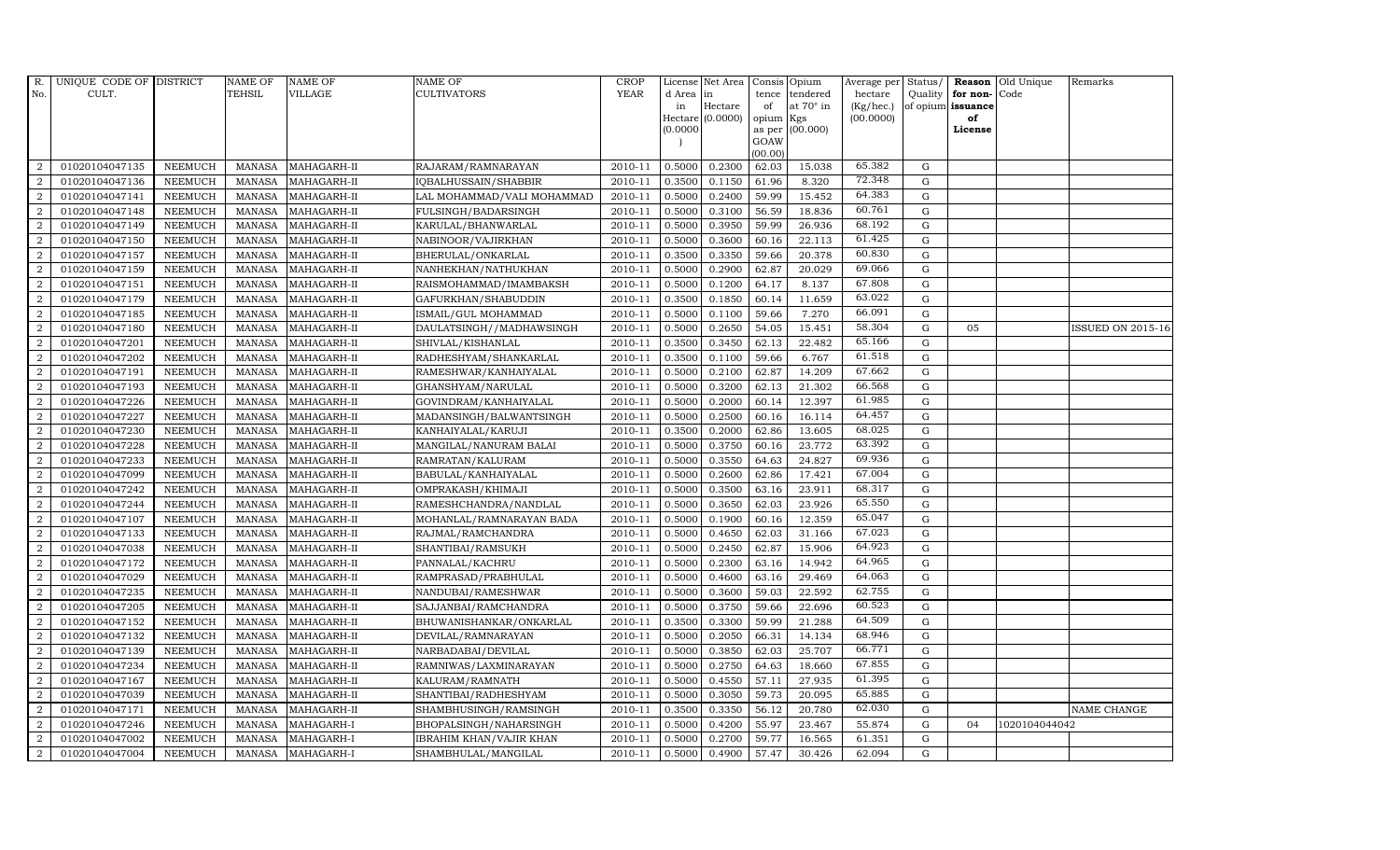| R.             | UNIQUE CODE OF DISTRICT |                | NAME OF       | <b>NAME OF</b>    | <b>NAME OF</b>             | CROP    |           | License Net Area   Consis   Opium |           |                  | Average per | Status/     | Reason            | Old Unique | Remarks     |
|----------------|-------------------------|----------------|---------------|-------------------|----------------------------|---------|-----------|-----------------------------------|-----------|------------------|-------------|-------------|-------------------|------------|-------------|
| No.            | CULT.                   |                | TEHSIL        | <b>VILLAGE</b>    | <b>CULTIVATORS</b>         | YEAR    | d Area in |                                   | tence     | tendered         | hectare     | Quality     | for non-          | Code       |             |
|                |                         |                |               |                   |                            |         | in        | Hectare                           | of        | at $70^\circ$ in | (Kg/hec.)   |             | of opium issuance |            |             |
|                |                         |                |               |                   |                            |         |           | Hectare (0.0000)                  | opium Kgs |                  | (00.0000)   |             | of                |            |             |
|                |                         |                |               |                   |                            |         | (0.0000)  |                                   | GOAW      | as per (00.000)  |             |             | License           |            |             |
|                |                         |                |               |                   |                            |         |           |                                   | (00.00)   |                  |             |             |                   |            |             |
| $\overline{2}$ | 01020104047008          | <b>NEEMUCH</b> | MANASA        | MAHAGARH-I        | BHERULAL/GOPAL             | 2010-11 | 0.5000    | 0.3900                            | 61.95     | 25.824           | 66.216      | G           |                   |            |             |
| $\overline{2}$ | 01020104047010          | <b>NEEMUCH</b> | MANASA        | MAHAGARH-I        | GODAVRIBAI/SHIVLAL         | 2010-11 | 0.3500    | 0.2600                            | 62.27     | 16.519           | 63.535      | ${\rm G}$   |                   |            |             |
| $\overline{2}$ | 01020104047011          | <b>NEEMUCH</b> | <b>MANASA</b> | MAHAGARH-I        | JAGDISH/FAKIRCHANDRA       | 2010-11 | 0.5000    | 0.4700                            | 64.96     | 31.023           | 66.006      | G           |                   |            |             |
| $\overline{2}$ | 01020104047015          | <b>NEEMUCH</b> | <b>MANASA</b> | MAHAGARH-I        | RANSINGH/BHOPALSINGH       | 2010-11 | 0.3500    | 0.2850                            | 59.82     | 17.698           | 62.099      | $\mathbf G$ |                   |            |             |
| $\overline{2}$ | 01020104047020          | <b>NEEMUCH</b> | <b>MANASA</b> | MAHAGARH-I        | OMPRAKASH/NANDLAL          | 2010-11 | 0.3500    | 0.2100                            | 55.79     | 11.979           | 57.042      | ${\rm G}$   |                   |            | NAME CHANGE |
| 2              | 01020104047021          | <b>NEEMUCH</b> | <b>MANASA</b> | MAHAGARH-I        | AMBALAL/BHANWARLAL         | 2010-11 | 0.3500    | 0.1500                            | 62.27     | 10.337           | 68.913      | $\mathbf G$ |                   |            |             |
| $\overline{a}$ | 01020104047025          | <b>NEEMUCH</b> | <b>MANASA</b> | MAHAGARH-I        | KALURAM/SALAGRAM           | 2010-11 | 0.5000    | 0.2050                            | 64.96     | 14.282           | 69.668      | $\mathbf G$ |                   |            |             |
| $\overline{2}$ | 01020104047033          | <b>NEEMUCH</b> | <b>MANASA</b> | MAHAGARH-I        | <b>BADRILAL/NATHU TELI</b> | 2010-11 | 0.5000    | 0.3000                            | 61.95     | 20.107           | 67.024      | $\mathbf G$ |                   |            |             |
| $\overline{2}$ | 01020104047041          | <b>NEEMUCH</b> | <b>MANASA</b> | MAHAGARH-I        | DAMARLAL/BHUWANI           | 2010-11 | 0.3500    | 0.3250                            | 61.22     | 20.386           | 62.727      | $\mathbf G$ |                   |            |             |
| $\overline{2}$ | 01020104047042          | <b>NEEMUCH</b> | <b>MANASA</b> | MAHAGARH-I        | RAMCHANDRIBAI/BHANWARLAL   | 2010-11 | 0.3500    | 0.1550                            | 59.77     | 9.410            | 60.710      | ${\bf G}$   |                   |            | NAME CHANGE |
| $\overline{a}$ | 01020104047046          | <b>NEEMUCH</b> | <b>MANASA</b> | MAHAGARH-I        | SHIVNARAYAN/PRABHULAL      | 2010-11 | 0.5000    | 0.2100                            | 60.84     | 13.559           | 64.567      | ${\rm G}$   |                   |            |             |
| $\overline{2}$ | 01020104047057          | <b>NEEMUCH</b> | <b>MANASA</b> | MAHAGARH-I        | SHIVSHANKAR/BHERU BAKSH    | 2010-11 | 0.5000    | 0.2600                            | 58.60     | 15.730           | 60.500      | $\mathbf G$ |                   |            |             |
| 2              | 01020104047058          | <b>NEEMUCH</b> | <b>MANASA</b> | MAHAGARH-I        | RATANLAL/BHUWANIRAM        | 2010-11 | 0.5000    | 0.2250                            | 59.05     | 14.855           | 66.024      | $\mathbf G$ |                   |            |             |
| $\overline{2}$ | 01020104047061          | <b>NEEMUCH</b> | <b>MANASA</b> | MAHAGARH-I        | MANGILAL/KACHRULAL         | 2010-11 | 0.5000    | 0.2450                            | 58.60     | 15.529           | 63.384      | $\mathbf G$ |                   |            |             |
| $\overline{2}$ | 01020104047063          | <b>NEEMUCH</b> | <b>MANASA</b> | MAHAGARH-I        | SHARIF KHAN/NANHE KHAN     | 2010-11 | 0.5000    | 0.1350                            | 62.96     | 9.408            | 69.689      | G           |                   |            |             |
| $\overline{a}$ | 01020104047068          | <b>NEEMUCH</b> | <b>MANASA</b> | MAHAGARH-I        | RAJAK MOHAMMAD/KALE KHAN   | 2010-11 | 0.5000    | 0.4700                            | 58.60     | 28.764           | 61.200      | ${\rm G}$   |                   |            |             |
| $\overline{2}$ | 01020104047069          | <b>NEEMUCH</b> | <b>MANASA</b> | MAHAGARH-I        | YUSUF MONAMMAD/LAL MOHAMMA | 2010-11 | 0.5000    | 0.1150                            | 56.38     | 6.830            | 59.392      | G           |                   |            |             |
| 2              | 01020104047071          | <b>NEEMUCH</b> | MANASA        | MAHAGARH-I        | AHMADNOOR/MOHAMMAD         | 2010-11 | 0.3500    | 0.3300                            | 60.40     | 22.607           | 68.506      | G           |                   |            |             |
| $\overline{2}$ | 01020104047073          | <b>NEEMUCH</b> | <b>MANASA</b> | MAHAGARH-I        | GANIMOHAMMAD/VALIMOHAMMAD  | 2010-11 | 0.3500    | 0.2900                            | 57.25     | 17.469           | 60.238      | $\mathbf G$ |                   |            |             |
| $\overline{2}$ | 01020104047076          | <b>NEEMUCH</b> | <b>MANASA</b> | MAHAGARH-I        | KALLUKHAN/NANHEKHAN        | 2010-11 | 0.5000    | 0.2600                            | 56.53     | 16.410           | 63.115      | $\mathbf G$ |                   |            |             |
| 2              | 01020104047078          | <b>NEEMUCH</b> | <b>MANASA</b> | MAHAGARH-I        | OMPRAKASH/CHAMPALAL        | 2010-11 | 0.5000    | 0.1750                            | 55.72     | 11.120           | 63.543      | ${\rm G}$   |                   |            |             |
| $\overline{2}$ | 01020104047085          | <b>NEEMUCH</b> | <b>MANASA</b> | MAHAGARH-I        | GHANSHYAM/CHAMPALAL        | 2010-11 | 0.5000    | 0.3000                            | 57.05     | 18.818           | 62.727      | ${\rm G}$   |                   |            |             |
| $\overline{2}$ | 01020104047087          | <b>NEEMUCH</b> | MANASA        | MAHAGARH-I        | RAMESHWAR/BHERULAL         | 2010-11 | 0.5000    | 0.4250                            | 61.22     | 26.010           | 61.200      | G           |                   |            |             |
| $\overline{2}$ | 01020104047089          | <b>NEEMUCH</b> | <b>MANASA</b> | MAHAGARH-I        | PRAKASHCHANDRA/UDAJI       | 2010-11 | 0.5000    | 0.2000                            | 60.84     | 13.402           | 67.011      | $\mathbf G$ |                   |            |             |
| 2              | 01020104047090          | <b>NEEMUCH</b> | <b>MANASA</b> | MAHAGARH-I        | MUNNALAL/RATANLAL          | 2010-11 | 0.5000    | 0.1750                            | 60.84     | 11.125           | 63.572      | ${\rm G}$   |                   |            |             |
| $\overline{2}$ | 01020104047091          | <b>NEEMUCH</b> | <b>MANASA</b> | MAHAGARH-I        | BAPULAL/RAMNARAYAN         | 2010-11 | 0.5000    | 0.1750                            | 57.29     | 10.672           | 60.983      | G           |                   |            |             |
| $\overline{a}$ | 01020104047093          | <b>NEEMUCH</b> | <b>MANASA</b> | MAHAGARH-I        | ABDULKARIM/JAKIR           | 2010-11 | 0.5000    | 0.2500                            | 61.95     | 16.249           | 64.996      | ${\rm G}$   |                   |            |             |
| 2              | 01020104047100          | <b>NEEMUCH</b> | MANASA        | MAHAGARH-I        | BANSHILAL/KANWARLAL        | 2010-11 | 0.5000    | 0.2000                            | 64.96     | 13.475           | 67.375      | G           |                   |            |             |
| 2              | 01020104047102          | <b>NEEMUCH</b> | <b>MANASA</b> | MAHAGARH-I        | SATYANARAYAN/KANHAIYALAL   | 2010-11 | 0.5000    | 0.4200                            | 59.82     | 26.782           | 63.767      | $\mathbf G$ |                   |            |             |
| $\overline{2}$ | 01020104047103          | <b>NEEMUCH</b> | <b>MANASA</b> | MAHAGARH-I        | RAMESHCHANDRA/BADRILAL     | 2010-11 | 0.5000    | 0.4700                            | 57.95     | 29.745           | 63.287      | G           |                   |            |             |
| $\overline{2}$ | 01020104047108          | <b>NEEMUCH</b> | <b>MANASA</b> | MAHAGARH-I        | RAJMAL/LAXMINARAYAN        | 2010-11 | 0.5000    | 0.4750                            | 61.22     | 29.359           | 61.809      | G           |                   |            |             |
| $\overline{a}$ | 01020104047110          | <b>NEEMUCH</b> | <b>MANASA</b> | MAHAGARH-I        | SURESHCHANDRA/RAMPRATAP    | 2010-11 | 0.5000    | 0.2950                            | 59.74     | 18.767           | 63.617      | ${\rm G}$   |                   |            |             |
| $\overline{a}$ | 01020104047208          | <b>NEEMUCH</b> | MANASA        | MAHAGARH-I        | KHUSHALSINGH/KARANSINGH    | 2010-11 | 0.5000    | 0.4150                            | 59.05     | 25.181           | 60.677      | $\mathbf G$ |                   |            |             |
| 2              | 01020104047209          | <b>NEEMUCH</b> | <b>MANASA</b> | MAHAGARH-I        | RUPCHANDRA/SHANKARLAL      | 2010-11 | 0.5000    | 0.4400                            | 59.05     | 26.615           | 60.488      | $\mathbf G$ |                   |            |             |
| $\overline{2}$ | 01020104047214          | <b>NEEMUCH</b> | <b>MANASA</b> | MAHAGARH-I        | DEVILAL/BHERULAL           | 2010-11 | 0.5000    | 0.3000                            | 59.05     | 18.685           | 62.284      | $\mathbf G$ |                   |            |             |
| $\overline{a}$ | 01020104047215          | <b>NEEMUCH</b> | <b>MANASA</b> | MAHAGARH-I        | DHANSINGH/GOKULSINGH       | 2010-11 | 0.3500    | 0.3000                            | 59.82     | 18.818           | 62.726      | ${\rm G}$   |                   |            |             |
| $\overline{2}$ | 01020104047220          | <b>NEEMUCH</b> | <b>MANASA</b> | MAHAGARH-I        | MUNNALAL/SHANKARLAL        | 2010-11 | 0.3500    | 0.2400                            | 61.95     | 16.461           | 68.588      | G           |                   |            |             |
| $\overline{a}$ | 01020104047001          | <b>NEEMUCH</b> | <b>MANASA</b> | MAHAGARH-I        | KANWARLAL/BHUWANIRAM       | 2010-11 | 0.5000    | 0.2350                            | 61.22     | 15.427           | 65.647      | $\mathbf G$ |                   |            |             |
| $\overline{2}$ | 01020104047119          | <b>NEEMUCH</b> | <b>MANASA</b> | MAHAGARH-I        | BALARAM/ONKARLAL           | 2010-11 | 0.5000    | 0.4200                            | 64.96     | 29.241           | 69.622      | $\mathbf G$ |                   |            |             |
| 2              | 01020104047237          | <b>NEEMUCH</b> | <b>MANASA</b> | MAHAGARH-I        | GHANSHYAM/JAGANNATH        | 2010-11 | 0.3500    | 0.3000                            | 62.27     | 20.158           | 67.193      | $\mathbf G$ |                   |            |             |
| $\overline{a}$ | 01020104047147          | <b>NEEMUCH</b> |               | MANASA MAHAGARH-I | SUSHILABAI/RAMNIWAS        | 2010-11 | 0.3500    | 0.2000                            | 59.82     | 12.767           | 63.836      | G           |                   |            |             |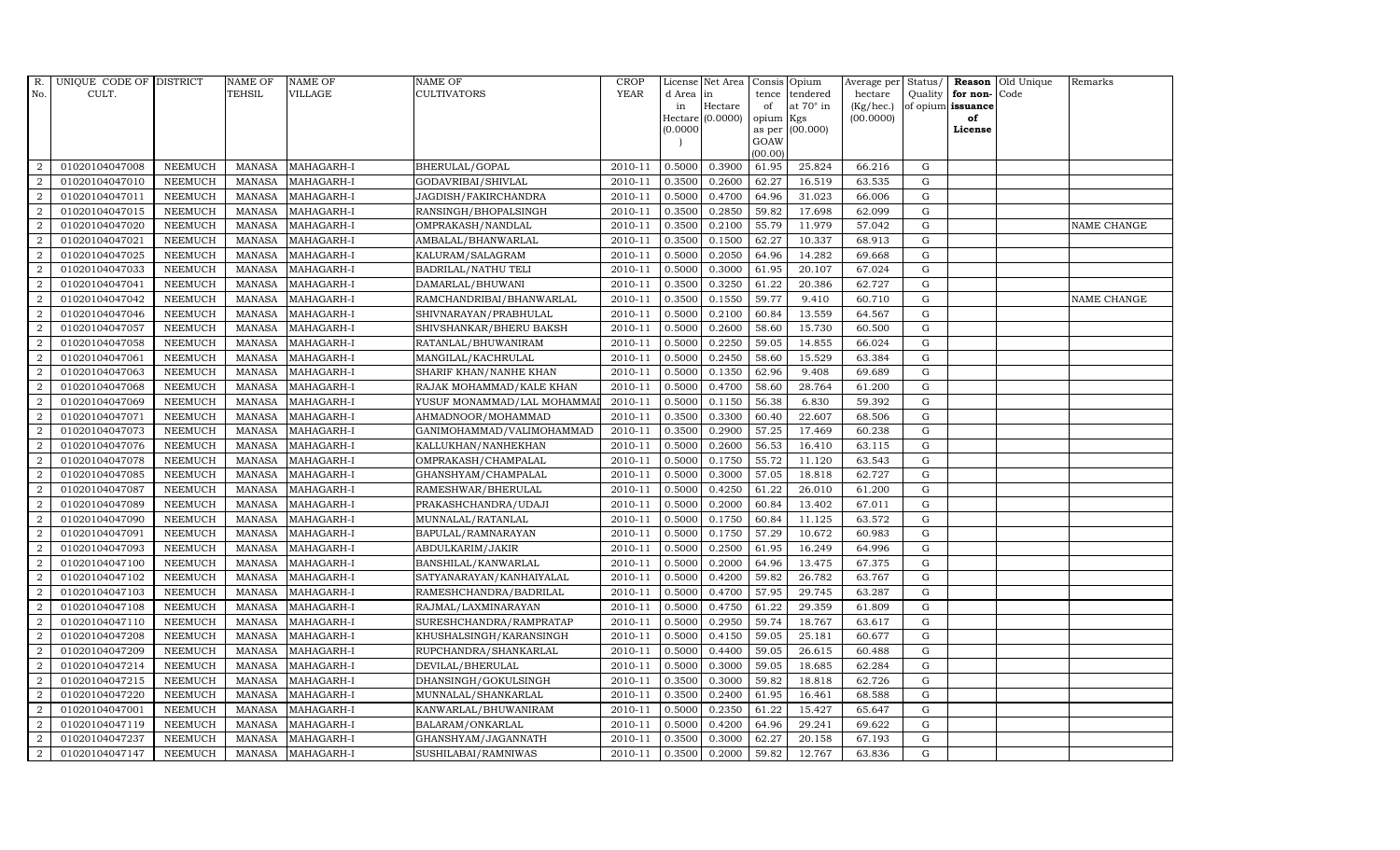| R.             | UNIQUE CODE OF DISTRICT |                | <b>NAME OF</b> | <b>NAME OF</b> | NAME OF                     | <b>CROP</b> |           | License Net Area   |                | Consis Opium     | Average per Status/ |                |                   | Reason Old Unique | Remarks                  |
|----------------|-------------------------|----------------|----------------|----------------|-----------------------------|-------------|-----------|--------------------|----------------|------------------|---------------------|----------------|-------------------|-------------------|--------------------------|
| No.            | CULT.                   |                | <b>TEHSIL</b>  | <b>VILLAGE</b> | CULTIVATORS                 | <b>YEAR</b> | d Area in |                    | tence          | tendered         | hectare             | Quality        | for non-          | Code              |                          |
|                |                         |                |                |                |                             |             | in        | Hectare            | of             | at $70^\circ$ in | (Kg/hec.)           |                | of opium issuance |                   |                          |
|                |                         |                |                |                |                             |             |           | Hectare $(0.0000)$ | opium          | Kgs              | (00.0000)           |                | of                |                   |                          |
|                |                         |                |                |                |                             |             | (0.0000)  |                    | as per<br>GOAW | (00.000)         |                     |                | License           |                   |                          |
|                |                         |                |                |                |                             |             |           |                    | (00.00)        |                  |                     |                |                   |                   |                          |
| 2              | 01020104047211          | <b>NEEMUCH</b> | <b>MANASA</b>  | MAHAGARH-I     | BHAGWATIBAI/KANHAIYALAL     | 2010-11     | 0.5000    | 0.4400             | 61.22          | 27.803           | 63.188              | G              |                   |                   |                          |
| $\overline{2}$ | 01020104047113          | <b>NEEMUCH</b> | <b>MANASA</b>  | MAHAGARH-I     | GHISALAL/KANHAIYALAL        | 2010-11     | 0.5000    | 0.2600             | 61.29          | 17.433           | 67.050              | $\mathbf G$    |                   |                   |                          |
| 2              | 01020104047026          | <b>NEEMUCH</b> | <b>MANASA</b>  | MAHAGARH-I     | JARILAL/BHUWANIRAM          | 2010-11     | 0.5000    | 0.3700             | 59.77          | 22.098           | 59.724              | G              |                   |                   |                          |
| $\overline{2}$ | 01020104047037          | <b>NEEMUCH</b> | <b>MANASA</b>  | MAHAGARH-I     | MANGIBAI/RAMNARAYAN         | 2010-11     | 0.5000    | 0.1650             | 64.96          | 11.275           | 68.333              | G              |                   |                   |                          |
| $\overline{2}$ | 01020104047083          | <b>NEEMUCH</b> | <b>MANASA</b>  | MAHAGARH-I     | SHIVRAJSINGH/RATANSINGH     | 2010-11     | 0.3500    | 0.2400             | 55.29          | 13.372           | 55.717              | G              | 04                |                   |                          |
| $\overline{2}$ | 01020104047092          | <b>NEEMUCH</b> | <b>MANASA</b>  | MAHAGARH-I     | MOHANLAL/HEERALAL           | 2010-11     | 0.5000    | 0.4800             | 59.77          | 29.637           | 61.744              | G              |                   |                   |                          |
| $\overline{2}$ | 01020104047097          | <b>NEEMUCH</b> | <b>MANASA</b>  | MAHAGARH-I     | SHYAMSINGH/RAMSINGH         | 2010-11     | 0.5000    | 0.4900             | 52.72          | 27.091           | 55.287              | G              | 04                |                   | <b>ISSUED ON 2016-17</b> |
| $\overline{2}$ | 01020104047009          | <b>NEEMUCH</b> | <b>MANASA</b>  | MAHAGARH-I     | RAMPRASAD/RAMLAL            | 2010-11     | 0.5000    | 0.3600             | 60.84          | 23.406           | 65.017              | $\mathbf G$    |                   |                   |                          |
| $\overline{2}$ | 01020104047075          | <b>NEEMUCH</b> | <b>MANASA</b>  | MAHAGARH-I     | ABDUL KARIM/VAJIR MOHAMMAD  | 2010-11     | 0.3500    | 0.1500             | 61.95          | 10.257           | 68.380              | G              |                   |                   |                          |
| $\overline{a}$ | 01020104047047          | <b>NEEMUCH</b> | <b>MANASA</b>  | MAHAGARH-I     | ISHAKH MOHAMMAD/VAJIR KHAN  | 2010-11     | 0.5000    | 0.3650             | 58.60          | 23.515           | 64.425              | G              |                   |                   |                          |
| 3              | 01020104083002          | <b>NEEMUCH</b> | <b>MANASA</b>  | LUMDI          | KARULAL/KAWARLAL            | 2010-11     | 0.5000    | 0.2450             | 57.88          | 16.397           | 66.927              | G              |                   |                   |                          |
| 3              | 01020104083018          | <b>NEEMUCH</b> | <b>MANASA</b>  | LUMDI          | BHAGWANLAL/ RAMKISHAN       | 2010-11     | 0.3500    | 0.3350             | 57.31          | 19.330           | 57.701              | G              |                   |                   |                          |
| 3              | 01020104083038          | <b>NEEMUCH</b> | <b>MANASA</b>  | LUMDI          | AMRATRAM / MANGILAL         | 2010-11     | 0.5000    | 0.1400             | 59.68          | 9.285            | 66.321              | G              |                   |                   |                          |
| 3              | 01020104083004          | <b>NEEMUCH</b> | <b>MANASA</b>  | LUMDI          | KOMAL DAS/KACHRU DAS        | 2010-11     | 0.5000    | 0.4300             | 57.39          | 25.932           | 60.307              | G              |                   |                   |                          |
| 3              | 01020104083049          | <b>NEEMUCH</b> | <b>MANASA</b>  | LUMDI          | SURESH KUMAR/ DUWARKA DAS   | 2010-11     | 0.3500    | 0.1650             | 57.39          | 10.478           | 63.503              | G              |                   |                   |                          |
| 3              | 01020104083023          | <b>NEEMUCH</b> | <b>MANASA</b>  | LUMDI          | MOHANI BAI/ BHAWARLAL       | 2010-11     | 0.5000    | 0.3850             | 57.01          | 23.162           | 60.162              | G              |                   |                   |                          |
| 3              | 01020104046002          | <b>NEEMUCH</b> | <b>MANASA</b>  | LODKIYA        | MANGILAL/FAKIRCHANDRA CHOTA | 2010-11     | 0.5000    | 0.4350             | 61.10          | 27.207           | 62.545              | G              |                   |                   |                          |
| 3              | 01020104046004          | <b>NEEMUCH</b> | <b>MANASA</b>  | LODKIYA        | RADHESHYAM/BHERA            | 2010-11     | 0.5000    | 0.2350             | 58.02          | 15.243           | 64.864              | G              |                   |                   |                          |
| 3              | 01020104046006          | <b>NEEMUCH</b> | <b>MANASA</b>  | LODKIYA        | MEGHRAJ/NANDLAL             | 2010-11     | 0.5000    | 0.4750             | 59.24          | 28.782           | 60.594              | $\mathbf G$    |                   |                   |                          |
| 3              | 01020104046007          | <b>NEEMUCH</b> | <b>MANASA</b>  | LODKIYA        | GYARASIBAI/VARDA            | 2010-11     | 0.5000    | 0.1550             | 61.68          | 10.565           | 68.161              | $\mathbf G$    |                   |                   |                          |
| 3              | 01020104046016          | <b>NEEMUCH</b> | <b>MANASA</b>  | LODKIYA        | RADHIBAI/HEERALAL           | 2010-11     | 0.5000    | 0.4350             | 58.83          | 26.188           | 60.202              | $\overline{G}$ |                   |                   |                          |
| 3              | 01020104046020          | <b>NEEMUCH</b> | <b>MANASA</b>  | LODKIYA        | VARDICHANDRA/NANDA          | 2010-11     | 0.3500    | 0.1900             | 60.10          | 11.720           | 61.684              | G              |                   |                   |                          |
| 3              | 01020104046103          | <b>NEEMUCH</b> | <b>MANASA</b>  | LODKIYA        | MANGILAL/BHUWANIRAM         | 2010-11     | 0.5000    | 0.2800             | 58.89          | 17.011           | 60.753              | G              |                   |                   |                          |
| 3              | 01020104046029          | <b>NEEMUCH</b> | <b>MANASA</b>  | LODKIYA        | RAMCHANDRA/SHALA            | 2010-11     | 0.5000    | 0.2500             | 60.10          | 15.506           | 62.024              | $\overline{G}$ |                   |                   |                          |
| 3              | 01020104046105          | <b>NEEMUCH</b> | <b>MANASA</b>  | LODKIYA        | RAMESHCHANDRA/SALAGRAM      | 2010-11     | 0.5000    | 0.3100             | 59.02          | 18.633           | 60.106              | G              |                   |                   |                          |
| 3              | 01020104046035          | <b>NEEMUCH</b> | <b>MANASA</b>  | LODKIYA        | NANDA/BHERA LAD             | 2010-11     | 0.5000    | 0.2950             | 60.95          | 18.807           | 63.753              | ${\rm G}$      |                   |                   |                          |
| 3              | 01020104046033          | <b>NEEMUCH</b> | <b>MANASA</b>  | LODKIYA        | DEVILAL/BHANWARLAL          | 2010-11     | 0.5000    | 0.1150             | 64.28          | 7.704            | 66.991              | G              |                   |                   |                          |
| 3              | 01020104046038          | <b>NEEMUCH</b> | <b>MANASA</b>  | LODKIYA        | DEVILAL/LAXMINARAYAN        | 2010-11     | 0.5000    | 0.2400             | 61.68          | 15.464           | 64.434              | G              |                   |                   |                          |
| 3              | 01020104046039          | <b>NEEMUCH</b> | <b>MANASA</b>  | LODKIYA        | SHANKARLAL/BHERULAL         | 2010-11     | 0.5000    | 0.1500             | 64.42          | 9.599            | 63.993              | G              |                   |                   |                          |
| 3              | 01020104046043          | <b>NEEMUCH</b> | <b>MANASA</b>  | LODKIYA        | JAGDISHCHANDRA/BHERULAL     | 2010-11     | 0.5000    | 0.2000             | 61.68          | 13.473           | 67.365              | G              |                   |                   |                          |
| 3              | 01020104046044          | <b>NEEMUCH</b> | <b>MANASA</b>  | LODKIYA        | BAGDIRAM/NANDLAL            | 2010-11     | 0.5000    | 0.2400             | 64.28          | 15.657           | 65.237              | G              |                   |                   |                          |
| 3              | 01020104046047          | <b>NEEMUCH</b> | <b>MANASA</b>  | LODKIYA        | DEVILAL/NANURAM             | 2010-11     | 0.5000    | 0.3350             | 58.42          | 19.930           | 59.493              | ${\rm G}$      |                   |                   |                          |
| 3              | 01020104046048          | <b>NEEMUCH</b> | <b>MANASA</b>  | <b>ODKIYA</b>  | NALINIRANJAN/SHYAMSUNDER    | 2010-11     | 0.5000    | 0.3300             | 60.19          | 19.553           | 59.252              | G              |                   |                   |                          |
| 3              | 01020104046049          | <b>NEEMUCH</b> | <b>MANASA</b>  | LODKIYA        | MADANLAL/BHANWARLAL         | 2010-11     | 0.5000    | 0.2550             | 61.68          | 16.090           | 63.098              | G              |                   |                   |                          |
| 3              | 01020104046052          | <b>NEEMUCH</b> | <b>MANASA</b>  | LODKIYA        | BAGDIRAM/MANSINGH           | 2010-11     | 0.5000    | 0.4050             | 60.23          | 25.538           | 63.056              | G              |                   |                   |                          |
| 3              | 01020104046053          | <b>NEEMUCH</b> | <b>MANASA</b>  | <b>ODKIYA</b>  | MADANLAL/NANDLAL            | 2010-11     | 0.3500    | 0.2350             | 62.65          | 15.340           | 65.277              | G              |                   |                   |                          |
| 3              | 01020104046056          | <b>NEEMUCH</b> | <b>MANASA</b>  | LODKIYA        | CHAGANLAL/HEERALAL          | 2010-11     | 0.5000    | 0.3450             | 60.90          | 22.620           | 65.565              | ${\rm G}$      |                   |                   |                          |
| 3              | 01020104046058          | <b>NEEMUCH</b> | <b>MANASA</b>  | LODKIYA        | HULASMAL/HEERALAL           | 2010-11     | 0.5000    | 0.2000             | 64.28          | 13.793           | 68.965              | G              |                   |                   |                          |
| 3              | 01020104046063          | <b>NEEMUCH</b> | <b>MANASA</b>  | LODKIYA        | KAILASHCHANDRA/FAKIRCHANDRA | 2010-11     | 0.5000    | 0.3800             | 58.84          | 23.359           | 61.472              | G              |                   |                   |                          |
| 3              | 01020104046064          | <b>NEEMUCH</b> | <b>MANASA</b>  | LODKIYA        | VISHNULAL/BHANWARLAL        | 2010-11     | 0.5000    | 0.1500             | 60.10          | 9.084            | 60.560              | G              |                   |                   |                          |
| 3              | 01020104046065          | <b>NEEMUCH</b> | MANASA         | <b>LODKIYA</b> | SUNIL/SHYAMSUNDER           | 2010-11     | 0.5000    | 0.2000             | 62.65          | 12.521           | 62.605              | G              |                   |                   |                          |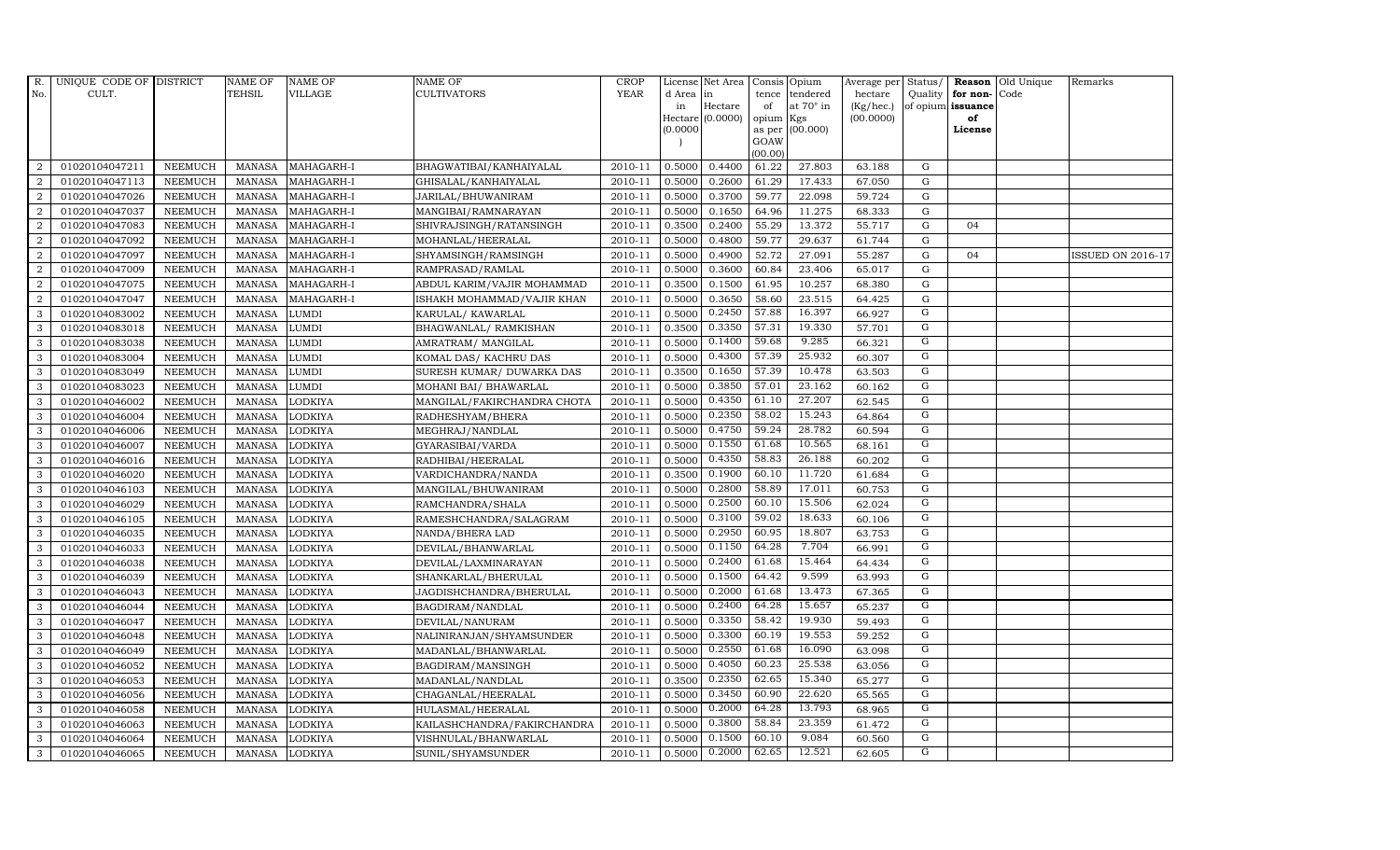| R.  | UNIQUE CODE OF DISTRICT |                | <b>NAME OF</b> | <b>NAME OF</b> | <b>NAME OF</b>         | <b>CROP</b> |          | License Net Area   |           | Consis Opium    | Average per | Status/        | Reason            | Old Unique     | Remarks     |
|-----|-------------------------|----------------|----------------|----------------|------------------------|-------------|----------|--------------------|-----------|-----------------|-------------|----------------|-------------------|----------------|-------------|
| No. | CULT.                   |                | <b>TEHSIL</b>  | VILLAGE        | <b>CULTIVATORS</b>     | <b>YEAR</b> | d Area   | in                 | tence     | tendered        | hectare     | Quality        | for non-          | Code           |             |
|     |                         |                |                |                |                        |             | in       | Hectare            | of        | at 70° in       | (Kg/hec.)   |                | of opium issuance |                |             |
|     |                         |                |                |                |                        |             |          | $Hectare (0.0000)$ | opium Kgs |                 | (00.0000)   |                | of                |                |             |
|     |                         |                |                |                |                        |             | (0.0000) |                    | GOAW      | as per (00.000) |             |                | License           |                |             |
|     |                         |                |                |                |                        |             |          |                    | (00.00)   |                 |             |                |                   |                |             |
| 3   | 01020104046067          | <b>NEEMUCH</b> | MANASA         | LODKIYA        | RATANLAL/BAGDIRAM      | 2010-11     | 0.5000   | 0.3700             | 60.53     | 23.408          | 63.264      | G              |                   |                |             |
| 3   | 01020104046077          | <b>NEEMUCH</b> | <b>MANASA</b>  | LODKIYA        | BANSHILAL/KESHURAM     | 2010-11     | 0.5000   | 0.4900             | 59.97     | 28.708          | 58.588      | G              |                   |                |             |
| 3   | 01020104046078          | <b>NEEMUCH</b> | <b>MANASA</b>  | LODKIYA        | BHAGWANLAL/BAPULAL     | 2010-11     | 0.3500   | 0.2650             | 63.01     | 17.391          | 65.626      | G              |                   |                |             |
| 3   | 01020104046104          | <b>NEEMUCH</b> | <b>MANASA</b>  | LODKIYA        | NANDUBAI/BHAGWAN       | 2010-11     | 0.3500   | 0.1050             | 64.42     | 6.911           | 65.819      | G              |                   |                |             |
| 3   | 01020104046082          | <b>NEEMUCH</b> | <b>MANASA</b>  | LODKIYA        | LALU/SHANKAR           | 2010-11     | 0.5000   | 0.4000             | 63.56     | 25.796          | 64.491      | $\mathbf G$    |                   |                |             |
| 3   | 01020104046086          | <b>NEEMUCH</b> | <b>MANASA</b>  | LODKIYA        | KISHANLAL/BHERA        | 2010-11     | 0.3500   | 0.3350             | 63.31     | 22.122          | 66.036      | $\overline{G}$ |                   |                |             |
| 3   | 01020104046095          | <b>NEEMUCH</b> | <b>MANASA</b>  | LODKIYA        | CHATARBHUJ/KISHANLAL   | 2010-11     | 0.5000   | 0.2400             | 62.65     | 15.340          | 63.917      | G              |                   |                |             |
| 3   | 01020104046093          | <b>NEEMUCH</b> | <b>MANASA</b>  | LODKIYA        | RADHESHYAM/NATHULAL    | 2010-11     | 0.5000   | 0.4850             | 60.94     | 31.132          | 64.189      | G              |                   |                |             |
| 3   | 01020104046036          | <b>NEEMUCH</b> | <b>MANASA</b>  | LODKIYA        | LAXMINARAYAN/NANURAM   | 2010-11     | 0.5000   | 0.2400             | 64.42     | 16.436          | 68.483      | G              |                   |                |             |
| 3   | 01020104046100          | <b>NEEMUCH</b> | <b>MANASA</b>  | LODKIYA        | BHANWARLAL/KISHANLAL   | 2010-11     | 0.3500   | 0.2900             | 60.63     | 19.055          | 65.707      | G              |                   |                |             |
| 3   | 01020104046097          | <b>NEEMUCH</b> | <b>MANASA</b>  | LODKIYA        | FAKIRIBAI/GABBULAL     | 2010-11     | 0.5000   | 0.2200             | 62.65     | 14.025          | 63.750      | G              |                   |                |             |
| 3   | 01020104046001          | <b>NEEMUCH</b> | <b>MANASA</b>  | LODKIYA        | BAGDIRAM/SALAGRAM      | 2010-11     | 0.3500   | 0.3150             | 56.26     | 18.510          | 58.762      | G              |                   |                |             |
| 3   | 01020104046087          | <b>NEEMUCH</b> | <b>MANASA</b>  | LODKIYA        | PRAHALAD/MOHANLAL      | 2010-11     | 0.3500   | 0.3400             | 59.77     | 22.414          | 65.923      | G              |                   |                |             |
| 3   | 01020104046071          | <b>NEEMUCH</b> | <b>MANASA</b>  | LODKIYA        | RUKMANBAI/KACHRU       | 2010-11     | 0.5000   | 0.2900             | 60.10     | 17.712          | 61.076      | $\mathbf G$    |                   |                |             |
| 3   | 01020104046106          | <b>NEEMUCH</b> | <b>MANASA</b>  | LODKIYA        | KANHAIYALAL/BHANWARLAL | 2010-11     | 0.3500   | 0.1850             | 58.16     | 11.308          | 61.124      | G              |                   | 01020104045158 |             |
| 3   | 01020104046102          | <b>NEEMUCH</b> | <b>MANASA</b>  | LODKIYA        | RAMPRAHALAD/BADRILAL   | 2010-11     | 0.3500   | 0.2150             | 64.42     | 14.200          | 66.047      | G              |                   |                | NAME CHANGE |
| 3   | 01020104063001          | <b>NEEMUCH</b> | <b>MANASA</b>  | <b>KUNDLA</b>  | RAMLAL/BHUVANA         | 2010-11     | 0.5000   | 0.4950             | 62.67     | 32.418          | 65.491      | G              |                   |                |             |
| 3   | 01020104063007          | <b>NEEMUCH</b> | <b>MANASA</b>  | <b>KUNDLA</b>  | ROD SINGH/NATHU SINGH  | 2010-11     | 0.5000   | 0.3950             | 62.08     | 25.169          | 63.719      | G              |                   |                |             |
| 3   | 01020104063009          | <b>NEEMUCH</b> | <b>MANASA</b>  | <b>KUNDLA</b>  | DEVILAL/BHAWARLAL      | 2010-11     | 0.5000   | 0.1900             | 62.29     | 12.004          | 63.179      | G              |                   |                |             |
| 3   | 01020104063010          | <b>NEEMUCH</b> | <b>MANASA</b>  | <b>KUNDLA</b>  | KANKU BAI/AMARA JI     | 2010-11     | 0.5000   | 0.4500             | 60.97     | 28.717          | 63.815      | $\mathbf G$    |                   |                |             |
| 3   | 01020104063014          | <b>NEEMUCH</b> | <b>MANASA</b>  | <b>KUNDLA</b>  | BAPULAL/KACHRU CHOTA   | 2010-11     | 0.5000   | 0.3800             | 62.39     | 25.286          | 66.542      | $\overline{G}$ |                   |                |             |
| 3   | 01020104063016          | <b>NEEMUCH</b> | <b>MANASA</b>  | <b>KUNDLA</b>  | GANGARAM/GOPAL         | 2010-11     | 0.5000   | 0.2650             | 62.39     | 17.888          | 67.502      | G              |                   |                |             |
| 3   | 01020104063062          | <b>NEEMUCH</b> | <b>MANASA</b>  | <b>KUNDLA</b>  | RODMAL/KACHARULAL      | 2010-11     | 0.5000   | 0.2950             | 59.47     | 17.688          | 59.960      | ${\rm G}$      |                   |                |             |
| 3   | 01020104063020          | <b>NEEMUCH</b> | <b>MANASA</b>  | <b>KUNDLA</b>  | BIHARILAL/BHERULAL     | 2010-11     | 0.5000   | 0.4250             | 65.00     | 28.164          | 66.268      | $\bf{I}$       | 02                |                |             |
| 3   | 01020104063021          | <b>NEEMUCH</b> | <b>MANASA</b>  | <b>KUNDLA</b>  | UDAYRAM/DEVA JI        | 2010-11     | 0.5000   | 0.1900             | 64.03     | 13.236          | 69.663      | G              |                   |                |             |
| 3   | 01020104063023          | <b>NEEMUCH</b> | <b>MANASA</b>  | <b>KUNDLA</b>  | KAVARLAL/KALU          | 2010-11     | 0.3500   | 0.3050             | 64.45     | 21.305          | 69.852      | G              |                   |                |             |
| 3   | 01020104063024          | <b>NEEMUCH</b> | <b>MANASA</b>  | <b>KUNDLA</b>  | KARULAL/BHAWARLAL      | 2010-11     | 0.5000   | 0.2050             | 62.72     | 13.359          | 65.166      | G              |                   |                |             |
| 3   | 01020104063025          | <b>NEEMUCH</b> | <b>MANASA</b>  | <b>KUNDLA</b>  | SHIVNARAYAN/RAMLAL     | 2010-11     | 0.5000   | 0.2700             | 64.45     | 20.375          | 75.463      | G              |                   |                |             |
| 3   | 01020104063026          | <b>NEEMUCH</b> | <b>MANASA</b>  | <b>KUNDLA</b>  | OKARLAL/PURA           | 2010-11     | 0.5000   | 0.1450             | 56.55     | 9.387           | 64.738      | G              |                   |                |             |
| 3   | 01020104063028          | <b>NEEMUCH</b> | <b>MANASA</b>  | <b>KUNDLA</b>  | ABHAYSINGH/KACHRULAL   | 2010-11     | 0.5000   | 0.1850             | 62.39     | 12.612          | 68.173      | G              |                   |                |             |
| 3   | 01020104063035          | <b>NEEMUCH</b> | <b>MANASA</b>  | <b>KUNDLA</b>  | PARVATI BAI/BAPULAL    | 2010-11     | 0.3500   | 0.2050             | 62.39     | 13.369          | 65.215      | G              |                   |                |             |
| 3   | 01020104063042          | <b>NEEMUCH</b> | <b>MANASA</b>  | <b>KUNDLA</b>  | GATTUBAI/MANGILAL      | 2010-11     | 0.5000   | 0.3100             | 62.08     | 19.493          | 62.881      | G              |                   |                |             |
| 3   | 01020104063043          | NEEMUCH        | <b>MANASA</b>  | <b>KUNDLA</b>  | GOBAR SINGH/SHANKARLAL | 2010-11     | 0.5000   | 0.2050             | 64.03     | 14.233          | 69.429      | G              |                   |                |             |
| 3   | 01020104063045          | <b>NEEMUCH</b> | <b>MANASA</b>  | <b>KUNDLA</b>  | BAPULAL/UDAA           | 2010-11     | 0.5000   | 0.2000             | 62.08     | 12.966          | 64.830      | G              |                   |                |             |
| 3   | 01020104063046          | <b>NEEMUCH</b> | <b>MANASA</b>  | <b>KUNDLA</b>  | MANGILAL/RATANLAL      | 2010-11     | 0.5000   | 0.2050             | 59.47     | 12.871          | 62.785      | G              |                   |                |             |
| 3   | 01020104063048          | <b>NEEMUCH</b> | <b>MANASA</b>  | <b>KUNDLA</b>  | DEVILAL/NARAYAN        | 2010-11     | 0.5000   | 0.2850             | 62.29     | 18.651          | 65.442      | G              |                   |                |             |
| 3   | 01020104063049          | <b>NEEMUCH</b> | <b>MANASA</b>  | <b>KUNDLA</b>  | <b>BALU/NANURAM</b>    | 2010-11     | 0.5000   | 0.3650             | 64.50     | 24.307          | 66.595      | G              |                   |                |             |
| 3   | 01020104063055          | NEEMUCH        | <b>MANASA</b>  | <b>KUNDLA</b>  | RATAN/LAXMAN CHOTA     | 2010-11     | 0.5000   | 0.1700             | 59.24     | 10.697          | 62.924      | G              |                   |                |             |
| 3   | 01020104063060          | <b>NEEMUCH</b> | <b>MANASA</b>  | <b>KUNDLA</b>  | NARAYAN SINGH/BHERULAL | 2010-11     | 0.5000   | 0.3050             | 60.51     | 19.709          | 64.620      | G              |                   |                |             |
| 3   | 01020104063061          | <b>NEEMUCH</b> | <b>MANASA</b>  | <b>KUNDLA</b>  | LAXMAN/BHERULAL        | 2010-11     | 0.5000   | 0.3250             | 62.34     | 20.973          | 64.532      | G              |                   |                |             |
| 3   | 01020104063076          | <b>NEEMUCH</b> | MANASA         | <b>KUNDLA</b>  | RAM SINGH/KISHANLAL    | 2010-11     | 0.5000   | 0.2200             | 62.29     | 14.861          | 67.550      | $\overline{G}$ |                   |                |             |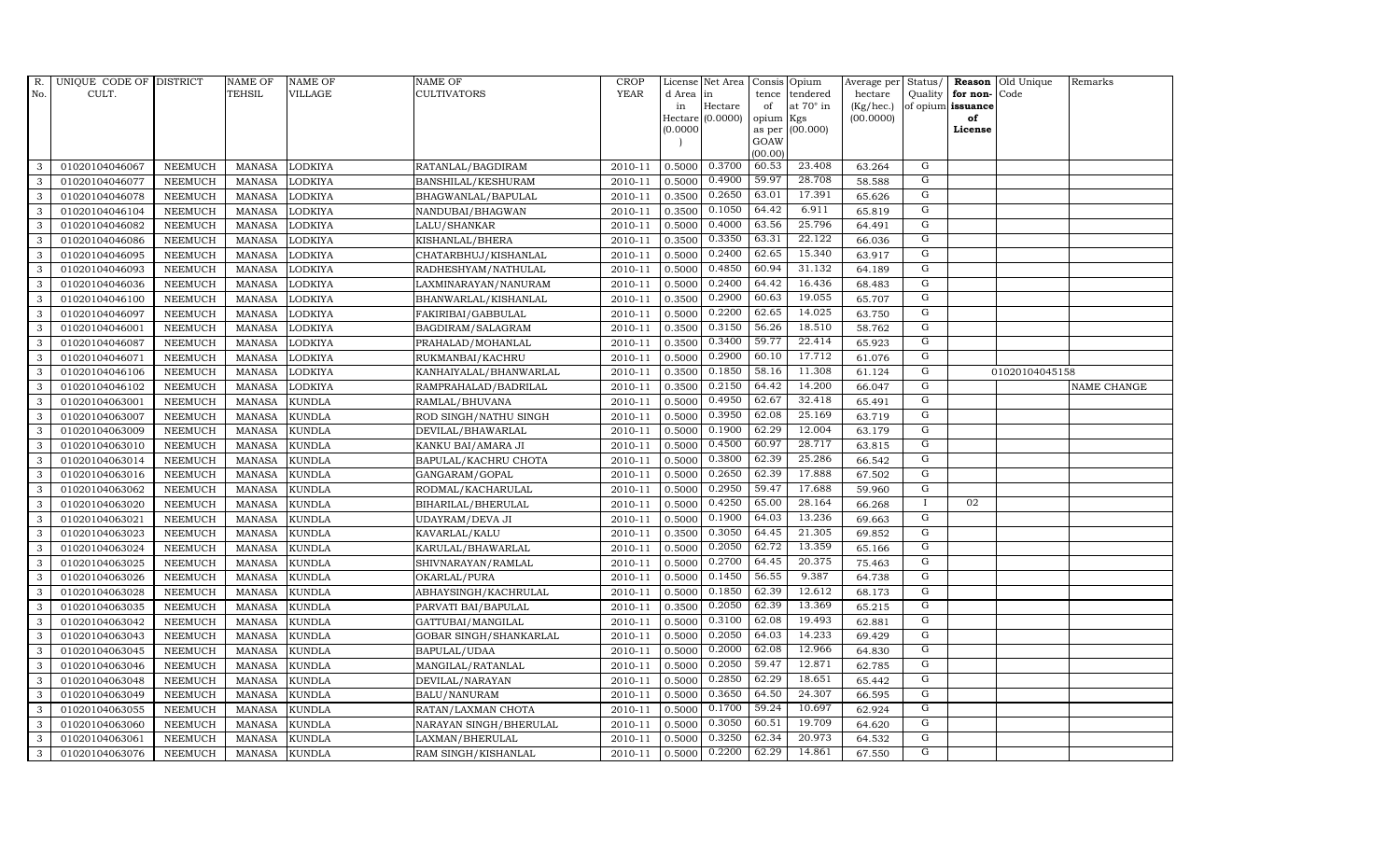| R.             | UNIQUE CODE OF DISTRICT |                | <b>NAME OF</b> | <b>NAME OF</b>         | <b>NAME OF</b>               | CROP        |           | License Net Area   Consis   Opium |                 |                  | Average per | Status/        | Reason            | Old Unique     | Remarks                  |
|----------------|-------------------------|----------------|----------------|------------------------|------------------------------|-------------|-----------|-----------------------------------|-----------------|------------------|-------------|----------------|-------------------|----------------|--------------------------|
| No.            | CULT.                   |                | <b>TEHSIL</b>  | VILLAGE                | <b>CULTIVATORS</b>           | <b>YEAR</b> | d Area in |                                   | tence           | tendered         | hectare     | Quality        | for non-          | Code           |                          |
|                |                         |                |                |                        |                              |             | in        | Hectare                           | of              | at $70^\circ$ in | (Kg/hec.)   |                | of opium issuance |                |                          |
|                |                         |                |                |                        |                              |             |           | Hectare (0.0000)                  | opium Kgs       |                  | (00.0000)   |                | of                |                |                          |
|                |                         |                |                |                        |                              |             | (0.0000)  |                                   |                 | as per (00.000)  |             |                | License           |                |                          |
|                |                         |                |                |                        |                              |             |           |                                   | GOAW<br>(00.00) |                  |             |                |                   |                |                          |
| 3              | 01020104063079          | <b>NEEMUCH</b> | MANASA         | <b>KUNDLA</b>          | DHANNA/JAY SINGH             | 2010-11     | 0.5000    | 0.1450                            | 59.66           | 9.128            | 62.952      | G              |                   |                |                          |
| 3              | 01020104063083          | <b>NEEMUCH</b> | MANASA         | <b>KUNDLA</b>          | BAHADUR SINGH/BHAWAR SINGH   | 2010-11     | 0.5000    | 0.4800                            | 58.42           | 30.946           | 64.471      | G              |                   |                |                          |
| 3              | 01020104063084          | <b>NEEMUCH</b> | <b>MANASA</b>  | <b>KUNDLA</b>          | GHANSHAYAM / BAPULAL         | 2010-11     | 0.5000    | 0.3100                            | 59.11           | 18.577           | 59.926      | G              |                   |                |                          |
| 3              | 01020104063086          | <b>NEEMUCH</b> | <b>MANASA</b>  | <b>KUNDLA</b>          | BAPULAL/RAMLAL BADA          | 2010-11     | 0.3500    | 0.1300                            | 62.29           | 9.085            | 69.885      | G              |                   |                |                          |
| 3              | 01020104063088          | <b>NEEMUCH</b> | <b>MANASA</b>  | <b>KUNDLA</b>          | CHANDRI BAI/MANGILAL         | 2010-11     | 0.5000    | 0.2050                            | 59.11           | 12.878           | 62.820      | $\mathbf G$    |                   |                |                          |
| $\mathbf{3}$   | 01020104063089          | <b>NEEMUCH</b> | <b>MANASA</b>  | <b>KUNDLA</b>          | NANDU BAI/NANDRAM            | 2010-11     | 0.5000    | 0.3450                            | 60.94           | 21.312           | 61.773      | G              |                   |                |                          |
| 3              | 01020104063090          | <b>NEEMUCH</b> | <b>MANASA</b>  | <b>KUNDLA</b>          | JAGDISH/SHANKARLAL           | 2010-11     | 0.5000    | 0.4050                            | 59.47           | 25.011           | 61.756      | G              |                   |                | NAME CHANGE              |
| 3              | 01020104063150          | <b>NEEMUCH</b> | <b>MANASA</b>  | <b>KUNDLA</b>          | SITARAM./KACHARU             | 2010-11     | 0.5000    | 0.4400                            | 60.57           | 27.706           | 62.969      | $\bf{I}$       | 02                |                |                          |
| 3              | 01020104063091          | <b>NEEMUCH</b> | <b>MANASA</b>  | <b>KUNDLA</b>          | NARAYAN BAI/DHURA            | 2010-11     | 0.5000    | 0.3000                            | 57.58           | 17.677           | 58.924      | G              |                   |                |                          |
| 3              | 01020104063031          | <b>NEEMUCH</b> | <b>MANASA</b>  | <b>KUNDLA</b>          | KACHRULAL/KALU               | 2010-11     | 0.5000    | 0.3300                            | 62.72           | 21.235           | 64.349      | G              |                   |                |                          |
| 3              | 01020104063106          | <b>NEEMUCH</b> | <b>MANASA</b>  | <b>KUNDLA</b>          | JUJHAR/VARDA                 | 2010-11     | 0.5000    | 0.4250                            | 68.92           | 30.472           | 71.699      | $\bf{I}$       | 02                |                |                          |
| 3              | 01020104063064          | <b>NEEMUCH</b> | MANASA         | <b>KUNDLA</b>          | GANGARAM/PARTHA              | 2010-11     | 0.3500    | 0.3300                            | 55.28           | 19.356           | 58.654      | G              |                   |                |                          |
| 3              | 01020104063112          | <b>NEEMUCH</b> | <b>MANASA</b>  | <b>KUNDLA</b>          | OMPRAKASH/NATHIBA            | 2010-11     | 0.5000    | 0.4850                            | 61.25           | 30.826           | 63.559      | G              |                   |                |                          |
| 3              | 01020104063114          | <b>NEEMUCH</b> | <b>MANASA</b>  | <b>KUNDLA</b>          | AJIT KUMAR/SHANKARLAL        | 2010-11     | 0.3500    | 0.1700                            | 66.42           | 12.050           | 70.882      | $\mathbf{I}$   | 02                |                |                          |
| 3              | 01020104063123          | <b>NEEMUCH</b> | MANASA         | <b>KUNDLA</b>          | MANGILAL/PYARA               | 2010-11     | 0.5000    | 0.2750                            | 59.11           | 18.620           | 67.709      | G              |                   |                |                          |
| 3              | 01020104063137          | <b>NEEMUCH</b> | <b>MANASA</b>  | <b>KUNDLA</b>          | <b>BHAGU BAI/AMARA</b>       | 2010-11     | 0.5000    | 0.1450                            | 59.35           | 8.852            | 61.048      | $\overline{G}$ |                   |                |                          |
| 3              | 01020104063017          | <b>NEEMUCH</b> | <b>MANASA</b>  | <b>KUNDLA</b>          | RAM KUNWAR/HIRA              | 2010-11     | 0.5000    | 0.3250                            | 62.08           | 21.302           | 65.545      | G              |                   |                |                          |
| $\mathbf{3}$   | 01020104063121          | <b>NEEMUCH</b> | <b>MANASA</b>  | <b>KUNDLA</b>          | BAPULAL/RAMLAL/CHHOTA        | 2010-11     | 0.5000    | 0.4200                            | 62.32           | 28.827           | 68.636      | G              |                   |                |                          |
| 3              | 01020104063126          | <b>NEEMUCH</b> | <b>MANASA</b>  | <b>KUNDLA</b>          | RADHESHYAM/NARAYAN           | 2010-11     | 0.3500    | 0.2800                            | 57.22           | 17.060           | 60.928      | $\overline{G}$ |                   |                |                          |
| 3              | 01020104063018          | NEEMUCH        | <b>MANASA</b>  | <b>KUNDLA</b>          | SONI BAI/BHAWARLAL           | 2010-11     | 0.5000    | 0.2450                            | 64.45           | 15.956           | 65.126      | G              |                   |                |                          |
| 3              | 01020104063109          | <b>NEEMUCH</b> | <b>MANASA</b>  | <b>KUNDLA</b>          | BHAWARI BAI/MOHANLAL         | 2010-11     | 0.3500    | 0.3000                            | 60.41           | 19.607           | 65.357      | G              |                   |                |                          |
| 3              | 01020104063153          | <b>NEEMUCH</b> | <b>MANASA</b>  | <b>KUNDLA</b>          | BHERULAL/HARLAL              | 2010-11     | 0.3500    | 0.2050                            | 57.48           | 12.260           | 59.805      | $\mathbf{I}$   | 02                |                |                          |
| 3              | 01020104063154          | <b>NEEMUCH</b> | <b>MANASA</b>  | <b>KUNDLA</b>          | SHAMBHULAL/HIRALAL           | 2010-11     | 0.5000    | 0.3100                            | 62.72           | 19.999           | 64.512      | G              |                   |                |                          |
| 3              | 01020104063155          | <b>NEEMUCH</b> | <b>MANASA</b>  | <b>KUNDLA</b>          | GHANSHAYAM/SHANKARLAL        | 2010-11     | 0.3500    | 0.3400                            | 57.53           | 20.357           | 59.874      | $\overline{G}$ |                   |                |                          |
| 3              | 01020104063156          | <b>NEEMUCH</b> | <b>MANASA</b>  | <b>KUNDLA</b>          | NATHIBAI/DHANNA              | 2010-11     | 0.3500    | 0.3450                            | 60.96           | 21.980           | 63.710      | $\bf{I}$       | 02                | 1020104072003  |                          |
| 3              | 01020104063157          | <b>NEEMUCH</b> | <b>MANASA</b>  | <b>KUNDLA</b>          | NONDRAM/HAJARI               | 2010-11     | 0.5000    | 0.2750                            | 55.86           | 15.928           | 57.920      | G              |                   | 01020104072014 |                          |
| 3              | 01020104063145          | <b>NEEMUCH</b> | <b>MANASA</b>  | <b>KUNDLA</b>          | GIRIJA KUNWAR/MAHENDRA SINGH | 2010-11     | 0.5000    | 0.0750                            | 64.03           | 5.296            | 70.613      | G              |                   | 01020104072019 |                          |
| $\overline{1}$ | 01020104022001          | <b>NEEMUCH</b> | <b>MANASA</b>  | KULTHANA BUJURG        | BHANWARLAL/HAJARILAL         | 2010-11     | 0.5000    | 0.4400                            | 61.50           | 29.432           | 66.891      | ${\rm G}$      |                   |                |                          |
| $\overline{1}$ | 01020104022002          | <b>NEEMUCH</b> | <b>MANASA</b>  | KULTHANA BUJURG        | SHRILAL/HAJARILAL            | 2010-11     | 0.5000    | 0.1800                            | 67.50           | 12.825           | 71.250      | ${\bf G}$      |                   |                |                          |
|                | 01020104022006          | NEEMUCH        | <b>MANASA</b>  | <b>KULTHANA BUJURG</b> | BANSHILAL/AMARCHAND          | 2010-11     | 0.5000    | 0.2350                            | 56.59           | 13.396           | 57.004      | $\mathbf G$    |                   |                |                          |
|                | 01020104022010          | <b>NEEMUCH</b> | <b>MANASA</b>  | KULTHANA BUJURG        | GOPAL/KANHEYALAL             | 2010-11     | 0.5000    | 0.3000                            | 64.34           | 19.909           | 66.363      | $\mathbf G$    |                   |                |                          |
| $\overline{1}$ | 01020104022012          | <b>NEEMUCH</b> | <b>MANASA</b>  | KULTHANA BUJURG        | MOTILAL/JAIRAM               | 2010-11     | 0.3500    | 0.3300                            | 61.50           | 20.963           | 63.524      | ${\rm G}$      |                   |                |                          |
| $\overline{1}$ | 01020104022004          | <b>NEEMUCH</b> | <b>MANASA</b>  | KULTHANA BUJURG        | LABHCHAND/GHISALAL           | 2010-11     | 0.5000    | 0.4350                            | 56.26           | 25.052           | 57.591      | $\mathbf G$    |                   |                |                          |
| $\overline{1}$ | 01020104022017          | <b>NEEMUCH</b> | <b>MANASA</b>  | KULTHANA BUJURG        | RAMESH/PRITHVIRAJ            | 2010-11     | 0.5000    | 0.1300                            | 67.50           | 9.373            | 72.100      | $\mathbf G$    |                   |                |                          |
|                | 01020104022018          | <b>NEEMUCH</b> | <b>MANASA</b>  | <b>KULTHANA BUJURG</b> | PARMANAND/ PYARCHAND         | 2010-11     | 0.3500    |                                   |                 |                  |             | $\mathbf F$    |                   |                |                          |
|                | 01020104022019          | <b>NEEMUCH</b> | <b>MANASA</b>  | <b>KULTHANA BUJURG</b> | NANDLAL/JAYRAM               | 2010-11     | 0.3500    | 0.2550                            | 61.50           | 15.911           | 62.396      | G              |                   |                |                          |
|                | 01020104022020          | <b>NEEMUCH</b> | <b>MANASA</b>  | KULTHANA BUJURG        | NARAYAN/NANALAL              | 2010-11     | 0.5000    | 0.1700                            | 61.50           | 10.815           | 63.618      | ${\rm G}$      |                   |                |                          |
| $\overline{1}$ | 01020104022022          | <b>NEEMUCH</b> | <b>MANASA</b>  | KULTHANA BUJURG        | NANIBAI / KASIMKHA           | 2010-11     | 0.3500    | 0.3450                            | 47.51           | 16.377           | 47.470      | $\mathbf G$    | 04                |                | <b>ISSUED ON 2016-17</b> |
| $\overline{1}$ | 01020104022025          | <b>NEEMUCH</b> | <b>MANASA</b>  | KULTHANA BUJURG        | NATHULAL/DAMARSI             | 2010-11     | 0.5000    | 0.3900                            | 53.29           | 22.085           | 56.628      | $\mathbf G$    | 05                |                | <b>ISSUED ON 2016-17</b> |
| $\overline{1}$ | 01020104022027          | <b>NEEMUCH</b> | <b>MANASA</b>  | KULTHANA BUJURG        | MUKESH/ KANHEYALAL           | 2010-11     | 0.3500    | 0.2450                            | 60.22           | 15.072           | 61.518      | $\mathbf G$    |                   |                |                          |
| 3              | 01020104094003          | <b>NEEMUCH</b> |                | MANASA KHUSHALPURA     | BHAWARLAL/AMARA              | 2010-11     | 0.5000    | 0.2150                            | 62.51           | 14.422           | 67.079      | G              |                   |                |                          |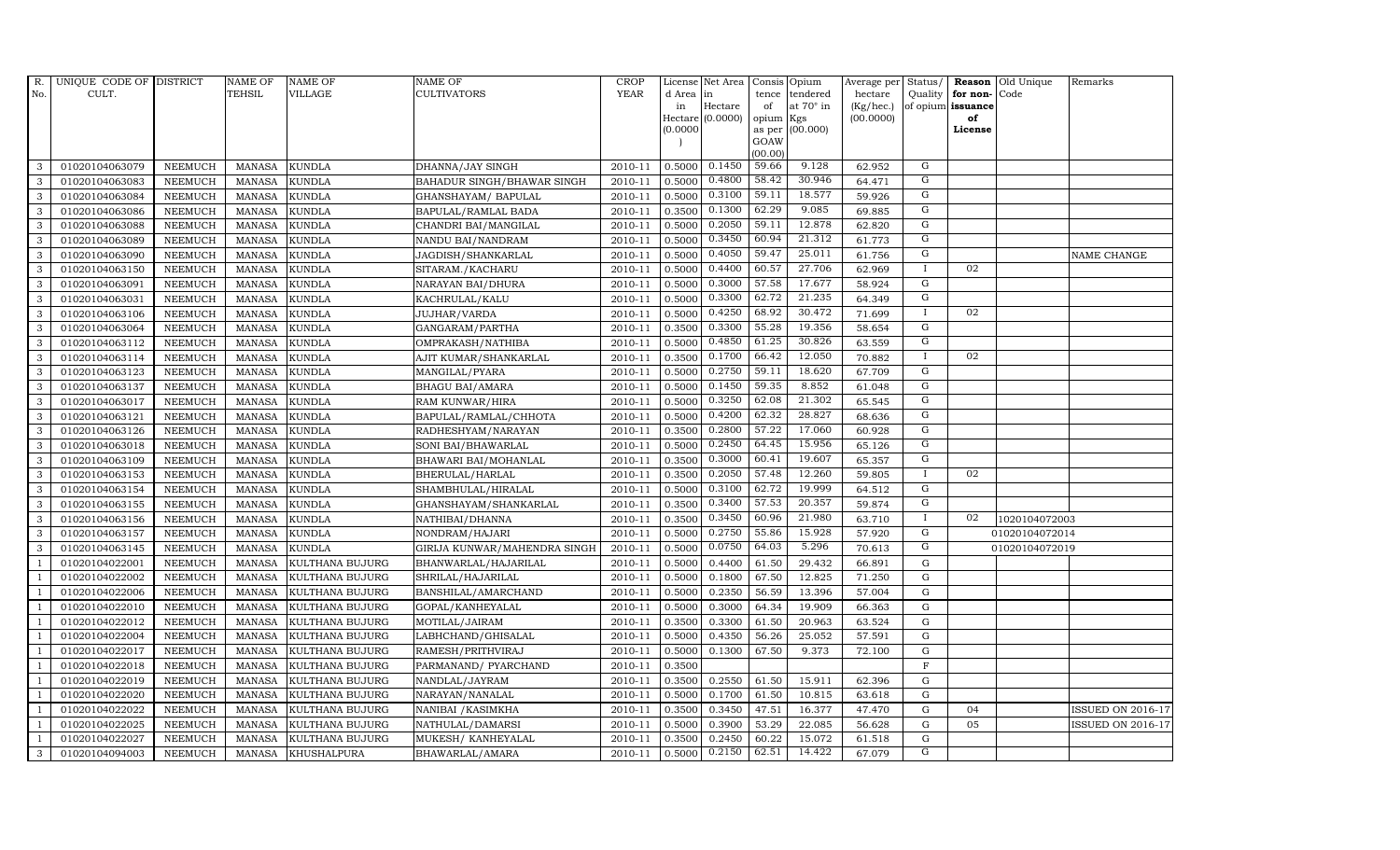| R.             | UNIQUE CODE OF DISTRICT |                | <b>NAME OF</b> | <b>NAME OF</b>     | <b>NAME OF</b>             | CROP    |           | License Net Area   Consis   Opium |           |                  | Average per | Status/        | Reason            | Old Unique | Remarks     |
|----------------|-------------------------|----------------|----------------|--------------------|----------------------------|---------|-----------|-----------------------------------|-----------|------------------|-------------|----------------|-------------------|------------|-------------|
| No.            | CULT.                   |                | <b>TEHSIL</b>  | <b>VILLAGE</b>     | <b>CULTIVATORS</b>         | YEAR    | d Area in |                                   | tence     | tendered         | hectare     | Quality        | for non-          | Code       |             |
|                |                         |                |                |                    |                            |         | in        | Hectare                           | of        | at $70^\circ$ in | (Kg/hec.)   |                | of opium issuance |            |             |
|                |                         |                |                |                    |                            |         |           | Hectare (0.0000)                  | opium Kgs |                  | (00.0000)   |                | of                |            |             |
|                |                         |                |                |                    |                            |         | (0.0000)  |                                   | GOAW      | as per (00.000)  |             |                | License           |            |             |
|                |                         |                |                |                    |                            |         |           |                                   | (00.00)   |                  |             |                |                   |            |             |
| 3              | 01020104094006          | <b>NEEMUCH</b> | MANASA         | <b>KHUSHALPURA</b> | RAMCHANDRA/RAMLAL          | 2010-11 | 0.5000    | 0.1850                            | 58.58     | 11.883           | 64.232      | G              |                   |            |             |
| 3              | 01020104094012          | <b>NEEMUCH</b> | MANASA         | <b>KHUSHALPURA</b> | MANSINGH/RAJARAM           | 2010-11 | 0.5000    | 0.2000                            | 58.88     | 13.500           | 67.500      | G              |                   |            |             |
| 3              | 01020104094014          | <b>NEEMUCH</b> | <b>MANASA</b>  | <b>KHUSHALPURA</b> | RAMESHWAR/MANGILAL         | 2010-11 | 0.3500    | 0.2800                            | 61.31     | 17.815           | 63.625      | G              |                   |            |             |
| 3              | 01020104094015          | <b>NEEMUCH</b> | <b>MANASA</b>  | <b>KHUSHALPURA</b> | DALU/AMRA                  | 2010-11 | 0.5000    | 0.3050                            | 64.60     | 20.949           | 68.685      | G              |                   |            |             |
| 3              | 01020104094022          | <b>NEEMUCH</b> | <b>MANASA</b>  | <b>KHUSHALPURA</b> | <b>GANGA BAI/SITARAM</b>   | 2010-11 | 0.5000    | 0.2400                            | 58.58     | 15.097           | 62.904      | G              |                   |            |             |
| $\mathbf{3}$   | 01020104094023          | <b>NEEMUCH</b> | <b>MANASA</b>  | <b>KHUSHALPURA</b> | HULASI BAI/BHERA           | 2010-11 | 0.3500    | 0.2000                            | 64.60     | 13.215           | 66.075      | G              |                   |            |             |
| 3              | 01020104094010          | <b>NEEMUCH</b> | <b>MANASA</b>  | KHUSHALPURA        | RAMLAL/NANURAM             | 2010-11 | 0.5000    | 0.3850                            | 58.58     | 25.616           | 66.536      | G              |                   |            |             |
| 3              | 01020104094036          | <b>NEEMUCH</b> | <b>MANASA</b>  | <b>KHUSHALPURA</b> | GHISIBAI/MANGILAL          | 2010-11 | 0.3500    | 0.1450                            | 64.60     | 9.745            | 67.207      | G              |                   |            |             |
| 3              | 01020104094035          | <b>NEEMUCH</b> | <b>MANASA</b>  | <b>KHUSHALPURA</b> | LALURAM/NARAYAN            | 2010-11 | 0.5000    | 0.1950                            | 61.31     | 13.409           | 68.764      | $\overline{G}$ |                   |            |             |
| 3              | 01020104081027          | <b>NEEMUCH</b> | <b>MANASA</b>  | <b>KHETPALIA</b>   | BHANVARLAL/RAMLAL          | 2010-11 | 0.3500    | 0.3250                            | 61.95     | 19.709           | 60.643      | G              |                   |            |             |
| 3              | 01020104081004          | <b>NEEMUCH</b> | <b>MANASA</b>  | <b>KHETPALIA</b>   | KESHRIMAL/DHANRAJ          | 2010-11 | 0.5000    | 0.1850                            | 65.07     | 13.200           | 71.351      | G              |                   |            |             |
| 3              | 01020104081009          | <b>NEEMUCH</b> | <b>MANASA</b>  | <b>KHETPALIA</b>   | LALSINGH/PANNALAL          | 2010-11 | 0.5000    | 0.3900                            | 62.35     | 24.584           | 63.035      | G              |                   |            |             |
| 3              | 01020104081012          | <b>NEEMUCH</b> | <b>MANASA</b>  | <b>KHETPALIA</b>   | MOHANLAL/RAMLAL            | 2010-11 | 0.5000    | 0.3300                            | 62.24     | 20.681           | 62.670      | G              |                   |            |             |
| 3              | 01020104081024          | <b>NEEMUCH</b> | <b>MANASA</b>  | <b>KHETPALIA</b>   | PANNALAL/ RATANLAL         | 2010-11 | 0.5000    | 0.3200                            | 61.95     | 20.470           | 63.969      | G              |                   |            |             |
| 3              | 01020104081006          | <b>NEEMUCH</b> | <b>MANASA</b>  | <b>KHETPALIA</b>   | RAMDAYAL / BAPULAL         | 2010-11 | 0.5000    | 0.4200                            | 59.75     | 25.428           | 60.543      | G              |                   |            |             |
| 3              | 01020104081015          | <b>NEEMUCH</b> | <b>MANASA</b>  | <b>KHETPALIA</b>   | RAMPRASAD/DEVILAL          | 2010-11 | 0.5000    | 0.2500                            | 59.75     | 15.936           | 63.745      | G              |                   |            |             |
| 3              | 01020104081011          | <b>NEEMUCH</b> | <b>MANASA</b>  | <b>KHETPALIA</b>   | RANGLAL/KACHRU             | 2010-11 | 0.5000    | 0.2800                            | 63.20     | 17.994           | 64.264      | G              |                   |            |             |
| 3              | 01020104081017          | <b>NEEMUCH</b> | MANASA         | <b>KHETPALIA</b>   | SHAMBHULAL/ SEVA           | 2010-11 | 0.5000    | 0.3100                            | 62.24     | 19.294           | 62.239      | G              |                   |            |             |
| 3              | 01020104087034          | <b>NEEMUCH</b> | <b>MANASA</b>  | <b>KHEMPURA</b>    | DEUBAI/PATI RAMLAL         | 2010-11 | 0.5000    | 0.4050                            | 60.84     | 25.136           | 62.063      | G              |                   |            | NAME CHANGE |
| 3              | 01020104087021          | <b>NEEMUCH</b> | <b>MANASA</b>  | <b>KHEMPURA</b>    | BHARAT SINGH/ LAL SINGH    | 2010-11 | 0.5000    | 0.4900                            | 56.35     | 29.358           | 59.915      | G              |                   |            |             |
| $\mathbf{3}$   | 01020104087019          | <b>NEEMUCH</b> | <b>MANASA</b>  | <b>KHEMPURA</b>    | BHAWAR BAI/ RAM SINGH      | 2010-11 | 0.5000    | 0.3950                            | 61.58     | 26.866           | 68.016      | G              |                   |            |             |
| 3              | 01020104087002          | <b>NEEMUCH</b> | <b>MANASA</b>  | <b>KHEMPURA</b>    | BHAWAR SINGH / BHERU SINGH | 2010-11 | 0.5000    | 0.4400                            | 58.82     | 29.334           | 66.669      | G              |                   |            |             |
| $\mathbf{3}$   | 01020104087023          | <b>NEEMUCH</b> | MANASA         | <b>KHEMPURA</b>    | DASHRATH SINGH/KALU SINGH  | 2010-11 | 0.5000    | 0.4000                            | 62.63     | 26.779           | 66.947      | G              |                   |            |             |
| 3              | 01020104087030          | <b>NEEMUCH</b> | <b>MANASA</b>  | <b>KHEMPURA</b>    | DEVILAL/NANDA              | 2010-11 | 0.5000    | 0.2000                            | 58.89     | 12.586           | 62.930      | $\mathbf G$    |                   |            |             |
| 3              | 01020104087001          | <b>NEEMUCH</b> | <b>MANASA</b>  | <b>KHEMPURA</b>    | HARISINGH/KACHRUSINGH      | 2010-11 | 0.5000    | 0.2850                            | 57.19     | 16.471           | 57.792      | G              |                   |            |             |
| 3              | 01020104087014          | <b>NEEMUCH</b> | <b>MANASA</b>  | <b>KHEMPURA</b>    | ISHVARSINGH/BHERUSINGH     | 2010-11 | 0.5000    | 0.4750                            | 61.67     | 30.897           | 65.046      | G              |                   |            |             |
| 3              | 01020104087012          | <b>NEEMUCH</b> | <b>MANASA</b>  | <b>KHEMPURA</b>    | KUSHAL BAI/ PRABHSINGH     | 2010-11 | 0.5000    | 0.4300                            | 57.23     | 26.277           | 61.109      | G              |                   |            |             |
| 3              | 01020104087029          | <b>NEEMUCH</b> | <b>MANASA</b>  | <b>KHEMPURA</b>    | LAXMAN SINGH/ HARI SINGH   | 2010-11 | 0.5000    | 0.3550                            | 58.60     | 21.255           | 59.873      | G              |                   |            |             |
| 3              | 01020104087016          | <b>NEEMUCH</b> | <b>MANASA</b>  | <b>KHEMPURA</b>    | MADANLAL/RAMLAL            | 2010-11 | 0.5000    | 0.3250                            | 58.46     | 21.037           | 64.730      | $\overline{G}$ |                   |            |             |
| 3              | 01020104087006          | <b>NEEMUCH</b> | <b>MANASA</b>  | <b>KHEMPURA</b>    | MAN SINGH/KISHOR SINGH     | 2010-11 | 0.5000    | 0.4650                            | 61.41     | 30.258           | 65.070      | G              |                   |            |             |
| 3              | 01020104087007          | <b>NEEMUCH</b> | <b>MANASA</b>  | <b>KHEMPURA</b>    | SATYANARAYAN/ MANGILAL     | 2010-11 | 0.5000    | 0.4200                            | 60.03     | 27.065           | 64.440      | G              |                   |            |             |
| 3              | 01020104087020          | <b>NEEMUCH</b> | <b>MANASA</b>  | <b>KHEMPURA</b>    | SUKHIBAI/BABULAL           | 2010-11 | 0.5000    | 0.2700                            | 62.33     | 18.272           | 67.674      | G              |                   |            |             |
| 3              | 01020104087018          | <b>NEEMUCH</b> | MANASA         | <b>KHEMPURA</b>    | VINOD SINGH/ DEVI SINGH    | 2010-11 | 0.5000    | 0.5000                            | 58.58     | 31.089           | 62.178      | G              |                   |            |             |
| $\overline{1}$ | 01020104010001          | <b>NEEMUCH</b> | <b>MANASA</b>  | <b>KHEDLI</b>      | RAM SINGH/KISHOR SINGH     | 2010-11 | 0.5000    | 0.4750                            | 56.62     | 29.572           | 62.257      | G              |                   |            |             |
|                | 01020104010003          | <b>NEEMUCH</b> | <b>MANASA</b>  | <b>KHEDLI</b>      | LALURAM/NARAYAN            | 2010-11 | 0.5000    | 0.2050                            | 65.50     | 13.998           | 68.283      | $\mathbf G$    |                   |            |             |
| $\overline{1}$ | 01020104010005          | <b>NEEMUCH</b> | <b>MANASA</b>  | <b>KHEDLI</b>      | YASHODABAI/BHONIRAM        | 2010-11 | 0.5000    | 0.3700                            | 60.00     | 23.546           | 63.638      | $\mathbf G$    |                   |            |             |
|                | 01020104010006          | <b>NEEMUCH</b> | <b>MANASA</b>  | <b>KHEDLI</b>      | NATHULAL/GOKUL             | 2010-11 | 0.5000    | 0.3050                            | 67.12     | 21.124           | 69.259      | ${\rm G}$      |                   |            |             |
| $\overline{1}$ | 01020104010008          | <b>NEEMUCH</b> | MANASA         | <b>KHEDLI</b>      | RATANSINGH/MODSINGH        | 2010-11 | 0.5000    | 0.4550                            | 62.16     | 30.432           | 66.884      | $\mathbf G$    |                   |            |             |
| $\overline{1}$ | 01020104010017          | <b>NEEMUCH</b> | <b>MANASA</b>  | <b>KHEDLI</b>      | RAM SINGH/NATHU SINGH      | 2010-11 | 0.5000    | 0.4800                            | 56.87     | 30.815           | 64.198      | $\mathbf G$    |                   |            |             |
|                | 01020104010018          | <b>NEEMUCH</b> | <b>MANASA</b>  | <b>KHEDLI</b>      | DULESINGH/NATHUSINGH       | 2010-11 | 0.5000    | 0.4700                            | 57.62     | 31.798           | 67.655      | $\mathbf G$    |                   |            |             |
| $\mathbf{1}$   | 01020104010019          | <b>NEEMUCH</b> | MANASA KHEDLI  |                    | RUKMANIBAI/GORILAL         | 2010-11 | 0.5000    | 0.4650                            | 57.50     | 29.777           | 64.037      | G              |                   |            |             |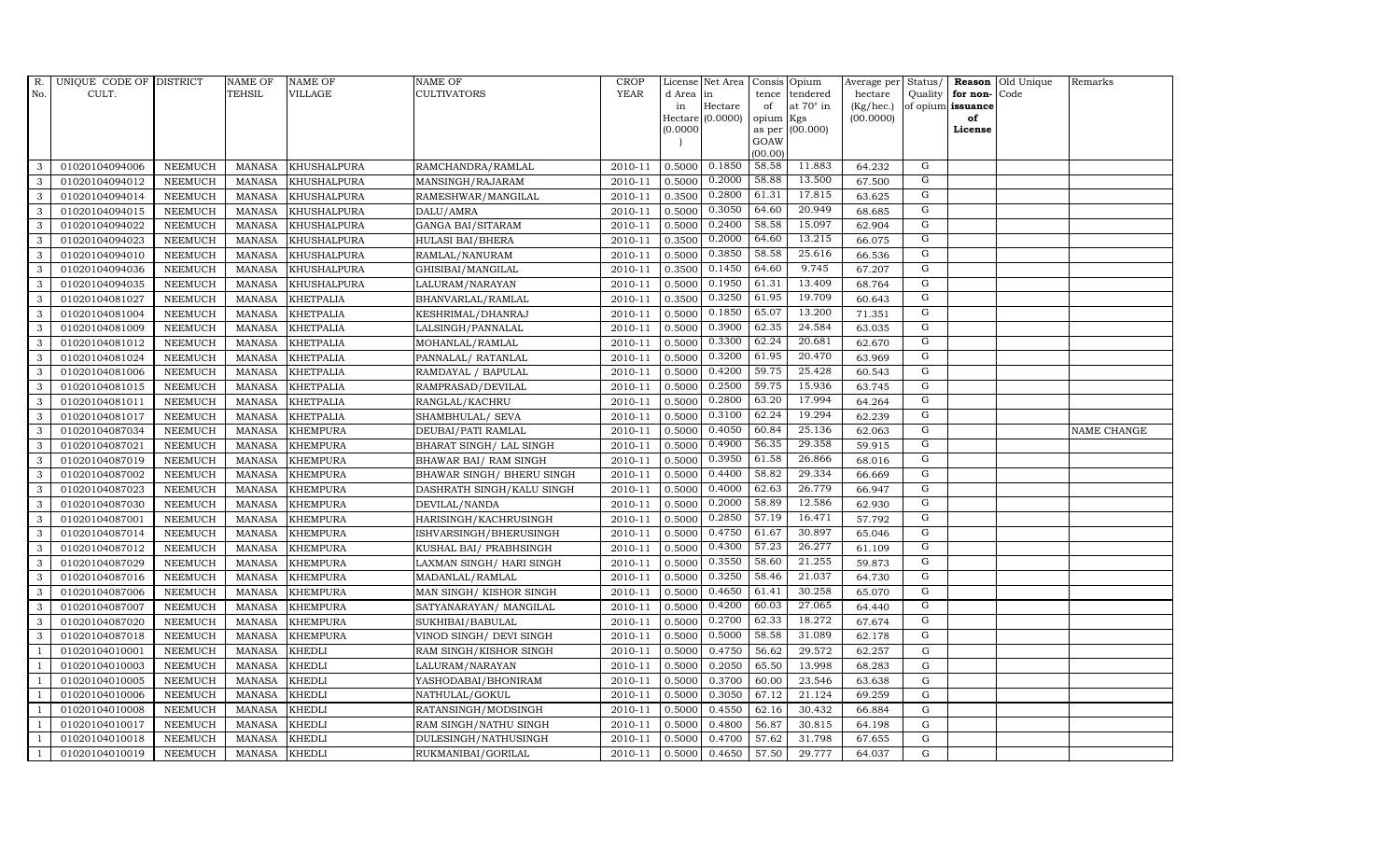| R.  | UNIQUE CODE OF DISTRICT |                | NAME OF       | <b>NAME OF</b> | <b>NAME OF</b>                  | CROP        |           | License Net Area Consis Opium |           |                  | Average per Status/ |             | Reason            | Old Unique | Remarks                  |
|-----|-------------------------|----------------|---------------|----------------|---------------------------------|-------------|-----------|-------------------------------|-----------|------------------|---------------------|-------------|-------------------|------------|--------------------------|
| No. | CULT.                   |                | TEHSIL        | <b>VILLAGE</b> | <b>CULTIVATORS</b>              | <b>YEAR</b> | d Area in |                               |           | tence tendered   | hectare             | Quality     | for non-          | Code       |                          |
|     |                         |                |               |                |                                 |             | in        | Hectare                       | of        | at $70^\circ$ in | $(Kg/$ hec. $)$     |             | of opium issuance |            |                          |
|     |                         |                |               |                |                                 |             | (0.0000)  | Hectare (0.0000)              | opium Kgs | as per (00.000)  | (00.0000)           |             | of<br>License     |            |                          |
|     |                         |                |               |                |                                 |             |           |                               | GOAW      |                  |                     |             |                   |            |                          |
|     |                         |                |               |                |                                 |             |           |                               | (00.00)   |                  |                     |             |                   |            |                          |
|     | 01020104010021          | <b>NEEMUCH</b> | <b>MANASA</b> | <b>KHEDLI</b>  | SUGANBAI/ARJUNSINGH             | 2010-11     | 0.5000    | 0.3450                        | 64.69     | 25.506           | 73.930              | ${\rm G}$   |                   |            |                          |
|     | 01020104010022          | <b>NEEMUCH</b> | <b>MANASA</b> | <b>KHEDLI</b>  | GHISALAL/DUDHA                  | 2010-11     | 0.5000    |                               |           |                  |                     | $\mathbf F$ |                   |            |                          |
|     | 01020104010023          | <b>NEEMUCH</b> | <b>MANASA</b> | <b>KHEDLI</b>  | SHAMBHURAM/GANGARAM             | 2010-11     | 0.5000    | 0.4600                        | 65.92     | 33.996           | 73.904              | G           |                   |            |                          |
|     | 01020104010026          | <b>NEEMUCH</b> | <b>MANASA</b> | <b>KHEDLI</b>  | BHANWARLAL/MODA                 | 2010-11     | 0.5000    | 0.2050                        | 60.00     | 12.977           | 63.302              | $\mathbf G$ |                   |            |                          |
|     | 01020104010028          | <b>NEEMUCH</b> | MANASA        | <b>KHEDLI</b>  | RAMKISHAN/DOULATRAM             | 2010-11     | 0.3500    | 0.2550                        | 53.25     | 14.443           | 56.639              | $\mathbf G$ | 05                |            | <b>ISSUED ON 2015-16</b> |
|     | 01020104010031          | <b>NEEMUCH</b> | <b>MANASA</b> | KHEDLI         | VIJAYSINGH/RAMSINGH URF NAHAR   | 2010-11     | 0.5000    | 0.4400                        | 70.12     | 34.850           | 79.205              | ${\rm G}$   | 11                |            |                          |
|     | 01020104010034          | <b>NEEMUCH</b> | <b>MANASA</b> | <b>KHEDLI</b>  | SUGANBAI/MULCHAND               | 2010-11     | 0.5000    | 0.4150                        | 60.00     | 26.091           | 62.870              | $\mathbf G$ |                   |            |                          |
|     | 01020104010036          | <b>NEEMUCH</b> | <b>MANASA</b> | <b>KHEDLI</b>  | BADRINATH/NATHUNATH             | 2010-11     | 0.3500    | 0.3300                        | 58.92     | 21.455           | 65.015              | G           |                   |            |                          |
|     | 01020104010037          | <b>NEEMUCH</b> | <b>MANASA</b> | KHEDLI         | <b>JUJHARSINGH/PRITHVISINGH</b> | 2010-11     | 0.5000    | 0.4600                        | 59.36     | 29.383           | 63.876              | $\mathbf G$ |                   |            |                          |
|     | 01020104010039          | <b>NEEMUCH</b> | <b>MANASA</b> | <b>KHEDLI</b>  | MADANSINGH/PRITHVISINGH         | 2010-11     | 0.5000    |                               |           |                  |                     | $\mathbf F$ |                   |            |                          |
|     | 01020104010043          | <b>NEEMUCH</b> | <b>MANASA</b> | <b>KHEDLI</b>  | MANGUSINGH/HAMERSINGH           | 2010-11     | 0.5000    | 0.4400                        | 60.13     | 30.194           | 68.623              | G           |                   |            |                          |
|     | 01020104010046          | <b>NEEMUCH</b> | <b>MANASA</b> | <b>KHEDLI</b>  | MULCHAND/MOHANLAL               | 2010-11     | 0.5000    | 0.3000                        | 65.50     | 21.344           | 71.147              | $\mathbf G$ |                   |            |                          |
|     | 01020104010048          | <b>NEEMUCH</b> | <b>MANASA</b> | <b>KHEDLI</b>  | SURESH/BHAWANILAL               | 2010-11     | 0.5000    | 0.3400                        | 59.50     | 21.505           | 63.250              | G           |                   |            |                          |
|     | 01020104010049          | <b>NEEMUCH</b> | <b>MANASA</b> | <b>KHEDLI</b>  | HARISINGH/JORAWARSINGH          | 2010-11     | 0.3500    | 0.3100                        | 62.43     | 20.852           | 67.265              | $\mathbf G$ |                   |            |                          |
|     | 01020104010050          | NEEMUCH        | <b>MANASA</b> | <b>KHEDLI</b>  | BHERUSINGH/GOPALSINGH           | 2010-11     | 0.5000    | 0.2200                        | 52.62     | 12.148           | 55.218              | $\mathbf G$ | 04                |            | <b>ISSUED ON 2016-17</b> |
|     | 01020104010056          | <b>NEEMUCH</b> | <b>MANASA</b> | <b>KHEDLI</b>  | RESHAMKUNWAR/HARISINGH          | 2010-11     | 0.5000    | 0.4600                        | 61.48     | 28.834           | 62.683              | $\mathbf G$ |                   |            |                          |
|     | 01020104010057          | <b>NEEMUCH</b> | <b>MANASA</b> | <b>KHEDLI</b>  | PRATAPSINGH/MADHOSINGH          | 2010-11     | 0.3500    | 0.3200                        | 57.15     | 18.933           | 59.166              | ${\rm G}$   |                   |            |                          |
|     | 01020104010063          | <b>NEEMUCH</b> | <b>MANASA</b> | <b>KHEDLI</b>  | MANOJ/MADANLAL                  | 2010-11     | 0.3500    | 0.3350                        | 62.16     | 22.120           | 66.030              | G           |                   |            |                          |
|     | 01020104010065          | <b>NEEMUCH</b> | <b>MANASA</b> | <b>KHEDLI</b>  | SUNDER/BHANWARLAL               | 2010-11     | 0.5000    | 0.2500                        | 64.69     | 16.681           | 66.724              | $\mathbf G$ |                   |            |                          |
|     | 01020104010075          | <b>NEEMUCH</b> | <b>MANASA</b> | <b>KHEDLI</b>  | MOHANLAL/PYARA MEGHWAL          | 2010-11     | 0.5000    | 0.2050                        | 59.36     | 12.940           | 63.122              | $\mathbf G$ |                   |            |                          |
|     | 01020104010076          | <b>NEEMUCH</b> | <b>MANASA</b> | <b>KHEDLI</b>  | SOHANLAL/LALURAM                | 2010-11     | 0.5000    | 0.4950                        | 56.21     | 31.606           | 63.851              | $\mathbf G$ |                   |            |                          |
|     | 01020104010077          | <b>NEEMUCH</b> | <b>MANASA</b> | <b>KHEDLI</b>  | BAPUSINGH/DHULSINGH             | 2010-11     | 0.5000    | 0.4900                        | 63.37     | 34.573           | 70.557              | ${\rm G}$   |                   |            |                          |
|     | 01020104010080          | NEEMUCH        | <b>MANASA</b> | <b>KHEDLI</b>  | NANALAL/KALU DHOBI              | 2010-11     | 0.5000    | 0.3050                        | 64.69     | 20.692           | 67.843              | $\mathbf G$ |                   |            |                          |
|     | 01020104010091          | <b>NEEMUCH</b> | <b>MANASA</b> | <b>KHEDLI</b>  | HEERABAI/VIJAYRAM               | 2010-11     | 0.5000    | 0.2650                        | 55.79     | 15.318           | 57.804              | $\mathbf G$ |                   |            |                          |
|     | 01020104010095          | <b>NEEMUCH</b> | <b>MANASA</b> | <b>KHEDLI</b>  | GISHIBAI/NANALAL                | 2010-11     | 0.5000    | 0.2000                        | 61.48     | 13.543           | 67.715              | $\mathbf G$ |                   |            |                          |
|     | 01020104010096          | <b>NEEMUCH</b> | <b>MANASA</b> | <b>KHEDLI</b>  | MOHANLAL/MADHUJI                | 2010-11     | 0.3500    | 0.2050                        | 60.13     | 13.993           | 68.259              | $\mathbf G$ | 01                |            |                          |
|     | 01020104010099          | <b>NEEMUCH</b> | <b>MANASA</b> | <b>KHEDLI</b>  | RAMCHANDRA/SHANKARLALJI         | 2010-11     | 0.5000    | 0.2050                        | 69.89     | 16.504           | 80.507              | $\mathbf G$ |                   |            |                          |
|     | 01020104010106          | <b>NEEMUCH</b> | <b>MANASA</b> | <b>KHEDLI</b>  | RAJKUMAR/SUKHLAL                | 2010-11     | 0.5000    | 0.4800                        | 60.00     | 30.420           | 63.375              | $\mathbf G$ |                   |            |                          |
|     | 01020104010108          | <b>NEEMUCH</b> | <b>MANASA</b> | <b>KHEDLI</b>  | CHUNNILAL/HUKHMA                | 2010-11     | 0.3500    | 0.2950                        | 59.36     | 18.902           | 64.075              | $\mathbf G$ |                   |            |                          |
|     | 01020104010115          | <b>NEEMUCH</b> | <b>MANASA</b> | <b>KHEDLI</b>  | DEVA/GANGARAM                   | 2010-11     | 0.5000    | 0.2900                        | 62.49     | 19.497           | 67.231              | $\mathbf G$ |                   |            |                          |
|     | 01020104010124          | <b>NEEMUCH</b> | <b>MANASA</b> | <b>KHEDLI</b>  | TULSIRAM/MODIRAM                | 2010-11     | 0.5000    | 0.2900                        | 70.12     | 22.759           | 78.479              | ${\rm G}$   |                   |            |                          |
|     | 01020104010125          | <b>NEEMUCH</b> | <b>MANASA</b> | <b>KHEDLI</b>  | NATHULAL/MODIRAM                | 2010-11     | 0.5000    | 0.3250                        | 57.52     | 18.949           | 58.305              | $\mathbf G$ |                   |            |                          |
|     | 01020104010187          | <b>NEEMUCH</b> | <b>MANASA</b> | <b>KHEDLI</b>  | NATHULAL/KALU                   | 2010-11     | 0.5000    | 0.3950                        | 62.43     | 27.460           | 69.519              | $\mathbf G$ |                   |            |                          |
|     | 01020104010188          | <b>NEEMUCH</b> | <b>MANASA</b> | <b>KHEDLI</b>  | GANGARAM/GOBAR                  | 2010-11     | 0.5000    | 0.2000                        | 56.81     | 12.279           | 61.395              | $\mathbf G$ |                   |            |                          |
|     | 01020104010012          | <b>NEEMUCH</b> | <b>MANASA</b> | KHEDLI         | UDAIRAM/MADHO                   | 2010-11     | 0.5000    | 0.2800                        | 62.43     | 17.855           | 63.768              | $\mathbf G$ |                   |            |                          |
|     | 01020104010279          | <b>NEEMUCH</b> | <b>MANASA</b> | KHEDLI         | GANGA BAI/GULABCHAND            | 2010-11     | 0.5000    | 0.4000                        | 59.36     | 25.423           | 63.558              | $\mathbf G$ |                   |            |                          |
|     | 01020104010281          | <b>NEEMUCH</b> | <b>MANASA</b> | <b>KHEDLI</b>  | RAMCHANDR/GOBARLAL              | 2010-11     | 0.5000    | 0.2000                        | 62.16     | 14.110           | 70.550              | ${\rm G}$   |                   |            |                          |
|     | 01020104010283          | <b>NEEMUCH</b> | <b>MANASA</b> | <b>KHEDLI</b>  | BHANWAR LAL/ KANHAIYA LAL       | 2010-11     | 0.3500    | 0.2400                        | 65.50     | 17.011           | 70.879              | $\mathbf G$ |                   |            |                          |
|     | 01020104010013          | <b>NEEMUCH</b> | <b>MANASA</b> | <b>KHEDLI</b>  | NATHURAM / DUDHA                | 2010-11     | 0.5000    | 0.4550                        | 61.48     | 29.036           | 63.815              | $\mathbf G$ |                   |            |                          |
|     | 01020104010038          | <b>NEEMUCH</b> | <b>MANASA</b> | <b>KHEDLI</b>  | PURANSINGH/VIJAYSINGH           | 2010-11     | 0.5000    | 0.4700                        | 70.12     | 35.310           | 75.128              | $\mathbf G$ |                   |            |                          |
|     | 01020104010069          | <b>NEEMUCH</b> | <b>MANASA</b> | <b>KHEDLI</b>  | BHARATSINGH/AMARSINGH           | 2010-11     | 0.3500    | 0.3500                        | 45.58     | 16.012           | 45.749              | G           | 04                |            | <b>ISSUED ON 2016-17</b> |
|     |                         |                |               |                |                                 |             |           |                               |           |                  |                     |             |                   |            |                          |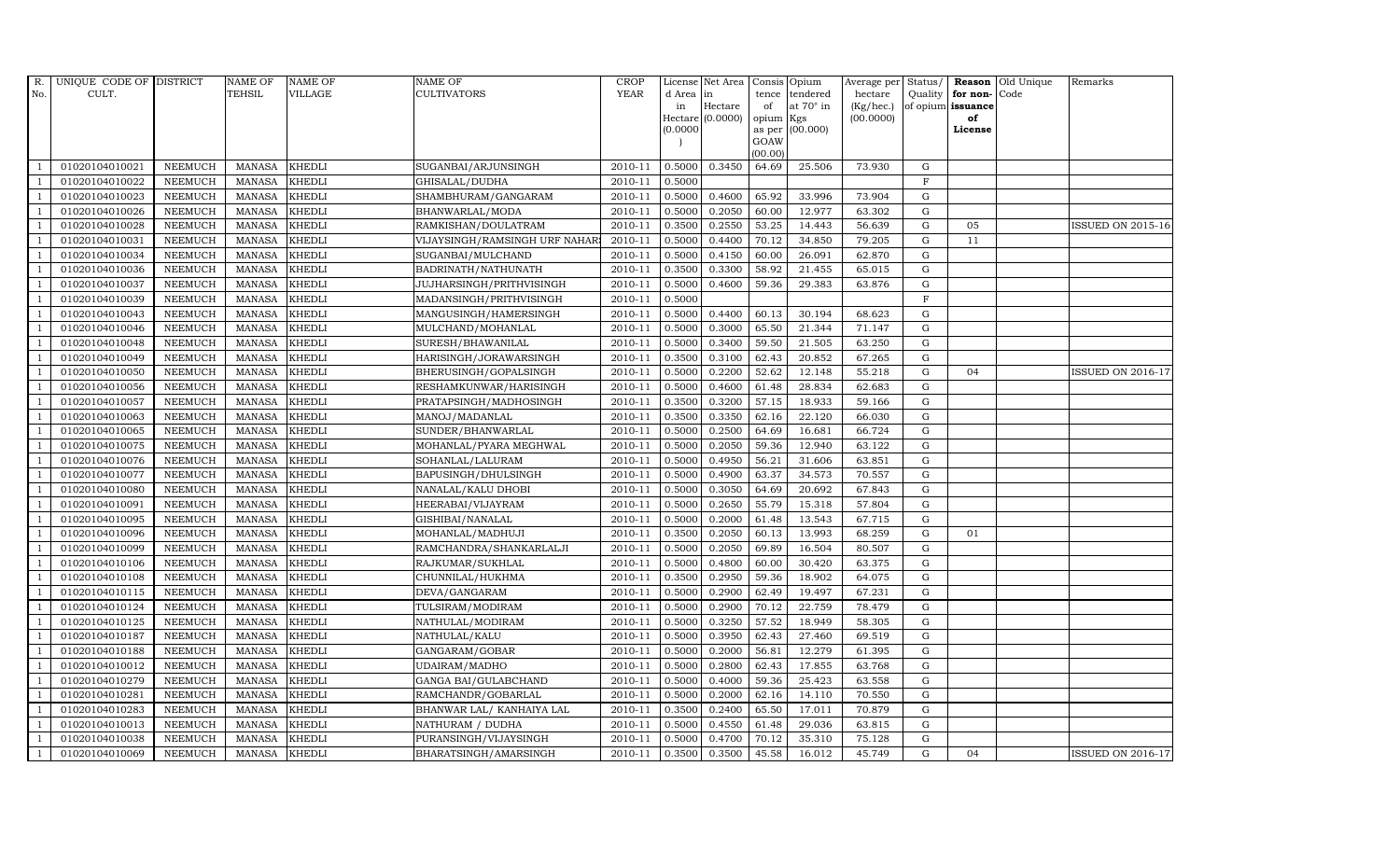| R.                      | UNIQUE CODE OF DISTRICT          |                                  | NAME OF                        | <b>NAME OF</b>                 | <b>NAME OF</b>                        | <b>CROP</b>        |                  | License Net Area              |                 | Consis Opium     | Average per Status/    |        |                         | <b>Reason</b> Old Unique | Remarks             |                                   |
|-------------------------|----------------------------------|----------------------------------|--------------------------------|--------------------------------|---------------------------------------|--------------------|------------------|-------------------------------|-----------------|------------------|------------------------|--------|-------------------------|--------------------------|---------------------|-----------------------------------|
| No.                     | CULT.                            |                                  | <b>TEHSIL</b>                  | VILLAGE                        | <b>CULTIVATORS</b>                    | YEAR               | d Area in        |                               |                 | tence tendered   | hectare                |        | Quality   for non- Code |                          |                     |                                   |
|                         |                                  |                                  |                                |                                |                                       |                    | in               | Hectare<br>Hectare $(0.0000)$ | of<br>opium Kgs | at $70^\circ$ in | (Kg/hec.)<br>(00.0000) |        | of opium issuance<br>of |                          |                     |                                   |
|                         |                                  |                                  |                                |                                |                                       |                    | (0.0000)         |                               |                 | as per (00.000)  |                        |        | License                 |                          |                     |                                   |
|                         |                                  |                                  |                                |                                |                                       |                    |                  |                               | GOAW            |                  |                        |        |                         |                          |                     |                                   |
|                         |                                  |                                  |                                |                                |                                       |                    |                  |                               | (00.00)         |                  |                        |        |                         |                          |                     |                                   |
| $\overline{1}$          | 01020104010041                   | NEEMUCH                          | MANASA                         | <b>KHEDLI</b>                  | SHAMBHUSINGH/DEVISINGH                | 2010-11            | 0.5000           | 0.2950                        | 58.92           | 18.686           | 63.342                 | G      |                         |                          |                     |                                   |
| - 1                     | 01020104010287                   | <b>NEEMUCH</b>                   | MANASA                         | <b>KHEDLI</b>                  | RODA/ DEVA                            | 2010-11            | 0.5000           | 0.2800                        | 61.48           | 18.523           | 66.154                 | G      |                         |                          |                     |                                   |
| $\overline{1}$          | 01020104010148                   | <b>NEEMUCH</b>                   | <b>MANASA</b>                  | <b>KHEDLI</b><br><b>KHEDLI</b> | GOKUL/HEERA                           | 2010-11            | 0.5000           | 0.4250<br>0.2500              | 57.14           | 25.052<br>12.804 | 58.946                 | G<br>G | 04                      |                          | TRANSFER/ RATANPURA |                                   |
| $\overline{1}$          | 01020104010141<br>01020104010120 | <b>NEEMUCH</b><br><b>NEEMUCH</b> | <b>MANASA</b><br><b>MANASA</b> | <b>KHEDLI</b>                  | SUNDERLAL/KASHIRAM<br>BHULIBAI/BOTLAL | 2010-11<br>2010-11 | 0.3500<br>0.5000 | 0.4050                        | 53.13<br>66.31  | 28.930           | 51.216<br>71.432       | G      |                         |                          |                     | ISSUED ON 2016-17/SUWASRA BUJUERG |
| $\overline{1}$          | 01020104010051                   | <b>NEEMUCH</b>                   | <b>MANASA</b>                  | KHEDLI                         | PRAKASH CHANDR/ MANGILAL              | 2010-11            | 0.5000           | 0.4950                        | 63.48           | 34.143           | 68.976                 | G      |                         |                          |                     |                                   |
| $\overline{1}$          | 01020104010025                   | <b>NEEMUCH</b>                   | <b>MANASA</b>                  | <b>KHEDLI</b>                  | GANGABAI/PARBHULAL                    | 2010-11            | 0.5000           | 0.5000                        | 59.95           | 31.097           | 62.194                 | G      |                         |                          |                     |                                   |
| $\overline{1}$          | 01020104010009                   | <b>NEEMUCH</b>                   | <b>MANASA</b>                  | <b>KHEDLI</b>                  | MANGIBAI/PYARCHAND                    | 2010-11            | 0.3500           | 0.3450                        | 58.92           | 21.893           | 63.458                 | G      |                         |                          | NAME CHANGE         |                                   |
|                         | 01020104010011                   | <b>NEEMUCH</b>                   | <b>MANASA</b>                  | <b>KHEDLI</b>                  | JAMANASHANKAR/ PRABHULAL              | 2010-11            | 0.5000           | 0.2050                        | 58.92           | 13.072           | 63.766                 | G      |                         |                          |                     |                                   |
| $\overline{1}$          | 01020104010284                   | <b>NEEMUCH</b>                   | <b>MANASA</b>                  | KHEDLI                         | SHYALU BAI / PRABHULAL                | 2010-11            | 0.3500           | 0.2800                        | 57.86           | 17.738           | 63.350                 | G      |                         |                          |                     |                                   |
| $\overline{1}$          | 01020104010289                   | NEEMUCH                          | <b>MANASA</b>                  | <b>KHEDLI</b>                  | MADANKUWAR/AMAR SINGH                 | 2010-11            | 0.3500           | 0.2100                        | 60.13           | 14.371           | 68.433                 | G      |                         |                          |                     |                                   |
| $\overline{1}$          | 01020104010216                   | <b>NEEMUCH</b>                   | <b>MANASA</b>                  | <b>KHEDLI</b>                  | UDAISHINGH/MANSINGH                   | 2010-11            | 0.3500           | 0.3250                        | 57.67           | 20.044           | 61.674                 | G      |                         |                          |                     |                                   |
| $\overline{1}$          | 01020104010010                   | NEEMUCH                          | MANASA                         | <b>KHEDLI</b>                  | RAMCHANDRA/ SUNDERLAL                 | 2010-11            | 0.5000           | 0.3000                        | 64.78           | 20.507           | 68.357                 | G      |                         |                          |                     |                                   |
|                         | 01020104010029                   | <b>NEEMUCH</b>                   | <b>MANASA</b>                  | <b>KHEDLI</b>                  | GITA BAI / TARACHAND                  | 2010-11            | 0.3500           | 0.3150                        | 60.13           | 21.149           | 67.140                 | G      |                         |                          |                     |                                   |
| $\overline{1}$          | 01020104010290                   | <b>NEEMUCH</b>                   | <b>MANASA</b>                  | <b>KHEDLI</b>                  | KAWARLAL/ MODA                        | 2010-11            | 0.3500           | 0.2100                        | 56.85           | 12.401           | 59.052                 | G      |                         | 01020104021006           |                     |                                   |
| $\mathbf{1}$            | 01020104010114                   | NEEMUCH                          | <b>MANASA</b>                  | <b>KHEDLI</b>                  | BHANWARLAL/BHERULAL                   | 2010-11            | 0.5000           | 0.4300                        | 57.07           | 26.293           | 61.147                 | G      |                         | 01020104018016           |                     |                                   |
| $\overline{1}$          | 01020104010116                   | NEEMUCH                          | <b>MANASA</b>                  | <b>KHEDLI</b>                  | RODA/HEMA                             | 2010-11            | 0.3500           | 0.2050                        | 62.43           | 13.726           | 66.956                 | G      |                         | 01020104018011           |                     |                                   |
| $\overline{1}$          | 01020104010291                   | <b>NEEMUCH</b>                   | MANASA                         | <b>KHEDLI</b>                  | NARAYAN/ HUKMAA                       | 2010-11            | 0.3500           | 0.3000                        | 63.16           | 21.077           | 70.257                 | G      |                         | 01020104026258           |                     |                                   |
| $\mathbf{3}$            | 01020104075001                   | <b>NEEMUCH</b>                   | <b>MANASA</b>                  | <b>KHEDI</b>                   | SUNDARBAI/KAVARLAL                    | 2010-11            | 0.5000           | 0.4750                        | 60.10           | 30.084           | 63.335                 | G      |                         |                          |                     |                                   |
| $\overline{3}$          | 01020104075002                   | <b>NEEMUCH</b>                   | <b>MANASA</b>                  | <b>KHEDI</b>                   | KISHANLAL/ BHAWARLAL                  | 2010-11            | 0.3500           | 0.3450                        | 60.10           | 21.361           | 61.916                 | G      |                         |                          |                     |                                   |
| $\mathbf{3}$            | 01020104075022                   | NEEMUCH                          | <b>MANASA</b>                  | <b>KHEDI</b>                   | BHAGATRAM/ NATHURAM                   | 2010-11            | 0.5000           | 0.4000                        | 58.80           | 23.276           | 58.191                 | G      |                         |                          |                     |                                   |
| $\mathbf{3}$            | 01020104075035                   | NEEMUCH                          | <b>MANASA</b>                  | <b>KHEDI</b>                   | ONKAR/JETRAM                          | 2010-11            | 0.5000           | 0.3000                        | 57.77           | 17.603           | 58.677                 | G      |                         |                          |                     |                                   |
| $\mathbf{3}$            | 01020104075012                   | <b>NEEMUCH</b>                   | <b>MANASA</b>                  | <b>KHEDI</b>                   | SUKHLAL/RAMLAL CHOTA                  | 2010-11            | 0.5000           | 0.3700                        | 62.21           | 23.800           | 64.324                 | G      |                         |                          |                     |                                   |
| $\mathbf{3}$            | 1020104075040                    | NEEMUCH                          | MANASA                         | <b>KHEDI</b>                   | SUKHLAL/RAMLAL BADA                   | 2010-11            | 0.5000           | 0.4100                        | 60.10           | 25.405           | 61.964                 | G      |                         |                          |                     |                                   |
| $\mathbf{3}$            | 01020104075011                   | <b>NEEMUCH</b>                   | <b>MANASA</b>                  | KHEDI                          | BHARATRAM / BAPULAL                   | 2010-11            | 0.5000           | 0.4300                        | 60.10           | 27.148           | 63.135                 | G      |                         |                          |                     |                                   |
| $\mathbf{3}$            | 01020104075043                   | <b>NEEMUCH</b>                   | <b>MANASA</b>                  | <b>KHEDI</b>                   | UDAILAL/DEVRAM                        | 2010-11            | 0.5000           | 0.2850                        | 62.21           | 19.001           | 66.670                 | G      |                         |                          |                     |                                   |
| $\overline{1}$          | 01020104031010                   | NEEMUCH                          | <b>MANASA</b>                  | <b>KHEDAMODI</b>               | ROADMAL/NANDA                         | 2010-11            | 0.5000           | 0.3100                        | 59.08           | 20.205           | 65.177                 | G      |                         |                          |                     |                                   |
| $\overline{1}$          | 01020104031013                   | <b>NEEMUCH</b>                   | MANASA                         | KHEDAMODI                      | JAMNASHANKAR/KHEMRAJ                  | 2010-11            | 0.5000           | 0.3050                        | 62.95           | 20.306           | 66.577                 | G      |                         |                          |                     |                                   |
| $\overline{1}$          | 01020104031015                   | <b>NEEMUCH</b>                   | <b>MANASA</b>                  | <b>KHEDAMODI</b>               | JAYSINGH/KALYANSINGH                  | 2010-11            | 0.5000           | 0.4900                        | 57.64           | 31.019           | 63.304                 | G      | 08                      |                          |                     |                                   |
| $\overline{1}$          | 01020104031022                   | <b>NEEMUCH</b>                   | <b>MANASA</b>                  | KHEDAMODI                      | BHURALAL/CHUNNILAL                    | 2010-11            | 0.5000           | 0.4900                        | 63.99           | 35.871           | 73.206                 | G      |                         |                          |                     |                                   |
| $\overline{1}$          | 01020104031011                   | <b>NEEMUCH</b>                   | <b>MANASA</b>                  | <b>KHEDAMODI</b>               | BHANWARIBAI/MANGILAL                  | 2010-11            | 0.3500           | 0.3450                        | 57.45           | 21.150           | 61.304                 | G      |                         |                          |                     |                                   |
| $\overline{1}$          | 01020104031027                   | <b>NEEMUCH</b>                   | <b>MANASA</b>                  | <b>KHEDAMODI</b>               | SURESH/YAMUNASHANKAR                  | 2010-11            | 0.5000           | 0.3000                        | 62.95           | 19.784           | 65.947                 | G      | 08                      |                          |                     |                                   |
| $\overline{1}$          | 01020104031012                   | <b>NEEMUCH</b>                   | <b>MANASA</b>                  | <b>KHEDAMODI</b>               | RADHESHYAM / NARAYAN KHATI            | 2010-11            | 0.5000           | 0.1950                        | 59.30           | 12.597           | 64.600                 | G      |                         |                          |                     |                                   |
| $\mathbf{1}$            | 01020104031004                   | <b>NEEMUCH</b>                   | MANASA                         | <b>KHEDAMODI</b>               | GISHALAL/CHUNILAL                     | 2010-11            | 0.3500           | 0.3400                        | 59.08           | 20.737           | 60.991                 | G      |                         |                          |                     |                                   |
| $\overline{\mathbf{3}}$ | 01020104066139                   | <b>NEEMUCH</b>                   | <b>MANASA</b>                  | <b>KHANKHEDI</b>               | BABULAL/KANHEYALAL                    | 2010-11            | 0.5000           | 0.2700                        | 62.70           | 17.726           | 65.652                 | G      |                         |                          |                     |                                   |
| $\mathbf{3}$            | 01020104066175                   | <b>NEEMUCH</b>                   | <b>MANASA</b>                  | <b>KHANKHEDI</b>               | BAGDIRAM/NANALAL                      | 2010-11            | 0.5000           | 0.4350                        | 59.12           | 25.793           | 59.294                 | G      |                         |                          |                     |                                   |
| $\mathbf{3}$            | 01020104066088                   | <b>NEEMUCH</b>                   | <b>MANASA</b>                  | <b>KHANKHEDI</b>               | BAGDIRAM/NARAYAN                      | 2010-11            | 0.5000           | 0.4700                        | 60.80           | 30.947           | 65.845                 | G      |                         |                          |                     |                                   |
| $\mathbf{3}$            | 01020104066106                   | <b>NEEMUCH</b>                   | <b>MANASA</b>                  | KHANKHEDI                      | BALARAM/NARAYAN                       | 2010-11            | 0.5000           | 0.2350                        | 65.15           | 15.394           | 65.506                 | G      |                         |                          |                     |                                   |
| $\mathbf{3}$            | 01020104066007                   | <b>NEEMUCH</b>                   | MANASA                         | <b>KHANKHEDI</b>               | BALMUKAND/FAKIRCHAND                  | 2010-11            | 0.3500           | 0.3250                        | 63.10           | 21.003           | 64.625                 | G      |                         |                          |                     |                                   |
| $\mathbf{3}$            | 01020104066099                   | <b>NEEMUCH</b>                   | <b>MANASA</b>                  | <b>KHANKHEDI</b>               | BANSHILAL/CHAMPALAL                   | 2010-11            | 0.5000           | 0.2750                        | 61.85           | 17.415           | 63.328                 | G      |                         |                          |                     |                                   |
| $\mathbf{3}$            | 01020104066057                   | NEEMUCH                          | MANASA                         | <b>KHANKHEDI</b>               | <b>BANSHILAL/DEVILAL</b>              | 2010-11            | 0.5000           | 0.4950                        | 59.97           | 29.882           | 60.368                 | G      |                         |                          |                     |                                   |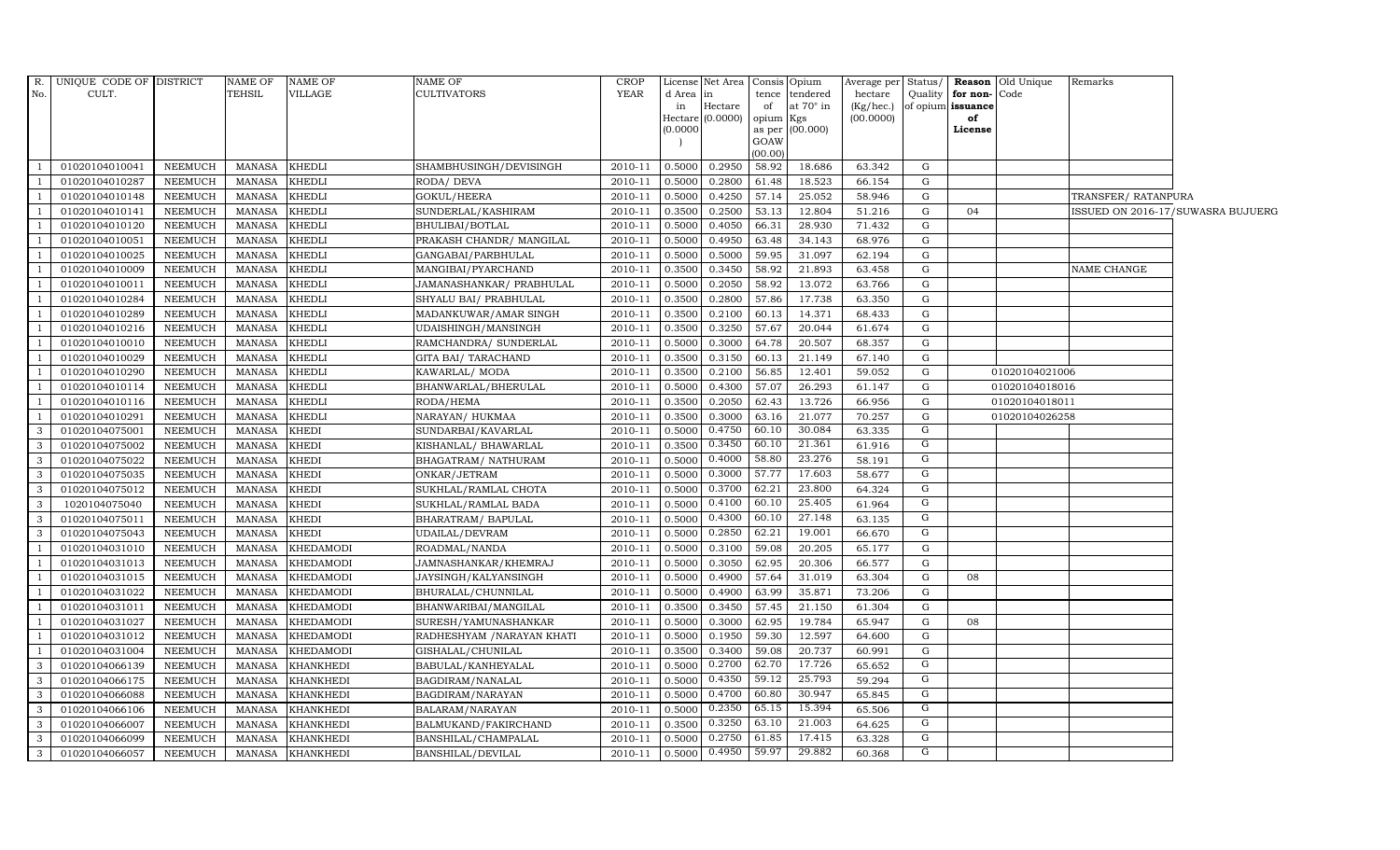| R.  | UNIQUE CODE OF DISTRICT |                | <b>NAME OF</b> | <b>NAME OF</b>   | <b>NAME OF</b>          | <b>CROP</b> |          | License Net Area   |           | Consis Opium    | Average per | Status/        | Reason            | Old Unique | Remarks         |
|-----|-------------------------|----------------|----------------|------------------|-------------------------|-------------|----------|--------------------|-----------|-----------------|-------------|----------------|-------------------|------------|-----------------|
| No. | CULT.                   |                | <b>TEHSIL</b>  | VILLAGE          | CULTIVATORS             | <b>YEAR</b> | d Area   | in                 | tence     | tendered        | hectare     | Quality        | for non-          | Code       |                 |
|     |                         |                |                |                  |                         |             | in       | Hectare            | of        | at 70° in       | (Kg/hec.)   |                | of opium issuance |            |                 |
|     |                         |                |                |                  |                         |             |          | $Hectare (0.0000)$ | opium Kgs |                 | (00.0000)   |                | of<br>License     |            |                 |
|     |                         |                |                |                  |                         |             | (0.0000) |                    | GOAW      | as per (00.000) |             |                |                   |            |                 |
|     |                         |                |                |                  |                         |             |          |                    | (00.00)   |                 |             |                |                   |            |                 |
| 3   | 01020104066074          | <b>NEEMUCH</b> | MANASA         | <b>KHANKHEDI</b> | BANSHILAL/LAXMINARAYAN  | 2010-11     | 0.5000   | 0.4450             | 65.15     | 29.746          | 66.844      | G              |                   |            |                 |
| 3   | 01020104066009          | <b>NEEMUCH</b> | <b>MANASA</b>  | <b>KHANKHEDI</b> | BANSHILAL/NARAYAN       | 2010-11     | 0.5000   | 0.3050             | 60.18     | 18.828          | 61.731      | G              |                   |            |                 |
| 3   | 01020104066059          | <b>NEEMUCH</b> | <b>MANASA</b>  | <b>KHANKHEDI</b> | BANSHILAL/RAMNATH       | 2010-11     | 0.3500   | 0.3050             | 65.15     | 19.852          | 65.089      | G              |                   |            |                 |
| 3   | 01020104066008          | <b>NEEMUCH</b> | <b>MANASA</b>  | <b>KHANKHEDI</b> | BHAGATRAM/KACHARU       | 2010-11     | 0.5000   | 0.2050             | 62.70     | 14.842          | 72.400      | G              |                   |            |                 |
| 3   | 01020104066176          | <b>NEEMUCH</b> | <b>MANASA</b>  | <b>KHANKHEDI</b> | BHAGIRATH/BADRILAL      | 2010-11     | 0.5000   |                    |           |                 |             | $\,$ N         |                   |            |                 |
| 3   | 01020104066177          | <b>NEEMUCH</b> | <b>MANASA</b>  | <b>KHANKHEDI</b> | BHAGIRATH/KACHRU        | 2010-11     | 0.5000   | 0.4050             | 59.12     | 24.797          | 61.227      | G              |                   |            | TRANSFER/KUNDLA |
| 3   | 01020104066002          | <b>NEEMUCH</b> | <b>MANASA</b>  | <b>KHANKHEDI</b> | BHERULAL/KANIRAM        | 2010-11     | 0.5000   | 0.3500             | 64.19     | 23.108          | 66.023      | G              |                   |            |                 |
| 3   | 01020104066150          | <b>NEEMUCH</b> | <b>MANASA</b>  | <b>KHANKHEDI</b> | BIHARI DAS/NARAYAN DAS  | 2010-11     | 0.3500   | 0.2350             | 64.19     | 15.314          | 65.166      | G              |                   |            |                 |
| 3   | 01020104066064          | <b>NEEMUCH</b> | <b>MANASA</b>  | <b>KHANKHEDI</b> | CHAMPALAL/GANPAT        | 2010-11     | 0.5000   | 0.2350             | 64.69     | 16.699          | 71.060      | G              |                   |            |                 |
| 3   | 01020104066052          | <b>NEEMUCH</b> | <b>MANASA</b>  | <b>KHANKHEDI</b> | DEVICHAND/CHUNNILAL     | 2010-11     | 0.3500   | 0.2250             | 64.35     | 14.920          | 66.311      | G              |                   |            |                 |
| 3   | 01020104066180          | <b>NEEMUCH</b> | <b>MANASA</b>  | <b>KHANKHEDI</b> | DHAPU BAI/KANHEYALAL    | 2010-11     | 0.5000   | 0.2200             | 60.39     | 13.838          | 62.900      | G              |                   |            |                 |
| 3   | 01020104066037          | <b>NEEMUCH</b> | <b>MANASA</b>  | <b>KHANKHEDI</b> | DINESH/KANHYALAL        | 2010-11     | 0.5000   | 0.1500             | 64.35     | 9.505           | 63.367      | G              |                   |            |                 |
| 3   | 01020104066077          | <b>NEEMUCH</b> | <b>MANASA</b>  | <b>KHANKHEDI</b> | DINESH/SHIVPRASAD       | 2010-11     | 0.5000   | 0.2100             | 59.97     | 12.885          | 61.357      | G              |                   |            |                 |
| 3   | 01020104091105          | <b>NEEMUCH</b> | <b>MANASA</b>  | <b>KHANKHEDI</b> | GENDMAL/NANDA           | 2010-11     | 0.5000   | 0.2000             | 67.04     | 13.590          | 67.950      | G              |                   |            |                 |
| 3   | 01020104066103          | <b>NEEMUCH</b> | <b>MANASA</b>  | <b>KHANKHEDI</b> | GOPAL/MOHANLAL VYAS     | 2010-11     | 0.3500   | 0.2050             | 62.70     | 13.122          | 64.010      | G              |                   |            |                 |
| 3   | 01020104066105          | <b>NEEMUCH</b> | <b>MANASA</b>  | <b>KHANKHEDI</b> | GORISHANKAR/KARULAL     | 2010-11     | 0.5000   | 0.1950             | 60.80     | 12.690          | 65.076      | G              |                   |            |                 |
| 3   | 01020104066062          | <b>NEEMUCH</b> | <b>MANASA</b>  | <b>KHANKHEDI</b> | GOVINDRAM/GANPAT        | 2010-11     | 0.5000   | 0.3600             | 60.80     | 22.644          | 62.900      | G              |                   |            |                 |
| 3   | 01020104066067          | <b>NEEMUCH</b> | <b>MANASA</b>  | <b>KHANKHEDI</b> | HARISHANKAR/NARAYAN     | 2010-11     | 0.5000   | 0.2500             | 64.35     | 16.584          | 66.336      | G              |                   |            |                 |
| 3   | 01020104066063          | <b>NEEMUCH</b> | <b>MANASA</b>  | <b>KHANKHEDI</b> | HIRALAL/GANPAT          | 2010-11     | 0.5000   | 0.2350             | 64.69     | 16.320          | 69.447      | G              |                   |            |                 |
| 3   | 01020104066084          | <b>NEEMUCH</b> | <b>MANASA</b>  | <b>KHANKHEDI</b> | JUGALKISHOR/FAKIRCHAND  | 2010-11     | 0.3500   | 0.2650             | 59.29     | 15.963          | 60.238      | $\mathbf G$    |                   |            |                 |
| 3   | 01020104066102          | <b>NEEMUCH</b> | <b>MANASA</b>  | <b>KHANKHEDI</b> | KELASH/KRISHNKANT       | 2010-11     | 0.5000   | 0.2000             | 61.73     | 12.778          | 63.891      | $\overline{G}$ |                   |            |                 |
| 3   | 01020104066017          | <b>NEEMUCH</b> | <b>MANASA</b>  | KHANKHEDI        | KELASH/NARAYAN          | 2010-11     | 0.5000   | 0.4150             | 61.73     | 26.015          | 62.686      | G              |                   |            |                 |
| 3   | 01020104066055          | <b>NEEMUCH</b> | <b>MANASA</b>  | <b>KHANKHEDI</b> | KELASH/RADHESHYAM       | 2010-11     | 0.5000   | 0.3650             | 61.73     | 22.673          | 62.117      | $\mathbf G$    |                   |            |                 |
| 3   | 01020104066121          | <b>NEEMUCH</b> | <b>MANASA</b>  | <b>KHANKHEDI</b> | KANHYALAL/KARUJI        | 2010-11     | 0.5000   | 0.1500             | 64.69     | 9.574           | 63.827      | $\overline{G}$ |                   |            |                 |
| 3   | 01020104066054          | <b>NEEMUCH</b> | <b>MANASA</b>  | <b>KHANKHEDI</b> | KANHEYALAL/RAMRATAN     | 2010-11     | 0.5000   | 0.2900             | 62.15     | 18.796          | 64.814      | G              |                   |            |                 |
| 3   | 01020104066128          | <b>NEEMUCH</b> | <b>MANASA</b>  | KHANKHEDI        | KANHYALAL/SHIVLAL       | 2010-11     | 0.3500   | 0.2600             | 62.15     | 17.278          | 66.454      | $\mathbf G$    |                   |            |                 |
| 3   | 01020104066061          | <b>NEEMUCH</b> | <b>MANASA</b>  | <b>KHANKHEDI</b> | KAVARLAL/DHANRAJ        | 2010-11     | 0.5000   | 0.4800             | 62.15     | 30.187          | 62.890      | G              |                   |            |                 |
| 3   | 01020104066013          | <b>NEEMUCH</b> | <b>MANASA</b>  | <b>KHANKHEDI</b> | KAVARLAL/SITARAM        | 2010-11     | 0.5000   | 0.4700             | 60.80     | 29.028          | 61.761      | G              |                   |            |                 |
| 3   | 01020104066127          | <b>NEEMUCH</b> | <b>MANASA</b>  | <b>KHANKHEDI</b> | KAVERI BAI/MATHURA DAS  | 2010-11     | 0.5000   | 0.3750             | 62.56     | 25.373          | 67.661      | G              |                   |            |                 |
| 3   | 01020104066043          | <b>NEEMUCH</b> | <b>MANASA</b>  | <b>KHANKHEDI</b> | KISHANLAL/BANSHILAL     | 2010-11     | 0.3500   | 0.2150             | 60.64     | 13.142          | 61.126      | G              |                   |            |                 |
| 3   | 01020104066066          | <b>NEEMUCH</b> | <b>MANASA</b>  | <b>KHANKHEDI</b> | KISHANLAL/NARAYAN       | 2010-11     | 0.5000   | 0.2650             | 60.64     | 16.607          | 62.667      | G              |                   |            |                 |
| 3   | 01020104066140          | <b>NEEMUCH</b> | <b>MANASA</b>  | <b>KHANKHEDI</b> | KISHOR/RADHAKISHAN      | 2010-11     | 0.5000   | 0.3050             | 59.48     | 19.187          | 62.908      | G              |                   |            |                 |
| 3   | 01020104066027          | NEEMUCH        | <b>MANASA</b>  | <b>KHANKHEDI</b> | LAXMICHAND/BADRILAL     | 2010-11     | 0.5000   | 0.1800             | 62.56     | 11.502          | 63.901      | G              |                   |            |                 |
| 3   | 01020104066042          | <b>NEEMUCH</b> | <b>MANASA</b>  | <b>KHANKHEDI</b> | LAXMINARAYAN/MATHURADAS | 2010-11     | 0.3500   | 0.2100             | 65.00     | 14.114          | 67.210      | G              |                   |            |                 |
| 3   | 01020104066010          | <b>NEEMUCH</b> | <b>MANASA</b>  | <b>KHANKHEDI</b> | LAXMINARAYAN/UDAYLAL    | 2010-11     | 0.5000   | 0.4150             | 62.56     | 26.963          | 64.972      | G              |                   |            |                 |
| 3   | 01020104066114          | <b>NEEMUCH</b> | <b>MANASA</b>  | <b>KHANKHEDI</b> | LILABAI/BADRILAL        | 2010-11     | 0.5000   | 0.1900             | 60.64     | 11.790          | 62.053      | G              |                   |            |                 |
| 3   | 01020104066044          | <b>NEEMUCH</b> | <b>MANASA</b>  | <b>KHANKHEDI</b> | MADAN/MOHANLAL          | 2010-11     | 0.5000   | 0.5050             | 65.53     | 33.102          | 65.549      | G              |                   |            |                 |
| 3   | 01020104066033          | NEEMUCH        | <b>MANASA</b>  | <b>KHANKHEDI</b> | MADANLAL/NARAYAN        | 2010-11     | 0.5000   | 0.1750             | 62.42     | 11.057          | 63.183      | G              |                   |            |                 |
| 3   | 01020104066097          | <b>NEEMUCH</b> | <b>MANASA</b>  | <b>KHANKHEDI</b> | MANGILAL/BHERULAL       | 2010-11     | 0.5000   | 0.2550             | 59.66     | 15.767          | 61.832      | G              |                   |            |                 |
| 3   | 01020104066026          | <b>NEEMUCH</b> | <b>MANASA</b>  | <b>KHANKHEDI</b> | BANSHILAL/SHIVNARAYAN   | 2010-11     | 0.3500   | 0.3400             | 61.85     | 21.338          | 62.759      | G              |                   |            |                 |
| 3   | 01020104066179          | <b>NEEMUCH</b> | MANASA         | <b>KHANKHEDI</b> | MANGILAL/NARAYAN        | 2010-11     | 0.5000   | 0.4350             | 56.86     | 25.083          | 57.663      | $\overline{G}$ |                   |            |                 |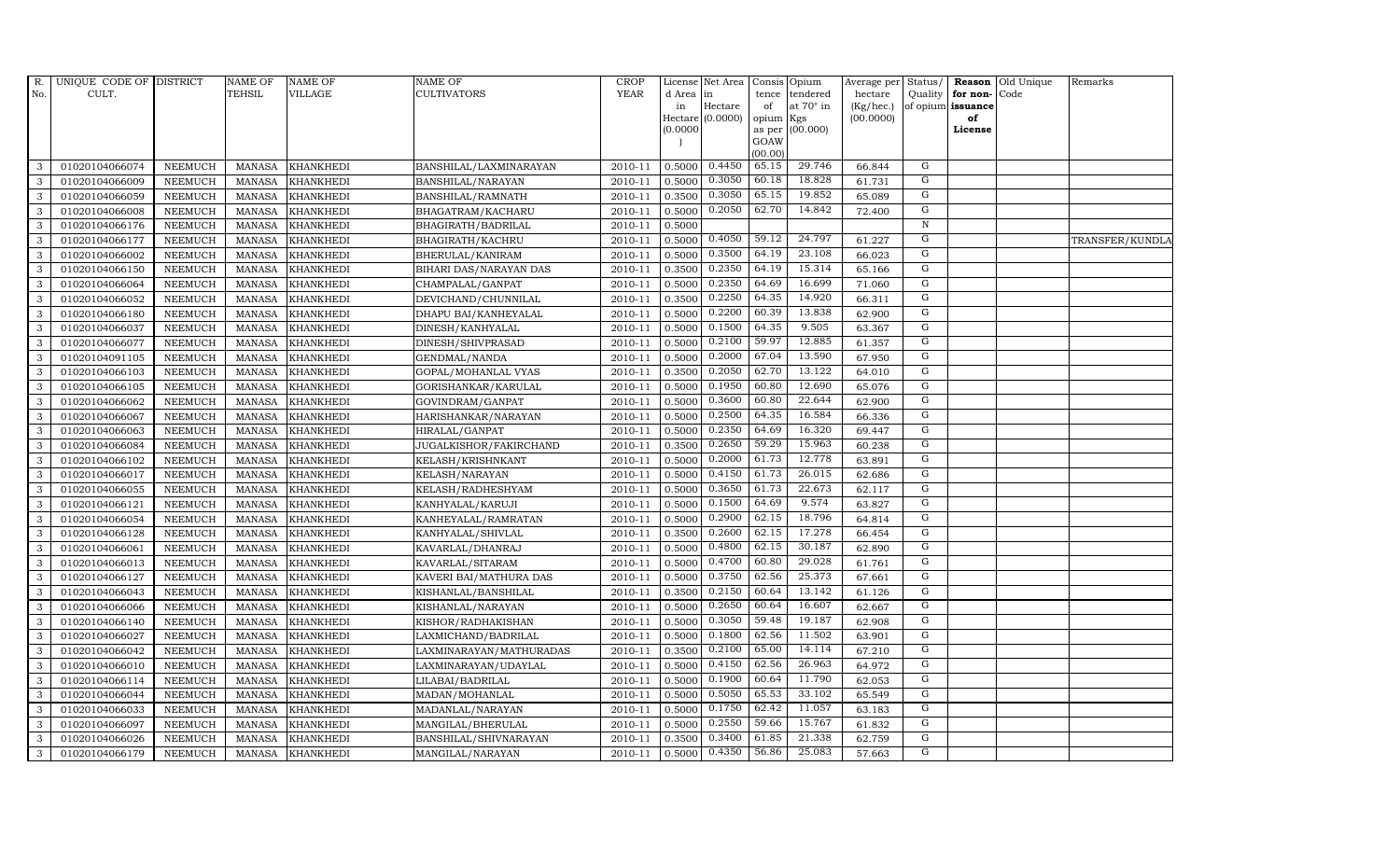| R.           | UNIQUE CODE OF DISTRICT |                | <b>NAME OF</b> | <b>NAME OF</b>   | <b>NAME OF</b>                | CROP        |           | License Net Area   Consis   Opium |           |                  | Average per | Status/        | Reason            | Old Unique | Remarks     |
|--------------|-------------------------|----------------|----------------|------------------|-------------------------------|-------------|-----------|-----------------------------------|-----------|------------------|-------------|----------------|-------------------|------------|-------------|
| No.          | CULT.                   |                | <b>TEHSIL</b>  | <b>VILLAGE</b>   | <b>CULTIVATORS</b>            | <b>YEAR</b> | d Area in |                                   |           | tence tendered   | hectare     | Quality        | for non-          | Code       |             |
|              |                         |                |                |                  |                               |             | in        | Hectare                           | of        | at $70^\circ$ in | (Kg/hec.)   |                | of opium issuance |            |             |
|              |                         |                |                |                  |                               |             |           | Hectare (0.0000)                  | opium Kgs |                  | (00.0000)   |                | of                |            |             |
|              |                         |                |                |                  |                               |             | (0.0000)  |                                   | GOAW      | as per (00.000)  |             |                | License           |            |             |
|              |                         |                |                |                  |                               |             |           |                                   | (00.00)   |                  |             |                |                   |            |             |
| 3            | 01020104066075          | <b>NEEMUCH</b> | MANASA         | <b>KHANKHEDI</b> | MANGILAL/RAMCHANDRA           | 2010-11     | 0.5000    | 0.2950                            | 64.37     | 19.863           | 67.332      | G              |                   |            |             |
| 3            | 01020104066135          | <b>NEEMUCH</b> | MANASA         | <b>KHANKHEDI</b> | KANHYALAL/UDAYRAM             | 2010-11     | 0.5000    | 0.4600                            | 59.06     | 27.750           | 60.326      | G              |                   |            |             |
| 3            | 01020104066006          | <b>NEEMUCH</b> | <b>MANASA</b>  | <b>KHANKHEDI</b> | MOHANLAL/KACHARU              | 2010-11     | 0.5000    | 0.2450                            | 62.20     | 15.603           | 63.686      | G              |                   |            |             |
| 3            | 01020104066073          | <b>NEEMUCH</b> | <b>MANASA</b>  | <b>KHANKHEDI</b> | MOHANLAL/ NANDRAM             | 2010-11     | 0.3500    | 0.2300                            | 59.66     | 15.111           | 65.700      | G              |                   |            |             |
| 3            | 01020104066100          | <b>NEEMUCH</b> | <b>MANASA</b>  | <b>KHANKHEDI</b> | MOHANLAL/RAMCHANDRA           | 2010-11     | 0.3500    | 0.2000                            | 62.20     | 12.858           | 64.290      | G              |                   |            |             |
| 3            | 01020104066153          | <b>NEEMUCH</b> | <b>MANASA</b>  | <b>KHANKHEDI</b> | NANDKISHOR/KISHANLAL          | 2010-11     | 0.3500    | 0.3150                            | 61.85     | 19.739           | 62.663      | G              |                   |            |             |
| 3            | 01020104066001          | <b>NEEMUCH</b> | <b>MANASA</b>  | <b>KHANKHEDI</b> | NARAYAN/KASHIRAM              | 2010-11     | 0.5000    | 0.4300                            | 64.37     | 29.481           | 68.560      | G              |                   |            |             |
| 3            | 01020104066141          | <b>NEEMUCH</b> | <b>MANASA</b>  | <b>KHANKHEDI</b> | PARVATI BAI/NATHULAL          | 2010-11     | 0.5000    | 0.3100                            | 64.37     | 22.346           | 72.083      | G              |                   |            |             |
| 3            | 01020104066076          | <b>NEEMUCH</b> | <b>MANASA</b>  | <b>KHANKHEDI</b> | PRABHULAL/FAKIRCHAND          | 2010-11     | 0.3500    | 0.3100                            | 57.68     | 17.996           | 58.052      | $\overline{G}$ |                   |            |             |
| 3            | 01020104066041          | <b>NEEMUCH</b> | <b>MANASA</b>  | <b>KHANKHEDI</b> | PRAHLADDAS/MATHURADAS         | 2010-11     | 0.5000    | 0.2400                            | 62.20     | 15.861           | 66.088      | G              |                   |            |             |
| 3            | 01020104066038          | <b>NEEMUCH</b> | <b>MANASA</b>  | <b>KHANKHEDI</b> | PRAHLAD/KAVARLAL              | 2010-11     | 0.5000    | 0.4850                            | 62.28     | 30.499           | 62.885      | G              |                   |            |             |
| 3            | 01020104066107          | <b>NEEMUCH</b> | MANASA         | <b>KHANKHEDI</b> | PURSHOTAM DAS/BHUVAN DAS      | 2010-11     | 0.5000    | 0.4200                            | 62.28     | 26.611           | 63.360      | G              |                   |            |             |
| 3            | 01020104066143          | <b>NEEMUCH</b> | MANASA         | <b>KHANKHEDI</b> | RADHESHYAM/PRABHULAL          | 2010-11     | 0.5000    | 0.1150                            | 65.59     | 8.002            | 69.582      | G              |                   |            |             |
| 3            | 01020104066029          | <b>NEEMUCH</b> | <b>MANASA</b>  | <b>KHANKHEDI</b> | RADHESHYAM/MOTILAL            | 2010-11     | 0.5000    | 0.4300                            | 59.12     | 25.920           | 60.279      | G              |                   |            |             |
| 3            | 01020104066079          | <b>NEEMUCH</b> | <b>MANASA</b>  | <b>KHANKHEDI</b> | RAJESH/JUGALKISHOR            | 2010-11     | 0.3500    | 0.1050                            | 65.53     | 7.059            | 67.229      | G              |                   |            |             |
| 3            | 01020104066080          | <b>NEEMUCH</b> | <b>MANASA</b>  | <b>KHANKHEDI</b> | RAKESH/JUGALKISHOR            | 2010-11     | 0.3500    | 0.2300                            | 60.39     | 14.425           | 62.717      | G              |                   |            |             |
| 3            | 01020104066011          | <b>NEEMUCH</b> | <b>MANASA</b>  | <b>KHANKHEDI</b> | RAMCHANDR/DHANNA JI           | 2010-11     | 0.5000    | 0.4750                            | 57.28     | 28.763           | 60.553      | G              |                   |            |             |
| 3            | 01020104066048          | <b>NEEMUCH</b> | <b>MANASA</b>  | <b>KHANKHEDI</b> | RAMCHANDR/HIRALAL             | 2010-11     | 0.5000    | 0.2000                            | 60.18     | 12.225           | 61.126      | G              |                   |            |             |
| 3            | 01020104066058          | <b>NEEMUCH</b> | <b>MANASA</b>  | <b>KHANKHEDI</b> | RAMESH/DEVILAL                | 2010-11     | 0.5000    | 0.4800                            | 60.18     | 29.325           | 61.093      | $\mathbf G$    |                   |            |             |
| 3            | 01020104066081          | <b>NEEMUCH</b> | <b>MANASA</b>  | <b>KHANKHEDI</b> | SANTOSH/BAPULAL               | 2010-11     | 0.5000    | 0.2550                            | 63.10     | 17.145           | 67.236      | G              |                   |            |             |
| 3            | 01020104066034          | <b>NEEMUCH</b> | <b>MANASA</b>  | <b>KHANKHEDI</b> | SATYANARAYN/CHITARLAL         | 2010-11     | 0.5000    | 0.1750                            | 65.53     | 11.674           | 66.709      | G              |                   |            |             |
| 3            | 01020104066039          | <b>NEEMUCH</b> | <b>MANASA</b>  | <b>KHANKHEDI</b> | SATYANARAYAN/KAVARLAL PUROHIT | 2010-11     | 0.5000    | 0.3200                            | 65.59     | 22.629           | 70.716      | G              |                   |            |             |
| 3            | 01020104066071          | <b>NEEMUCH</b> | <b>MANASA</b>  | <b>KHANKHEDI</b> | SHAMBHUDAYAL/MOHAN            | 2010-11     | 0.5000    | 0.2600                            | 62.73     | 16.758           | 64.453      | G              |                   |            |             |
| 3            | 01020104066032          | <b>NEEMUCH</b> | <b>MANASA</b>  | <b>KHANKHEDI</b> | SHANTILAL/KASHIRAM            | 2010-11     | 0.5000    | 0.4500                            | 63.10     | 28.611           | 63.581      | G              |                   |            |             |
| 3            | 01020104066083          | <b>NEEMUCH</b> | <b>MANASA</b>  | <b>KHANKHEDI</b> | SHIVPRASAD/FAKIRCHAND         | 2010-11     | 0.5000    | 0.2950                            | 62.28     | 18.622           | 63.125      | G              |                   |            |             |
| 3            | 01020104066003          | <b>NEEMUCH</b> | <b>MANASA</b>  | <b>KHANKHEDI</b> | SUNDERLAL/BADRILAL            | 2010-11     | 0.5000    | 0.2550                            | 64.97     | 17.904           | 70.211      | G              |                   |            |             |
| 3            | 01020104066047          | <b>NEEMUCH</b> | <b>MANASA</b>  | <b>KHANKHEDI</b> | SURESH/HIRALAL                | 2010-11     | 0.5000    | 0.2000                            | 64.85     | 13.211           | 66.055      | G              |                   |            |             |
| 3            | 01020104066078          | <b>NEEMUCH</b> | <b>MANASA</b>  | <b>KHANKHEDI</b> | SURESH/SHIVPRASAD             | 2010-11     | 0.5000    | 0.2050                            | 64.85     | 13.693           | 66.795      | G              |                   |            |             |
| 3            | 01020104066126          | <b>NEEMUCH</b> | <b>MANASA</b>  | <b>KHANKHEDI</b> | TULSIRAM/RADHU                | 2010-11     | 0.5000    | 0.3000                            | 64.85     | 20.428           | 68.093      | $\overline{G}$ |                   |            |             |
| 3            | 01020104066119          | <b>NEEMUCH</b> | <b>MANASA</b>  | <b>KHANKHEDI</b> | VISHAVNATH/SHIVNATH           | 2010-11     | 0.3500    | 0.3550                            | 60.39     | 10.344           | 29.138      | G              | 04                |            |             |
| 3            | 01020104091006          | <b>NEEMUCH</b> | <b>MANASA</b>  | <b>KHAJURI</b>   | AAYODHYA BAI/ DHULA           | 2010-11     | 0.3500    | 0.3350                            | 56.89     | 19.920           | 59.462      | G              |                   |            |             |
| 3            | 01020104091035          | <b>NEEMUCH</b> | <b>MANASA</b>  | <b>KHAJURI</b>   | SHETANSINGH/DULESINGH         | 2010-11     | 0.3500    | 0.3250                            | 63.14     | 21.549           | 66.304      | G              |                   |            | NAME CHANGE |
| 3            | 01020104091072          | <b>NEEMUCH</b> | <b>MANASA</b>  | <b>KHAJURI</b>   | AMBALAL/CHUNNILAL             | 2010-11     | 0.5000    | 0.4350                            | 63.65     | 29.370           | 67.517      | G              |                   |            |             |
| 3            | 01020104091018          | <b>NEEMUCH</b> | <b>MANASA</b>  | <b>KHAJURI</b>   | BABULAL/ BHAGIRATH            | 2010-11     | 0.3500    | 0.2550                            | 63.23     | 17.361           | 68.083      | G              |                   |            |             |
| 3            | 01020104091012          | <b>NEEMUCH</b> | <b>MANASA</b>  | <b>KHAJURI</b>   | <b>BADAM BAI/ BABRU</b>       | 2010-11     | 0.3500    | 0.2100                            | 63.65     | 14.640           | 69.712      | G              |                   |            |             |
| 3            | 01020104091030          | <b>NEEMUCH</b> | <b>MANASA</b>  | <b>KHAJURI</b>   | <b>BAGDIRAM/ BABRU</b>        | 2010-11     | 0.5000    | 0.2200                            | 63.23     | 14.778           | 67.172      | G              |                   |            |             |
| 3            | 01020104091122          | <b>NEEMUCH</b> | <b>MANASA</b>  | <b>KHAJURI</b>   | BANSHILAL/ BHAWARLAL          | 2010-11     | 0.5000    | 0.4150                            | 55.65     | 24.748           | 59.634      | G              |                   |            |             |
| $\mathbf{3}$ | 01020104091033          | <b>NEEMUCH</b> | <b>MANASA</b>  | <b>KHAJURI</b>   | BANSHILAL/ BHUWANILAL         | 2010-11     | 0.5000    | 0.1650                            | 64.77     | 11.177           | 67.739      | G              |                   |            |             |
| 3            | 01020104091103          | <b>NEEMUCH</b> | <b>MANASA</b>  | <b>KHAJURI</b>   | BANSHILAL/ RAMPRATAP          | 2010-11     | 0.5000    | 0.1450                            | 64.77     | 9.716            | 67.007      | G              |                   |            |             |
| 3            | 01020104091054          | <b>NEEMUCH</b> | <b>MANASA</b>  | <b>KHAJURI</b>   | BAPU SINGH/ DHUL SINGH        | 2010-11     | 0.3500    | 0.3450                            | 62.97     | 22.849           | 66.229      | G              |                   |            |             |
| $\mathbf{3}$ | 01020104091066          | <b>NEEMUCH</b> | MANASA KHAJURI |                  | BAPULAL/ BHUWANILAL           | 2010-11     | 0.5000    | 0.3400                            | 63.65     | 22.114           | 65.041      | G              |                   |            |             |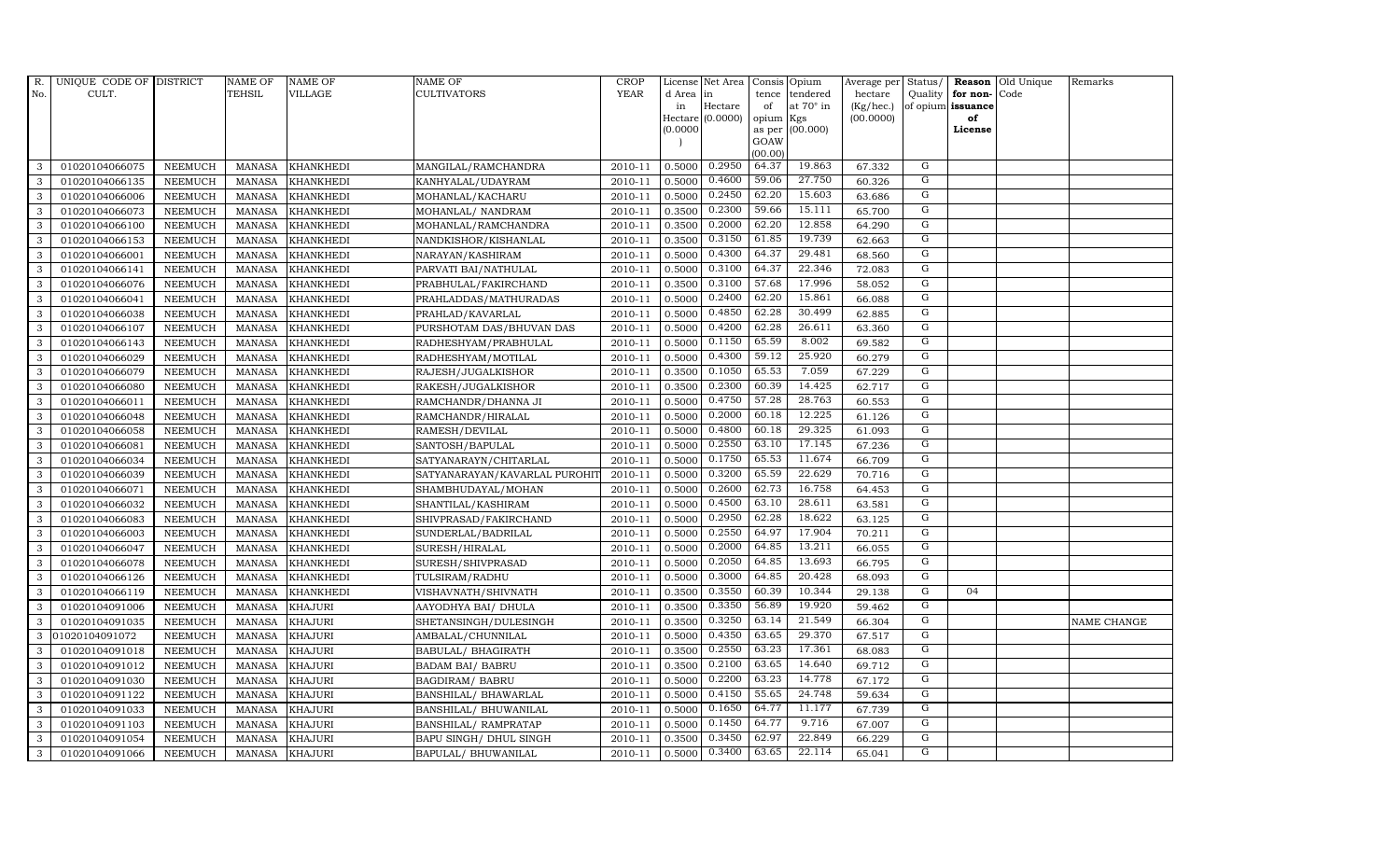|               | R. UNIQUE CODE OF DISTRICT |                | <b>NAME OF</b> | <b>NAME OF</b> | NAME OF                 | <b>CROP</b> |            | License Net Area Consis |                     | Opium            | Average per Status/ |                |                   | <b>Reason</b> Old Unique | Remarks              |  |
|---------------|----------------------------|----------------|----------------|----------------|-------------------------|-------------|------------|-------------------------|---------------------|------------------|---------------------|----------------|-------------------|--------------------------|----------------------|--|
| No.           | CULT.                      |                | <b>TEHSIL</b>  | <b>VILLAGE</b> | CULTIVATORS             | <b>YEAR</b> | d Area  in |                         | tence               | tendered         | hectare             | Quality        | for non-Code      |                          |                      |  |
|               |                            |                |                |                |                         |             | in         | Hectare                 | of                  | at $70^\circ$ in | $(Kg/$ hec. $)$     |                | of opium issuance |                          |                      |  |
|               |                            |                |                |                |                         |             | 00000(0)   | Hectare (0.0000)        | opium Kgs<br>as per | (00.000)         | (00.0000)           |                | of<br>License     |                          |                      |  |
|               |                            |                |                |                |                         |             |            |                         | GOAW                |                  |                     |                |                   |                          |                      |  |
|               |                            |                |                |                |                         |             |            |                         | (00.00)             |                  |                     |                |                   |                          |                      |  |
| 3             | 01020104091040             | NEEMUCH        | MANASA         | <b>KHAJURI</b> | BHAWARLAL/TULSIRAM      | 2010-11     | 0.5000     | 0.3500                  | 60.92               | 21.574           | 61.641              | G              |                   |                          |                      |  |
| 3             | 01020104091083             | NEEMUCH        | MANASA         | <b>KHAJURI</b> | CHENRAM/KALURAM         | 2010-11     | 0.3500     | 0.1850                  | 58.77               | 11.301           | 61.086              | G              |                   |                          |                      |  |
| 3             | 01020104091022             | <b>NEEMUCH</b> | MANASA         | <b>KHAJURI</b> | DEVILAL/RAMPRATAP       | 2010-11     | 0.5000     | 0.3250                  | 66.06               | 22.045           | 67.831              | G              |                   |                          |                      |  |
| 3             | 01020104091093             | <b>NEEMUCH</b> | <b>MANASA</b>  | <b>KHAJURI</b> | DHARMENDRA/MANGILAL     | 2010-11     | 0.3500     | 0.1000                  | 69.72               | 7.420            | 74.202              | G              |                   |                          |                      |  |
| 3             | 01020104091101             | <b>NEEMUCH</b> | MANASA         | <b>KHAJURI</b> | DURGASHANKAR/HARLAL     | 2010-11     | 0.3500     | 0.1900                  | 62.91               | 12.411           | 65.322              | G              |                   |                          | TRANSFER/NAME CHANGE |  |
| 3             | 01020104091011             | <b>NEEMUCH</b> | <b>MANASA</b>  | <b>KHAJURI</b> | GANGARAM/DHANNA         | 2010-11     | 0.5000     | 0.2300                  | 60.92               | 14.186           | 61.678              | G              |                   |                          |                      |  |
| 3             | 01020104091046             | NEEMUCH        | <b>MANASA</b>  | <b>KHAJURI</b> | GANPATLAL/RAMESHWAR     | 2010-11     | 0.5000     | 0.2150                  | 69.14               | 15.408           | 71.665              | $\bf{I}$       | 02                |                          |                      |  |
| 3             | 01020104091079             | <b>NEEMUCH</b> | <b>MANASA</b>  | <b>KHAJURI</b> | GHISALAL/UDAA           | 2010-11     | 0.5000     | 0.4150                  | 62.37               | 27.256           | 65.677              | G              |                   |                          |                      |  |
|               | 01020104091113             | <b>NEEMUCH</b> | <b>MANASA</b>  | <b>KHAJURI</b> | GITA BAI/ DHURA         | 2010-11     | 0.3500     | 0.1900                  | 60.47               | 12.379           | 65.153              | G              |                   |                          |                      |  |
| 3             | 01020104091045             | NEEMUCH        | <b>MANASA</b>  | <b>KHAJURI</b> | HARISHCHANDR/ BANSHILAL | 2010-11     | 0.5000     | 0.2050                  | 62.37               | 13.730           | 66.976              | G              |                   |                          |                      |  |
| 3             | 01020104091058             | <b>NEEMUCH</b> | <b>MANASA</b>  | <b>KHAJURI</b> | HARLAL/ KACHRU          | 2010-11     | 0.3500     | 0.1650                  | 62.91               | 11.665           | 70.697              | G              |                   |                          |                      |  |
| 3             | 01020104091043             | <b>NEEMUCH</b> | <b>MANASA</b>  | <b>KHAJURI</b> | JAMUNALAL/ NANDLAL      | 2010-11     | 0.3500     | 0.3000                  | 62.91               | 20.032           | 66.774              | G              |                   |                          |                      |  |
| 3             | 01020104091004             | NEEMUCH        | MANASA         | <b>KHAJURI</b> | KACHRULAL/ SHANKARLAL   | 2010-11     | 0.5000     | 0.3300                  | 62.94               | 23.081           | 69.942              | G              |                   |                          |                      |  |
| 3             | 01020104091064             | <b>NEEMUCH</b> | <b>MANASA</b>  | <b>KHAJURI</b> | KAILASHCHANDR/ MOHANLAL | 2010-11     | 0.5000     | 0.2350                  | 60.92               | 14.838           | 63.140              | G              |                   |                          |                      |  |
| 3             | 01020104091053             | <b>NEEMUCH</b> | <b>MANASA</b>  | <b>KHAJURI</b> | KALU SINGH/NARAYAN      | 2010-11     | 0.5000     | 0.4800                  | 59.58               | 30.667           | 63.889              | G              |                   |                          |                      |  |
| 3             | 01020104091009             | <b>NEEMUCH</b> | MANASA         | <b>KHAJURI</b> | KANHEYALAL/ NIRBHAYRAM  | 2010-11     | 0.5000     | 0.4050                  | 62.94               | 26.965           | 66.581              | $\overline{G}$ |                   |                          |                      |  |
| 3             | 01020104091125             | <b>NEEMUCH</b> | <b>MANASA</b>  | <b>KHAJURI</b> | KARULAL/ GORA           | 2010-11     | 0.3500     | 0.2850                  | 55.61               | 17.319           | 60.768              | G              |                   |                          |                      |  |
| 3             | 01020104091019             | NEEMUCH        | MANASA         | <b>KHAJURI</b> | KHIMA/NANURAM           | 2010-11     | 0.5000     | 0.1950                  | 64.77               | 13.213           | 67.759              | G              |                   |                          |                      |  |
| 3             | 01020104091077             | <b>NEEMUCH</b> | <b>MANASA</b>  | <b>KHAJURI</b> | LABHCHAND/HARLAL        | 2010-11     | 0.3500     | 0.1050                  | 64.04               | 7.127            | 67.876              | G              |                   |                          |                      |  |
| $\mathcal{A}$ | 01020104091087             | NEEMUCH        | <b>MANASA</b>  | KHAJURI        | MADANLAL/ SHANKARLAL    | 2010-11     | 0.5000     | 0.4000                  | 62.94               | 25.428           | 63.570              | G              |                   |                          |                      |  |
| 3             | 01020104091082             | <b>NEEMUCH</b> | <b>MANASA</b>  | <b>KHAJURI</b> | MANGILAL/BHAWARLAL      | 2010-11     | 0.5000     | 0.1500                  | 68.00               | 10.754           | 71.693              | G              |                   |                          |                      |  |
| 3             | 01020104091003             | <b>NEEMUCH</b> | <b>MANASA</b>  | <b>KHAJURI</b> | MANGILAL/FAKIRCHAND     | 2010-11     | 0.5000     | 0.3900                  | 62.37               | 27.060           | 69.384              | G              |                   |                          |                      |  |
| 3             | 01020104091052             | NEEMUCH        | <b>MANASA</b>  | <b>KHAJURI</b> | MANOHAR/HARISHCHANDR    | 2010-11     | 0.5000     | 0.1000                  | 62.94               | 6.860            | 68.605              | G              |                   |                          |                      |  |
| 3             | 01020104091055             | <b>NEEMUCH</b> | <b>MANASA</b>  | <b>KHAJURI</b> | MATHURALAL/ MANGILAL    | 2010-11     | 0.5000     | 0.2100                  | 62.72               | 13.754           | 65.495              | G              |                   |                          |                      |  |
| 3             | 01020104091098             | <b>NEEMUCH</b> | <b>MANASA</b>  | <b>KHAJURI</b> | MODIRAM/ GULAB          | 2010-11     | 0.5000     | 0.3400                  | 60.92               | 22.262           | 65.476              | G              |                   |                          |                      |  |
| 3             | 01020104091063             | <b>NEEMUCH</b> | MANASA         | <b>KHAJURI</b> | MUKESH KUMAR/ RAMESHWAR | 2010-11     | 0.5000     | 0.2500                  | 67.19               | 17.565           | 70.262              | $\bf{I}$       | 02                |                          |                      |  |
| 3             | 01020104091016             | <b>NEEMUCH</b> | <b>MANASA</b>  | <b>KHAJURI</b> | MULCHAND/ BANSHILAL     | 2010-11     | 0.5000     | 0.2000                  | 69.16               | 15.087           | 75.435              | G              |                   |                          |                      |  |
| 3             | 01020104091070             | <b>NEEMUCH</b> | <b>MANASA</b>  | <b>KHAJURI</b> | MULCHAND/RATANLAL       | 2010-11     | 0.5000     | 0.3900                  | 62.60               | 26.963           | 69.135              | G              |                   |                          |                      |  |
| 3             | 01020104091071             | <b>NEEMUCH</b> | <b>MANASA</b>  | <b>KHAJURI</b> | MULCHAND/ TULSIRAM      | 2010-11     | 0.3500     | 0.1900                  | 64.84               | 12.542           | 66.010              | G              |                   |                          |                      |  |
| 3             | 01020104091023             | <b>NEEMUCH</b> | <b>MANASA</b>  | <b>KHAJURI</b> | NAJRI BAI/BHAGWAN       | 2010-11     | 0.3500     | 0.2000                  | 62.91               | 13.499           | 67.495              | G              |                   |                          |                      |  |
| 3             | 01020104091015             | <b>NEEMUCH</b> | <b>MANASA</b>  | <b>KHAJURI</b> | NANDLAL/BHERULAL        | 2010-11     | 0.5000     | 0.2300                  | 64.29               | 15.071           | 65.526              | G              |                   |                          |                      |  |
| 3             | 01020104091027             | <b>NEEMUCH</b> | <b>MANASA</b>  | <b>KHAJURI</b> | NANDLAL/ CHHOTELAL      | 2010-11     | 0.3500     | 0.2450                  | 64.84               | 17.451           | 71.229              | G              |                   |                          |                      |  |
| 3             | 01020104091051             | NEEMUCH        | <b>MANASA</b>  | <b>KHAJURI</b> | NANDLAL/MANGILAL        | 2010-11     | 0.5000     | 0.2250                  | 60.47               | 14.677           | 65.231              | G              |                   |                          |                      |  |
| 3             | 01020104091076             | <b>NEEMUCH</b> | <b>MANASA</b>  | <b>KHAJURI</b> | NANDU BAI/ SALAGRAM     | 2010-11     | 0.5000     | 0.3900                  | 68.00               | 27.521           | 70.566              | $\overline{G}$ |                   |                          |                      |  |
| 3             | 01020104091028             | <b>NEEMUCH</b> | <b>MANASA</b>  | <b>KHAJURI</b> | OKARLAL/ BADRILAL       | 2010-11     | 0.3500     | 0.3500                  | 58.77               | 20.880           | 59.658              | G              |                   |                          |                      |  |
| 3             | 01020104091010             | NEEMUCH        | MANASA         | <b>KHAJURI</b> | OKARLAL/NIRBHAYRAM      | 2010-11     | 0.5000     | 0.4050                  | 62.60               | 25.872           | 63.881              | G              |                   |                          |                      |  |
| 3             | 01020104091061             | <b>NEEMUCH</b> | <b>MANASA</b>  | <b>KHAJURI</b> | PRABHULAL/ BHAWAR       | 2010-11     | 0.3500     | 0.2450                  | 62.60               | 15.257           | 62.273              | G              |                   |                          |                      |  |
| 3             | 01020104091057             | <b>NEEMUCH</b> | <b>MANASA</b>  | KHAJURI        | PRABHULAL/ KACHRU       | 2010-11     | 0.5000     | 0.1550                  | 64.84               | 11.032           | 71.175              | G              |                   |                          |                      |  |
| 3             | 01020104091050             | <b>NEEMUCH</b> | <b>MANASA</b>  | <b>KHAJURI</b> | PRABHULAL/ RATANLAL     | 2010-11     | 0.3500     | 0.2250                  | 62.60               | 15.006           | 66.694              | G              |                   |                          |                      |  |
| 3             | 01020104091074             | <b>NEEMUCH</b> | <b>MANASA</b>  | <b>KHAJURI</b> | PRAKASH CHANDR/ KACHRU  | 2010-11     | 0.3500     | 0.1000                  | 68.00               | 7.597            | 75.970              | G              |                   |                          |                      |  |
| 3             | 01020104091110             | NEEMUCH        | MANASA         | <b>KHAJURI</b> | PUSHKAR/ LAXMINARAYAN   | 2010-11     | 0.3500     | 0.2100                  | 58.77               | 13.198           | 62.848              | G              |                   |                          |                      |  |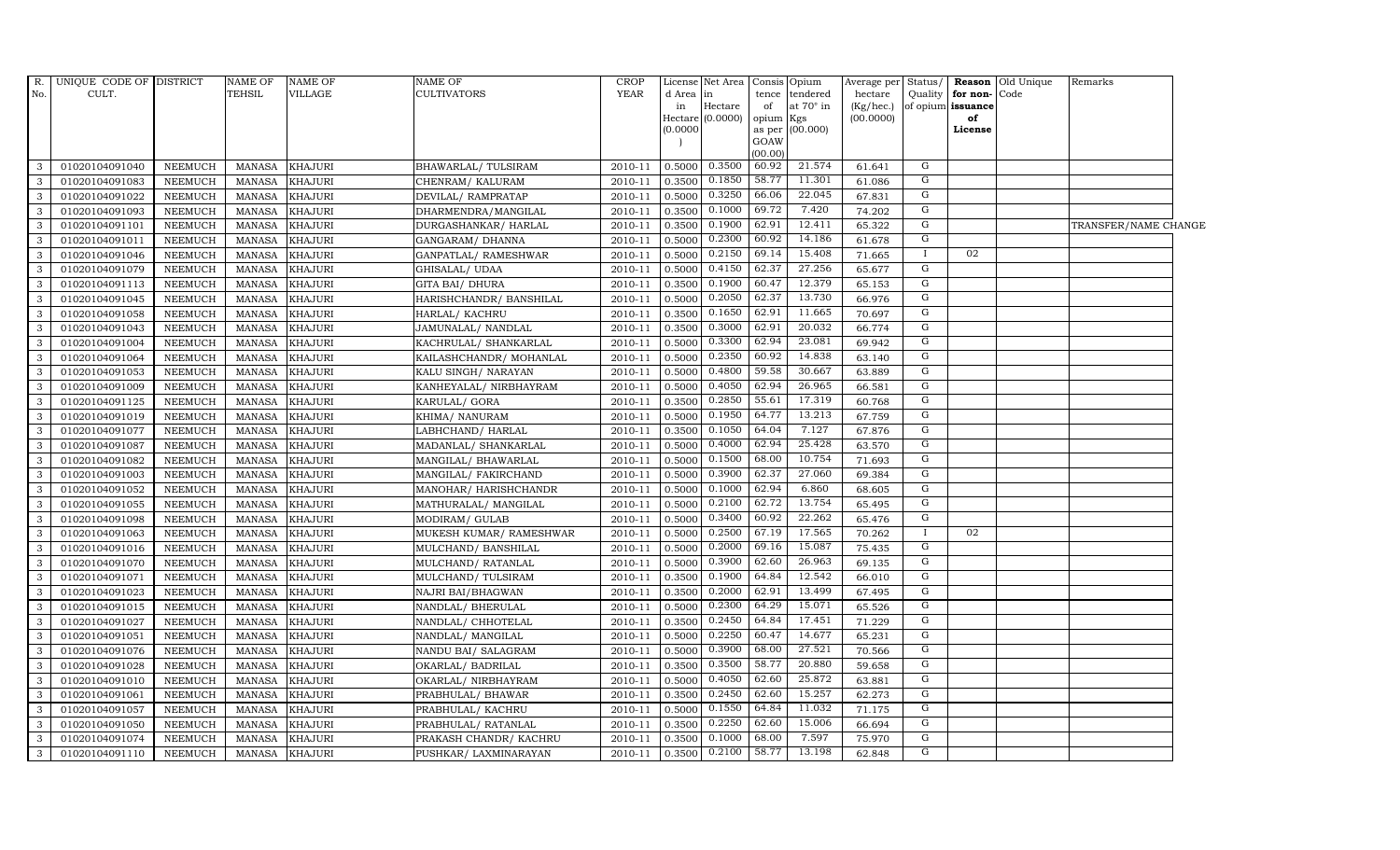| R.             | UNIQUE CODE OF DISTRICT |                | <b>NAME OF</b> | <b>NAME OF</b>     | <b>NAME OF</b>           | CROP        |           | License Net Area   Consis   Opium |           |                  | Average per Status/ |                |                   | <b>Reason</b> Old Unique | Remarks |
|----------------|-------------------------|----------------|----------------|--------------------|--------------------------|-------------|-----------|-----------------------------------|-----------|------------------|---------------------|----------------|-------------------|--------------------------|---------|
| No.            | CULT.                   |                | <b>TEHSIL</b>  | <b>VILLAGE</b>     | <b>CULTIVATORS</b>       | <b>YEAR</b> | d Area in |                                   |           | tence tendered   | hectare             | Quality        | for non-          | Code                     |         |
|                |                         |                |                |                    |                          |             | in        | Hectare                           | of        | at $70^\circ$ in | (Kg/hec.)           |                | of opium issuance |                          |         |
|                |                         |                |                |                    |                          |             |           | Hectare (0.0000)                  | opium Kgs |                  | (00.0000)           |                | of                |                          |         |
|                |                         |                |                |                    |                          |             | (0.0000)  |                                   | GOAW      | as per (00.000)  |                     |                | License           |                          |         |
|                |                         |                |                |                    |                          |             |           |                                   | (00.00)   |                  |                     |                |                   |                          |         |
| 3              | 01020104091089          | <b>NEEMUCH</b> | MANASA         | <b>KHAJURI</b>     | PUSHPA BAI/ GIRVAR       | 2010-11     | 0.5000    | 0.4850                            | 58.09     | 31.145           | 64.216              | G              |                   |                          |         |
| 3              | 01020104091105          | <b>NEEMUCH</b> | MANASA         | <b>KHAJURI</b>     | RAGHUVIR/ BASANTILAL     | 2010-11     | 0.5000    | 0.4850                            | 64.04     | 31.764           | 65.492              | G              |                   |                          |         |
| 3              | 01020104091085          | <b>NEEMUCH</b> | <b>MANASA</b>  | <b>KHAJURI</b>     | RAJARAM / BABRU          | 2010-11     | 0.3500    | 0.2050                            | 64.04     | 14.263           | 69.576              | G              |                   |                          |         |
| 3              | 01020104091092          | <b>NEEMUCH</b> | <b>MANASA</b>  | <b>KHAJURI</b>     | RAJU BAI/ CHUNNILAL      | 2010-11     | 0.5000    | 0.2800                            | 63.23     | 18.707           | 66.811              | G              |                   |                          |         |
| 3              | 01020104091029          | <b>NEEMUCH</b> | <b>MANASA</b>  | <b>KHAJURI</b>     | RAMCHANDR/ RATANLAL      | 2010-11     | 0.5000    | 0.3950                            | 60.90     | 25.552           | 64.688              | G              |                   |                          |         |
| $\mathbf{3}$   | 01020104091041          | <b>NEEMUCH</b> | MANASA         | <b>KHAJURI</b>     | RAMKISHAN/ MANGILAL      | 2010-11     | 0.5000    | 0.2300                            | 64.84     | 15.265           | 66.370              | G              |                   |                          |         |
| 3              | 01020104091099          | <b>NEEMUCH</b> | <b>MANASA</b>  | <b>KHAJURI</b>     | RAMNARAYAN/BHAWARLAL     | 2010-11     | 0.3500    | 0.1700                            | 68.00     | 12.046           | 70.859              | G              |                   |                          |         |
| 3              | 01020104091095          | <b>NEEMUCH</b> | <b>MANASA</b>  | <b>KHAJURI</b>     | RAMPRASAD/BHUVANA        | 2010-11     | 0.5000    | 0.3050                            | 63.14     | 20.962           | 68.728              | G              |                   |                          |         |
| 3              | 01020104091060          | <b>NEEMUCH</b> | <b>MANASA</b>  | <b>KHAJURI</b>     | RAMPRASAD/ NANDLAL       | 2010-11     | 0.5000    | 0.4650                            | 63.14     | 30.794           | 66.224              | $\overline{G}$ |                   |                          |         |
| 3              | 01020104091047          | <b>NEEMUCH</b> | <b>MANASA</b>  | <b>KHAJURI</b>     | RATAN/ PRATAP JI         | 2010-11     | 0.5000    | 0.1850                            | 60.90     | 12.371           | 66.870              | G              |                   |                          |         |
| 3              | 01020104091001          | <b>NEEMUCH</b> | <b>MANASA</b>  | <b>KHAJURI</b>     | SHIVNARAYAN / BHAWARLAL  | 2010-11     | 0.5000    | 0.4100                            | 63.23     | 27.243           | 66.447              | G              |                   |                          |         |
| 3              | 01020104091124          | <b>NEEMUCH</b> | <b>MANASA</b>  | <b>KHAJURI</b>     | SUNDER BAI/ KHEMRAJ      | 2010-11     | 0.5000    | 0.1650                            | 60.90     | 10.962           | 66.436              | G              |                   |                          |         |
| 3              | 01020104091036          | <b>NEEMUCH</b> | <b>MANASA</b>  | <b>KHAJURI</b>     | SURESHCHANDR/ KANHEYALAL | 2010-11     | 0.3500    | 0.3350                            | 63.65     | 21.705           | 64.791              | G              |                   |                          |         |
| 3              | 01020104091017          | <b>NEEMUCH</b> | MANASA         | <b>KHAJURI</b>     | <b>UDAA/ BHUWANA</b>     | 2010-11     | 0.5000    | 0.4200                            | 60.90     | 26.648           | 63.448              | G              |                   |                          |         |
| $\overline{1}$ | 01020104026119          | <b>NEEMUCH</b> | <b>MANASA</b>  | KANJARDA-II        | GANGARAM/HEERA           | 2010-11     | 0.5000    | 0.4350                            | 60.81     | 27.477           | 63.166              | G              |                   |                          |         |
| -1             | 01020104026120          | <b>NEEMUCH</b> | <b>MANASA</b>  | KANJARDA-II        | BANSHILAL/GOPI           | 2010-11     | 0.3500    | 0.2500                            | 63.03     | 16.637           | 66.548              | ${\rm G}$      |                   |                          |         |
|                | 01020104026121          | <b>NEEMUCH</b> | MANASA         | KANJARDA-II        | MEGHRAJ/PRITHVIRAJ       | 2010-11     | 0.5000    | 0.4850                            | 62.64     | 31.418           | 64.779              | $\mathbf G$    |                   |                          |         |
| $\overline{1}$ | 01020104026123          | <b>NEEMUCH</b> | MANASA         | KANJARDA-II        | AMARTIBAI/MANGILAL       | 2010-11     | 0.5000    | 0.4050                            | 63.02     | 26.720           | 65.975              | G              |                   |                          |         |
|                | 01020104026124          | <b>NEEMUCH</b> | MANASA         | KANJARDA-II        | MODIRAM/MYACHAND         | 2010-11     | 0.5000    | 0.4400                            | 63.78     | 30.760           | 69.909              | $\mathbf G$    |                   |                          |         |
|                | 01020104026127          | <b>NEEMUCH</b> | <b>MANASA</b>  | KANJARDA-II        | AMARCHAND/MOHANLAL       | 2010-11     | 0.5000    | 0.2050                            | 66.46     | 14.156           | 69.054              | G              |                   |                          |         |
| -1             | 01020104026130          | <b>NEEMUCH</b> | <b>MANASA</b>  | KANJARDA-II        | BHIMRAJ/JALAM            | 2010-11     | 0.3500    | 0.3450                            | 62.50     | 22.455           | 65.087              | G              |                   |                          |         |
|                | 01020104026131          | <b>NEEMUCH</b> | <b>MANASA</b>  | KANJARDA-II        | MANGILAL/JAGANNATH       | 2010-11     | 0.5000    | 0.3100                            | 60.45     | 18.886           | 60.923              | ${\rm G}$      |                   |                          |         |
| $\overline{1}$ | 01020104026133          | <b>NEEMUCH</b> | MANASA         | <b>KANJARDA-II</b> | PRABHULAL/NARAYAN        | 2010-11     | 0.5000    | 0.4000                            | 58.93     | 24.692           | 61.730              | G              |                   |                          |         |
|                | 01020104026135          | <b>NEEMUCH</b> | <b>MANASA</b>  | KANJARDA-II        | RAMCHAND/PANNALAL        | 2010-11     | 0.5000    | 0.4950                            | 62.13     | 32.219           | 65.089              | $\mathbf{I}$   | 02                |                          |         |
|                | 01020104026136          | <b>NEEMUCH</b> | <b>MANASA</b>  | KANJARDA-II        | KASHIBAI/MATHURALAL      | 2010-11     | 0.3500    | 0.3400                            | 63.44     | 21.787           | 64.079              | $\mathbf G$    |                   |                          |         |
| -1             | 01020104026137          | <b>NEEMUCH</b> | <b>MANASA</b>  | KANJARDA-II        | NATHULAL/KISHANA         | 2010-11     | 0.5000    | 0.2650                            | 58.61     | 15.841           | 59.777              | G              |                   |                          |         |
| $\overline{1}$ | 01020104026138          | <b>NEEMUCH</b> | <b>MANASA</b>  | KANJARDA-II        | SUKHLAL/RAMLAL           | 2010-11     | 0.5000    | 0.4550                            | 60.34     | 28.162           | 61.895              | ${\rm G}$      |                   |                          |         |
| $\overline{1}$ | 01020104026139          | <b>NEEMUCH</b> | MANASA         | KANJARDA-II        | SHANTILAL/ DEVILAL       | 2010-11     | 0.3500    | 0.3450                            | 56.80     | 20.691           | 59.974              | G              |                   |                          |         |
| $\overline{1}$ | 01020104026142          | <b>NEEMUCH</b> | <b>MANASA</b>  | KANJARDA-II        | KAILASHCHANDRA/DOLATRAM  | 2010-11     | 0.5000    | 0.2500                            | 60.45     | 15.492           | 61.968              | $\mathbf G$    |                   |                          |         |
|                | 01020104026144          | <b>NEEMUCH</b> | <b>MANASA</b>  | KANJARDA-II        | MANGILAL/KHEMAJI         | 2010-11     | 0.5000    | 0.4200                            | 60.15     | 26.253           | 62.507              | G              |                   |                          |         |
| -1             | 01020104026145          | <b>NEEMUCH</b> | <b>MANASA</b>  | KANJARDA-II        | MURLI/GOPI               | 2010-11     | 0.3500    | 0.3000                            | 57.24     | 18.063           | 60.210              | G              |                   |                          |         |
|                | 01020104026146          | <b>NEEMUCH</b> | MANASA         | KANJARDA-II        | MOTILAL/BALU             | 2010-11     | 0.5000    | 0.4950                            | 65.08     | 32.586           | 65.830              | ${\rm G}$      |                   |                          |         |
| $\overline{1}$ | 01020104026148          | <b>NEEMUCH</b> | MANASA         | KANJARDA-II        | MADHO/ KAWARLAL          | 2010-11     | 0.5000    | 0.3000                            | 59.27     | 23.064           | 76.880              | $\mathbf G$    |                   |                          |         |
| $\overline{1}$ | 01020104026152          | <b>NEEMUCH</b> | <b>MANASA</b>  | KANJARDA-II        | BHURALAL/AMARCHAND       | 2010-11     | 0.3500    | 0.2550                            | 58.93     | 17.031           | 66.788              | $\mathbf G$    |                   |                          |         |
|                | 01020104026153          | <b>NEEMUCH</b> | <b>MANASA</b>  | KANJARDA-II        | GORILAL/ JADAVCHAND      | 2010-11     | 0.5000    | 0.3000                            | 66.38     | 21.545           | 71.817              | $\mathbf G$    |                   |                          |         |
| $\overline{1}$ | 01020104026156          | <b>NEEMUCH</b> | <b>MANASA</b>  | KANJARDA-II        | SUNDERLAL/ CHUNNILAL     | 2010-11     | 0.3500    | 0.1200                            | 57.93     | 7.167            | 59.725              | ${\rm G}$      |                   |                          |         |
|                | 01020104026157          | <b>NEEMUCH</b> | <b>MANASA</b>  | KANJARDA-II        | KISANLAL/CHUNNILAL       | 2010-11     | 0.5000    | 0.2000                            | 65.78     | 15.120           | 75.600              | ${\rm G}$      |                   |                          |         |
| $\overline{1}$ | 01020104026168          | <b>NEEMUCH</b> | MANASA         | KANJARDA-II        | GHISALAL/NARAYAN         | 2010-11     | 0.5000    | 0.5050                            | 56.94     | 30.235           | 59.871              | $\mathbf G$    |                   |                          |         |
| $\overline{1}$ | 01020104026173          | <b>NEEMUCH</b> | <b>MANASA</b>  | KANJARDA-II        | TANKU BAI/RUPI BAI       | 2010-11     | 0.3500    | 0.3250                            | 72.34     | 26.549           | 81.689              | G              |                   |                          |         |
|                | 01020104026174          | <b>NEEMUCH</b> | <b>MANASA</b>  | KANJARDA-II        | BHERULAL/NARAYAN         | 2010-11     | 0.5000    | 0.4850                            | 58.30     | 30.291           | 62.456              | $\mathbf G$    |                   |                          |         |
| $\mathbf{1}$   | 01020104026176          | <b>NEEMUCH</b> |                | MANASA KANJARDA-II | RAMLAL/PYARA             | 2010-11     | 0.3500    | 0.3100                            | 59.26     | 20.165           | 65.048              | G              |                   |                          |         |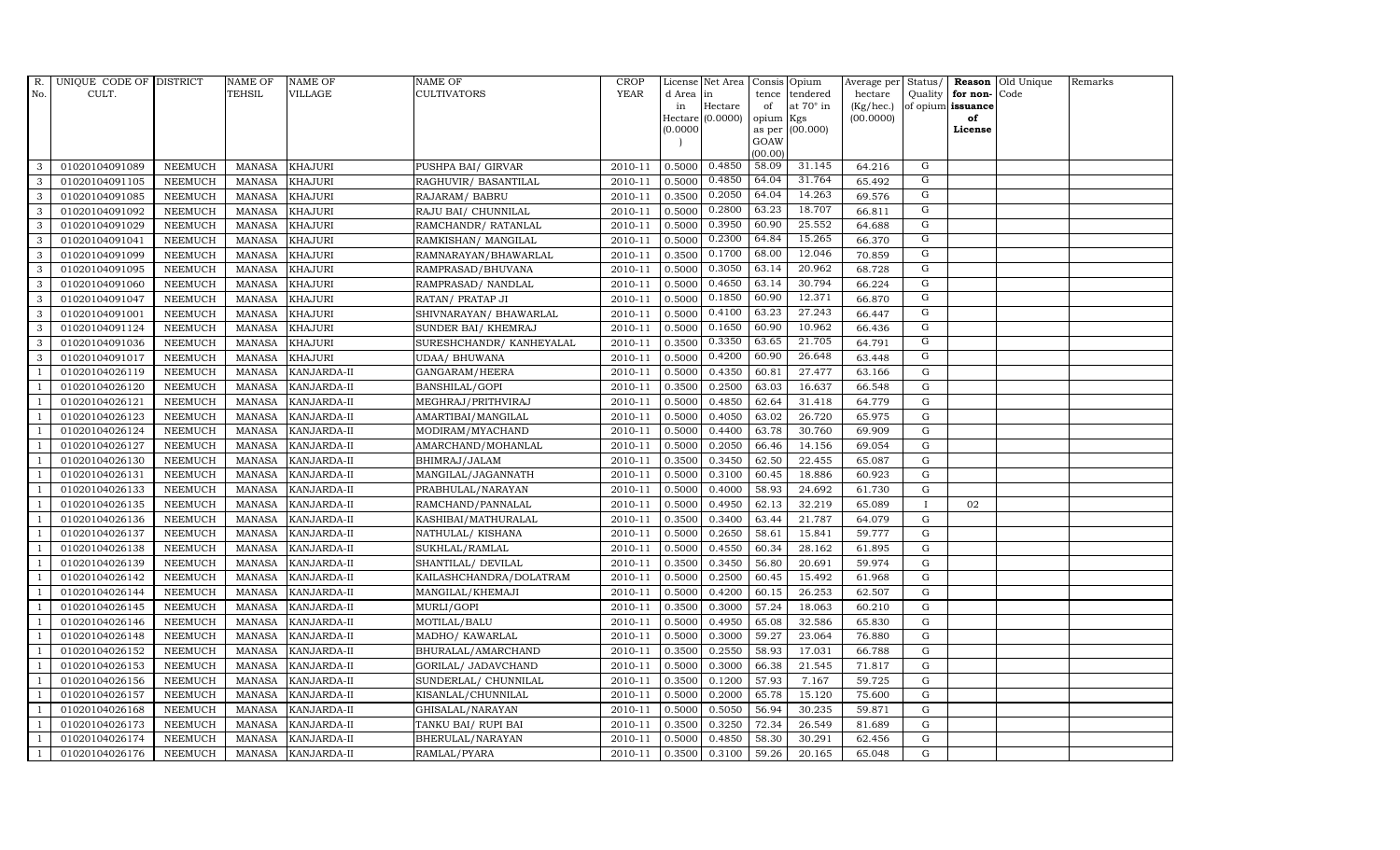| R.             | UNIQUE CODE OF DISTRICT |                | <b>NAME OF</b>  | <b>NAME OF</b>     | <b>NAME OF</b>         | CROP    |           | License Net Area   Consis   Opium |           |                  | Average per Status/ |              |                   | <b>Reason</b> Old Unique | Remarks                  |
|----------------|-------------------------|----------------|-----------------|--------------------|------------------------|---------|-----------|-----------------------------------|-----------|------------------|---------------------|--------------|-------------------|--------------------------|--------------------------|
| No.            | CULT.                   |                | <b>TEHSIL</b>   | <b>VILLAGE</b>     | <b>CULTIVATORS</b>     | YEAR    | d Area in |                                   |           | tence tendered   | hectare             | Quality      | for non-          | Code                     |                          |
|                |                         |                |                 |                    |                        |         | in        | Hectare                           | of        | at $70^\circ$ in | (Kg/hec.)           |              | of opium issuance |                          |                          |
|                |                         |                |                 |                    |                        |         |           | Hectare (0.0000)                  | opium Kgs |                  | (00.0000)           |              | of                |                          |                          |
|                |                         |                |                 |                    |                        |         | (0.0000)  |                                   | GOAW      | as per (00.000)  |                     |              | License           |                          |                          |
|                |                         |                |                 |                    |                        |         |           |                                   | (00.00)   |                  |                     |              |                   |                          |                          |
|                | 01020104026183          | <b>NEEMUCH</b> | MANASA          | <b>KANJARDA-II</b> | JAGANNATH/CHAGAN       | 2010-11 | 0.3500    | 0.1950                            | 65.03     | 13.573           | 69.605              | G            |                   |                          |                          |
| -1             | 01020104026207          | <b>NEEMUCH</b> | MANASA          | <b>KANJARDA-II</b> | <b>BHORI BAI/ MOTI</b> | 2010-11 | 0.5000    | 0.2000                            | 59.27     | 12.921           | 64.605              | ${\rm G}$    |                   |                          |                          |
|                | 01020104026184          | <b>NEEMUCH</b> | <b>MANASA</b>   | KANJARDA-II        | MOTYABAI/MEGHRAJ       | 2010-11 | 0.5000    | 0.2000                            | 68.46     | 15.120           | 75.600              | G            |                   |                          |                          |
|                | 01020104026188          | <b>NEEMUCH</b> | MANASA          | KANJARDA-II        | PYARCHAND/UDAJI        | 2010-11 | 0.3500    | 0.2750                            | 64.97     | 20.549           | 74.724              | $\mathbf G$  |                   |                          |                          |
| $\overline{1}$ | 01020104026191          | <b>NEEMUCH</b> | <b>MANASA</b>   | KANJARDA-II        | GORILAL/ GANGARAM      | 2010-11 | 0.5000    | 0.4700                            | 66.55     | 31.982           | 68.047              | ${\rm G}$    |                   |                          |                          |
| $\overline{1}$ | 01020104026192          | <b>NEEMUCH</b> | <b>MANASA</b>   | KANJARDA-II        | GHISIBAI/GHISALAL      | 2010-11 | 0.5000    | 0.4550                            | 59.27     | 29.305           | 64.407              | $\mathbf G$  |                   |                          |                          |
| $\overline{1}$ | 01020104026195          | <b>NEEMUCH</b> | <b>MANASA</b>   | KANJARDA-II        | LALURAM/RAMA           | 2010-11 | 0.5000    | 0.4050                            | 62.44     | 26.756           | 66.064              | $\mathbf G$  |                   |                          |                          |
| $\overline{1}$ | 01020104026196          | <b>NEEMUCH</b> | <b>MANASA</b>   | KANJARDA-II        | LAHARMAL/ PYARCHAND    | 2010-11 | 0.5000    | 0.4500                            | 59.24     | 28.782           | 63.960              | $\mathbf G$  |                   |                          |                          |
|                | 01020104026201          | <b>NEEMUCH</b> | <b>MANASA</b>   | KANJARDA-II        | SHANKARLAL/ MODA       | 2010-11 | 0.3500    | 0.3350                            | 64.12     | 24.503           | 73.143              | $\mathbf G$  |                   |                          |                          |
|                | 01020104026517          | <b>NEEMUCH</b> | <b>MANASA</b>   | KANJARDA-II        | BHANWARLAL/NANDA       | 2010-11 | 0.5000    | 0.4650                            | 56.80     | 28.351           | 60.970              | ${\bf G}$    |                   | 01020104006001           |                          |
| $\overline{1}$ | 01020104026211          | <b>NEEMUCH</b> | <b>MANASA</b>   | KANJARDA-II        | GHISALAL/ HARLAL       | 2010-11 | 0.5000    | 0.2000                            | 63.08     | 14.580           | 72.900              | ${\rm G}$    |                   |                          |                          |
| $\overline{1}$ | 01020104026212          | <b>NEEMUCH</b> | MANASA          | KANJARDA-II        | CHATRIBAI/GHISALAL     | 2010-11 | 0.3500    | 0.1000                            | 62.50     | 7.125            | 71.250              | $\mathbf G$  |                   |                          |                          |
| $\overline{1}$ | 01020104026213          | <b>NEEMUCH</b> | <b>MANASA</b>   | KANJARDA-II        | RADHESHYAM/GORILAL     | 2010-11 | 0.5000    | 0.3300                            | 65.65     | 22.208           | 67.297              | $\mathbf G$  |                   |                          |                          |
|                | 01020104026216          | <b>NEEMUCH</b> | MANASA          | KANJARDA-II        | NANALAL/DOULARAM       | 2010-11 | 0.5000    | 0.4550                            | 58.97     | 27.505           | 60.451              | $\mathbf G$  |                   |                          |                          |
| $\overline{1}$ | 01020104026220          | <b>NEEMUCH</b> | <b>MANASA</b>   | KANJARDA-II        | SHANTILAL/BHAWARLAL    | 2010-11 | 0.5000    | 0.3950                            | 64.12     | 27.352           | 69.246              | G            |                   |                          |                          |
| $\overline{1}$ | 01020104026222          | <b>NEEMUCH</b> | <b>MANASA</b>   | KANJARDA-II        | NATHULAL/KASHIRAM      | 2010-11 | 0.5000    | 0.2900                            | 63.78     | 20.437           | 70.472              | ${\rm G}$    |                   |                          |                          |
|                | 01020104026223          | <b>NEEMUCH</b> | MANASA          | KANJARDA-II        | NANDLAL/NARAYAN        | 2010-11 | 0.5000    | 0.2300                            | 58.97     | 13.748           | 59.774              | $\mathbf G$  |                   |                          |                          |
| $\overline{1}$ | 01020104026228          | <b>NEEMUCH</b> | MANASA          | <b>KANJARDA-II</b> | BADRILAL/GANGARAM      | 2010-11 | 0.3500    | 0.3400                            | 59.24     | 21.513           | 63.274              | G            |                   |                          |                          |
|                | 01020104026229          | <b>NEEMUCH</b> | MANASA          | KANJARDA-II        | DEVILAL/ KAWARLAL      | 2010-11 | 0.5000    | 0.4350                            | 62.89     | 30.951           | 71.152              | $\mathbf G$  |                   |                          |                          |
|                | 01020104026231          | <b>NEEMUCH</b> | <b>MANASA</b>   | KANJARDA-II        | NANALAL/ BABRU         | 2010-11 | 0.5000    | 0.3250                            | 60.34     | 20.860           | 64.185              | $\mathbf G$  |                   |                          |                          |
| -1             | 01020104026233          | <b>NEEMUCH</b> | <b>MANASA</b>   | KANJARDA-II        | NARAYAN/GORILAL        | 2010-11 | 0.5000    | 0.4000                            | 64.97     | 29.097           | 72.743              | ${\rm G}$    |                   |                          |                          |
| $\overline{1}$ | 01020104026235          | <b>NEEMUCH</b> | <b>MANASA</b>   | KANJARDA-II        | DEVILAL/ GORILAL       | 2010-11 | 0.3500    | 0.3450                            | 56.80     | 20.683           | 59.951              | ${\rm G}$    |                   |                          |                          |
| $\overline{1}$ | 01020104026239          | <b>NEEMUCH</b> | MANASA          | <b>KANJARDA-II</b> | HARIRAM/ MOTILAL       | 2010-11 | 0.3500    | 0.2400                            | 68.46     | 18.015           | 75.063              | G            |                   |                          |                          |
|                | 01020104026242          | <b>NEEMUCH</b> | <b>MANASA</b>   | KANJARDA-II        | GHISALAL/ NANALAL      | 2010-11 | 0.5000    | 0.2950                            | 62.89     | 20.484           | 69.437              | $\mathbf G$  |                   |                          |                          |
|                | 01020104026243          | <b>NEEMUCH</b> | $\mbox{MANASA}$ | KANJARDA-II        | GHISALAL/ MEGHARAJ     | 2010-11 | 0.5000    | 0.2450                            | 62.89     | 16.711           | 68.208              | ${\rm G}$    |                   |                          |                          |
| -1             | 01020104026245          | <b>NEEMUCH</b> | <b>MANASA</b>   | KANJARDA-II        | GHISALAL/KALU          | 2010-11 | 0.5000    | 0.2600                            | 63.39     | 17.468           | 67.185              | G            |                   |                          |                          |
| $\overline{1}$ | 01020104026246          | <b>NEEMUCH</b> | <b>MANASA</b>   | KANJARDA-II        | NANDUBAI/SEVARAM       | 2010-11 | 0.5000    | 0.3550                            | 65.08     | 24.675           | 69.507              | ${\rm G}$    |                   |                          |                          |
| $\overline{1}$ | 01020104026247          | <b>NEEMUCH</b> | MANASA          | <b>KANJARDA-II</b> | SURESHCHAND/MANGILAL   | 2010-11 | 0.5000    | 0.3650                            | 66.55     | 25.974           | 71.162              | G            |                   |                          |                          |
| $\overline{1}$ | 01020104026252          | <b>NEEMUCH</b> | <b>MANASA</b>   | KANJARDA-II        | PANNALAL/AMARCHAND     | 2010-11 | 0.5000    | 0.1950                            | 62.30     | 12.611           | 64.672              | $\mathbf G$  |                   |                          |                          |
|                | 01020104026260          | <b>NEEMUCH</b> | <b>MANASA</b>   | KANJARDA-II        | NANALAL/MODA CHOUDHARY | 2010-11 | 0.3500    | 0.3500                            | 65.08     | 24.433           | 69.809              | $\mathbf G$  |                   |                          |                          |
| -1             | 01020104026261          | <b>NEEMUCH</b> | <b>MANASA</b>   | KANJARDA-II        | BHANWARLAL/NANDA       | 2010-11 | 0.5000    | 0.4550                            | 62.50     | 29.027           | 63.796              | G            |                   |                          |                          |
|                | 01020104026264          | <b>NEEMUCH</b> | MANASA          | KANJARDA-II        | PRAKASH/ GOBAR         | 2010-11 | 0.3500    | 0.3450                            | 59.27     | 20.888           | 60.545              | ${\rm G}$    |                   |                          |                          |
| $\overline{1}$ | 01020104026268          | <b>NEEMUCH</b> | MANASA          | KANJARDA-II        | PRAHLAD/RAMSUKH        | 2010-11 | 0.5000    | 0.3450                            | 58.61     | 20.790           | 60.261              | $\mathbf G$  |                   |                          |                          |
| $\overline{1}$ | 01020104026117          | <b>NEEMUCH</b> | <b>MANASA</b>   | KANJARDA-II        | ONKARLAL/NATHULAL      | 2010-11 | 0.5000    | 0.3000                            | 63.33     | 20.836           | 69.453              | $\mathbf G$  |                   |                          |                          |
|                | 01020104026271          | <b>NEEMUCH</b> | <b>MANASA</b>   | KANJARDA-II        | KANA/BHANWARLAL        | 2010-11 | 0.3500    | 0.3450                            | 52.48     | 18.975           | 55.000              | $\mathbf G$  | 04                |                          | <b>ISSUED ON 2016-17</b> |
| $\overline{1}$ | 01020104026287          | <b>NEEMUCH</b> | <b>MANASA</b>   | KANJARDA-II        | RAMESHCHANDRA/MOTILAL  | 2010-11 | 0.5000    | 0.2500                            | 64.12     | 16.589           | 66.356              | G            |                   |                          |                          |
| -1             | 01020104026288          | <b>NEEMUCH</b> | <b>MANASA</b>   | KANJARDA-II        | DEVIKISHAN/POKHARLAL   | 2010-11 | 0.3500    | 0.3500                            | 60.81     | 22.717           | 64.906              | ${\bf G}$    |                   |                          |                          |
| $\overline{1}$ | 01020104026292          | <b>NEEMUCH</b> | <b>MANASA</b>   | KANJARDA-II        | SHYAMLAL/GHISALAL      | 2010-11 | 0.5000    | 0.5050                            | 62.45     | 34.285           | 67.891              | $\mathbf{I}$ | 02                |                          |                          |
| $\overline{1}$ | 01020104026299          | <b>NEEMUCH</b> | <b>MANASA</b>   | KANJARDA-II        | DEU BAI/ KACHRU        | 2010-11 | 0.5000    | 0.1000                            | 63.08     | 6.957            | 69.570              | G            |                   |                          |                          |
|                | 01020104026305          | <b>NEEMUCH</b> | <b>MANASA</b>   | KANJARDA-II        | VARDICHAND/MEGHRAJ     | 2010-11 | 0.3500    | 0.3050                            | 57.93     | 18.430           | 60.426              | $\mathbf G$  |                   |                          |                          |
| $\mathbf{1}$   | 01020104026306          | <b>NEEMUCH</b> |                 | MANASA KANJARDA-II | RAMCHAND/PARBHULAL     | 2010-11 | 0.5000    | 0.3900                            | 59.26     | 24.060           | 61.692              | G            |                   |                          |                          |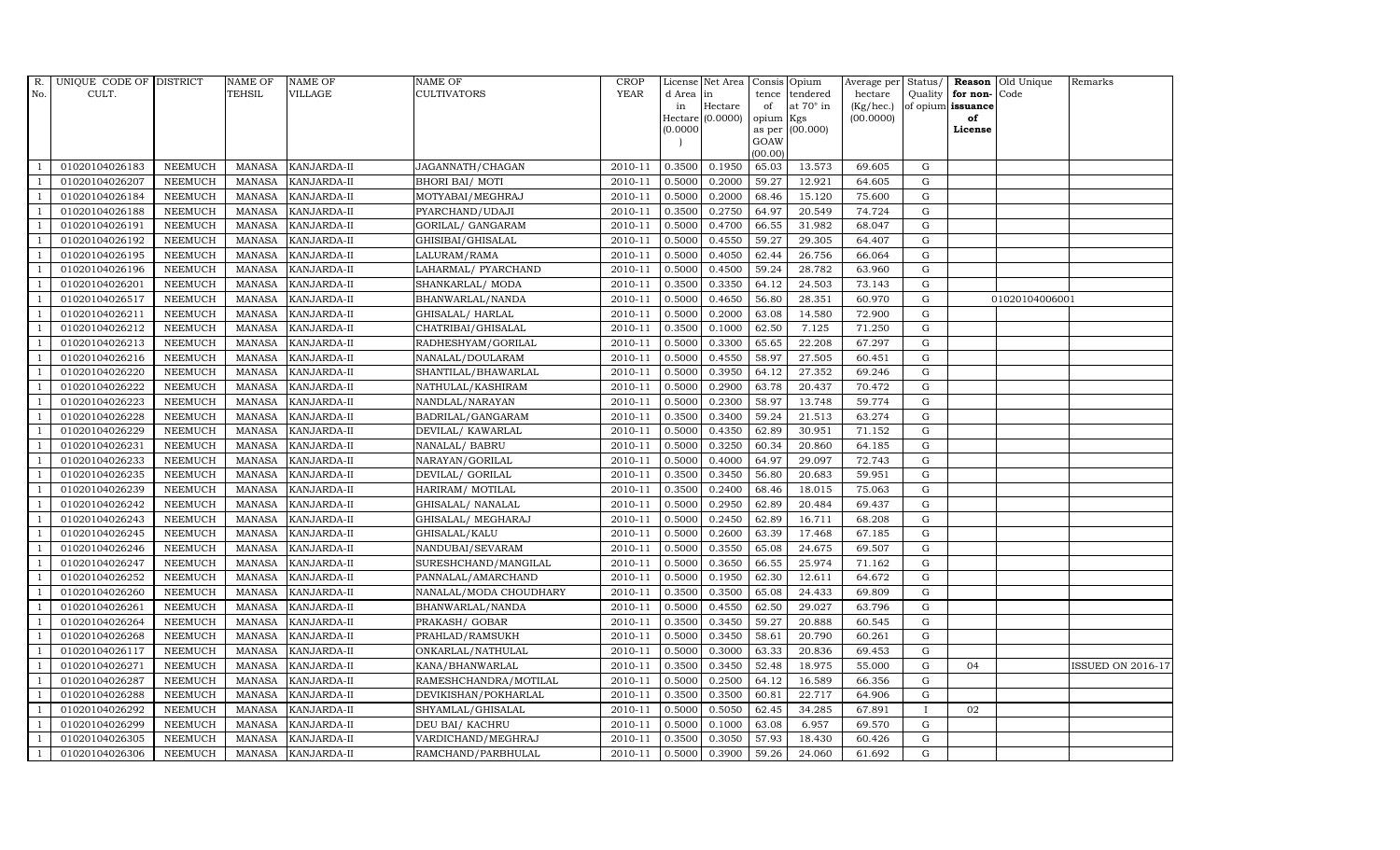| $R_{\cdot}$    | UNIQUE CODE OF DISTRICT |                | <b>NAME OF</b> | <b>NAME OF</b>     | <b>NAME OF</b>               | <b>CROP</b> |           | License Net Area Consis Opium |           |                  | Average per Status/ |             |                         | <b>Reason</b> Old Unique<br>Remarks |                          |  |  |
|----------------|-------------------------|----------------|----------------|--------------------|------------------------------|-------------|-----------|-------------------------------|-----------|------------------|---------------------|-------------|-------------------------|-------------------------------------|--------------------------|--|--|
| No.            | CULT.                   |                | <b>TEHSIL</b>  | <b>VILLAGE</b>     | <b>CULTIVATORS</b>           | <b>YEAR</b> | d Area in |                               |           | tence tendered   | hectare             |             | Quality   for non- Code |                                     |                          |  |  |
|                |                         |                |                |                    |                              |             | in        | Hectare                       | of        | at $70^\circ$ in | (Kg/hec.)           |             | of opium issuance       |                                     |                          |  |  |
|                |                         |                |                |                    |                              |             | 0.0000    | Hectare (0.0000)              | opium Kgs | as per (00.000)  | (00.0000)           |             | of<br>License           |                                     |                          |  |  |
|                |                         |                |                |                    |                              |             |           |                               | GOAW      |                  |                     |             |                         |                                     |                          |  |  |
|                |                         |                |                |                    |                              |             |           |                               | (00.00)   |                  |                     |             |                         |                                     |                          |  |  |
|                | 01020104026308          | <b>NEEMUCH</b> | MANASA         | <b>KANJARDA-II</b> | BASANTILAL/MADHAVLAL         | 2010-11     | 0.5000    | 0.3450                        | 68.46     | 26.210           | 75.971              | G           |                         |                                     |                          |  |  |
| -1             | 01020104026309          | <b>NEEMUCH</b> | <b>MANASA</b>  | <b>KANJARDA-II</b> | RADHESHYAM/NANALAL           | 2010-11     | 0.5000    | 0.2100                        | 68.71     | 14.998           | 71.419              | $\mathbf G$ |                         |                                     |                          |  |  |
|                | 01020104026167          | <b>NEEMUCH</b> | <b>MANASA</b>  | KANJARDA-II        | KANHAIYALAL/NARAYAN          | 2010-11     | 0.5000    | 0.2100                        | 57.24     | 13.263           | 63.157              | G           |                         |                                     |                          |  |  |
|                | 01020104026310          | <b>NEEMUCH</b> | <b>MANASA</b>  | KANJARDA-II        | KANHAIYALAL/NARAYAN          | 2010-11     | 0.3500    | 0.1300                        | 66.55     | 9.640            | 74.154              | $\mathbf G$ |                         |                                     |                          |  |  |
| $\overline{1}$ | 01020104026311          | <b>NEEMUCH</b> | <b>MANASA</b>  | KANJARDA-II        | PARKASHCHAND/MADHAVLAL       | 2010-11     | 0.5000    | 0.3000                        | 57.27     | 22.048           | 73.493              | ${\bf G}$   |                         |                                     |                          |  |  |
| $\overline{1}$ | 01020104026312          | <b>NEEMUCH</b> | <b>MANASA</b>  | KANJARDA-II        | RAMPRASAD/NANALAL            | 2010-11     | 0.5000    | 0.4200                        | 63.44     | 27.760           | 66.095              | $\mathbf G$ |                         |                                     |                          |  |  |
| $\overline{1}$ | 01020104026316          | <b>NEEMUCH</b> | <b>MANASA</b>  | KANJARDA-II        | MOHANLAL/KANHAIYALAL         | 2010-11     | 0.5000    | 0.4200                        | 56.80     | 25.260           | 60.143              | ${\rm G}$   |                         |                                     |                          |  |  |
| $\overline{1}$ | 01020104026317          | <b>NEEMUCH</b> | <b>MANASA</b>  | KANJARDA-II        | BANSHILAL/LALURAM            | 2010-11     | 0.5000    | 0.3700                        | 64.39     | 23.870           | 64.514              | $\mathbf G$ |                         |                                     |                          |  |  |
|                | 01020104026322          | <b>NEEMUCH</b> | <b>MANASA</b>  | KANJARDA-II        | RUGHNATH/NARAYAN             | 2010-11     | 0.3500    | 0.1950                        | 66.55     | 14.727           | 75.523              | G           |                         |                                     |                          |  |  |
| $\overline{1}$ | 01020104026323          | <b>NEEMUCH</b> | <b>MANASA</b>  | KANJARDA-II        | NATHULAL/GENDMAL             | 2010-11     | 0.5000    | 0.4750                        | 58.61     | 29.950           | 63.053              | ${\rm G}$   |                         |                                     |                          |  |  |
| $\overline{1}$ | 01020104026332          | <b>NEEMUCH</b> | <b>MANASA</b>  | KANJARDA-II        | GANGABAI/KAJODIMAL           | 2010-11     | 0.5000    | 0.4150                        | 65.65     | 29.936           | 72.135              | G           |                         |                                     |                          |  |  |
| $\overline{1}$ | 01020104026129          | <b>NEEMUCH</b> | <b>MANASA</b>  | <b>KANJARDA-II</b> | JANIBAI/NANDARAM             | 2010-11     | 0.5000    | 0.1600                        | 62.64     | 10.774           | 67.338              | $\mathbf G$ |                         |                                     |                          |  |  |
| $\overline{1}$ | 01020104026163          | <b>NEEMUCH</b> | <b>MANASA</b>  | <b>KANJARDA-II</b> | JANIBAI/RATANLAL             | 2010-11     | 0.3500    | 0.3000                        | 59.24     | 19.879           | 66.263              | G           |                         |                                     |                          |  |  |
|                | 01020104026473          | <b>NEEMUCH</b> | <b>MANASA</b>  | KANJARDA-II        | PRABHULAL/HIRA               | 2010-11     | 0.3500    | 0.3550                        | 63.33     | 23.124           | 65.138              | $\mathbf G$ |                         |                                     |                          |  |  |
|                | 01020104026490          | <b>NEEMUCH</b> | <b>MANASA</b>  | KANJARDA-II        | RAMESHCHAND/KACHRULAL        | 2010-11     | 0.5000    | 0.4850                        | 59.26     | 29.418           | 60.656              | $\mathbf G$ |                         |                                     |                          |  |  |
| $\overline{1}$ | 01020104026491          | <b>NEEMUCH</b> | <b>MANASA</b>  | KANJARDA-II        | TULSIRAM/KISHANLAL           | 2010-11     | 0.5000    | 0.4250                        | 58.93     | 27.790           | 65.388              | G           |                         |                                     |                          |  |  |
| $\overline{1}$ | 01020104026494          | <b>NEEMUCH</b> | <b>MANASA</b>  | KANJARDA-II        | DHAPU BAI/KANHAIYALAL        | 2010-11     | 0.3500    | 0.1850                        | 65.01     | 12.435           | 67.216              | $\mathbf G$ |                         |                                     |                          |  |  |
| $\overline{1}$ | 01020104026210          | <b>NEEMUCH</b> | MANASA         | <b>KANJARDA-II</b> | MANGILAL/GORILAL             | 2010-11     | 0.5000    | 0.3000                        | 64.49     | 21.963           | 73.210              | $\mathbf G$ |                         |                                     |                          |  |  |
|                | 01020104026215          | <b>NEEMUCH</b> | <b>MANASA</b>  | KANJARDA-II        | NANIBAI/NANDLAL              | 2010-11     | 0.5000    | 0.4800                        | 63.78     | 31.298           | 65.204              | $\mathbf G$ |                         |                                     |                          |  |  |
| $\overline{1}$ | 01020104026266          | <b>NEEMUCH</b> | <b>MANASA</b>  | KANJARDA-II        | RATANLAL/MADHOLAL            | 2010-11     | 0.5000    | 0.3100                        | 60.34     | 20.404           | 65.819              | $\mathbf G$ |                         |                                     |                          |  |  |
| $\overline{1}$ | 01020104026141          | <b>NEEMUCH</b> | <b>MANASA</b>  | KANJARDA-II        | BHAGIRATH/KHEMRAJ            | 2010-11     | 0.5000    | 0.1900                        | 63.02     | 12.226           | 64.347              | $\mathbf G$ |                         |                                     |                          |  |  |
| $\overline{1}$ | 01020104026198          | <b>NEEMUCH</b> | <b>MANASA</b>  | KANJARDA-II        | MADHOLAL/NONDRAM             | 2010-11     | 0.3500    | 0.3300                        | 65.65     | 22.781           | 69.033              | ${\rm G}$   |                         |                                     |                          |  |  |
| $\overline{1}$ | 01020104026232          | <b>NEEMUCH</b> | MANASA         | <b>KANJARDA-II</b> | KAWARLAL/ BHURALAL           | 2010-11     | 0.3500    | 0.3250                        | 58.93     | 21.358           | 65.717              | G           |                         |                                     |                          |  |  |
|                | 01020104026512          | <b>NEEMUCH</b> | <b>MANASA</b>  | KANJARDA-II        | RAMCHANDR/ MODIRAM           | 2010-11     | 0.5000    | 0.2450                        | 65.01     | 16.327           | 66.641              | $\mathbf G$ |                         |                                     |                          |  |  |
|                | 01020104026262          | <b>NEEMUCH</b> | <b>MANASA</b>  | KANJARDA-II        | PRATHVIRAJ / RADHU           | 2010-11     | 0.5000    | 0.1000                        | 68.71     | 8.029            | 80.290              | ${\rm G}$   |                         |                                     |                          |  |  |
| -1             | 01020104026126          | <b>NEEMUCH</b> | <b>MANASA</b>  | KANJARDA-II        | HARKU BAI/ BHANWAR LAL       | 2010-11     | 0.5000    | 0.1700                        | 57.24     | 10.434           | 61.376              | G           |                         |                                     |                          |  |  |
| $\mathbf{1}$   | 01020104026180          | <b>NEEMUCH</b> | <b>MANASA</b>  | KANJARDA-II        | HUDI BAI/ SHANTILAL          | 2010-11     | 0.3500    | 0.3450                        | 58.97     | 21.954           | 63.635              | ${\rm G}$   |                         |                                     |                          |  |  |
| $\overline{1}$ | 01020104026169          | <b>NEEMUCH</b> | <b>MANASA</b>  | KANJARDA-II        | ANIBAI/NANDLAL               | 2010-11     | 0.3500    | 0.2100                        | 62.89     | 13.962           | 66.486              | G           |                         |                                     |                          |  |  |
| $\overline{1}$ | 01020104026276          | <b>NEEMUCH</b> | <b>MANASA</b>  | KANJARDA-II        | <b>GENDI BAI/ BHAWARLAL</b>  | 2010-11     | 0.5000    | 0.3600                        | 63.08     | 23.853           | 66.258              | $\mathbf G$ |                         |                                     |                          |  |  |
|                | 01020104026493          | <b>NEEMUCH</b> | <b>MANASA</b>  | KANJARDA-II        | <b>BALU/ BHERULAL</b>        | 2010-11     | 0.5000    | 0.2500                        | 66.55     | 17.607           | 70.428              | $\mathbf G$ |                         |                                     |                          |  |  |
| -1             | 01020104026147          | <b>NEEMUCH</b> | <b>MANASA</b>  | KANJARDA-II        | NANDKISHOR/KACHRULAL         | 2010-11     | 0.3500    | 0.2950                        | 58.93     | 19.034           | 64.522              | G           |                         |                                     |                          |  |  |
|                | 01020104026541          | <b>NEEMUCH</b> | <b>MANASA</b>  | KANJARDA-II        | CHANDRI BAI / GORILAL        | 2010-11     | 0.3500    | 0.3400                        | 59.24     | 20.446           | 60.135              | ${\rm G}$   |                         |                                     |                          |  |  |
| $\overline{1}$ | 01020104026284          | <b>NEEMUCH</b> | <b>MANASA</b>  | KANJARDA-II        | BHANWARLAL/SITARAM           | 2010-11     | 0.3500    | 0.3100                        | 59.24     | 19.608           | 63.252              | ${\rm G}$   |                         |                                     |                          |  |  |
| $\overline{1}$ | 01020104026140          | <b>NEEMUCH</b> | <b>MANASA</b>  | KANJARDA-II        | ABDUL SATTAR/ MOHAMMAD HUSAI | 2010-11     | 0.3500    | 0.3450                        | 63.08     | 22.051           | 63.916              | $\mathbf G$ |                         |                                     |                          |  |  |
|                | 01020104026495          | <b>NEEMUCH</b> | <b>MANASA</b>  | KANJARDA-II        | AMARCHAND/PYARCHAND          | 2010-11     | 0.3500    | 0.2100                        | 53.63     | 10.918           | 51.990              | $\mathbf G$ | 04                      |                                     |                          |  |  |
| $\overline{1}$ | 01020104026149          | <b>NEEMUCH</b> | <b>MANASA</b>  | KANJARDA-II        | BANSILAL/GOBARLAL            | 2010-11     | 0.5000    | 0.2050                        | 63.08     | 13.824           | 67.434              | G           |                         |                                     |                          |  |  |
| -1             | 01020104026513          | <b>NEEMUCH</b> | <b>MANASA</b>  | KANJARDA-II        | BHONIRAM/ JAGANNATH          | 2010-11     | 0.3500    | 0.3500                        | 53.61     | 20.203           | 57.723              | G           | 05                      |                                     | <b>ISSUED ON 2016-17</b> |  |  |
| $\overline{1}$ | 01020104026518          | <b>NEEMUCH</b> | <b>MANASA</b>  | KANJARDA-II        | SUKHIBAI/AMRA                | 2010-11     | 0.3500    | 0.3250                        | 56.80     | 18.776           | 57.772              | ${\rm G}$   |                         | 01020104006002                      |                          |  |  |
| $\overline{1}$ | 01020104026519          | <b>NEEMUCH</b> | <b>MANASA</b>  | KANJARDA-II        | DAULATRAM/MORA               | 2010-11     | 0.5000    | 0.2050                        | 63.44     | 13.422           | 65.473              | $\mathbf G$ |                         | 01020104021003                      |                          |  |  |
|                | 01020104026520          | <b>NEEMUCH</b> | <b>MANASA</b>  | KANJARDA-II        | BASANTILAL/UDAYRAM           | 2010-11     | 0.3500    | 0.2400                        | 63.35     | 16.190           | 67.458              | G           | 01020104021014          |                                     |                          |  |  |
| $\mathbf{1}$   | 01020104026521          | <b>NEEMUCH</b> |                | MANASA KANJARDA-II | CHAGANLAL/PYARCHAND          | 2010-11     | 0.5000    | 0.2850                        | 63.44     | 18.524           | 64.996              | G           |                         | 01020104006009                      |                          |  |  |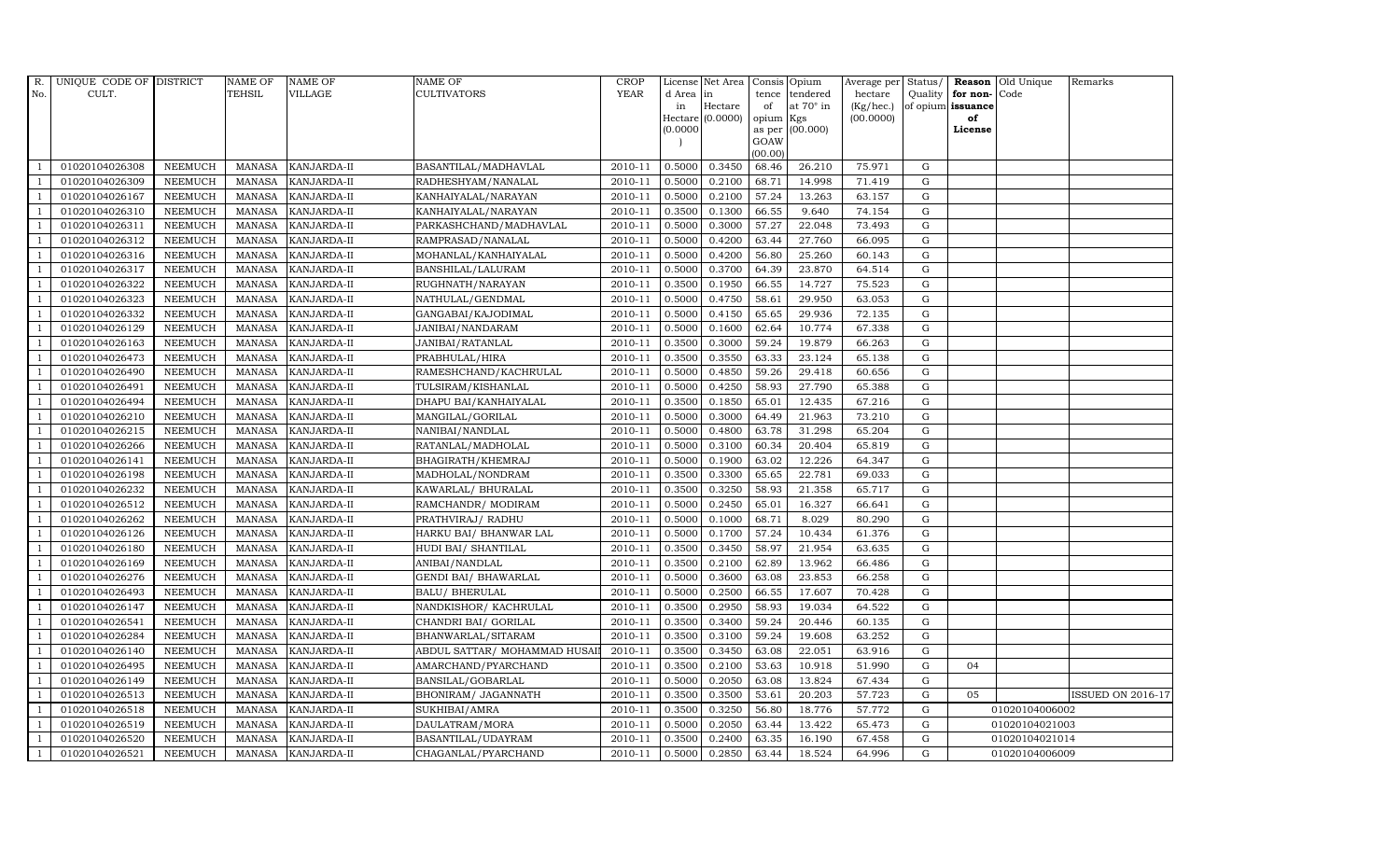| R.             | UNIQUE CODE OF DISTRICT |                | <b>NAME OF</b> | <b>NAME OF</b>     | NAME OF                    | <b>CROP</b> |           | License Net Area | Consis Opium   |                  |           |              |                      | Average per Status/ Reason Old Unique | Remarks                   |
|----------------|-------------------------|----------------|----------------|--------------------|----------------------------|-------------|-----------|------------------|----------------|------------------|-----------|--------------|----------------------|---------------------------------------|---------------------------|
| No.            | CULT.                   |                | <b>TEHSIL</b>  | VILLAGE            | <b>CULTIVATORS</b>         | <b>YEAR</b> | d Area in |                  | tence          | tendered         | hectare   |              | Quality for non-Code |                                       |                           |
|                |                         |                |                |                    |                            |             | in        | Hectare          | of             | at $70^\circ$ in | (Kg/hec.) |              | of opium issuance    |                                       |                           |
|                |                         |                |                |                    |                            |             | (0.0000)  | Hectare (0.0000) | opium          | Kgs<br>(00.000)  | (00.0000) |              | of<br>License        |                                       |                           |
|                |                         |                |                |                    |                            |             |           |                  | as per<br>GOAW |                  |           |              |                      |                                       |                           |
|                |                         |                |                |                    |                            |             |           |                  | (00.00)        |                  |           |              |                      |                                       |                           |
|                | 01020104026522          | <b>NEEMUCH</b> | MANASA         | <b>KANJARDA-II</b> | BHAGUBAI/HARIRAM           | 2010-11     | 0.3500    | 0.2000           | 65.01          | 15.008           | 75.040    | G            |                      | 01020104023048                        |                           |
| -1             | 01020104026523          | <b>NEEMUCH</b> | <b>MANASA</b>  | KANJARDA-II        | MADANLAL/KHEMRAJ           | 2010-11     | 0.3500    | 0.3450           | 56.46          | 20.527           | 59.499    | G            |                      | 01020104007034                        |                           |
|                | 01020104026161          | <b>NEEMUCH</b> | <b>MANASA</b>  | KANJARDA-II        | CHAGANLAL/BHANWARLAL       | 2010-11     | 0.3500    | 0.3250           | 59.74          | 20.337           | 62.575    | G            |                      | 01020104007010                        |                           |
|                | 01020104026525          | <b>NEEMUCH</b> | <b>MANASA</b>  | KANJARDA-II        | MAHESH/MANGILAL            | 2010-11     | 0.3500    | 0.1500           | 59.74          | 9.140            | 60.933    | G            |                      | 01020104007012                        |                           |
|                | 01020104026526          | <b>NEEMUCH</b> | <b>MANASA</b>  | KANJARDA-II        | RAMESHCHAND/HARLAL         | 2010-11     | 0.5000    | 0.4100           | 65.01          | 26.951           | 65.734    | ${\rm G}$    |                      | 01020104007021                        |                           |
| $\overline{1}$ | 01020104026527          | <b>NEEMUCH</b> | <b>MANASA</b>  | KANJARDA-II        | RAMLAL/BADRILAL            | 2010-11     | 0.3500    | 0.3400           | 65.01          | 23.227           | 68.315    | G            |                      | 01020104007025                        |                           |
| $\overline{1}$ | 01020104026528          | <b>NEEMUCH</b> | <b>MANASA</b>  | KANJARDA-II        | PRABHULAL/SUNDERLAL        | 2010-11     | 0.3500    | 0.3050           | 63.35          | 20.978           | 68.780    | G            |                      | 01020104007020                        |                           |
| $\overline{1}$ | 01020104026529          | <b>NEEMUCH</b> | <b>MANASA</b>  | KANJARDA-II        | DHAPUBAI/NANALAL           | 2010-11     | 0.5000    | 0.1700           | 68.46          | 12.059           | 70.935    | G            |                      |                                       | 0102010401000 NAME CHANGE |
|                | 01020104026530          | <b>NEEMUCH</b> | <b>MANASA</b>  | KANJARDA-II        | BAJJIBAI/HARIRAM           | 2010-11     | 0.5000    | 0.3100           | 63.44          | 20.419           | 65.868    | G            |                      | 01020104021001                        |                           |
| -1             | 01020104026017          | <b>NEEMUCH</b> | <b>MANASA</b>  | KANJARDA-I         | MOTILAL/MEGHRAJ            | 2010-11     | 0.3500    | 0.1950           | 60.99          | 12.982           | 66.574    | G            |                      |                                       |                           |
| $\overline{1}$ | 01020104026505          | <b>NEEMUCH</b> | <b>MANASA</b>  | KANJARDA-I         | MATHURALAL/ RUPA           | 2010-11     | 0.3500    | 0.3400           | 57.44          | 20.678           | 60.818    | G            |                      |                                       |                           |
| $\overline{1}$ | 01020104026506          | <b>NEEMUCH</b> | <b>MANASA</b>  | KANJARDA-I         | NANDU BAI / PYARCHAND      | 2010-11     | 0.5000    | 0.1850           | 64.68          | 12.733           | 68.827    | G            |                      |                                       |                           |
| $\overline{1}$ | 01020104026507          | <b>NEEMUCH</b> | <b>MANASA</b>  | KANJARDA-I         | MODIRAM/NARAYAN            | 2010-11     | 0.3500    | 0.3050           | 63.33          | 19.596           | 64.249    | G            |                      |                                       |                           |
|                | 01020104026109          | <b>NEEMUCH</b> | <b>MANASA</b>  | <b>KANJARDA-I</b>  | LAXMAN/GORILAL             | 2010-11     | 0.3500    | 0.3450           | 57.44          | 21.089           | 61.128    | G            |                      |                                       |                           |
|                | 01020104026508          | <b>NEEMUCH</b> | <b>MANASA</b>  | KANJARDA-I         | KANWARLAL/BHIMA            | 2010-11     | 0.3500    | 0.2750           | 60.99          | 17.574           | 63.905    | G            |                      |                                       |                           |
| -1             | 01020104026002          | <b>NEEMUCH</b> | <b>MANASA</b>  | KANJARDA-I         | MODIRAM/DEVA               | 2010-11     | 0.5000    | 0.3550           | 62.21          | 22.724           | 64.011    | G            |                      |                                       |                           |
| $\overline{1}$ | 01020104026005          | <b>NEEMUCH</b> | <b>MANASA</b>  | KANJARDA-I         | SITABAI/MANGILAL           | 2010-11     | 0.5000    | 0.4750           | 63.58          | 30.745           | 64.726    | G            |                      |                                       |                           |
| $\overline{1}$ | 01020104026006          | <b>NEEMUCH</b> | <b>MANASA</b>  | <b>KANJARDA-I</b>  | DHAPUBAI/BANSHILAL         | 2010-11     | 0.5000    | 0.3200           | 62.07          | 20.270           | 63.344    | $\mathbf G$  |                      |                                       |                           |
|                | 01020104026007          | <b>NEEMUCH</b> | <b>MANASA</b>  | KANJARDA-I         | RAMSUKH/LALURAM            | 2010-11     | 0.5000    | 0.4900           | 61.99          | 31.066           | 63.400    | G            |                      |                                       |                           |
|                | 01020104026010          | <b>NEEMUCH</b> | <b>MANASA</b>  | KANJARDA-I         | RAMESHCHAND/CHUNNILAL      | 2010-11     | 0.3500    | 0.3450           | 64.83          | 23.061           | 66.843    | G            |                      |                                       |                           |
| $\overline{1}$ | 01020104026014          | <b>NEEMUCH</b> | <b>MANASA</b>  | KANJARDA-I         | AMARCHAND/CHHAGANLAL       | 2010-11     | 0.5000    | 0.3050           | 57.57          | 18.825           | 61.721    | G            |                      |                                       |                           |
|                | 01020104026016          | <b>NEEMUCH</b> | <b>MANASA</b>  | KANJARDA-I         | JHAMAKLAL/PRITHVIRAJ       | 2010-11     | 0.5000    | 0.4750           | 59.76          | 29.649           | 62.419    | G            |                      |                                       |                           |
| $\overline{1}$ | 01020104026019          | <b>NEEMUCH</b> | MANASA         | KANJARDA-I         | RADHESHYAM / RATANLAL      | 2010-11     | 0.5000    | 0.4450           | 61.99          | 28.719           | 64.537    | G            |                      |                                       |                           |
|                | 01020104026022          | <b>NEEMUCH</b> | <b>MANASA</b>  | <b>KANJARDA-I</b>  | SHANKARLAL/CHHAGANLAL      | 2010-11     | 0.5000    | 0.1800           | 62.41          | 11.787           | 65.483    | G            |                      |                                       |                           |
|                | 01020104026028          | <b>NEEMUCH</b> | <b>MANASA</b>  | KANJARDA-I         | BHANWARLAL/NARAYAN         | 2010-11     | 0.5000    | 0.3650           | 61.40          | 22.472           | 61.567    | G            |                      |                                       |                           |
| $\overline{1}$ | 01020104026030          | <b>NEEMUCH</b> | <b>MANASA</b>  | KANJARDA-I         | SUNDERLAL/SHIVLAL          | 2010-11     | 0.5000    | 0.3400           | 59.76          | 20.387           | 59.962    | G            |                      |                                       |                           |
|                | 01020104026033          | <b>NEEMUCH</b> | <b>MANASA</b>  | KANJARDA-I         | MANGILAL/GOPI              | 2010-11     | 0.5000    | 0.2500           | 62.21          | 17.561           | 70.244    | G            |                      |                                       |                           |
| $\overline{1}$ | 01020104026037          | <b>NEEMUCH</b> | <b>MANASA</b>  | KANJARDA-I         | <b>GIRJA BAI/ BABRU</b>    | 2010-11     | 0.3500    | 0.2050           | 63.58          | 14.233           | 69.429    | G            |                      |                                       |                           |
|                | 01020104026038          | <b>NEEMUCH</b> | <b>MANASA</b>  | <b>KANJARDA-I</b>  | AMRITRAM/LALURAM           | 2010-11     | 0.5000    | 0.4150           | 59.53          | 25.309           | 60.986    | $\mathbf G$  |                      |                                       |                           |
|                | 01020104026039          | <b>NEEMUCH</b> | <b>MANASA</b>  | KANJARDA-I         | PREMSHANKAR/LAXMAN         | 2010-11     | 0.5000    | 0.2850           | 61.99          | 18.659           | 65.470    | G            |                      |                                       |                           |
| -1             | 01020104026040          | <b>NEEMUCH</b> | <b>MANASA</b>  | KANJARDA-I         | GORILAL/KANHEYALAL         | 2010-11     | 0.5000    | 0.2850           | 62.07          | 19.286           | 67.670    | G            |                      |                                       |                           |
|                | 01020104026041          | <b>NEEMUCH</b> | <b>MANASA</b>  | KANJARDA-I         | LAXMAN / RAMSUKH           | 2010-11     | 0.3500    | 0.3350           | 62.74          | 21.941           | 65.496    | G            |                      |                                       |                           |
| $\overline{1}$ | 01020104026042          | <b>NEEMUCH</b> | <b>MANASA</b>  | KANJARDA-I         | RAJARAM/JAGANNATH          | 2010-11     | 0.5000    | 0.5100           | 60.08          | 32.503           | 63.731    | G            |                      |                                       |                           |
| $\overline{1}$ | 01020104026043          | <b>NEEMUCH</b> | <b>MANASA</b>  | KANJARDA-I         | BABULAL/RAMNARAYAN         | 2010-11     | 0.3500    | 0.3350           | 61.40          | 21.244           | 63.415    | G            |                      |                                       |                           |
|                | 01020104026044          | <b>NEEMUCH</b> | <b>MANASA</b>  | KANJARDA-I         | RAMCHANDRA/ PYARCHANDRA    | 2010-11     | 0.5000    | 0.3550           | 61.95          | 22.851           | 64.369    | G            |                      |                                       |                           |
| $\overline{1}$ | 01020104026049          | <b>NEEMUCH</b> | <b>MANASA</b>  | KANJARDA-I         | RAMESHGIR/ SHANKAR GIR     | 2010-11     | 0.3500    | 0.3300           | 55.71          | 18.615           | 56.409    | $\mathbf{I}$ | 02                   |                                       |                           |
|                | 01020104026009          | <b>NEEMUCH</b> | <b>MANASA</b>  | KANJARDA-I         | SOKINKUMAR/RAMNARAYAN      | 2010-11     | 0.3500    | 0.2950           | 64.68          | 19.524           | 66.183    | G            |                      |                                       |                           |
| $\overline{1}$ | 01020104026054          | <b>NEEMUCH</b> | <b>MANASA</b>  | KANJARDA-I         | AMOLAKSINGH/NANDLAL        | 2010-11     | 0.5000    | 0.4450           | 60.84          | 28.030           | 62.989    | G            |                      |                                       |                           |
| $\overline{1}$ | 01020104026055          | <b>NEEMUCH</b> | <b>MANASA</b>  | KANJARDA-I         | SHAMBHU NATH/ SHANKAR NATH | 2010-11     | 0.5000    | 0.4600           | 68.71          | 32.578           | 70.822    | G            |                      |                                       |                           |
|                | 01020104026058          | <b>NEEMUCH</b> | <b>MANASA</b>  | KANJARDA-I         | NARAYANIBAI/MANGILAL       | 2010-11     | 0.5000    | 0.5050           | 61.11          | 32.030           | 63.426    | G            |                      |                                       |                           |
| $\mathbf{1}$   | 01020104026065          | NEEMUCH        | MANASA         | <b>KANJARDA-I</b>  | SUNDER BAI/ BANSHILAL      | 2010-11     | 0.5000    | 0.3850           | 62.41          | 24.973           | 64.865    | G            |                      |                                       |                           |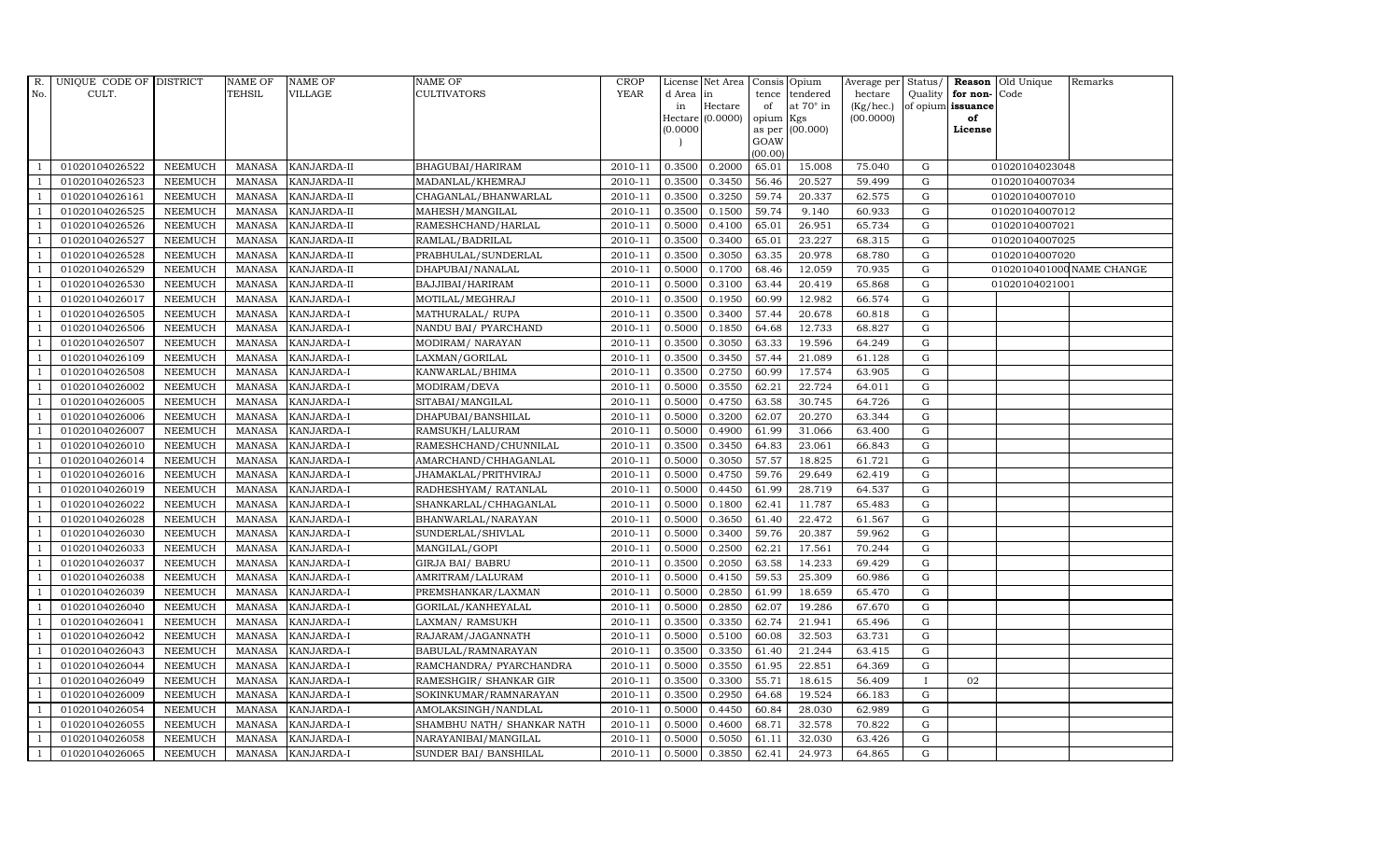|                | R. UNIQUE CODE OF DISTRICT |                | <b>NAME OF</b> | <b>NAME OF</b> | <b>NAME OF</b>          | <b>CROP</b> |          | License Net Area Consis Opium |           |                  |           |             |                      | Average per Status/ Reason Old Unique | Remarks                        |  |
|----------------|----------------------------|----------------|----------------|----------------|-------------------------|-------------|----------|-------------------------------|-----------|------------------|-----------|-------------|----------------------|---------------------------------------|--------------------------------|--|
| No.            | CULT.                      |                | TEHSIL         | VILLAGE        | <b>CULTIVATORS</b>      | <b>YEAR</b> | d Area   | in                            | tence     | tendered         | hectare   |             | Quality for non-Code |                                       |                                |  |
|                |                            |                |                |                |                         |             | in       | Hectare                       | of        | at $70^\circ$ in | (Kg/hec.) |             | of opium issuance    |                                       |                                |  |
|                |                            |                |                |                |                         |             |          | Hectare (0.0000)              | opium Kgs |                  | (00.0000) |             | of                   |                                       |                                |  |
|                |                            |                |                |                |                         |             | (0.0000) |                               | GOAW      | as per (00.000)  |           |             | License              |                                       |                                |  |
|                |                            |                |                |                |                         |             |          |                               | (00.00)   |                  |           |             |                      |                                       |                                |  |
|                | 01020104026070             | NEEMUCH        | MANASA         | KANJARDA-I     | SUNDERLAL/DEVA          | 2010-11     | 0.5000   | 0.3300                        | 63.58     | 21.454           | 65.012    | G           |                      |                                       |                                |  |
|                | 01020104026072             | <b>NEEMUCH</b> | <b>MANASA</b>  | KANJARDA-I     | KANHEYALAL/ RAMSUKH     | 2010-11     | 0.5000   | 0.4850                        | 62.51     | 31.728           | 65.419    | G           |                      |                                       |                                |  |
|                | 01020104026074             | <b>NEEMUCH</b> | <b>MANASA</b>  | KANJARDA-I     | BANSILAL/SUKHLAL        | 2010-11     | 0.5000   | 0.4200                        | 61.40     | 26.832           | 63.886    | G           |                      |                                       |                                |  |
|                | 01020104026076             | <b>NEEMUCH</b> | <b>MANASA</b>  | KANJARDA-I     | RAMNARAYAN/SHIVRAM      | 2010-11     | 0.5000   | 0.2000                        | 64.68     | 13.112           | 65.560    | G           |                      |                                       |                                |  |
| $\overline{1}$ | 01020104026085             | <b>NEEMUCH</b> | <b>MANASA</b>  | KANJARDA-I     | MOTILAL/BHAWARLAL       | 2010-11     | 0.5000   | 0.3950                        | 59.76     | 24.117           | 61.056    | G           |                      |                                       |                                |  |
| $\overline{1}$ | 01020104026089             | <b>NEEMUCH</b> | <b>MANASA</b>  | KANJARDA-I     | DEVKISHAN/GORILAL       | 2010-11     | 0.5000   | 0.1450                        | 58.15     | 9.387            | 64.738    | $\mathbf G$ |                      |                                       |                                |  |
| $\overline{1}$ | 01020104026090             | <b>NEEMUCH</b> | <b>MANASA</b>  | KANJARDA-I     | HARIRAM/ KANHEYALAL     | 2010-11     | 0.3500   | 0.2200                        | 59.70     | 13.799           | 62.723    | G           |                      |                                       |                                |  |
|                | 01020104026094             | <b>NEEMUCH</b> | <b>MANASA</b>  | KANJARDA-I     | PUKHRAJ/ CHUNNILAL      | 2010-11     | 0.5000   | 0.2000                        | 68.71     | 14.694           | 73.470    | $\mathbf G$ |                      |                                       |                                |  |
|                | 01020104026095             | NEEMUCH        | <b>MANASA</b>  | KANJARDA-I     | RAMCHAND/SEVARAM        | 2010-11     | 0.5000   | 0.3400                        | 61.99     | 22.494           | 66.159    | ${\rm G}$   |                      |                                       |                                |  |
|                | 01020104026100             | <b>NEEMUCH</b> | <b>MANASA</b>  | KANJARDA-I     | BABULAL/RAMKISHAN       | 2010-11     | 0.5000   | 0.2000                        | 65.52     | 14.386           | 71.930    | G           |                      |                                       |                                |  |
|                | 01020104026096             | <b>NEEMUCH</b> | <b>MANASA</b>  | KANJARDA-I     | SURAMAL/NARAYAN         | 2010-11     | 0.5000   | 0.3950                        | 62.41     | 25.356           | 64.192    | G           |                      |                                       |                                |  |
| $\overline{1}$ | 01020104026097             | <b>NEEMUCH</b> | <b>MANASA</b>  | KANJARDA-I     | PRAKASHCHAND/SEVARAM    | 2010-11     | 0.5000   | 0.3100                        | 62.21     | 20.520           | 66.194    | $\mathbf G$ |                      |                                       |                                |  |
|                | 01020104026098             | <b>NEEMUCH</b> | <b>MANASA</b>  | KANJARDA-I     | RAMESH/KISHANLAL        | 2010-11     | 0.5000   | 0.3050                        | 61.95     | 19.744           | 64.734    | G           |                      |                                       |                                |  |
|                | 01020104026103             | <b>NEEMUCH</b> | <b>MANASA</b>  | KANJARDA-I     | RAMLAL/MANGILAL         | 2010-11     | 0.3500   | 0.3100                        | 65.23     | 20.221           | 65.229    | $\mathbf G$ |                      |                                       |                                |  |
|                | 01020104026105             | <b>NEEMUCH</b> | <b>MANASA</b>  | KANJARDA-I     | HARISH/PREMCHAND        | 2010-11     | 0.5000   | 0.4650                        | 62.07     | 28.632           | 61.574    | $\mathbf G$ |                      |                                       |                                |  |
| $\overline{1}$ | 01020104026106             | <b>NEEMUCH</b> | <b>MANASA</b>  | KANJARDA-I     | PRABHULAL/PRITHVIRAJ    | 2010-11     | 0.3500   | 0.3450                        | 59.70     | 21.270           | 61.652    | G           |                      |                                       |                                |  |
| $\overline{1}$ | 01020104026110             | <b>NEEMUCH</b> | <b>MANASA</b>  | KANJARDA-I     | BABULAL/NANALAL         | 2010-11     | 0.3500   | 0.3500                        | 64.73     | 22.876           | 65.360    | $\mathbf G$ |                      |                                       |                                |  |
|                | 01020104026114             | <b>NEEMUCH</b> | <b>MANASA</b>  | KANJARDA-I     | PRAKASH/RAMCHANDRA      | 2010-11     | 0.5000   | 0.2450                        | 65.23     | 17.910           | 73.102    | $\mathbf G$ |                      |                                       |                                |  |
|                | 01020104026257             | <b>NEEMUCH</b> | <b>MANASA</b>  | KANJARDA-I     | GORILAL/DOLAJI          | 2010-11     | 0.3500   | 0.3150                        | 60.72     | 19.769           | 62.759    | G           |                      |                                       |                                |  |
|                | 01020104026300             | <b>NEEMUCH</b> | <b>MANASA</b>  | KANJARDA-I     | JAGANNATH/PYARCHANDRA   | 2010-11     | 0.3500   | 0.3250                        | 60.81     | 20.502           | 63.083    | ${\bf G}$   |                      |                                       |                                |  |
| $\overline{1}$ | 01020104026301             | NEEMUCH        | <b>MANASA</b>  | KANJARDA-I     | HEERALAL/NANALAL        | 2010-11     | 0.3500   | 0.2900                        | 60.72     | 17.904           | 61.738    | G           |                      |                                       |                                |  |
| $\overline{1}$ | 01020104026302             | <b>NEEMUCH</b> | <b>MANASA</b>  | KANJARDA-I     | BADRILAL/BHANWARLAL     | 2010-11     | 0.3500   | 0.3450                        | 61.95     | 21.833           | 63.284    | G           |                      |                                       |                                |  |
| $\overline{1}$ | 01020104026326             | <b>NEEMUCH</b> | <b>MANASA</b>  | KANJARDA-I     | BHURIBAI/GORILAL        | 2010-11     | 0.3500   | 0.1950                        | 57.72     | 11.750           | 60.256    | G           |                      |                                       |                                |  |
|                | 01020104026328             | <b>NEEMUCH</b> | <b>MANASA</b>  | KANJARDA-I     | GOPAL/ BHURALAL         | 2010-11     | 0.5000   | 0.3400                        | 62.07     | 21.308           | 62.671    | G           |                      |                                       |                                |  |
|                | 01020104026330             | <b>NEEMUCH</b> | <b>MANASA</b>  | KANJARDA-I     | SHOBALAL/JAGANNATH      | 2010-11     | 0.5000   | 0.5000                        | 65.18     | 33.689           | 67.378    | G           |                      |                                       |                                |  |
| -1             | 01020104026082             | <b>NEEMUCH</b> | <b>MANASA</b>  | KANJARDA-I     | GOPAL/SITARAM           | 2010-11     | 0.5000   | 0.4100                        | 59.67     | 24.920           | 60.780    | G           |                      |                                       |                                |  |
| $\overline{1}$ | 01020104026051             | <b>NEEMUCH</b> | <b>MANASA</b>  | KANJARDA-I     | MOHANLAL/NANDLAL        | 2010-11     | 0.5000   | 0.3700                        | 62.21     | 23.382           | 63.195    | G           |                      |                                       |                                |  |
| $\overline{1}$ | 01020104026290             | <b>NEEMUCH</b> | <b>MANASA</b>  | KANJARDA-I     | BHURALAL/GORILAL        | 2010-11     | 0.5000   | 0.1900                        | 59.53     | 12.068           | 63.516    | G           |                      |                                       |                                |  |
|                | 01020104026061             | <b>NEEMUCH</b> | <b>MANASA</b>  | KANJARDA-I     | MADANLAL/NANALAL        | 2010-11     | 0.5000   | 0.2700                        | 62.07     | 17.238           | 63.844    | $\mathbf G$ |                      |                                       |                                |  |
|                | 01020104026012             | <b>NEEMUCH</b> | <b>MANASA</b>  | KANJARDA-I     | KALABAI/DAMARSILAL      | 2010-11     | 0.5000   | 0.3350                        | 65.52     | 22.969           | 68.564    | ${\rm G}$   |                      |                                       |                                |  |
|                | 01020104026091             | <b>NEEMUCH</b> | <b>MANASA</b>  | KANJARDA-I     | NANDKISHORE/ONKAR       | 2010-11     | 0.5000   | 0.3000                        | 62.21     | 19.756           | 65.853    | G           |                      |                                       |                                |  |
| $\overline{1}$ | 01020104026111             | <b>NEEMUCH</b> | <b>MANASA</b>  | KANJARDA-I     | NANDLAL/MANGILAL        | 2010-11     | 0.5000   | 0.2950                        | 65.23     | 19.923           | 67.536    | $\mathbf G$ |                      |                                       |                                |  |
| $\overline{1}$ | 01020104026112             | <b>NEEMUCH</b> | <b>MANASA</b>  | KANJARDA-I     | NANIBAI/RAMESHWAR       | 2010-11     | 0.5000   | 0.4950                        | 65.23     | 33.034           | 66.735    | G           |                      |                                       |                                |  |
|                | 01020104026032             | <b>NEEMUCH</b> | <b>MANASA</b>  | KANJARDA-I     | RAMLAL/KANHAIYALAL      | 2010-11     | 0.3500   | 0.2550                        | 65.23     | 19.159           | 75.133    | $\mathbf G$ |                      |                                       |                                |  |
|                | 01020104026045             | <b>NEEMUCH</b> | <b>MANASA</b>  | KANJARDA-I     | JANI BAI/ GULABCHAND    | 2010-11     | 0.5000   | 0.4100                        | 60.72     | 25.277           | 61.651    | $\mathbf G$ |                      |                                       |                                |  |
|                | 01020104026069             | <b>NEEMUCH</b> | <b>MANASA</b>  | KANJARDA-I     | KANCHAN BAI/ BHURALAL   | 2010-11     | 0.3500   | 0.3600                        | 60.84     | 22.050           | 61.250    | G           |                      |                                       |                                |  |
| $\overline{1}$ | 01020104026510             | <b>NEEMUCH</b> | <b>MANASA</b>  | KANJARDA-I     | BABULAL/ PANNALAL       | 2010-11     | 0.3500   | 0.3250                        | 64.22     | 22.110           | 68.031    | G           |                      |                                       | TRANSFER/ HANUMANTIA TAKA NMHI |  |
| $\overline{1}$ | 01020104026511             | <b>NEEMUCH</b> | <b>MANASA</b>  | KANJARDA-I     | GOPAL/ GANGARAM         | 2010-11     | 0.3500   | 0.3200                        | 60.99     | 21.468           | 67.088    | $\mathbf G$ |                      |                                       |                                |  |
| $\overline{1}$ | 01020104026077             | <b>NEEMUCH</b> | <b>MANASA</b>  | KANJARDA-I     | <b>JANI BAI/DEVILAL</b> | 2010-11     | 0.5000   | 0.4550                        | 60.84     | 28.603           | 62.864    | $\mathbf G$ |                      |                                       |                                |  |
|                | 01020104026500             | <b>NEEMUCH</b> | <b>MANASA</b>  | KANJARDA-I     | JAGDISH/BHURALAL        | 2010-11     | 0.3500   | 0.2950                        | 56.73     | 17.076           | 57.885    | G           |                      |                                       |                                |  |
|                | 01020104026503             | <b>NEEMUCH</b> | MANASA         | KANJARDA-I     | RAMESH/MANGILAL         | 2010-11     | 0.5000   | 0.4900                        | 64.83     | 32.860           | 67.061    | G           |                      |                                       |                                |  |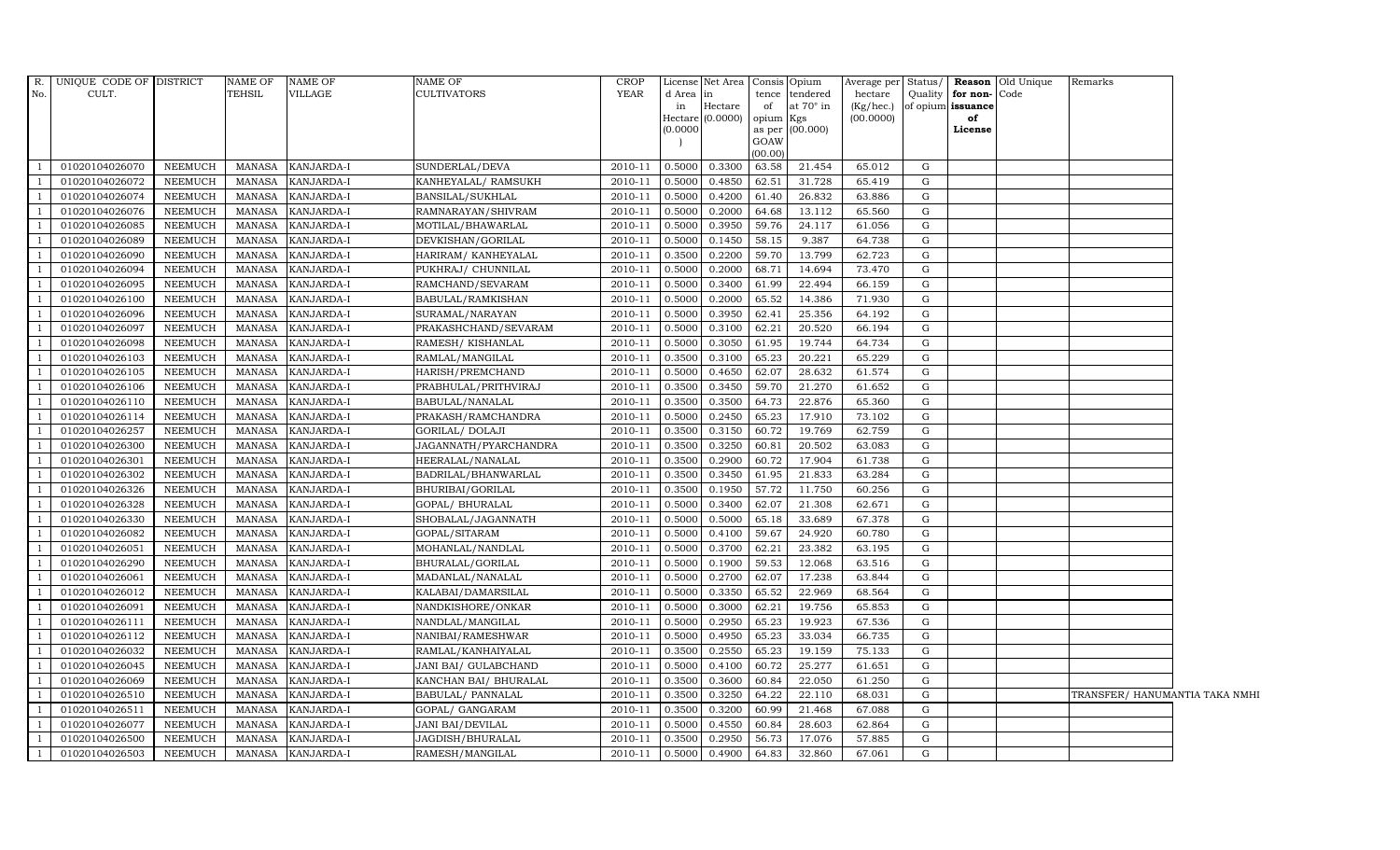| R.             | UNIQUE CODE OF DISTRICT |                | <b>NAME OF</b> | <b>NAME OF</b>        | <b>NAME OF</b>              | CROP    |           | License Net Area   Consis   Opium |                 |                  | Average per | Status/        | Reason            | Old Unique     | Remarks                  |
|----------------|-------------------------|----------------|----------------|-----------------------|-----------------------------|---------|-----------|-----------------------------------|-----------------|------------------|-------------|----------------|-------------------|----------------|--------------------------|
| No.            | CULT.                   |                | <b>TEHSIL</b>  | <b>VILLAGE</b>        | <b>CULTIVATORS</b>          | YEAR    | d Area in |                                   | tence           | tendered         | hectare     | Quality        | for non-          | Code           |                          |
|                |                         |                |                |                       |                             |         | in        | Hectare                           | of              | at $70^\circ$ in | (Kg/hec.)   |                | of opium issuance |                |                          |
|                |                         |                |                |                       |                             |         |           | Hectare (0.0000)                  | opium Kgs       |                  | (00.0000)   |                | of                |                |                          |
|                |                         |                |                |                       |                             |         | (0.0000)  |                                   |                 | as per (00.000)  |             |                | License           |                |                          |
|                |                         |                |                |                       |                             |         |           |                                   | GOAW<br>(00.00) |                  |             |                |                   |                |                          |
|                | 01020104026509          | <b>NEEMUCH</b> | MANASA         | KANJARDA-I            | DASHRATH / MANGILAL         | 2010-11 | 0.3500    | 0.3150                            | 63.39           | 20.366           | 64.654      | ${\rm G}$      |                   |                |                          |
| -1             | 01020104026080          | <b>NEEMUCH</b> | MANASA         | <b>KANJARDA-I</b>     | BADRILAL/BHERULAL           | 2010-11 | 0.5000    | 0.3100                            | 61.40           | 21.253           | 68.558      | G              |                   |                |                          |
|                | 01020104026334          | <b>NEEMUCH</b> | <b>MANASA</b>  | KANJARDA-I            | DEVILAL/NARAYAN             | 2010-11 | 0.5000    | 0.4050                            | 61.40           | 27.279           | 67.356      | G              |                   |                |                          |
|                | 01020104026023          | <b>NEEMUCH</b> | <b>MANASA</b>  | KANJARDA-I            | TEJMAL / GORILAL            | 2010-11 | 0.5000    | 0.3100                            | 62.41           | 19.552           | 63.071      | $\mathbf G$    |                   |                |                          |
|                | 01020104026063          | <b>NEEMUCH</b> | <b>MANASA</b>  | KANJARDA-I            | CHHAGANI BAI/ BHAWARLAL     | 2010-11 | 0.3500    | 0.3100                            | 59.70           | 18.840           | 60.774      | $\mathbf G$    |                   |                |                          |
| -1             | 01020104026024          | <b>NEEMUCH</b> | <b>MANASA</b>  | KANJARDA-I            | DILIP KUMAR/ CHHOGMAL       | 2010-11 | 0.3500    | 0.3300                            | 59.53           | 20.895           | 63.318      | $\mathbf G$    | 08                |                |                          |
| $\overline{1}$ | 01020104026514          | <b>NEEMUCH</b> | MANASA         | KANJARDA-I            | <b>BANSHILAL/RUPA</b>       | 2010-11 | 0.3500    | 0.2950                            | 57.44           | 18.348           | 62.197      | G              |                   | 01020104024003 |                          |
|                | 01020104026515          | <b>NEEMUCH</b> | <b>MANASA</b>  | KANJARDA-I            | KHEMRAJ/HIRA                | 2010-11 | 0.3500    | 0.3400                            | 63.39           | 22.114           | 65.041      | $\mathbf G$    |                   | 01020104024018 |                          |
| $\overline{1}$ | 01020104026516          | <b>NEEMUCH</b> | <b>MANASA</b>  | KANJARDA-I            | MEGHRAJ/GHISALAL            | 2010-11 | 0.3500    | 0.3500                            | 55.01           | 20.975           | 59.929      | $\mathbf{I}$   | 02                | 1020104024014  |                          |
| 3              | 01020104065009          | <b>NEEMUCH</b> | <b>MANASA</b>  | <b>KADI ANTRI</b>     | MANGILAL/RATANLAL           | 2010-11 | 0.3500    | 0.3100                            | 62.06           | 21.331           | 68.809      | $\overline{G}$ |                   |                |                          |
| 3              | 01020104065013          | <b>NEEMUCH</b> | <b>MANASA</b>  | <b>KADI ANTRI</b>     | MANOHAR/TEJRAM              | 2010-11 | 0.5000    | 0.2300                            | 59.89           | 14.836           | 64.504      | G              |                   |                |                          |
| 3              | 01020104065016          | <b>NEEMUCH</b> | MANASA         | <b>KADI ANTRI</b>     | MADANLAL/NARAYAN            | 2010-11 | 0.5000    | 0.4250                            | 58.50           | 26.066           | 61.332      | G              |                   |                |                          |
| 3              | 01020104065022          | <b>NEEMUCH</b> | <b>MANASA</b>  | <b>KADI ANTRI</b>     | <b>GANGA BAI/NONDRAM</b>    | 2010-11 | 0.5000    | 0.2000                            | 59.89           | 13.124           | 65.620      | $\mathbf G$    |                   |                |                          |
| 3              | 01020104065024          | <b>NEEMUCH</b> | <b>MANASA</b>  | <b>KADI ANTRI</b>     | BHAGATRAM/RATANLAL          | 2010-11 | 0.3500    | 0.2300                            | 63.24           | 16.244           | 70.626      | G              |                   |                |                          |
| 3              | 01020104065031          | <b>NEEMUCH</b> | <b>MANASA</b>  | <b>KADI ANTRI</b>     | BAGDIRAM/SITARAM            | 2010-11 | 0.5000    | 0.3500                            | 59.39           | 22.848           | 65.281      | G              |                   |                |                          |
| 3              | 01020104065034          | <b>NEEMUCH</b> | <b>MANASA</b>  | <b>KADI ANTRI</b>     | KACHRIBAI/BANSHILAL         | 2010-11 | 0.3500    | 0.1950                            | 59.89           | 12.748           | 65.374      | G              |                   |                |                          |
| 3              | 01020104065039          | <b>NEEMUCH</b> | MANASA         | <b>KADI ANTRI</b>     | NANIBAI/RAMESH              | 2010-11 | 0.3500    | 0.2450                            | 61.34           | 16.343           | 66.706      | G              |                   |                |                          |
| 3              | 01020104065015          | <b>NEEMUCH</b> | <b>MANASA</b>  | <b>KADI ANTRI</b>     | BHAGWAN/ISMAIL BACHHADA     | 2010-11 | 0.5000    | 0.2300                            | 51.45           | 12.385           | 53.847      | G              | 04                |                |                          |
| 3              | 01020104065023          | <b>NEEMUCH</b> | MANASA         | <b>KADI ANTRI</b>     | GOPAL/RAMLAL                | 2010-11 | 0.3500    | 0.3250                            | 59.94           | 21.056           | 64.788      | G              |                   |                |                          |
| 3              | 01020104065018          | <b>NEEMUCH</b> | <b>MANASA</b>  | <b>KADI ANTRI</b>     | SUGNABAI/BAPULAL            | 2010-11 | 0.3500    | 0.2100                            | 60.60           | 13.626           | 64.886      | ${\rm G}$      |                   |                |                          |
| 3              | 01020104065049          | <b>NEEMUCH</b> | <b>MANASA</b>  | <b>KADI ANTRI</b>     | KARULAL/KHEMRAJ             | 2010-11 | 0.3500    | 0.1950                            | 55.72           | 11.709           | 60.046      | G              |                   | 01020104090065 |                          |
| 2              | 01020104058007          | <b>NEEMUCH</b> | MANASA         | <b>KACHOLI</b>        | MANGIBAI/MANGILAL           | 2010-11 | 0.3500    | 0.3150                            | 58.79           | 19.325           | 61.350      | $\mathbf G$    |                   |                |                          |
| $\overline{2}$ | 01020104058015          | <b>NEEMUCH</b> | <b>MANASA</b>  | <b>KACHOLI</b>        | KANHAIYALAL/NANALAL         | 2010-11 | 0.3500    | 0.3200                            | 57.32           | 18.957           | 59.241      | $\mathbf G$    |                   |                |                          |
| $\overline{2}$ | 01020104058018          | <b>NEEMUCH</b> | <b>MANASA</b>  | <b>KACHOLI</b>        | GANGABAI/HAJARI             | 2010-11 | 0.5000    | 0.4400                            | 49.99           | 21.774           | 49.486      | $\mathbf G$    | 04                |                |                          |
| 2              | 01020104058032          | <b>NEEMUCH</b> | <b>MANASA</b>  | <b>KACHOLI</b>        | MOTYABAI/UDA                | 2010-11 | 0.5000    | 0.2100                            | 62.00           | 14.012           | 66.724      | $\mathbf G$    |                   |                |                          |
| $\overline{a}$ | 01020104058033          | <b>NEEMUCH</b> | <b>MANASA</b>  | <b>KACHOLI</b>        | BAPULAL/KALU                | 2010-11 | 0.5000    | 0.2750                            | 59.57           | 16.960           | 61.673      | $\mathbf G$    |                   |                |                          |
| $\overline{2}$ | 01020104058037          | <b>NEEMUCH</b> | MANASA         | <b>KACHOLI</b>        | PRABHULAL/VARDICHAND        | 2010-11 | 0.5000    | 0.4200                            | 62.00           | 27.749           | 66.070      | ${\rm G}$      |                   |                |                          |
| $\overline{2}$ | 01020104058038          | <b>NEEMUCH</b> | <b>MANASA</b>  | <b>KACHOLI</b>        | NANDLAL/DHANNA              | 2010-11 | 0.3500    | 0.2550                            | 67.12           | 17.365           | 68.098      | G              |                   | 01020104072008 |                          |
| $\overline{2}$ | 01020104058031          | <b>NEEMUCH</b> | <b>MANASA</b>  | <b>KACHOLI</b>        | CHAMPALAL/GOPAL             | 2010-11 | 0.5000    | 0.3100                            | 62.21           | 20.316           | 65.536      | ${\rm G}$      |                   | 01020104061117 |                          |
| $\overline{2}$ | 01020104058026          | <b>NEEMUCH</b> | <b>MANASA</b>  | <b>KACHOLI</b>        | MOHANBAI/SHAMBHUNATH        | 2010-11 | 0.5000    | 0.1800                            | 65.65           | 11.601           | 64.450      | G              |                   | 01020104061119 |                          |
| $\overline{a}$ | 01020104017002          | <b>NEEMUCH</b> | <b>MANASA</b>  | JAMUNIYA RAOJI        | KANHEYALAL/ KISHANLAL       | 2010-11 | 0.5000    | 0.4900                            | 58.29           | 31.976           | 65.258      | G              |                   |                |                          |
| $\overline{a}$ | 01020104017004          | <b>NEEMUCH</b> | <b>MANASA</b>  | JAMUNIYA RAOJI        | MANGILAL/ MOTILAL           | 2010-11 | 0.5000    | 0.4850                            | 60.38           | 31.475           | 64.897      | $\mathbf G$    |                   |                |                          |
| 2              | 01020104017007          | <b>NEEMUCH</b> | <b>MANASA</b>  | <b>JAMUNIYA RAOJI</b> | LEELABAI / NIRAML KUMAR     | 2010-11 | 0.5000    | 0.1950                            | 62.03           | 13.266           | 68.031      | G              | 08                |                | <b>ISSUED ON 2012-13</b> |
| $\overline{2}$ | 01020104017010          | <b>NEEMUCH</b> | <b>MANASA</b>  | <b>JAMUNIYA RAOJI</b> | <b>GENDI BAI/PARTHA</b>     | 2010-11 | 0.5000    | 0.5050                            | 57.78           | 29.905           | 59.218      | $\mathbf G$    |                   |                |                          |
| 2              | 01020104017014          | <b>NEEMUCH</b> | <b>MANASA</b>  | JAMUNIYA RAOJI        | MANAKCHAND/ GABURLAL        | 2010-11 | 0.5000    | 0.1950                            | 58.45           | 11.740           | 60.205      | $\mathbf G$    | 08                |                |                          |
| $\overline{2}$ | 01020104017015          | <b>NEEMUCH</b> | <b>MANASA</b>  | JAMUNIYA RAOJI        | LACHHIRAM/SHANKAR           | 2010-11 | 0.5000    | 0.4550                            | 59.74           | 29.699           | 65.273      | ${\rm G}$      |                   |                |                          |
| $\overline{2}$ | 01020104017017          | <b>NEEMUCH</b> | <b>MANASA</b>  | JAMUNIYA RAOJI        | SHANTILAL/RATANLAL          | 2010-11 | 0.5000    | 0.4900                            | 60.04           | 31.590           | 64.469      | ${\rm G}$      |                   |                |                          |
| $\overline{2}$ | 01020104017018          | <b>NEEMUCH</b> | <b>MANASA</b>  | JAMUNIYA RAOJI        | BHURBAI/NANDA               | 2010-11 | 0.5000    | 0.4000                            | 57.50           | 24.824           | 62.060      | G              |                   |                |                          |
| $\overline{a}$ | 01020104017021          | <b>NEEMUCH</b> | <b>MANASA</b>  | <b>JAMUNIYA RAOJI</b> | GHISALAL/CHIMAN             | 2010-11 | 0.5000    | 0.2100                            | 61.62           | 13.239           | 63.043      | $\mathbf G$    |                   |                |                          |
| 2              | 01020104017022          | <b>NEEMUCH</b> | <b>MANASA</b>  | JAMUNIYA RAOJI        | BASANTILAL/GABURLAL         | 2010-11 | 0.5000    | 0.4400                            | 63.46           | 30.343           | 68.961      | G              |                   |                |                          |
| $\overline{2}$ | 01020104017023          | <b>NEEMUCH</b> | MANASA         | <b>JAMUNIYA RAOJI</b> | BHANWARSINGH/SEETARAM SINGH | 2010-11 | 0.5000    | 0.3400                            | 58.45           | 21.326           | 62.723      | G              |                   |                |                          |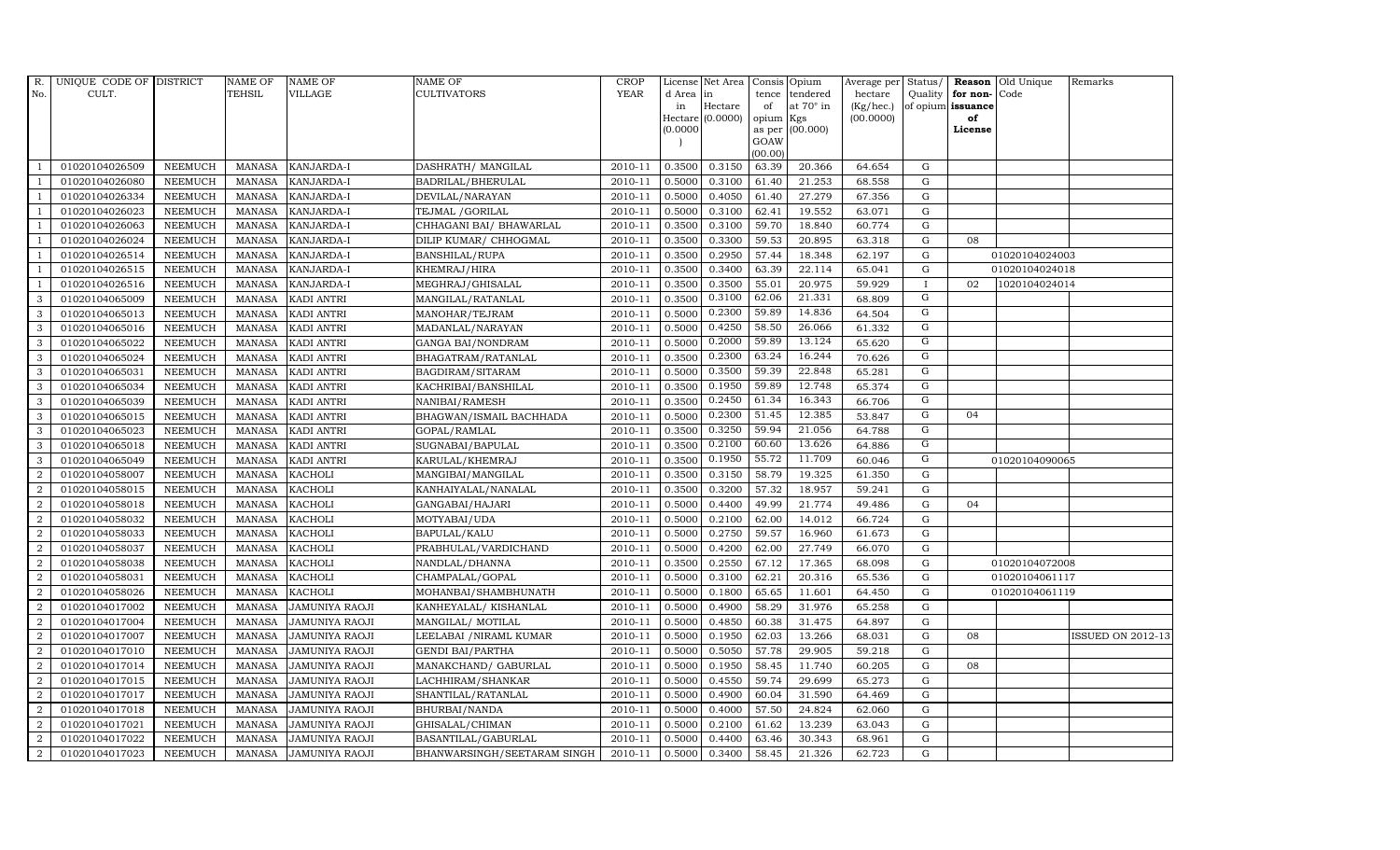| R.             | UNIQUE CODE OF DISTRICT |                | <b>NAME OF</b> | <b>NAME OF</b>        | NAME OF                    | <b>CROP</b> |           | License Net Area |           | Consis Opium     | Average per |                | Status/ Reason    | Old Unique | Remarks                  |
|----------------|-------------------------|----------------|----------------|-----------------------|----------------------------|-------------|-----------|------------------|-----------|------------------|-------------|----------------|-------------------|------------|--------------------------|
| No.            | CULT.                   |                | TEHSIL         | <b>VILLAGE</b>        | CULTIVATORS                | <b>YEAR</b> | d Area in |                  | tence     | tendered         | hectare     |                | Quality for non-  | Code       |                          |
|                |                         |                |                |                       |                            |             | in        | Hectare          | of        | at $70^\circ$ in | (Kg/hec.)   |                | of opium issuance |            |                          |
|                |                         |                |                |                       |                            |             |           | Hectare (0.0000) | opium Kgs |                  | (00.0000)   |                | of                |            |                          |
|                |                         |                |                |                       |                            |             | (0.0000)  |                  | GOAW      | as per (00.000)  |             |                | License           |            |                          |
|                |                         |                |                |                       |                            |             |           |                  | (00.00)   |                  |             |                |                   |            |                          |
| 2              | 01020104017028          | <b>NEEMUCH</b> | MANASA         | <b>JAMUNIYA RAOJI</b> | PARMANAND/DURGA SHANKAR    | 2010-11     | 0.5000    | 0.4900           | 55.06     | 29.339           | 59.876      | G              |                   |            |                          |
| $\overline{2}$ | 01020104017029          | <b>NEEMUCH</b> | <b>MANASA</b>  | <b>JAMUNIYA RAOJI</b> | SUGANA BAI/ MADAN SINGH    | 2010-11     | 0.3500    | 0.3450           | 57.22     | 20.468           | 59.328      | ${\rm G}$      |                   |            |                          |
| $\overline{2}$ | 01020104017030          | <b>NEEMUCH</b> | <b>MANASA</b>  | <b>JAMUNIYA RAOJI</b> | KHEMRAJ / NANURAM          | 2010-11     | 0.5000    | 0.4600           | 62.03     | 31.671           | 68.850      | G              |                   |            |                          |
| $\overline{2}$ | 01020104017031          | <b>NEEMUCH</b> | <b>MANASA</b>  | <b>JAMUNIYA RAOJI</b> | ROSHANLAL/GABURLAL         | 2010-11     | 0.5000    | 0.1950           | 59.74     | 12.836           | 65.826      | $\mathbf G$    | 08                |            | ISSUED ON 2012-13        |
| $\overline{2}$ | 01020104017033          | <b>NEEMUCH</b> | <b>MANASA</b>  | JAMUNIYA RAOJI        | RUGHANATH / KHIMA          | 2010-11     | 0.3500    | 0.2250           | 49.89     | 11.774           | 52.329      | ${\rm G}$      | 04                |            |                          |
| 2              | 01020104017035          | <b>NEEMUCH</b> | <b>MANASA</b>  | JAMUNIYA RAOJI        | SHANTI BAI/ DEV KISHAN     | 2010-11     | 0.5000    | 0.4100           | 58.45     | 25.192           | 61.444      | G              |                   |            |                          |
| $\overline{2}$ | 01020104017040          | <b>NEEMUCH</b> | <b>MANASA</b>  | <b>JAMUNIYA RAOJI</b> | GYANCHAND/ KISHANLAL       | 2010-11     | 0.5000    | 0.4850           | 57.97     | 30.550           | 62.990      | ${\rm G}$      |                   |            |                          |
| 2              | 01020104017041          | NEEMUCH        | <b>MANASA</b>  | <b>JAMUNIYA RAOJI</b> | HANGAMIBAI/MANGILAL        | 2010-11     | 0.5000    | 0.4800           | 57.99     | 29.840           | 62.167      | ${\rm G}$      |                   |            |                          |
| $\overline{2}$ | 01020104017042          | <b>NEEMUCH</b> | <b>MANASA</b>  | <b>JAMUNIYA RAOJI</b> | MATHRI BAI/UDAYRAM         | 2010-11     | 0.5000    | 0.4450           | 62.03     | 28.596           | 64.260      | G              |                   |            |                          |
| $\overline{2}$ | 01020104017044          | <b>NEEMUCH</b> | <b>MANASA</b>  | <b>JAMUNIYA RAOJI</b> | GORALAL/LALA               | 2010-11     | 0.5000    | 0.4700           | 59.74     | 30.246           | 64.353      | ${\rm G}$      |                   |            |                          |
| $\overline{2}$ | 01020104017046          | <b>NEEMUCH</b> | <b>MANASA</b>  | JAMUNIYA RAOJI        | KAILASH/NANDA              | 2010-11     | 0.5000    | 0.2800           | 62.77     | 18.517           | 66.133      | G              |                   |            |                          |
| 2              | 01020104017050          | <b>NEEMUCH</b> | <b>MANASA</b>  | <b>JAMUNIYA RAOJI</b> | MOTILAL/ GOURISHANKAR      | 2010-11     | 0.5000    | 0.1000           | 58.42     | 6.568            | 65.681      | $\mathbf G$    |                   |            |                          |
| 2              | 01020104017055          | <b>NEEMUCH</b> | <b>MANASA</b>  | <b>JAMUNIYA RAOJI</b> | SAMRATHMAL/RAMCHANDR       | 2010-11     | 0.5000    | 0.3600           | 59.74     | 24.382           | 67.728      | G              |                   |            |                          |
| $\overline{2}$ | 01020104017061          | <b>NEEMUCH</b> | <b>MANASA</b>  | <b>JAMUNIYA RAOJI</b> | NANDUBAI/AMRA              | 2010-11     | 0.3500    | 0.3400           | 59.65     | 21.082           | 62.006      | $\mathbf G$    |                   |            | NAME CHANGE              |
| $\overline{2}$ | 01020104017069          | <b>NEEMUCH</b> | <b>MANASA</b>  | <b>JAMUNIYA RAOJI</b> | DEVBAI/NARAYAN             | 2010-11     | 0.5000    | 0.4650           | 59.65     | 29.510           | 63.462      | ${\rm G}$      |                   |            |                          |
| $\overline{2}$ | 01020104017071          | <b>NEEMUCH</b> | <b>MANASA</b>  | JAMUNIYA RAOJI        | KOSHALYA BAI/ MADAN        | 2010-11     | 0.5000    | 0.4000           | 57.39     | 23.661           | 59.153      | ${\rm G}$      |                   |            |                          |
| 2              | 01020104017105          | <b>NEEMUCH</b> | <b>MANASA</b>  | <b>JAMUNIYA RAOJI</b> | UDAYLAL/MANGILAL/KACHHAVA  | 2010-11     | 0.5000    | 0.4850           | 59.37     | 30.550           | 62.990      | $\mathbf G$    |                   |            |                          |
| 2              | 01020104017048          | <b>NEEMUCH</b> | <b>MANASA</b>  | <b>JAMUNIYA RAOJI</b> | INDR SINGH/ SITARAM        | 2010-11     | 0.5000    | 0.4900           | 61.50     | 31.690           | 64.674      | $\mathbf G$    |                   |            |                          |
| $\overline{2}$ | 01020104017113          | <b>NEEMUCH</b> | <b>MANASA</b>  | <b>JAMUNIYA RAOJI</b> | RAMCHANDRA/BHAGIRATH       | 2010-11     | 0.5000    | 0.3600           | 59.74     | 24.690           | 68.583      | $\mathbf G$    |                   |            |                          |
| $\overline{2}$ | 01020104017114          | <b>NEEMUCH</b> | <b>MANASA</b>  | <b>JAMUNIYA RAOJI</b> | SUDHEER KUMAR/SHANTILAL    | 2010-11     | 0.5000    | 0.4950           | 57.60     | 31.005           | 62.637      | $\mathbf G$    |                   |            |                          |
| 2              | 01020104017116          | <b>NEEMUCH</b> | <b>MANASA</b>  | JAMUNIYA RAOJI        | DAULAT RAM/ SHANKER LAL    | 2010-11     | 0.5000    | 0.4600           | 56.35     | 27.901           | 60.655      | $\mathbf G$    |                   |            |                          |
| $\overline{a}$ | 01020104017065          | NEEMUCH        | <b>MANASA</b>  | <b>JAMUNIYA RAOJI</b> | KANWARLAL/BHANWARLAL       | 2010-11     | 0.5000    | 0.4550           | 56.74     | 27.843           | 61.194      | ${\rm G}$      |                   |            |                          |
| $\overline{a}$ | 01020104017118          | <b>NEEMUCH</b> | <b>MANASA</b>  | JAMUNIYA RAOJI        | UMAA BAI/ DHANRAJ          | 2010-11     | 0.5000    | 0.2950           | 59.13     | 19.699           | 66.776      | G              |                   |            |                          |
| 3              | 01020104082009          | <b>NEEMUCH</b> | <b>MANASA</b>  | <b>JALINER</b>        | <b>BABUGIR/ SUNDER GIR</b> | 2010-11     | 0.5000    | 0.4800           | 60.53     | 31.311           | 65.232      | ${\rm G}$      |                   |            |                          |
| 3              | 01020104082046          | <b>NEEMUCH</b> | <b>MANASA</b>  | <b>JALINER</b>        | BABULAL/ SUKHALAL          | 2010-11     | 0.5000    | 0.4500           | 58.19     | 28.289           | 62.864      | G              |                   |            |                          |
| 3              | 01020104082013          | <b>NEEMUCH</b> | <b>MANASA</b>  | <b>JALINER</b>        | BAGDULAL/KISHANLAL         | 2010-11     | 0.5000    | 0.4700           | 56.82     | 30.918           | 65.783      | G              |                   |            |                          |
| 3              | 01020104082088          | <b>NEEMUCH</b> | <b>MANASA</b>  | <b>JALINER</b>        | BAPULAL/ GIRDHARI          | 2010-11     | 0.5000    | 0.4700           | 56.06     | 32.899           | 69.998      | G              |                   |            |                          |
| 3              | 01020104082149          | <b>NEEMUCH</b> | <b>MANASA</b>  | <b>JALINER</b>        | BAPULAL/ PRABHULAL         | 2010-11     | 0.5000    | 0.4950           | 57.40     | 29.971           | 60.547      | G              |                   |            |                          |
| 3              | 01020104082045          | <b>NEEMUCH</b> | <b>MANASA</b>  | <b>JALINER</b>        | BHAGWATI BAI/ RATANLAL     | 2010-11     | 0.5000    | 0.4900           | 58.96     | 34.214           | 69.824      | $\overline{G}$ |                   |            |                          |
| 3              | 01020104082048          | <b>NEEMUCH</b> | <b>MANASA</b>  | <b>JALINER</b>        | BHERULAL/ GAMER            | 2010-11     | 0.5000    | 0.4600           | 51.39     | 27.941           | 60.742      | G              | 05                |            | <b>ISSUED ON 2015-16</b> |
| 3              | 01020104082014          | <b>NEEMUCH</b> | <b>MANASA</b>  | <b>JALINER</b>        | BHERULAL/ GOPI             | 2010-11     | 0.5000    | 0.4900           | 59.28     | 30.377           | 61.993      | $\mathbf G$    |                   |            |                          |
| 3              | 01020104082080          | <b>NEEMUCH</b> | <b>MANASA</b>  | <b>JALINER</b>        | BHOLI BAI/ GANGARAM        | 2010-11     | 0.5000    | 0.4700           | 60.75     | 31.790           | 67.638      | G              |                   |            |                          |
| 3              | 01020104082130          | NEEMUCH        | MANASA         | <b>JALINER</b>        | <b>BHONI BAI/ BAGDU</b>    | 2010-11     | 0.5000    | 0.4550           | 59.52     | 30.168           | 66.304      | G              |                   |            |                          |
| 3              | 01020104082159          | <b>NEEMUCH</b> | <b>MANASA</b>  | <b>JALINER</b>        | BHUWANIRAM / BHAGIRATH     | 2010-11     | 0.3500    | 0.2800           | 57.32     | 16.787           | 59.954      | G              |                   |            |                          |
| 3              | 01020104082125          | <b>NEEMUCH</b> | <b>MANASA</b>  | <b>JALINER</b>        | GANESH GIR/ MOHAN GIR      | 2010-11     | 0.5000    | 0.4600           | 62.31     | 30.211           | 65.677      | G              |                   |            |                          |
| 3              | 01020104082164          | <b>NEEMUCH</b> | <b>MANASA</b>  | <b>JALINER</b>        | GORDHAN/ LAXMINARAYAN      | 2010-11     | 0.5000    | 0.1600           | 65.10     | 11.551           | 72.191      | G              |                   |            |                          |
| 3              | 01020104082039          | <b>NEEMUCH</b> | <b>MANASA</b>  | <b>JALINER</b>        | INDR SINGH/ PYARSINGH      | 2010-11     | 0.3500    | 0.3200           | 59.52     | 20.458           | 63.931      | G              |                   |            |                          |
| 3              | 01020104082011          | <b>NEEMUCH</b> | <b>MANASA</b>  | <b>JALINER</b>        | KANIRAM/KACHRU             | 2010-11     | 0.5000    | 0.3150           | 59.21     | 20.614           | 65.441      | G              |                   |            |                          |
| 3              | 01020104082018          | <b>NEEMUCH</b> | <b>MANASA</b>  | <b>JALINER</b>        | KANKU BAI/ MANGILAL        | 2010-11     | 0.5000    | 0.4700           | 55.75     | 28.297           | 60.207      | G              |                   |            |                          |
| 3              | 01020104082004          | <b>NEEMUCH</b> | <b>MANASA</b>  | <b>JALINER</b>        | KANKU BAI/ NANDA           | 2010-11     | 0.5000    | 0.4600           | 59.76     | 29.223           | 63.528      | G              |                   |            |                          |
| 3              | 01020104082030          | <b>NEEMUCH</b> | MANASA         | <b>JALINER</b>        | KARULAL/ KUKAJI            | 2010-11     | 0.5000    | 0.4550           | 59.21     | 29.656           | 65.178      | $\overline{G}$ |                   |            |                          |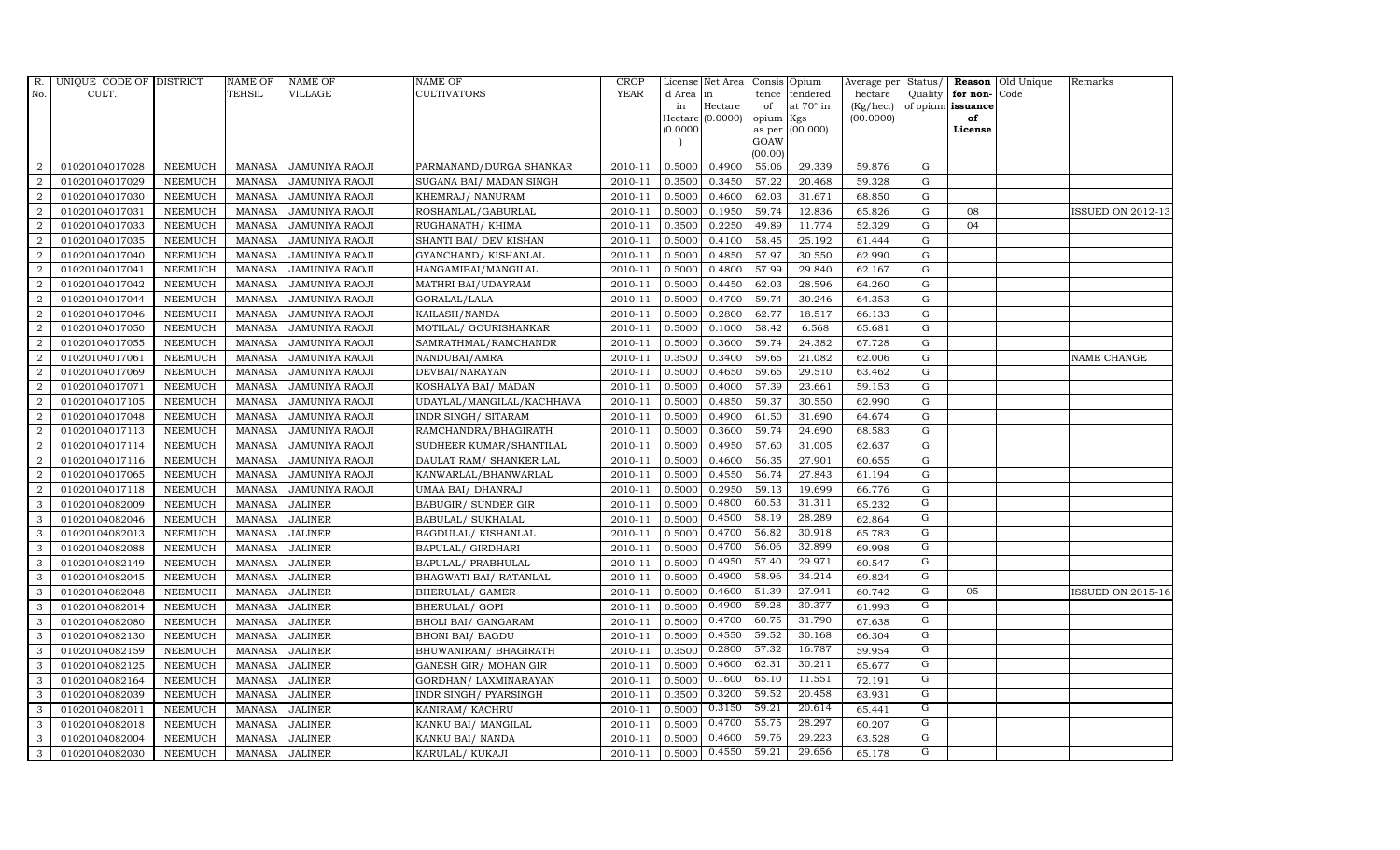| $R_{\cdot}$      | UNIQUE CODE OF DISTRICT |                | <b>NAME OF</b> | <b>NAME OF</b>   | NAME OF               | <b>CROP</b>    |           | License Net Area   Consis   Opium |           |                  | Average per Status/ |           |                      | <b>Reason</b> Old Unique | Remarks                                |  |
|------------------|-------------------------|----------------|----------------|------------------|-----------------------|----------------|-----------|-----------------------------------|-----------|------------------|---------------------|-----------|----------------------|--------------------------|----------------------------------------|--|
| No.              | CULT.                   |                | TEHSIL         | VILLAGE          | CULTIVATORS           | YEAR           | d Area in |                                   |           | tence tendered   | hectare             |           | Quality for non-Code |                          |                                        |  |
|                  |                         |                |                |                  |                       |                | in        | Hectare                           | of        | at $70^\circ$ in | (Kg/hec.)           |           | of opium issuance    |                          |                                        |  |
|                  |                         |                |                |                  |                       |                | (0.0000)  | Hectare (0.0000)                  | opium Kgs | as per (00.000)  | (00.0000)           |           | of<br>License        |                          |                                        |  |
|                  |                         |                |                |                  |                       |                |           |                                   | GOAW      |                  |                     |           |                      |                          |                                        |  |
|                  |                         |                |                |                  |                       |                |           |                                   | (00.00)   |                  |                     |           |                      |                          |                                        |  |
| 3                | 01020104082061          | <b>NEEMUCH</b> | MANASA         | <b>JALINER</b>   | KAWARLAL/MEGHRAJ      | 2010-11        | 0.5000    | 0.4550                            | 62.31     | 29.588           | 65.029              | G         |                      |                          |                                        |  |
| 3                | 01020104082063          | <b>NEEMUCH</b> | <b>MANASA</b>  | <b>JALINER</b>   | KESHARBAI/BHAGWAN     | 2010-11        | 0.3500    | 0.3300                            | 58.20     | 20.087           | 60.870              | G         |                      |                          |                                        |  |
| 3                | 01020104082026          | <b>NEEMUCH</b> | MANASA         | <b>JALINER</b>   | MADANLAL/ NANDA       | 2010-11        | 0.3500    | 0.2600                            | 56.14     | 16.714           | 64.285              | G         |                      |                          |                                        |  |
| 3                | 01020104082029          | <b>NEEMUCH</b> | MANASA         | <b>JALINER</b>   | MAN SINGH/ BHAWARLAL  | 2010-11        | 0.5000    | 0.4750                            | 53.32     | 27.795           | 58.516              | G         | 05                   |                          | <b>ISSUED ON 2015-16</b>               |  |
| 3                | 01020104082020          | <b>NEEMUCH</b> | <b>MANASA</b>  | <b>JALINER</b>   | MANGILAL/KANIRAM      | 2010-11        | 0.5000    | 0.3800                            | 59.39     | 24.961           | 65.686              | G         |                      |                          |                                        |  |
| 3                | 01020104082120          | NEEMUCH        | MANASA         | <b>JALINER</b>   | MANOHARLAL/HEMRAJ     | $2010 - 11$    | 0.3500    | 0.3450                            | 59.52     | 21.674           | 62.823              | G         |                      |                          |                                        |  |
| 3                | 01020104082036          | <b>NEEMUCH</b> | MANASA         | <b>JALINER</b>   | MANSINGH/ GIRDHARI    | $2010 - 11$    | 0.5000    | 0.4350                            | 58.20     | 29.333           | 67.432              | G         |                      |                          |                                        |  |
| 3                | 01020104082162          | <b>NEEMUCH</b> | MANASA         | <b>JALINER</b>   | MOHANLAL/RATANLAL     | 2010-11        | 0.5000    | 0.4450                            | 59.76     | 30.153           | 67.760              | G         |                      |                          |                                        |  |
| 3                | 01020104082114          | <b>NEEMUCH</b> | <b>MANASA</b>  | <b>JALINER</b>   | NANDU BAI/ GANESHRAM  | 2010-11        | 0.3500    | 0.3350                            | 60.83     | 21.934           | 65.475              | G         |                      |                          |                                        |  |
| 3                | 01020104082031          | <b>NEEMUCH</b> | <b>MANASA</b>  | <b>JALINER</b>   | PRABHULAL/ BHAWAR GIR | 2010-11        | 0.5000    | 0.4850                            | 59.71     | 31.245           | 64.423              | G         |                      |                          |                                        |  |
| 3                | 01020104082050          | <b>NEEMUCH</b> | MANASA         | <b>JALINER</b>   | PRABHULAL/ LAXMAN     | $2010 - 11$    | 0.5000    | 0.4700                            | 60.36     | 31.939           | 67.955              | G         |                      |                          |                                        |  |
| 3                | 01020104082010          | NEEMUCH        | <b>MANASA</b>  | <b>JALINER</b>   | PRABHULAL/NANA        | 2010-11        | 0.5000    | 0.4550                            | 61.56     | 30.349           | 66.701              | G         |                      |                          |                                        |  |
| 3                | 01020104082083          | <b>NEEMUCH</b> | MANASA         | <b>JALINER</b>   | PRAKASH/KANIRAM       | 2010-11        | 0.5000    | 0.4900                            | 58.08     | 31.836           | 64.972              | G         |                      |                          |                                        |  |
| 3                | 01020104082002          | <b>NEEMUCH</b> | <b>MANASA</b>  | <b>JALINER</b>   | RADHA BAI/KACHRU      | $2010 - 11$    | 0.3500    | 0.2150                            | 54.34     | 11.893           | 55.315              | G         | 04                   |                          | <b>ISSUED ON 2016-17</b>               |  |
| 3                | 01020104082023          | NEEMUCH        | <b>MANASA</b>  | <b>JALINER</b>   | RADHESHYAM/BHERULAL   | 2010-11        | 0.5000    | 0.4750                            | 60.49     | 32.483           | 68.386              | G         |                      |                          |                                        |  |
| 3                | 01020104082128          | <b>NEEMUCH</b> | MANASA         | <b>JALINER</b>   | RAYSINGH/ NANURAM     | 2010-11        | 0.5000    | 0.4900                            | 56.36     | 30.024           | 61.273              | G         |                      |                          |                                        |  |
| 3                | 01020104082057          | <b>NEEMUCH</b> | MANASA         | <b>JALINER</b>   | RAMESHWAR/ KISHANLAL  | 2010-11        | 0.5000    | 0.4900                            | 54.32     | 29.061           | 59.309              | G         | 05                   |                          | <b>ISSUED ON 2015-16</b>               |  |
| 3                | 01020104082113          | NEEMUCH        | MANASA         | <b>JALINER</b>   | RAMGIR/ NANDGIR       | 2010-11        | 0.5000    | 0.4850                            | 56.60     | 29.392           | 60.602              | G         |                      |                          |                                        |  |
| 3                | 01020104082012          | <b>NEEMUCH</b> | MANASA         | <b>JALINER</b>   | RAMLAL/HIRA           | 2010-11        | 0.3500    | 0.3350                            | 59.21     | 21.349           | 63.728              | G         |                      |                          |                                        |  |
| 3                | 01020104082015          | <b>NEEMUCH</b> | MANASA         | <b>JALINER</b>   | RAMLAL/ NANURAM       | 2010-11        | 0.5000    | 0.4900                            | 59.70     | 31.632           | 64.556              | G         |                      |                          |                                        |  |
| 3                | 01020104082047          | NEEMUCH        | MANASA         | <b>JALINER</b>   | RAMNARAYAN/KANIRAM    | 2010-11        | 0.5000    | 0.4900                            | 58.77     | 31.014           | 63.293              | G         |                      |                          |                                        |  |
| 3                | 01020104082165          | <b>NEEMUCH</b> | <b>MANASA</b>  | <b>JALINER</b>   | RUKMANI BAI/KASHIRAM  | 2010-11        | 0.5000    | 0.4450                            | 60.83     | 28.251           | 63.485              | G         |                      |                          | 0102010413900 TRANSFER/BHATKHEDI KHURD |  |
| $\mathbf{3}$     | 01020104082001          | <b>NEEMUCH</b> | MANASA         | <b>JALINER</b>   | SHAMBHUGIR/ SOHAN GIR | 2010-11        | 0.5000    | 0.4450                            | 60.83     | 29.364           | 65.987              | G         |                      |                          |                                        |  |
| 3                | 01020104082084          | <b>NEEMUCH</b> | MANASA         | <b>JALINER</b>   | SHIVRAM/ GOPAL        | 2010-11        | 0.5000    | 0.3750                            | 58.19     | 24.249           | 64.664              | G         |                      |                          |                                        |  |
| 3                | 01020104082005          | <b>NEEMUCH</b> | MANASA         | <b>JALINER</b>   | JETRAM/NANURAM        | 2010-11        | 0.5000    | 0.3600                            | 62.31     | 23.909           | 66.414              | G         |                      |                          |                                        |  |
| $\overline{2}$   | 01020104049001          | <b>NEEMUCH</b> | MANASA         | HATHIPURA MANASA | BANSHILAL/CHENRAM     | $2010 - 11$    | 0.5000    | 0.3000                            | 56.62     | 18.054           | 60.180              | G         |                      |                          |                                        |  |
| 2                | 01020104049002          | <b>NEEMUCH</b> | <b>MANASA</b>  | HATHIPURA MANASA | DHAPUBAI/AMBALAL      | 2010-11        | 0.5000    | 0.4050                            | 62.24     | 25.403           | 62.723              | G         |                      |                          |                                        |  |
| $\overline{2}$   | 01020104049005          | <b>NEEMUCH</b> | MANASA         | HATHIPURA MANASA | CHAMPALAL/CHENRAM     | 2010-11        | 0.3500    | 0.3400                            | 59.75     | 21.928           | 64.495              | G         |                      |                          |                                        |  |
| $\overline{2}$   | 01020104049006          | <b>NEEMUCH</b> | MANASA         | HATHIPURA MANASA | SHAMBHU/BHANWARLAL    | 2010-11        | 0.5000    | 0.1800                            | 61.92     | 11.676           | 64.867              | ${\rm G}$ |                      |                          |                                        |  |
| 2                | 01020104049009          | <b>NEEMUCH</b> | MANASA         | HATHIPURA MANASA | CHAGANLAL/BADRILAL    | 2010-11        | 0.5000    | 0.2850                            | 60.30     | 18.555           | 65.106              | G         |                      |                          |                                        |  |
| $\boldsymbol{2}$ | 01020104049010          | <b>NEEMUCH</b> | MANASA         | HATHIPURA MANASA | RODILAL/KISHANLAL     | 2010-11        | 0.5000    | 0.3050                            | 61.92     | 20.177           | 66.154              | G         |                      |                          |                                        |  |
| $\overline{2}$   | 01020104049018          | <b>NEEMUCH</b> | MANASA         | HATHIPURA MANASA | RAJMAL/KHETA          | 2010-11        | 0.5000    | 0.2350                            | 56.10     | 14.257           | 60.668              | G         |                      |                          |                                        |  |
| $\overline{2}$   | 01020104049023          | <b>NEEMUCH</b> | <b>MANASA</b>  | HATHIPURA MANASA | DINESH/SHANTILAL      | 2010-11        | 0.5000    | 0.2400                            | 60.30     | 15.394           | 64.141              | G         |                      |                          |                                        |  |
| 2                | 01020104049021          | <b>NEEMUCH</b> | <b>MANASA</b>  | HATHIPURA MANASA | CHAMPALAL/MANNALAL    | 2010-11        | 0.5000    | 0.2300                            | 64.19     | 15.882           | 69.052              | ${\rm G}$ |                      |                          |                                        |  |
| $\overline{2}$   | 01020104049003          | <b>NEEMUCH</b> | MANASA         | HATHIPURA MANASA | NAGGA/PRATAP          | 2010-11        | 0.3500    | 0.2750                            | 62.63     | 17.796           | 64.712              | G         |                      |                          |                                        |  |
| $\overline{2}$   | 01020104049013          | <b>NEEMUCH</b> | <b>MANASA</b>  | HATHIPURA MANASA | GABBALAL/NAGGA        | 2010-11        | 0.5000    | 0.3600                            | 62.63     | 23.316           | 64.767              | G         |                      |                          |                                        |  |
| 2                | 01020104049025          | <b>NEEMUCH</b> | MANASA         | HATHIPURA MANASA | HEERALAL/PRATAP       | 2010-11        | 0.3500    | 0.2500                            | 62.63     | 16.221           | 64.885              | G         |                      |                          |                                        |  |
| $\overline{2}$   | 01020104049026          | <b>NEEMUCH</b> | <b>MANASA</b>  | HATHIPURA MANASA | SURAJMAL/BHAVSINGH    | 2010-11        | 0.5000    | 0.4300                            | 61.92     | 26.918           | 62.600              | G         |                      |                          |                                        |  |
| 2                | 01020104049007          | <b>NEEMUCH</b> | MANASA         | HATHIPURA MANASA | KALURAM/BADRILAL      | 2010-11        | 0.3500    | 0.3100                            | 60.30     | 19.425           | 62.662              | G         |                      |                          |                                        |  |
| 2                | 01020104049016          | <b>NEEMUCH</b> | MANASA         | HATHIPURA MANASA | GOPAL/HARIRAM         | 2010-11        | 0.5000    | 0.2950                            | 62.30     | 19.438           | 65.892              | G         |                      |                          |                                        |  |
| $\overline{a}$   | 01020104049017          | <b>NEEMUCH</b> | MANASA         | HATHIPURA MANASA | RODILAL/KHETA         | 2010-11 0.5000 |           | 0.1550                            | 60.52     | 9.986            | 64.425              | G         |                      |                          |                                        |  |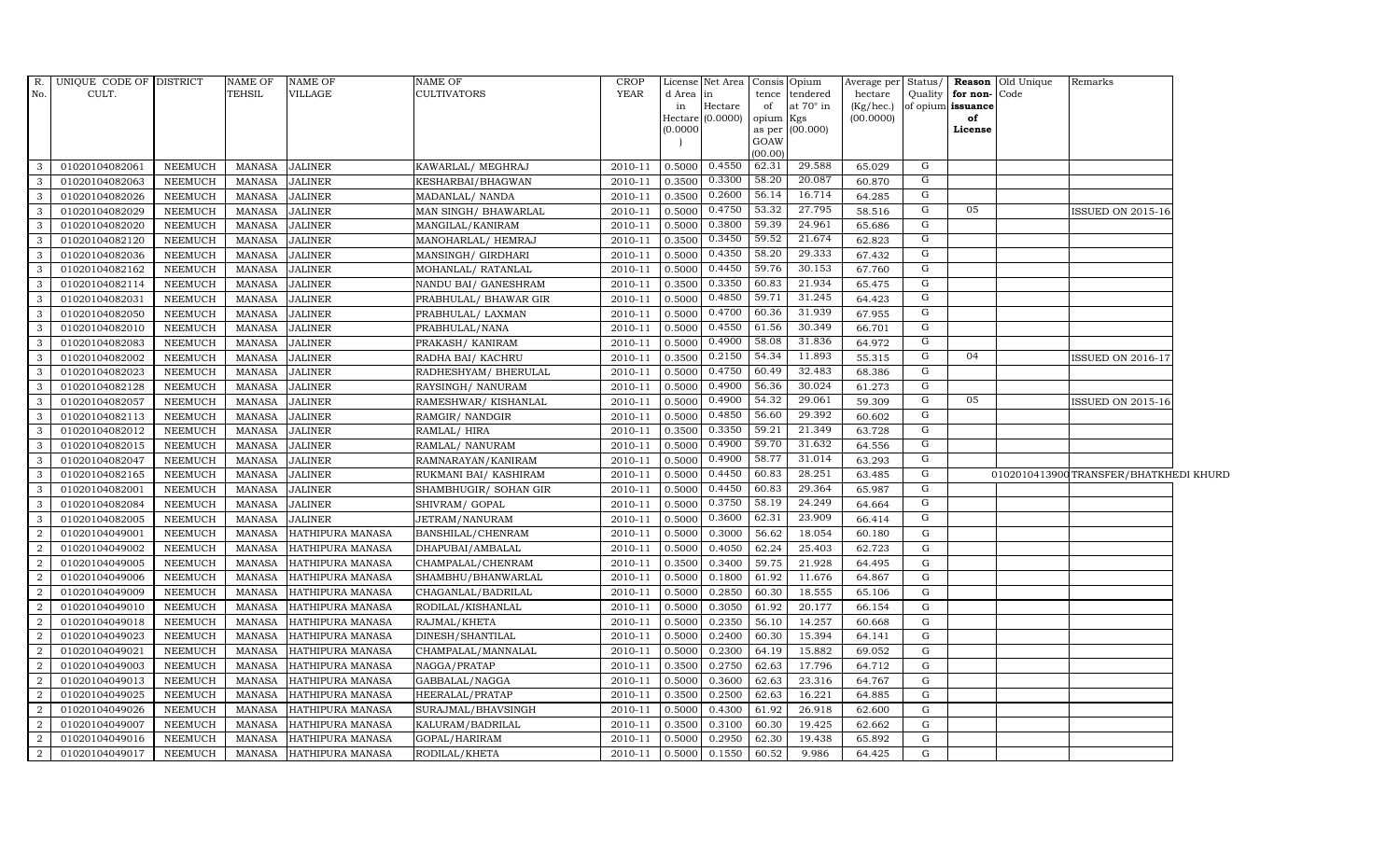| $R_{\cdot}$      | UNIQUE CODE OF DISTRICT |                | <b>NAME OF</b> | <b>NAME OF</b>          | <b>NAME OF</b>          | CROP        |           | License Net Area   Consis   Opium |           |                  | Average per Status/ |             |                   | <b>Reason</b> Old Unique | Remarks                  |
|------------------|-------------------------|----------------|----------------|-------------------------|-------------------------|-------------|-----------|-----------------------------------|-----------|------------------|---------------------|-------------|-------------------|--------------------------|--------------------------|
| No.              | CULT.                   |                | TEHSIL         | VILLAGE                 | <b>CULTIVATORS</b>      | <b>YEAR</b> | d Area in |                                   |           | tence tendered   | hectare             | Quality     | for non-          | Code                     |                          |
|                  |                         |                |                |                         |                         |             | in        | Hectare                           | of        | at $70^\circ$ in | (Kg/hec.)           |             | of opium issuance |                          |                          |
|                  |                         |                |                |                         |                         |             |           | $Hectare (0.0000)$                | opium Kgs |                  | (00.0000)           |             | of                |                          |                          |
|                  |                         |                |                |                         |                         |             | (0.0000)  |                                   | GOAW      | as per (00.000)  |                     |             | License           |                          |                          |
|                  |                         |                |                |                         |                         |             |           |                                   | (00.00)   |                  |                     |             |                   |                          |                          |
| 2                | 01020104049019          | <b>NEEMUCH</b> | MANASA         | HATHIPURA MANASA        | BADAMBAI/GANGARAM       | 2010-11     | 0.3500    | 0.2600                            | 62.30     | 16.243           | 62.473              | G           |                   |                          |                          |
| 2                | 01020104049027          | <b>NEEMUCH</b> | <b>MANASA</b>  | HATHIPURA MANASA        | BAHADUR/MANSINGH        | 2010-11     | 0.5000    | 0.2450                            | 61.92     | 15.922           | 64.988              | ${\rm G}$   |                   |                          |                          |
| $\overline{2}$   | 01020104049028          | <b>NEEMUCH</b> | <b>MANASA</b>  | <b>HATHIPURA MANASA</b> | HALIBAI/CHATARSINGH     | 2010-11     | 0.5000    | 0.2500                            | 62.30     | 16.323           | 65.292              | G           |                   |                          |                          |
| $\boldsymbol{2}$ | 01020104049024          | <b>NEEMUCH</b> | <b>MANASA</b>  | HATHIPURA MANASA        | CHOUSARBAI/KHETA        | 2010-11     | 0.5000    | 0.3300                            | 55.79     | 19.758           | 59.872              | ${\rm G}$   |                   |                          |                          |
| 2                | 01020104049030          | <b>NEEMUCH</b> | <b>MANASA</b>  | HATHIPURA MANASA        | KARULAL/ KESHURAM       | 2010-11     | 0.5000    | 0.4200                            | 61.51     | 27.996           | 66.657              | $\mathbf G$ |                   |                          |                          |
| 2                | 01020104049029          | <b>NEEMUCH</b> | <b>MANASA</b>  | HATHIPURA MANASA        | DASHRATH / ONKARLAL     | 2010-11     | 0.3500    | 0.2300                            | 61.51     | 15.149           | 65.865              | G           |                   |                          |                          |
| 2                | 01020104049031          | <b>NEEMUCH</b> | <b>MANASA</b>  | HATHIPURA MANASA        | HEMIBAI/MANGILAL        | 2010-11     | 0.5000    | 0.4900                            | 60.44     | 30.859           | 62.977              | ${\rm G}$   |                   | 01020104048039           |                          |
| 2                | 01020104039002          | <b>NEEMUCH</b> | <b>MANASA</b>  | <b>HASPURA</b>          | MATHURI/HARLAL          | 2010-11     | 0.5000    | 0.4200                            | 58.55     | 26.348           | 62.733              | $\mathbf G$ |                   |                          |                          |
| $\overline{2}$   | 01020104039008          | <b>NEEMUCH</b> | <b>MANASA</b>  | <b>HASPURA</b>          | RAMSUKH/DEVILAL         | 2010-11     | 0.5000    | 0.4300                            | 62.39     | 27.211           | 63.281              | G           |                   |                          |                          |
| 2                | 01020104039009          | <b>NEEMUCH</b> | <b>MANASA</b>  | <b>HASPURA</b>          | RAMLAL/BHERU BOHRA      | 2010-11     | 0.5000    | 0.3250                            | 56.77     | 20.072           | 61.761              | ${\bf G}$   |                   |                          |                          |
| 2                | 01020104039010          | <b>NEEMUCH</b> | <b>MANASA</b>  | <b>HASPURA</b>          | DALURAM/CHUNNILAL       | 2010-11     | 0.5000    | 0.2850                            | 61.62     | 21.664           | 76.014              | G           |                   |                          |                          |
| 2                | 01020104039012          | <b>NEEMUCH</b> | <b>MANASA</b>  | <b>HASPURA</b>          | NANDLAL/UDA             | 2010-11     | 0.5000    | 0.4800                            | 58.39     | 31.038           | 64.663              | ${\bf G}$   |                   |                          |                          |
| 2                | 01020104039081          | NEEMUCH        | <b>MANASA</b>  | <b>HASPURA</b>          | DEUBAI/MODIRAM          | 2010-11     | 0.5000    | 0.4700                            | 51.38     | 25.837           | 54.972              | $\mathbf G$ | 04                |                          | <b>ISSUED ON 2016-17</b> |
| 2                | 01020104039019          | <b>NEEMUCH</b> | <b>MANASA</b>  | <b>HASPURA</b>          | GOPAL/KASHIRAM          | 2010-11     | 0.5000    | 0.2650                            | 59.27     | 16.833           | 63.520              | G           |                   |                          |                          |
| 2                | 01020104039020          | <b>NEEMUCH</b> | <b>MANASA</b>  | <b>HASPURA</b>          | GOVERDHANLAL/SHANKARLAL | 2010-11     | 0.5000    | 0.3650                            | 61.15     | 23.918           | 65.529              | ${\bf G}$   |                   |                          |                          |
| 2                | 01020104039021          | NEEMUCH        | <b>MANASA</b>  | <b>HASPURA</b>          | BHANWARLAL/BHOLARAM     | 2010-11     | 0.5000    | 0.3300                            | 56.34     | 19.478           | 59.024              | $\mathbf G$ |                   |                          |                          |
| 2                | 01020104039031          | <b>NEEMUCH</b> | <b>MANASA</b>  | <b>HASPURA</b>          | BAGDIRAM/RAMA           | 2010-11     | 0.5000    | 0.3300                            | 58.42     | 22.467           | 68.081              | ${\bf G}$   |                   |                          |                          |
| $\overline{2}$   | 01020104039035          | NEEMUCH        | <b>MANASA</b>  | <b>HASPURA</b>          | RAMCHANDRA/NARAYAN      | 2010-11     | 0.5000    | 0.3500                            | 60.51     | 23.538           | 67.251              | ${\rm G}$   |                   |                          |                          |
| $\overline{2}$   | 01020104039036          | <b>NEEMUCH</b> | <b>MANASA</b>  | <b>HASPURA</b>          | BHUWANA/GENDA           | 2010-11     | 0.5000    | 0.2050                            | 61.62     | 14.067           | 68.619              | $\mathbf G$ |                   |                          |                          |
| $\overline{2}$   | 01020104039037          | <b>NEEMUCH</b> | <b>MANASA</b>  | <b>HASPURA</b>          | BHANWARLAL/JAGANNATH    | 2010-11     | 0.5000    | 0.4400                            | 58.42     | 26.322           | 59.823              | ${\bf G}$   |                   |                          |                          |
| 2                | 01020104039040          | <b>NEEMUCH</b> | <b>MANASA</b>  | <b>HASPURA</b>          | BADRILAL/BHANWARLAL     | 2010-11     | 0.5000    | 0.4550                            | 58.88     | 28.809           | 63.317              | G           |                   |                          |                          |
| $\overline{2}$   | 01020104039044          | <b>NEEMUCH</b> | <b>MANASA</b>  | <b>HASPURA</b>          | MOHANLAL/KALU           | 2010-11     | 0.5000    | 0.3900                            | 55.51     | 23.877           | 61.224              | $\mathbf G$ |                   |                          |                          |
| $\overline{2}$   | 01020104039051          | <b>NEEMUCH</b> | <b>MANASA</b>  | <b>HASPURA</b>          | LALIBAI/BHERULAL        | 2010-11     | 0.5000    | 0.2050                            | 61.13     | 13.789           | 67.264              | ${\rm G}$   |                   |                          |                          |
| $\overline{2}$   | 01020104039074          | <b>NEEMUCH</b> | <b>MANASA</b>  | <b>HASPURA</b>          | FULCHANDRA/BHANWARLAL   | 2010-11     | 0.5000    | 0.3900                            | 62.39     | 24.653           | 63.213              | G           |                   |                          |                          |
| $\overline{2}$   | 01020104039075          | <b>NEEMUCH</b> | <b>MANASA</b>  | <b>HASPURA</b>          | RAMPRASAD/DEVRAM        | 2010-11     | 0.5000    | 0.2350                            | 60.51     | 14.963           | 63.673              | ${\rm G}$   |                   |                          |                          |
| $\overline{2}$   | 01020104039078          | <b>NEEMUCH</b> | <b>MANASA</b>  | <b>HASPURA</b>          | AMRITRAM/GHASIRAM       | 2010-11     | 0.3500    | 0.3300                            | 58.88     | 19.885           | 60.258              | G           |                   |                          |                          |
| 2                | 01020104039079          | <b>NEEMUCH</b> | <b>MANASA</b>  | <b>HASPURA</b>          | SURESHCHANDRA/MOHANLAL  | 2010-11     | 0.5000    | 0.4150                            | 62.24     | 26.230           | 63.204              | ${\rm G}$   |                   |                          |                          |
| 2                | 01020104039080          | <b>NEEMUCH</b> | <b>MANASA</b>  | <b>HASPURA</b>          | MANGILAL/UDA            | 2010-11     | 0.5000    | 0.4750                            | 57.89     | 31.352           | 66.004              | ${\rm G}$   |                   |                          |                          |
| 2                | 01020104039028          | <b>NEEMUCH</b> | <b>MANASA</b>  | <b>HASPURA</b>          | JANIBAI/ONKAR           | 2010-11     | 0.5000    | 0.2200                            | 56.22     | 12.561           | 57.096              | G           |                   |                          |                          |
| $\overline{2}$   | 01020104039082          | <b>NEEMUCH</b> | <b>MANASA</b>  | <b>HASPURA</b>          | KANWARLAL/DEVILAL       | 2010-11     | 0.3500    | 0.1300                            | 63.10     | 9.528            | 73.293              | ${\bf G}$   |                   |                          |                          |
| $\overline{2}$   | 01020104039085          | <b>NEEMUCH</b> | <b>MANASA</b>  | <b>HASPURA</b>          | MANGILAL/DEVA           | 2010-11     | 0.5000    | 0.3900                            | 54.56     | 21.271           | 54.541              | G           | 04                |                          | ISSUED ON 2016-17        |
| 2                | 01020104039091          | <b>NEEMUCH</b> | <b>MANASA</b>  | <b>HASPURA</b>          | KASHIRAM/HEERALAL       | 2010-11     | 0.5000    | 0.2850                            | 63.10     | 19.191           | 67.337              | $\mathbf G$ |                   |                          |                          |
| $\overline{2}$   | 01020104039094          | <b>NEEMUCH</b> | <b>MANASA</b>  | <b>HASPURA</b>          | MOHANLAL/NARAYAN        | 2010-11     | 0.5000    | 0.3050                            | 52.63     | 17.578           | 57.633              | ${\rm G}$   | 05                |                          | <b>ISSUED ON 2015-16</b> |
| 2                | 01020104039095          | <b>NEEMUCH</b> | <b>MANASA</b>  | <b>HASPURA</b>          | KARULAL/PYARA           | 2010-11     | 0.5000    | 0.3650                            | 61.13     | 24.111           | 66.058              | G           |                   |                          |                          |
| $\overline{2}$   | 01020104039096          | <b>NEEMUCH</b> | <b>MANASA</b>  | <b>HASPURA</b>          | DEVILAL/RAMLAL          | 2010-11     | 0.5000    | 0.1500                            | 62.24     | 10.216           | 68.107              | $\mathbf G$ |                   |                          |                          |
| $\overline{2}$   | 01020104039099          | <b>NEEMUCH</b> | <b>MANASA</b>  | <b>HASPURA</b>          | KANHAIYALAL/DEVILAL     | 2010-11     | 0.5000    | 0.3800                            | 58.55     | 23.964           | 63.063              | G           |                   |                          |                          |
| $\overline{2}$   | 01020104039102          | <b>NEEMUCH</b> | <b>MANASA</b>  | <b>HASPURA</b>          | RAMPRASAD/RATANLAL      | 2010-11     | 0.5000    | 0.5000                            | 63.96     | 32.245           | 64.490              | G           |                   |                          |                          |
| $\overline{2}$   | 01020104039103          | <b>NEEMUCH</b> | <b>MANASA</b>  | <b>HASPURA</b>          | SHANTIBAI/MOTILAL       | 2010-11     | 0.5000    | 0.3700                            | 63.96     | 23.839           | 64.429              | ${\rm G}$   |                   |                          |                          |
| $\overline{2}$   | 01020104039083          | <b>NEEMUCH</b> | <b>MANASA</b>  | <b>HASPURA</b>          | MANNALAL/KASHIRAM       | 2010-11     | 0.5000    | 0.1500                            | 58.55     | 9.895            | 65.966              | G           |                   |                          |                          |
| $\overline{a}$   | 01020104039030          | <b>NEEMUCH</b> | <b>MANASA</b>  | <b>HASPURA</b>          | CHATARBHUJ/NANDA        | 2010-11     | 0.5000    | 0.4450                            | 59.27     | 28.331           | 63.665              | G           |                   |                          |                          |
| $\overline{2}$   | 01020104039111          | <b>NEEMUCH</b> |                | MANASA HASPURA          | RAMKISHAN/PRITHAVIRAJ   | 2010-11     | 0.5000    | 0.4500                            | 60.51     | 27.446           | 60.991              | $\mathbf G$ |                   |                          |                          |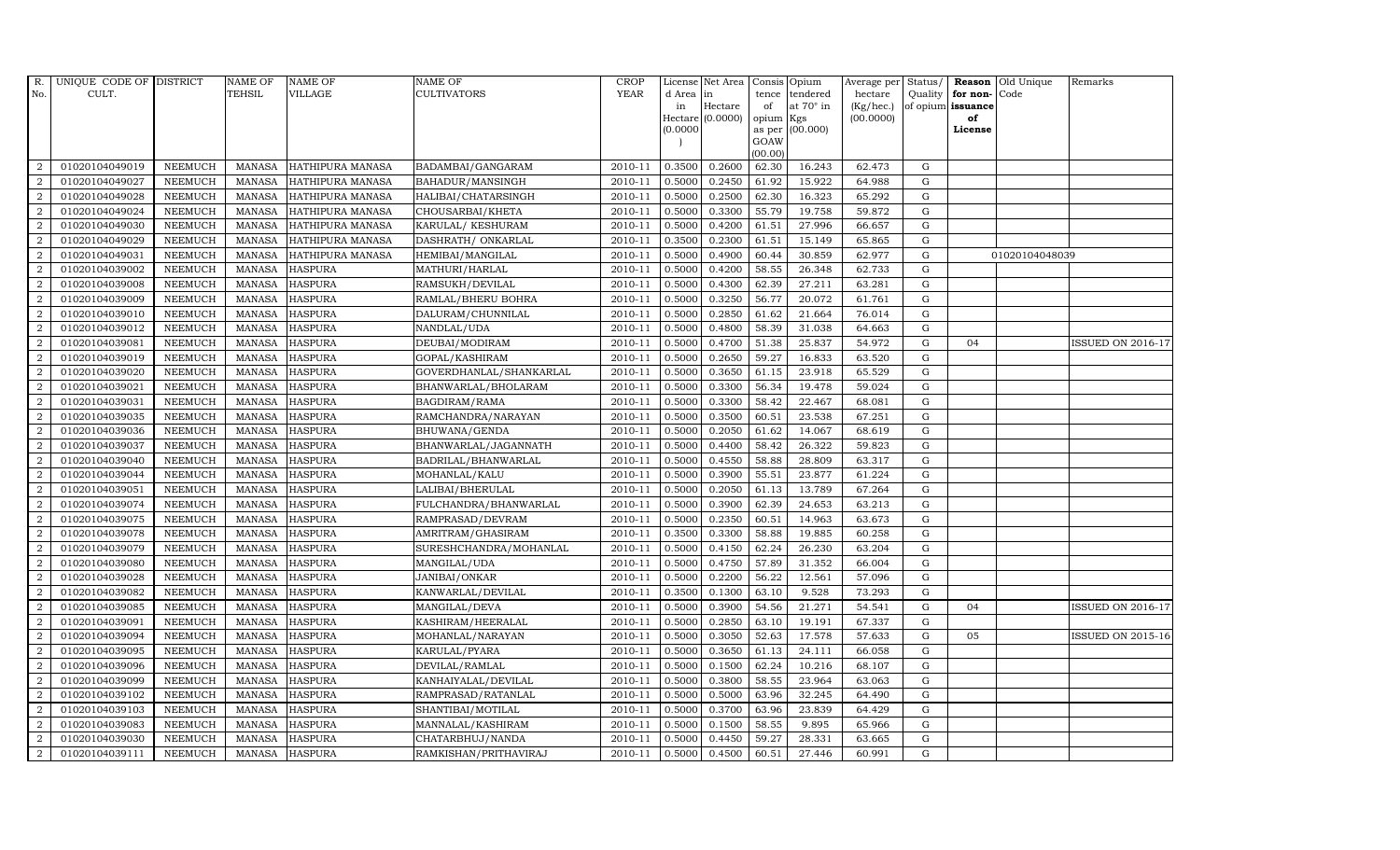| $R_{\cdot}$              | UNIQUE CODE OF DISTRICT |                | <b>NAME OF</b> | <b>NAME OF</b>       | <b>NAME OF</b>             | <b>CROP</b> |                 | License Net Area   Consis   Opium |                 |                       |                      |             |                                           | Average per Status/ Reason Old Unique | Remarks                      |  |
|--------------------------|-------------------------|----------------|----------------|----------------------|----------------------------|-------------|-----------------|-----------------------------------|-----------------|-----------------------|----------------------|-------------|-------------------------------------------|---------------------------------------|------------------------------|--|
| No.                      | CULT.                   |                | <b>TEHSIL</b>  | VILLAGE              | <b>CULTIVATORS</b>         | <b>YEAR</b> | d Area in<br>in | Hectare                           | tence<br>of     | tendered<br>at 70° in | hectare<br>(Kg/hec.) |             | Quality for non-Code<br>of opium issuance |                                       |                              |  |
|                          |                         |                |                |                      |                            |             |                 | $Hectare (0.0000)$                | opium           | Kgs                   | (00.0000)            |             | of                                        |                                       |                              |  |
|                          |                         |                |                |                      |                            |             | (0.0000)        |                                   | as per          | (00.000)              |                      |             | License                                   |                                       |                              |  |
|                          |                         |                |                |                      |                            |             |                 |                                   | GOAW<br>(00.00) |                       |                      |             |                                           |                                       |                              |  |
| -2                       | 01020104039112          | NEEMUCH        | <b>MANASA</b>  | <b>HASPURA</b>       | SHAMBHULAL/PRITHAVIRAJ     | 2010-11     | 0.5000          | 0.2000                            | 58.97           | 12.064                | 60.320               | G           |                                           |                                       |                              |  |
| 2                        | 01020104039032          | <b>NEEMUCH</b> | <b>MANASA</b>  | <b>HASPURA</b>       | DHANNA/BHAGWAN             | 2010-11     | 0.3500          | 0.1150                            | 59.27           | 7.612                 | 66.191               | $\mathbf G$ |                                           |                                       |                              |  |
| $\overline{2}$           | 01020104039059          | NEEMUCH        | <b>MANASA</b>  | <b>HASPURA</b>       | BHERULAL/RATANLAL          | 2010-11     | 0.5000          | 0.2350                            | 58.42           | 14.221                | 60.515               | $\mathbf G$ |                                           |                                       |                              |  |
| $\overline{2}$           | 01020104039113          | <b>NEEMUCH</b> | <b>MANASA</b>  | <b>HASPURA</b>       | BHAGIRATH/KISHANLAL        | 2010-11     | 0.5000          | 0.2500                            | 62.05           | 16.239                | 64.957               | ${\rm G}$   |                                           |                                       |                              |  |
| $\overline{a}$           | 01020104039013          | NEEMUCH        | <b>MANASA</b>  | <b>HASPURA</b>       | AVANTIBAI/DEVILAL          | 2010-11     | 0.3500          | 0.3200                            | 62.05           | 19.954                | 62.356               | G           |                                           |                                       |                              |  |
| 2                        | 01020104039023          | NEEMUCH        | <b>MANASA</b>  | <b>HASPURA</b>       | BALRAM/KASHIRAM            | 2010-11     | 0.5000          | 0.3100                            | 57.81           | 19.432                | 62.684               | $\mathbf G$ |                                           |                                       |                              |  |
| 2                        | 01020104039001          | NEEMUCH        | <b>MANASA</b>  | <b>HASPURA</b>       | DAKHIBAI/CHUNNILAL         | 2010-11     | 0.3500          | 0.1600                            | 61.62           | 10.784                | 67.400               | ${\rm G}$   |                                           |                                       |                              |  |
| $\overline{2}$           | 01020104039088          | NEEMUCH        | <b>MANASA</b>  | <b>HASPURA</b>       | DEVILAL/BHERULAL           | 2010-11     | 0.5000          | 0.3950                            | 59.27           | 25.181                | 63.750               | G           |                                           |                                       |                              |  |
| 2                        | 01020104039089          | <b>NEEMUCH</b> | <b>MANASA</b>  | <b>HASPURA</b>       | DEVILAL/CHATARBHUJ         | 2010-11     | 0.5000          | 0.3600                            | 61.15           | 23.883                | 66.342               | $\mathbf G$ |                                           |                                       |                              |  |
| $\overline{2}$           | 01020104039038          | <b>NEEMUCH</b> | <b>MANASA</b>  | <b>HASPURA</b>       | JANIBAI/BHERULAL           | 2010-11     | 0.5000          | 0.3550                            | 61.15           | 22.783                | 64.177               | ${\rm G}$   |                                           |                                       |                              |  |
| 2                        | 01020104039006          | NEEMUCH        | <b>MANASA</b>  | <b>HASPURA</b>       | KAMERIBAI/RAMLAL           | 2010-11     | 0.5000          | 0.4350                            | 58.55           | 29.108                | 66.914               | G           |                                           |                                       |                              |  |
| 2                        | 01020104039029          | NEEMUCH        | <b>MANASA</b>  | <b>HASPURA</b>       | KANWARLAL/RODILAL          | 2010-11     | 0.5000          | 0.3250                            | 61.13           | 20.994                | 64.596               | G           |                                           |                                       |                              |  |
| 2                        | 01020104039007          | NEEMUCH        | <b>MANASA</b>  | <b>HASPURA</b>       | MANGILAL/KACHRU            | 2010-11     | 0.5000          | 0.1850                            | 62.39           | 12.228                | 66.097               | $\mathbf G$ |                                           |                                       |                              |  |
| $\overline{2}$           | 01020104039087          | NEEMUCH        | <b>MANASA</b>  | <b>HASPURA</b>       | RAMESHCHANDRA/BHERULAL     | 2010-11     | 0.5000          | 0.4150                            | 55.79           | 24.548                | 59.151               | ${\rm G}$   |                                           |                                       |                              |  |
| $\overline{2}$           | 01020104039025          | <b>NEEMUCH</b> | <b>MANASA</b>  | <b>HASPURA</b>       | SRIRAM/DAMARLAL            | 2010-11     | 0.5000          | 0.3750                            | 58.97           | 22.442                | 59.846               | G           |                                           |                                       |                              |  |
| $\overline{a}$           | 01020104039106          | NEEMUCH        | <b>MANASA</b>  | <b>HASPURA</b>       | MANGILAL/PARTHA            | 2010-11     | 0.5000          | 0.3300                            | 55.04           | 19.751                | 59.852               | G           |                                           |                                       |                              |  |
| 2                        | 01020104039114          | NEEMUCH        | <b>MANASA</b>  | <b>HASPURA</b>       | KANHAIYALAL/NANDA          | 2010-11     | 0.3500          | 0.2400                            | 58.97           | 15.240                | 63.500               | G           |                                           |                                       | NAME CHANGE/TRANSFER/DANGADI |  |
| $\mathbf{3}$             | 01020104067010          | NEEMUCH        | <b>MANASA</b>  | <b>GANGNIA KHEDI</b> | <b>BHULI BAI/ TULSIRAM</b> | 2010-11     | 0.5000          | 0.4100                            | 59.94           | 26.451                | 64.514               | G           |                                           |                                       |                              |  |
| 3                        | 01020104067013          | NEEMUCH        | <b>MANASA</b>  | <b>GANGNIA KHEDI</b> | GITA BAI/ MANGILAL         | 2010-11     | 0.5000          | 0.2150                            | 59.94           | 13.795                | 64.162               | ${\rm G}$   |                                           |                                       |                              |  |
| 3                        | 01020104067015          | <b>NEEMUCH</b> | <b>MANASA</b>  | <b>GANGNIA KHEDI</b> | KACHRULAL/ KAWARLAL        | 2010-11     | 0.5000          | 0.2000                            | 60.18           | 12.956                | 64.780               | G           |                                           |                                       |                              |  |
| 3                        | 01020104067021          | NEEMUCH        | <b>MANASA</b>  | <b>GANGNIA KHEDI</b> | BHAWRI BAI/ BAPULAL        | 2010-11     | 0.3500          | 0.3450                            | 59.90           | 20.897                | 60.571               | G           |                                           |                                       |                              |  |
| 3                        | 01020104067022          | NEEMUCH        | <b>MANASA</b>  | <b>GANGNIA KHEDI</b> | GANESHRAM/ NATHU           | 2010-11     | 0.5000          | 0.3300                            | 57.32           | 20.103                | 60.918               | G           |                                           |                                       |                              |  |
| $\mathbf{3}$             | 01020104067028          | NEEMUCH        | <b>MANASA</b>  | <b>GANGNIA KHEDI</b> | DURGASHANKAR/ KALURAM      | 2010-11     | 0.5000          | 0.3400                            | 57.57           | 20.133                | 59.215               | G           |                                           |                                       |                              |  |
| 3                        | 01020104067032          | NEEMUCH        | <b>MANASA</b>  | <b>GANGNIA KHEDI</b> | MANGILAL/ LALARAM          | 2010-11     | 0.5000          | 0.1550                            | 61.57           | 9.807                 | 63.271               | G           |                                           |                                       |                              |  |
| 3                        | 01020104067003          | <b>NEEMUCH</b> | <b>MANASA</b>  | <b>GANGNIA KHEDI</b> | <b>BHERULAL/LALA</b>       | 2010-11     | 0.5000          | 0.2250                            | 59.94           | 14.634                | 65.040               | $\mathbf G$ |                                           |                                       |                              |  |
| 3                        | 01020104067039          | NEEMUCH        | <b>MANASA</b>  | <b>GANGNIA KHEDI</b> | BAPULAL/ DEVA              | 2010-11     | 0.5000          | 0.3050                            | 59.19           | 18.326                | 60.085               | G           |                                           |                                       |                              |  |
| 3                        | 01020104067040          | NEEMUCH        | <b>MANASA</b>  | <b>GANGNIA KHEDI</b> | RAMNARAYAN/ DALLA          | 2010-11     | 0.3500          | 0.2850                            | 57.86           | 17.275                | 60.615               | G           |                                           |                                       |                              |  |
| 3                        | 01020104067038          | NEEMUCH        | <b>MANASA</b>  | <b>GANGNIA KHEDI</b> | <b>BAGDULAL/ KASHIRAM</b>  | 2010-11     | 0.5000          | 0.1600                            | 59.90           | 10.380                | 64.875               | G           |                                           |                                       |                              |  |
|                          | 01020104023001          | NEEMUCH        | <b>MANASA</b>  | <b>GAFARDA</b>       | TULSIBAI/ NONDRAM          | 2010-11     | 0.5000          | 0.2000                            | 62.88           | 13.474                | 67.370               | ${\rm G}$   |                                           |                                       |                              |  |
| $\overline{\phantom{0}}$ | 01020104023002          | NEEMUCH        | <b>MANASA</b>  | <b>GAFARDA</b>       | MODIRAM/HIRALAL            | 2010-11     | 0.5000          | 0.4850                            | 62.55           | 32.705                | 67.433               | G           |                                           |                                       |                              |  |
|                          | 01020104023006          | <b>NEEMUCH</b> | <b>MANASA</b>  | <b>GAFARDA</b>       | LAHRIBAI/NANALAL           | 2010-11     | 0.5000          | 0.2100                            | 61.88           | 13.755                | 65.500               | G           |                                           |                                       |                              |  |
|                          | 01020104023009          | <b>NEEMUCH</b> | <b>MANASA</b>  | <b>GAFARDA</b>       | SHANTILAL/MODIRAM          | 2010-11     | 0.5000          | 0.5000                            | 62.88           | 31.871                | 63.742               | G           |                                           |                                       |                              |  |
| - 1                      | 01020104023014          | NEEMUCH        | <b>MANASA</b>  | <b>GAFARDA</b>       | RAMLAL/KESHURAM            | 2010-11     | 0.5000          | 0.4900                            | 66.13           | 35.805                | 73.071               | G           | 11                                        |                                       |                              |  |
| $\overline{1}$           | 01020104023004          | <b>NEEMUCH</b> | <b>MANASA</b>  | <b>GAFARDA</b>       | MANGIBAI/MODIRAM           | 2010-11     | 0.5000          | 0.2950                            | 64.99           | 20.323                | 68.892               | $\mathbf G$ |                                           |                                       |                              |  |
| $\overline{\phantom{0}}$ | 01020104023037          | NEEMUCH        | <b>MANASA</b>  | <b>GAFARDA</b>       | BHERULAL/MEGHRAJ           | 2010-11     | 0.3500          | 0.2350                            | 62.88           | 15.451                | 65.749               | G           |                                           |                                       |                              |  |
| $\overline{1}$           | 01020104023041          | NEEMUCH        | <b>MANASA</b>  | <b>GAFARDA</b>       | MOTILAL/NARAYAN            | 2010-11     | 0.3500          | 0.3100                            | 60.69           | 19.100                | 61.613               | $\mathbf G$ |                                           |                                       |                              |  |
|                          | 01020104023043          | <b>NEEMUCH</b> | <b>MANASA</b>  | <b>GAFARDA</b>       | AMRITLAL/NANDLAL           | 2010-11     | 0.3500          | 0.3000                            | 60.69           | 19.577                | 65.257               | G           |                                           |                                       |                              |  |
|                          | 01020104023052          | <b>NEEMUCH</b> | <b>MANASA</b>  | <b>GAFARDA</b>       | KACHRULAL/MODIRAM          | 2010-11     | 0.5000          | 0.3050                            | 67.63           | 22.018                | 72.190               | G           |                                           |                                       |                              |  |
| $\overline{1}$           | 01020104023053          | NEEMUCH        | <b>MANASA</b>  | <b>GAFARDA</b>       | BHANWARLAL/NONDRAM         | 2010-11     | 0.5000          | 0.3650                            | 62.88           | 25.691                | 70.386               | $\mathbf G$ |                                           |                                       |                              |  |
| $\overline{\phantom{0}}$ | 01020104023008          | <b>NEEMUCH</b> | <b>MANASA</b>  | <b>GAFARDA</b>       | BHUWANIRAM/MODIRAM         | 2010-11     | 0.3500          | 0.3100                            | 54.86           | 17.571                | 56.681               | G           | 05                                        |                                       | <b>ISSUED ON 2015-16</b>     |  |
| 2                        | 01020104041001          | NEEMUCH        | <b>MANASA</b>  | <b>DURGPURA</b>      | RAMLAL/NARAYAN             | 2010-11     | 0.3500          | 0.2900                            | 62.44           | 17.724                | 61.117               | G           |                                           |                                       |                              |  |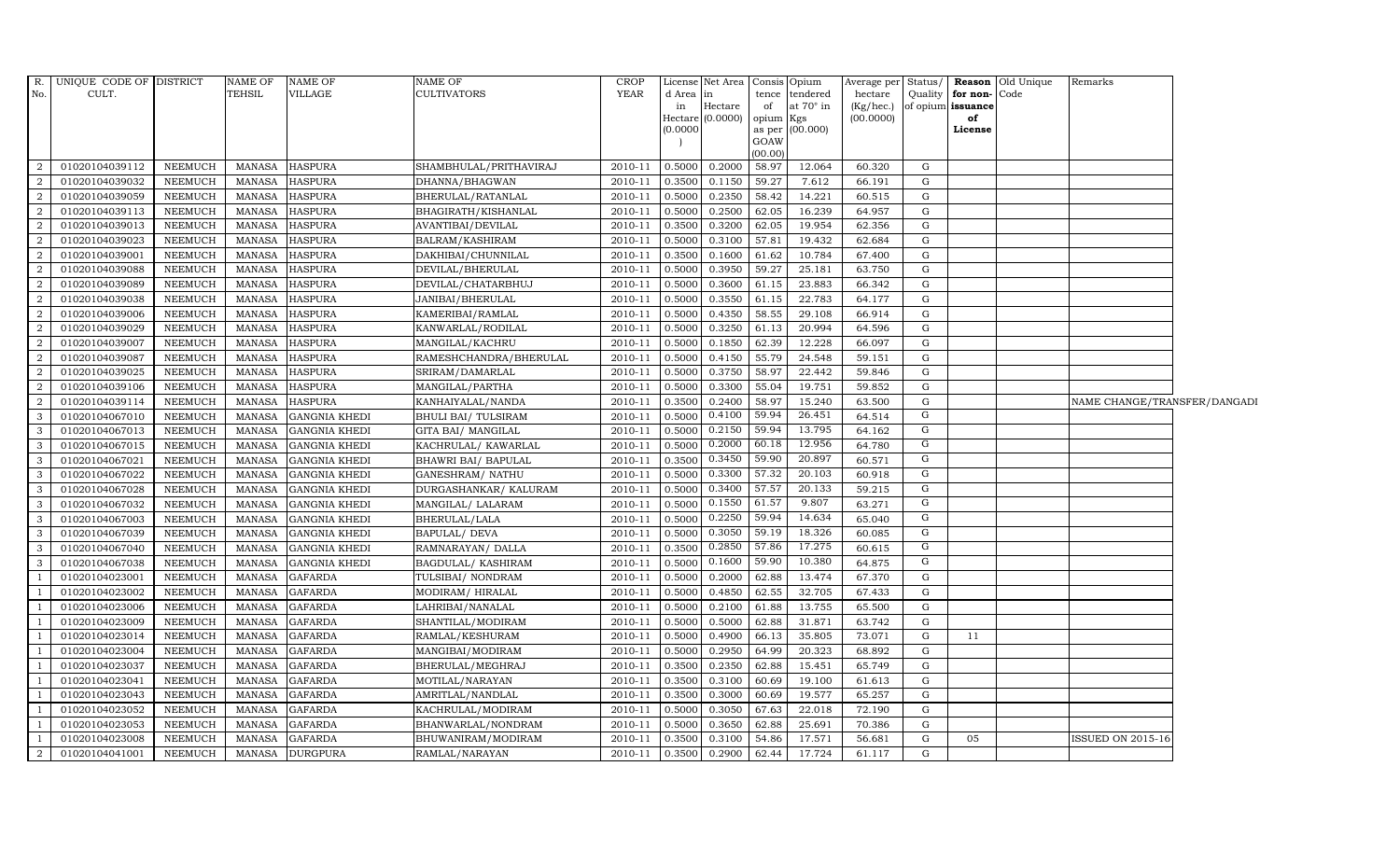| R.             | UNIQUE CODE OF DISTRICT |                | NAME OF       | <b>NAME OF</b>  | <b>NAME OF</b>         | CROP        |          | License Net Area   |         | Consis Opium     | Average per | Status/      |                      | Reason Old Unique | Remarks     |
|----------------|-------------------------|----------------|---------------|-----------------|------------------------|-------------|----------|--------------------|---------|------------------|-------------|--------------|----------------------|-------------------|-------------|
| No.            | CULT.                   |                | <b>TEHSIL</b> | VILLAGE         | <b>CULTIVATORS</b>     | <b>YEAR</b> | d Area   | in                 | tence   | tendered         | hectare     |              | Quality $ $ for non- | Code              |             |
|                |                         |                |               |                 |                        |             | in       | Hectare            | of      | at $70^\circ$ in | (Kg/hec.)   |              | of opium issuance    |                   |             |
|                |                         |                |               |                 |                        |             |          | $Hectare$ (0.0000) | opium   | Kgs              | (00.0000)   |              | of                   |                   |             |
|                |                         |                |               |                 |                        |             | (0.0000) |                    | GOAW    | as per (00.000)  |             |              | License              |                   |             |
|                |                         |                |               |                 |                        |             |          |                    | (00.00) |                  |             |              |                      |                   |             |
| 2              | 01020104041002          | <b>NEEMUCH</b> | MANASA        | <b>DURGPURA</b> | KANHAIYALAL/CHAMPA     | 2010-11     | 0.5000   | 0.4800             | 61.22   | 31.397           | 65.411      | G            |                      |                   |             |
| $\overline{2}$ | 01020104041003          | <b>NEEMUCH</b> | MANASA        | <b>DURGPURA</b> | BHULIBAI/RAMRATAN      | 2010-11     | 0.5000   | 0.4800             | 65.05   | 32.878           | 68.496      | G            |                      |                   |             |
| $\overline{2}$ | 01020104041005          | <b>NEEMUCH</b> | <b>MANASA</b> | <b>DURGPURA</b> | RAJARAM/GIRDHARI       | 2010-11     | 0.5000   | 0.4700             | 59.57   | 29.666           | 63.119      | G            |                      |                   |             |
| $\overline{2}$ | 01020104041006          | <b>NEEMUCH</b> | <b>MANASA</b> | <b>DURGPURA</b> | BAGDURAM/GHASI         | 2010-11     | 0.5000   | 0.4000             | 59.57   | 24.202           | 60.506      | G            |                      |                   |             |
| 2              | 01020104041010          | <b>NEEMUCH</b> | <b>MANASA</b> | <b>DURGPURA</b> | PANNALAL/BALA          | 2010-11     | 0.5000   | 0.4250             | 59.50   | 27.166           | 63.920      | G            |                      |                   |             |
| $\overline{a}$ | 01020104041009          | <b>NEEMUCH</b> | <b>MANASA</b> | <b>DURGPURA</b> | KAMLABAI/LAXMINARAYAN  | 2010-11     | 0.3500   | 0.3200             | 59.57   | 19.607           | 61.272      | G            |                      |                   |             |
| $\overline{a}$ | 01020104041015          | <b>NEEMUCH</b> | MANASA        | <b>DURGPURA</b> | RAMESHWAR/NATHURAM     | 2010-11     | 0.5000   | 0.3500             | 67.12   | 25.247           | 72.134      | ${\rm G}$    |                      |                   |             |
| 2              | 01020104041017          | <b>NEEMUCH</b> | <b>MANASA</b> | <b>DURGPURA</b> | RAMKISHAN/KARU         | 2010-11     | 0.5000   | 0.4750             | 62.05   | 31.468           | 66.249      | $\mathbf G$  |                      |                   |             |
| $\overline{2}$ | 01020104041021          | <b>NEEMUCH</b> | <b>MANASA</b> | <b>DURGPURA</b> | TULSIRAM/KANWARLAL     | 2010-11     | 0.5000   | 0.3600             | 59.50   | 24.404           | 67.788      | G            |                      |                   |             |
| $\overline{a}$ | 01020104041023          | <b>NEEMUCH</b> | <b>MANASA</b> | <b>DURGPURA</b> | MANGILAL/LALURAM       | 2010-11     | 0.5000   | 0.4650             | 67.12   | 33.109           | 71.203      | G            |                      |                   |             |
| $\overline{a}$ | 01020104041025          | <b>NEEMUCH</b> | <b>MANASA</b> | <b>DURGPURA</b> | DALU/ONKAR             | 2010-11     | 0.3500   | 0.3250             | 64.49   | 22.323           | 68.686      | G            |                      |                   |             |
| 2              | 01020104041038          | <b>NEEMUCH</b> | MANASA        | <b>DURGPURA</b> | DEUBAI/MANGILAL        | 2010-11     | 0.5000   | 0.4850             | 60.31   | 32.111           | 66.208      | ${\rm G}$    |                      |                   |             |
| 2              | 01020104041007          | <b>NEEMUCH</b> | MANASA        | <b>DURGPURA</b> | VARDICHAND/KASHIRAM    | 2010-11     | 0.5000   | 0.4750             | 62.00   | 30.531           | 64.275      | G            |                      |                   |             |
| $\overline{2}$ | 01020104041042          | <b>NEEMUCH</b> | <b>MANASA</b> | <b>DURGPURA</b> | RADHESHYAM/KISHANLAL   | 2010-11     | 0.3500   | 0.2650             | 62.05   | 17.640           | 66.566      | G            |                      | 01020104124035    |             |
| $\overline{2}$ | 01020104041039          | <b>NEEMUCH</b> | <b>MANASA</b> | <b>DURGPURA</b> | RAMKANYABAI/RAMGOPAL   | 2010-11     | 0.5000   | 0.4700             | 62.00   | 30.079           | 63.998      | G            |                      |                   |             |
| $\overline{2}$ | 01020104041040          | <b>NEEMUCH</b> | <b>MANASA</b> | <b>DURGPURA</b> | RAMNATH/DEVA           | 2010-11     | 0.5000   | 0.3250             | 61.58   | 22.098           | 67.994      | G            |                      |                   |             |
| $\overline{a}$ | 01020104041041          | <b>NEEMUCH</b> | <b>MANASA</b> | <b>DURGPURA</b> | MANKUNWAR/FAKIRCHAND   | 2010-11     | 0.5000   |                    |         |                  |             | $\mathbf N$  |                      |                   |             |
| 2              | 01020104041020          | <b>NEEMUCH</b> | <b>MANASA</b> | <b>DURGPURA</b> | AMARSINGH/KHETA        | 2010-11     | 0.5000   | 0.4850             | 60.47   | 31.211           | 64.353      | $\mathbf{I}$ | 02                   |                   |             |
| $\overline{2}$ | 01020104041004          | <b>NEEMUCH</b> | <b>MANASA</b> | <b>DURGPURA</b> | DHANNIBAI/KALU         | 2010-11     | 0.3500   | 0.3500             | 59.50   | 20.995           | 59.986      | G            |                      |                   | NAME CHANGE |
|                | 01020104029003          | <b>NEEMUCH</b> | <b>MANASA</b> | <b>DHAMNIYA</b> | JANIBAI/DEVILAL        | 2010-11     | 0.3500   | 0.3300             | 59.82   | 20.672           | 62.642      | G            |                      |                   |             |
| -1             | 01020104029004          | <b>NEEMUCH</b> | <b>MANASA</b> | <b>DHAMNIYA</b> | UDAIRAM/GANGARAM       | 2010-11     | 0.3500   | 0.3300             | 61.92   | 21.575           | 65.379      | G            |                      |                   |             |
| $\overline{1}$ | 01020104029007          | <b>NEEMUCH</b> | <b>MANASA</b> | <b>DHAMNIYA</b> | BHURALAL/ MANGU        | 2010-11     | 0.5000   | 0.4100             | 57.03   | 24.604           | 60.010      | ${\rm G}$    |                      |                   |             |
| $\overline{1}$ | 01020104029012          | <b>NEEMUCH</b> | <b>MANASA</b> | <b>DHAMNIYA</b> | JAMNI BAI/ DUDHA NATHA | 2010-11     | 0.3500   | 0.3450             | 59.82   | 21.604           | 62.620      | ${\rm G}$    |                      |                   |             |
|                | 01020104029016          | <b>NEEMUCH</b> | <b>MANASA</b> | <b>DHAMNIYA</b> | ASHOKKUMAR/NARAYANDAS  | 2010-11     | 0.5000   | 0.2800             | 61.86   | 18.328           | 65.457      | $\mathbf G$  |                      |                   |             |
|                | 01020104029017          | <b>NEEMUCH</b> | <b>MANASA</b> | <b>DHAMNIYA</b> | HANSRAJ/PYARA          | 2010-11     | 0.3500   | 0.2950             | 61.92   | 19.239           | 65.217      | $\mathbf G$  |                      |                   |             |
| $\overline{1}$ | 01020104029024          | <b>NEEMUCH</b> | <b>MANASA</b> | <b>DHAMNIYA</b> | RAJU/ MANGILAL         | 2010-11     | 0.3500   | 0.3600             | 59.62   | 23.686           | 65.794      | G            |                      |                   |             |
|                | 01020104029027          | <b>NEEMUCH</b> | <b>MANASA</b> | <b>DHAMNIYA</b> | DHANRAJ/NARAYAN        | 2010-11     | 0.5000   | 0.5050             | 60.76   | 33.201           | 65.745      | G            |                      |                   |             |
| $\overline{1}$ | 01020104029029          | <b>NEEMUCH</b> | <b>MANASA</b> | <b>DHAMNIYA</b> | SHANTILAL/MANNALAL     | 2010-11     | 0.5000   | 0.5050             | 60.37   | 31.901           | 63.170      | G            |                      |                   |             |
|                | 01020104029033          | <b>NEEMUCH</b> | <b>MANASA</b> | <b>DHAMNIYA</b> | KARULAL/GANGARAM       | 2010-11     | 0.3500   | 0.3150             | 60.86   | 19.414           | 61.632      | G            |                      |                   |             |
|                | 01020104029035          | <b>NEEMUCH</b> | <b>MANASA</b> | <b>DHAMNIYA</b> | TULSIRAM/KANWARLAL     | 2010-11     | 0.3500   | 0.2600             | 57.56   | 15.961           | 61.388      | ${\rm G}$    |                      |                   |             |
| $\overline{1}$ | 01020104029039          | <b>NEEMUCH</b> | <b>MANASA</b> | <b>DHAMNIYA</b> | RAMSINGH/ANSU          | 2010-11     | 0.5000   | 0.4900             | 57.93   | 29.983           | 61.190      | G            |                      |                   |             |
| $\overline{1}$ | 01020104029040          | <b>NEEMUCH</b> | <b>MANASA</b> | <b>DHAMNIYA</b> | SHIVLAL/RUGHNATH       | 2010-11     | 0.5000   | 0.4500             | 61.92   | 30.836           | 68.524      | G            |                      |                   |             |
| $\overline{1}$ | 01020104029044          | <b>NEEMUCH</b> | <b>MANASA</b> | <b>DHAMNIYA</b> | MOHANLAL/MANGILAL      | 2010-11     | 0.3500   | 0.3400             | 61.86   | 22.844           | 67.188      | $\mathbf G$  |                      |                   |             |
|                | 01020104029045          | <b>NEEMUCH</b> | <b>MANASA</b> | <b>DHAMNIYA</b> | SHANTILAL/JAISINGH     | 2010-11     | 0.5000   | 0.4750             | 56.49   | 28.229           | 59.429      | $\mathbf G$  |                      |                   |             |
|                | 01020104029048          | <b>NEEMUCH</b> | <b>MANASA</b> | <b>DHAMNIYA</b> | BHONIBAI/BHUWANA       | 2010-11     | 0.5000   | 0.2200             | 63.96   | 14.948           | 67.945      | G            |                      |                   |             |
| $\overline{1}$ | 01020104029057          | <b>NEEMUCH</b> | <b>MANASA</b> | <b>DHAMNIYA</b> | MEHTABBAI/MANGILAL     | 2010-11     | 0.5000   | 0.4200             | 61.86   | 26.759           | 63.712      | G            |                      |                   |             |
| $\overline{1}$ | 01020104029032          | <b>NEEMUCH</b> | MANASA        | <b>DHAMNIYA</b> | PANNALAL/KANWARLAL     | 2010-11     | 0.3500   | 0.3250             | 59.16   | 19.785           | 60.877      | G            |                      |                   |             |
| $\mathbf{1}$   | 01020104029061          | <b>NEEMUCH</b> | <b>MANASA</b> | <b>DHAMNIYA</b> | KESHYA/KALU            | 2010-11     | 0.3500   | 0.3450             | 60.86   | 22.370           | 64.841      | $\mathbf G$  |                      |                   |             |
|                | 01020104029002          | <b>NEEMUCH</b> | <b>MANASA</b> | <b>DHAMNIYA</b> | RAMLAL/NARAYAN         | 2010-11     | 0.5000   | 0.4350             | 60.86   | 28.152           | 64.717      | G            |                      |                   |             |
|                | 01020104029011          | <b>NEEMUCH</b> | <b>MANASA</b> | <b>DHAMNIYA</b> | BHERULAL/OKAR          | 2010-11     | 0.3500   | 0.3350             | 59.82   | 21.074           | 62.907      | G            |                      |                   |             |
| $\mathbf{1}$   | 01020104029043          | <b>NEEMUCH</b> |               | MANASA DHAMNIYA | GOPAL/HEERA            | 2010-11     | 0.3500   | 0.3450             | 58.94   | 21.597           | 62.600      | G            |                      |                   |             |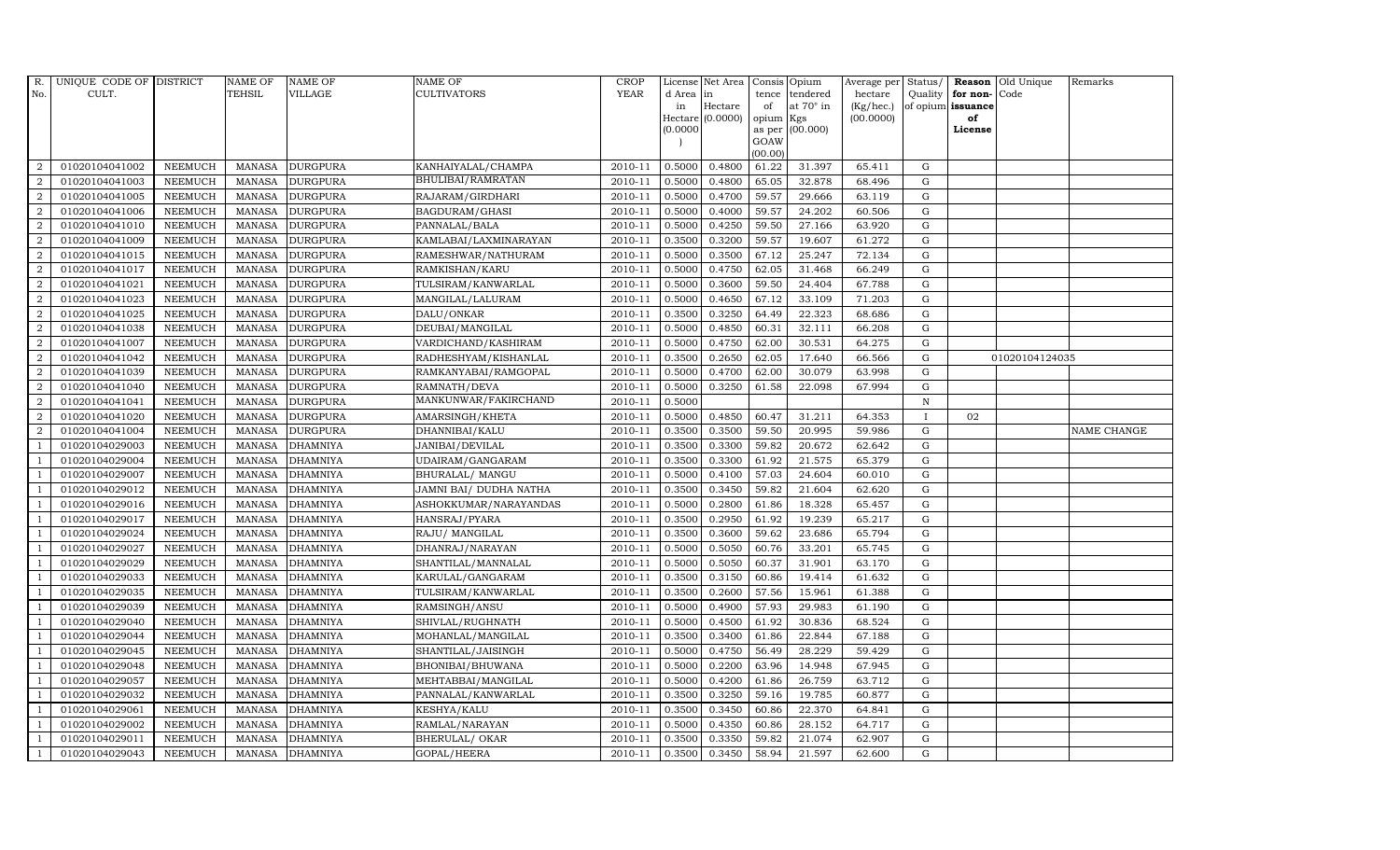| $R$ .          | UNIQUE CODE OF DISTRICT |                | <b>NAME OF</b> | <b>NAME OF</b>     | <b>NAME OF</b>          | CROP        |           | License Net Area   Consis   Opium |           |                  | Average per Status/ |                |                   | <b>Reason</b> Old Unique | Remarks                  |
|----------------|-------------------------|----------------|----------------|--------------------|-------------------------|-------------|-----------|-----------------------------------|-----------|------------------|---------------------|----------------|-------------------|--------------------------|--------------------------|
| No.            | CULT.                   |                | <b>TEHSIL</b>  | <b>VILLAGE</b>     | <b>CULTIVATORS</b>      | <b>YEAR</b> | d Area in |                                   |           | tence tendered   | hectare             | Quality        | for non-          | Code                     |                          |
|                |                         |                |                |                    |                         |             | in        | Hectare                           | of        | at $70^\circ$ in | (Kg/hec.)           |                | of opium issuance |                          |                          |
|                |                         |                |                |                    |                         |             | (0.0000)  | Hectare (0.0000)                  | opium Kgs | as per (00.000)  | (00.0000)           |                | of<br>License     |                          |                          |
|                |                         |                |                |                    |                         |             |           |                                   | GOAW      |                  |                     |                |                   |                          |                          |
|                |                         |                |                |                    |                         |             |           |                                   | (00.00)   |                  |                     |                |                   |                          |                          |
|                | 01020104029010          | <b>NEEMUCH</b> | MANASA         | <b>DHAMNIYA</b>    | KISHANLAL/ASHU          | 2010-11     | 0.3500    | 0.3300                            | 57.01     | 20.304           | 61.527              | $\mathbf G$    |                   |                          |                          |
| -1             | 01020104029019          | <b>NEEMUCH</b> | MANASA         | <b>DHAMNIYA</b>    | BHAGIRATH/KISHANLAL     | 2010-11     | 0.3500    | 0.3550                            | 56.70     | 20.979           | 59.096              | ${\rm G}$      |                   |                          |                          |
|                | 01020104029023          | <b>NEEMUCH</b> | <b>MANASA</b>  | <b>DHAMNIYA</b>    | BHANWARLAL/KHEMA        | 2010-11     | 0.5000    | 0.4700                            | 58.94     | 28.881           | 61.449              | G              |                   |                          |                          |
| 3              | 01020104097003          | <b>NEEMUCH</b> | <b>MANASA</b>  | <b>DHAKNI</b>      | CHATAR BAI/ GULABCHAND  | 2010-11     | 0.5000    | 0.4800                            | 60.04     | 28.948           | 60.308              | G              |                   |                          |                          |
| 3              | 01020104097064          | <b>NEEMUCH</b> | <b>MANASA</b>  | <b>DHAKNI</b>      | MANGILAL/ JAGANNATH     | 2010-11     | 0.5000    | 0.3100                            | 62.75     | 21.604           | 69.690              | G              |                   |                          |                          |
| $\mathbf{3}$   | 01020104097002          | <b>NEEMUCH</b> | MANASA         | <b>DHAKNI</b>      | MUKESH KUMAR/ UDAYRAM   | 2010-11     | 0.5000    | 0.3850                            | 62.75     | 26.086           | 67.756              | G              |                   |                          |                          |
| 3              | 01020104097058          | <b>NEEMUCH</b> | <b>MANASA</b>  | <b>DHAKNI</b>      | RAMGOPAL/GULAB          | 2010-11     | 0.5000    | 0.4550                            | 57.94     | 28.465           | 62.561              | G              |                   |                          |                          |
| 3              | 01020104097066          | <b>NEEMUCH</b> | <b>MANASA</b>  | <b>DHAKNI</b>      | RAMCHANDR/ MOHANLAL     | 2010-11     | 0.5000    | 0.1550                            | 60.84     | 9.743            | 62.859              | G              |                   |                          |                          |
| 3              | 01020104097006          | <b>NEEMUCH</b> | <b>MANASA</b>  | <b>DHAKNI</b>      | BHAWARLAL/ TEJRAM       | 2010-11     | 0.5000    | 0.3250                            | 58.15     | 20.444           | 62.904              | $\overline{G}$ |                   |                          |                          |
| 3              | 01020104097013          | <b>NEEMUCH</b> | <b>MANASA</b>  | <b>DHAKNI</b>      | RAMCHANDR/ RUGGA        | 2010-11     | 0.5000    | 0.2800                            | 57.95     | 18.263           | 65.225              | G              |                   |                          |                          |
| 3              | 01020104097014          | <b>NEEMUCH</b> | <b>MANASA</b>  | <b>DHAKNI</b>      | KISHANLAL/ MEGHRAJ      | 2010-11     | 0.3500    | 0.3150                            | 56.84     | 18.595           | 59.031              | G              |                   |                          |                          |
| 3              | 01020104097001          | <b>NEEMUCH</b> | <b>MANASA</b>  | <b>DHAKNI</b>      | HAJARILAL/ MANGILAL     | 2010-11     | 0.5000    | 0.3900                            | 62.75     | 26.221           | 67.233              | G              |                   |                          |                          |
| 3              | 01020104097016          | <b>NEEMUCH</b> | <b>MANASA</b>  | <b>DHAKNI</b>      | <b>BANSHILAL/ VAJJA</b> | 2010-11     | 0.5000    | 0.2200                            | 60.84     | 14.880           | 67.636              | G              |                   |                          |                          |
| 3              | 01020104097018          | <b>NEEMUCH</b> | <b>MANASA</b>  | <b>DHAKNI</b>      | BANSHILAL/KISHANLAL     | 2010-11     | 0.5000    | 0.3650                            | 60.82     | 24.858           | 68.104              | G              |                   |                          |                          |
| 3              | 01020104097023          | <b>NEEMUCH</b> | <b>MANASA</b>  | <b>DHAKNI</b>      | NANDU BAI/ NANDLAL      | 2010-11     | 0.5000    | 0.3600                            | 60.04     | 23.536           | 65.377              | G              |                   |                          |                          |
| 3              | 01020104097027          | <b>NEEMUCH</b> | <b>MANASA</b>  | <b>DHAKNI</b>      | RAMBAKHSHA/SALAGRAM     | 2010-11     | 0.5000    | 0.2600                            | 65.68     | 18.278           | 70.299              | G              |                   |                          |                          |
| 3              | 01020104097032          | <b>NEEMUCH</b> | <b>MANASA</b>  | <b>DHAKNI</b>      | RODIBAI/RAMCHANDRA      | 2010-11     | 0.5000    | 0.2050                            | 54.41     | 11.908           | 58.088              | G              | 05                |                          | <b>ISSUED ON 2015-16</b> |
| 3              | 01020104097035          | <b>NEEMUCH</b> | MANASA         | <b>DHAKNI</b>      | DEVIKISHAN / MADANLAL   | 2010-11     | 0.5000    | 0.2450                            | 58.04     | 15.638           | 63.829              | G              |                   |                          |                          |
| 3              | 01020104097045          | <b>NEEMUCH</b> | <b>MANASA</b>  | <b>DHAKNI</b>      | DHANRAJ / BHUWANIRAM    | 2010-11     | 0.3500    | 0.3500                            | 60.84     | 21.485           | 61.386              | G              |                   |                          |                          |
| 3              | 01020104097040          | <b>NEEMUCH</b> | <b>MANASA</b>  | <b>DHAKNI</b>      | BADRILAL/MOHAN          | 2010-11     | 0.5000    | 0.2050                            | 62.16     | 14.075           | 68.658              | G              |                   |                          |                          |
| $\mathbf{3}$   | 01020104097057          | <b>NEEMUCH</b> | <b>MANASA</b>  | <b>DHAKNI</b>      | RAMGOPAL/ CHHAGANLAL    | 2010-11     | 0.5000    | 0.1450                            | 60.04     | 9.289            | 64.062              | G              |                   |                          |                          |
| 3              | 01020104097069          | <b>NEEMUCH</b> | <b>MANASA</b>  | <b>DHAKNI</b>      | NARMDA BAI/ DEVILAL     | 2010-11     | 0.5000    | 0.2450                            | 62.75     | 16.028           | 65.421              | G              |                   |                          |                          |
| $\mathbf{3}$   | 01020104097043          | <b>NEEMUCH</b> | <b>MANASA</b>  | <b>DHAKNI</b>      | <b>BAGDIRAM/ BHANA</b>  | 2010-11     | 0.5000    | 0.3750                            | 62.16     | 25.059           | 66.824              | G              |                   |                          |                          |
| 3              | 01020104097015          | <b>NEEMUCH</b> | <b>MANASA</b>  | <b>DHAKNI</b>      | BHERUPRASAD/HARCHANDRA  | 2010-11     | 0.5000    | 0.2100                            | 62.75     | 13.518           | 64.372              | $\overline{G}$ |                   |                          |                          |
| 3              | 01020104097011          | <b>NEEMUCH</b> | <b>MANASA</b>  | <b>DHAKNI</b>      | BHAGWANTI BAI/ RAMLAL   | 2010-11     | 0.5000    | 0.4900                            | 60.31     | 31.585           | 64.460              | $\bf{I}$       | 02                |                          |                          |
| 3              | 01020104097005          | <b>NEEMUCH</b> | <b>MANASA</b>  | <b>DHAKNI</b>      | BHUVANIRAM/PARASRAM     | 2010-11     | 0.5000    | 0.4900                            | 62.99     | 32.179           | 65.671              | G              |                   |                          |                          |
| 3              | 01020104097039          | <b>NEEMUCH</b> | <b>MANASA</b>  | <b>DHAKNI</b>      | GHISALAL/ BHUWANIRAM    | 2010-11     | 0.5000    | 0.3550                            | 60.04     | 23.982           | 67.554              | G              |                   |                          |                          |
| 3              | 01020104097074          | <b>NEEMUCH</b> | <b>MANASA</b>  | <b>DHAKNI</b>      | MADHU/RUGGA             | 2010-11     | 0.5000    | 0.2950                            | 57.86     | 18.284           | 61.980              | G              |                   |                          |                          |
| 3              | 01020104097029          | <b>NEEMUCH</b> | <b>MANASA</b>  | <b>DHAKNI</b>      | PREMSUKH/VARDICHAND     | 2010-11     | 0.5000    | 0.2400                            | 56.31     | 14.327           | 59.695              | $\overline{G}$ |                   |                          |                          |
| 3              | 01020104097078          | <b>NEEMUCH</b> | <b>MANASA</b>  | <b>DHAKNI</b>      | SURESHCHANDR/ MOHANLAL  | 2010-11     | 0.5000    | 0.2050                            | 60.84     | 13.454           | 65.629              | G              |                   |                          |                          |
| $\overline{1}$ | 01020104013002          | <b>NEEMUCH</b> | <b>MANASA</b>  | <b>DEVRI PARDA</b> | SHIVLAL / DHANNA        | 2010-11     | 0.3500    | 0.3350                            | 62.44     | 21.890           | 65.343              | G              |                   |                          |                          |
|                | 01020104013007          | <b>NEEMUCH</b> | MANASA         | <b>DEVRI PARDA</b> | SHAYMLAL/BIHARI         | 2010-11     | 0.5000    | 0.4600                            | 60.24     | 29.793           | 64.767              | ${\rm G}$      |                   |                          |                          |
| $\overline{1}$ | 01020104013018          | <b>NEEMUCH</b> | <b>MANASA</b>  | <b>DEVRI PARDA</b> | KHIMA/MEGHA             | 2010-11     | 0.5000    | 0.5050                            | 59.10     | 31.593           | 62.560              | $\mathbf G$    |                   |                          |                          |
| $\overline{1}$ | 01020104013019          | <b>NEEMUCH</b> | <b>MANASA</b>  | <b>DEVRI PARDA</b> | CHHAGAN/CHHOGALAL       | 2010-11     | 0.5000    | 0.4700                            | 57.52     | 28.497           | 60.632              | $\mathbf G$    |                   |                          |                          |
|                | 01020104013020          | <b>NEEMUCH</b> | <b>MANASA</b>  | <b>DEVRI PARDA</b> | PIRU/SHOLA              | 2010-11     | 0.5000    | 0.4800                            | 60.38     | 31.044           | 64.675              | $\mathbf G$    |                   |                          |                          |
| $\overline{1}$ | 01020104013023          | <b>NEEMUCH</b> | <b>MANASA</b>  | <b>DEVRI PARDA</b> | SEVA/LALU               | 2010-11     | 0.3500    | 0.2000                            | 62.44     | 13.514           | 67.570              | ${\rm G}$      |                   |                          |                          |
| -1             | 01020104013024          | <b>NEEMUCH</b> | <b>MANASA</b>  | <b>DEVRI PARDA</b> | MOHANLAL/LALU           | 2010-11     | 0.3500    | 0.3500                            | 60.24     | 22.495           | 64.271              | ${\rm G}$      |                   |                          |                          |
| $\overline{1}$ | 01020104013038          | <b>NEEMUCH</b> | <b>MANASA</b>  | <b>DEVRI PARDA</b> | GENDA/LALA              | 2010-11     | 0.3500    | 0.3450                            | 57.52     | 21.011           | 60.901              | $\mathbf G$    |                   |                          |                          |
| $\overline{1}$ | 01020104013021          | <b>NEEMUCH</b> | <b>MANASA</b>  | <b>DEVRI PARDA</b> | KHETA/KHEMA             | 2010-11     | 0.3500    | 0.3600                            | 60.03     | 22.142           | 61.506              | $\mathbf G$    |                   |                          |                          |
|                | 01020104013014          | <b>NEEMUCH</b> | <b>MANASA</b>  | <b>DEVRI PARDA</b> | BANSHILAL/DEVAJI        | 2010-11     | 0.3500    | 0.3400                            | 66.05     | 21.806           | 64.135              | $\mathbf G$    |                   |                          |                          |
| $\mathbf{1}$   | 01020104013016          | <b>NEEMUCH</b> |                | MANASA DEVRI PARDA | DHAPU BAI/SHOLA         | 2010-11     | 0.3500    | 0.2750                            | 61.99     | 18.597           | 67.625              |                | 02                |                          |                          |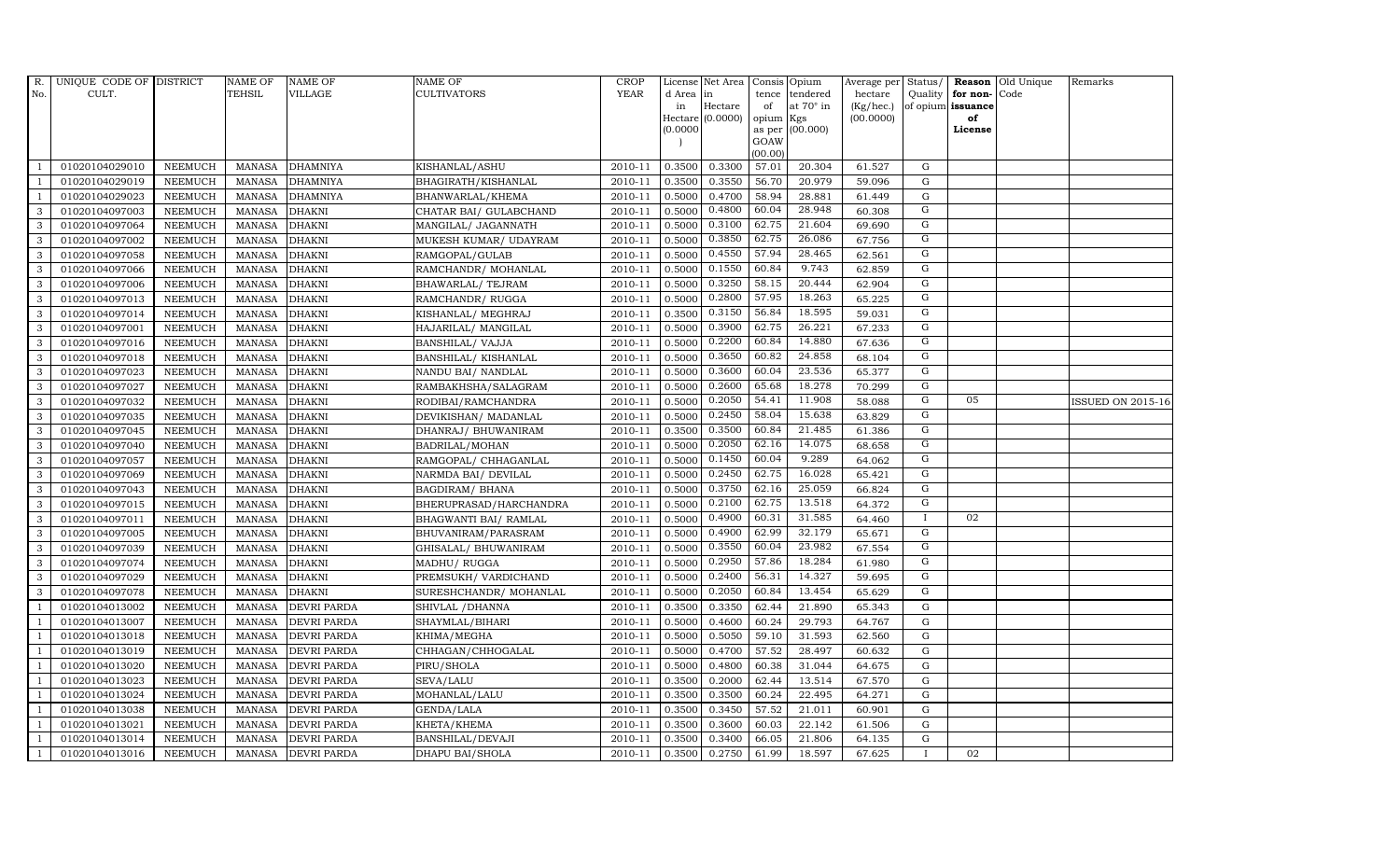| R.               | UNIQUE CODE OF DISTRICT |                | <b>NAME OF</b> | <b>NAME OF</b>          | <b>NAME OF</b>              | CROP    |           | License Net Area   Consis   Opium |           |                  | Average per | Status/     | Reason            | Old Unique | Remarks     |
|------------------|-------------------------|----------------|----------------|-------------------------|-----------------------------|---------|-----------|-----------------------------------|-----------|------------------|-------------|-------------|-------------------|------------|-------------|
| No.              | CULT.                   |                | TEHSIL         | VILLAGE                 | <b>CULTIVATORS</b>          | YEAR    | d Area in |                                   |           | tence tendered   | hectare     | Quality     | for non-          | Code       |             |
|                  |                         |                |                |                         |                             |         | in        | Hectare                           | of        | at $70^\circ$ in | (Kg/hec.)   |             | of opium issuance |            |             |
|                  |                         |                |                |                         |                             |         |           | Hectare (0.0000)                  | opium Kgs |                  | (00.0000)   |             | of                |            |             |
|                  |                         |                |                |                         |                             |         | (0.0000)  |                                   | GOAW      | as per (00.000)  |             |             | License           |            |             |
|                  |                         |                |                |                         |                             |         |           |                                   | (00.00)   |                  |             |             |                   |            |             |
| $\overline{2}$   | 01020104045084          | <b>NEEMUCH</b> | MANASA         | <b>DEVRI KHAWASA-II</b> | MOHANLAL/KALURAM            | 2010-11 | 0.5000    | 0.2050                            | 68.15     | 14.136           | 68.957      | G           |                   |            |             |
| $\overline{2}$   | 01020104045087          | <b>NEEMUCH</b> | MANASA         | <b>DEVRI KHAWASA-II</b> | SATYANARAYAN/MULCHANDRA     | 2010-11 | 0.5000    | 0.2050                            | 63.83     | 12.301           | 60.005      | $\mathbf G$ |                   |            |             |
| $\overline{2}$   | 01020104045089          | <b>NEEMUCH</b> | <b>MANASA</b>  | <b>DEVRI KHAWASA-II</b> | RAMESHWAR/PYARCHANDRA       | 2010-11 | 0.5000    | 0.2950                            | 62.72     | 19.174           | 64.997      | G           |                   |            |             |
| $\overline{2}$   | 01020104045093          | <b>NEEMUCH</b> | <b>MANASA</b>  | <b>DEVRI KHAWASA-II</b> | BANSHIDAS/ONKARDAS          | 2010-11 | 0.3500    | 0.2200                            | 64.10     | 14.148           | 64.309      | $\mathbf G$ |                   |            |             |
| $\overline{2}$   | 01020104045094          | <b>NEEMUCH</b> | <b>MANASA</b>  | <b>DEVRI KHAWASA-II</b> | BANSHILAL/BHANWARLAL        | 2010-11 | 0.5000    | 0.5050                            | 64.10     | 32.764           | 64.880      | ${\rm G}$   |                   |            |             |
| 2                | 01020104045095          | <b>NEEMUCH</b> | <b>MANASA</b>  | DEVRI KHAWASA-II        | BANSHILAL/BAPULAL           | 2010-11 | 0.5000    | 0.3100                            | 65.40     | 20.311           | 65.519      | $\mathbf G$ |                   |            |             |
| $\overline{a}$   | 01020104045098          | <b>NEEMUCH</b> | <b>MANASA</b>  | <b>DEVRI KHAWASA-II</b> | OMPRAKASH/CHAGANLAL         | 2010-11 | 0.5000    | 0.2500                            | 70.56     | 18.194           | 72.776      | $\mathbf G$ |                   |            |             |
| $\overline{2}$   | 01020104045156          | <b>NEEMUCH</b> | <b>MANASA</b>  | <b>DEVRI KHAWASA-II</b> | BHAGIRATH/MODIRAM           | 2010-11 | 0.5000    | 0.4650                            | 64.10     | 30.090           | 64.710      | G           |                   |            |             |
| $\overline{2}$   | 01020104045103          | <b>NEEMUCH</b> | <b>MANASA</b>  | <b>DEVRI KHAWASA-II</b> | HEERALAL/RUPRAM             | 2010-11 | 0.5000    | 0.3950                            | 62.69     | 25.542           | 64.663      | G           |                   |            |             |
| $\overline{2}$   | 01020104045064          | <b>NEEMUCH</b> | <b>MANASA</b>  | DEVRI KHAWASA-II        | RAJIBAI/RAMGOPAL            | 2010-11 | 0.3500    | 0.2100                            | 60.34     | 12.964           | 61.733      | ${\bf G}$   |                   |            |             |
| $\overline{a}$   | 01020104045106          | <b>NEEMUCH</b> | <b>MANASA</b>  | <b>DEVRI KHAWASA-II</b> | SUNDERLAL/ONKARLAL          | 2010-11 | 0.5000    | 0.2000                            | 60.34     | 12.585           | 62.926      | G           |                   |            |             |
| $\overline{2}$   | 01020104045109          | <b>NEEMUCH</b> | <b>MANASA</b>  | <b>DEVRI KHAWASA-II</b> | OMPRAKASH/BHUWANILAL        | 2010-11 | 0.5000    | 0.2100                            | 67.31     | 14.577           | 69.414      | ${\rm G}$   |                   |            |             |
| 2                | 01020104045110          | <b>NEEMUCH</b> | <b>MANASA</b>  | <b>DEVRI KHAWASA-II</b> | GOPIBAI/BANSILAL            | 2010-11 | 0.5000    | 0.2550                            | 62.69     | 16.729           | 65.604      | $\mathbf G$ |                   |            |             |
| $\overline{2}$   | 01020104045113          | <b>NEEMUCH</b> | <b>MANASA</b>  | <b>DEVRI KHAWASA-II</b> | MANNALAL/GULABCHANDRA       | 2010-11 | 0.5000    | 0.3350                            | 67.10     | 22.507           | 67.186      | $\mathbf G$ |                   |            |             |
| $\overline{2}$   | 01020104045116          | <b>NEEMUCH</b> | MANASA         | <b>DEVRI KHAWASA-II</b> | RAMNATH/PYARCHANDRA         | 2010-11 | 0.3500    | 0.2200                            | 57.69     | 12.848           | 58.400      | G           |                   |            |             |
| $\overline{a}$   | 01020104045120          | <b>NEEMUCH</b> | <b>MANASA</b>  | <b>DEVRI KHAWASA-II</b> | RADHESHYAM/BHAGIRATH        | 2010-11 | 0.5000    | 0.4000                            | 60.67     | 24.329           | 60.822      | ${\rm G}$   |                   |            |             |
| $\overline{2}$   | 01020104045124          | <b>NEEMUCH</b> | <b>MANASA</b>  | DEVRI KHAWASA-II        | INDARMAL/UDAIRAM            | 2010-11 | 0.5000    | 0.3450                            | 62.90     | 22.042           | 63.890      | G           |                   |            |             |
| 2                | 01020104045130          | <b>NEEMUCH</b> | MANASA         | <b>DEVRI KHAWASA-II</b> | MOHANLAL/MATHURALAL         | 2010-11 | 0.5000    | 0.3150                            | 63.20     | 20.341           | 64.575      | G           |                   |            |             |
| $\overline{2}$   | 01020104045136          | <b>NEEMUCH</b> | <b>MANASA</b>  | <b>DEVRI KHAWASA-II</b> | AMBARAM/BALMUKUND           | 2010-11 | 0.5000    | 0.2450                            | 65.40     | 16.705           | 68.184      | $\mathbf G$ |                   |            |             |
| $\overline{2}$   | 01020104045145          | <b>NEEMUCH</b> | <b>MANASA</b>  | <b>DEVRI KHAWASA-II</b> | JAGDISHCHANDRA/LAXMINARAYAN | 2010-11 | 0.5000    | 0.4650                            | 62.90     | 29.976           | 64.465      | $\mathbf G$ |                   |            |             |
| 2                | 01020104045147          | <b>NEEMUCH</b> | <b>MANASA</b>  | <b>DEVRI KHAWASA-II</b> | GHASIRAM/BHAGIRATH          | 2010-11 | 0.5000    | 0.2000                            | 65.29     | 13.590           | 67.950      | ${\rm G}$   |                   |            |             |
| $\overline{2}$   | 01020104045152          | <b>NEEMUCH</b> | <b>MANASA</b>  | DEVRI KHAWASA-II        | RAMPRAHALAD/RAMESHWAR       | 2010-11 | 0.5000    | 0.1800                            | 57.67     | 11.592           | 64.400      | $\mathbf G$ |                   |            |             |
| $\overline{a}$   | 01020104045155          | <b>NEEMUCH</b> | MANASA         | <b>DEVRI KHAWASA-II</b> | HARISHCHANDRA/JETRAM        | 2010-11 | 0.5000    | 0.4400                            | 65.29     | 29.175           | 66.307      | G           |                   |            |             |
| $\overline{2}$   | 01020104045150          | <b>NEEMUCH</b> | <b>MANASA</b>  | <b>DEVRI KHAWASA-II</b> | KANHAIYALAL/JETRAM          | 2010-11 | 0.5000    | 0.1100                            | 64.70     | 7.320            | 66.545      | $\mathbf G$ |                   |            |             |
| $\boldsymbol{2}$ | 01020104045129          | <b>NEEMUCH</b> | <b>MANASA</b>  | DEVRI KHAWASA-II        | RAMESHNATH/MOHANNATH        | 2010-11 | 0.5000    | 0.2500                            | 62.72     | 15.823           | 63.293      | $\mathbf G$ |                   |            |             |
| $\overline{2}$   | 01020104045159          | <b>NEEMUCH</b> | <b>MANASA</b>  | <b>DEVRI KHAWASA-II</b> | BALCHANDRA/BHAGWAN          | 2010-11 | 0.5000    | 0.3700                            | 63.84     | 23.739           | 64.160      | G           |                   |            |             |
| $\overline{a}$   | 01020104045118          | <b>NEEMUCH</b> | <b>MANASA</b>  | <b>DEVRI KHAWASA-II</b> | GOPAL/ONKARLAL              | 2010-11 | 0.5000    | 0.2100                            | 62.69     | 13.272           | 63.200      | ${\rm G}$   |                   |            |             |
| 2                | 01020104045028          | <b>NEEMUCH</b> | MANASA         | <b>DEVRI KHAWASA-II</b> | RAMNARAYAN/RAMCHANDRA       | 2010-11 | 0.5000    | 0.4950                            | 62.72     | 31.279           | 63.190      | G           |                   |            |             |
| 2                | 01020104045137          | <b>NEEMUCH</b> | <b>MANASA</b>  | <b>DEVRI KHAWASA-II</b> | KALURAM/RAMNARAYAN          | 2010-11 | 0.5000    | 0.3000                            | 65.29     | 19.074           | 63.580      | $\mathbf G$ |                   |            |             |
| $\overline{2}$   | 01020104045053          | <b>NEEMUCH</b> | <b>MANASA</b>  | DEVRI KHAWASA-II        | RATANLAL/RAMCHANDRA         | 2010-11 | 0.5000    | 0.2900                            | 63.83     | 18.930           | 65.276      | $\mathbf G$ |                   |            |             |
| $\overline{2}$   | 01020104045164          | <b>NEEMUCH</b> | <b>MANASA</b>  | <b>DEVRI KHAWASA-II</b> | INDARMAL/FULCHAND           | 2010-11 | 0.5000    | 0.2000                            | 62.90     | 12.391           | 61.955      | G           |                   |            |             |
| $\overline{a}$   | 01020104045125          | <b>NEEMUCH</b> | <b>MANASA</b>  | <b>DEVRI KHAWASA-II</b> | KANWARLAL/RAJARAM           | 2010-11 | 0.5000    | 0.3450                            | 64.70     | 22.257           | 64.513      | ${\rm G}$   |                   |            |             |
| $\overline{a}$   | 01020104045042          | <b>NEEMUCH</b> | <b>MANASA</b>  | DEVRI KHAWASA-II        | ONKARLAL/GULABCHANDRA       | 2010-11 | 0.5000    | 0.3000                            | 60.67     | 18.106           | 60.353      | $\mathbf G$ |                   |            |             |
| $\overline{2}$   | 01020104045043          | <b>NEEMUCH</b> | <b>MANASA</b>  | <b>DEVRI KHAWASA-II</b> | SURESHCHANDRA/UDAIRAM       | 2010-11 | 0.3500    | 0.2800                            | 63.83     | 18.091           | 64.611      | $\mathbf G$ |                   |            | NAME CHANGE |
| $\overline{2}$   | 01020104045143          | <b>NEEMUCH</b> | <b>MANASA</b>  | DEVRI KHAWASA-II        | KARIBAI/BALMUKUND           | 2010-11 | 0.5000    | 0.1500                            | 64.70     | 9.788            | 65.253      | $\mathbf G$ |                   |            |             |
| $\overline{a}$   | 01020104045123          | <b>NEEMUCH</b> | <b>MANASA</b>  | DEVRI KHAWASA-II        | KALURAM/SALAGRAM            | 2010-11 | 0.5000    | 0.1200                            | 67.10     | 8.148            | 67.900      | $\mathbf G$ |                   |            |             |
| $\overline{2}$   | 01020104045166          | <b>NEEMUCH</b> | <b>MANASA</b>  | <b>DEVRI KHAWASA-II</b> | RAMLAL/JAGANNATH            | 2010-11 | 0.5000    | 0.2000                            | 66.24     | 13.910           | 69.550      | G           |                   |            |             |
| $\overline{a}$   | 01020104045091          | <b>NEEMUCH</b> | <b>MANASA</b>  | DEVRI KHAWASA-II        | MADANLAL/RAMPRATAP          | 2010-11 | 0.5000    | 0.2000                            | 64.70     | 13.254           | 66.271      | $\mathbf G$ |                   |            |             |
| $\overline{2}$   | 01020104045131          | <b>NEEMUCH</b> | <b>MANASA</b>  | <b>DEVRI KHAWASA-II</b> | KALURAM/CHAGANLAL           | 2010-11 | 0.5000    | 0.2250                            | 65.40     | 15.378           | 68.347      | $\mathbf G$ |                   |            |             |
| 2                | 01020104045096          | <b>NEEMUCH</b> | <b>MANASA</b>  | <b>DEVRI KHAWASA-II</b> | DHAPUBAI//SUBHASHCHANDRA    | 2010-11 | 0.5000    | 0.4950                            | 65.29     | 32.430           | 65.516      | $\mathbf G$ |                   |            |             |
| $\overline{a}$   | 01020104045117          | <b>NEEMUCH</b> | MANASA         | <b>DEVRI KHAWASA-II</b> | KAILASHCHANDRA/ONKARLAL     | 2010-11 | 0.5000    | 0.1400                            | 68.61     | 9.929            | 70.921      | G           |                   |            |             |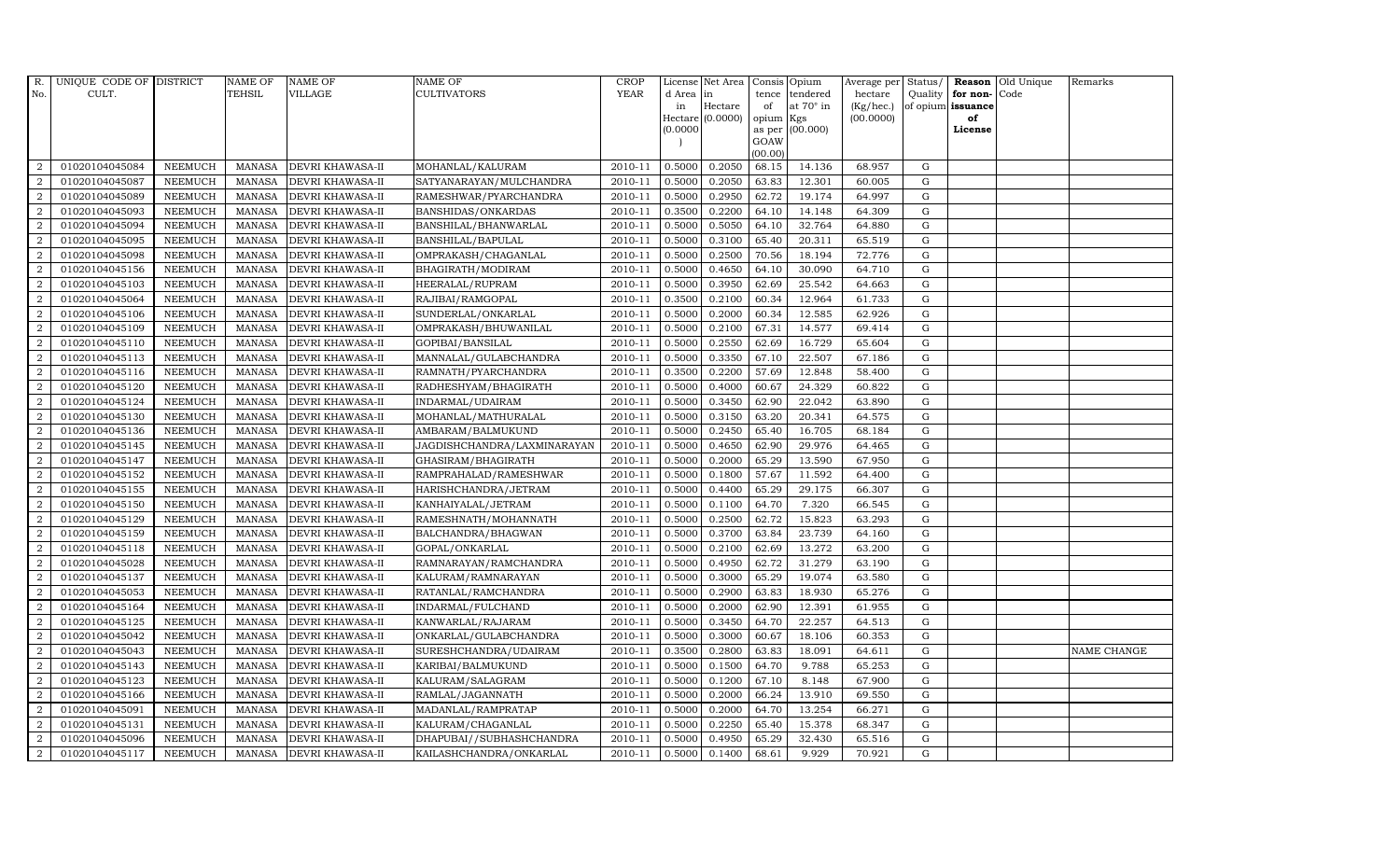| R.               | UNIQUE CODE OF DISTRICT |                | <b>NAME OF</b> | <b>NAME OF</b>          | <b>NAME OF</b>            | CROP    |           | License Net Area   Consis   Opium |           |                  | Average per Status/ |             |                   | <b>Reason</b> Old Unique | Remarks     |
|------------------|-------------------------|----------------|----------------|-------------------------|---------------------------|---------|-----------|-----------------------------------|-----------|------------------|---------------------|-------------|-------------------|--------------------------|-------------|
| No.              | CULT.                   |                | TEHSIL         | VILLAGE                 | <b>CULTIVATORS</b>        | YEAR    | d Area in |                                   |           | tence tendered   | hectare             | Quality     | for non-          | Code                     |             |
|                  |                         |                |                |                         |                           |         | in        | Hectare                           | of        | at $70^\circ$ in | (Kg/hec.)           |             | of opium issuance |                          |             |
|                  |                         |                |                |                         |                           |         |           | $Hectare (0.0000)$                | opium Kgs |                  | (00.0000)           |             | of                |                          |             |
|                  |                         |                |                |                         |                           |         | (0.0000)  |                                   | GOAW      | as per (00.000)  |                     |             | License           |                          |             |
|                  |                         |                |                |                         |                           |         |           |                                   | (00.00)   |                  |                     |             |                   |                          |             |
| 2                | 01020104045100          | <b>NEEMUCH</b> | <b>MANASA</b>  | DEVRI KHAWASA-II        | SAMANDBAI/BHAGIRATH       | 2010-11 | 0.5000    | 0.3900                            | 66.15     | 25.685           | 65.859              | G           |                   |                          |             |
| $\overline{2}$   | 01020104045112          | <b>NEEMUCH</b> | <b>MANASA</b>  | DEVRI KHAWASA-II        | BALMUKUND/YASHODABAI      | 2010-11 | 0.3500    | 0.3450                            | 65.81     | 23.099           | 66.954              | ${\rm G}$   |                   |                          | NAME CHANGE |
| 2                | 01020104045139          | <b>NEEMUCH</b> | <b>MANASA</b>  | <b>DEVRI KHAWASA-II</b> | NIVASIBAI/BAPULAL         | 2010-11 | 0.5000    | 0.2050                            | 60.67     | 12.593           | 61.429              | G           |                   |                          |             |
| $\overline{2}$   | 01020104045097          | <b>NEEMUCH</b> | <b>MANASA</b>  | DEVRI KHAWASA-II        | RADHABAI/MANGILAL         | 2010-11 | 0.5000    | 0.3900                            | 63.20     | 25.551           | 65.515              | $\mathbf G$ |                   |                          |             |
| $\overline{2}$   | 01020104045062          | <b>NEEMUCH</b> | <b>MANASA</b>  | DEVRI KHAWASA-II        | GEETABAI/RAMRATAN         | 2010-11 | 0.5000    | 0.3900                            | 62.69     | 26.187           | 67.146              | ${\bf G}$   |                   |                          |             |
| $\overline{2}$   | 01020104045026          | <b>NEEMUCH</b> | <b>MANASA</b>  | DEVRI KHAWASA-II        | SATYANARAYAN/PYARCHANDRA  | 2010-11 | 0.5000    | 0.2200                            | 63.20     | 14.256           | 64.801              | $\mathbf G$ |                   | 01020104046092           |             |
| $\overline{2}$   | 01020104045001          | <b>NEEMUCH</b> | <b>MANASA</b>  | <b>DEVRI KHAWASA-I</b>  | BALMUKUND/PANNALAL        | 2010-11 | 0.5000    | 0.2950                            | 66.54     | 20.266           | 68.699              | ${\rm G}$   |                   |                          |             |
| $\overline{2}$   | 01020104045002          | <b>NEEMUCH</b> | <b>MANASA</b>  | <b>DEVRI KHAWASA-I</b>  | GYARSILAL/KISHORE         | 2010-11 | 0.3500    | 0.1100                            | 60.47     | 6.712            | 61.018              | $\mathbf G$ |                   |                          |             |
| $\overline{2}$   | 01020104045009          | <b>NEEMUCH</b> | <b>MANASA</b>  | <b>DEVRI KHAWASA-I</b>  | SHANKARLAL/SUKHLAL        | 2010-11 | 0.5000    | 0.3800                            | 63.62     | 24.212           | 63.716              | G           |                   |                          |             |
| $\overline{2}$   | 01020104045014          | <b>NEEMUCH</b> | <b>MANASA</b>  | DEVRI KHAWASA-I         | RAMESHWAR/NANDRAM         | 2010-11 | 0.5000    | 0.3150                            | 64.63     | 21.706           | 68.908              | ${\rm G}$   |                   |                          |             |
| $\overline{2}$   | 01020104045015          | <b>NEEMUCH</b> | <b>MANASA</b>  | DEVRI KHAWASA-I         | JANKILAL/ONKARLAL         | 2010-11 | 0.5000    | 0.2150                            | 62.72     | 14.300           | 66.512              | G           |                   |                          |             |
| $\overline{2}$   | 01020104045016          | <b>NEEMUCH</b> | <b>MANASA</b>  | <b>DEVRI KHAWASA-I</b>  | DHANSUKH/SUKHLAL          | 2010-11 | 0.5000    | 0.2200                            | 62.72     | 13.906           | 63.209              | $\mathbf G$ |                   |                          |             |
| 2                | 01020104045017          | <b>NEEMUCH</b> | <b>MANASA</b>  | <b>DEVRI KHAWASA-I</b>  | RAJARAM/SUKHLAL           | 2010-11 | 0.5000    | 0.2250                            | 67.16     | 15.514           | 68.951              | G           |                   |                          |             |
| 2                | 01020104045018          | <b>NEEMUCH</b> | <b>MANASA</b>  | <b>DEVRI KHAWASA-I</b>  | BANSHILAL/SUKHLAL         | 2010-11 | 0.5000    | 0.3550                            | 67.10     | 24.319           | 68.504              | G           |                   |                          |             |
| 2                | 01020104045020          | <b>NEEMUCH</b> | <b>MANASA</b>  | DEVRI KHAWASA-I         | BHANWARLAL/DEVILAL        | 2010-11 | 0.5000    | 0.5000                            | 63.49     | 31.736           | 63.472              | ${\bf G}$   |                   |                          |             |
| $\overline{2}$   | 01020104045023          | <b>NEEMUCH</b> | <b>MANASA</b>  | DEVRI KHAWASA-I         | AMRITRAM/KHEMRAJ          | 2010-11 | 0.3500    | 0.2500                            | 55.62     | 14.080           | 56.320              | ${\rm G}$   |                   |                          |             |
| 2                | 01020104045030          | <b>NEEMUCH</b> | <b>MANASA</b>  | DEVRI KHAWASA-I         | NANDLAL/ONKAR             | 2010-11 | 0.5000    | 0.3100                            | 65.13     | 20.795           | 67.081              | $\mathbf G$ |                   |                          |             |
| 2                | 01020104045031          | <b>NEEMUCH</b> | <b>MANASA</b>  | <b>DEVRI KHAWASA-I</b>  | LAXMINARAYAN/SUKHLAL      | 2010-11 | 0.5000    | 0.4700                            | 62.72     | 30.034           | 63.902              | $\mathbf G$ |                   |                          |             |
| $\overline{2}$   | 01020104045035          | <b>NEEMUCH</b> | <b>MANASA</b>  | <b>DEVRI KHAWASA-I</b>  | RUKMANIBAI/BAGDIRAM       | 2010-11 | 0.5000    | 0.2950                            | 64.63     | 18.881           | 64.004              | $\mathbf G$ |                   |                          |             |
| 2                | 01020104045037          | <b>NEEMUCH</b> | <b>MANASA</b>  | DEVRI KHAWASA-I         | GHASIRAM/BHUWANIRAM       | 2010-11 | 0.5000    | 0.2600                            | 62.86     | 16.658           | 64.069              | $\mathbf G$ |                   |                          |             |
| 2                | 01020104045038          | <b>NEEMUCH</b> | <b>MANASA</b>  | DEVRI KHAWASA-I         | JAYCHANDRA/SURATRAM       | 2010-11 | 0.5000    | 0.3100                            | 65.35     | 20.847           | 67.248              | $\mathbf G$ |                   |                          |             |
| $\boldsymbol{2}$ | 01020104045039          | <b>NEEMUCH</b> | <b>MANASA</b>  | DEVRI KHAWASA-I         | DEVILAL/KASHIRAM          | 2010-11 | 0.5000    | 0.3650                            | 60.34     | 22.679           | 62.135              | ${\rm G}$   |                   |                          |             |
| 2                | 01020104045044          | <b>NEEMUCH</b> | <b>MANASA</b>  | <b>DEVRI KHAWASA-I</b>  | FATEHLAL/MATHURALAL       | 2010-11 | 0.5000    | 0.4900                            | 65.35     | 32.414           | 66.151              | G           |                   |                          |             |
| $\overline{2}$   | 01020104045048          | <b>NEEMUCH</b> | <b>MANASA</b>  | <b>DEVRI KHAWASA-I</b>  | KALURAM/RAMCHANDRA GURJAR | 2010-11 | 0.5000    | 0.3550                            | 64.63     | 24.282           | 68.401              | $\mathbf G$ |                   |                          |             |
| $\overline{2}$   | 01020104045068          | <b>NEEMUCH</b> | <b>MANASA</b>  | DEVRI KHAWASA-I         | JAGANNATH/RAMKISHAN       | 2010-11 | 0.5000    | 0.2150                            | 67.16     | 14.545           | 67.651              | ${\rm G}$   |                   |                          |             |
| 2                | 01020104045056          | <b>NEEMUCH</b> | <b>MANASA</b>  | DEVRI KHAWASA-I         | RADHESHYAM/MULCHANDRA     | 2010-11 | 0.5000    | 0.1600                            | 62.72     | 10.358           | 64.738              | G           |                   |                          |             |
| $\overline{2}$   | 01020104045008          | <b>NEEMUCH</b> | <b>MANASA</b>  | DEVRI KHAWASA-I         | GANGABAI/MANGILAL         | 2010-11 | 0.5000    | 0.5000                            | 57.82     | 29.662           | 59.324              | ${\rm G}$   |                   |                          |             |
| $\overline{2}$   | 01020104045063          | <b>NEEMUCH</b> | <b>MANASA</b>  | DEVRI KHAWASA-I         | SALAGRAM/ONKARLAL         | 2010-11 | 0.5000    | 0.3900                            | 60.47     | 24.033           | 61.623              | G           |                   |                          |             |
| $\overline{2}$   | 01020104045071          | <b>NEEMUCH</b> | <b>MANASA</b>  | <b>DEVRI KHAWASA-I</b>  | BHANWARBAI/DEVILAL        | 2010-11 | 0.5000    | 0.4900                            | 64.54     | 32.796           | 66.930              | $\mathbf G$ |                   |                          |             |
| $\overline{2}$   | 01020104045075          | <b>NEEMUCH</b> | <b>MANASA</b>  | DEVRI KHAWASA-I         | KESARBAI/GOPALDAS         | 2010-11 | 0.5000    | 0.2800                            | 64.63     | 18.733           | 66.904              | ${\rm G}$   |                   |                          |             |
| $\overline{2}$   | 01020104045076          | <b>NEEMUCH</b> | <b>MANASA</b>  | DEVRI KHAWASA-I         | DINESHKUMAR/KASTURIBAI    | 2010-11 | 0.5000    | 0.4750                            | 62.72     | 30.580           | 64.379              | G           |                   |                          |             |
| $\overline{2}$   | 01020104045078          | <b>NEEMUCH</b> | <b>MANASA</b>  | <b>DEVRI KHAWASA-I</b>  | MOHANLAL/SHRINIWAS        | 2010-11 | 0.5000    | 0.4600                            | 65.13     | 29.978           | 65.170              | $\mathbf G$ |                   |                          |             |
| $\overline{2}$   | 01020104045079          | <b>NEEMUCH</b> | <b>MANASA</b>  | DEVRI KHAWASA-I         | AMBALAL/CHENRAM           | 2010-11 | 0.5000    | 0.4150                            | 64.21     | 26.601           | 64.099              | ${\rm G}$   |                   |                          |             |
| $\overline{2}$   | 01020104045080          | <b>NEEMUCH</b> | <b>MANASA</b>  | <b>DEVRI KHAWASA-I</b>  | DURGABAI/LAXMINARAYAN     | 2010-11 | 0.3500    | 0.2300                            | 51.48     | 12.863           | 55.926              | $\mathbf G$ | 04                |                          |             |
| $\overline{2}$   | 01020104045019          | <b>NEEMUCH</b> | <b>MANASA</b>  | DEVRI KHAWASA-I         | BALMUKUND/RAMLAL          | 2010-11 | 0.5000    | 0.3100                            | 64.54     | 20.570           | 66.354              | $\mathbf G$ |                   |                          |             |
| $\overline{2}$   | 01020104045154          | <b>NEEMUCH</b> | <b>MANASA</b>  | DEVRI KHAWASA-I         | RAMNIWAS/BANSHILAL        | 2010-11 | 0.5000    | 0.4600                            | 65.13     | 30.360           | 66.000              | G           |                   |                          |             |
| $\overline{2}$   | 01020104045101          | <b>NEEMUCH</b> | <b>MANASA</b>  | <b>DEVRI KHAWASA-I</b>  | MANGILAL/PREMCHAND        | 2010-11 | 0.5000    | 0.5050                            | 63.06     | 33.881           | 67.092              | G           |                   |                          |             |
| $\overline{2}$   | 01020104045006          | <b>NEEMUCH</b> | <b>MANASA</b>  | DEVRI KHAWASA-I         | BANSHILAL/JETRAM          | 2010-11 | 0.5000    | 0.2500                            | 62.72     | 16.110           | 64.440              | ${\rm G}$   |                   |                          |             |
| 2                | 01020104045024          | <b>NEEMUCH</b> | <b>MANASA</b>  | <b>DEVRI KHAWASA-I</b>  | GEETABAI/MANGILAL         | 2010-11 | 0.5000    | 0.4950                            | 62.86     | 31.331           | 63.295              | $\mathbf G$ |                   |                          |             |
| 2                | 01020104045036          | <b>NEEMUCH</b> | <b>MANASA</b>  | DEVRI KHAWASA-I         | GHISIBAI/LAXMNAN          | 2010-11 | 0.5000    | 0.4650                            | 62.86     | 29.957           | 64.424              | G           |                   |                          |             |
| $\overline{2}$   | 01020104045025          | <b>NEEMUCH</b> | MANASA         | <b>DEVRI KHAWASA-I</b>  | KALURAM/BHUWANIRAM        | 2010-11 | 0.5000    | 0.4950                            | 65.35     | 33.067           | 66.802              | G           |                   |                          |             |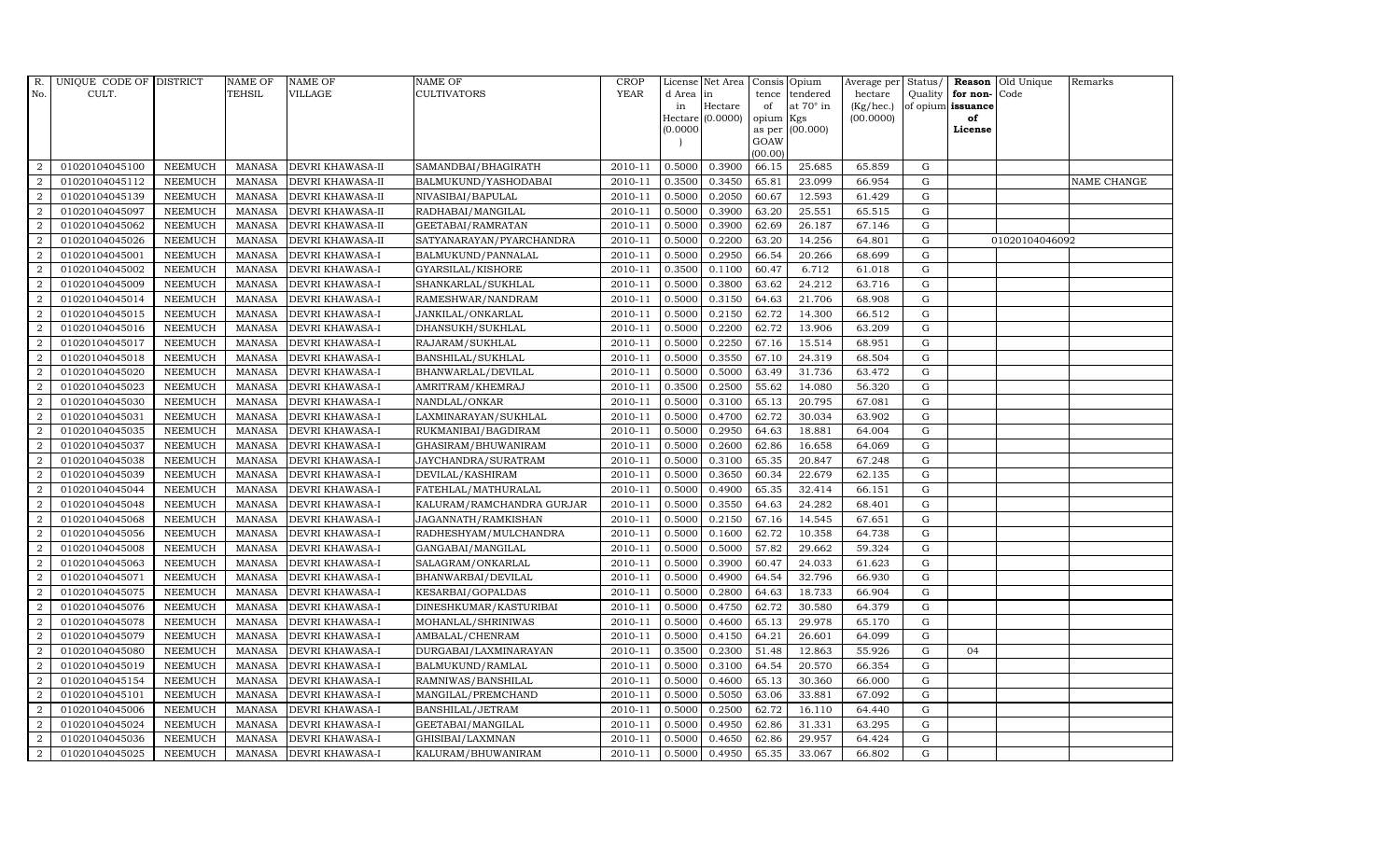| R.             | UNIQUE CODE OF DISTRICT |                | <b>NAME OF</b> | <b>NAME OF</b>     | <b>NAME OF</b>            | <b>CROP</b> |          | License Net Area   |           | Consis Opium    | Average per | Status/        | Reason            | Old Unique     | Remarks    |
|----------------|-------------------------|----------------|----------------|--------------------|---------------------------|-------------|----------|--------------------|-----------|-----------------|-------------|----------------|-------------------|----------------|------------|
| No.            | CULT.                   |                | <b>TEHSIL</b>  | VILLAGE            | CULTIVATORS               | <b>YEAR</b> | d Area   | in                 | tence     | tendered        | hectare     | Quality        | for non-          | Code           |            |
|                |                         |                |                |                    |                           |             | in       | Hectare            | of        | at 70° in       | (Kg/hec.)   |                | of opium issuance |                |            |
|                |                         |                |                |                    |                           |             |          | $Hectare (0.0000)$ | opium Kgs |                 | (00.0000)   |                | of                |                |            |
|                |                         |                |                |                    |                           |             | (0.0000) |                    | GOAW      | as per (00.000) |             |                | License           |                |            |
|                |                         |                |                |                    |                           |             |          |                    | (00.00)   |                 |             |                |                   |                |            |
| 2              | 01020104045059          | <b>NEEMUCH</b> | <b>MANASA</b>  | DEVRI KHAWASA-I    | YASHWANTKUMAR/GANGABAI    | 2010-11     | 0.5000   | 0.3150             | 63.62     | 20.449          | 64.918      | G              |                   |                |            |
| 2              | 01020104045005          | <b>NEEMUCH</b> | <b>MANASA</b>  | DEVRI KHAWASA-I    | RAMGOPAL/BHANWARLAL       | 2010-11     | 0.3500   | 0.2100             | 64.54     | 14.180          | 67.524      | ${\rm G}$      |                   |                |            |
| 2              | 01020104045065          | <b>NEEMUCH</b> | <b>MANASA</b>  | DEVRI KHAWASA-I    | NATHULAL/KALURAM          | 2010-11     | 0.5000   | 0.3100             | 67.16     | 20.359          | 65.674      | G              |                   |                |            |
| $\overline{2}$ | 01020104045052          | <b>NEEMUCH</b> | <b>MANASA</b>  | DEVRI KHAWASA-I    | OMPRAKASH/SALAGRAM        | 2010-11     | 0.5000   | 0.3950             | 63.62     | 24.912          | 63.068      | $\mathbf G$    |                   |                |            |
| $\overline{2}$ | 01020104045032          | <b>NEEMUCH</b> | <b>MANASA</b>  | DEVRI KHAWASA-I    | VARDICHANDRA/SURATRAM     | 2010-11     | 0.5000   | 0.2900             | 64.54     | 18.818          | 64.890      | ${\rm G}$      |                   |                |            |
| 2              | 01020104045003          | <b>NEEMUCH</b> | <b>MANASA</b>  | DEVRI KHAWASA-I    | MOTYABAI/BANSHILAL        | 2010-11     | 0.5000   | 0.4900             | 65.13     | 33.142          | 67.636      | $\mathbf G$    |                   |                |            |
| 2              | 01020104045051          | <b>NEEMUCH</b> | <b>MANASA</b>  | DEVRI KHAWASA-I    | GOTAMNATH/ONKARNATH       | 2010-11     | 0.5000   | 0.2500             | 64.39     | 16.824          | 67.297      | ${\rm G}$      |                   |                |            |
| 2              | 01020104045041          | <b>NEEMUCH</b> | <b>MANASA</b>  | DEVRI KHAWASA-I    | AMBARAM/KANIRAM           | 2010-11     | 0.5000   | 0.5000             | 63.62     | 32.137          | 64.274      | $\mathbf G$    |                   |                |            |
| $\overline{2}$ | 01020104045074          | <b>NEEMUCH</b> | <b>MANASA</b>  | DEVRI KHAWASA-I    | BAGDIRAM/VAKTRAM          | 2010-11     | 0.5000   | 0.3550             | 62.86     | 22.935          | 64.605      | G              |                   | 01020104145038 |            |
| 2              | 01020104045033          | <b>NEEMUCH</b> | <b>MANASA</b>  | DEVRI KHAWASA-I    | BADRILAL/BHUWANA          | 2010-11     | 0.5000   | 0.2500             | 68.34     | 17.632          | 70.528      | ${\rm G}$      |                   | 027            |            |
| 3              | 01020104090004          | <b>NEEMUCH</b> | <b>MANASA</b>  | DEVRI ANTRI        | SAMPAT BAI/BANSHILAL      | 2010-11     | 0.5000   | 0.4500             | 59.09     | 28.363          | 63.029      | G              |                   |                |            |
| 3              | 01020104090008          | <b>NEEMUCH</b> | <b>MANASA</b>  | <b>DEVRI ANTRI</b> | MEGHARAJ/NATHU            | 2010-11     | 0.5000   | 0.4800             | 64.93     | 33.068          | 68.892      | G              |                   |                |            |
| 3              | 01020104090011          | <b>NEEMUCH</b> | <b>MANASA</b>  | <b>DEVRI ANTRI</b> | MADHOLAL/LAXMAN           | 2010-11     | 0.5000   | 0.2800             | 62.25     | 18.044          | 64.443      | G              |                   |                |            |
| 3              | 01020104090013          | <b>NEEMUCH</b> | <b>MANASA</b>  | <b>DEVRI ANTRI</b> | NATHU SINGH/NARURAM       | 2010-11     | 0.5000   | 0.1800             | 64.69     | 12.587          | 69.927      | G              |                   |                |            |
| 3              | 01020104090014          | <b>NEEMUCH</b> | <b>MANASA</b>  | <b>DEVRI ANTRI</b> | RATAN/NANDA               | 2010-11     | 0.5000   | 0.3750             | 62.73     | 25.361          | 67.629      | G              |                   |                |            |
| 3              | 01020104090018          | <b>NEEMUCH</b> | <b>MANASA</b>  | DEVRI ANTRI        | GOKAL/SHAVRAM             | 2010-11     | 0.5000   | 0.2400             | 62.25     | 16.185          | 67.438      | G              |                   |                |            |
| 3              | 01020104090021          | <b>NEEMUCH</b> | <b>MANASA</b>  | <b>DEVRI ANTRI</b> | PREMSUKH/NANURAM          | 2010-11     | 0.5000   | 0.4900             | 62.26     | 32.535          | 66.398      | G              |                   |                |            |
| 3              | 01020104090022          | <b>NEEMUCH</b> | <b>MANASA</b>  | <b>DEVRI ANTRI</b> | <b>BANSHILAL/RATAN</b>    | 2010-11     | 0.5000   | 0.2750             | 59.84     | 17.234          | 62.669      | G              |                   |                |            |
| 3              | 01020104090029          | <b>NEEMUCH</b> | <b>MANASA</b>  | <b>DEVRI ANTRI</b> | VARDI BAI/BHERULAL        | 2010-11     | 0.5000   | 0.3400             | 62.49     | 23.371          | 68.739      | G              |                   |                |            |
| 3              | 01020104090039          | <b>NEEMUCH</b> | <b>MANASA</b>  | <b>DEVRI ANTRI</b> | DEU BAI/SHANKARLAL        | 2010-11     | 0.5000   | 0.3400             | 59.09     | 21.661          | 63.708      | $\mathbf G$    |                   |                |            |
| 3              | 01020104090032          | <b>NEEMUCH</b> | <b>MANASA</b>  | <b>DEVRI ANTRI</b> | NANALAL/BHUVANA           | 2010-11     | 0.5000   | 0.1750             | 63.25     | 12.298          | 70.274      | $\overline{G}$ |                   |                |            |
| 3              | 01020104090066          | <b>NEEMUCH</b> | <b>MANASA</b>  | DEVRI ANTRI        | RUKMANIBAI/SHANKARLAL     | 2010-11     | 0.3500   | 0.3300             | 64.49     | 21.650          | 65.606      | G              |                   |                |            |
| 3              | 01020104090041          | <b>NEEMUCH</b> | <b>MANASA</b>  | <b>DEVRI ANTRI</b> | SHANKARLAL/BHERULAL       | 2010-11     | 0.5000   | 0.3400             | 62.49     | 23.219          | 68.291      | $\mathbf G$    |                   |                |            |
| 3              | 01020104090045          | <b>NEEMUCH</b> | <b>MANASA</b>  | <b>DEVRI ANTRI</b> | JAGDISH/MADHU JI          | 2010-11     | 0.5000   | 0.2100             | 62.49     | 13.703          | 65.253      | $\mathbf G$    |                   |                |            |
| 3              | 01020104090057          | <b>NEEMUCH</b> | <b>MANASA</b>  | DEVRI ANTRI        | RAJU/SEVA                 | 2010-11     | 0.3500   | 0.1900             | 59.84     | 11.831          | 62.268      | G              |                   |                |            |
| 3              | 01020104090028          | <b>NEEMUCH</b> | <b>MANASA</b>  | <b>DEVRI ANTRI</b> | BAPULAL/RATANLAL          | 2010-11     | 0.5000   | 0.4250             | 62.18     | 27.759          | 65.315      | G              |                   |                |            |
| 3              | 01020104090062          | <b>NEEMUCH</b> | <b>MANASA</b>  | DEVRI ANTRI        | LAL BAI/MANOHAR SINGH     | 2010-11     | 0.5000   | 0.4200             | 62.25     | 27.532          | 65.553      | G              |                   |                |            |
| 3              | 01020104090006          | <b>NEEMUCH</b> | <b>MANASA</b>  | <b>DEVRI ANTRI</b> | <b>BAGDI BAI/KAVARLAL</b> | 2010-11     | 0.3500   | 0.1950             | 59.09     | 12.578          | 64.503      | G              |                   |                |            |
| 3              | 01020104090010          | <b>NEEMUCH</b> | <b>MANASA</b>  | <b>DEVRI ANTRI</b> | BHAGATRAM/NANDA           | 2010-11     | 0.5000   | 0.4200             | 63.46     | 28.929          | 68.878      | G              |                   |                |            |
| 3              | 01020104090063          | <b>NEEMUCH</b> | <b>MANASA</b>  | <b>DEVRI ANTRI</b> | KANHEYALAL/SHANKARLAL     | 2010-11     | 0.3500   | 0.3200             | 62.25     | 22.890          | 71.532      | G              |                   |                |            |
| 3              | 01020104090030          | <b>NEEMUCH</b> | <b>MANASA</b>  | <b>DEVRI ANTRI</b> | SAVRAM/NANDA              | 2010-11     | 0.3500   | 0.3100             | 59.09     | 20.665          | 66.661      | $\mathbf G$    |                   |                | NAMECHANGE |
| 3              | 01020104090035          | <b>NEEMUCH</b> | <b>MANASA</b>  | DEVRI ANTRI        | VAJERAM/BHERULAL          | 2010-11     | 0.3500   | 0.2900             | 59.84     | 19.944          | 68.772      | G              |                   |                |            |
| 3              | 01020104090064          | <b>NEEMUCH</b> | <b>MANASA</b>  | <b>DEVRI ANTRI</b> | BABULAL/BASHANTILAL       | 2010-11     | 0.3500   | 0.3400             | 62.49     | 21.104          | 62.071      | G              |                   |                |            |
| 3              | 01020104090055          | <b>NEEMUCH</b> | <b>MANASA</b>  | <b>DEVRI ANTRI</b> | DEVILAL/RUGHNATH          | 2010-11     | 0.3500   | 0.2700             | 59.84     | 16.747          | 62.026      | G              |                   |                |            |
| 3              | 01020104089001          | <b>NEEMUCH</b> | <b>MANASA</b>  | <b>DETHAL</b>      | CHUNNILAL/OKARLAL         | 2010-11     | 0.5000   | 0.2800             | 61.95     | 17.594          | 62.835      | G              |                   |                |            |
| 3              | 01020104089006          | <b>NEEMUCH</b> | <b>MANASA</b>  | <b>DETHAL</b>      | RADHESHYAM / BAPULAL      | 2010-11     | 0.5000   | 0.4900             | 61.83     | 30.791          | 62.839      | G              |                   |                |            |
| 3              | 01020104089010          | <b>NEEMUCH</b> | <b>MANASA</b>  | <b>DETHAL</b>      | BHAGWAT SINGH/BHERU SINGH | 2010-11     | 0.5000   | 0.3800             | 62.84     | 24.301          | 63.950      | G              |                   |                |            |
| 3              | 01020104089011          | NEEMUCH        | <b>MANASA</b>  | <b>DETHAL</b>      | RAM SINGH/HEMRAJ          | 2010-11     | 0.3500   | 0.3450             | 62.27     | 23.449          | 67.968      | G              |                   |                |            |
| 3              | 01020104089014          | <b>NEEMUCH</b> | <b>MANASA</b>  | <b>DETHAL</b>      | JAMANA BAI/HIRA           | 2010-11     | 0.5000   | 0.3600             | 62.50     | 22.946          | 63.739      | G              |                   |                |            |
| 3              | 01020104089017          | <b>NEEMUCH</b> | <b>MANASA</b>  | <b>DETHAL</b>      | <b>BANSHILAL/NATHU</b>    | 2010-11     | 0.3500   | 0.3400             | 58.00     | 20.607          | 60.608      | G              |                   |                |            |
| 3              | 01020104089018          | <b>NEEMUCH</b> | MANASA         | <b>DETHAL</b>      | RAJU/HIRA                 | 2010-11     | 0.5000   | 0.4750             | 60.33     | 30.596          | 64.412      | $\overline{G}$ |                   |                |            |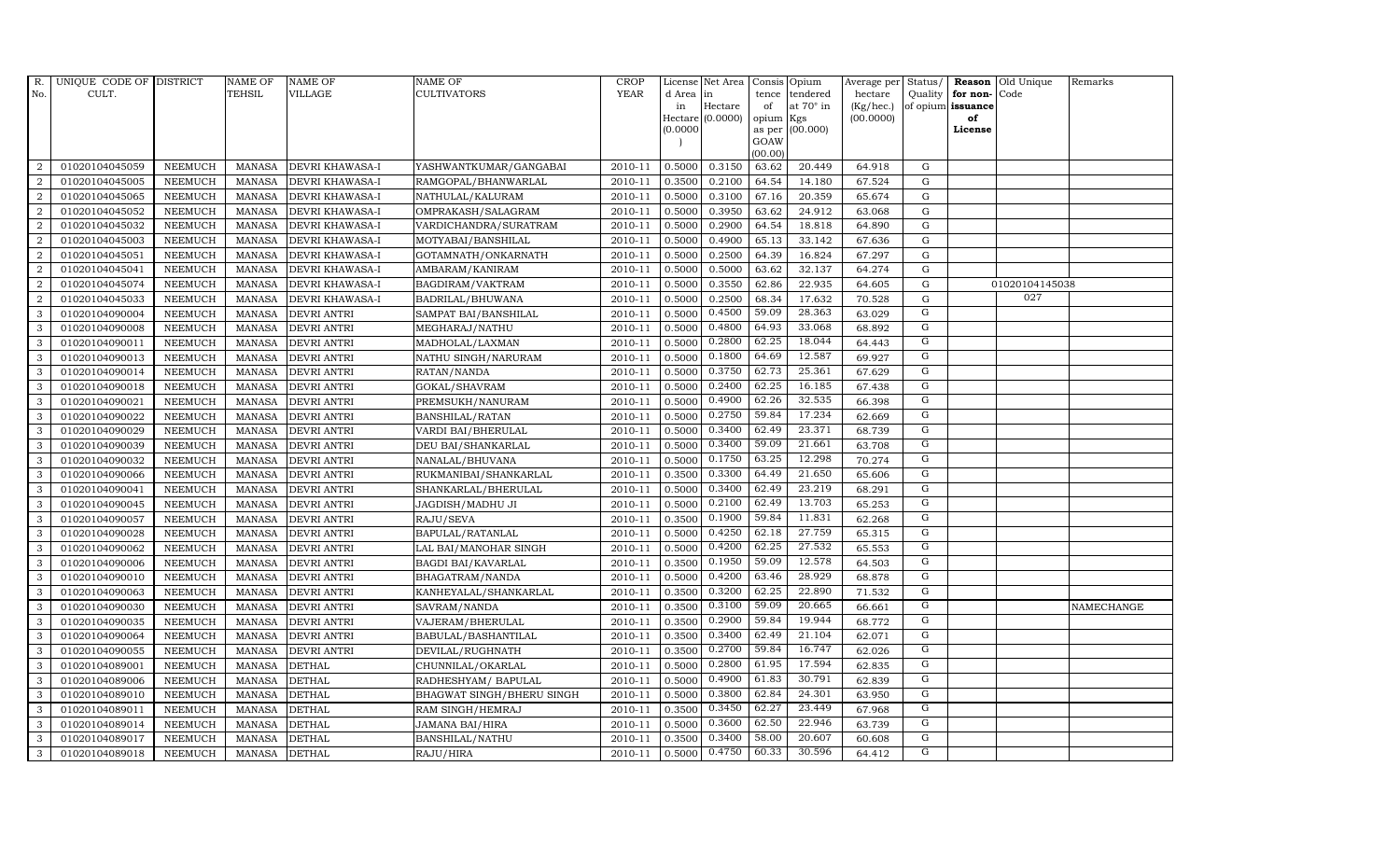| R.  | UNIQUE CODE OF DISTRICT |                | <b>NAME OF</b> | <b>NAME OF</b> | <b>NAME OF</b>                | <b>CROP</b> |           | License Net Area | Consis         | Opium     | Average per Status/ |                |                      | <b>Reason</b> Old Unique | Remarks           |
|-----|-------------------------|----------------|----------------|----------------|-------------------------------|-------------|-----------|------------------|----------------|-----------|---------------------|----------------|----------------------|--------------------------|-------------------|
| No. | CULT.                   |                | <b>TEHSIL</b>  | VILLAGE        | <b>CULTIVATORS</b>            | <b>YEAR</b> | d Area in |                  | tence          | tendered  | hectare             |                | Quality $ $ for non- | Code                     |                   |
|     |                         |                |                |                |                               |             | in        | Hectare          | of             | at 70° in | (Kg/hec.)           |                | of opium issuance    |                          |                   |
|     |                         |                |                |                |                               |             |           | Hectare (0.0000) | opium          | Kgs       | (00.0000)           |                | of                   |                          |                   |
|     |                         |                |                |                |                               |             | [0.0000]  |                  | as per<br>GOAW | (00.000)  |                     |                | License              |                          |                   |
|     |                         |                |                |                |                               |             |           |                  | (00.00)        |           |                     |                |                      |                          |                   |
| 3   | 01020104089020          | <b>NEEMUCH</b> | MANASA         | <b>DETHAL</b>  | LAL SINGH/BHERU SINGH         | 2010-11     | 0.5000    | 0.2650           | 53.51          | 14.509    | 54.750              | G              | 04                   |                          | ISSUED ON 2016-17 |
| 3   | 01020104089024          | <b>NEEMUCH</b> | MANASA         | <b>DETHAL</b>  | KANHYALAL/SURAJMAL            | 2010-11     | 0.5000    | 0.1500           | 66.34          | 10.539    | 70.260              | G              |                      |                          |                   |
| 3   | 01020104089025          | <b>NEEMUCH</b> | <b>MANASA</b>  | <b>DETHAL</b>  | KACHRU/HAMERA                 | 2010-11     | 0.5000    | 0.2600           | 58.00          | 15.461    | 59.466              | G              |                      |                          |                   |
| 3   | 01020104089032          | <b>NEEMUCH</b> | MANASA         | <b>DETHAL</b>  | VAJJI BAI/GOPAL               | 2010-11     | 0.5000    | 0.4200           | 62.84          | 27.039    | 64.379              | G              |                      |                          |                   |
| 3   | 01020104089039          | <b>NEEMUCH</b> | <b>MANASA</b>  | <b>DETHAL</b>  | PRATAP SINGJH/DULE SINGH      | 2010-11     | 0.5000    | 0.4800           | 59.75          | 29.832    | 62.151              | G              |                      |                          |                   |
| 3   | 01020104089040          | <b>NEEMUCH</b> | <b>MANASA</b>  | <b>DETHAL</b>  | <b>BANE SINGH/BHERU SINGH</b> | 2010-11     | 0.5000    | 0.4350           | 62.05          | 27.497    | 63.212              | G              |                      |                          |                   |
| 3   | 01020104089042          | <b>NEEMUCH</b> | MANASA         | <b>DETHAL</b>  | JAGDISH/NATHU                 | 2010-11     | 0.3500    | 0.1800           | 58.96          | 11.497    | 63.873              | G              |                      |                          |                   |
| 3   | 01020104089044          | <b>NEEMUCH</b> | <b>MANASA</b>  | <b>DETHAL</b>  | PRAHLAD/BHAVARLAL             | 2010-11     | 0.5000    | 0.3300           | 59.75          | 19.948    | 60.448              | G              |                      |                          |                   |
| 3   | 01020104089045          | <b>NEEMUCH</b> | <b>MANASA</b>  | <b>DETHAL</b>  | BHUVANA/NANURAM               | 2010-11     | 0.5000    | 0.2900           | 58.00          | 18.858    | 65.028              | G              |                      |                          |                   |
| 3   | 01020104089055          | <b>NEEMUCH</b> | <b>MANASA</b>  | <b>DETHAL</b>  | HANGAMI BAI/GOMA JI           | 2010-11     | 0.5000    | 0.1800           | 59.15          | 11.070    | 61.500              | G              |                      |                          |                   |
| 3   | 01020104089073          | <b>NEEMUCH</b> | <b>MANASA</b>  | <b>DETHAL</b>  | MUKUNDCHAND/MANGILAL          | 2010-11     | 0.5000    | 0.3550           | 58.00          | 20.930    | 58.957              | G              |                      |                          |                   |
| 3   | 01020104089211          | <b>NEEMUCH</b> | <b>MANASA</b>  | <b>DETHAL</b>  | RAJESH/LAXMANPRASAD           | 2010-11     | 0.5000    | 0.3500           | 65.24          | 23.449    | 66.997              | G              |                      |                          |                   |
| 3   | 01020104089106          | <b>NEEMUCH</b> | <b>MANASA</b>  | <b>DETHAL</b>  | RAM SINGH/SAVRAM              | 2010-11     | 0.5000    | 0.3450           | 61.99          | 22.122    | 64.121              | G              |                      |                          |                   |
| 3   | 01020104089077          | <b>NEEMUCH</b> | <b>MANASA</b>  | <b>DETHAL</b>  | LAXMAN/BHOLA                  | 2010-11     | 0.3500    | 0.3100           | 56.58          | 18.671    | 60.230              | $\mathbf G$    |                      |                          |                   |
| 3   | 01020104089089          | <b>NEEMUCH</b> | <b>MANASA</b>  | <b>DETHAL</b>  | CHANDI BAI/UDAYRAM            | 2010-11     | 0.5000    | 0.3600           | 62.63          | 23.325    | 64.792              | G              |                      |                          |                   |
| 3   | 01020104089090          | <b>NEEMUCH</b> | <b>MANASA</b>  | <b>DETHAL</b>  | FAKIRCHAND/RAMLAL             | $2010 - 11$ | 0.5000    | 0.4100           | 59.82          | 25.996    | 63.405              | $\overline{G}$ |                      |                          |                   |
| 3   | 01020104089092          | <b>NEEMUCH</b> | <b>MANASA</b>  | <b>DETHAL</b>  | RANGLAL/NANALAL               | 2010-11     | 0.3500    | 0.2900           | 65.56          | 20.249    | 69.824              | G              |                      |                          |                   |
| 3   | 01020104089094          | NEEMUCH        | MANASA         | <b>DETHAL</b>  | BANSHILAL/RAMLAL              | 2010-11     | 0.5000    | 0.1550           | 64.04          | 10.548    | 68.052              | G              |                      |                          |                   |
| 3   | 01020104089098          | <b>NEEMUCH</b> | <b>MANASA</b>  | <b>DETHAL</b>  | HANSRAJ/RAMLAL                | 2010-11     | 0.5000    | 0.3900           | 62.84          | 27.982    | 71.748              | G              |                      |                          |                   |
| 3   | 01020104089100          | <b>NEEMUCH</b> | <b>MANASA</b>  | <b>DETHAL</b>  | KALULAL/LAXMINARAYAN          | 2010-11     | 0.5000    | 0.3600           | 63.34          | 24.639    | 68.442              | G              |                      |                          |                   |
| 3   | 01020104089101          | <b>NEEMUCH</b> | <b>MANASA</b>  | <b>DETHAL</b>  | SHIVPRASAD/BHUVANIRAM         | 2010-11     | 0.5000    | 0.3000           | 65.64          | 19.786    | 65.953              | G              |                      |                          |                   |
| 3   | 01020104089111          | <b>NEEMUCH</b> | <b>MANASA</b>  | <b>DETHAL</b>  | DEVILAL/KALURAM               | 2010-11     | 0.5000    | 0.3150           | 62.63          | 21.178    | 67.231              | G              |                      |                          |                   |
| 3   | 01020104089112          | <b>NEEMUCH</b> | <b>MANASA</b>  | <b>DETHAL</b>  | SHIVPRASAD/NANALAL            | 2010-11     | 0.5000    | 0.2000           | 66.20          | 13.751    | 68.755              | G              |                      |                          |                   |
| 3   | 01020104089116          | <b>NEEMUCH</b> | <b>MANASA</b>  | <b>DETHAL</b>  | DEVILAL/RAMLAL                | 2010-11     | 0.5000    | 0.3000           | 62.62          | 19.153    | 63.843              | G              |                      |                          |                   |
| 3   | 01020104089118          | <b>NEEMUCH</b> | <b>MANASA</b>  | <b>DETHAL</b>  | SUKHALAL/RAJARAM              | 2010-11     | 0.5000    | 0.3650           | 62.79          | 24.694    | 67.655              | G              |                      |                          |                   |
| 3   | 01020104089122          | <b>NEEMUCH</b> | <b>MANASA</b>  | <b>DETHAL</b>  | SHANTI BAI/MANGILAL           | 2010-11     | 0.5000    | 0.4550           | 62.79          | 29.583    | 65.018              | G              |                      |                          |                   |
| 3   | 01020104089137          | <b>NEEMUCH</b> | MANASA         | <b>DETHAL</b>  | BANE SINGH/BHAWANI SINGH      | 2010-11     | 0.5000    | 0.3450           | 61.86          | 21.934    | 63.576              | G              |                      |                          |                   |
| 3   | 01020104089141          | <b>NEEMUCH</b> | <b>MANASA</b>  | <b>DETHAL</b>  | DHANRAJ/BANSHILAL             | 2010-11     | 0.5000    | 0.2250           | 61.47          | 14.498    | 64.436              | G              |                      |                          |                   |
| 3   | 01020104089144          | <b>NEEMUCH</b> | <b>MANASA</b>  | <b>DETHAL</b>  | DILIP/HIRALAL                 | 2010-11     | 0.5000    | 0.3200           | 61.47          | 21.225    | 66.328              | G              |                      |                          |                   |
| 3   | 01020104089145          | <b>NEEMUCH</b> | <b>MANASA</b>  | <b>DETHAL</b>  | MUKUND DAS/RAM DAS            | 2010-11     | 0.5000    | 0.2850           | 62.62          | 18.008    | 63.185              | G              |                      |                          |                   |
| 3   | 01020104089148          | <b>NEEMUCH</b> | <b>MANASA</b>  | <b>DETHAL</b>  | RAMNARAYAN/KACHARULAL         | 2010-11     | 0.5000    | 0.1950           | 65.24          | 13.328    | 68.349              | G              |                      |                          |                   |
| 3   | 01020104089150          | <b>NEEMUCH</b> | <b>MANASA</b>  | <b>DETHAL</b>  | BHAWARLAL/PANNA               | 2010-11     | 0.3500    | 0.2150           | 65.57          | 13.732    | 63.870              | G              |                      |                          |                   |
| 3   | 01020104089174          | <b>NEEMUCH</b> | <b>MANASA</b>  | <b>DETHAL</b>  | MANGI BAI/MANGILAL            | 2010-11     | 0.5000    | 0.2100           | 62.62          | 13.821    | 65.815              | G              |                      |                          |                   |
| 3   | 01020104089179          | <b>NEEMUCH</b> | <b>MANASA</b>  | <b>DETHAL</b>  | BHUVANI SINGH/BHERU SINGH     | 2010-11     | 0.5000    | 0.4300           | 59.14          | 25.920    | 60.280              | G              |                      |                          |                   |
| 3   | 01020104089183          | <b>NEEMUCH</b> | <b>MANASA</b>  | <b>DETHAL</b>  | LAXMINARAYAN/BHAWANIRAM       | 2010-11     | 0.5000    | 0.4050           | 59.82          | 25.988    | 64.167              | G              |                      |                          |                   |
| 3   | 01020104089185          | <b>NEEMUCH</b> | <b>MANASA</b>  | <b>DETHAL</b>  | SUNDERLAL/GANGARAM            | 2010-11     | 0.3500    | 0.3500           | 60.33          | 22.512    | 64.320              | G              |                      |                          |                   |
| 3   | 01020104089189          | <b>NEEMUCH</b> | <b>MANASA</b>  | <b>DETHAL</b>  | HIRALAL/NANURAM               | 2010-11     | 0.5000    | 0.2850           | 64.93          | 18.653    | 65.449              | $\mathbf G$    |                      |                          |                   |
| 3   | 01020104089197          | <b>NEEMUCH</b> | <b>MANASA</b>  | <b>DETHAL</b>  | TULSI BAI/NANALAL             | 2010-11     | 0.5000    | 0.4600           | 62.44          | 30.417    | 66.124              | G              |                      |                          |                   |
| 3   | 01020104089204          | <b>NEEMUCH</b> | <b>MANASA</b>  | <b>DETHAL</b>  | BAPULAL/KALU                  | 2010-11     | 0.3500    | 0.2050           | 59.15          | 12.219    | 59.605              | G              |                      |                          |                   |
| 3   | 01020104089206          | <b>NEEMUCH</b> | <b>MANASA</b>  | <b>DETHAL</b>  | SOHAN BAI/SITARAM             | 2010-11     | 0.5000    | 0.3350           | 62.79          | 22.003    | 65.681              | G              |                      |                          |                   |
| 3   | 01020104089210          | <b>NEEMUCH</b> | MANASA DETHAL  |                | RAMESH/NANDLAL                | 2010-11     | 0.5000    | 0.3400           | 61.83          | 21.270    | 62.559              | G              |                      |                          |                   |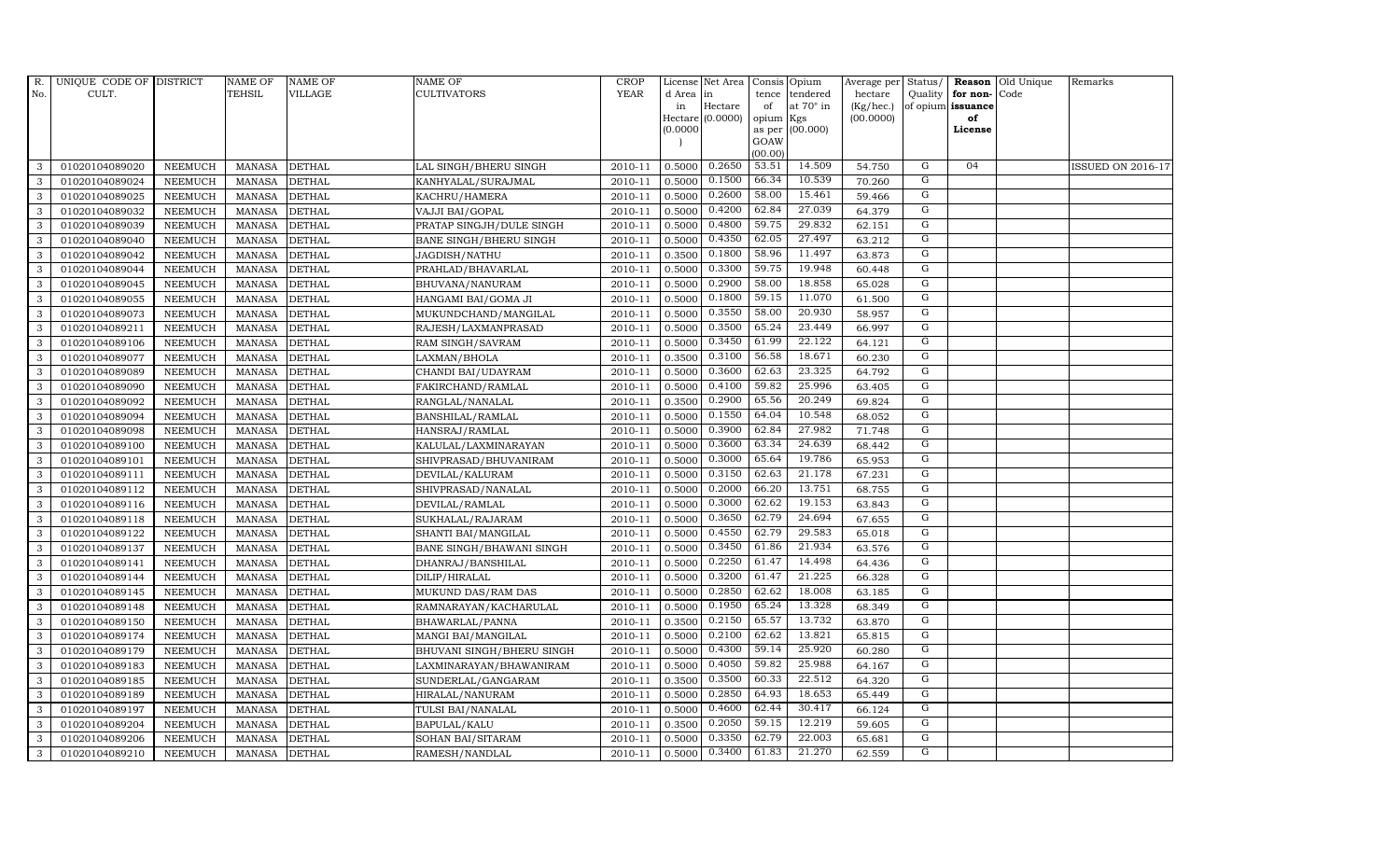| R.             | UNIQUE CODE OF DISTRICT |                | <b>NAME OF</b> | <b>NAME OF</b> | <b>NAME OF</b>           | <b>CROP</b> |          | License Net Area   |           | Consis Opium    | Average per | Status/        | Reason            | Old Unique | Remarks                  |
|----------------|-------------------------|----------------|----------------|----------------|--------------------------|-------------|----------|--------------------|-----------|-----------------|-------------|----------------|-------------------|------------|--------------------------|
| No.            | CULT.                   |                | <b>TEHSIL</b>  | VILLAGE        | <b>CULTIVATORS</b>       | <b>YEAR</b> | d Area   | in                 | tence     | tendered        | hectare     | Quality        | for non-          | Code       |                          |
|                |                         |                |                |                |                          |             | in       | Hectare            | of        | at 70° in       | (Kg/hec.)   |                | of opium issuance |            |                          |
|                |                         |                |                |                |                          |             |          | $Hectare (0.0000)$ | opium Kgs |                 | (00.0000)   |                | of                |            |                          |
|                |                         |                |                |                |                          |             | (0.0000) |                    | GOAW      | as per (00.000) |             |                | License           |            |                          |
|                |                         |                |                |                |                          |             |          |                    | (00.00)   |                 |             |                |                   |            |                          |
| 3              | 01020104089212          | <b>NEEMUCH</b> | MANASA         | <b>DETHAL</b>  | SHANTOSH/NARAYAN         | 2010-11     | 0.5000   | 0.2250             | 60.33     | 13.953          | 62.013      | G              |                   |            |                          |
| 3              | 01020104089213          | <b>NEEMUCH</b> | <b>MANASA</b>  | <b>DETHAL</b>  | KANHEYALAL/NARAYAN       | 2010-11     | 0.5000   | 0.2550             | 63.29     | 16.510          | 64.745      | G              |                   |            |                          |
| 3              | 01020104089223          | <b>NEEMUCH</b> | <b>MANASA</b>  | <b>DETHAL</b>  | RADHESHYAM/RAMCHANDR     | 2010-11     | 0.5000   | 0.4300             | 59.14     | 26.106          | 60.712      | G              |                   |            |                          |
| 3              | 01020104089225          | <b>NEEMUCH</b> | <b>MANASA</b>  | <b>DETHAL</b>  | RAMLAL/MANGILAL          | 2010-11     | 0.5000   | 0.2950             | 61.99     | 18.756          | 63.580      | G              |                   |            |                          |
| 3              | 01020104089135          | <b>NEEMUCH</b> | <b>MANASA</b>  | <b>DETHAL</b>  | JAGANNATH/HIRALAL        | 2010-11     | 0.5000   | 0.3800             | 59.82     | 23.261          | 61.214      | $\mathbf G$    |                   |            |                          |
| 3              | 01020104089228          | <b>NEEMUCH</b> | <b>MANASA</b>  | <b>DETHAL</b>  | KARULAL/KHEMALAL         | 2010-11     | 0.5000   | 0.4750             | 64.31     | 33.101          | 69.687      | $\overline{G}$ |                   |            |                          |
| 3              | 01020104089201          | <b>NEEMUCH</b> | <b>MANASA</b>  | <b>DETHAL</b>  | MAN SINGH/AMARTRAM       | 2010-11     | 0.5000   | 0.3550             | 66.20     | 23.993          | 67.585      | G              |                   |            |                          |
| 3              | 01020104089234          | <b>NEEMUCH</b> | <b>MANASA</b>  | <b>DETHAL</b>  | MOTILAL/AMARLAL          | 2010-11     | 0.5000   | 0.1800             | 65.24     | 11.874          | 65.967      | G              |                   |            |                          |
| 3              | 01020104089049          | <b>NEEMUCH</b> | <b>MANASA</b>  | <b>DETHAL</b>  | SANJAY KUMAR/MADANLAL    | 2010-11     | 0.5000   | 0.1900             | 60.01     | 12.233          | 64.384      | G              |                   |            |                          |
| 3              | 01020104089061          | <b>NEEMUCH</b> | <b>MANASA</b>  | <b>DETHAL</b>  | BHERULAL/JAGANNATH       | 2010-11     | 0.3500   | 0.3250             | 59.14     | 19.854          | 61.089      | G              |                   |            |                          |
| 3              | 01020104089080          | <b>NEEMUCH</b> | <b>MANASA</b>  | <b>DETHAL</b>  | KANA/JETRAM              | 2010-11     | 0.5000   | 0.4050             | 63.34     | 26.150          | 64.568      | G              |                   |            |                          |
| 3              | 01020104089207          | <b>NEEMUCH</b> | <b>MANASA</b>  | <b>DETHAL</b>  | FAKIRCHAND/DOLA          | 2010-11     | 0.5000   | 0.4550             | 58.15     | 27.696          | 60.870      | G              |                   |            |                          |
| 3              | 01020104089243          | <b>NEEMUCH</b> | <b>MANASA</b>  | <b>DETHAL</b>  | <b>GANGA BAI/OKAR</b>    | 2010-11     | 0.5000   | 0.4200             | 61.86     | 28.332          | 67.457      | G              |                   |            |                          |
| 3              | 01020104089015          | <b>NEEMUCH</b> | <b>MANASA</b>  | <b>DETHAL</b>  | KISHORLAL/BOTLAL         | 2010-11     | 0.5000   | 0.1500             | 63.34     | 9.926           | 66.173      | G              |                   |            |                          |
| 3              | 01020104089222          | <b>NEEMUCH</b> | <b>MANASA</b>  | <b>DETHAL</b>  | MANGAL DAS/TULSIRAM      | 2010-11     | 0.5000   | 0.4750             | 62.62     | 30.335          | 63.863      | $\bf{I}$       | 02                |            |                          |
| 3              | 01020104089163          | <b>NEEMUCH</b> | <b>MANASA</b>  | <b>DETHAL</b>  | PARMANAND/KACHRULAL      | 2010-11     | 0.5000   | 0.2300             | 59.75     | 13.922          | 60.530      | G              |                   |            |                          |
| 3              | 01020104089064          | <b>NEEMUCH</b> | <b>MANASA</b>  | <b>DETHAL</b>  | RAMNARAYAN/NANALAL       | 2010-11     | 0.5000   | 0.1950             | 62.62     | 12.766          | 65.467      | G              |                   |            |                          |
| 3              | 01020104089109          | <b>NEEMUCH</b> | <b>MANASA</b>  | <b>DETHAL</b>  | RAM PRAHLAD/HARI SHANKAR | 2010-11     | 0.5000   | 0.4600             | 62.44     | 30.435          | 66.163      | G              |                   |            |                          |
| 3              | 01020104089209          | <b>NEEMUCH</b> | <b>MANASA</b>  | <b>DETHAL</b>  | RAMPRASAD/NANDRAM        | 2010-11     | 0.5000   | 0.3550             | 62.44     | 22.380          | 63.043      | G              |                   |            |                          |
| 3              | 01020104089084          | <b>NEEMUCH</b> | MANASA         | <b>DETHAL</b>  | PRAKASH/KISHOR           | 2010-11     | 0.5000   | 0.1600             | 65.57     | 11.081          | 69.256      | $\mathbf G$    |                   |            |                          |
| 3              | 01020104089034          | <b>NEEMUCH</b> | <b>MANASA</b>  | <b>DETHAL</b>  | RUKAMNI BAI/SHIVNARAYAN  | 2010-11     | 0.5000   | 0.3450             | 65.24     | 23.076          | 66.887      | $\overline{G}$ |                   |            |                          |
| 3              | 01020104089254          | <b>NEEMUCH</b> | <b>MANASA</b>  | <b>DETHAL</b>  | BHERULAL/BADRILAL        | 2010-11     | 0.3500   | 0.1050             | 60.33     | 6.791           | 64.676      | G              |                   |            |                          |
| 3              | 01020104089255          | <b>NEEMUCH</b> | <b>MANASA</b>  | <b>DETHAL</b>  | HARISHANKAR/BADRILAL     | 2010-11     | 0.5000   | 0.2000             | 62.27     | 13.023          | 65.115      | $\mathbf G$    |                   |            |                          |
| 3              | 01020104089257          | <b>NEEMUCH</b> | <b>MANASA</b>  | <b>DETHAL</b>  | RAMPRTAP/BHAGATRAM       | 2010-11     | 0.5000   | 0.2300             | 62.27     | 14.109          | 61.343      | $\overline{G}$ |                   |            |                          |
| 3              | 01020104089258          | <b>NEEMUCH</b> | <b>MANASA</b>  | <b>DETHAL</b>  | SHIVPRASAD/KANHEYALAL    | 2010-11     | 0.5000   | 0.1600             | 65.57     | 10.688          | 66.800      | G              |                   |            |                          |
| 3              | 01020104089242          | <b>NEEMUCH</b> | <b>MANASA</b>  | <b>DETHAL</b>  | BANSHILAL/DHANNA         | 2010-11     | 0.5000   | 0.4800             | 59.15     | 29.862          | 62.213      | G              |                   |            |                          |
| 3              | 01020104089125          | <b>NEEMUCH</b> | <b>MANASA</b>  | <b>DETHAL</b>  | MANGILAL/NANURAM         | 2010-11     | 0.3500   | 0.3250             | 61.83     | 21.314          | 65.581      | G              |                   |            |                          |
| 3              | 01020104089166          | <b>NEEMUCH</b> | <b>MANASA</b>  | <b>DETHAL</b>  | KACHARI BAI/KARULAL      | 2010-11     | 0.5000   | 0.3100             | 63.78     | 19.981          | 64.455      | G              |                   |            |                          |
| 3              | 01020104089029          | <b>NEEMUCH</b> | <b>MANASA</b>  | <b>DETHAL</b>  | KARULAL/JAYCHAND         | 2010-11     | 0.5000   | 0.1400             | 62.50     | 9.125           | 65.179      | G              |                   |            |                          |
| 3              | 01020104089173          | <b>NEEMUCH</b> | <b>MANASA</b>  | <b>DETHAL</b>  | <b>BHONI BAI/KISHOR</b>  | 2010-11     | 0.5000   | 0.4000             | 60.01     | 24.364          | 60.910      | G              |                   |            |                          |
| 3              | 01020104089252          | <b>NEEMUCH</b> | <b>MANASA</b>  | <b>DETHAL</b>  | NATHU/LALA               | 2010-11     | 0.5000   | 0.4150             | 61.99     | 26.505          | 63.868      | G              |                   |            |                          |
| 3              | 01020104089263          | <b>NEEMUCH</b> | <b>MANASA</b>  | <b>DETHAL</b>  | LAXMAN/RATNA             | 2010-11     | 0.5000   | 0.3350             | 52.45     | 18.785          | 56.075      | $\mathbf G$    | 05                |            | <b>ISSUED ON 2015-16</b> |
| $\overline{1}$ | 01020104003001          | NEEMUCH        | <b>MANASA</b>  | <b>DATOLI</b>  | DURGA/NANURAM            | 2010-11     | 0.5000   | 0.4450             | 59.74     | 28.701          | 64.497      | ${\rm G}$      |                   |            |                          |
| $\overline{1}$ | 01020104003007          | <b>NEEMUCH</b> | <b>MANASA</b>  | <b>DATOLI</b>  | BALWANT/MADHOSINGH       | 2010-11     | 0.5000   | 0.2050             | 56.46     | 12.365          | 60.317      | $\mathbf G$    |                   |            |                          |
|                | 01020104003017          | <b>NEEMUCH</b> | <b>MANASA</b>  | <b>DATOLI</b>  | SURESHCHAND/KISHANLAL    | 2010-11     | 0.5000   | 0.4950             | 56.73     | 29.613          | 59.824      | $\mathbf G$    |                   |            |                          |
| $\overline{1}$ | 01020104003027          | <b>NEEMUCH</b> | <b>MANASA</b>  | <b>DATOLI</b>  | NATHU/SHYAMA             | 2010-11     | 0.5000   | 0.4800             | 57.22     | 29.019          | 60.456      | ${\rm G}$      |                   |            |                          |
|                | 01020104003033          | <b>NEEMUCH</b> | <b>MANASA</b>  | <b>DATOLI</b>  | NARENDRA/SURESHCHAND     | 2010-11     | 0.3500   | 0.3450             | 56.46     | 21.027          | 60.948      | ${\rm G}$      |                   |            |                          |
| - 1            | 01020104003016          | NEEMUCH        | <b>MANASA</b>  | <b>DATOLI</b>  | KOSHLENDRASINGH/BALWANT  | 2010-11     | 0.3500   | 0.3350             | 59.74     | 21.174          | 63.206      | ${\bf G}$      |                   |            |                          |
| $\overline{1}$ | 01020104032002          | <b>NEEMUCH</b> | <b>MANASA</b>  | <b>DATLAI</b>  | NANALAL/BHERU            | 2010-11     | 0.3500   | 0.2700             | 60.82     | 16.943          | 62.752      | ${\rm G}$      |                   |            |                          |
|                | 01020104032004          | <b>NEEMUCH</b> | <b>MANASA</b>  | <b>DATLAI</b>  | MOHAN/BADRILAL           | 2010-11     | 0.3500   | 0.3400             | 67.76     | 23.803          | 70.009      | $\mathbf G$    |                   |            |                          |
| $\mathbf{1}$   | 01020104032008          | <b>NEEMUCH</b> | MANASA         | <b>DATLAI</b>  | DEVILAL/NANALAL          | 2010-11     | 0.5000   | 0.3800             | 60.82     | 23.989          | 63.129      | G              |                   |            |                          |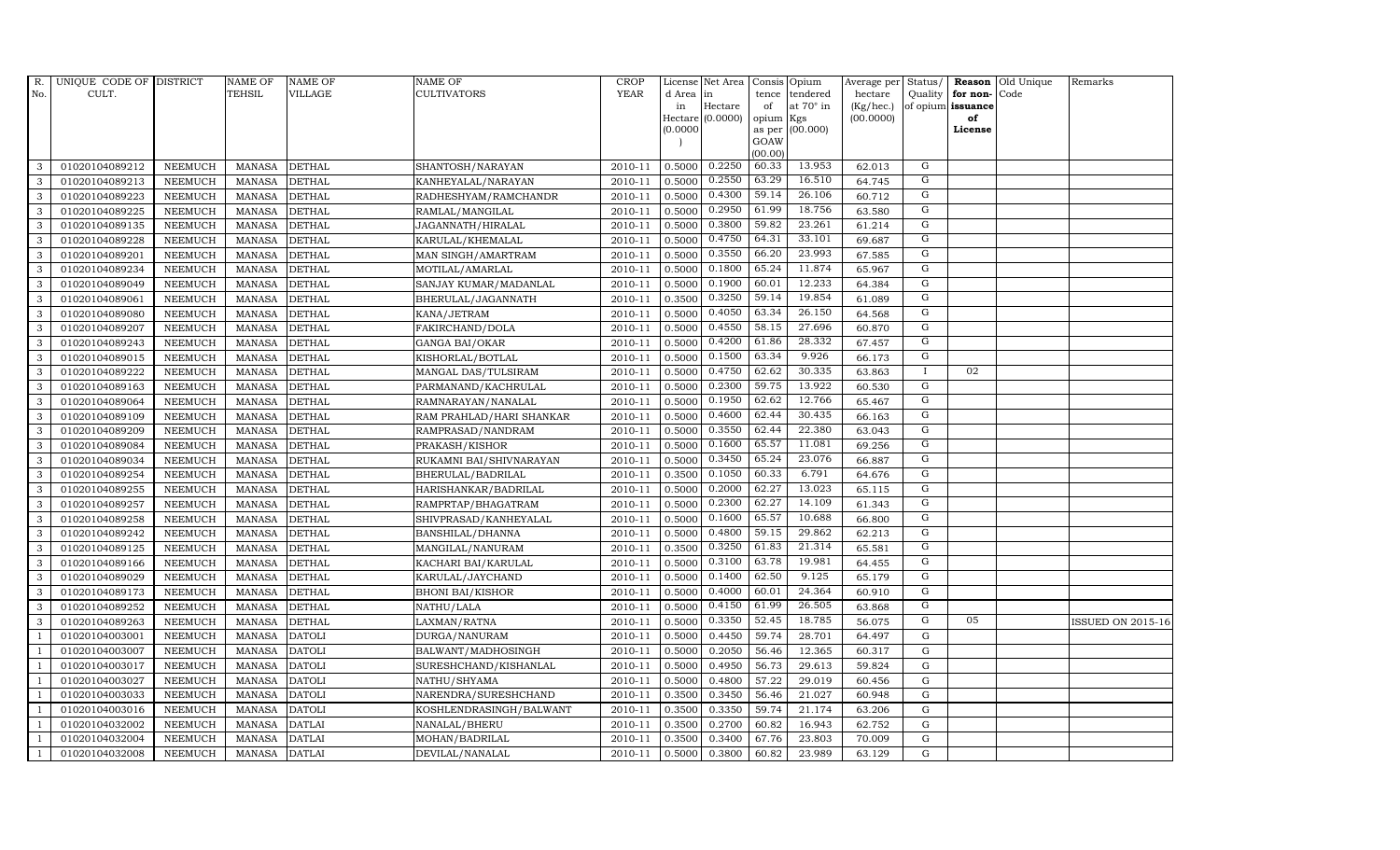| R.             | UNIQUE CODE OF DISTRICT |                | <b>NAME OF</b> | <b>NAME OF</b> | <b>NAME OF</b>              | CROP        |           | License Net Area Consis Opium |           |                  | Average per | Status/     | Reason            | Old Unique    | Remarks     |
|----------------|-------------------------|----------------|----------------|----------------|-----------------------------|-------------|-----------|-------------------------------|-----------|------------------|-------------|-------------|-------------------|---------------|-------------|
| No.            | CULT.                   |                | <b>TEHSIL</b>  | <b>VILLAGE</b> | <b>CULTIVATORS</b>          | <b>YEAR</b> | d Area in |                               |           | tence tendered   | hectare     | Quality     | for non-          | Code          |             |
|                |                         |                |                |                |                             |             | in        | Hectare                       | of        | at $70^\circ$ in | (Kg/hec.)   |             | of opium issuance |               |             |
|                |                         |                |                |                |                             |             |           | Hectare (0.0000)              | opium Kgs |                  | (00.0000)   |             | of                |               |             |
|                |                         |                |                |                |                             |             | (0.0000)  |                               | GOAW      | as per (00.000)  |             |             | License           |               |             |
|                |                         |                |                |                |                             |             |           |                               | (00.00)   |                  |             |             |                   |               |             |
|                | 01020104032009          | <b>NEEMUCH</b> | MANASA         | <b>DATLAI</b>  | KAILASH/MANGILAL            | 2010-11     | 0.3500    | 0.3300                        | 60.82     | 20.418           | 61.873      | $\mathbf G$ |                   |               |             |
| -1             | 01020104032010          | <b>NEEMUCH</b> | MANASA         | <b>DATLAI</b>  | NANURAM/PYARA               | 2010-11     | 0.3500    | 0.3000                        | 59.54     | 18.330           | 61.100      | ${\rm G}$   |                   |               |             |
|                | 01020104032015          | <b>NEEMUCH</b> | <b>MANASA</b>  | <b>DATLAI</b>  | SHANKAR/PANNA               | 2010-11     | 0.3500    | 0.2250                        | 60.82     | 14.310           | 63.600      | G           |                   |               |             |
|                | 01020104032005          | <b>NEEMUCH</b> | <b>MANASA</b>  | <b>DATLAI</b>  | CHHAGANLAL/RUPA             | 2010-11     | 0.5000    | 0.2450                        | 65.27     | 16.672           | 68.049      | $\mathbf G$ |                   |               |             |
| $\overline{1}$ | 01020104032023          | <b>NEEMUCH</b> | <b>MANASA</b>  | <b>DATLAI</b>  | RAMESH/NATHULAL             | 2010-11     | 0.5000    | 0.4650                        | 60.82     | 9.636            | 20.723      | ${\rm G}$   | 04                | 1020104006016 |             |
| 2              | 01020104061001          | <b>NEEMUCH</b> | MANASA         | <b>CHUKNI</b>  | MANGILAL/KHYALIRAM          | 2010-11     | 0.5000    | 0.4900                        | 61.24     | 32.650           | 66.632      | $\mathbf G$ |                   |               |             |
| 2              | 01020104061002          | <b>NEEMUCH</b> | <b>MANASA</b>  | <b>CHUKNI</b>  | NANDLAL/AMRITRAM            | 2010-11     | 0.5000    | 0.4700                        | 61.08     | 30.008           | 63.846      | $\mathbf G$ |                   |               |             |
| $\overline{2}$ | 01020104061003          | <b>NEEMUCH</b> | <b>MANASA</b>  | <b>CHUKNI</b>  | PARWATIBAI/MANGILAL         | 2010-11     | 0.3500    | 0.3300                        | 65.15     | 23.063           | 69.888      | $\mathbf G$ |                   |               | NAME CHANGE |
| $\overline{2}$ | 01020104061004          | <b>NEEMUCH</b> | <b>MANASA</b>  | <b>CHUKNI</b>  | DHAPUBAI/CHENRAM            | 2010-11     | 0.5000    | 0.1600                        | 60.56     | 10.330           | 64.563      | $\mathbf G$ |                   |               |             |
| $\overline{2}$ | 01020104061005          | <b>NEEMUCH</b> | <b>MANASA</b>  | CHUKNI         | KACHRULAL/GAMER             | 2010-11     | 0.5000    | 0.1900                        | 63.52     | 12.541           | 66.005      | ${\bf G}$   |                   |               |             |
| $\overline{a}$ | 01020104061006          | <b>NEEMUCH</b> | <b>MANASA</b>  | <b>CHUKNI</b>  | SAJJANBAI/HEERALAL          | 2010-11     | 0.5000    | 0.2950                        | 59.07     | 18.261           | 61.902      | ${\rm G}$   |                   |               |             |
| $\overline{2}$ | 01020104061008          | <b>NEEMUCH</b> | <b>MANASA</b>  | <b>CHUKNI</b>  | TULSIRAM/BAPULAL            | 2010-11     | 0.5000    | 0.4750                        | 62.38     | 30.727           | 64.688      | $\mathbf G$ |                   |               |             |
| 2              | 01020104061011          | <b>NEEMUCH</b> | <b>MANASA</b>  | <b>CHUKNI</b>  | MANGILAL/MODA               | 2010-11     | 0.5000    | 0.5000                        | 60.50     | 31.866           | 63.732      | $\mathbf G$ |                   |               |             |
| 2              | 01020104061013          | <b>NEEMUCH</b> | <b>MANASA</b>  | <b>CHUKNI</b>  | MANGILAL/RAJARAM            | 2010-11     | 0.5000    | 0.4600                        | 62.61     | 29.990           | 65.196      | G           |                   |               |             |
| $\overline{2}$ | 01020104061014          | <b>NEEMUCH</b> | <b>MANASA</b>  | <b>CHUKNI</b>  | DEVILAL/VARDICHANDRA        | 2010-11     | 0.5000    | 0.4100                        | 62.89     | 27.142           | 66.200      | G           |                   |               |             |
| $\overline{a}$ | 01020104061015          | <b>NEEMUCH</b> | <b>MANASA</b>  | <b>CHUKNI</b>  | RAMESHCHANDRA/AEKARILAL     | 2010-11     | 0.5000    | 0.2600                        | 62.38     | 16.085           | 61.866      | ${\rm G}$   |                   |               |             |
| 2              | 01020104061020          | <b>NEEMUCH</b> | <b>MANASA</b>  | <b>CHUKNI</b>  | RAMPRASAD/SALAGRAM          | 2010-11     | 0.5000    | 0.2800                        | 65.82     | 20.809           | 74.318      | $\mathbf G$ |                   |               |             |
| 2              | 01020104061022          | <b>NEEMUCH</b> | <b>MANASA</b>  | <b>CHUKNI</b>  | NARAYAN/BHANWARLAL          | 2010-11     | 0.5000    | 0.2500                        | 59.13     | 15.889           | 63.556      | G           |                   |               |             |
| $\overline{2}$ | 01020104061023          | <b>NEEMUCH</b> | <b>MANASA</b>  | <b>CHUKNI</b>  | BHERULAL/KANIRAM            | 2010-11     | 0.5000    | 0.2050                        | 59.45     | 12.485           | 60.902      | $\mathbf G$ |                   |               |             |
| $\overline{2}$ | 01020104061024          | <b>NEEMUCH</b> | <b>MANASA</b>  | <b>CHUKNI</b>  | NAGJI/PANNALAL              | 2010-11     | 0.5000    | 0.3950                        | 65.50     | 27.061           | 68.508      | $\mathbf G$ |                   |               |             |
| 2              | 01020104061025          | <b>NEEMUCH</b> | <b>MANASA</b>  | <b>CHUKNI</b>  | RAMKUNWARBAI/PYARCHANDRA    | 2010-11     | 0.5000    | 0.4800                        | 61.97     | 30.082           | 62.671      | ${\rm G}$   |                   |               |             |
| $\overline{a}$ | 01020104061026          | <b>NEEMUCH</b> | <b>MANASA</b>  | <b>CHUKNI</b>  | MANGILAL/BHANWARLAL RATHORE | 2010-11     | 0.5000    | 0.2150                        | 65.15     | 14.138           | 65.758      | ${\rm G}$   |                   |               |             |
| $\overline{2}$ | 01020104061027          | <b>NEEMUCH</b> | <b>MANASA</b>  | <b>CHUKNI</b>  | NATHULAL/MULCHANDRA         | 2010-11     | 0.5000    | 0.2950                        | 61.08     | 19.327           | 65.515      | G           |                   |               |             |
| $\overline{2}$ | 01020104061029          | <b>NEEMUCH</b> | <b>MANASA</b>  | <b>CHUKNI</b>  | PRABHULAL/TULSIRAM          | 2010-11     | 0.5000    | 0.1700                        | 62.38     | 12.298           | 72.341      | $\mathbf G$ |                   |               |             |
| $\overline{2}$ | 01020104061028          | <b>NEEMUCH</b> | <b>MANASA</b>  | <b>CHUKNI</b>  | SALAGRAM/BHURA              | 2010-11     | 0.5000    | 0.4400                        | 71.40     | 34.547           | 78.516      | $\mathbf G$ |                   |               |             |
| $\overline{2}$ | 01020104061031          | <b>NEEMUCH</b> | <b>MANASA</b>  | <b>CHUKNI</b>  | MANGIBAI/CHAGANLAL          | 2010-11     | 0.5000    | 0.4800                        | 55.32     | 29.177           | 60.786      | G           |                   |               |             |
| $\overline{a}$ | 01020104061032          | <b>NEEMUCH</b> | <b>MANASA</b>  | <b>CHUKNI</b>  | KANWARLAL/MANGILAL          | 2010-11     | 0.5000    | 0.2900                        | 60.68     | 18.811           | 64.865      | ${\rm G}$   |                   |               |             |
| 2              | 01020104061033          | <b>NEEMUCH</b> | <b>MANASA</b>  | <b>CHUKNI</b>  | HEERALAL/GULAB              | 2010-11     | 0.5000    | 0.3600                        | 63.52     | 24.637           | 68.436      | $\mathbf G$ |                   |               |             |
| 2              | 01020104061035          | <b>NEEMUCH</b> | <b>MANASA</b>  | <b>CHUKNI</b>  | RUKMANBAI/BAPULAL           | 2010-11     | 0.5000    | 0.4900                        | 62.45     | 32.510           | 66.346      | $\mathbf G$ |                   |               |             |
| $\overline{2}$ | 01020104061037          | <b>NEEMUCH</b> | <b>MANASA</b>  | <b>CHUKNI</b>  | MANGILAL/GULABCHANDRA       | 2010-11     | 0.5000    | 0.3700                        | 60.68     | 24.116           | 65.178      | $\mathbf G$ |                   |               |             |
| $\overline{2}$ | 01020104061038          | <b>NEEMUCH</b> | <b>MANASA</b>  | <b>CHUKNI</b>  | NANDUBAI/KISHANLAL          | 2010-11     | 0.5000    | 0.2800                        | 60.49     | 17.922           | 64.007      | G           |                   |               |             |
| $\overline{a}$ | 01020104061041          | <b>NEEMUCH</b> | <b>MANASA</b>  | <b>CHUKNI</b>  | RAMKRISHNA/MOTILAL          | 2010-11     | 0.5000    | 0.2600                        | 61.97     | 17.015           | 65.443      | ${\rm G}$   |                   |               |             |
| $\overline{a}$ | 01020104061042          | <b>NEEMUCH</b> | MANASA         | <b>CHUKNI</b>  | RAMNIWAS/KESHURAM           | 2010-11     | 0.5000    | 0.2300                        | 65.50     | 15.393           | 66.926      | $\mathbf G$ |                   |               |             |
| 2              | 01020104061044          | <b>NEEMUCH</b> | <b>MANASA</b>  | <b>CHUKNI</b>  | PURALAL/MEGHA               | 2010-11     | 0.5000    | 0.2600                        | 61.97     | 16.617           | 63.911      | $\mathbf G$ |                   |               |             |
| $\overline{2}$ | 01020104061047          | <b>NEEMUCH</b> | <b>MANASA</b>  | <b>CHUKNI</b>  | BADRILAL/RAJARAM            | 2010-11     | 0.5000    | 0.4650                        | 58.30     | 27.742           | 59.661      | $\mathbf G$ |                   |               |             |
| $\overline{a}$ | 01020104061048          | <b>NEEMUCH</b> | <b>MANASA</b>  | <b>CHUKNI</b>  | SHANKARLAL/VARDICHANDRA     | 2010-11     | 0.5000    | 0.4950                        | 62.50     | 32.723           | 66.108      | ${\rm G}$   |                   |               |             |
| $\overline{2}$ | 01020104061049          | <b>NEEMUCH</b> | <b>MANASA</b>  | <b>CHUKNI</b>  | RAMESHWAR/KHYALIRAM         | 2010-11     | 0.5000    | 0.3600                        | 62.15     | 22.214           | 61.706      | ${\rm G}$   |                   |               |             |
| $\overline{a}$ | 01020104061050          | <b>NEEMUCH</b> | <b>MANASA</b>  | <b>CHUKNI</b>  | MANNALAL/KANWARLAL          | 2010-11     | 0.5000    | 0.2750                        | 60.68     | 18.022           | 65.534      | $\mathbf G$ |                   |               |             |
| $\overline{2}$ | 01020104061052          | <b>NEEMUCH</b> | <b>MANASA</b>  | <b>CHUKNI</b>  | MANNALAL/RATANLAL           | 2010-11     | 0.5000    | 0.3300                        | 62.61     | 21.216           | 64.290      | $\mathbf G$ |                   |               |             |
| 2              | 01020104061055          | <b>NEEMUCH</b> | <b>MANASA</b>  | <b>CHUKNI</b>  | MANGUDAS/KISHANDAS          | 2010-11     | 0.5000    | 0.2850                        | 58.16     | 17.863           | 62.677      | $\mathbf G$ |                   |               |             |
| $\overline{a}$ | 01020104061059          | <b>NEEMUCH</b> | MANASA         | <b>CHUKNI</b>  | RAJMAL/BHAWSINGH            | 2010-11     | 0.5000    | 0.4950                        | 63.51     | 33.443           | 67.561      | G           |                   |               |             |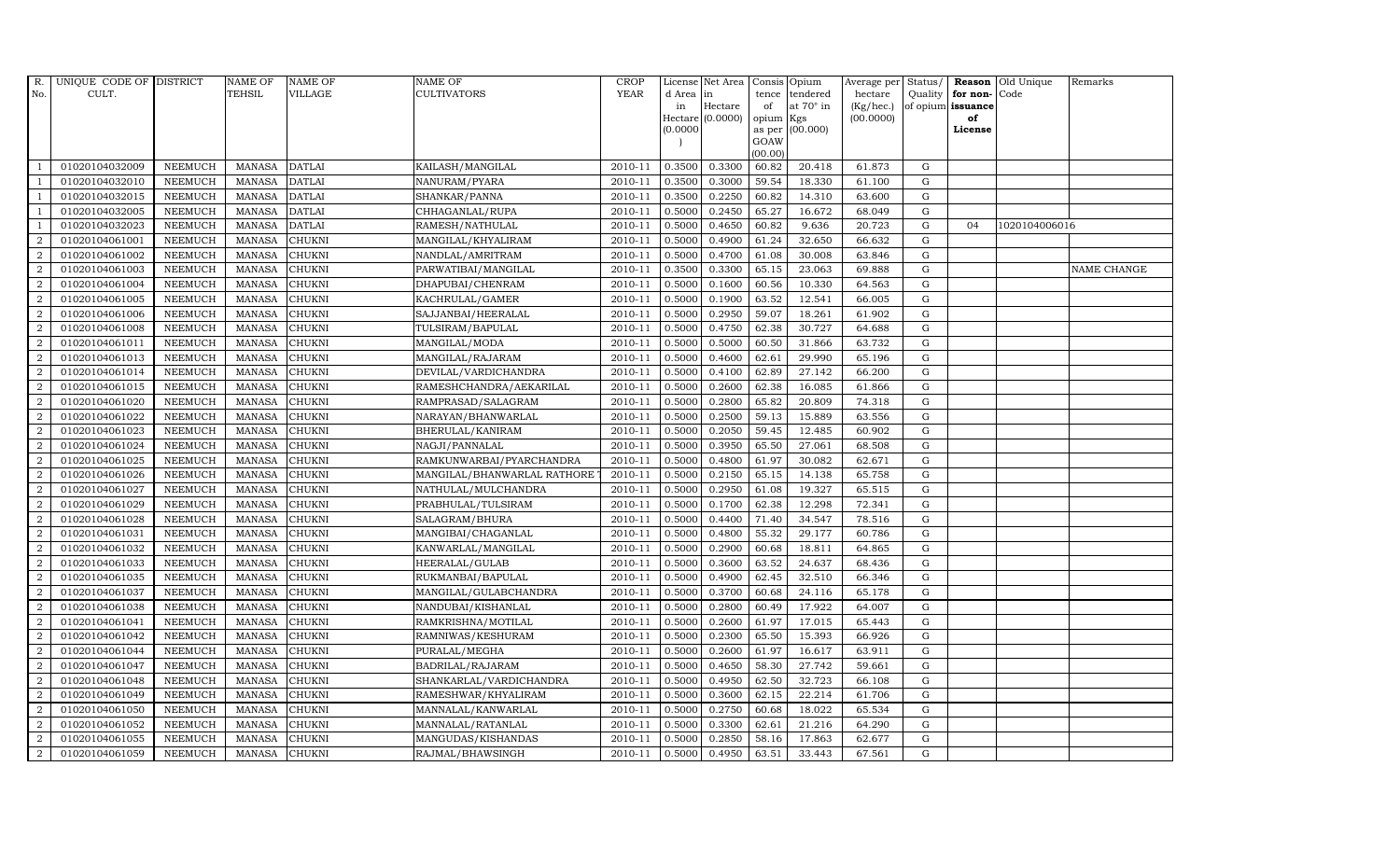| R.               | UNIQUE CODE OF DISTRICT |                | <b>NAME OF</b> | <b>NAME OF</b>  | <b>NAME OF</b>              | CROP        |           | License Net Area            |           | Consis Opium     | Average per Status/ |             |                   | <b>Reason</b> Old Unique | Remarks                  |
|------------------|-------------------------|----------------|----------------|-----------------|-----------------------------|-------------|-----------|-----------------------------|-----------|------------------|---------------------|-------------|-------------------|--------------------------|--------------------------|
| No.              | CULT.                   |                | TEHSIL         | <b>VILLAGE</b>  | <b>CULTIVATORS</b>          | <b>YEAR</b> | d Area in |                             |           | tence tendered   | hectare             | Quality     | for non-Code      |                          |                          |
|                  |                         |                |                |                 |                             |             | in        | Hectare<br>Hectare (0.0000) | of        | at $70^\circ$ in | (Kg/hec.)           |             | of opium issuance |                          |                          |
|                  |                         |                |                |                 |                             |             | 0.0000    |                             | opium Kgs | as per (00.000)  | (00.0000)           |             | of<br>License     |                          |                          |
|                  |                         |                |                |                 |                             |             |           |                             | GOAW      |                  |                     |             |                   |                          |                          |
|                  |                         |                |                |                 |                             |             |           |                             | (00.00)   |                  |                     |             |                   |                          |                          |
| $\overline{2}$   | 01020104061057          | <b>NEEMUCH</b> | <b>MANASA</b>  | <b>CHUKNI</b>   | KESHARBAI/BHAWSINGH         | 2010-11     | 0.5000    | 0.4000                      | 57.50     | 25.431           | 63.578              | G           |                   |                          |                          |
| $\overline{2}$   | 01020104061058          | <b>NEEMUCH</b> | MANASA         | <b>CHUKNI</b>   | BASANTILAL/BHAWSINGH        | 2010-11     | 0.3500    | 0.3400                      | 54.07     | 19.913           | 58.568              | $\mathbf G$ | 05                |                          | <b>ISSUED ON 2015-16</b> |
| $\overline{2}$   | 01020104061060          | <b>NEEMUCH</b> | <b>MANASA</b>  | <b>CHUKNI</b>   | RAJMAL/BALRAM               | 2010-11     | 0.5000    | 0.4750                      | 55.78     | 29.444           | 61.987              | $\mathbf G$ |                   |                          |                          |
| $\overline{2}$   | 01020104061061          | <b>NEEMUCH</b> | <b>MANASA</b>  | <b>CHUKNI</b>   | MOJAMBAI/CHANDA             | 2010-11     | 0.5000    | 0.3300                      | 57.91     | 19.929           | 60.391              | $\mathbf G$ |                   |                          |                          |
| $\overline{2}$   | 01020104061062          | <b>NEEMUCH</b> | <b>MANASA</b>  | <b>CHUKNI</b>   | CHANDUBAI/KESHURAM          | 2010-11     | 0.5000    | 0.4600                      | 60.49     | 28.923           | 62.876              | G           |                   |                          |                          |
| $\overline{a}$   | 01020104061063          | <b>NEEMUCH</b> | <b>MANASA</b>  | <b>CHUKNI</b>   | ONKARLAL/MATHURALAL         | 2010-11     | 0.5000    | 0.4850                      | 64.54     | 31.975           | 65.928              | ${\rm G}$   |                   |                          |                          |
| 2                | 01020104061065          | <b>NEEMUCH</b> | MANASA         | CHUKNI          | MANGILAL/CHATARBHUJ         | 2010-11     | 0.5000    | 0.3900                      | 62.89     | 25.093           | 64.341              | $\mathbf G$ |                   |                          |                          |
| 2                | 01020104061066          | <b>NEEMUCH</b> | <b>MANASA</b>  | <b>CHUKNI</b>   | RAMESHWAR/KISHANLAL         | 2010-11     | 0.5000    | 0.1450                      | 62.15     | 9.802            | 67.600              | G           |                   |                          |                          |
| $\overline{2}$   | 01020104061069          | <b>NEEMUCH</b> | <b>MANASA</b>  | CHUKNI          | ONKARLAL/CHENRAM            | 2010-11     | 0.5000    | 0.2300                      | 59.07     | 14.548           | 63.253              | $\mathbf G$ |                   |                          |                          |
| $\overline{2}$   | 01020104061070          | <b>NEEMUCH</b> | <b>MANASA</b>  | CHUKNI          | GHANSHYAM/MATHURALAL        | 2010-11     | 0.3500    | 0.2050                      | 63.52     | 13.593           | 66.307              | $\mathbf G$ |                   |                          |                          |
| $\overline{2}$   | 01020104061071          | <b>NEEMUCH</b> | <b>MANASA</b>  | CHUKNI          | PYARCHANDRA/RAMPRASAD       | 2010-11     | 0.5000    | 0.2350                      | 67.34     | 17.220           | 73.276              | ${\rm G}$   |                   |                          |                          |
| $\overline{2}$   | 01020104061072          | <b>NEEMUCH</b> | <b>MANASA</b>  | CHUKNI          | DASARATHDAS/MANGUDAS        | 2010-11     | 0.5000    | 0.4650                      | 57.94     | 29.831           | 64.152              | $\mathbf G$ |                   |                          |                          |
| 2                | 01020104061073          | <b>NEEMUCH</b> | <b>MANASA</b>  | <b>CHUKNI</b>   | SHOBHARAM/PRABHULAL         | 2010-11     | 0.5000    | 0.2400                      | 62.38     | 16.468           | 68.617              | $\mathbf G$ |                   |                          |                          |
| $\boldsymbol{2}$ | 01020104061075          | <b>NEEMUCH</b> | <b>MANASA</b>  | CHUKNI          | RAMPRATAP/KISHANLAL         | 2010-11     | 0.5000    | 0.1450                      | 66.31     | 10.420           | 71.863              | $\mathbf G$ |                   |                          |                          |
| 2                | 01020104061076          | <b>NEEMUCH</b> | <b>MANASA</b>  | <b>CHUKNI</b>   | MANGILAL/BHANWARLAL PATIDAR | 2010-11     | 0.5000    | 0.4650                      | 66.95     | 32.423           | 69.727              | $\mathbf G$ |                   |                          |                          |
| $\overline{a}$   | 01020104061082          | <b>NEEMUCH</b> | <b>MANASA</b>  | <b>CHUKNI</b>   | BAGDIRAM/SWAROOP            | 2010-11     | 0.5000    | 0.3350                      | 66.31     | 23.237           | 69.364              | $\mathbf G$ |                   |                          |                          |
| 2                | 01020104061086          | <b>NEEMUCH</b> | <b>MANASA</b>  | <b>CHUKNI</b>   | KISHANLAL/PANNALAL          | 2010-11     | 0.5000    | 0.3000                      | 60.49     | 19.409           | 64.697              | $\mathbf G$ |                   |                          |                          |
| 2                | 01020104061089          | <b>NEEMUCH</b> | <b>MANASA</b>  | <b>CHUKNI</b>   | MATHURALAL/NATHUJI          | 2010-11     | 0.5000    | 0.1850                      | 62.61     | 11.815           | 63.865              | G           |                   |                          |                          |
| $\overline{2}$   | 01020104061095          | <b>NEEMUCH</b> | <b>MANASA</b>  | <b>CHUKNI</b>   | UDAIRAM/LAXMICHANDRA        | 2010-11     | 0.5000    | 0.2000                      | 58.30     | 11.560           | 57.800              | ${\rm G}$   |                   |                          |                          |
| $\overline{2}$   | 01020104061096          | <b>NEEMUCH</b> | <b>MANASA</b>  | <b>CHUKNI</b>   | BHERU/MANNA                 | 2010-11     | 0.5000    | 0.3000                      | 59.45     | 19.500           | 65.000              | $\mathbf G$ |                   |                          |                          |
| $\overline{2}$   | 01020104061098          | <b>NEEMUCH</b> | <b>MANASA</b>  | <b>CHUKNI</b>   | MATHRIBAI/GORA              | 2010-11     | 0.5000    | 0.4500                      | 57.42     | 27.709           | 61.576              | G           |                   |                          |                          |
| $\overline{2}$   | 01020104061009          | <b>NEEMUCH</b> | <b>MANASA</b>  | <b>CHUKNI</b>   | RAMESHCHANDRA/SITABAI       | 2010-11     | 0.5000    | 0.2150                      | 62.38     | 14.526           | 67.563              | $\mathbf G$ |                   |                          |                          |
| $\overline{2}$   | 01020104061021          | <b>NEEMUCH</b> | <b>MANASA</b>  | <b>CHUKNI</b>   | SURESHKUMAR/GORISHANKAR     | 2010-11     | 0.5000    | 0.1800                      | 62.38     | 12.137           | 67.428              | ${\rm G}$   |                   |                          |                          |
| 2                | 01020104061036          | <b>NEEMUCH</b> | <b>MANASA</b>  | CHUKNI          | SABUBAI/JAGANNATH           | 2010-11     | 0.5000    | 0.4600                      | 62.15     | 29.441           | 64.003              | $\mathbf G$ |                   |                          |                          |
| $\overline{2}$   | 01020104061077          | <b>NEEMUCH</b> | <b>MANASA</b>  | <b>CHUKNI</b>   | OMPRAKASH/BHAGATRAM         | 2010-11     | 0.5000    | 0.3550                      | 61.08     | 23.158           | 65.234              | $\mathbf G$ |                   |                          |                          |
| $\overline{2}$   | 01020104061105          | <b>NEEMUCH</b> | <b>MANASA</b>  | CHUKNI          | MANGILAL/CHAGANLAL          | 2010-11     | 0.5000    | 0.1600                      | 65.15     | 10.573           | 66.081              | G           |                   |                          |                          |
| 2                | 01020104061108          | <b>NEEMUCH</b> | <b>MANASA</b>  | <b>CHUKNI</b>   | SHANTILAL/MANGILAL          | 2010-11     | 0.5000    | 0.4500                      | 58.30     | 27.060           | 60.133              | G           |                   |                          |                          |
| 2                | 01020104061109          | <b>NEEMUCH</b> | <b>MANASA</b>  | <b>CHUKNI</b>   | CHATARBHUJ/PANNALAL         | 2010-11     | 0.5000    | 0.3200                      | 60.49     | 20.791           | 64.972              | ${\rm G}$   |                   |                          |                          |
| $\overline{2}$   | 01020104061112          | <b>NEEMUCH</b> | <b>MANASA</b>  | <b>CHUKNI</b>   | SURAJBAI/RAMESHWAR          | 2010-11     | 0.5000    | 0.3050                      | 66.31     | 20.916           | 68.577              | ${\rm G}$   |                   |                          |                          |
| $\overline{2}$   | 01020104061034          | <b>NEEMUCH</b> | <b>MANASA</b>  | CHUKNI          | AEKARILAL/GULABCHAND        | 2010-11     | 0.5000    | 0.4400                      | 59.45     | 26.506           | 60.241              | $\mathbf G$ |                   |                          |                          |
| $\overline{a}$   | 01020104061114          | <b>NEEMUCH</b> | <b>MANASA</b>  | <b>CHUKNI</b>   | CHANDMAL/MANGILAL           | 2010-11     | 0.5000    | 0.2200                      | 66.95     | 14.930           | 67.863              | G           |                   |                          |                          |
| 2                | 01020104061074          | <b>NEEMUCH</b> | <b>MANASA</b>  | CHUKNI          | DEVPRASAD/KANHAIYALAL       | 2010-11     | 0.3500    | 0.2100                      | 62.89     | 14.411           | 68.623              | $\mathbf G$ |                   |                          |                          |
| $\overline{a}$   | 01020104061081          | <b>NEEMUCH</b> | MANASA         | <b>CHUKNI</b>   | KANIRAM/BHAGIRATH           | 2010-11     | 0.5000    | 0.3000                      | 66.95     | 20.707           | 69.023              | $\mathbf G$ |                   |                          |                          |
| 2                | 01020104061118          | <b>NEEMUCH</b> | <b>MANASA</b>  | <b>CHUKNI</b>   | MOHANLAL/NARAYAN            | 2010-11     | 0.3500    | 0.3050                      | 53.47     | 16.988           | 55.698              | G           | 04                |                          | ISSUED ON 2016-17        |
| 2                | 01020104061111          | <b>NEEMUCH</b> | <b>MANASA</b>  | <b>CHUKNI</b>   | KAMLABAI/JERILAL            | 2010-11     | 0.5000    | 0.3300                      | 59.07     | 20.961           | 63.519              | $\mathbf G$ |                   |                          |                          |
| -1               | 01020104020001          | <b>NEEMUCH</b> | <b>MANASA</b>  | <b>CHOWKADI</b> | MANGILAL/MYACHAND           | 2010-11     | 0.5000    | 0.3050                      | 59.44     | 19.649           | 64.423              | G           |                   |                          |                          |
| $\overline{1}$   | 01020104020002          | <b>NEEMUCH</b> | <b>MANASA</b>  | <b>CHOWKADI</b> | SOHNIBAI/MOTILAL            | 2010-11     | 0.5000    | 0.1300                      | 62.04     | 8.172            | 62.862              | G           |                   |                          |                          |
| $\mathbf{1}$     | 01020104020005          | <b>NEEMUCH</b> | MANASA         | <b>CHOWKADI</b> | DAMARJI/CHUNNILAL           | 2010-11     | 0.3500    | 0.2950                      | 59.47     | 18.215           | 61.746              | $\mathbf G$ |                   |                          |                          |
| $\overline{1}$   | 01020104020010          | <b>NEEMUCH</b> | <b>MANASA</b>  | <b>CHOWKADI</b> | VARDI BAI/BHAWARLAL         | 2010-11     | 0.5000    | 0.1900                      | 62.38     | 11.834           | 62.284              | ${\rm G}$   |                   |                          |                          |
|                  | 01020104020011          | <b>NEEMUCH</b> | <b>MANASA</b>  | CHOWKADI        | TULSIRAM/JAIRAM             | 2010-11     | 0.5000    | 0.2750                      | 62.04     | 18.452           | 67.098              | G           |                   |                          |                          |
| $\mathbf{1}$     | 01020104020007          | <b>NEEMUCH</b> |                | MANASA CHOWKADI | BHERULAL / MANGILAL         | 2010-11     | 0.5000    | 0.3300                      | 61.50     | 20.471           | 62.033              | G           |                   |                          |                          |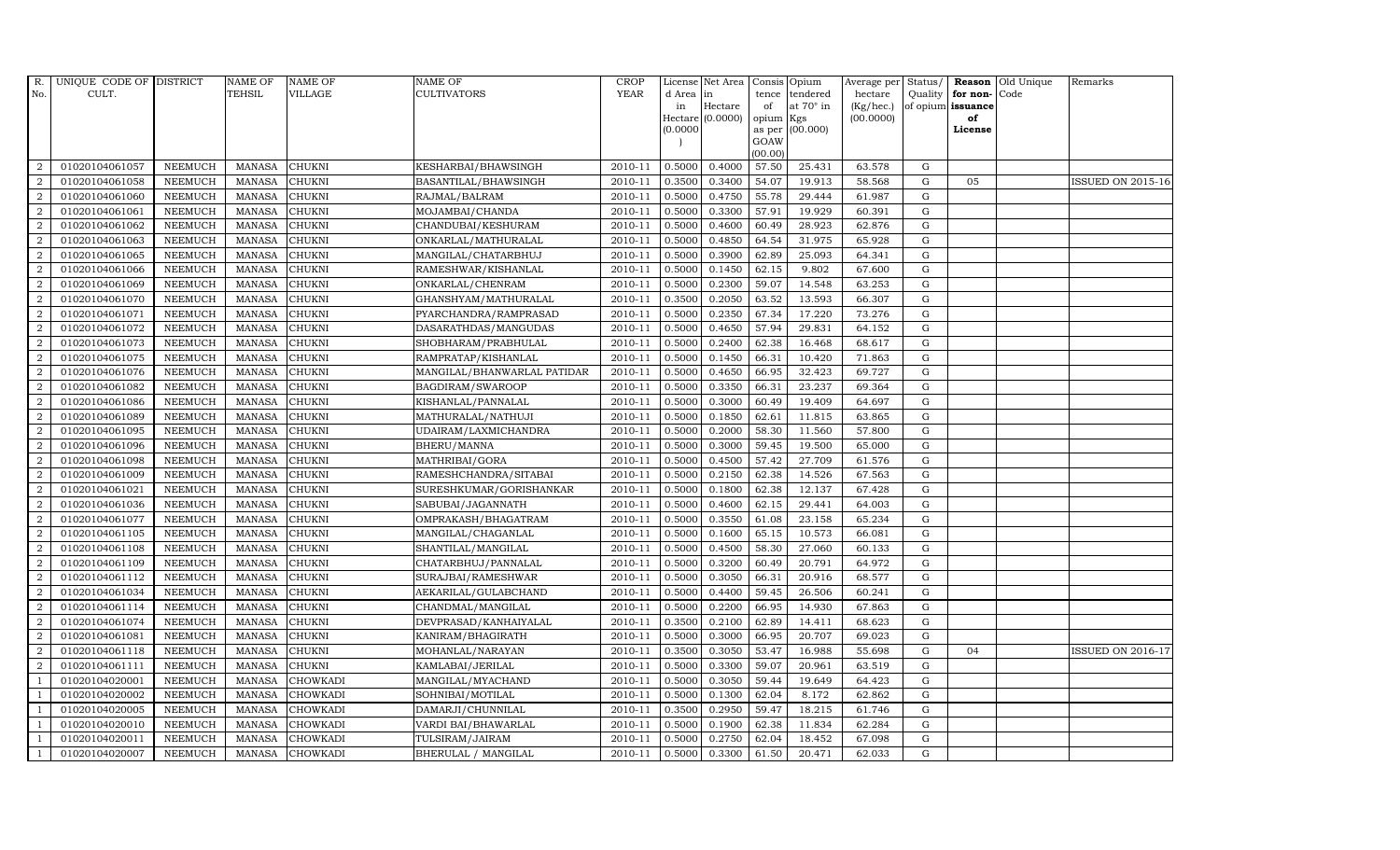| R.  | UNIQUE CODE OF DISTRICT |                | <b>NAME OF</b> | <b>NAME OF</b>  | NAME OF                 | <b>CROP</b> |           | License Net Area Consis Opium |           |                  | Average per Status/ |             |                   | <b>Reason</b> Old Unique | Remarks |
|-----|-------------------------|----------------|----------------|-----------------|-------------------------|-------------|-----------|-------------------------------|-----------|------------------|---------------------|-------------|-------------------|--------------------------|---------|
| No. | CULT.                   |                | TEHSIL         | VILLAGE         | <b>CULTIVATORS</b>      | <b>YEAR</b> | d Area in |                               |           | tence tendered   | hectare             | Quality     | for non-          | Code                     |         |
|     |                         |                |                |                 |                         |             | in        | Hectare                       | of        | at $70^\circ$ in | (Kg/hec.)           |             | of opium issuance |                          |         |
|     |                         |                |                |                 |                         |             |           | Hectare [0.0000]              | opium Kgs |                  | (00.0000)           |             | of<br>License     |                          |         |
|     |                         |                |                |                 |                         |             | (0.0000)  |                               | GOAW      | as per (00.000)  |                     |             |                   |                          |         |
|     |                         |                |                |                 |                         |             |           |                               | (00.00)   |                  |                     |             |                   |                          |         |
|     | 01020104020014          | <b>NEEMUCH</b> | MANASA         | <b>CHOWKADI</b> | MODIRAM/MEGHA           | 2010-11     | 0.5000    | 0.2450                        | 62.32     | 15.509           | 63.302              | $\mathbf G$ |                   |                          |         |
|     | 01020104020018          | <b>NEEMUCH</b> | <b>MANASA</b>  | <b>CHOWKADI</b> | BOTLAL/ NARAYAN         | 2010-11     | 0.3500    | 0.2650                        | 60.49     | 15.762           | 59.479              | $\mathbf G$ |                   |                          |         |
|     | 01020104020020          | <b>NEEMUCH</b> | <b>MANASA</b>  | <b>CHOWKADI</b> | SHANKARLAL/KASHIRAM     | 2010-11     | 0.5000    | 0.2050                        | 62.38     | 13.768           | 67.161              | G           |                   |                          |         |
|     | 01020104020021          | <b>NEEMUCH</b> | <b>MANASA</b>  | <b>CHOWKADI</b> | CHHAGANLAL/MEGHA        | 2010-11     | 0.5000    | 0.2950                        | 61.50     | 18.977           | 64.329              | $\mathbf G$ |                   |                          |         |
|     | 01020104020024          | <b>NEEMUCH</b> | <b>MANASA</b>  | <b>CHOWKADI</b> | BALIBAI/DEVILAL         | 2010-11     | 0.5000    | 0.2950                        | 59.47     | 18.232           | 61.803              | ${\rm G}$   |                   |                          |         |
|     | 01020104020026          | NEEMUCH        | <b>MANASA</b>  | CHOWKADI        | <b>BABRU/ NANA</b>      | 2010-11     | 0.5000    | 0.4450                        | 56.38     | 26.942           | 60.544              | $\mathbf G$ |                   |                          |         |
|     | 01020104020031          | <b>NEEMUCH</b> | <b>MANASA</b>  | <b>CHOWKADI</b> | MOTILAL/NANDA           | 2010-11     | 0.5000    | 0.2600                        | 59.66     | 16.279           | 62.612              | $\mathbf G$ |                   |                          |         |
|     | 01020104020032          | <b>NEEMUCH</b> | <b>MANASA</b>  | <b>CHOWKADI</b> | SHANKARLAL GHISALAL     | 2010-11     | 0.5000    | 0.1550                        | 62.56     | 9.858            | 63.600              | $\mathbf G$ |                   |                          |         |
|     | 01020104020033          | <b>NEEMUCH</b> | <b>MANASA</b>  | <b>CHOWKADI</b> | KISHANLAL/BHANWARLAL    | 2010-11     | 0.5000    | 0.2650                        | 62.35     | 17.040           | 64.302              | $\mathbf G$ |                   |                          |         |
|     | 01020104020034          | <b>NEEMUCH</b> | <b>MANASA</b>  | CHOWKADI        | BANSHILAL/MOHANLAL      | 2010-11     | 0.5000    | 0.4800                        | 60.69     | 30.293           | 63.110              | $\mathbf G$ |                   |                          |         |
|     | 01020104020036          | <b>NEEMUCH</b> | <b>MANASA</b>  | CHOWKADI        | HANSRAJ/CHUNNILAL       | 2010-11     | 0.3500    | 0.3200                        | 56.23     | 18.202           | 56.881              | ${\rm G}$   |                   |                          |         |
|     | 01020104020038          | <b>NEEMUCH</b> | <b>MANASA</b>  | <b>CHOWKADI</b> | BHAGCHAND/BHERULAL      | 2010-11     | 0.3500    | 0.2200                        | 61.88     | 14.427           | 65.577              | ${\rm G}$   |                   |                          |         |
|     | 01020104020039          | <b>NEEMUCH</b> | <b>MANASA</b>  | <b>CHOWKADI</b> | MOHANLAL/GHASI          | 2010-11     | 0.5000    | 0.2050                        | 59.44     | 12.661           | 61.761              | $\mathbf G$ |                   |                          |         |
|     | 01020104020045          | <b>NEEMUCH</b> | <b>MANASA</b>  | <b>CHOWKADI</b> | JADAVCHAND/UDAILAL      | 2010-11     | 0.5000    | 0.3400                        | 62.35     | 22.366           | 65.782              | $\mathbf G$ |                   |                          |         |
|     | 01020104020047          | <b>NEEMUCH</b> | <b>MANASA</b>  | <b>CHOWKADI</b> | NANDLAL/KASHIRAM        | 2010-11     | 0.3500    | 0.3400                        | 62.67     | 22.463           | 66.068              | G           |                   |                          |         |
|     | 01020104020049          | <b>NEEMUCH</b> | <b>MANASA</b>  | CHOWKADI        | BHANWARLAL/GORILAL      | 2010-11     | 0.5000    | 0.1800                        | 61.88     | 11.952           | 66.400              | ${\rm G}$   |                   |                          |         |
|     | 01020104020050          | <b>NEEMUCH</b> | <b>MANASA</b>  | <b>CHOWKADI</b> | SUKHLAL/GHISALAL        | 2010-11     | 0.5000    | 0.4150                        | 59.95     | 25.265           | 60.880              | $\mathbf G$ |                   |                          |         |
|     | 01020104020052          | <b>NEEMUCH</b> | <b>MANASA</b>  | <b>CHOWKADI</b> | NANDUBAI/DEVA           | 2010-11     | 0.5000    | 0.1900                        | 59.66     | 11.949           | 62.889              | G           |                   |                          |         |
|     | 01020104020056          | <b>NEEMUCH</b> | <b>MANASA</b>  | <b>CHOWKADI</b> | MODIRAM/UDAIRAM         | 2010-11     | 0.5000    | 0.3900                        | 62.32     | 25.667           | 65.813              | $\mathbf G$ |                   |                          |         |
|     | 01020104020003          | <b>NEEMUCH</b> | <b>MANASA</b>  | <b>CHOWKADI</b> | KESHURAM/LALURAM        | 2010-11     | 0.5000    | 0.2750                        | 62.35     | 18.429           | 67.015              | $\mathbf G$ |                   |                          |         |
|     | 01020104020058          | <b>NEEMUCH</b> | <b>MANASA</b>  | CHOWKADI        | MOHANLAL/KALU           | 2010-11     | 0.5000    | 0.4650                        | 62.67     | 30.959           | 66.578              | ${\rm G}$   |                   |                          |         |
|     | 01020104020061          | NEEMUCH        | <b>MANASA</b>  | CHOWKADI        | SUHAGIBAI/JAIRAM        | 2010-11     | 0.5000    | 0.1850                        | 66.16     | 12.958           | 70.043              | ${\rm G}$   |                   |                          |         |
|     | 01020104020062          | <b>NEEMUCH</b> | MANASA         | <b>CHOWKADI</b> | PANNALAL/BHARMAL        | 2010-11     | 0.3500    | 0.1750                        | 64.54     | 12.309           | 70.337              | G           |                   |                          |         |
|     | 01020104020066          | <b>NEEMUCH</b> | <b>MANASA</b>  | CHOWKADI        | FULCHAND/NANALAL        | 2010-11     | 0.5000    | 0.4450                        | 61.41     | 28.108           | 63.164              | $\mathbf G$ |                   |                          |         |
|     | 01020104020069          | NEEMUCH        | <b>MANASA</b>  | CHOWKADI        | MANGILAL/KISHANLAL BADA | 2010-11     | 0.5000    | 0.1500                        | 64.90     | 10.412           | 69.413              | $\mathbf G$ |                   |                          |         |
|     | 01020104020072          | <b>NEEMUCH</b> | <b>MANASA</b>  | CHOWKADI        | JHAMKUBAI/PRITHVIRAJ    | 2010-11     | 0.5000    | 0.4300                        | 59.45     | 26.438           | 61.484              | G           |                   |                          |         |
|     | 01020104020073          | <b>NEEMUCH</b> | <b>MANASA</b>  | CHOWKADI        | RADHESHYAM/BHANWARLAL   | 2010-11     | 0.3500    | 0.2150                        | 57.02     | 12.992           | 60.428              | ${\rm G}$   |                   |                          |         |
|     | 01020104020076          | <b>NEEMUCH</b> | <b>MANASA</b>  | <b>CHOWKADI</b> | GOPALDAS/PRABHUDAS      | 2010-11     | 0.3500    | 0.3150                        | 59.96     | 20.189           | 64.092              | G           |                   |                          |         |
|     | 01020104020077          | <b>NEEMUCH</b> | <b>MANASA</b>  | <b>CHOWKADI</b> | NATHULAL/MANGILAL       | 2010-11     | 0.3500    | 0.1900                        | 59.66     | 11.992           | 63.116              | $\mathbf G$ |                   |                          |         |
|     | 01020104020078          | <b>NEEMUCH</b> | <b>MANASA</b>  | <b>CHOWKADI</b> | SHANKARLAL/TULSIRAM     | 2010-11     | 0.5000    | 0.2500                        | 66.16     | 17.258           | 69.032              | $\mathbf G$ |                   |                          |         |
|     | 01020104020152          | <b>NEEMUCH</b> | <b>MANASA</b>  | <b>CHOWKADI</b> | PRABHULAL/BHANWARLAL    | 2010-11     | 0.5000    | 0.2250                        | 57.02     | 13.229           | 58.796              | G           |                   |                          |         |
|     | 01020104020082          | <b>NEEMUCH</b> | <b>MANASA</b>  | CHOWKADI        | SATYANARAYAN/RAMGOPAL   | 2010-11     | 0.5000    |                               |           |                  |                     | $\,$ N      |                   |                          |         |
|     | 01020104020084          | NEEMUCH        | <b>MANASA</b>  | CHOWKADI        | SURESHCHAND/BOTLAL      | 2010-11     | 0.3500    | 0.3150                        | 62.04     | 20.003           | 63.502              | $\mathbf G$ |                   |                          |         |
|     | 01020104020088          | <b>NEEMUCH</b> | <b>MANASA</b>  | <b>CHOWKADI</b> | SHAMBHULAL/BHARMAL      | 2010-11     | 0.5000    | 0.2400                        | 58.88     | 14.316           | 59.650              | $\mathbf G$ |                   |                          |         |
|     | 01020104020089          | <b>NEEMUCH</b> | <b>MANASA</b>  | <b>CHOWKADI</b> | SANTOSHIBAI/GOPAL       | 2010-11     | 0.3500    | 0.3400                        | 56.38     | 20.490           | 60.265              | $\mathbf G$ |                   |                          |         |
|     | 01020104020092          | <b>NEEMUCH</b> | <b>MANASA</b>  | CHOWKADI        | RADHESHYAM/SUKHLAL      | 2010-11     | 0.5000    | 0.4650                        | 59.66     | 29.864           | 64.224              | $\mathbf G$ |                   |                          |         |
|     | 01020104020093          | <b>NEEMUCH</b> | <b>MANASA</b>  | CHOWKADI        | AMRITLAL/SUKHLAL        | 2010-11     | 0.5000    | 0.3200                        | 61.88     | 20.721           | 64.753              | ${\rm G}$   |                   |                          |         |
|     | 01020104020094          | <b>NEEMUCH</b> | <b>MANASA</b>  | CHOWKADI        | SOHANI BAI / KESHURAM   | 2010-11     | 0.5000    | 0.3100                        | 62.04     | 20.287           | 65.442              | $\mathbf G$ |                   |                          |         |
|     | 01020104020099          | <b>NEEMUCH</b> | <b>MANASA</b>  | <b>CHOWKADI</b> | BADRILAL/BHANWARLAL     | 2010-11     | 0.5000    | 0.2900                        | 64.90     | 19.470           | 67.138              | $\mathbf G$ |                   |                          |         |
|     | 01020104020102          | <b>NEEMUCH</b> | <b>MANASA</b>  | <b>CHOWKADI</b> | SATYANARAYAN/RAMCHANDRA | 2010-11     | 0.5000    | 0.4750                        | 59.95     | 29.701           | 62.528              | $\mathbf G$ |                   |                          |         |
|     | 01020104020103          | <b>NEEMUCH</b> | <b>MANASA</b>  | <b>CHOWKADI</b> | KANKUBAI/CHHAGANLAL     | 2010-11     | 0.5000    | 0.4900                        | 62.35     | 31.246           | 63.767              | G           |                   |                          |         |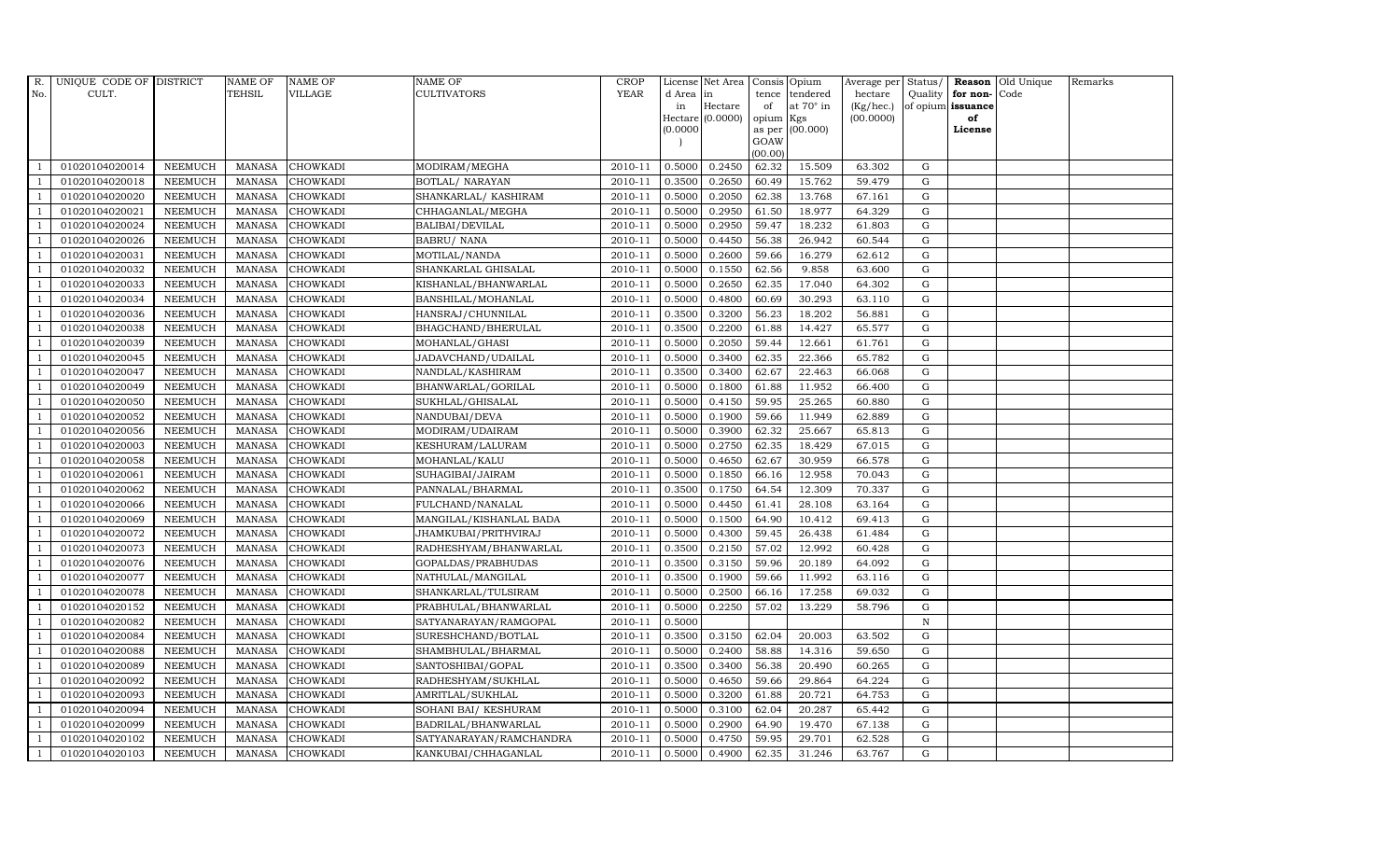| R.             | UNIQUE CODE OF DISTRICT |                | <b>NAME OF</b> | <b>NAME OF</b>  | <b>NAME OF</b>              | CROP    |           | License Net Area Consis Opium |           |                  | Average per | Status/      |                   | <b>Reason</b> Old Unique | Remarks |
|----------------|-------------------------|----------------|----------------|-----------------|-----------------------------|---------|-----------|-------------------------------|-----------|------------------|-------------|--------------|-------------------|--------------------------|---------|
| No.            | CULT.                   |                | <b>TEHSIL</b>  | <b>VILLAGE</b>  | <b>CULTIVATORS</b>          | YEAR    | d Area in |                               |           | tence tendered   | hectare     | Quality      | for non-          | Code                     |         |
|                |                         |                |                |                 |                             |         | in        | Hectare                       | of        | at $70^\circ$ in | (Kg/hec.)   |              | of opium issuance |                          |         |
|                |                         |                |                |                 |                             |         |           | Hectare (0.0000)              | opium Kgs |                  | (00.0000)   |              | of                |                          |         |
|                |                         |                |                |                 |                             |         | (0.0000)  |                               | GOAW      | as per (00.000)  |             |              | License           |                          |         |
|                |                         |                |                |                 |                             |         |           |                               | (00.00)   |                  |             |              |                   |                          |         |
|                | 01020104020105          | <b>NEEMUCH</b> | MANASA         | <b>CHOWKADI</b> | BOTLAL/ GANGARAM            | 2010-11 | 0.3500    | 0.1800                        | 59.45     | 11.491           | 63.839      | $\mathbf G$  |                   |                          |         |
| -1             | 01020104020107          | <b>NEEMUCH</b> | <b>MANASA</b>  | <b>CHOWKADI</b> | HEERALAL/CHHAGANLAL         | 2010-11 | 0.5000    | 0.1850                        | 61.50     | 11.307           | 61.119      | ${\rm G}$    |                   |                          |         |
|                | 01020104020108          | <b>NEEMUCH</b> | <b>MANASA</b>  | <b>CHOWKADI</b> | LABHCHAND/CHHAGANLAL DHAKAD | 2010-11 | 0.5000    | 0.3600                        | 67.57     | 21.144           | 58.733      | G            |                   |                          |         |
|                | 01020104020109          | <b>NEEMUCH</b> | <b>MANASA</b>  | <b>CHOWKADI</b> | NANALAL/LAXMICHAND          | 2010-11 | 0.5000    | 0.3550                        | 56.23     | 20.227           | 56.977      | $\mathbf G$  |                   |                          |         |
| $\overline{1}$ | 01020104020112          | <b>NEEMUCH</b> | <b>MANASA</b>  | <b>CHOWKADI</b> | SHANTILAL/NARAYAN           | 2010-11 | 0.5000    | 0.3900                        | 62.56     | 25.149           | 64.485      | ${\rm G}$    |                   |                          |         |
| $\overline{1}$ | 01020104020115          | <b>NEEMUCH</b> | <b>MANASA</b>  | <b>CHOWKADI</b> | MULCHAND/BHERUJI SALVI      | 2010-11 | 0.3500    | 0.2100                        | 61.58     | 13.768           | 65.562      | $\mathbf G$  |                   |                          |         |
| $\overline{1}$ | 01020104020124          | <b>NEEMUCH</b> | <b>MANASA</b>  | <b>CHOWKADI</b> | SHANKARLAL/NARAYAN          | 2010-11 | 0.3500    | 0.2300                        | 62.56     | 15.631           | 67.961      | $\mathbf G$  |                   |                          |         |
| $\overline{1}$ | 01020104020122          | <b>NEEMUCH</b> | <b>MANASA</b>  | <b>CHOWKADI</b> | SHANKARLAL/MANGILAL CHAMAR  | 2010-11 | 0.5000    | 0.1750                        | 67.57     | 12.694           | 72.537      | $\mathbf G$  |                   |                          |         |
|                | 01020104020166          | <b>NEEMUCH</b> | <b>MANASA</b>  | <b>CHOWKADI</b> | SHANKARLAL/ MANGILAL        | 2010-11 | 0.3500    | 0.2550                        | 60.49     | 15.624           | 61.271      | $\mathbf G$  |                   |                          |         |
|                | 01020104020123          | <b>NEEMUCH</b> | <b>MANASA</b>  | <b>CHOWKADI</b> | RAMCHAND/NARAYAN            | 2010-11 | 0.3500    | 0.1100                        | 61.58     | 7.319            | 66.536      | ${\rm G}$    | 08                |                          |         |
| $\overline{1}$ | 01020104020125          | <b>NEEMUCH</b> | <b>MANASA</b>  | <b>CHOWKADI</b> | SHANTILAL/GORILAL           | 2010-11 | 0.3500    | 0.1500                        | 62.56     | 9.929            | 66.193      | ${\rm G}$    |                   |                          |         |
| $\overline{1}$ | 01020104020126          | <b>NEEMUCH</b> | <b>MANASA</b>  | <b>CHOWKADI</b> | DINESH/CHUNNILAL            | 2010-11 | 0.3500    | 0.0550                        | 61.77     | 3.583            | 65.145      | $\mathbf G$  |                   |                          |         |
| $\overline{1}$ | 01020104020127          | <b>NEEMUCH</b> | <b>MANASA</b>  | <b>CHOWKADI</b> | BASANTILAL/GORILAL          | 2010-11 | 0.3500    | 0.1800                        | 60.69     | 11.574           | 64.300      | $\mathbf G$  |                   |                          |         |
|                | 01020104020129          | <b>NEEMUCH</b> | <b>MANASA</b>  | <b>CHOWKADI</b> | DHAPUBAI / BHANWARLAL       | 2010-11 | 0.3500    | 0.2800                        | 59.47     | 17.399           | 62.139      | G            |                   |                          |         |
| $\overline{1}$ | 01020104020130          | <b>NEEMUCH</b> | <b>MANASA</b>  | <b>CHOWKADI</b> | BHAGCHAND/ NARAYAN          | 2010-11 | 0.3500    | 0.3300                        | 60.49     | 21.197           | 64.233      | G            |                   |                          |         |
| $\overline{1}$ | 01020104020133          | <b>NEEMUCH</b> | <b>MANASA</b>  | <b>CHOWKADI</b> | SHANTIBAI/MANGILAL          | 2010-11 | 0.5000    | 0.2400                        | 62.35     | 15.660           | 65.250      | ${\rm G}$    |                   |                          |         |
|                | 01020104020138          | <b>NEEMUCH</b> | <b>MANASA</b>  | <b>CHOWKADI</b> | RAMLAL/JAIRAM               | 2010-11 | 0.5000    | 0.2350                        | 58.88     | 13.862           | 58.987      | $\mathbf G$  |                   |                          |         |
| $\overline{1}$ | 01020104020140          | <b>NEEMUCH</b> | MANASA         | <b>CHOWKADI</b> | NANI BAI/ PYARCHAND         | 2010-11 | 0.3500    | 0.3250                        | 62.67     | 20.538           | 63.194      | G            |                   |                          |         |
|                | 01020104020141          | <b>NEEMUCH</b> | <b>MANASA</b>  | <b>CHOWKADI</b> | KESHIBAI/MADANLAL           | 2010-11 | 0.5000    | 0.1750                        | 57.16     | 10.240           | 58.514      | $\mathbf G$  |                   |                          |         |
|                | 01020104020144          | <b>NEEMUCH</b> | <b>MANASA</b>  | <b>CHOWKADI</b> | PANNALAL/MANGILAL           | 2010-11 | 0.5000    | 0.3300                        | 62.67     | 21.290           | 64.515      | $\mathbf G$  |                   |                          |         |
| -1             | 01020104020148          | <b>NEEMUCH</b> | <b>MANASA</b>  | <b>CHOWKADI</b> | BABULAL/SHANKARLAL          | 2010-11 | 0.5000    | 0.4050                        | 60.69     | 26.097           | 64.437      | ${\rm G}$    |                   |                          |         |
|                | 01020104020150          | <b>NEEMUCH</b> | <b>MANASA</b>  | <b>CHOWKADI</b> | HEMRAJ/RODILAL              | 2010-11 | 0.5000    | 0.3000                        | 61.84     | 19.109           | 63.697      | ${\rm G}$    |                   |                          |         |
| $\overline{1}$ | 01020104020153          | <b>NEEMUCH</b> | MANASA         | <b>CHOWKADI</b> | RAMLAL/PRABHULAL            | 2010-11 | 0.3500    | 0.3100                        | 58.68     | 19.700           | 63.548      | G            |                   |                          |         |
|                | 01020104020155          | <b>NEEMUCH</b> | <b>MANASA</b>  | <b>CHOWKADI</b> | SAMRATHMAL/MANGILAL         | 2010-11 | 0.3500    | 0.3350                        | 62.04     | 21.625           | 64.552      | $\mathbf G$  |                   |                          |         |
|                | 01020104020156          | <b>NEEMUCH</b> | <b>MANASA</b>  | <b>CHOWKADI</b> | MOHAN BAI/BANSHILAL         | 2010-11 | 0.3500    | 0.2300                        | 57.02     | 13.497           | 58.683      | $\mathbf G$  |                   |                          |         |
| -1             | 01020104020157          | <b>NEEMUCH</b> | <b>MANASA</b>  | <b>CHOWKADI</b> | BAGDIRAM/MANGILAL           | 2010-11 | 0.5000    | 0.1800                        | 59.45     | 11.185           | 62.139      | G            |                   |                          |         |
|                | 01020104020161          | <b>NEEMUCH</b> | <b>MANASA</b>  | <b>CHOWKADI</b> | RATANLAL/MOHANLAL           | 2010-11 | 0.5000    | 0.2100                        | 64.54     | 14.134           | 67.305      | ${\rm G}$    |                   |                          |         |
| $\overline{1}$ | 01020104020168          | <b>NEEMUCH</b> | <b>MANASA</b>  | <b>CHOWKADI</b> | KAMLIBAI/NATHULAL           | 2010-11 | 0.3500    | 0.3200                        | 59.10     | 20.094           | 62.794      | $\mathbf G$  |                   |                          |         |
| $\overline{1}$ | 01020104020169          | <b>NEEMUCH</b> | <b>MANASA</b>  | <b>CHOWKADI</b> | SHOKIN./MANGILAL            | 2010-11 | 0.5000    | 0.2250                        | 56.38     | 13.435           | 59.711      | $\mathbf G$  |                   |                          |         |
|                | 01020104020171          | <b>NEEMUCH</b> | <b>MANASA</b>  | <b>CHOWKADI</b> | RAMCHANDRA/PANNALAL         | 2010-11 | 0.3500    | 0.1800                        | 58.88     | 10.960           | 60.889      | $\mathbf G$  |                   |                          |         |
| -1             | 01020104020174          | <b>NEEMUCH</b> | <b>MANASA</b>  | <b>CHOWKADI</b> | PRAKASH/BHERULAL            | 2010-11 | 0.5000    | 0.3000                        | 59.95     | 19.501           | 65.003      | G            |                   |                          |         |
|                | 01020104020175          | <b>NEEMUCH</b> | <b>MANASA</b>  | <b>CHOWKADI</b> | TANKUBAI/MANGILAL           | 2010-11 | 0.5000    | 0.4050                        | 58.68     | 25.341           | 62.570      | ${\rm G}$    |                   |                          |         |
| $\overline{1}$ | 01020104020176          | <b>NEEMUCH</b> | MANASA         | <b>CHOWKADI</b> | SHANKAR/CHAMPA              | 2010-11 | 0.5000    | 0.4000                        | 58.88     | 25.310           | 63.275      | $\mathbf G$  |                   |                          |         |
| $\overline{1}$ | 01020104020177          | <b>NEEMUCH</b> | <b>MANASA</b>  | <b>CHOWKADI</b> | SHANKARLAL/BHANWARLAL       | 2010-11 | 0.5000    | 0.2050                        | 58.68     | 12.742           | 62.156      | $\mathbf G$  |                   |                          |         |
|                | 01020104020178          | <b>NEEMUCH</b> | <b>MANASA</b>  | <b>CHOWKADI</b> | KANHAIYALAL/KASHIRAM        | 2010-11 | 0.5000    | 0.0950                        | 62.35     | 6.707            | 70.600      | $\mathbf G$  |                   |                          |         |
| $\overline{1}$ | 01020104020179          | <b>NEEMUCH</b> | <b>MANASA</b>  | <b>CHOWKADI</b> | GOPAL/NANALAL               | 2010-11 | 0.5000    | 0.3200                        | 64.90     | 21.899           | 68.434      | ${\rm G}$    |                   |                          |         |
|                | 01020104020181          | <b>NEEMUCH</b> | <b>MANASA</b>  | <b>CHOWKADI</b> | RAMESHWAR/JAYRAM            | 2010-11 | 0.5000    | 0.4150                        | 62.04     | 26.908           | 64.839      | ${\rm G}$    |                   |                          |         |
| $\overline{1}$ | 01020104020184          | <b>NEEMUCH</b> | <b>MANASA</b>  | <b>CHOWKADI</b> | NANDLAL/PRITHVIRAJ          | 2010-11 | 0.3500    | 0.2750                        | 64.54     | 19.500           | 70.909      | $\mathbf G$  |                   |                          |         |
| $\overline{1}$ | 01020104020187          | <b>NEEMUCH</b> | <b>MANASA</b>  | <b>CHOWKADI</b> | NANDLAL/JAIRAM              | 2010-11 | 0.3500    | 0.3500                        | 48.74     | 10.465           | 29.900      | $\mathbf{I}$ | 02                |                          |         |
|                | 01020104020189          | <b>NEEMUCH</b> | <b>MANASA</b>  | <b>CHOWKADI</b> | GEETABAI/RADHESHYAM         | 2010-11 | 0.5000    | 0.4000                        | 59.96     | 25.731           | 64.328      | G            |                   |                          |         |
| $\overline{1}$ | 01020104020190          | <b>NEEMUCH</b> |                | MANASA CHOWKADI | JADAVCHAND/GORILAL          | 2010-11 | 0.3500    | 0.3050                        | 62.35     | 19.667           | 64.482      | G            |                   |                          |         |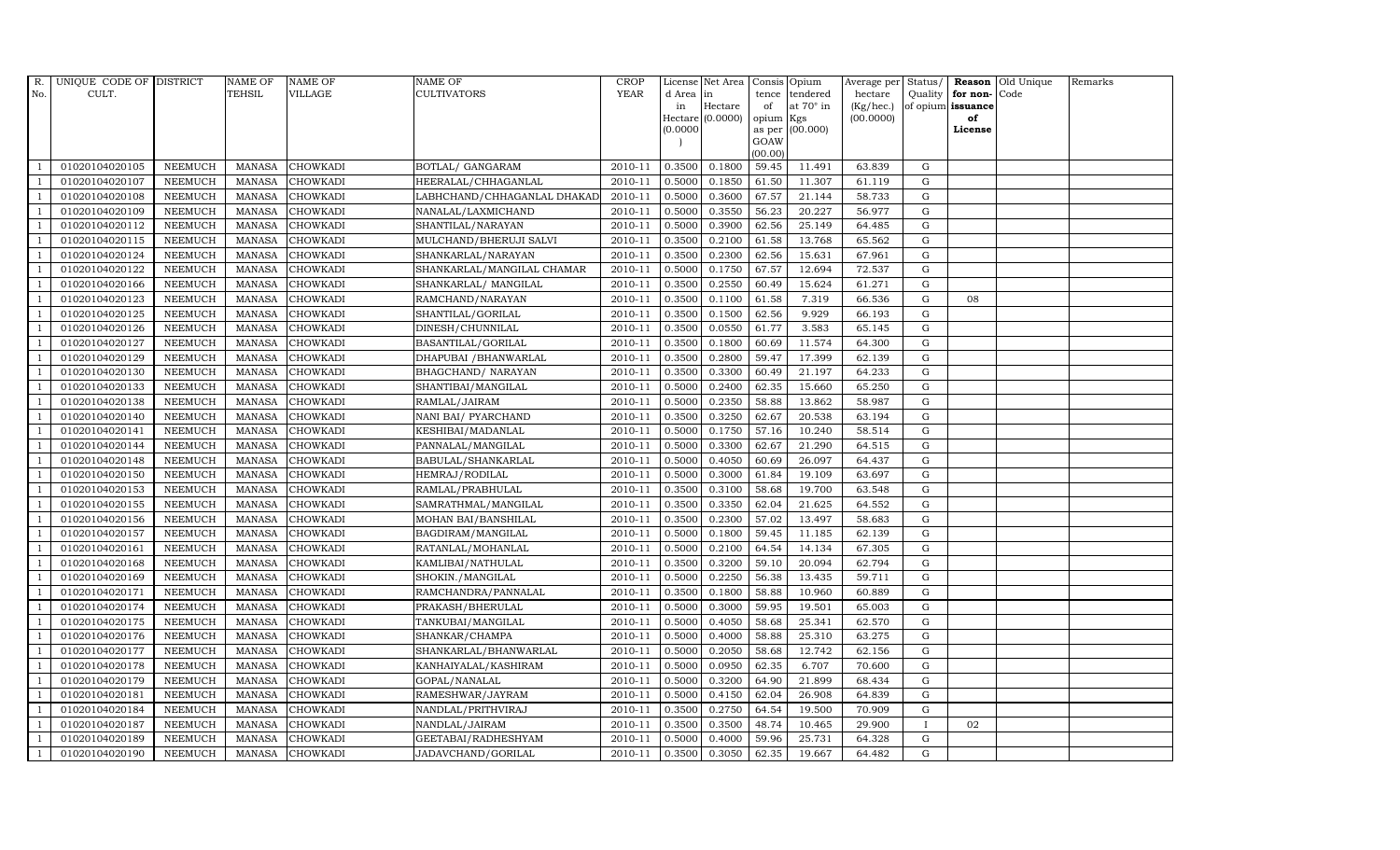| R.             | UNIQUE CODE OF DISTRICT |                | <b>NAME OF</b> | <b>NAME OF</b>  | <b>NAME OF</b>             | CROP    |           | License Net Area   Consis   Opium |           |                  | Average per | Status/     | Reason            | Old Unique | Remarks                  |
|----------------|-------------------------|----------------|----------------|-----------------|----------------------------|---------|-----------|-----------------------------------|-----------|------------------|-------------|-------------|-------------------|------------|--------------------------|
| No.            | CULT.                   |                | <b>TEHSIL</b>  | <b>VILLAGE</b>  | <b>CULTIVATORS</b>         | YEAR    | d Area in |                                   |           | tence tendered   | hectare     | Quality     | for non-          | Code       |                          |
|                |                         |                |                |                 |                            |         | in        | Hectare                           | of        | at $70^\circ$ in | (Kg/hec.)   |             | of opium issuance |            |                          |
|                |                         |                |                |                 |                            |         |           | Hectare (0.0000)                  | opium Kgs |                  | (00.0000)   |             | of                |            |                          |
|                |                         |                |                |                 |                            |         | (0.0000)  |                                   | GOAW      | as per (00.000)  |             |             | License           |            |                          |
|                |                         |                |                |                 |                            |         |           |                                   | (00.00)   |                  |             |             |                   |            |                          |
|                | 01020104020191          | <b>NEEMUCH</b> | MANASA         | <b>CHOWKADI</b> | DINESH/KANHAIYALAL         | 2010-11 | 0.5000    | 0.2950                            | 59.96     | 18.982           | 64.346      | $\mathbf G$ |                   |            |                          |
| -1             | 01020104020159          | <b>NEEMUCH</b> | <b>MANASA</b>  | <b>CHOWKADI</b> | LAXMICHAND/RODILAL         | 2010-11 | 0.5000    | 0.4100                            | 59.44     | 25.406           | 61.966      | ${\rm G}$   |                   |            |                          |
|                | 01020104020160          | <b>NEEMUCH</b> | <b>MANASA</b>  | <b>CHOWKADI</b> | RAMESHWAR/DEVJI            | 2010-11 | 0.5000    | 0.3650                            | 62.04     | 22.742           | 62.307      | G           |                   |            |                          |
|                | 01020104020162          | <b>NEEMUCH</b> | <b>MANASA</b>  | <b>CHOWKADI</b> | LABHCHAND/ SHANKARLAL      | 2010-11 | 0.5000    | 0.4200                            | 56.23     | 27.737           | 66.040      | $\mathbf G$ |                   |            |                          |
| $\overline{1}$ | 01020104020193          | <b>NEEMUCH</b> | <b>MANASA</b>  | <b>CHOWKADI</b> | RADHESHYAM/HEMRAJ          | 2010-11 | 0.3500    | 0.3250                            | 61.41     | 21.169           | 65.135      | ${\rm G}$   |                   |            |                          |
| $\overline{1}$ | 01020104020195          | <b>NEEMUCH</b> | <b>MANASA</b>  | <b>CHOWKADI</b> | LABHCHAND/ MATHURALAL      | 2010-11 | 0.5000    | 0.3100                            | 61.84     | 20.716           | 66.826      | $\mathbf G$ |                   |            |                          |
| $\overline{1}$ | 01020104020081          | <b>NEEMUCH</b> | <b>MANASA</b>  | <b>CHOWKADI</b> | DHAPUBAI/AMARCHAND         | 2010-11 | 0.5000    | 0.1900                            | 59.96     | 12.095           | 63.658      | $\mathbf G$ |                   |            |                          |
| $\overline{1}$ | 01020104020208          | <b>NEEMUCH</b> | <b>MANASA</b>  | <b>CHOWKADI</b> | LABHCHAND/BHANWARLAL       | 2010-11 | 0.5000    | 0.4350                            | 59.44     | 26.952           | 61.959      | $\mathbf G$ |                   |            |                          |
|                | 01020104020209          | <b>NEEMUCH</b> | <b>MANASA</b>  | <b>CHOWKADI</b> | RADHESHYAM/VARDICHAND      | 2010-11 | 0.5000    | 0.3550                            | 59.66     | 21.989           | 61.941      | $\mathbf G$ |                   |            |                          |
|                | 01020104020224          | <b>NEEMUCH</b> | <b>MANASA</b>  | <b>CHOWKADI</b> | GISHALAL/NANDA             | 2010-11 | 0.3500    | 0.3450                            | 59.96     | 20.900           | 60.580      | ${\rm G}$   |                   |            |                          |
| $\overline{1}$ | 01020104020113          | <b>NEEMUCH</b> | <b>MANASA</b>  | <b>CHOWKADI</b> | BHANWARLAL/KAJOD           | 2010-11 | 0.3500    | 0.3100                            | 57.16     | 18.308           | 59.058      | ${\rm G}$   |                   |            |                          |
| $\overline{1}$ | 01020104020042          | <b>NEEMUCH</b> | <b>MANASA</b>  | <b>CHOWKADI</b> | BHANWARI BAI/ MODI RAM     | 2010-11 | 0.5000    | 0.1850                            | 59.47     | 11.970           | 64.703      | $\mathbf G$ |                   |            |                          |
| $\overline{1}$ | 01020104020087          | <b>NEEMUCH</b> | <b>MANASA</b>  | <b>CHOWKADI</b> | BHUWANISHANKAR/PARTHA      | 2010-11 | 0.5000    | 0.4000                            | 64.90     | 27.731           | 69.328      | $\mathbf G$ |                   |            |                          |
|                | 01020104020118          | <b>NEEMUCH</b> | <b>MANASA</b>  | <b>CHOWKADI</b> | CHHAGNI BAI / GHEESA LAL   | 2010-11 | 0.5000    | 0.4200                            | 59.47     | 26.124           | 62.200      | G           |                   |            |                          |
| $\overline{1}$ | 01020104020135          | <b>NEEMUCH</b> | <b>MANASA</b>  | <b>CHOWKADI</b> | LABHCHAND/CHHAGANLAL BALAI | 2010-11 | 0.5000    | 0.1750                            | 59.44     | 12.278           | 70.160      | G           |                   |            |                          |
| $\overline{1}$ | 01020104020233          | <b>NEEMUCH</b> | <b>MANASA</b>  | <b>CHOWKADI</b> | KISHANLAL/ NARAYAN         | 2010-11 | 0.3500    | 0.3300                            | 57.11     | 20.258           | 61.388      | ${\rm G}$   |                   |            |                          |
|                | 01020104020070          | <b>NEEMUCH</b> | <b>MANASA</b>  | <b>CHOWKADI</b> | GITABAI/ MANGILAL          | 2010-11 | 0.3500    | 0.1400                            | 62.38     | 9.446            | 67.471      | G           |                   |            | NAME CHANGE              |
| $\overline{1}$ | 01020104020120          | <b>NEEMUCH</b> | MANASA         | <b>CHOWKADI</b> | GOURILAL/ROOPA DHAKAD      | 2010-11 | 0.5000    | 0.2100                            | 56.23     | 12.363           | 58.871      | G           |                   |            |                          |
|                | 01020104020017          | <b>NEEMUCH</b> | <b>MANASA</b>  | <b>CHOWKADI</b> | MANGILAL/ MODA             | 2010-11 | 0.3500    | 0.2500                            | 59.10     | 16.210           | 64.840      | $\mathbf G$ |                   |            |                          |
|                | 01020104020083          | <b>NEEMUCH</b> | <b>MANASA</b>  | <b>CHOWKADI</b> | GOPAL/MANGILAL             | 2010-11 | 0.5000    | 0.2350                            | 59.45     | 14.659           | 62.379      | G           |                   |            |                          |
| -1             | 01020104020019          | <b>NEEMUCH</b> | <b>MANASA</b>  | <b>CHOWKADI</b> | MANGILAL VARDICHAND        | 2010-11 | 0.3500    | 0.2450                            | 61.84     | 16.432           | 67.069      | ${\rm G}$   |                   |            |                          |
|                | 01020104020012          | <b>NEEMUCH</b> | <b>MANASA</b>  | <b>CHOWKADI</b> | BHANWARIBAI/NARAYAN        | 2010-11 | 0.5000    | 0.2800                            | 61.88     | 18.352           | 65.543      | ${\rm G}$   |                   |            |                          |
| $\overline{1}$ | 01020104020080          | <b>NEEMUCH</b> | MANASA         | <b>CHOWKADI</b> | RAMNARAYAN/LAXMINARAYAN    | 2010-11 | 0.5000    | 0.4000                            | 62.04     | 26.039           | 65.098      | G           |                   |            |                          |
|                | 01020104020065          | <b>NEEMUCH</b> | <b>MANASA</b>  | <b>CHOWKADI</b> | RAMKUWARI BAI/ SHANKARLAL  | 2010-11 | 0.5000    | 0.2700                            | 64.54     | 17.933           | 66.419      | $\mathbf G$ |                   |            |                          |
|                | 01020104020085          | <b>NEEMUCH</b> | <b>MANASA</b>  | <b>CHOWKADI</b> | VARJIBAI/TULSIRAM          | 2010-11 | 0.3500    | 0.2900                            | 56.38     | 17.373           | 59.907      | ${\rm G}$   |                   |            |                          |
| -1             | 01020104020048          | <b>NEEMUCH</b> | <b>MANASA</b>  | <b>CHOWKADI</b> | AMRATLAL/ PRATHVIRAJ       | 2010-11 | 0.3500    | 0.2750                            | 62.38     | 17.850           | 64.909      | G           |                   |            |                          |
|                | 01020104020225          | <b>NEEMUCH</b> | <b>MANASA</b>  | <b>CHOWKADI</b> | BHANWARLAL/GANGARAM        | 2010-11 | 0.5000    | 0.4300                            | 59.95     | 26.078           | 60.647      | ${\rm G}$   |                   |            |                          |
| $\overline{1}$ | 01020104020068          | <b>NEEMUCH</b> | <b>MANASA</b>  | <b>CHOWKADI</b> | BABRUL/BHERULAL            | 2010-11 | 0.5000    | 0.2950                            | 61.58     | 20.145           | 68.288      | $\mathbf G$ | 09                |            |                          |
| $\overline{1}$ | 01020104020037          | <b>NEEMUCH</b> | <b>MANASA</b>  | <b>CHOWKADI</b> | CHHAGANLAL/ MOTI           | 2010-11 | 0.3500    | 0.2950                            | 61.58     | 18.703           | 63.400      | $\mathbf G$ |                   |            |                          |
|                | 01020104020146          | <b>NEEMUCH</b> | <b>MANASA</b>  | <b>CHOWKADI</b> | PUSHPA BAI/ KAILASH        | 2010-11 | 0.5000    | 0.2000                            | 61.84     | 13.013           | 65.065      | $\mathbf G$ |                   |            |                          |
| -1             | 01020104020057          | <b>NEEMUCH</b> | <b>MANASA</b>  | <b>CHOWKADI</b> | KAMLIBAI/KESHURAM          | 2010-11 | 0.3500    | 0.3400                            | 59.10     | 20.406           | 60.018      | G           |                   |            |                          |
|                | 01020104020027          | <b>NEEMUCH</b> | <b>MANASA</b>  | <b>CHOWKADI</b> | KAMLIBAI/MATHURALAL        | 2010-11 | 0.3500    | 0.3450                            | 59.10     | 22.154           | 64.214      | ${\rm G}$   |                   |            |                          |
| $\overline{1}$ | 01020104020134          | <b>NEEMUCH</b> | MANASA         | <b>CHOWKADI</b> | DEVILAL/ LALURAM           | 2010-11 | 0.3500    | 0.3450                            | 58.68     | 20.572           | 59.629      | $\mathbf G$ |                   |            |                          |
| $\overline{1}$ | 01020104020046          | <b>NEEMUCH</b> | <b>MANASA</b>  | <b>CHOWKADI</b> | GHASIGIR/ DHULGIR          | 2010-11 | 0.3500    | 0.2300                            | 57.11     | 14.269           | 62.039      | $\mathbf G$ |                   |            |                          |
|                | 01020104020147          | <b>NEEMUCH</b> | <b>MANASA</b>  | <b>CHOWKADI</b> | ONKARLAL/MANGILAL          | 2010-11 | 0.3500    | 0.1850                            | 53.54     | 10.371           | 56.059      | $\mathbf G$ | 05                |            | <b>ISSUED ON 2015-16</b> |
| $\overline{1}$ | 01020104020044          | <b>NEEMUCH</b> | <b>MANASA</b>  | <b>CHOWKADI</b> | BHANWARIBAI/BHANWARLAL     | 2010-11 | 0.3500    | 0.1400                            | 57.11     | 8.501            | 60.721      | ${\rm G}$   |                   |            | NAME CHANGE              |
|                | 01020104020023          | <b>NEEMUCH</b> | <b>MANASA</b>  | <b>CHOWKADI</b> | SUNDARBAI/MANGILAL         | 2010-11 | 0.3500    | 0.2550                            | 60.49     | 15.926           | 62.455      | ${\rm G}$   |                   |            | NAME CHANGE              |
| $\overline{1}$ | 01020104020054          | <b>NEEMUCH</b> | <b>MANASA</b>  | CHOWKADI        | KANHAIYALAL/MANGILAL       | 2010-11 | 0.5000    | 0.2300                            | 61.84     | 15.319           | 66.604      | $\mathbf G$ |                   |            |                          |
| $\overline{1}$ | 01020104020067          | <b>NEEMUCH</b> | <b>MANASA</b>  | <b>CHOWKADI</b> | PYARIBAI/DEVA              | 2010-11 | 0.3500    | 0.3500                            | 59.94     | 21.976           | 62.789      | G           |                   |            |                          |
|                | 01020104020013          | <b>NEEMUCH</b> | <b>MANASA</b>  | <b>CHOWKADI</b> | CHHAGANLAL/ BHERULAL       | 2010-11 | 0.3500    | 0.1950                            | 61.50     | 12.941           | 66.364      | $\mathbf G$ |                   |            |                          |
| 3              | 01020104093004          | <b>NEEMUCH</b> |                | MANASA CHAPLANA | GORDHAN/ JAGANNATH         | 2010-11 | 0.5000    | 0.4400                            | 62.87     | 28.848           | 65.564      | G           |                   |            |                          |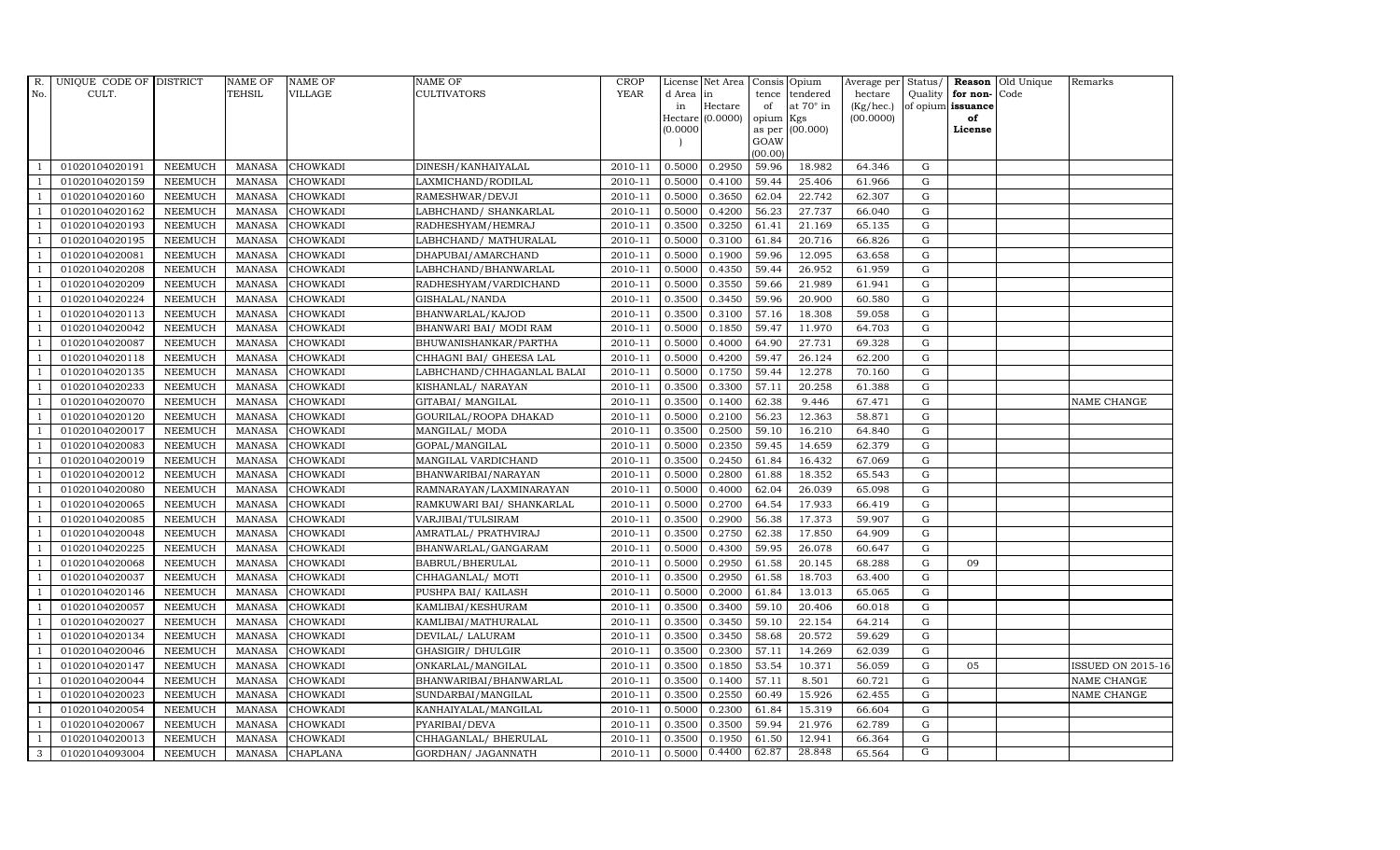| $R_{\cdot}$  | UNIQUE CODE OF DISTRICT |                | <b>NAME OF</b> | <b>NAME OF</b>  | <b>NAME OF</b>             | CROP        |           | License Net Area   Consis   Opium |           |                  | Average per | Status/        | Reason            | Old Unique | Remarks                  |
|--------------|-------------------------|----------------|----------------|-----------------|----------------------------|-------------|-----------|-----------------------------------|-----------|------------------|-------------|----------------|-------------------|------------|--------------------------|
| No.          | CULT.                   |                | <b>TEHSIL</b>  | <b>VILLAGE</b>  | <b>CULTIVATORS</b>         | <b>YEAR</b> | d Area in |                                   |           | tence tendered   | hectare     | Quality        | for non-          | Code       |                          |
|              |                         |                |                |                 |                            |             | in        | Hectare                           | of        | at $70^\circ$ in | (Kg/hec.)   |                | of opium issuance |            |                          |
|              |                         |                |                |                 |                            |             |           | Hectare (0.0000)                  | opium Kgs |                  | (00.0000)   |                | of                |            |                          |
|              |                         |                |                |                 |                            |             | (0.0000)  |                                   | GOAW      | as per (00.000)  |             |                | License           |            |                          |
|              |                         |                |                |                 |                            |             |           |                                   | (00.00)   |                  |             |                |                   |            |                          |
| 3            | 01020104093006          | <b>NEEMUCH</b> | MANASA         | <b>CHAPLANA</b> | BHERULAL/ OKARLAL          | 2010-11     | 0.5000    | 0.4300                            | 58.72     | 26.525           | 61.686      | G              |                   |            |                          |
| 3            | 01020104093007          | <b>NEEMUCH</b> | <b>MANASA</b>  | <b>CHAPLANA</b> | KAMLASHANKAR / CHHAGANLAL  | 2010-11     | 0.5000    | 0.5050                            | 59.80     | 30.660           | 60.713      | G              |                   |            |                          |
| 3            | 01020104093008          | <b>NEEMUCH</b> | <b>MANASA</b>  | CHAPLANA        | CHHAGANLAL/ BHIMA          | 2010-11     | 0.5000    | 0.3450                            | 61.14     | 21.478           | 62.255      | G              |                   |            |                          |
| 3            | 01020104093010          | <b>NEEMUCH</b> | <b>MANASA</b>  | <b>CHAPLANA</b> | SURESHCHANDR/ BHAGIRATH    | 2010-11     | 0.5000    | 0.3700                            | 63.14     | 24.967           | 67.479      | G              |                   |            |                          |
| 3            | 01020104093013          | <b>NEEMUCH</b> | <b>MANASA</b>  | <b>CHAPLANA</b> | MUKESH KUMAR/RATANLAL      | 2010-11     | 0.5000    | 0.3950                            | 60.32     | 24.404           | 61.782      | G              |                   |            |                          |
| 3            | 01020104093015          | <b>NEEMUCH</b> | <b>MANASA</b>  | CHAPLANA        | MANOHAR SINGH/ SHIV SINGH  | 2010-11     | 0.5000    | 0.2300                            | 60.35     | 14.062           | 61.139      | G              |                   |            |                          |
| 3            | 01020104093016          | <b>NEEMUCH</b> | <b>MANASA</b>  | <b>CHAPLANA</b> | MUKESH KUMAR/MANGILAL      | 2010-11     | 0.5000    | 0.4700                            | 61.14     | 28.937           | 61.568      | G              |                   |            |                          |
| 3            | 01020104093017          | <b>NEEMUCH</b> | <b>MANASA</b>  | CHAPLANA        | BAPULAL/ KACHRULAL         | 2010-11     | 0.5000    | 0.5000                            | 60.69     | 30.683           | 61.366      | G              |                   |            |                          |
| 3            | 01020104093018          | <b>NEEMUCH</b> | <b>MANASA</b>  | <b>CHAPLANA</b> | KANHYALAL/KARULAL          | 2010-11     | 0.5000    | 0.4400                            | 56.85     | 26.516           | 60.264      | $\overline{G}$ |                   |            |                          |
| 3            | 01020104093031          | <b>NEEMUCH</b> | <b>MANASA</b>  | <b>CHAPLANA</b> | KANHAIYALAL/KISHNA         | 2010-11     | 0.3500    | 0.3200                            | 59.80     | 18.854           | 58.919      | G              |                   |            | NAMECHANGE               |
| 3            | 01020104093020          | <b>NEEMUCH</b> | <b>MANASA</b>  | <b>CHAPLANA</b> | SHANTILAL/ SUKHDEV         | 2010-11     | 0.5000    | 0.3650                            | 66.15     | 25.789           | 70.655      | G              |                   |            |                          |
| 3            | 01020104093022          | <b>NEEMUCH</b> | <b>MANASA</b>  | <b>CHAPLANA</b> | GOPAL/ MANGILAL            | 2010-11     | 0.5000    | 0.4300                            | 62.87     | 29.917           | 69.574      | G              |                   |            |                          |
| 3            | 01020104093023          | <b>NEEMUCH</b> | <b>MANASA</b>  | <b>CHAPLANA</b> | KANHYALAL/RAMLAL           | 2010-11     | 0.5000    | 0.1600                            | 62.87     | 10.850           | 67.813      | G              |                   |            |                          |
| 3            | 01020104093028          | <b>NEEMUCH</b> | <b>MANASA</b>  | <b>CHAPLANA</b> | KANHEYALAL/ BHERA          | 2010-11     | 0.3500    | 0.3150                            | 57.23     | 20.382           | 64.705      | $\mathbf G$    |                   |            |                          |
| 3            | 01020104093001          | <b>NEEMUCH</b> | <b>MANASA</b>  | <b>CHAPLANA</b> | DHAPU BAI / RATANLAL       | 2010-11     | 0.5000    | 0.4700                            | 58.60     | 29.183           | 62.091      | G              |                   |            |                          |
| 3            | 01020104093032          | <b>NEEMUCH</b> | <b>MANASA</b>  | <b>CHAPLANA</b> | JAVANSINGH/ONKARSINGH      | 2010-11     | 0.5000    | 0.4550                            | 59.16     | 27.121           | 59.606      | $\overline{G}$ |                   |            |                          |
| 3            | 01020104093033          | <b>NEEMUCH</b> | <b>MANASA</b>  | <b>CHAPLANA</b> | ISHVAR SINGH/ANOHAR SINGH  | 2010-11     | 0.5000    | 0.4150                            | 60.69     | 25.681           | 61.881      | G              |                   |            |                          |
| 3            | 01020104093034          | <b>NEEMUCH</b> | <b>MANASA</b>  | <b>CHAPLANA</b> | MANOHAR SINGH/ RAN SINGJH  | 2010-11     | 0.5000    | 0.2850                            | 60.21     | 17.642           | 61.902      | G              |                   |            |                          |
| 3            | 01020104093041          | <b>NEEMUCH</b> | <b>MANASA</b>  | <b>CHAPLANA</b> | GANPATLAL/ JAGANNATH       | 2010-11     | 0.5000    | 0.2550                            | 62.57     | 16.626           | 65.200      | $\mathbf G$    |                   |            |                          |
| 3            | 01020104093042          | <b>NEEMUCH</b> | <b>MANASA</b>  | <b>CHAPLANA</b> | DHANRAJ/ JAGANNATH         | 2010-11     | 0.5000    | 0.3200                            | 61.14     | 20.342           | 63.569      | G              |                   |            |                          |
| $\mathbf{3}$ | 01020104093044          | <b>NEEMUCH</b> | <b>MANASA</b>  | <b>CHAPLANA</b> | ARJUN SINGH/ SHIV SINGH    | 2010-11     | 0.5000    | 0.3300                            | 62.57     | 21.068           | 63.843      | G              |                   |            |                          |
| 3            | 01020104093045          | <b>NEEMUCH</b> | <b>MANASA</b>  | <b>CHAPLANA</b> | BHAGVATI BAI/ BADRILAL     | 2010-11     | 0.5000    | 0.2250                            | 54.61     | 13.013           | 57.835      | G              | 05                |            | <b>ISSUED ON 2015-16</b> |
| 3            | 01020104093046          | <b>NEEMUCH</b> | <b>MANASA</b>  | CHAPLANA        | <b>BAGDIRAM/ MANGU</b>     | 2010-11     | 0.5000    | 0.3550                            | 59.89     | 21.142           | 59.555      | G              |                   |            |                          |
| 3            | 01020104093047          | <b>NEEMUCH</b> | <b>MANASA</b>  | <b>CHAPLANA</b> | RADHESHYAM/ BHERA          | 2010-11     | 0.5000    | 0.4650                            | 60.30     | 28.143           | 60.522      | G              |                   |            |                          |
| 3            | 01020104093049          | <b>NEEMUCH</b> | <b>MANASA</b>  | <b>CHAPLANA</b> | BHAWARLAL/ CHAMPA          | 2010-11     | 0.5000    | 0.2600                            | 54.17     | 13.813           | 53.127      | G              | 05                |            | <b>ISSUED ON 2015-16</b> |
| $\mathbf{3}$ | 01020104093052          | <b>NEEMUCH</b> | <b>MANASA</b>  | CHAPLANA        | AMRATRAM/KACHARU           | 2010-11     | 0.5000    | 0.4800                            | 59.80     | 30.122           | 62.754      | G              |                   |            |                          |
| 3            | 01020104093064          | <b>NEEMUCH</b> | <b>MANASA</b>  | <b>CHAPLANA</b> | KARULAL/KESHURAM           | 2010-11     | 0.5000    | 0.4500                            | 58.40     | 28.132           | 62.516      | G              |                   |            |                          |
| 3            | 01020104093089          | <b>NEEMUCH</b> | <b>MANASA</b>  | <b>CHAPLANA</b> | JANIBAI/KARULAL            | 2010-11     | 0.3500    | 0.3150                            | 59.16     | 19.320           | 61.333      | G              |                   |            |                          |
| 3            | 01020104093090          | <b>NEEMUCH</b> | <b>MANASA</b>  | <b>CHAPLANA</b> | VISHNUPRASAD/ SALAGRAM     | 2010-11     | 0.5000    | 0.4750                            | 63.14     | 29.955           | 63.064      | G              |                   |            |                          |
| 3            | 01020104093067          | <b>NEEMUCH</b> | <b>MANASA</b>  | <b>CHAPLANA</b> | KESARIMAL/ MODIRAM         | 2010-11     | 0.5000    | 0.4600                            | 54.04     | 27.074           | 58.857      | G              | 05                |            | <b>ISSUED ON 2015-16</b> |
| 3            | 01020104093062          | <b>NEEMUCH</b> | <b>MANASA</b>  | CHAPLANA        | BHERU SINGH / PRATAP SINGH | 2010-11     | 0.5000    | 0.3550                            | 54.10     | 21.733           | 61.219      | G              | 05                |            | <b>ISSUED ON 2015-16</b> |
| 3            | 01020104093058          | <b>NEEMUCH</b> | <b>MANASA</b>  | CHAPLANA        | RATANSINGH/CHATARSINGH     | 2010-11     | 0.5000    | 0.2350                            | 56.98     | 13.578           | 57.779      | G              |                   |            |                          |
| 3            | 01020104093059          | <b>NEEMUCH</b> | <b>MANASA</b>  | CHAPLANA        | MADAN SINGH/ BHAWANI SINGH | 2010-11     | 0.3500    | 0.2350                            | 56.99     | 13.230           | 56.297      | G              |                   |            |                          |
| 3            | 01020104093085          | <b>NEEMUCH</b> | <b>MANASA</b>  | <b>CHAPLANA</b> | BADRI BAI/ BHAGATRAM       | 2010-11     | 0.3500    | 0.1800                            | 54.36     | 10.336           | 57.423      | G              | 05                |            | <b>ISSUED ON 2015-16</b> |
| 3            | 01020104093078          | <b>NEEMUCH</b> | <b>MANASA</b>  | <b>CHAPLANA</b> | KAMLA BAI/ NANDA           | 2010-11     | 0.5000    | 0.2500                            | 66.15     | 17.001           | 68.004      | G              |                   |            |                          |
| $\mathbf{3}$ | 01020104093053          | <b>NEEMUCH</b> | <b>MANASA</b>  | <b>CHAPLANA</b> | KANKU BAI/ NANDLAL         | 2010-11     | 0.5000    | 0.4600                            | 60.69     | 28.611           | 62.198      | G              |                   |            |                          |
| 3            | 01020104093074          | <b>NEEMUCH</b> | <b>MANASA</b>  | <b>CHAPLANA</b> | KARU LAL/ MANGI LAL        | 2010-11     | 0.5000    | 0.4450                            | 59.16     | 26.419           | 59.369      | G              |                   |            |                          |
| $\mathbf{3}$ | 01020104093071          | <b>NEEMUCH</b> | <b>MANASA</b>  | CHAPLANA        | KASTURI BAI / BHAGIRATH    | 2010-11     | 0.5000    | 0.3850                            | 62.87     | 25.696           | 66.743      | G              |                   |            |                          |
| 3            | 01020104093076          | <b>NEEMUCH</b> | <b>MANASA</b>  | <b>CHAPLANA</b> | RAMKUWAR BAI/ / RAMA       | 2010-11     | 0.5000    | 0.4450                            | 60.35     | 27.813           | 62.501      | G              |                   |            |                          |
| 3            | 01020104093012          | <b>NEEMUCH</b> | <b>MANASA</b>  | <b>CHAPLANA</b> | SHANKARLAL/ RATANLAL       | 2010-11     | 0.5000    | 0.2200                            | 60.35     | 14.199           | 64.541      | G              |                   |            |                          |
| $\mathbf{3}$ | 01020104093106          | <b>NEEMUCH</b> |                | MANASA CHAPLANA | LALURAM/ BHAGWAN           | 2010-11     | 0.5000    | 0.4700                            | 60.32     | 28.549           | 60.742      | G              |                   |            |                          |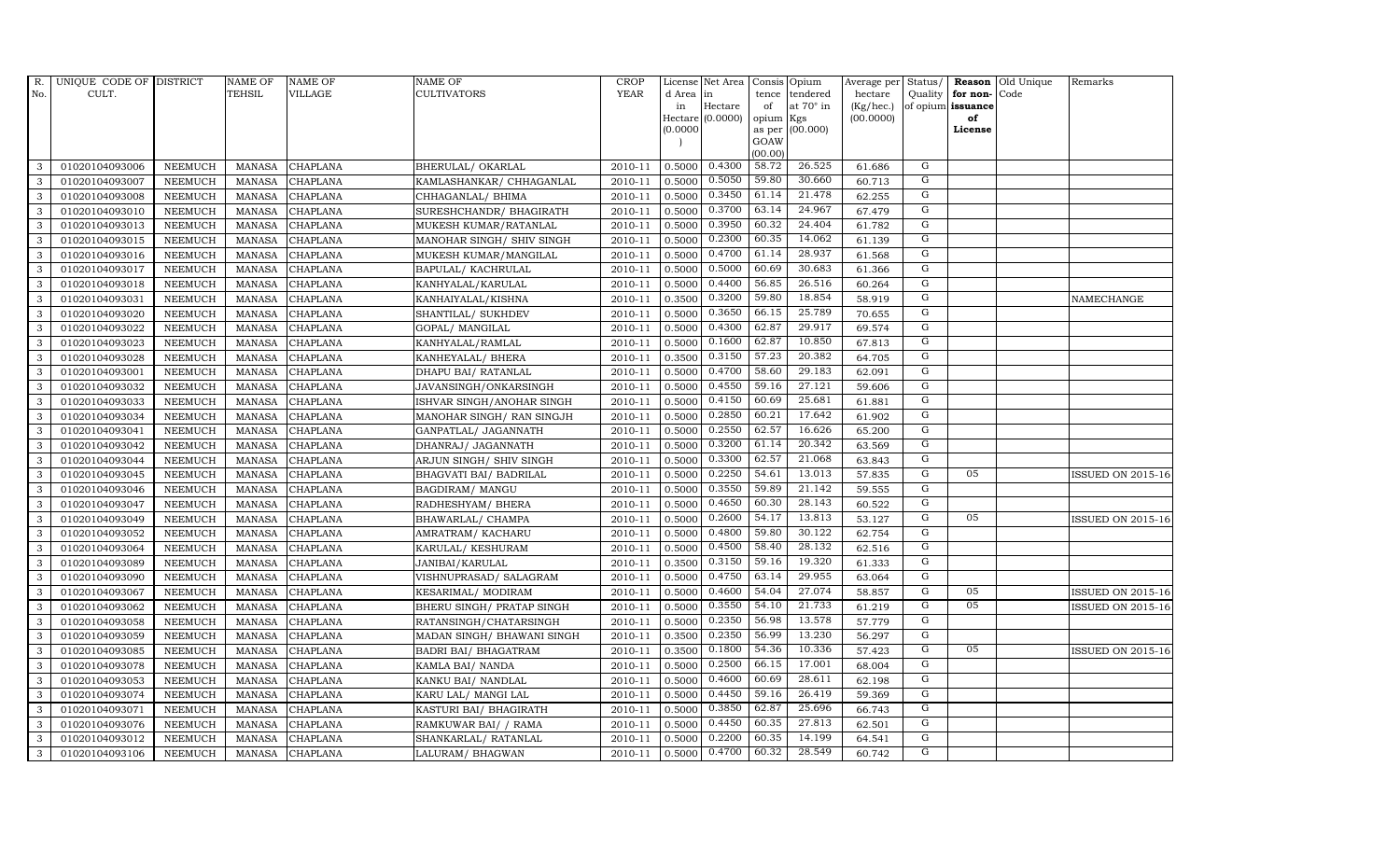| R.             | UNIQUE CODE OF DISTRICT |                | <b>NAME OF</b> | <b>NAME OF</b>      | NAME OF                   | <b>CROP</b> |           | License Net Area | Consis Opium   |                  |           |             |                      | Average per Status/ Reason Old Unique | Remarks     |
|----------------|-------------------------|----------------|----------------|---------------------|---------------------------|-------------|-----------|------------------|----------------|------------------|-----------|-------------|----------------------|---------------------------------------|-------------|
| No.            | CULT.                   |                | <b>TEHSIL</b>  | <b>VILLAGE</b>      | <b>CULTIVATORS</b>        | <b>YEAR</b> | d Area in |                  | tence          | tendered         | hectare   |             | Quality for non-Code |                                       |             |
|                |                         |                |                |                     |                           |             | in        | Hectare          | of             | at $70^\circ$ in | (Kg/hec.) |             | of opium issuance    |                                       |             |
|                |                         |                |                |                     |                           |             | (0.0000)  | Hectare (0.0000) | opium          | Kgs<br>(00.000)  | (00.0000) |             | of<br>License        |                                       |             |
|                |                         |                |                |                     |                           |             |           |                  | as per<br>GOAW |                  |           |             |                      |                                       |             |
|                |                         |                |                |                     |                           |             |           |                  | (00.00)        |                  |           |             |                      |                                       |             |
| 3              | 01020104093003          | <b>NEEMUCH</b> | MANASA         | <b>CHAPLANA</b>     | GANESHRAM/OKAARLAL        | 2010-11     | 0.3500    | 0.3300           | 60.32          | 20.983           | 63.584    | G           |                      |                                       | NAMECHANGE  |
| 3              | 01020104093079          | <b>NEEMUCH</b> | <b>MANASA</b>  | <b>CHAPLANA</b>     | HIRALAL/KASHIRAM          | 2010-11     | 0.5000    | 0.3350           | 58.26          | 20.000           | 59.701    | G           |                      |                                       |             |
| 3              | 01020104093066          | <b>NEEMUCH</b> | <b>MANASA</b>  | CHAPLANA            | <b>BHURI BAI/ BHERU</b>   | 2010-11     | 0.3500    | 0.1900           | 63.16          | 12.614           | 66.389    | $\bf{I}$    | 02                   |                                       |             |
| 3              | 01020104093107          | <b>NEEMUCH</b> | <b>MANASA</b>  | <b>CHAPLANA</b>     | CHATARBHUJ/KISHANLAL      | 2010-11     | 0.5000    | 0.3750           | 60.21          | 25.280           | 67.413    | G           |                      | 01020104072007                        |             |
| $\overline{1}$ | 01020104028120          | <b>NEEMUCH</b> | <b>MANASA</b>  | <b>BHATKHEDI-II</b> | GITABAI/RAMNIWAS          | 2010-11     | 0.5000    | 0.2550           | 59.61          | 19.135           | 75.039    | G           |                      |                                       |             |
| $\overline{1}$ | 01020104028122          | <b>NEEMUCH</b> | <b>MANASA</b>  | <b>BHATKHEDI-II</b> | BHULIBAI/BANSHILAL        | 2010-11     | 0.5000    | 0.5050           | 57.76          | 33.455           | 66.248    | G           |                      |                                       |             |
| $\overline{1}$ | 01020104028123          | <b>NEEMUCH</b> | <b>MANASA</b>  | <b>BHATKHEDI-II</b> | MANGILAL/BADRILAL         | 2010-11     | 0.5000    | 0.4050           | 70.09          | 25.421           | 62.768    | G           |                      |                                       |             |
| $\overline{1}$ | 01020104028124          | <b>NEEMUCH</b> | <b>MANASA</b>  | <b>BHATKHEDI-II</b> | RADHESHYAM/NANDLAL BADA   | 2010-11     | 0.5000    | 0.4550           | 61.79          | 29.751           | 65.387    | $\mathbf G$ |                      |                                       |             |
|                | 01020104028125          | <b>NEEMUCH</b> | <b>MANASA</b>  | <b>BHATKHEDI-II</b> | KARURAM/MULCHAND          | 2010-11     | 0.5000    | 0.4850           | 61.53          | 33.740           | 69.567    | G           |                      |                                       |             |
| -1             | 01020104028127          | <b>NEEMUCH</b> | <b>MANASA</b>  | <b>BHATKHEDI-II</b> | TULSIRAM/BHANWARLAL       | 2010-11     | 0.5000    | 0.4950           | 62.00          | 30.865           | 62.354    | G           |                      |                                       |             |
| $\overline{1}$ | 01020104028128          | <b>NEEMUCH</b> | <b>MANASA</b>  | <b>BHATKHEDI-II</b> | BADAMBAI/MANGILAL         | 2010-11     | 0.5000    | 0.4550           | 61.94          | 28.410           | 62.440    | G           |                      |                                       | NAME CHANGE |
| $\overline{1}$ | 01020104028129          | <b>NEEMUCH</b> | <b>MANASA</b>  | <b>BHATKHEDI-II</b> | NANDLAL/BHAGCHAND         | 2010-11     | 0.5000    | 0.4750           | 58.95          | 30.071           | 63.307    | G           |                      |                                       |             |
| $\overline{1}$ | 01020104028132          | <b>NEEMUCH</b> | <b>MANASA</b>  | <b>BHATKHEDI-II</b> | RAMNIVAS/VARDICHAND       | 2010-11     | 0.5000    | 0.4000           | 59.47          | 27.980           | 69.950    | G           |                      |                                       |             |
|                | 01020104028189          | <b>NEEMUCH</b> | <b>MANASA</b>  | <b>BHATKHEDI-II</b> | MANGI BAI/RAMCHANDR SUTAR | 2010-11     | 0.5000    | 0.4400           | 61.53          | 28.582           | 64.959    | G           |                      |                                       |             |
|                | 01020104028137          | <b>NEEMUCH</b> | <b>MANASA</b>  | <b>BHATKHEDI-II</b> | MOHANLAL/JAGANNATH SUTAR  | 2010-11     | 0.5000    | 0.3700           | 62.04          | 22.181           | 59.949    | G           |                      |                                       |             |
| -1             | 01020104028141          | <b>NEEMUCH</b> | <b>MANASA</b>  | <b>BHATKHEDI-II</b> | HIRA/RAMA                 | 2010-11     | 0.5000    | 0.3000           | 60.19          | 16.990           | 56.633    | G           |                      |                                       |             |
| $\overline{1}$ | 01020104028143          | <b>NEEMUCH</b> | <b>MANASA</b>  | <b>BHATKHEDI-II</b> | HIRALAL/KISHANA           | 2010-11     | 0.5000    | 0.4000           | 57.87          | 26.847           | 67.118    | G           |                      |                                       |             |
| $\overline{1}$ | 01020104028147          | <b>NEEMUCH</b> | <b>MANASA</b>  | <b>BHATKHEDI-II</b> | DHAPUBAI/MANNALAL         | 2010-11     | 0.3500    | 0.4600           | 56.77          | 28.137           | 61.167    | $\mathbf G$ |                      |                                       |             |
|                | 01020104028149          | <b>NEEMUCH</b> | <b>MANASA</b>  | <b>BHATKHEDI-II</b> | SHOBHARAM/RATANLAL        | 2010-11     | 0.5000    | 0.4500           | 65.39          | 29.894           | 66.431    | G           |                      |                                       |             |
| $\mathbf{1}$   | 01020104028151          | <b>NEEMUCH</b> | <b>MANASA</b>  | <b>BHATKHEDI-II</b> | KAILASH BAI/OKARLAL       | 2010-11     | 0.5000    | 0.4400           | 56.99          | 29.209           | 66.384    | G           |                      |                                       |             |
| $\overline{1}$ | 01020104028152          | <b>NEEMUCH</b> | <b>MANASA</b>  | <b>BHATKHEDI-II</b> | KAILASHCHAND/NANDLAL      | 2010-11     | 0.5000    | 0.2500           | 65.97          | 16.002           | 64.008    | G           |                      |                                       |             |
|                | 01020104028159          | <b>NEEMUCH</b> | <b>MANASA</b>  | <b>BHATKHEDI-II</b> | CHHAGANLAL/RAMLAL         | 2010-11     | 0.5000    | 0.3550           | 62.28          | 23.048           | 64.924    | G           |                      |                                       |             |
| $\overline{1}$ | 01020104028161          | <b>NEEMUCH</b> | MANASA         | <b>BHATKHEDI-II</b> | RAMCHANDRA/GANGARAM       | 2010-11     | 0.5000    | 0.4800           | 60.19          | 33.343           | 69.465    | G           |                      |                                       |             |
|                | 01020104028162          | <b>NEEMUCH</b> | <b>MANASA</b>  | <b>BHATKHEDI-II</b> | KISHOR/BALCHAND           | 2010-11     | 0.3500    | 0.4850           | 59.12          | 32.579           | 67.173    | G           |                      |                                       |             |
|                | 01020104028163          | <b>NEEMUCH</b> | <b>MANASA</b>  | <b>BHATKHEDI-II</b> | NANDLAL/VARDICHAND        | 2010-11     | 0.5000    | 0.4000           | 64.87          | 25.377           | 63.443    | G           |                      |                                       |             |
| $\overline{1}$ | 01020104028164          | <b>NEEMUCH</b> | <b>MANASA</b>  | <b>BHATKHEDI-II</b> | LAXMINARAYAN/KASHIRAM     | 2010-11     | 0.5000    | 0.4350           | 60.83          | 28.884           | 66.400    | G           |                      |                                       | NAME CHANGE |
|                | 01020104028168          | <b>NEEMUCH</b> | <b>MANASA</b>  | <b>BHATKHEDI-II</b> | MOTYABAI/MANGILAL         | 2010-11     | 0.5000    | 0.4850           | 59.61          | 31.696           | 65.353    | G           |                      |                                       |             |
| $\overline{1}$ | 01020104028171          | <b>NEEMUCH</b> | <b>MANASA</b>  | <b>BHATKHEDI-II</b> | SHYAMSUNDER/BHANWARLAL    | 2010-11     | 0.5000    | 0.5000           | 65.39          | 33.885           | 67.770    | G           |                      |                                       |             |
| $\overline{1}$ | 01020104028173          | <b>NEEMUCH</b> | <b>MANASA</b>  | <b>BHATKHEDI-II</b> | GEETABAI/MODIRAM          | 2010-11     | 0.5000    | 0.5000           | 60.62          | 32.339           | 64.678    | G           |                      |                                       |             |
|                | 01020104028175          | <b>NEEMUCH</b> | <b>MANASA</b>  | <b>BHATKHEDI-II</b> | PARUBAI/MATHURALAL        | 2010-11     | 0.5000    | 0.4800           | 64.35          | 29.056           | 60.533    | G           |                      |                                       |             |
| -1             | 01020104028177          | <b>NEEMUCH</b> | <b>MANASA</b>  | <b>BHATKHEDI-II</b> | GHISALAL/RAMCHANDRA       | 2010-11     | 0.5000    | 0.4500           | 61.97          | 29.751           | 66.113    | G           |                      |                                       |             |
|                | 01020104028179          | <b>NEEMUCH</b> | <b>MANASA</b>  | <b>BHATKHEDI-II</b> | RAMCHANDRA/MANGILAL       | 2010-11     | 0.5000    | 0.5000           | 59.61          | 32.886           | 65.772    | G           |                      |                                       |             |
| $\overline{1}$ | 01020104028180          | <b>NEEMUCH</b> | <b>MANASA</b>  | <b>BHATKHEDI-II</b> | BAGDIRAM/PARTHA           | 2010-11     | 0.5000    | 0.4700           | 60.82          | 30.237           | 64.334    | G           |                      |                                       |             |
| $\overline{1}$ | 01020104028182          | <b>NEEMUCH</b> | <b>MANASA</b>  | <b>BHATKHEDI-II</b> | KAILASH/MANGILAL MALI     | 2010-11     | 0.5000    | 0.3200           | 64.32          | 20.095           | 62.797    | $\mathbf G$ |                      |                                       |             |
|                | 01020104028190          | <b>NEEMUCH</b> | <b>MANASA</b>  | <b>BHATKHEDI-II</b> | BANSHILAL/NANDLAL         | 2010-11     | 0.5000    | 0.4050           | 59.74          | 26.377           | 65.128    | G           |                      |                                       |             |
| $\overline{1}$ | 01020104028188          | <b>NEEMUCH</b> | <b>MANASA</b>  | <b>BHATKHEDI-II</b> | MOHANLAL/JAGANNATH CHAMAR | 2010-11     | 0.5000    | 0.4500           | 60.19          | 28.811           | 64.024    | G           |                      |                                       |             |
| -1             | 01020104028196          | <b>NEEMUCH</b> | <b>MANASA</b>  | <b>BHATKHEDI-II</b> | RATANIBAI/RATANLAL        | 2010-11     | 0.5000    | 0.3450           | 61.22          | 23.539           | 68.229    | G           |                      |                                       |             |
| $\overline{1}$ | 01020104028131          | <b>NEEMUCH</b> | <b>MANASA</b>  | <b>BHATKHEDI-II</b> | SHYAM/UDAIRAM             | 2010-11     | 0.5000    | 0.3750           | 56.44          | 24.286           | 64.763    | G           |                      |                                       |             |
| $\mathbf{1}$   | 01020104028203          | <b>NEEMUCH</b> | <b>MANASA</b>  | <b>BHATKHEDI-II</b> | BHAGCHAND/PARBHULAL       | 2010-11     | 0.5000    | 0.3150           | 59.70          | 21.200           | 67.302    | G           |                      |                                       |             |
|                | 01020104028208          | <b>NEEMUCH</b> | <b>MANASA</b>  | <b>BHATKHEDI-II</b> | <b>BAPULAL/ RAMLAL</b>    | 2010-11     | 0.5000    | 0.4100           | 62.25          | 29.192           | 71.200    | G           |                      |                                       |             |
| $\mathbf{1}$   | 01020104028212          | <b>NEEMUCH</b> | MANASA         | <b>BHATKHEDI-II</b> | SHANTILAL/SHANKARLAL      | 2010-11     | 0.5000    | 0.4900           | 61.22          | 30.710           | 62.673    | G           |                      |                                       |             |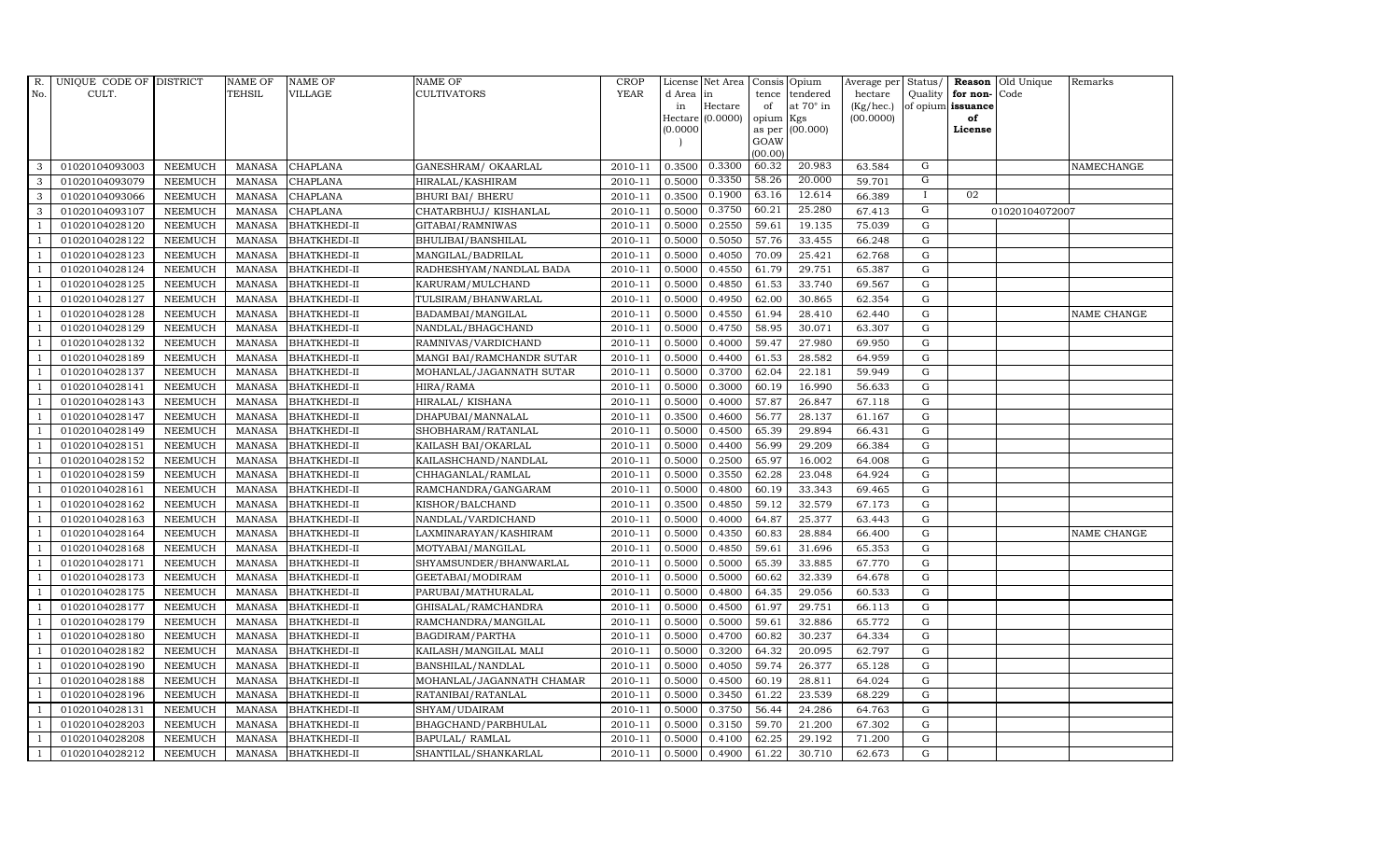| R.             | UNIQUE CODE OF DISTRICT |                | <b>NAME OF</b> | <b>NAME OF</b>      | <b>NAME OF</b>                | CROP    |           | License Net Area   Consis   Opium |                 |                  | Average per | Status/      |                   | <b>Reason</b> Old Unique | Remarks     |
|----------------|-------------------------|----------------|----------------|---------------------|-------------------------------|---------|-----------|-----------------------------------|-----------------|------------------|-------------|--------------|-------------------|--------------------------|-------------|
| No.            | CULT.                   |                | <b>TEHSIL</b>  | <b>VILLAGE</b>      | <b>CULTIVATORS</b>            | YEAR    | d Area in |                                   |                 | tence tendered   | hectare     | Quality      | for non-          | Code                     |             |
|                |                         |                |                |                     |                               |         | in        | Hectare                           | of              | at $70^\circ$ in | (Kg/hec.)   |              | of opium issuance |                          |             |
|                |                         |                |                |                     |                               |         |           | Hectare (0.0000)                  | opium Kgs       |                  | (00.0000)   |              | of                |                          |             |
|                |                         |                |                |                     |                               |         | (0.0000)  |                                   |                 | as per (00.000)  |             |              | License           |                          |             |
|                |                         |                |                |                     |                               |         |           |                                   | GOAW<br>(00.00) |                  |             |              |                   |                          |             |
|                | 01020104028215          | <b>NEEMUCH</b> | MANASA         | <b>BHATKHEDI-II</b> | BHERULAL/KHEMA JI             | 2010-11 | 0.3500    | 0.3550                            | 58.94           | 22.027           | 62.048      | $\mathbf G$  |                   |                          |             |
| -1             | 01020104028216          | <b>NEEMUCH</b> | MANASA         | <b>BHATKHEDI-II</b> | GORDHANLAL/PYARCHAND          | 2010-11 | 0.5000    | 0.3600                            | 62.04           | 24.583           | 68.286      | $\mathbf G$  |                   |                          |             |
|                | 01020104028217          | <b>NEEMUCH</b> | <b>MANASA</b>  | <b>BHATKHEDI-II</b> | GOPALCHAND/BALCHAND           | 2010-11 | 0.5000    | 0.4900                            | 60.82           | 30.645           | 62.541      | $\mathbf{I}$ | 02                |                          |             |
|                | 01020104028223          | <b>NEEMUCH</b> | MANASA         | <b>BHATKHEDI-II</b> | RAMNARAYAN/BHONA SUTHAR       | 2010-11 | 0.3500    | 0.4600                            | 62.28           | 28.795           | 62.598      | $\mathbf G$  |                   |                          |             |
| $\overline{1}$ | 01020104028225          | <b>NEEMUCH</b> | <b>MANASA</b>  | <b>BHATKHEDI-II</b> | PRATAPSINGH/PARTHESINGH       | 2010-11 | 0.5000    | 0.4950                            | 65.15           | 34.958           | 70.622      | ${\rm G}$    |                   |                          |             |
| $\overline{1}$ | 01020104028233          | <b>NEEMUCH</b> | <b>MANASA</b>  | <b>BHATKHEDI-II</b> | GHISALAL/KACHRULAL            | 2010-11 | 0.5000    | 0.2450                            | 62.00           | 17.917           | 73.131      | $\mathbf G$  |                   |                          |             |
| $\overline{1}$ | 01020104028235          | <b>NEEMUCH</b> | <b>MANASA</b>  | <b>BHATKHEDI-II</b> | JHAMAKLAL/SHIVNARAYAN         | 2010-11 | 0.5000    | 0.4200                            | 65.15           | 27.928           | 66.495      | ${\rm G}$    |                   |                          |             |
| $\overline{1}$ | 01020104028248          | <b>NEEMUCH</b> | <b>MANASA</b>  | <b>BHATKHEDI-II</b> | GHISALAL/JAGANNATH            | 2010-11 | 0.5000    | 0.2850                            | 65.39           | 18.103           | 63.519      | $\mathbf G$  |                   |                          |             |
|                | 01020104028178          | <b>NEEMUCH</b> | <b>MANASA</b>  | <b>BHATKHEDI-II</b> | GHISIBAI/KASHIRAM             | 2010-11 | 0.5000    | 0.3600                            | 62.28           | 20.898           | 58.050      | $\mathbf G$  |                   |                          |             |
|                | 01020104028249          | <b>NEEMUCH</b> | <b>MANASA</b>  | <b>BHATKHEDI-II</b> | MOHANLAL/NANDLAL              | 2010-11 | 0.3500    | 0.4600                            | 58.94           | 29.191           | 63.459      | ${\rm G}$    |                   |                          |             |
| $\overline{1}$ | 01020104028254          | <b>NEEMUCH</b> | <b>MANASA</b>  | <b>BHATKHEDI-II</b> | MANGIBAI/RAMCHANDRA DAS       | 2010-11 | 0.3500    | 0.5100                            | 56.22           | 31.723           | 62.202      | ${\rm G}$    |                   |                          |             |
| $\overline{1}$ | 01020104028075          | <b>NEEMUCH</b> | MANASA         | <b>BHATKHEDI-II</b> | DHAPUBAI/NARAYAN              | 2010-11 | 0.5000    | 0.4150                            | 59.47           | 28.679           | 69.106      | ${\rm G}$    |                   |                          |             |
| $\overline{1}$ | 01020104028166          | <b>NEEMUCH</b> | <b>MANASA</b>  | <b>BHATKHEDI-II</b> | KISHANLAL/NATHU               | 2010-11 | 0.5000    | 0.4000                            | 59.47           | 24.093           | 60.233      | $\mathbf G$  |                   |                          |             |
|                | 01020104028298          | <b>NEEMUCH</b> | MANASA         | <b>BHATKHEDI-II</b> | DHAPUBAI/HIRALAL              | 2010-11 | 0.5000    | 0.4400                            | 63.59           | 29.482           | 67.005      | $\mathbf G$  |                   |                          |             |
| $\overline{1}$ | 01020104028160          | <b>NEEMUCH</b> | <b>MANASA</b>  | <b>BHATKHEDI-II</b> | SHYAMSUNDER/MANGILAL          | 2010-11 | 0.5000    | 0.3450                            | 59.51           | 22.200           | 64.348      | G            |                   |                          |             |
| -1             | 01020104028185          | <b>NEEMUCH</b> | <b>MANASA</b>  | <b>BHATKHEDI-II</b> | RUGHNATH/DHANNA               | 2010-11 | 0.5000    | 0.4400                            | 65.39           | 28.990           | 65.886      | ${\rm G}$    |                   |                          |             |
|                | 01020104028183          | <b>NEEMUCH</b> | MANASA         | <b>BHATKHEDI-II</b> | MANGIBAI/SEVA                 | 2010-11 | 0.3500    | 0.4800                            | 59.70           | 30.888           | 64.350      | ${\rm G}$    |                   |                          |             |
| $\overline{1}$ | 01020104028135          | <b>NEEMUCH</b> | MANASA         | <b>BHATKHEDI-II</b> | DEVKISHAN/BHERULAL            | 2010-11 | 0.5000    | 0.1050                            | 62.04           | 7.513            | 71.552      | G            |                   |                          |             |
|                | 01020104028080          | <b>NEEMUCH</b> | <b>MANASA</b>  | <b>BHATKHEDI-II</b> | BHAGWANSINGH/RAMCHANDRA       | 2010-11 | 0.5000    | 0.4550                            | 61.53           | 29.293           | 64.380      | $\mathbf G$  |                   |                          |             |
|                | 01020104028139          | <b>NEEMUCH</b> | <b>MANASA</b>  | <b>BHATKHEDI-II</b> | PATASIBAI/BADRILAL            | 2010-11 | 0.5000    | 0.4850                            | 63.59           | 30.440           | 62.763      | G            |                   |                          |             |
| -1             | 01020104028327          | <b>NEEMUCH</b> | <b>MANASA</b>  | <b>BHATKHEDI-II</b> | PARBHULAL/MOHANLAL            | 2010-11 | 0.5000    | 0.3700                            | 58.94           | 23.087           | 62.397      | ${\rm G}$    |                   |                          |             |
| $\overline{1}$ | 01020104028226          | <b>NEEMUCH</b> | <b>MANASA</b>  | <b>BHATKHEDI-II</b> | SHAMBHULAL/MANGILAL           | 2010-11 | 0.5000    | 0.5150                            | 61.53           | 32.730           | 63.553      | ${\rm G}$    |                   |                          |             |
| $\overline{1}$ | 01020104028194          | <b>NEEMUCH</b> | MANASA         | <b>BHATKHEDI-II</b> | BAPULAL/NANURAM               | 2010-11 | 0.5000    | 0.4250                            | 56.25           | 27.799           | 65.409      | G            |                   |                          |             |
|                | 01020104028324          | <b>NEEMUCH</b> | <b>MANASA</b>  | <b>BHATKHEDI-II</b> | AMRATRAM/ PRABHULAL           | 2010-11 | 0.5000    | 0.2500                            | 56.57           | 17.341           | 69.364      | $\mathbf G$  |                   |                          |             |
|                | 01020104028134          | <b>NEEMUCH</b> | <b>MANASA</b>  | <b>BHATKHEDI-II</b> | GHANSHYAM/RAMLAL              | 2010-11 | 0.5000    | 0.5100                            | 59.71           | 31.635           | 62.029      | ${\rm G}$    |                   |                          |             |
| - 1            | 01020104028153          | <b>NEEMUCH</b> | <b>MANASA</b>  | <b>BHATKHEDI-II</b> | YOGESH KUMAR/RAMCHANDRA       | 2010-11 | 0.3500    | 0.4050                            | 65.12           | 25.219           | 62.269      | G            |                   |                          |             |
| $\overline{1}$ | 01020104028209          | <b>NEEMUCH</b> | <b>MANASA</b>  | <b>BHATKHEDI-II</b> | KOUSHALYABAI/PRABHULAL        | 2010-11 | 0.5000    | 0.4200                            | 59.56           | 28.689           | 68.307      | ${\rm G}$    |                   |                          | NAME CHANGE |
| $\overline{1}$ | 01020104028198          | <b>NEEMUCH</b> | MANASA         | <b>BHATKHEDI-II</b> | BHANWARLAL/LAXMAN             | 2010-11 | 0.5000    | 0.4850                            | 58.46           | 29.347           | 60.509      | $\mathbf{I}$ | 02                |                          |             |
| $\overline{1}$ | 01020104028157          | <b>NEEMUCH</b> | <b>MANASA</b>  | <b>BHATKHEDI-II</b> | KAILASHCHANDRA/VISHNULAL      | 2010-11 | 0.5000    | 0.4750                            | 62.04           | 30.871           | 64.992      | $\mathbf G$  |                   |                          | NAME CHANGE |
|                | 01020104028219          | <b>NEEMUCH</b> | <b>MANASA</b>  | <b>BHATKHEDI-II</b> | RUPCHANDRA/RAMLAL             | 2010-11 | 0.5000    | 0.4900                            | 58.46           | 32.673           | 66.680      | G            |                   |                          |             |
| $\overline{1}$ | 01020104028181          | <b>NEEMUCH</b> | <b>MANASA</b>  | <b>BHATKHEDI-II</b> | BOTLAL/ BALAJI                | 2010-11 | 0.5000    | 0.3350                            | 60.89           | 21.035           | 62.791      | G            |                   |                          |             |
|                | 01020104028148          | <b>NEEMUCH</b> | MANASA         | <b>BHATKHEDI-II</b> | KALABAI/MOHANLAL              | 2010-11 | 0.5000    | 0.3600                            | 64.28           | 22.872           | 63.533      | ${\rm G}$    | 08                |                          |             |
| $\overline{1}$ | 01020104028158          | <b>NEEMUCH</b> | <b>MANASA</b>  | <b>BHATKHEDI-II</b> | MODI BAI/ SALIGRAM            | 2010-11 | 0.3500    | 0.3600                            | 59.71           | 22.615           | 62.819      | $\mathbf G$  |                   |                          |             |
| $\overline{1}$ | 01020104028250          | <b>NEEMUCH</b> | <b>MANASA</b>  | <b>BHATKHEDI-II</b> | PRAHLAD/ VARDICHAND           | 2010-11 | 0.3500    | 0.2950                            | 62.25           | 18.348           | 62.197      | $\mathbf G$  |                   |                          | NAME CHANGE |
|                | 01020104028040          | <b>NEEMUCH</b> | <b>MANASA</b>  | <b>BHATKHEDI-II</b> | HUDIBAI/RADHAKISHAN           | 2010-11 | 0.3500    | 0.3000                            | 62.25           | 18.198           | 60.660      | $\mathbf G$  |                   |                          | NAME CHANGE |
| $\overline{1}$ | 01020104028142          | <b>NEEMUCH</b> | <b>MANASA</b>  | <b>BHATKHEDI-II</b> | SHYAMLAL/ DATAKPUTRA -PURALAL | 2010-11 | 0.3500    | 0.4500                            | 59.71           | 26.726           | 59.391      | ${\rm G}$    |                   |                          |             |
| $\overline{1}$ | 01020104028323          | <b>NEEMUCH</b> | <b>MANASA</b>  | <b>BHATKHEDI-I</b>  | PRAKASH/MADHOLAL              | 2010-11 | 0.3500    | 0.2650                            | 56.84           | 15.663           | 59.106      | ${\rm G}$    | 11                |                          |             |
| $\overline{1}$ | 01020104028317          | <b>NEEMUCH</b> | <b>MANASA</b>  | <b>BHATKHEDI-I</b>  | JAMNI BAI/ BOTLAL             | 2010-11 | 0.5000    | 0.5000                            | 59.97           | 31.664           | 63.328      | $\mathbf G$  |                   |                          |             |
| $\overline{1}$ | 01020104028320          | <b>NEEMUCH</b> | <b>MANASA</b>  | <b>BHATKHEDI-I</b>  | MUSHTAK/ MOHMAD               | 2010-11 | 0.5000    | 0.5150                            | 64.03           | 33.021           | 64.118      | $\mathbf G$  |                   |                          |             |
|                | 01020104028001          | <b>NEEMUCH</b> | <b>MANASA</b>  | <b>BHATKHEDI-I</b>  | KESHURAM/NANDLAL              | 2010-11 | 0.3500    | 0.3150                            | 61.13           | 21.701           | 68.892      | $\mathbf{I}$ | 02                |                          |             |
| $\mathbf{1}$   | 01020104028003          | <b>NEEMUCH</b> |                | MANASA BHATKHEDI-I  | KACHRU/HEERA                  | 2010-11 | 0.5000    | 0.3200                            | 63.66           | 20.971           | 65.534      | G            |                   |                          |             |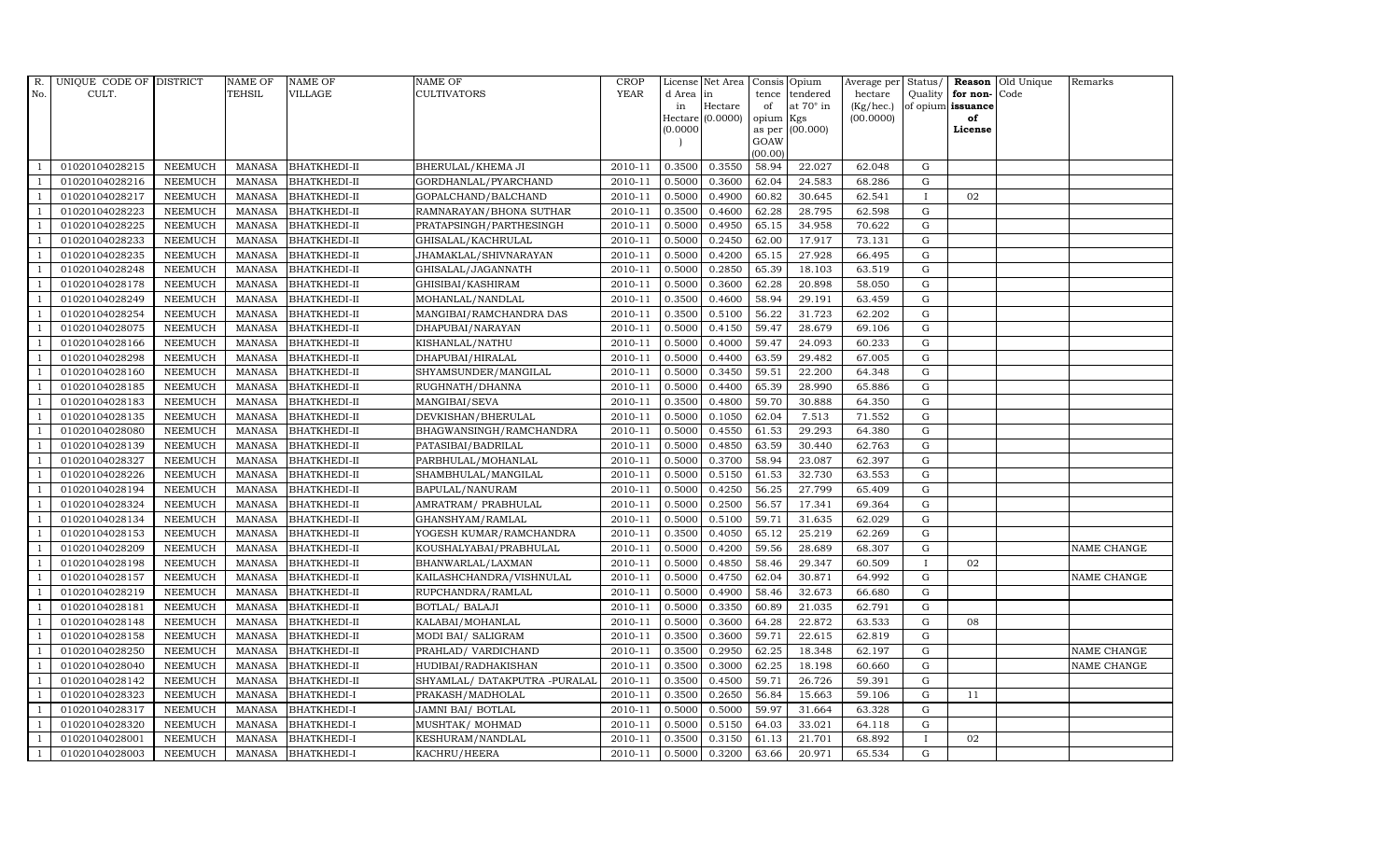| $R_{\cdot}$    | UNIQUE CODE OF DISTRICT |                | NAME OF       | <b>NAME OF</b>     | <b>NAME OF</b>          | CROP    |           | License Net Area   Consis   Opium |           |                  |           |             |                   | Average per Status/ <b>Reason</b> Old Unique | Remarks |
|----------------|-------------------------|----------------|---------------|--------------------|-------------------------|---------|-----------|-----------------------------------|-----------|------------------|-----------|-------------|-------------------|----------------------------------------------|---------|
| No.            | CULT.                   |                | <b>TEHSIL</b> | <b>VILLAGE</b>     | <b>CULTIVATORS</b>      | YEAR    | d Area in |                                   |           | tence tendered   | hectare   | Quality     | for non-          | Code                                         |         |
|                |                         |                |               |                    |                         |         | in        | Hectare                           | of        | at $70^\circ$ in | (Kg/hec.) |             | of opium issuance |                                              |         |
|                |                         |                |               |                    |                         |         |           | Hectare (0.0000)                  | opium Kgs |                  | (00.0000) |             | of                |                                              |         |
|                |                         |                |               |                    |                         |         | (0.0000)  |                                   | GOAW      | as per (00.000)  |           |             | License           |                                              |         |
|                |                         |                |               |                    |                         |         |           |                                   | (00.00)   |                  |           |             |                   |                                              |         |
|                | 01020104028004          | <b>NEEMUCH</b> | MANASA        | <b>BHATKHEDI-I</b> | BABULAL/KACHRU          | 2010-11 | 0.3500    | 0.3550                            | 62.20     | 23.654           | 66.630    | G           |                   |                                              |         |
| -1             | 01020104028321          | <b>NEEMUCH</b> | MANASA        | <b>BHATKHEDI-I</b> | SAYNARAYAN / RAMCHANDRA | 2010-11 | 0.3500    | 0.3650                            | 61.12     | 22.876           | 62.674    | ${\rm G}$   |                   |                                              |         |
|                | 01020104028006          | <b>NEEMUCH</b> | <b>MANASA</b> | <b>BHATKHEDI-I</b> | RAMCHANDRA/NANA         | 2010-11 | 0.5000    | 0.3150                            | 59.68     | 19.430           | 61.683    | G           |                   |                                              |         |
|                | 01020104028007          | <b>NEEMUCH</b> | MANASA        | <b>BHATKHEDI-I</b> | BADRILAL/ONKARLAL       | 2010-11 | 0.5000    | 0.3650                            | 65.97     | 24.767           | 67.855    | $\mathbf G$ |                   |                                              |         |
| $\overline{1}$ | 01020104028008          | <b>NEEMUCH</b> | <b>MANASA</b> | <b>BHATKHEDI-I</b> | BHERULAL/BALA           | 2010-11 | 0.5000    | 0.4200                            | 62.20     | 27.572           | 65.648    | ${\rm G}$   |                   |                                              |         |
| $\overline{1}$ | 01020104028009          | <b>NEEMUCH</b> | <b>MANASA</b> | <b>BHATKHEDI-I</b> | RAMPRASAD/MEGHA         | 2010-11 | 0.5000    | 0.4600                            | 61.12     | 30.438           | 66.170    | $\mathbf G$ |                   |                                              |         |
| $\overline{1}$ | 01020104028010          | <b>NEEMUCH</b> | MANASA        | <b>BHATKHEDI-I</b> | RAMSUKH/RATANLAL        | 2010-11 | 0.5000    | 0.4750                            | 63.51     | 31.347           | 65.994    | ${\rm G}$   |                   |                                              |         |
| $\overline{1}$ | 01020104028011          | <b>NEEMUCH</b> | <b>MANASA</b> | <b>BHATKHEDI-I</b> | RUKMANIBAI/RAMCHANDRA   | 2010-11 | 0.5000    | 0.4850                            | 64.15     | 33.514           | 69.101    | $\mathbf G$ |                   |                                              |         |
|                | 01020104028012          | <b>NEEMUCH</b> | <b>MANASA</b> | <b>BHATKHEDI-I</b> | KANHAIYALAL/SHANKARLAL  | 2010-11 | 0.3500    | 0.3050                            | 63.66     | 20.653           | 67.715    | $\mathbf G$ |                   |                                              |         |
|                | 01020104028014          | <b>NEEMUCH</b> | <b>MANASA</b> | <b>BHATKHEDI-I</b> | BHANWARLAL/NARAYAN      | 2010-11 | 0.5000    | 0.4700                            | 63.42     | 32.906           | 70.013    | ${\rm G}$   |                   |                                              |         |
| $\overline{1}$ | 01020104028015          | <b>NEEMUCH</b> | <b>MANASA</b> | <b>BHATKHEDI-I</b> | SHRINIWAS/NANDLAL       | 2010-11 | 0.5000    | 0.2650                            | 61.87     | 17.571           | 66.306    | ${\rm G}$   |                   |                                              |         |
| $\overline{1}$ | 01020104028016          | <b>NEEMUCH</b> | MANASA        | <b>BHATKHEDI-I</b> | MOHANBAI/BHAGCHAND      | 2010-11 | 0.5000    | 0.4500                            | 64.03     | 30.588           | 67.973    | ${\rm G}$   |                   |                                              |         |
| $\overline{1}$ | 01020104028017          | <b>NEEMUCH</b> | <b>MANASA</b> | <b>BHATKHEDI-I</b> | MANGILAL/SHIVLAL        | 2010-11 | 0.5000    | 0.5000                            | 62.13     | 32.689           | 65.378    | $\mathbf G$ |                   |                                              |         |
|                | 01020104028022          | <b>NEEMUCH</b> | MANASA        | <b>BHATKHEDI-I</b> | JAGDISH/KISHANLAL       | 2010-11 | 0.5000    | 0.3400                            | 63.03     | 22.781           | 67.003    | $\mathbf G$ |                   |                                              |         |
| $\overline{1}$ | 01020104028023          | <b>NEEMUCH</b> | <b>MANASA</b> | <b>BHATKHEDI-I</b> | GOPAL/BHAGCHAND         | 2010-11 | 0.5000    | 0.5000                            | 65.31     | 35.053           | 70.106    | G           |                   |                                              |         |
| -1             | 01020104028024          | <b>NEEMUCH</b> | <b>MANASA</b> | <b>BHATKHEDI-I</b> | KACHRU/MANGILAL         | 2010-11 | 0.5000    | 0.1700                            | 59.42     | 11.239           | 66.112    | ${\rm G}$   |                   |                                              |         |
|                | 01020104028025          | <b>NEEMUCH</b> | MANASA        | <b>BHATKHEDI-I</b> | RAMPRASAD/LAXMICHAND    | 2010-11 | 0.5000    | 0.4650                            | 63.32     | 30.846           | 66.335    | ${\rm G}$   |                   |                                              |         |
| $\overline{1}$ | 01020104028030          | <b>NEEMUCH</b> | MANASA        | <b>BHATKHEDI-I</b> | MADANLAL/RATANLAL       | 2010-11 | 0.5000    | 0.4800                            | 62.04     | 35.115           | 73.156    | G           |                   |                                              |         |
|                | 01020104028031          | <b>NEEMUCH</b> | MANASA        | <b>BHATKHEDI-I</b> | RATNIBAI/NARAYAN        | 2010-11 | 0.5000    | 0.4500                            | 63.26     | 28.648           | 63.662    | $\mathbf G$ |                   |                                              |         |
|                | 01020104028034          | <b>NEEMUCH</b> | <b>MANASA</b> | <b>BHATKHEDI-I</b> | NANDLAL/JAGANNATH       | 2010-11 | 0.5000    | 0.2950                            | 64.68     | 19.219           | 65.149    | G           |                   |                                              |         |
| -1             | 01020104028035          | <b>NEEMUCH</b> | <b>MANASA</b> | <b>BHATKHEDI-I</b> | NANDLAL/BABRU           | 2010-11 | 0.5000    | 0.5050                            | 59.11     | 31.168           | 61.719    | ${\rm G}$   |                   |                                              |         |
| $\overline{1}$ | 01020104028039          | <b>NEEMUCH</b> | MANASA        | <b>BHATKHEDI-I</b> | LAXMANSINGH/RAMSINGH    | 2010-11 | 0.3500    | 0.3150                            | 61.96     | 20.022           | 63.562    | ${\rm G}$   |                   |                                              |         |
| $\overline{1}$ | 01020104028042          | <b>NEEMUCH</b> | MANASA        | <b>BHATKHEDI-I</b> | HEERALAL/MOHANLAL       | 2010-11 | 0.5000    | 0.4950                            | 62.31     | 33.202           | 67.075    | G           |                   |                                              |         |
|                | 01020104028044          | <b>NEEMUCH</b> | <b>MANASA</b> | <b>BHATKHEDI-I</b> | DINBANDHU/ JAGANNATH    | 2010-11 | 0.5000    | 0.4800                            | 60.73     | 29.740           | 61.959    | $\mathbf G$ |                   |                                              |         |
|                | 01020104028045          | <b>NEEMUCH</b> | <b>MANASA</b> | <b>BHATKHEDI-I</b> | KAILASH/ONKARLAL        | 2010-11 | 0.5000    | 0.3450                            | 63.66     | 24.473           | 70.936    | ${\rm G}$   |                   |                                              |         |
| - 1            | 01020104028046          | <b>NEEMUCH</b> | <b>MANASA</b> | <b>BHATKHEDI-I</b> | LAXMINARAYAN/KHEMRAJ    | 2010-11 | 0.3500    | 0.3000                            | 57.12     | 18.172           | 60.574    | G           |                   |                                              |         |
| $\overline{1}$ | 01020104028048          | <b>NEEMUCH</b> | <b>MANASA</b> | <b>BHATKHEDI-I</b> | BADAMBAI/ONKARLAL       | 2010-11 | 0.5000    | 0.4100                            | 63.26     | 27.247           | 66.456    | ${\rm G}$   |                   |                                              |         |
| $\overline{1}$ | 01020104028049          | <b>NEEMUCH</b> | MANASA        | <b>BHATKHEDI-I</b> | GHISALAL/NARAYAN        | 2010-11 | 0.5000    | 0.4950                            | 61.16     | 31.646           | 63.931    | G           |                   |                                              |         |
| $\overline{1}$ | 01020104028052          | <b>NEEMUCH</b> | <b>MANASA</b> | <b>BHATKHEDI-I</b> | RUKMANI BAI/MANGILAL    | 2010-11 | 0.5000    | 0.4900                            | 57.26     | 29.865           | 60.949    | $\mathbf G$ |                   |                                              |         |
|                | 01020104028053          | <b>NEEMUCH</b> | <b>MANASA</b> | <b>BHATKHEDI-I</b> | MANGILAL/BHERA          | 2010-11 | 0.5000    | 0.4750                            | 62.65     | 31.459           | 66.229    | G           |                   |                                              |         |
| $\overline{1}$ | 01020104028055          | <b>NEEMUCH</b> | <b>MANASA</b> | <b>BHATKHEDI-I</b> | KALURAM/LAXMICHAND      | 2010-11 | 0.5000    | 0.4750                            | 59.35     | 30.184           | 63.545    | G           |                   |                                              |         |
|                | 01020104028058          | <b>NEEMUCH</b> | MANASA        | <b>BHATKHEDI-I</b> | BABULAL/CHAMPALAL       | 2010-11 | 0.5000    | 0.4500                            | 65.12     | 31.546           | 70.102    | ${\rm G}$   |                   |                                              |         |
| $\overline{1}$ | 01020104028059          | <b>NEEMUCH</b> | <b>MANASA</b> | <b>BHATKHEDI-I</b> | MANNALAL/JAGANNATH      | 2010-11 | 0.5000    | 0.5100                            | 61.99     | 31.659           | 62.076    | $\mathbf G$ |                   |                                              |         |
| $\overline{1}$ | 01020104028060          | <b>NEEMUCH</b> | <b>MANASA</b> | <b>BHATKHEDI-I</b> | BALURAM/KISHANLAL       | 2010-11 | 0.5000    | 0.4300                            | 65.97     | 28.876           | 67.154    | $\mathbf G$ |                   |                                              |         |
|                | 01020104028063          | <b>NEEMUCH</b> | <b>MANASA</b> | <b>BHATKHEDI-I</b> | MOHANLAL/RAMLAL         | 2010-11 | 0.5000    | 0.4950                            | 62.04     | 32.739           | 66.139    | $\mathbf G$ |                   |                                              |         |
| $\overline{1}$ | 01020104028069          | <b>NEEMUCH</b> | <b>MANASA</b> | <b>BHATKHEDI-I</b> | KASTURIBAI/RAMESHWAR    | 2010-11 | 0.5000    | 0.4650                            | 63.26     | 31.458           | 67.652    | ${\rm G}$   |                   |                                              |         |
| $\overline{1}$ | 01020104028071          | <b>NEEMUCH</b> | <b>MANASA</b> | <b>BHATKHEDI-I</b> | RAMVILAS/MANGILAL       | 2010-11 | 0.5000    | 0.2700                            | 61.87     | 17.819           | 65.996    | G           |                   |                                              |         |
| 1              | 01020104028074          | <b>NEEMUCH</b> | <b>MANASA</b> | <b>BHATKHEDI-I</b> | MANGILAL/NATHU          | 2010-11 | 0.5000    | 0.3800                            | 63.66     | 25.682           | 67.584    | $\mathbf G$ |                   |                                              |         |
| $\overline{1}$ | 01020104028076          | <b>NEEMUCH</b> | <b>MANASA</b> | <b>BHATKHEDI-I</b> | DINESHCHAND/RATANLAL    | 2010-11 | 0.5000    | 0.2300                            | 69.58     | 17.087           | 74.291    | G           |                   |                                              |         |
|                | 01020104028077          | <b>NEEMUCH</b> | <b>MANASA</b> | <b>BHATKHEDI-I</b> | SAMANBAI/KANWARLAL      | 2010-11 | 0.5000    | 0.4900                            | 64.39     | 33.216           | 67.788    | $\mathbf G$ |                   |                                              |         |
| $\mathbf{1}$   | 01020104028078          | <b>NEEMUCH</b> |               | MANASA BHATKHEDI-I | NATHULAL/BHERA          | 2010-11 | 0.5000    | 0.3000                            | 60.08     | 19.251           | 64.170    | G           |                   |                                              |         |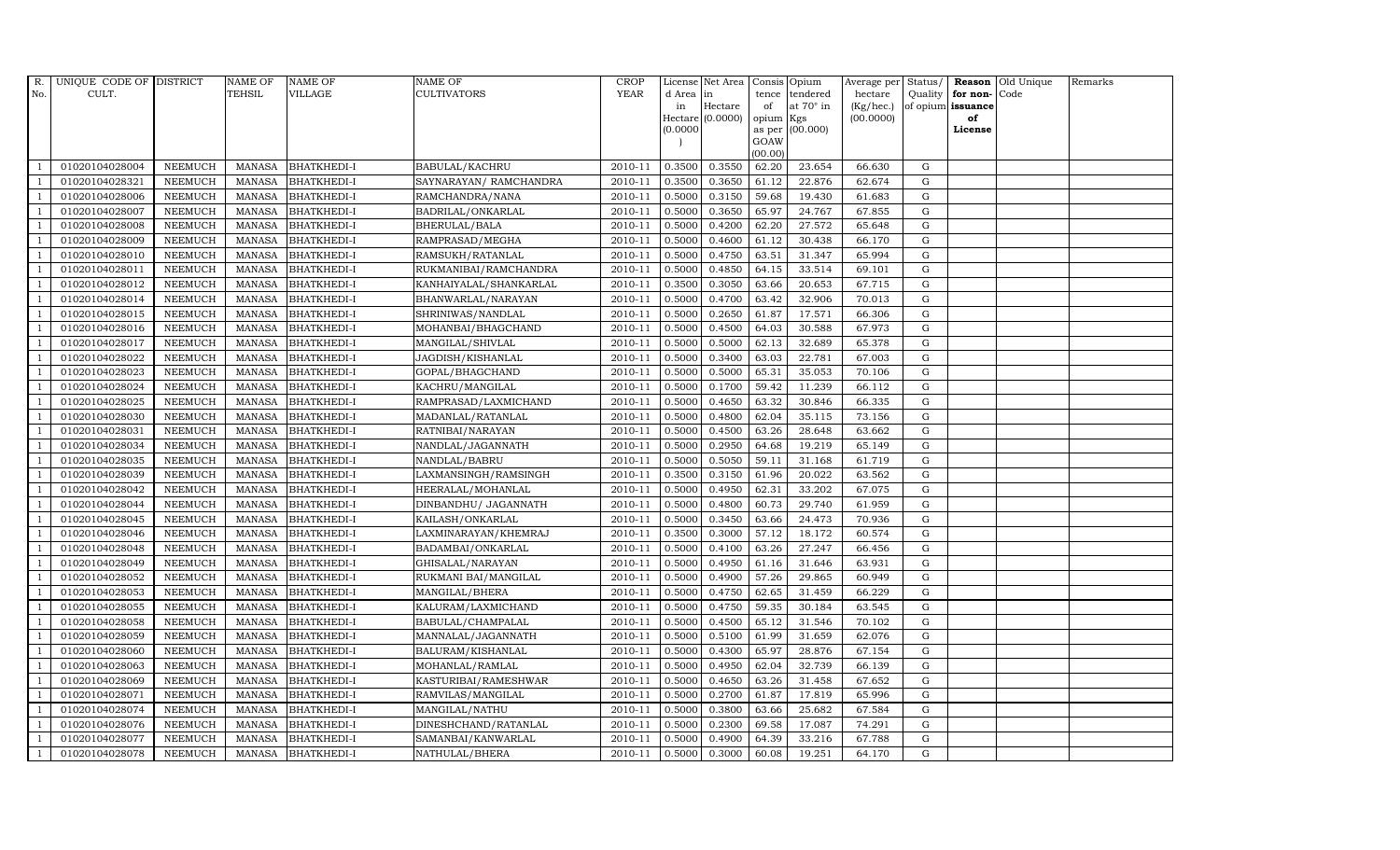| R.             | UNIQUE CODE OF DISTRICT |                | NAME OF       | NAME OF            | NAME OF                  | <b>CROP</b> |          | License Net Area Consis Opium |                |                  | Average per Status/ |   |                      | <b>Reason</b> Old Unique | Remarks                 |  |
|----------------|-------------------------|----------------|---------------|--------------------|--------------------------|-------------|----------|-------------------------------|----------------|------------------|---------------------|---|----------------------|--------------------------|-------------------------|--|
| No.            | CULT.                   |                | TEHSIL        | VILLAGE            | CULTIVATORS              | <b>YEAR</b> | d Area   | lin.                          | tence          | tendered         | hectare             |   | Quality for non-Code |                          |                         |  |
|                |                         |                |               |                    |                          |             | in       | Hectare                       | of             | at $70^\circ$ in | (Kg/hec.)           |   | of opium issuance    |                          |                         |  |
|                |                         |                |               |                    |                          |             | (0.0000) | Hectare (0.0000)              | opium          | Kgs              | (00.0000)           |   | of                   |                          |                         |  |
|                |                         |                |               |                    |                          |             |          |                               | as per<br>GOAW | (00.000)         |                     |   | License              |                          |                         |  |
|                |                         |                |               |                    |                          |             |          |                               | (00.00)        |                  |                     |   |                      |                          |                         |  |
|                | 01020104028081          | NEEMUCH        | MANASA        | <b>BHATKHEDI-I</b> | SUNDERBAI/NANDLAL        | 2010-11     | 0.5000   | 0.5150                        | 60.71          | 31.474           | 61.115              | G |                      |                          |                         |  |
|                | 01020104028082          | NEEMUCH        | MANASA        | <b>BHATKHEDI-I</b> | SAVITRIBAI/GORDHAN       | 2010-11     | 0.3500   | 0.3500                        | 63.77          | 23.531           | 67.231              | G |                      |                          |                         |  |
|                | 01020104028085          | <b>NEEMUCH</b> | <b>MANASA</b> | BHATKHEDI-I        | KISHANBAI/NANDLAL        | 2010-11     | 0.5000   | 0.4300                        | 56.26          | 26.748           | 62.204              | G |                      |                          |                         |  |
|                | 01020104028086          | <b>NEEMUCH</b> | MANASA        | BHATKHEDI-I        | LAXMINARAYAN/BHANWARLAL  | 2010-11     | 0.3500   | 0.3100                        | 57.37          | 18.916           | 61.019              | G |                      |                          |                         |  |
|                | 01020104028087          | <b>NEEMUCH</b> | <b>MANASA</b> | BHATKHEDI-I        | TULSI BAI/BHERULAL       | 2010-11     | 0.5000   | 0.4800                        | 59.92          | 30.730           | 64.021              | G |                      |                          |                         |  |
|                | 01020104028088          | NEEMUCH        | MANASA        | BHATKHEDI-I        | KANHAIYALAL/LAXMICHAND   | 2010-11     | 0.5000   | 0.4500                        | 60.92          | 28.415           | 63.144              | G |                      |                          |                         |  |
|                | 01020104028090          | <b>NEEMUCH</b> | <b>MANASA</b> | <b>BHATKHEDI-I</b> | GANGABAI/MANGILAL        | 2010-11     | 0.5000   | 0.5100                        | 58.17          | 32.160           | 63.058              | G |                      |                          |                         |  |
|                | 01020104028092          | <b>NEEMUCH</b> | <b>MANASA</b> | BHATKHEDI-I        | MANGILAL/UDA             | 2010-11     | 0.3500   | 0.3350                        | 59.22          | 21.032           | 62.781              | G |                      |                          |                         |  |
|                | 01020104028094          | <b>NEEMUCH</b> | <b>MANASA</b> | <b>BHATKHEDI-I</b> | SHANKARLAL/NARAYAN       | 2010-11     | 0.3500   | 0.3300                        | 61.87          | 22.370           | 67.788              | G |                      |                          |                         |  |
|                | 01020104028095          | <b>NEEMUCH</b> | <b>MANASA</b> | BHATKHEDI-I        | VIMLABAI/RUPCHAND        | 2010-11     | 0.5000   | 0.2500                        | 63.26          | 16.773           | 67.092              | G |                      |                          |                         |  |
| -1             | 01020104028096          | NEEMUCH        | <b>MANASA</b> | BHATKHEDI-I        | BADRILAL/LAXMICHAND      | 2010-11     | 0.5000   | 0.3800                        | 59.96          | 24.652           | 64.874              | G |                      |                          |                         |  |
|                | 01020104028099          | NEEMUCH        | MANASA        | BHATKHEDI-I        | BAGDIRAM/BHANWARLAL      | 2010-11     | 0.3500   | 0.3400                        | 59.22          | 20.964           | 61.659              | G |                      |                          |                         |  |
|                | 01020104028100          | <b>NEEMUCH</b> | MANASA        | BHATKHEDI-I        | DURGASHANKAR/NARAYAN     | 2010-11     | 0.5000   | 0.4900                        | 61.45          | 32.507           | 66.341              | G |                      |                          |                         |  |
|                | 01020104028101          | <b>NEEMUCH</b> | <b>MANASA</b> | <b>BHATKHEDI-I</b> | RAMRATAN/BADRILAL        | 2010-11     | 0.5000   | 0.2000                        | 64.75          | 14.032           | 70.160              | G |                      |                          |                         |  |
|                | 01020104028102          | <b>NEEMUCH</b> | <b>MANASA</b> | BHATKHEDI-I        | MOHANLAL/BHANWARLAL      | 2010-11     | 0.5000   | 0.3450                        | 62.82          | 23.100           | 66.957              | G |                      |                          |                         |  |
|                | 01020104028103          | <b>NEEMUCH</b> | <b>MANASA</b> | BHATKHEDI-I        | TULSIRAM/TARACHAND       | 2010-11     | 0.5000   | 0.2050                        | 61.87          | 13.912           | 67.863              | G |                      |                          |                         |  |
|                | 01020104028066          | NEEMUCH        | <b>MANASA</b> | BHATKHEDI-I        | RADHESHYAM/NANDRAM CHOTA | 2010-11     | 0.5000   | 0.5200                        | 56.67          | 31.185           | 59.971              | G |                      |                          |                         |  |
|                | 01020104028113          | NEEMUCH        | MANASA        | BHATKHEDI-I        | HEERALAL/KACHRULAL       | 2010-11     | 0.5000   | 0.4800                        | 57.15          | 29.089           | 60.602              | G |                      |                          |                         |  |
|                | 01020104028117          | <b>NEEMUCH</b> | <b>MANASA</b> | <b>BHATKHEDI-I</b> | NATHULAL/DEVAJI          | 2010-11     | 0.5000   | 0.3950                        | 61.67          | 26.227           | 66.397              | G |                      |                          |                         |  |
|                | 01020104028118          | <b>NEEMUCH</b> | <b>MANASA</b> | BHATKHEDI-I        | RAMGOPAL/ RAMESH         | 2010-11     | 0.5000   | 0.4650                        | 63.51          | 30.367           | 65.305              | G |                      |                          |                         |  |
|                | 01020104028119          | NEEMUCH        | MANASA        | BHATKHEDI-I        | GHANSHYAM/BALURAM        | 2010-11     | 0.5000   | 0.2900                        | 63.03          | 18.711           | 64.520              | G |                      |                          |                         |  |
|                | 01020104028256          | <b>NEEMUCH</b> | <b>MANASA</b> | BHATKHEDI-I        | DAMARLAL/HIRALAL         | 2010-11     | 0.5000   | 0.4700                        | 64.83          | 33.063           | 70.347              | G |                      |                          |                         |  |
|                | 01020104028041          | <b>NEEMUCH</b> | <b>MANASA</b> | BHATKHEDI-I        | RAMPRATAP/ONKARLAL       | 2010-11     | 0.5000   | 0.5000                        | 64.87          | 36.290           | 72.580              | G |                      |                          |                         |  |
|                | 01020104028259          | <b>NEEMUCH</b> | <b>MANASA</b> | BHATKHEDI-I        | DHAPUBAI/BHAGWANDAS      | 2010-11     | 0.5000   | 0.5050                        | 58.42          | 32.493           | 64.343              | G |                      |                          |                         |  |
|                | 01020104028227          | <b>NEEMUCH</b> | <b>MANASA</b> | <b>BHATKHEDI-I</b> | DINESH/GHISALAL          | 2010-11     | 0.5000   | 0.4900                        | 64.08          | 33.129           | 67.610              | G |                      |                          |                         |  |
|                | 01020104028073          | NEEMUCH        | <b>MANASA</b> | BHATKHEDI-I        | ANANDKUNWAR/NARAYAN      | 2010-11     | 0.5000   | 0.2900                        | 60.08          | 18.402           | 63.455              | G | 11                   |                          |                         |  |
|                | 01020104028290          | <b>NEEMUCH</b> | <b>MANASA</b> | BHATKHEDI-I        | NANDLAL/KALU             | 2010-11     | 0.5000   | 0.2050                        | 55.68          | 12.870           | 62.780              | G |                      |                          | TRANSFER/ BARODIABUJURG |  |
|                | 01020104028084          | <b>NEEMUCH</b> | <b>MANASA</b> | <b>BHATKHEDI-I</b> | <b>BANSHILAL/BHERA</b>   | 2010-11     | 0.5000   | 0.5100                        | 63.21          | 34.368           | 67.388              | G |                      |                          |                         |  |
| $\overline{1}$ | 01020104028267          | <b>NEEMUCH</b> | <b>MANASA</b> | BHATKHEDI-I        | VARDISHANKAR/RAMRATAN    | 2010-11     | 0.5000   | 0.5150                        | 62.19          | 33.289           | 64.639              | G |                      |                          |                         |  |
|                | 01020104028026          | <b>NEEMUCH</b> | MANASA        | <b>BHATKHEDI-I</b> | PRABHULAL/NARAYAN        | 2010-11     | 0.5000   | 0.5000                        | 62.34          | 33.779           | 67.558              | G |                      |                          |                         |  |
|                | 01020104028270          | <b>NEEMUCH</b> | <b>MANASA</b> | <b>BHATKHEDI-I</b> | OMPRAKASH/NAGJIRAM       | 2010-11     | 0.5000   | 0.3900                        | 60.08          | 25.122           | 64.415              | G |                      |                          |                         |  |
|                | 01020104028271          | <b>NEEMUCH</b> | <b>MANASA</b> | <b>BHATKHEDI-I</b> | KANHAIYALAL/KACHRU       | 2010-11     | 0.5000   | 0.2550                        | 59.22          | 16.692           | 65.459              | G |                      |                          |                         |  |
|                | 01020104028272          | <b>NEEMUCH</b> | <b>MANASA</b> | <b>BHATKHEDI-I</b> | SHANTILAL/SHANKARLAL     | 2010-11     | 0.5000   | 0.3750                        | 63.77          | 24.770           | 66.053              | G |                      |                          |                         |  |
|                | 01020104028273          | <b>NEEMUCH</b> | <b>MANASA</b> | BHATKHEDI-I        | DHANJI/BHERAJI           | 2010-11     | 0.5000   | 0.4450                        | 60.04          | 27.299           | 61.346              | G |                      |                          |                         |  |
|                | 01020104028274          | <b>NEEMUCH</b> | <b>MANASA</b> | BHATKHEDI-I        | MANGILAL/NANURAM         | 2010-11     | 0.5000   | 0.4400                        | 61.78          | 31.314           | 71.168              | G |                      |                          |                         |  |
|                | 01020104028285          | <b>NEEMUCH</b> | MANASA        | BHATKHEDI-I        | PARBHULAL/BALCHAND       | 2010-11     | 0.3500   | 0.3050                        | 60.73          | 18.818           | 61.698              | G |                      |                          | NAME CHANGE             |  |
|                | 01020104028169          | <b>NEEMUCH</b> | <b>MANASA</b> | BHATKHEDI-I        | BHANWARLAL/SHANKARLAL    | 2010-11     | 0.3500   | 0.3500                        | 59.64          | 21.334           | 60.955              | G |                      |                          |                         |  |
|                | 01020104028062          | NEEMUCH        | <b>MANASA</b> | BHATKHEDI-I        | BHERULAL/JAGANNATH       | 2010-11     | 0.5000   | 0.5050                        | 64.18          | 34.266           | 67.853              | G |                      |                          |                         |  |
| $\overline{1}$ | 01020104028112          | <b>NEEMUCH</b> | <b>MANASA</b> | BHATKHEDI-I        | RAMDAYAL/BALCHAND        | 2010-11     | 0.5000   | 0.4400                        | 63.51          | 31.029           | 70.520              | G |                      |                          |                         |  |
|                | 01020104028109          | <b>NEEMUCH</b> | <b>MANASA</b> | BHATKHEDI-I        | KAILASH / MANGILAL       | 2010-11     | 0.5000   | 0.4650                        | 61.05          | 28.912           | 62.176              | G |                      |                          |                         |  |
| $\mathbf{1}$   | 01020104028322          | <b>NEEMUCH</b> | MANASA        | <b>BHATKHEDI-I</b> | RAMCHANDRA/ MANGILAL     | 2010-11     | 0.5000   | 0.3950                        | 62.82          | 25.397           | 64.296              | G |                      |                          |                         |  |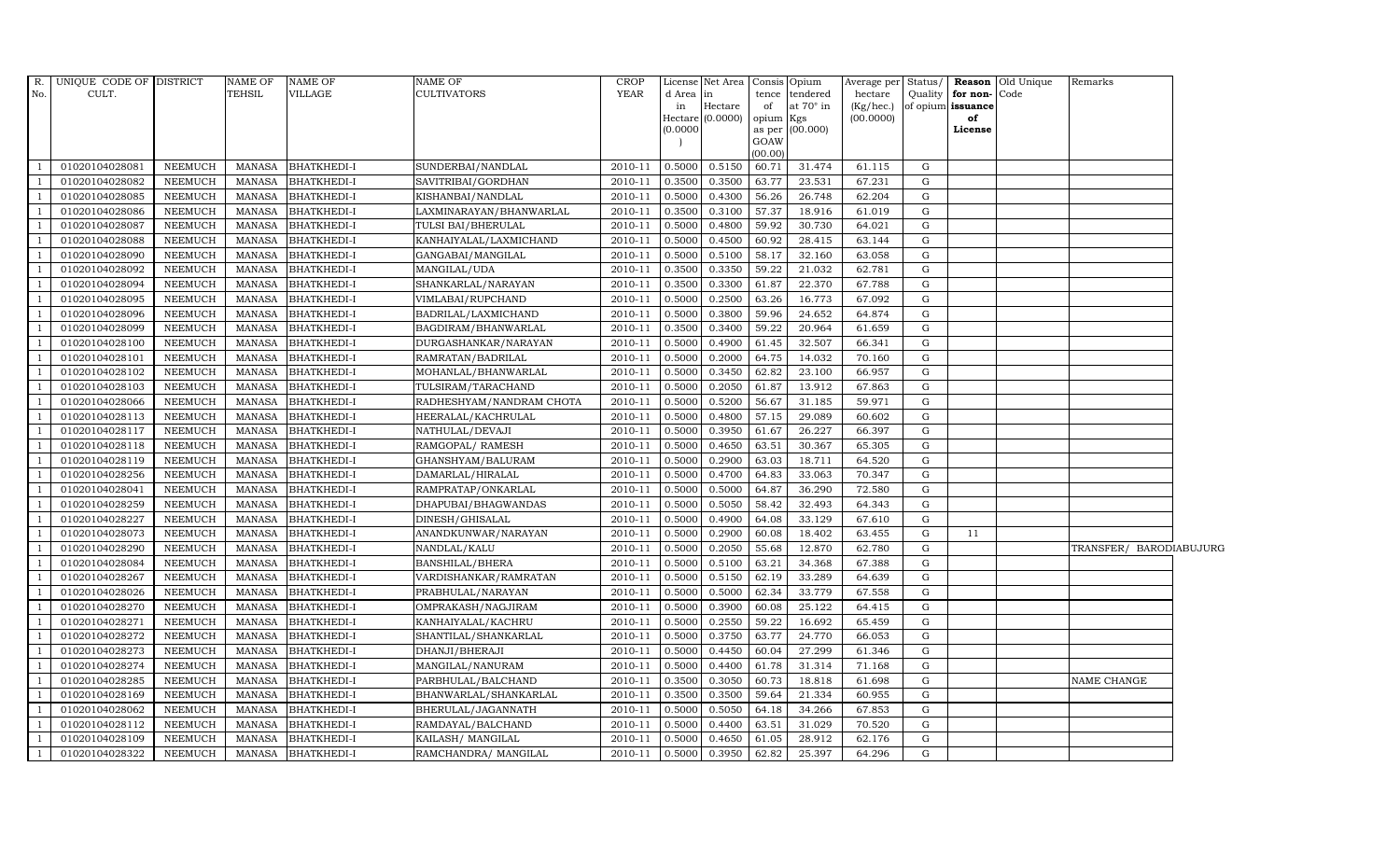| R.               | UNIQUE CODE OF DISTRICT |                | <b>NAME OF</b> | <b>NAME OF</b>     | <b>NAME OF</b>               | CROP        |           | License Net Area   Consis   Opium |           |                  | Average per | Status/     | Reason            | Old Unique | Remarks     |
|------------------|-------------------------|----------------|----------------|--------------------|------------------------------|-------------|-----------|-----------------------------------|-----------|------------------|-------------|-------------|-------------------|------------|-------------|
| No.              | CULT.                   |                | <b>TEHSIL</b>  | <b>VILLAGE</b>     | <b>CULTIVATORS</b>           | <b>YEAR</b> | d Area in |                                   | tence     | tendered         | hectare     | Quality     | for non-          | Code       |             |
|                  |                         |                |                |                    |                              |             | in        | Hectare                           | of        | at $70^\circ$ in | (Kg/hec.)   |             | of opium issuance |            |             |
|                  |                         |                |                |                    |                              |             |           | Hectare (0.0000)                  | opium Kgs |                  | (00.0000)   |             | of                |            |             |
|                  |                         |                |                |                    |                              |             | (0.0000)  |                                   | GOAW      | as per (00.000)  |             |             | License           |            |             |
|                  |                         |                |                |                    |                              |             |           |                                   | (00.00)   |                  |             |             |                   |            |             |
|                  | 01020104028037          | <b>NEEMUCH</b> | MANASA         | <b>BHATKHEDI-I</b> | JAMNALAL/TARACHAND           | 2010-11     | 0.5000    | 0.3950                            | 63.03     | 26.338           | 66.678      | G           |                   |            |             |
| -1               | 01020104028319          | <b>NEEMUCH</b> | MANASA         | <b>BHATKHEDI-I</b> | MANISH JOSHI/ RAMKARAN       | 2010-11     | 0.5000    | 0.3600                            | 62.83     | 24.055           | 66.819      | ${\rm G}$   |                   |            |             |
|                  | 01020104028110          | <b>NEEMUCH</b> | <b>MANASA</b>  | <b>BHATKHEDI-I</b> | KARULAL/TULSIRAM             | 2010-11     | 0.5000    | 0.4700                            | 62.29     | 31.537           | 67.100      | G           |                   |            |             |
|                  | 01020104028054          | <b>NEEMUCH</b> | <b>MANASA</b>  | <b>BHATKHEDI-I</b> | CHANDRAKALA/BHERULAL MATA CH | 2010-11     | 0.3500    | 0.1950                            | 62.82     | 13.659           | 70.046      | $\mathbf G$ |                   |            |             |
| $\overline{2}$   | 01020104033004          | <b>NEEMUCH</b> | <b>MANASA</b>  | <b>BAWDA</b>       | KISHANLAL/BAPULAL            | 2010-11     | 0.5000    | 0.2500                            | 63.67     | 16.945           | 67.781      | ${\rm G}$   |                   |            |             |
| 2                | 01020104033005          | <b>NEEMUCH</b> | MANASA         | <b>BAWDA</b>       | BADRILAL/BHUWANA             | 2010-11     | 0.5000    | 0.4850                            | 63.09     | 30.860           | 63.629      | $\mathbf G$ |                   |            |             |
| 2                | 01020104033006          | <b>NEEMUCH</b> | <b>MANASA</b>  | <b>BAWDA</b>       | LILABAI GOVINDRAM            | 2010-11     | 0.5000    | 0.3350                            | 64.57     | 22.793           | 68.039      | $\mathbf G$ |                   |            | NAME CHANGE |
| $\overline{2}$   | 01020104033019          | <b>NEEMUCH</b> | <b>MANASA</b>  | <b>BAWDA</b>       | OMPRAKASH/SHREELAL           | 2010-11     | 0.5000    | 0.4650                            | 62.77     | 30.910           | 66.473      | $\mathbf G$ |                   |            |             |
| $\overline{2}$   | 01020104033021          | <b>NEEMUCH</b> | <b>MANASA</b>  | <b>BAWDA</b>       | GANESH/KACHRU                | 2010-11     | 0.5000    | 0.4050                            | 63.41     | 25.754           | 63.590      | $\mathbf G$ |                   |            |             |
| $\overline{2}$   | 01020104033025          | <b>NEEMUCH</b> | <b>MANASA</b>  | <b>BAWDA</b>       | VISHNU/RAMPRASAD             | 2010-11     | 0.5000    | 0.4450                            | 63.67     | 29.979           | 67.369      | ${\bf G}$   |                   |            |             |
| $\overline{a}$   | 01020104033026          | <b>NEEMUCH</b> | <b>MANASA</b>  | <b>BAWDA</b>       | SURESH/DHARAMRAJ             | 2010-11     | 0.5000    | 0.2100                            | 62.75     | 14.182           | 67.533      | ${\rm G}$   |                   |            |             |
| $\overline{2}$   | 01020104033012          | <b>NEEMUCH</b> | <b>MANASA</b>  | <b>BAWDA</b>       | KANHAIYALAL/PUNA             | 2010-11     | 0.5000    | 0.3100                            | 69.63     | 22.670           | 73.129      | $\mathbf G$ |                   |            |             |
| 2                | 01020104033034          | <b>NEEMUCH</b> | <b>MANASA</b>  | <b>BAWDA</b>       | BHUWANA/PIRU                 | 2010-11     | 0.5000    | 0.4900                            | 63.40     | 33.276           | 67.910      | $\mathbf G$ |                   |            |             |
| 2                | 01020104033028          | <b>NEEMUCH</b> | <b>MANASA</b>  | <b>BAWDA</b>       | RADHESHYAM/BAPULAL           | 2010-11     | 0.5000    | 0.2450                            | 62.50     | 16.259           | 66.363      | G           |                   |            |             |
| $\overline{2}$   | 01020104033030          | <b>NEEMUCH</b> | <b>MANASA</b>  | <b>BAWDA</b>       | GITABAI/MANGILAL             | 2010-11     | 0.5000    | 0.4300                            | 63.41     | 29.024           | 67.497      | G           |                   |            |             |
| $\overline{a}$   | 01020104033010          | <b>NEEMUCH</b> | <b>MANASA</b>  | <b>BAWDA</b>       | PARASRAM/SHRILAL             | 2010-11     | 0.5000    | 0.4750                            | 62.75     | 31.232           | 65.751      | ${\rm G}$   |                   |            |             |
| 2                | 01020104033003          | <b>NEEMUCH</b> | <b>MANASA</b>  | <b>BAWDA</b>       | CHAGANLAL/LALJI              | 2010-11     | 0.5000    | 0.2900                            | 63.41     | 18.597           | 64.128      | $\mathbf G$ |                   |            |             |
| 2                | 01020104033007          | <b>NEEMUCH</b> | <b>MANASA</b>  | <b>BAWDA</b>       | NANIBAI/DHAMRAJ              | 2010-11     | 0.5000    | 0.2100                            | 62.77     | 13.971           | 66.528      | G           |                   |            |             |
| $\overline{2}$   | 01020104033009          | <b>NEEMUCH</b> | <b>MANASA</b>  | <b>BAWDA</b>       | RAMPRATAP/LAXMINARAYN        | 2010-11     | 0.5000    | 0.4750                            | 62.75     | 31.223           | 65.732      | $\mathbf G$ |                   |            |             |
| $\overline{2}$   | 01020104033011          | <b>NEEMUCH</b> | <b>MANASA</b>  | <b>BAWDA</b>       | RATANLAL/BAPULAL             | 2010-11     | 0.5000    | 0.4800                            | 59.07     | 30.294           | 63.113      | $\mathbf G$ |                   |            |             |
| 2                | 01020104033013          | <b>NEEMUCH</b> | <b>MANASA</b>  | <b>BAWDA</b>       | NATHULAL/RAMLAL              | 2010-11     | 0.5000    | 0.5000                            | 62.77     | 31.259           | 62.519      | ${\rm G}$   |                   |            |             |
| $\overline{a}$   | 01020104033040          | <b>NEEMUCH</b> | <b>MANASA</b>  | <b>BAWDA</b>       | MANNALAL/PREMCHAND           | 2010-11     | 0.5000    | 0.1400                            | 62.77     | 8.716            | 62.258      | ${\rm G}$   |                   |            |             |
| $\overline{2}$   | 01020104033041          | <b>NEEMUCH</b> | <b>MANASA</b>  | <b>BAWDA</b>       | RAJMAL/MANNALAL              | 2010-11     | 0.5000    | 0.2000                            | 63.67     | 12.534           | 62.670      | G           |                   |            |             |
| $\overline{2}$   | 01020104033042          | <b>NEEMUCH</b> | <b>MANASA</b>  | <b>BAWDA</b>       | GOPAL GIR/KACHARU GIR GOSAI  | 2010-11     | 0.5000    | 0.3050                            | 60.19     | 19.811           | 64.954      | $\mathbf G$ |                   |            |             |
| $\boldsymbol{2}$ | 01020104033043          | <b>NEEMUCH</b> | <b>MANASA</b>  | <b>BAWDA</b>       | BASANTILAL/ SHOBHARAM        | 2010-11     | 0.3500    | 0.3300                            | 64.57     | 22.636           | 68.594      | $\mathbf G$ |                   |            |             |
| 2                | 01020104033037          | <b>NEEMUCH</b> | <b>MANASA</b>  | <b>BAWDA</b>       | MOHANLAL/NANDLAL             | 2010-11     | 0.5000    | 0.2800                            | 60.35     | 17.786           | 63.521      | G           |                   |            |             |
| $\overline{a}$   | 01020104033044          | <b>NEEMUCH</b> | <b>MANASA</b>  | <b>BAWDA</b>       | JAGDISH / JAYNARAYAN         | 2010-11     | 0.5000    | 0.4650                            | 64.57     | 30.505           | 65.602      | ${\rm G}$   |                   |            |             |
| 2                | 01020104043002          | <b>NEEMUCH</b> | MANASA         | <b>BARTHUN</b>     | GOVERDHANSINGH/BAHADURSINGF  | 2010-11     | 0.3500    | 0.2050                            | 61.93     | 12.802           | 62.448      | G           |                   |            |             |
| 2                | 01020104043003          | <b>NEEMUCH</b> | <b>MANASA</b>  | <b>BARTHUN</b>     | NARAYANIBAI/JAGANNATH        | 2010-11     | 0.3500    | 0.2000                            | 60.90     | 12.606           | 63.030      | $\mathbf G$ |                   |            |             |
| $\overline{2}$   | 01020104043004          | <b>NEEMUCH</b> | <b>MANASA</b>  | <b>BARTHUN</b>     | MAGYA/UDA CHAMAR             | 2010-11     | 0.5000    | 0.1600                            | 64.12     | 11.477           | 71.731      | $\mathbf G$ |                   |            |             |
| $\overline{2}$   | 01020104043005          | <b>NEEMUCH</b> | <b>MANASA</b>  | <b>BARTHUN</b>     | BALUSINGH/DEVISINGH          | 2010-11     | 0.5000    | 0.1600                            | 60.71     | 10.867           | 67.919      | G           |                   |            |             |
| $\overline{a}$   | 01020104043007          | <b>NEEMUCH</b> | MANASA         | <b>BARTHUN</b>     | LAXMINARAYAN/JAGANNATH       | 2010-11     | 0.5000    | 0.3600                            | 60.90     | 22.429           | 62.302      | ${\rm G}$   |                   |            |             |
| $\overline{a}$   | 01020104043009          | <b>NEEMUCH</b> | MANASA         | <b>BARTHUN</b>     | CHATARBHUJ/DALURAM           | 2010-11     | 0.5000    | 0.1350                            | 67.07     | 9.007            | 66.719      | $\mathbf G$ |                   |            |             |
| 2                | 01020104043011          | <b>NEEMUCH</b> | <b>MANASA</b>  | <b>BARTHUN</b>     | DOULATSINGH/GULABKANWAR      | 2010-11     | 0.5000    | 0.1600                            | 59.00     | 10.207           | 63.794      | $\mathbf G$ |                   |            |             |
| $\overline{2}$   | 01020104043013          | <b>NEEMUCH</b> | <b>MANASA</b>  | <b>BARTHUN</b>     | GOVINDSINGH/SHIVSINGH        | 2010-11     | 0.5000    | 0.2650                            | 63.05     | 18.248           | 68.860      | $\mathbf G$ |                   |            |             |
| $\overline{a}$   | 01020104043016          | <b>NEEMUCH</b> | <b>MANASA</b>  | <b>BARTHUN</b>     | RAMESHCHANDRA/NANURAM        | 2010-11     | 0.3500    | 0.1200                            | 64.96     | 7.879            | 65.658      | ${\rm G}$   |                   |            |             |
| $\overline{2}$   | 01020104043019          | <b>NEEMUCH</b> | <b>MANASA</b>  | <b>BARTHUN</b>     | GANGARAM/PYARA               | 2010-11     | 0.3500    | 0.2500                            | 59.09     | 15.406           | 61.624      | ${\rm G}$   |                   |            |             |
| $\overline{a}$   | 01020104043021          | <b>NEEMUCH</b> | <b>MANASA</b>  | <b>BARTHUN</b>     | BHAGWATSINGH/MANSINGH        | 2010-11     | 0.3500    | 0.1500                            | 62.16     | 9.857            | 65.713      | $\mathbf G$ |                   |            |             |
| $\overline{2}$   | 01020104043022          | <b>NEEMUCH</b> | <b>MANASA</b>  | <b>BARTHUN</b>     | KANHAIYALAL/RAMA             | 2010-11     | 0.3500    | 0.2350                            | 61.87     | 15.627           | 66.498      | G           |                   |            |             |
| 2                | 01020104043024          | <b>NEEMUCH</b> | <b>MANASA</b>  | <b>BARTHUN</b>     | KOMALSINGH/AMARSINGH         | 2010-11     | 0.3500    | 0.1150                            | 64.75     | 7.724            | 67.165      | $\mathbf G$ |                   |            |             |
| $\overline{a}$   | 01020104043026          | <b>NEEMUCH</b> |                | MANASA BARTHUN     | MOHANLAL/PYARA               | 2010-11     | 0.3500    | 0.1950                            | 53.65     | 10.891           | 55.851      | G           | 04                |            |             |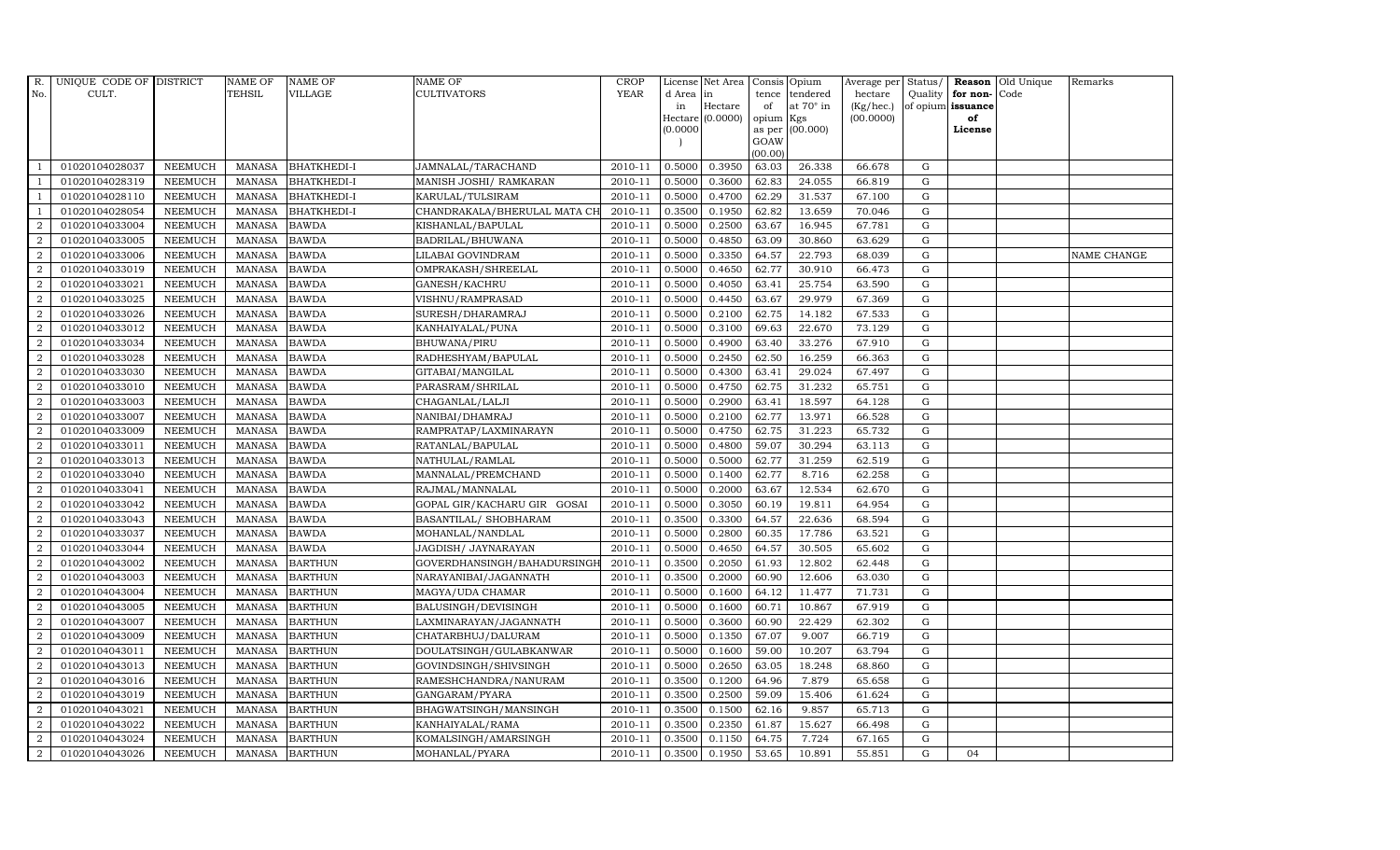| R.             | UNIQUE CODE OF DISTRICT |                | <b>NAME OF</b> | <b>NAME OF</b> | <b>NAME OF</b>               | <b>CROP</b> |           | License Net Area   |         | Consis Opium     | Average per | Status/     |                   | Reason Old Unique | Remarks |
|----------------|-------------------------|----------------|----------------|----------------|------------------------------|-------------|-----------|--------------------|---------|------------------|-------------|-------------|-------------------|-------------------|---------|
| No.            | CULT.                   |                | TEHSIL         | VILLAGE        | <b>CULTIVATORS</b>           | <b>YEAR</b> | d Area in |                    | tence   | tendered         | hectare     |             | Quality for non-  | Code              |         |
|                |                         |                |                |                |                              |             | in        | Hectare            | of      | at $70^\circ$ in | (Kg/hec.)   |             | of opium issuance |                   |         |
|                |                         |                |                |                |                              |             |           | $Hectare (0.0000)$ | opium   | Kgs              | (00.0000)   |             | of                |                   |         |
|                |                         |                |                |                |                              |             | (0.0000)  |                    | GOAW    | as per (00.000)  |             |             | License           |                   |         |
|                |                         |                |                |                |                              |             |           |                    | (00.00) |                  |             |             |                   |                   |         |
| $\overline{2}$ | 01020104043027          | <b>NEEMUCH</b> |                | MANASA BARTHUN | YASHWANTSINGH/RAGHUNATHSINGI | 2010-11     | 0.5000    | 0.2850             | 64.12   | 18.650           | 65.438      | G           |                   |                   |         |
| $\overline{2}$ | 01020104043020          | <b>NEEMUCH</b> | MANASA         | <b>BARTHUN</b> | BALURAM/UDAJI                | 2010-11     | 0.3500    | 0.1450             | 61.27   | 10.153           | 70.021      | G           |                   |                   |         |
| 2              | 01020104043038          | <b>NEEMUCH</b> | <b>MANASA</b>  | <b>BARTHUN</b> | VISHNUPRASAD/MOHANLAL        | 2010-11     | 0.3500    | 0.1000             | 64.96   | 6.709            | 67.090      | G           |                   |                   |         |
| $\overline{2}$ | 01020104043039          | <b>NEEMUCH</b> | MANASA         | <b>BARTHUN</b> | PRAHALADSINGH/BHANWARSINGH   | 2010-11     | 0.3500    | 0.2950             | 61.91   | 18.555           | 62.899      | G           |                   |                   |         |
| $\overline{a}$ | 01020104043042          | <b>NEEMUCH</b> | <b>MANASA</b>  | <b>BARTHUN</b> | SURESHCHANDRA/AMRITRAM       | 2010-11     | 0.5000    | 0.4050             | 60.90   | 25.195           | 62.210      | G           |                   |                   |         |
| 2              | 01020104043044          | <b>NEEMUCH</b> | MANASA         | <b>BARTHUN</b> | GULABSINGH/BHANWARSINGH      | 2010-11     | 0.3500    | 0.1950             | 62.21   | 12.984           | 66.585      | G           |                   |                   |         |
| $\overline{a}$ | 01020104043051          | <b>NEEMUCH</b> | MANASA         | <b>BARTHUN</b> | BASANTKUNWAR/BHARATSINGH     | 2010-11     | 0.3500    | 0.2000             | 62.21   | 13.482           | 67.410      | ${\rm G}$   |                   |                   |         |
| $\overline{2}$ | 01020104043067          | <b>NEEMUCH</b> | <b>MANASA</b>  | <b>BARTHUN</b> | BHANWARLAL/GANESHRAM         | 2010-11     | 0.3500    | 0.2950             | 63.05   | 20.095           | 68.118      | ${\rm G}$   |                   |                   |         |
| $\overline{2}$ | 01020104043055          | <b>NEEMUCH</b> | MANASA         | <b>BARTHUN</b> | GHANSHYAM/BAPULAL            | 2010-11     | 0.5000    | 0.2850             | 62.21   | 17.748           | 62.274      | $\mathbf G$ |                   |                   |         |
| $\overline{2}$ | 01020104043056          | <b>NEEMUCH</b> | <b>MANASA</b>  | <b>BARTHUN</b> | GOVINDSINGH/SAJJANSINGH      | 2010-11     | 0.3500    | 0.2000             | 55.12   | 11.804           | 59.020      | G           |                   |                   |         |
| $\overline{a}$ | 01020104043058          | <b>NEEMUCH</b> | <b>MANASA</b>  | <b>BARTHUN</b> | GOVINDSINGH/BAHADURSINGH     | 2010-11     | 0.3500    | 0.2800             | 55.81   | 15.762           | 56.293      | G           |                   |                   |         |
| $\overline{2}$ | 01020104043059          | <b>NEEMUCH</b> | MANASA         | <b>BARTHUN</b> | DILIPSINGH/GOVERDHANSINGH    | 2010-11     | 0.3500    | 0.1600             | 60.22   | 9.971            | 62.319      | G           |                   |                   |         |
| 2              | 01020104043069          | <b>NEEMUCH</b> | <b>MANASA</b>  | <b>BARTHUN</b> | RAGHUVEERSINGH/MOTISINGH     | 2010-11     | 0.3500    | 0.3200             | 65.08   | 21.095           | 65.922      | G           |                   |                   |         |
| 2              | 01020104043061          | <b>NEEMUCH</b> | MANASA         | <b>BARTHUN</b> | RAMSINGH/RANSINGH            | 2010-11     | 0.3500    | 0.2950             | 63.36   | 20.176           | 68.393      | G           |                   |                   |         |
| $\overline{2}$ | 01020104043068          | <b>NEEMUCH</b> | MANASA         | <b>BARTHUN</b> | KESHARSINGH/SURENDRASINGH    | 2010-11     | 0.3500    | 0.3400             | 62.19   | 21.233           | 62.450      | G           |                   |                   |         |
| $\overline{a}$ | 01020104043072          | <b>NEEMUCH</b> | MANASA         | <b>BARTHUN</b> | HIMMATSINGH/GOVERDHANSINGH   | 2010-11     | 0.3500    | 0.3300             | 61.27   | 20.508           | 62.145      | G           |                   |                   |         |
| 2              | 01020104043076          | <b>NEEMUCH</b> | MANASA         | <b>BARTHUN</b> | UMMEDRAM/GANGARAM            | 2010-11     | 0.3500    | 0.2750             | 59.31   | 15.734           | 57.215      | G           |                   |                   |         |
| 2              | 01020104043079          | <b>NEEMUCH</b> | MANASA         | <b>BARTHUN</b> | BABULAL/BALMUKUND            | 2010-11     | 0.5000    | 0.2100             | 60.86   | 12.911           | 61.481      | G           |                   |                   |         |
| $\overline{2}$ | 01020104043081          | <b>NEEMUCH</b> | MANASA         | <b>BARTHUN</b> | JAGDISHCHANDRA/MANGILAL      | 2010-11     | 0.5000    | 0.2400             | 61.71   | 16.441           | 68.505      | G           |                   |                   |         |
| $\overline{2}$ | 01020104043086          | <b>NEEMUCH</b> | <b>MANASA</b>  | <b>BARTHUN</b> | PRAHALAD/VARDICHANDRA        | 2010-11     | 0.5000    | 0.1150             | 63.05   | 7.728            | 67.201      | G           |                   |                   |         |
| 2              | 01020104043087          | <b>NEEMUCH</b> | <b>MANASA</b>  | <b>BARTHUN</b> | MOHANLAL/NANDA               | 2010-11     | 0.5000    | 0.1550             | 64.12   | 10.461           | 67.490      | G           |                   |                   |         |
| $\overline{a}$ | 01020104043088          | <b>NEEMUCH</b> | MANASA         | <b>BARTHUN</b> | LAXMINARAYAN/SHANKARLAL      | 2010-11     | 0.3500    | 0.2150             | 62.19   | 14.410           | 67.023      | G           |                   |                   |         |
| $\overline{2}$ | 01020104043089          | <b>NEEMUCH</b> | MANASA         | <b>BARTHUN</b> | KARULAL/CHENRAM              | 2010-11     | 0.3500    | 0.1950             | 62.19   | 12.491           | 64.056      | G           |                   |                   |         |
| $\overline{2}$ | 01020104043090          | <b>NEEMUCH</b> | <b>MANASA</b>  | <b>BARTHUN</b> | NANDLAL/RAMPRAHALAD          | 2010-11     | 0.5000    | 0.3050             | 62.19   | 19.412           | 63.646      | $\mathbf G$ |                   |                   |         |
| 2              | 01020104043092          | <b>NEEMUCH</b> | <b>MANASA</b>  | <b>BARTHUN</b> | DASHRATHSINGH/BHOPALSINGH    | 2010-11     | 0.3500    | 0.1900             | 64.94   | 13.294           | 69.969      | G           |                   |                   |         |
| $\overline{2}$ | 01020104043094          | <b>NEEMUCH</b> | <b>MANASA</b>  | <b>BARTHUN</b> | KANHAIYALAL/MAGNIRAM         | 2010-11     | 0.5000    | 0.4400             | 60.86   | 27.413           | 62.302      | G           |                   |                   |         |
| 2              | 01020104043095          | <b>NEEMUCH</b> | <b>MANASA</b>  | <b>BARTHUN</b> | LAXMINARAYAN/KANHAIYALAL     | 2010-11     | 0.3500    | 0.2200             | 62.19   | 13.868           | 63.036      | G           |                   |                   |         |
| 2              | 01020104043098          | <b>NEEMUCH</b> | MANASA         | <b>BARTHUN</b> | GULABSINGH/SWAROOPSINGH      | 2010-11     | 0.3500    | 0.1850             | 59.31   | 11.989           | 64.806      | G           |                   |                   |         |
| 2              | 01020104043099          | <b>NEEMUCH</b> | <b>MANASA</b>  | <b>BARTHUN</b> | MANOHARSINGH/AMARSINGH       | 2010-11     | 0.3500    | 0.1100             | 59.92   | 6.685            | 60.773      | $\mathbf G$ |                   |                   |         |
| $\overline{2}$ | 01020104043100          | <b>NEEMUCH</b> | <b>MANASA</b>  | <b>BARTHUN</b> | PURILAL/BHAGIRATH            | 2010-11     | 0.3500    | 0.3050             | 57.05   | 18.109           | 59.374      | G           |                   |                   |         |
| $\overline{2}$ | 01020104043106          | <b>NEEMUCH</b> | MANASA         | <b>BARTHUN</b> | NANDLAL/BIHARILAL            | 2010-11     | 0.3500    | 0.1900             | 60.90   | 12.232           | 64.379      | G           |                   |                   |         |
| $\overline{a}$ | 01020104043107          | <b>NEEMUCH</b> | <b>MANASA</b>  | <b>BARTHUN</b> | CHENRAM/BHAGIRATH            | 2010-11     | 0.3500    | 0.3250             | 61.87   | 20.974           | 64.535      | G           |                   |                   |         |
| $\overline{a}$ | 01020104043112          | <b>NEEMUCH</b> | MANASA         | <b>BARTHUN</b> | BHERULAL/MADHOLAL            | 2010-11     | 0.5000    | 0.3400             | 63.05   | 21.059           | 61.938      | G           |                   |                   |         |
| 2              | 01020104043115          | <b>NEEMUCH</b> | <b>MANASA</b>  | <b>BARTHUN</b> | GANGARAM/GIRDHARI            | 2010-11     | 0.3500    | 0.1950             | 59.31   | 11.735           | 60.179      | G           |                   |                   |         |
| $\overline{2}$ | 01020104043119          | <b>NEEMUCH</b> | <b>MANASA</b>  | <b>BARTHUN</b> | MANGILAL/DALURAM             | 2010-11     | 0.5000    | 0.3400             | 65.08   | 22.248           | 65.435      | $\mathbf G$ |                   |                   |         |
| $\overline{a}$ | 01020104043120          | <b>NEEMUCH</b> | <b>MANASA</b>  | <b>BARTHUN</b> | MANGILAL/TORIRAM             | 2010-11     | 0.3500    | 0.3350             | 65.08   | 22.704           | 67.773      | G           |                   |                   |         |
| $\overline{2}$ | 01020104043126          | <b>NEEMUCH</b> | <b>MANASA</b>  | <b>BARTHUN</b> | MOHANBAI/DEVILAL             | 2010-11     | 0.5000    | 0.3400             | 65.08   | 22.434           | 65.982      | G           |                   |                   |         |
| $\overline{a}$ | 01020104043131          | <b>NEEMUCH</b> | <b>MANASA</b>  | <b>BARTHUN</b> | DULICHANDRA/CHENRAM          | 2010-11     | 0.3500    | 0.3400             | 61.87   | 21.310           | 62.676      | ${\rm G}$   |                   |                   |         |
| $\overline{2}$ | 01020104043134          | <b>NEEMUCH</b> | <b>MANASA</b>  | <b>BARTHUN</b> | DILIPKUMAR/BHERULAL          | 2010-11     | 0.3500    | 0.2500             | 61.27   | 15.746           | 62.984      | G           |                   |                   |         |
| 2              | 01020104043137          | <b>NEEMUCH</b> | <b>MANASA</b>  | <b>BARTHUN</b> | RAMKISHAN/CHITAR             | 2010-11     | 0.3500    | 0.3000             | 61.93   | 18.791           | 62.637      | $\mathbf G$ |                   |                   |         |
| $\overline{a}$ | 01020104043146          | <b>NEEMUCH</b> |                | MANASA BARTHUN | GOPAL/BHERULAL               | 2010-11     | 0.5000    | 0.4100             | 60.71   | 25.108           | 61.239      | G           |                   |                   |         |
|                |                         |                |                |                |                              |             |           |                    |         |                  |             |             |                   |                   |         |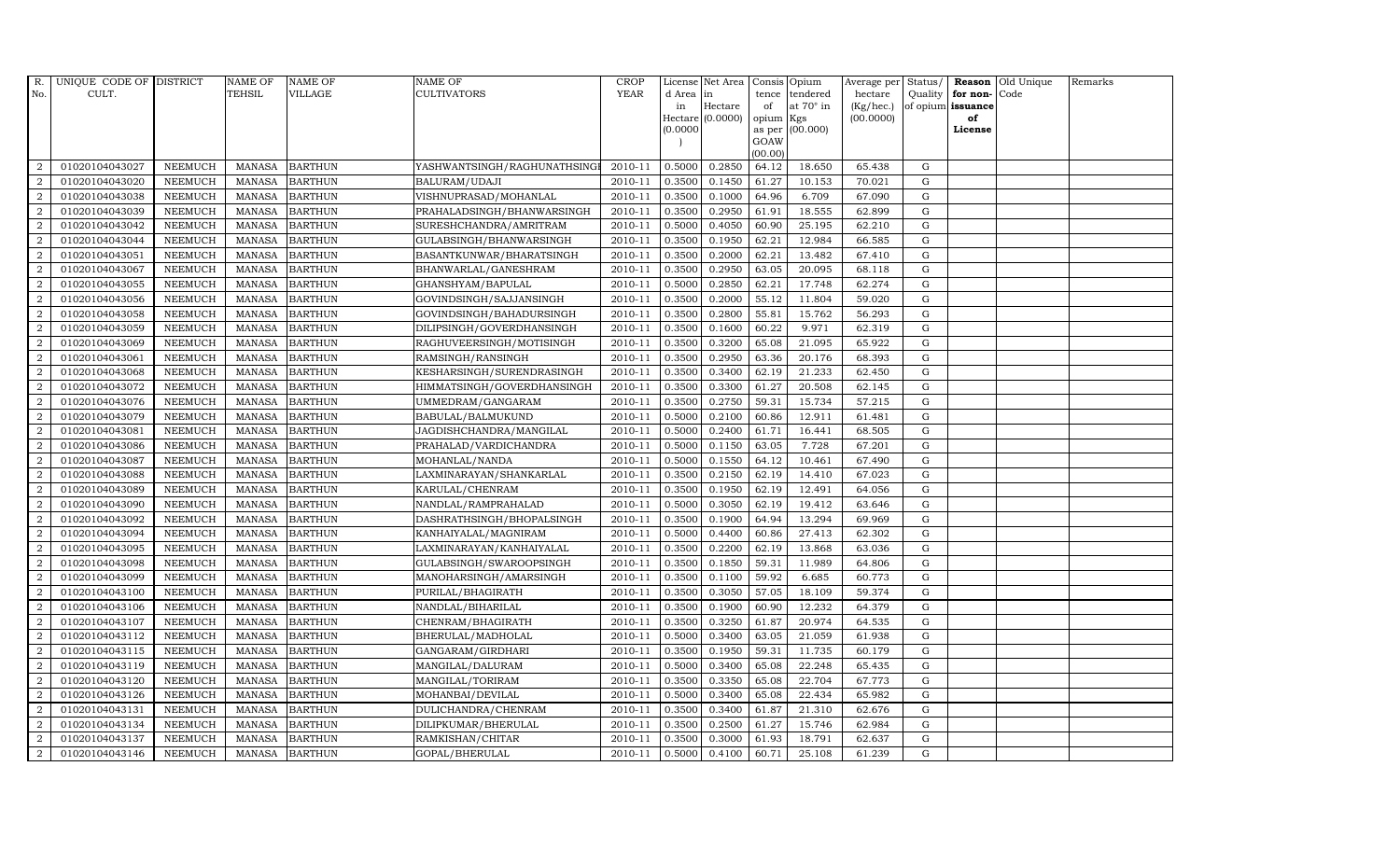| R.               | UNIQUE CODE OF DISTRICT |                | <b>NAME OF</b>  | <b>NAME OF</b>        | <b>NAME OF</b>           | <b>CROP</b> |           | License Net Area Consis Opium |           |                  | Average per Status/ |              |                      | <b>Reason</b> Old Unique | Remarks                  |
|------------------|-------------------------|----------------|-----------------|-----------------------|--------------------------|-------------|-----------|-------------------------------|-----------|------------------|---------------------|--------------|----------------------|--------------------------|--------------------------|
| No.              | CULT.                   |                | <b>TEHSIL</b>   | <b>VILLAGE</b>        | <b>CULTIVATORS</b>       | <b>YEAR</b> | d Area in |                               |           | tence tendered   | hectare             |              | Quality for non-Code |                          |                          |
|                  |                         |                |                 |                       |                          |             | in        | Hectare                       | of        | at $70^\circ$ in | (Kg/hec.)           |              | of opium issuance    |                          |                          |
|                  |                         |                |                 |                       |                          |             | 0.0000    | Hectare (0.0000)              | opium Kgs | as per (00.000)  | (00.0000)           |              | of<br>License        |                          |                          |
|                  |                         |                |                 |                       |                          |             |           |                               | GOAW      |                  |                     |              |                      |                          |                          |
|                  |                         |                |                 |                       |                          |             |           |                               | (00.00)   |                  |                     |              |                      |                          |                          |
| $\overline{2}$   | 01020104043149          | <b>NEEMUCH</b> | MANASA          | <b>BARTHUN</b>        | BHULIBAI/MAGNIRAM        | 2010-11     | 0.5000    | 0.4600                        | 60.71     | 28.274           | 61.465              | G            |                      |                          |                          |
| $\overline{2}$   | 01020104043152          | <b>NEEMUCH</b> | MANASA          | <b>BARTHUN</b>        | KAILASHBAI/SHRINIWAS     | 2010-11     | 0.3500    | 0.3250                        | 60.71     | 19.930           | 61.324              | $\mathbf G$  |                      |                          |                          |
| $\overline{2}$   | 01020104043048          | <b>NEEMUCH</b> | <b>MANASA</b>   | <b>BARTHUN</b>        | BHAGIRATH/KACHRULAL      | 2010-11     | 0.3500    | 0.1950                        | 62.21     | 12.504           | 64.124              | G            |                      |                          |                          |
| $\overline{2}$   | 01020104043155          | <b>NEEMUCH</b> | <b>MANASA</b>   | <b>BARTHUN</b>        | KANHAIYALAL/BAGDIRAM     | 2010-11     | 0.3500    | 0.3550                        | 61.27     | 22.267           | 62.724              | $\mathbf G$  |                      |                          |                          |
| $\overline{2}$   | 01020104043156          | <b>NEEMUCH</b> | <b>MANASA</b>   | <b>BARTHUN</b>        | PURANSINGH/MANSINGH      | 2010-11     | 0.3500    | 0.3000                        | 61.87     | 18.667           | 62.224              | $\mathbf G$  |                      |                          |                          |
| $\overline{2}$   | 01020104043157          | <b>NEEMUCH</b> | <b>MANASA</b>   | <b>BARTHUN</b>        | KAMALKUNWAR/DEEPSINGH    | 2010-11     | 0.3500    | 0.1700                        | 56.13     | 10.585           | 62.265              | $\mathbf{I}$ | 02                   |                          |                          |
| $\overline{2}$   | 01020104043040          | <b>NEEMUCH</b> | <b>MANASA</b>   | <b>BARTHUN</b>        | MOHANLAL/GANGARAM        | 2010-11     | 0.5000    | 0.4050                        | 60.90     | 25.813           | 63.736              | $\mathbf G$  |                      |                          |                          |
| 2                | 01020104043031          | <b>NEEMUCH</b> | <b>MANASA</b>   | <b>BARTHUN</b>        | RAMPRAHALAD/JAGANNATH    | 2010-11     | 0.5000    | 0.2000                        | 64.12     | 13.172           | 65.860              | $\mathbf G$  |                      |                          |                          |
| $\overline{2}$   | 01020104043064          | <b>NEEMUCH</b> | <b>MANASA</b>   | <b>BARTHUN</b>        | KANWARLAL/BIHARILAL      | 2010-11     | 0.5000    | 0.0500                        | 66.97     | 3.425            | 68.500              | G            |                      |                          |                          |
| 2                | 01020104043148          | <b>NEEMUCH</b> | <b>MANASA</b>   | <b>BARTHUN</b>        | MANGILAL/SHANKARLAL      | 2010-11     | 0.5000    | 0.4750                        | 56.21     | 27.077           | 57.005              | $\mathbf G$  |                      |                          |                          |
| $\overline{a}$   | 01020104043080          | <b>NEEMUCH</b> | <b>MANASA</b>   | <b>BARTHUN</b>        | BALRAM/BHANWARLAL        | 2010-11     | 0.5000    | 0.4850                        | 59.06     | 30.703           | 63.305              | $\mathbf G$  |                      |                          |                          |
| $\overline{a}$   | 01020104043101          | <b>NEEMUCH</b> | MANASA          | <b>BARTHUN</b>        | AMBALAL/BHUWANIRAM       | 2010-11     | 0.5000    | 0.2950                        | 56.38     | 17.333           | 58.755              | ${\rm G}$    |                      |                          |                          |
| 2                | 01020104043113          | <b>NEEMUCH</b> | <b>MANASA</b>   | <b>BARTHUN</b>        | INDIRABAI/KANHAIYALAL    | 2010-11     | 0.5000    | 0.4550                        | 63.05     | 28.931           | 63.584              | G            |                      |                          |                          |
| $\overline{2}$   | 01020104043147          | <b>NEEMUCH</b> | <b>MANASA</b>   | <b>BARTHUN</b>        | BALARAM/BAPULAL          | 2010-11     | 0.3500    | 0.3450                        | 65.22     | 22.846           | 66.220              | $\mathbf G$  |                      |                          |                          |
| $\boldsymbol{2}$ | 01020104043130          | <b>NEEMUCH</b> | $\mbox{MANASA}$ | <b>BARTHUN</b>        | SUKHIBAI/MANGILAL        | 2010-11     | 0.3500    | 0.1850                        | 61.93     | 12.244           | 66.184              | ${\rm G}$    |                      |                          |                          |
| 2                | 01020104043164          | <b>NEEMUCH</b> | <b>MANASA</b>   | <b>BARTHUN</b>        | HAMID KHAN/KHAJU KHAN    | 2010-11     | 0.3500    | 0.1500                        | 64.94     | 9.889            | 65.927              | G            |                      |                          |                          |
| 2                | 01020104043065          | <b>NEEMUCH</b> | <b>MANASA</b>   | <b>BARTHUN</b>        | PURANKUNWAR/HIMMATSINGH  | 2010-11     | 0.3500    | 0.1500                        | 60.22     | 9.824            | 65.493              | $\mathbf G$  |                      |                          |                          |
| $\overline{a}$   | 01020104043102          | <b>NEEMUCH</b> | <b>MANASA</b>   | <b>BARTHUN</b>        | JETRAM/KANWARLAL         | 2010-11     | 0.3500    | 0.3400                        | 64.96     | 21.724           | 63.894              | G            |                      |                          |                          |
| $\overline{2}$   | 01020104043129          | <b>NEEMUCH</b> | <b>MANASA</b>   | <b>BARTHUN</b>        | PARWATIBAI/MOHANLAL      | 2010-11     | 0.3500    | 0.1000                        | 64.96     | 6.821            | 68.210              | $\mathbf G$  |                      |                          | <b>NAME CHANGE</b>       |
| $\overline{2}$   | 01020104043032          | NEEMUCH        | <b>MANASA</b>   | <b>BARTHUN</b>        | BHANWARSINGH/GOVINDSINGH | 2010-11     | 0.3500    | 0.3550                        | 55.31     | 20.291           | 57.157              | $\mathbf G$  |                      |                          |                          |
| 2                | 01020104043144          | <b>NEEMUCH</b> | <b>MANASA</b>   | <b>BARTHUN</b>        | BALWANTSINGH/DEVISINGH   | 2010-11     | 0.3500    | 0.1250                        | 58.55     | 7.553            | 60.424              | G            |                      |                          |                          |
| -1               | 01020104025003          | <b>NEEMUCH</b> | <b>MANASA</b>   | <b>BARKHEDA GHATA</b> | CHHAGANLAL/BHANWARLAL    | 2010-11     | 0.5000    | 0.4550                        | 62.35     | 29.394           | 64.602              | G            |                      |                          |                          |
| $\mathbf{1}$     | 01020104025004          | <b>NEEMUCH</b> | <b>MANASA</b>   | <b>BARKHEDA GHATA</b> | MANGILAL/RAMSUKH         | 2010-11     | 0.5000    | 0.4300                        | 62.74     | 27.776           | 64.595              | ${\rm G}$    |                      |                          |                          |
| $\overline{1}$   | 01020104025005          | <b>NEEMUCH</b> | <b>MANASA</b>   | <b>BARKHEDA GHATA</b> | KASHIBAI BOTALAL         | 2010-11     | 0.5000    | 0.4700                        | 64.90     | 30.753           | 65.432              | $\mathbf G$  |                      |                          |                          |
|                  | 01020104025006          | <b>NEEMUCH</b> | <b>MANASA</b>   | <b>BARKHEDA GHATA</b> | DAYARAM/HARJI            | 2010-11     | 0.5000    | 0.3800                        | 62.35     | 24.005           | 63.171              | $\mathbf G$  |                      |                          |                          |
| $\overline{1}$   | 01020104025011          | <b>NEEMUCH</b> | <b>MANASA</b>   | <b>BARKHEDA GHATA</b> | NANALAL/KALU             | 2010-11     | 0.5000    | 0.2400                        | 65.52     | 16.474           | 68.642              | $\mathbf G$  |                      |                          |                          |
|                  | 01020104025012          | <b>NEEMUCH</b> | <b>MANASA</b>   | <b>BARKHEDA GHATA</b> | GHISALAL/MANGILAL        | 2010-11     | 0.3500    | 0.3350                        | 59.44     | 20.685           | 61.746              | $\mathbf G$  |                      |                          |                          |
|                  | 01020104025013          | <b>NEEMUCH</b> | <b>MANASA</b>   | <b>BARKHEDA GHATA</b> | HARLAL/MODA              | 2010-11     | 0.3500    | 0.3550                        | 55.86     | 20.245           | 57.028              | $\mathbf G$  |                      |                          |                          |
| $\overline{1}$   | 01020104025018          | <b>NEEMUCH</b> | <b>MANASA</b>   | <b>BARKHEDA GHATA</b> | MEGHRAJ/MODA             | 2010-11     | 0.5000    | 0.3000                        | 64.90     | 19.683           | 65.610              | $\mathbf G$  |                      |                          |                          |
|                  | 01020104025019          | NEEMUCH        | <b>MANASA</b>   | <b>BARKHEDA GHATA</b> | KANHAIYALAL/CHOKHA       | 2010-11     | 0.5000    | 0.2100                        | 64.90     | 14.538           | 69.229              | G            |                      |                          |                          |
|                  | 01020104025020          | <b>NEEMUCH</b> | <b>MANASA</b>   | <b>BARKHEDA GHATA</b> | BHAWARLAL/GOPAL          | 2010-11     | 0.5000    | 0.3950                        | 64.90     | 25.877           | 65.511              | $\mathbf G$  |                      |                          | NAME CHANGE              |
| $\overline{1}$   | 01020104025021          | <b>NEEMUCH</b> | <b>MANASA</b>   | <b>BARKHEDA GHATA</b> | NANALAL/ HANSA           | 2010-11     | 0.3500    | 0.2100                        | 62.35     | 14.483           | 68.967              | $\mathbf G$  |                      |                          |                          |
|                  | 01020104025022          | <b>NEEMUCH</b> | <b>MANASA</b>   | <b>BARKHEDA GHATA</b> | PARBHULAL KHEMRAJ        | 2010-11     | 0.3500    | 0.1950                        | 62.74     | 12.369           | 63.431              | $\mathbf G$  |                      |                          |                          |
| $\overline{1}$   | 01020104025024          | <b>NEEMUCH</b> | <b>MANASA</b>   | <b>BARKHEDA GHATA</b> | LABHCHAND/CHATARBHUJ     | 2010-11     | 0.3500    | 0.3000                        | 55.34     | 17.203           | 57.343              | $\mathbf G$  |                      |                          |                          |
|                  | 01020104025025          | <b>NEEMUCH</b> | <b>MANASA</b>   | <b>BARKHEDA GHATA</b> | TAPUBAI/PRITHVIRAJ       | 2010-11     | 0.3500    | 0.1950                        | 58.49     | 11.681           | 59.903              | $\mathbf G$  |                      |                          |                          |
|                  | 01020104025026          | <b>NEEMUCH</b> | <b>MANASA</b>   | <b>BARKHEDA GHATA</b> | SOHANLAL/MANGILAL        | 2010-11     | 0.3500    | 0.3400                        | 55.21     | 19.418           | 57.112              | $\mathbf G$  |                      |                          |                          |
| -1               | 01020104025028          | <b>NEEMUCH</b> | <b>MANASA</b>   | BARKHEDA GHATA        | NANDLAL/KALU             | 2010-11     | 0.5000    | 0.2200                        | 59.44     | 14.019           | 63.723              | G            |                      |                          |                          |
| $\overline{1}$   | 01020104025032          | <b>NEEMUCH</b> | <b>MANASA</b>   | <b>BARKHEDA GHATA</b> | CHHAGANLAL/KHEMRAJ       | 2010-11     | 0.3500    | 0.1900                        | 58.60     | 11.335           | 59.658              | ${\rm G}$    |                      |                          |                          |
| $\overline{1}$   | 01020104025034          | <b>NEEMUCH</b> | <b>MANASA</b>   | <b>BARKHEDA GHATA</b> | MANGIBAI/ CHAMPALAL      | 2010-11     | 0.3500    | 0.1950                        | 62.35     | 12.434           | 63.764              | $\mathbf G$  |                      |                          |                          |
| $\overline{1}$   | 01020104025039          | <b>NEEMUCH</b> | <b>MANASA</b>   | <b>BARKHEDA GHATA</b> | RAMNATH/BHANWARNATH      | 2010-11     | 0.3500    | 0.1450                        | 52.92     | 8.626            | 59.490              | $\mathbf G$  | 05                   |                          | <b>ISSUED ON 2015-16</b> |
| $\mathbf{1}$     | 01020104025041          | <b>NEEMUCH</b> |                 | MANASA BARKHEDA GHATA | GHISALAL/ONKARLAL        | 2010-11     | 0.3500    | 0.2000                        | 65.52     | 12.936           | 64.680              | G            |                      |                          |                          |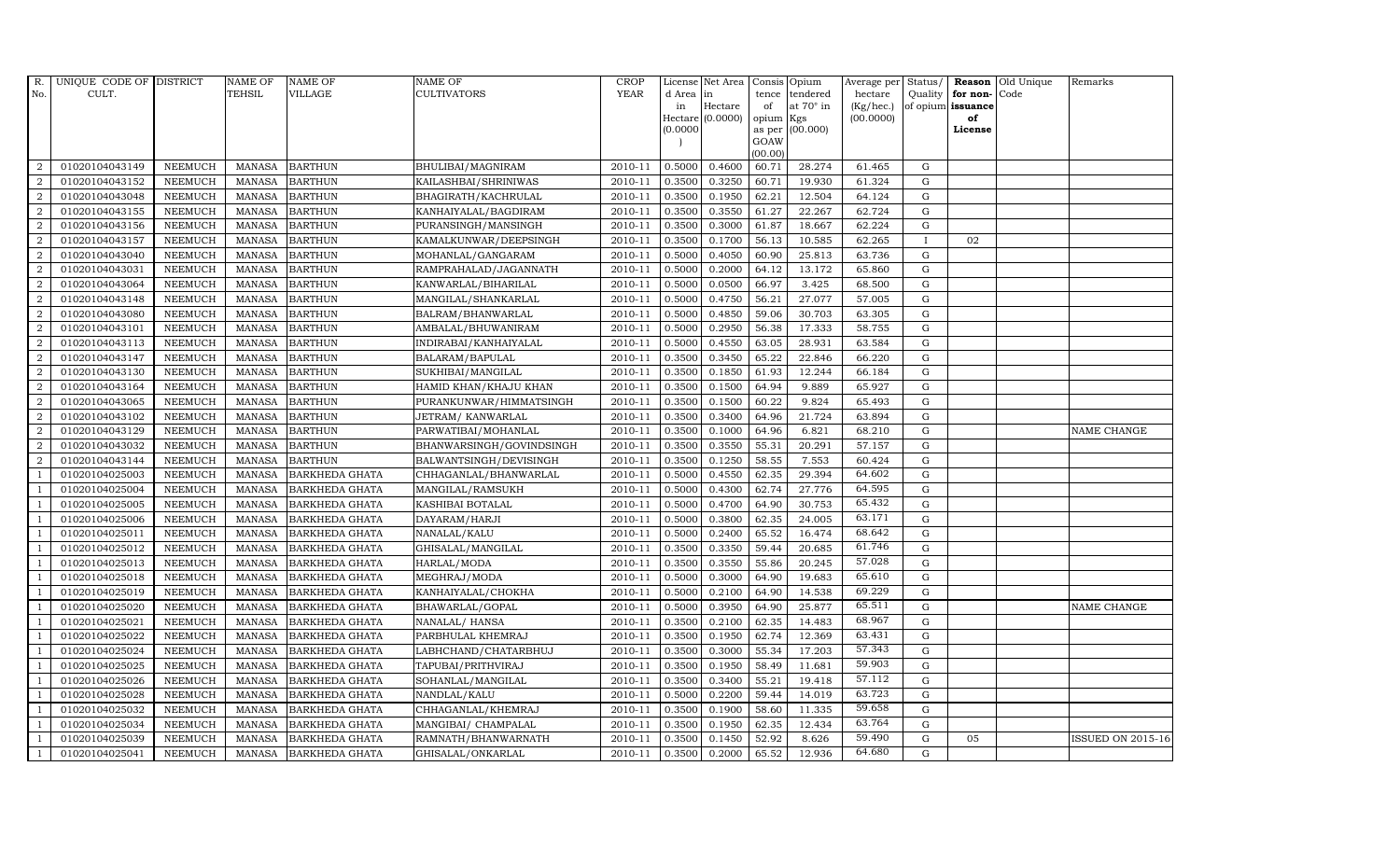|                | R. UNIQUE CODE OF DISTRICT |                | <b>NAME OF</b> | <b>NAME OF</b>        | NAME OF                    | <b>CROP</b> |                     | License Net Area   Consis   Opium |                |                  | Average per Status/ |              |                   | <b>Reason</b> Old Unique | Remarks                        |                                               |
|----------------|----------------------------|----------------|----------------|-----------------------|----------------------------|-------------|---------------------|-----------------------------------|----------------|------------------|---------------------|--------------|-------------------|--------------------------|--------------------------------|-----------------------------------------------|
| No.            | CULT.                      |                | TEHSIL         | VILLAGE               | <b>CULTIVATORS</b>         | YEAR        | d Area              | in                                | tence          | tendered         | hectare             | Quality      | for non-Code      |                          |                                |                                               |
|                |                            |                |                |                       |                            |             | in                  | Hectare                           | of             | at $70^\circ$ in | $(Kg/$ hec.)        |              | of opium issuance |                          |                                |                                               |
|                |                            |                |                |                       |                            |             | Hectare<br>(0.0000) | (0.0000)                          | opium          | Kgs<br>(00.000)  | (00.0000)           |              | of                |                          |                                |                                               |
|                |                            |                |                |                       |                            |             |                     |                                   | as per<br>GOAW |                  |                     |              | License           |                          |                                |                                               |
|                |                            |                |                |                       |                            |             |                     |                                   | (00.00)        |                  |                     |              |                   |                          |                                |                                               |
| <sup>1</sup>   | 01020104025043             | NEEMUCH        | <b>MANASA</b>  | <b>BARKHEDA GHATA</b> | BHANWARLAL/KESHURAM        | 2010-11     | 0.3500              | 0.2100                            | 62.19          | 13.362           | 63.629              | G            |                   |                          |                                |                                               |
|                | 01020104025045             | NEEMUCH        | <b>MANASA</b>  | <b>BARKHEDA GHATA</b> | NATHULAL/DEVA              | 2010-11     | 0.3500              | 0.1900                            | 55.58          | 10.767           | 56.668              | $\mathbf{I}$ | 02                |                          |                                |                                               |
|                | 01020104025048             | NEEMUCH        | <b>MANASA</b>  | <b>BARKHEDA GHATA</b> | MANGIBAI GIRDHARI          | 2010-11     | 0.3500              | 0.2000                            | 58.60          | 12.097           | 60.485              | G            |                   |                          |                                |                                               |
|                | 01020104025049             | <b>NEEMUCH</b> | <b>MANASA</b>  | BARKHEDA GHATA        | SHANKARLAL/KALURAM         | 2010-11     | 0.3500              | 0.1800                            | 59.44          | 11.540           | 64.111              | G            |                   |                          |                                |                                               |
|                | 01020104025052             | NEEMUCH        | <b>MANASA</b>  | BARKHEDA GHATA        | BHAGCHANDRA/HANRAJ         | 2010-11     | 0.5000              | 0.3000                            | 62.19          | 19.288           | 64.293              | G            |                   |                          |                                |                                               |
|                | 01020104025031             | NEEMUCH        | <b>MANASA</b>  | <b>BARKHEDA GHATA</b> | SHAMBHULAL/BHAGCHAND       | 2010-11     | 0.3500              | 0.2950                            | 55.14          | 16.510           | 55.966              | G            | 04                |                          |                                | TRANSFER BANGEDA GHATA,CITTORGARH-III 2017-18 |
|                | 01020104025053             | <b>NEEMUCH</b> | <b>MANASA</b>  | <b>BARKHEDA GHATA</b> | NATHULAL/NANALAL           | 2010-11     | 0.3500              | 0.3350                            | 58.49          | 20.839           | 62.206              | G            |                   |                          |                                |                                               |
|                | 01020104025054             | NEEMUCH        | <b>MANASA</b>  | <b>BARKHEDA GHATA</b> | PRABHULAL/PREMCHANDRA      | 2010-11     | 0.5000              | 0.2800                            | 62.74          | 18.894           | 67.479              | G            |                   |                          |                                |                                               |
|                | 01020104025055             | <b>NEEMUCH</b> | <b>MANASA</b>  | <b>BARKHEDA GHATA</b> | AMARCHANDRA/NARAYAN        | 2010-11     | 0.3500              | 0.1800                            | 58.60          | 10.732           | 59.622              | G            |                   |                          |                                |                                               |
|                | 01020104025057             | NEEMUCH        | <b>MANASA</b>  | <b>BARKHEDA GHATA</b> | KANHAIYALAL/SUKHLAL        | 2010-11     | 0.5000              | 0.4850                            | 57.57          | 28.941           | 59.672              | G            |                   |                          |                                |                                               |
| <sup>1</sup>   | 01020104025061             | NEEMUCH        | <b>MANASA</b>  | BARKHEDA GHATA        | TULSIRAM/RATANLAL          | 2010-11     | 0.5000              | 0.3950                            | 58.49          | 25.042           | 63.397              | G            |                   |                          |                                |                                               |
| $\overline{1}$ | 01020104025067             | NEEMUCH        | <b>MANASA</b>  | <b>BARKHEDA GHATA</b> | NANALAL/VARDICHANDRA       | 2010-11     | 0.3500              | 0.2450                            | 62.74          | 15.972           | 65.192              | G            |                   |                          |                                |                                               |
| $\overline{1}$ | 01020104025072             | NEEMUCH        | <b>MANASA</b>  | <b>BARKHEDA GHATA</b> | KANHAIYALAL/MODA           | 2010-11     | 0.5000              | 0.3450                            | 58.49          | 21.107           | 61.180              | G            |                   |                          |                                |                                               |
|                | 01020104025078             | <b>NEEMUCH</b> | <b>MANASA</b>  | <b>BARKHEDA GHATA</b> | KAILASH/BHANWARLAL         | 2010-11     | 0.3500              | 0.2000                            | 57.57          | 11.966           | 59.830              | G            |                   |                          |                                |                                               |
|                | 01020104025007             | <b>NEEMUCH</b> | <b>MANASA</b>  | BARKHEDA GHATA        | CHITARBAI/HEMRAJ           | 2010-11     | 0.3500              |                                   |                |                  |                     | $\mathbf{F}$ |                   |                          |                                |                                               |
| <sup>1</sup>   | 01020104025075             | <b>NEEMUCH</b> | <b>MANASA</b>  | <b>BARKHEDA GHATA</b> | GHISALAL/CHHAGANLAL        | 2010-11     | 0.3500              | 0.1900 55.34                      |                | 11.013           | 57.963              | G            |                   |                          |                                |                                               |
| $\overline{1}$ | 01020104025037             | <b>NEEMUCH</b> | <b>MANASA</b>  | <b>BARKHEDA GHATA</b> | SOHANI BAI / BHERULAL      | 2010-11     | 0.3500              | 0.2050                            | 57.57          | 11.111           | 54.200              | G            | 04                |                          | <b>ISSUED ON 2016-17</b>       |                                               |
| $\overline{1}$ | 01020104025030             | NEEMUCH        | <b>MANASA</b>  | <b>BARKHEDA GHATA</b> | KASHI BAI/ NANALAL         | 2010-11     | 0.3500              | 0.3400                            | 53.36          | 18.348           | 53.965              | G            | 04                |                          | ISSUED ON 2016-17              |                                               |
|                | 01020104025002             | NEEMUCH        | <b>MANASA</b>  | <b>BARKHEDA GHATA</b> | NANDLAL PYARCHAND          | 2010-11     | 0.5000              | 0.3100                            | 59.44          | 18.715           | 60.371              | G            |                   |                          |                                |                                               |
|                | 01020104025040             | <b>NEEMUCH</b> | <b>MANASA</b>  | <b>BARKHEDA GHATA</b> | <b>GHISI BAI/PRABHULAL</b> | 2010-11     | 0.5000              | 0.3650                            | 54.99          | 20.983           | 57.488              | G            | 05                |                          | <b>ISSUED ON 2015-16</b>       |                                               |
| -1             | 01020104025023             | NEEMUCH        | <b>MANASA</b>  | <b>BARKHEDA GHATA</b> | NANIBAI/SHAMBHULAL         | 2010-11     | 0.5000              | 0.1950                            | 65.52          | 12.636           | 64.800              | G            |                   |                          |                                |                                               |
| <sup>1</sup>   | 01020104025062             | NEEMUCH        | <b>MANASA</b>  | <b>BARKHEDA GHATA</b> | KAMLABAI/LAXMAN            | 2010-11     | 0.3500              | 0.3050                            | 57.42          | 18.309           | 60.030              | G            |                   |                          |                                |                                               |
| $\overline{1}$ | 01020104025058             | NEEMUCH        | <b>MANASA</b>  | <b>BARKHEDA GHATA</b> | SHANTILAL/GHISALAL         | 2010-11     | 0.3500              | 0.2150                            | 62.74          | 14.152           | 65.823              | G            |                   |                          | NAME CHANGE                    |                                               |
| -1             | 01020104025089             | NEEMUCH        | <b>MANASA</b>  | <b>BARKHEDA GHATA</b> | PANNALAL/RUPA              | 2010-11     | 0.5000              | 0.2350                            | 50.41          | 12.566           | 53.472              | G            | 05                |                          | 102010400601 ISSUED ON 2016-17 |                                               |
| $\overline{2}$ | 01020104054004             | <b>NEEMUCH</b> | <b>MANASA</b>  | <b>BARDIYA KENT</b>   | SHIVLAL/LALA               | 2010-11     | 0.3500              | 0.2100                            | 58.10          | 13.554           | 64.542              | G            |                   |                          |                                |                                               |
| $\overline{2}$ | 01020104054005             | NEEMUCH        | <b>MANASA</b>  | <b>BARDIYA KENT</b>   | NANALAL/UDA                | 2010-11     | 0.5000              | 0.2400                            | 56.89          | 15.011           | 62.545              | G            |                   |                          |                                |                                               |
| 2              | 01020104054006             | <b>NEEMUCH</b> | <b>MANASA</b>  | <b>BARDIYA KENT</b>   | MOHANLAL/SUNDARBAI         | 2010-11     | 0.3500              | 0.3250                            | 58.10          | 20.916           | 64.357              | G            |                   |                          |                                |                                               |
| 2              | 01020104054007             | NEEMUCH        | <b>MANASA</b>  | <b>BARDIYA KENT</b>   | AMRITLAL/RAMLAL            | 2010-11     | 0.5000              | 0.3950                            | 60.05          | 24.346           | 61.635              | G            |                   |                          |                                |                                               |
| $\overline{2}$ | 01020104054010             | NEEMUCH        | <b>MANASA</b>  | <b>BARDIYA KENT</b>   | BHULIBAI/KANWARLAL         | 2010-11     | 0.3500              | 0.1900                            | 60.82          | 12.720           | 66.948              | G            |                   |                          |                                |                                               |
| $\overline{2}$ | 01020104054011             | NEEMUCH        | <b>MANASA</b>  | <b>BARDIYA KENT</b>   | SHYAMUBAI/KARU             | 2010-11     | 0.3500              | 0.1100                            | 55.87          | 6.864            | 62.400              | G            |                   |                          |                                |                                               |
| 2              | 01020104054015             | <b>NEEMUCH</b> | <b>MANASA</b>  | <b>BARDIYA KENT</b>   | <b>BALCHAND/HEERA</b>      | 2010-11     | 0.3500              | 0.3050                            | 55.56          | 18.827           | 61.728              | G            |                   |                          |                                |                                               |
| $\overline{a}$ | 01020104054018             | <b>NEEMUCH</b> | <b>MANASA</b>  | <b>BARDIYA KENT</b>   | DHAPUBAI/GORILAL           | 2010-11     | 0.3500              | 0.2750                            | 58.77          | 16.808           | 61.121              | G            |                   |                          |                                |                                               |
| 2              | 01020104054024             | NEEMUCH        | <b>MANASA</b>  | <b>BARDIYA KENT</b>   | MUNNASINGH/PRATAPSINGH     | 2010-11     | 0.5000              | 0.3350                            | 58.90          | 20.026           | 59.779              | G            |                   |                          |                                |                                               |
| 2              | 01020104054029             | NEEMUCH        | <b>MANASA</b>  | <b>BARDIYA KENT</b>   | GHISALAL/KACHRU            | 2010-11     | 0.5000              | 0.3900                            | 58.77          | 23.651           | 60.643              | G            |                   |                          |                                |                                               |
| $\overline{2}$ | 01020104054030             | NEEMUCH        | <b>MANASA</b>  | <b>BARDIYA KENT</b>   | GANGARAM/KARULAL           | 2010-11     | 0.5000              | 0.1100                            | 65.44          | 8.068            | 73.345              | G            |                   |                          |                                |                                               |
| $\overline{a}$ | 01020104054031             | <b>NEEMUCH</b> | <b>MANASA</b>  | <b>BARDIYA KENT</b>   | GANPATLAL/KARULAL          | 2010-11     | 0.5000              | 0.4700                            | 54.02          | 29.001           | 61.704              | G            | 05                |                          | <b>ISSUED ON 2015-16</b>       |                                               |
| $\overline{2}$ | 01020104054034             | <b>NEEMUCH</b> | <b>MANASA</b>  | <b>BARDIYA KENT</b>   | MANGIBAI/NARAYAN           | 2010-11     | 0.5000              | 0.3800                            | 58.27          | 23.383           | 61.534              | G            |                   |                          |                                |                                               |
| $\overline{2}$ | 01020104054032             | <b>NEEMUCH</b> | <b>MANASA</b>  | <b>BARDIYA KENT</b>   | KANHAIYALAL/BHONA          | 2010-11     | 0.3500              | 0.2000                            | 54.63          | 11.933           | 59.665              | G            | 05                |                          | ISSUED ON 2015-16              |                                               |
| 2              | 01020104054035             | NEEMUCH        | <b>MANASA</b>  | <b>BARDIYA KENT</b>   | CHAMPALAL/MAGNA            | 2010-11     | 0.5000              | 0.4800                            | 56.45          | 27.854           | 58.029              | G            |                   |                          |                                |                                               |
| $\overline{2}$ | 01020104054036             | NEEMUCH        | <b>MANASA</b>  | <b>BARDIYA KENT</b>   | BHANWARKUNWAR/NAHARSINGH   | 2010-11     | 0.5000              | 0.2150                            | 61.24          | 13.245           | 61.605              | $\mathbf{I}$ | 02                |                          |                                |                                               |
| $\overline{2}$ | 01020104054042             | NEEMUCH        | MANASA         | <b>BARDIYA KENT</b>   | RADHESHYAM/DALLA           | 2010-11     | 0.5000              | 0.3500                            | 58.10          | 21.472           | 61.349              | G            |                   |                          |                                |                                               |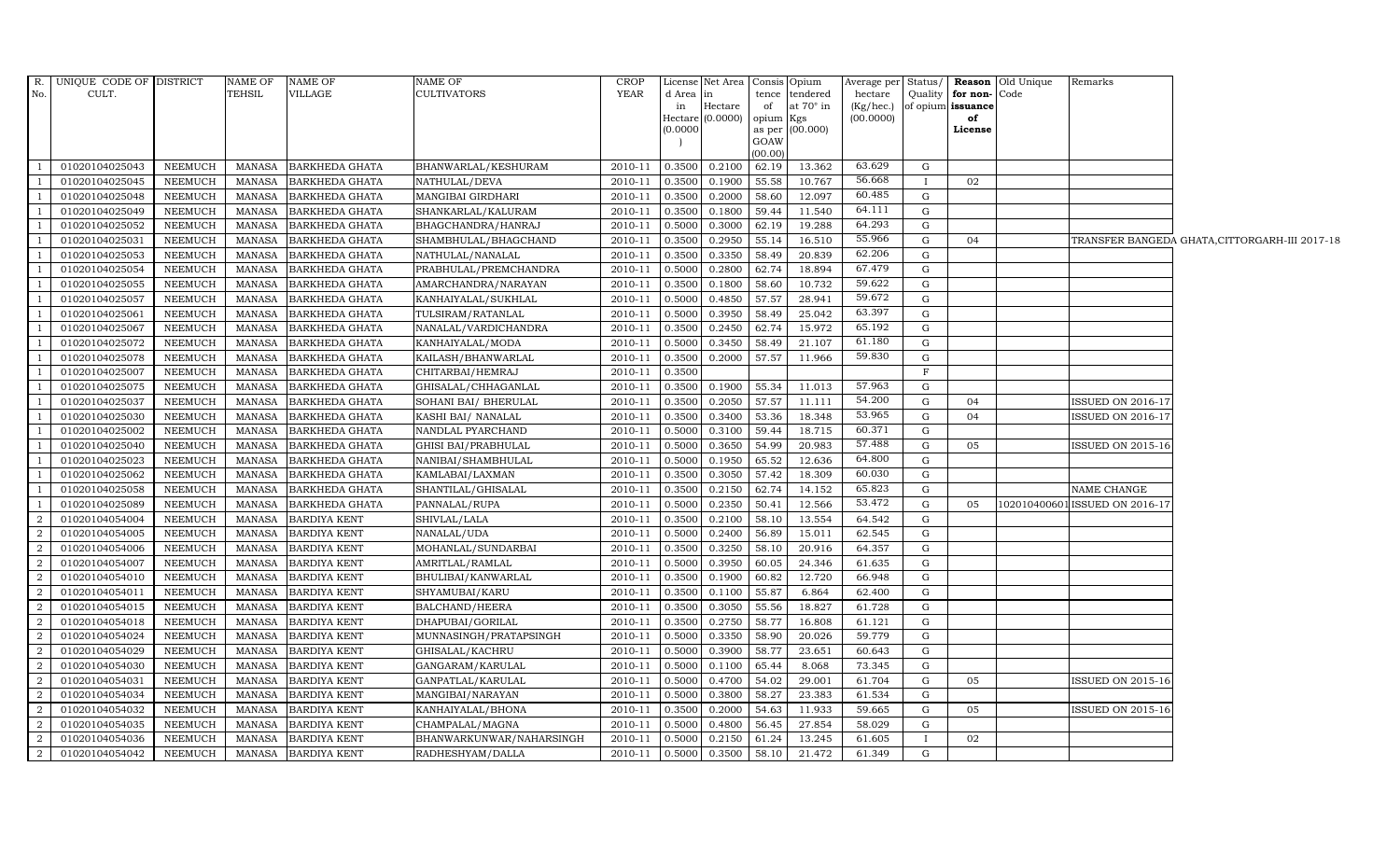| R.             | UNIQUE CODE OF DISTRICT |                | <b>NAME OF</b> | <b>NAME OF</b>       | <b>NAME OF</b>             | <b>CROP</b> |          | License Net Area            | Consis Opium    |                 | Average per            | Status/   |                         | <b>Reason</b> Old Unique | Remarks                  |
|----------------|-------------------------|----------------|----------------|----------------------|----------------------------|-------------|----------|-----------------------------|-----------------|-----------------|------------------------|-----------|-------------------------|--------------------------|--------------------------|
| No.            | CULT.                   |                | <b>TEHSIL</b>  | <b>VILLAGE</b>       | <b>CULTIVATORS</b>         | <b>YEAR</b> | d Area   | in                          |                 | tence tendered  | hectare                | Quality   | for non-Code            |                          |                          |
|                |                         |                |                |                      |                            |             | in       | Hectare<br>Hectare (0.0000) | of<br>opium Kgs | at 70° in       | (Kg/hec.)<br>(00.0000) |           | of opium issuance<br>of |                          |                          |
|                |                         |                |                |                      |                            |             | (0.0000) |                             |                 | as per (00.000) |                        |           | License                 |                          |                          |
|                |                         |                |                |                      |                            |             |          |                             | GOAW            |                 |                        |           |                         |                          |                          |
|                |                         |                |                |                      |                            |             |          |                             | (00.00)         |                 |                        |           |                         |                          |                          |
| 2              | 01020104054008          | <b>NEEMUCH</b> | MANASA         | <b>BARDIYA KENT</b>  | BHANWARIBAI/MANGILAL       | 2010-11     | 0.3500   | 0.2050                      | 56.13           | 12.309          | 60.044                 | G         |                         |                          |                          |
| $\overline{2}$ | 01020104050001          | <b>NEEMUCH</b> | <b>MANASA</b>  | <b>BARDIYA JAGIR</b> | MOTILAL/RATANLAL           | 2010-11     | 0.5000   | 0.3000                      | 60.07           | 19.720          | 65.734                 | ${\rm G}$ |                         |                          |                          |
| $\overline{2}$ | 01020104050011          | <b>NEEMUCH</b> | <b>MANASA</b>  | <b>BARDIYA JAGIR</b> | BHANWARLAL/PRABHULAL       | 2010-11     | 0.5000   | 0.4650                      | 58.98           | 30.038          | 64.597                 | G         |                         |                          |                          |
| $\overline{2}$ | 01020104050012          | <b>NEEMUCH</b> | <b>MANASA</b>  | <b>BARDIYA JAGIR</b> | CHAGANLAL/PRABHULAL        | 2010-11     | 0.5000   | 0.4800                      | 61.58           | 30.544          | 63.633                 | G         |                         |                          |                          |
| $\overline{2}$ | 01020104050020          | <b>NEEMUCH</b> | <b>MANASA</b>  | <b>BARDIYA JAGIR</b> | TULSIRAM/RAMLAL            | 2010-11     | 0.5000   | 0.5100                      | 62.24           | 32.676          | 64.071                 | ${\rm G}$ |                         |                          |                          |
| 2              | 01020104050021          | <b>NEEMUCH</b> | <b>MANASA</b>  | <b>BARDIYA JAGIR</b> | UDAILAL/NANDRAM            | 2010-11     | 0.5000   | 0.4900                      | 63.95           | 34.003          | 69.394                 | G         |                         |                          |                          |
| 2              | 01020104050023          | <b>NEEMUCH</b> | <b>MANASA</b>  | <b>BARDIYA JAGIR</b> | DHANRAJ/NANDRAM            | 2010-11     | 0.5000   | 0.3950                      | 61.58           | 27.122          | 68.663                 | ${\rm G}$ |                         |                          |                          |
| $\overline{2}$ | 01020104050024          | <b>NEEMUCH</b> | <b>MANASA</b>  | <b>BARDIYA JAGIR</b> | RADHIBAI/MULCHANDRA        | 2010-11     | 0.5000   | 0.4550                      | 56.23           | 28.420          | 62.462                 | G         |                         |                          |                          |
| $\overline{2}$ | 01020104050025          | <b>NEEMUCH</b> | <b>MANASA</b>  | <b>BARDIYA JAGIR</b> | NATHIBAI/BHERULAL          | 2010-11     | 0.3500   | 0.3350                      | 59.11           | 21.094          | 62.967                 | G         |                         |                          |                          |
| $\overline{2}$ | 01020104050027          | <b>NEEMUCH</b> | <b>MANASA</b>  | <b>BARDIYA JAGIR</b> | RANCHOR/RATANLAL           | 2010-11     | 0.5000   | 0.4000                      | 61.12           | 26.648          | 66.621                 | G         |                         |                          |                          |
| 2              | 01020104050033          | <b>NEEMUCH</b> | <b>MANASA</b>  | <b>BARDIYA JAGIR</b> | SOHANBAI/AMIRCHAND         | 2010-11     | 0.5000   | 0.2700                      | 63.27           | 18.529          | 68.626                 | G         |                         |                          |                          |
| 2              | 01020104050008          | <b>NEEMUCH</b> | <b>MANASA</b>  | <b>BARDIYA JAGIR</b> | SUKHIBAI/RAMCHANDRA        | 2010-11     | 0.5000   | 0.4900                      | 59.42           | 30.211          | 61.655                 | G         |                         |                          |                          |
| 2              | 01020104050037          | <b>NEEMUCH</b> | <b>MANASA</b>  | <b>BARDIYA JAGIR</b> | SURAJBAI/RATANNATH         | 2010-11     | 0.5000   | 0.3800                      | 59.42           | 23.946          | 63.016                 | G         |                         |                          |                          |
| $\overline{2}$ | 01020104050038          | <b>NEEMUCH</b> | <b>MANASA</b>  | <b>BARDIYA JAGIR</b> | BALARAM/MADHURAM           | 2010-11     | 0.5000   | 0.4550                      | 62.14           | 30.324          | 66.647                 | G         |                         |                          |                          |
| $\overline{2}$ | 01020104050039          | <b>NEEMUCH</b> | <b>MANASA</b>  | <b>BARDIYA JAGIR</b> | RAJIBAI/KALURAM            | 2010-11     | 0.5000   | 0.4950                      | 61.12           | 30.499          | 61.614                 | ${\rm G}$ |                         |                          |                          |
| 2              | 01020104050040          | <b>NEEMUCH</b> | <b>MANASA</b>  | <b>BARDIYA JAGIR</b> | MULCHANDRA/NANDRAM PATIDAR | 2010-11     | 0.5000   | 0.5000                      | 62.35           | 31.941          | 63.882                 | G         |                         |                          |                          |
| 2              | 01020104050041          | <b>NEEMUCH</b> | <b>MANASA</b>  | <b>BARDIYA JAGIR</b> | KANHAIYALAL/ONKAR          | 2010-11     | 0.5000   | 0.4750                      | 60.63           | 31.181          | 65.645                 | G         |                         |                          |                          |
| 2              | 01020104050046          | <b>NEEMUCH</b> | <b>MANASA</b>  | <b>BARDIYA JAGIR</b> | CHATARSINGH/ARJUNSINGH     | 2010-11     | 0.5000   | 0.4200                      | 62.14           | 27.137          | 64.612                 | G         |                         |                          |                          |
| $\overline{2}$ | 01020104050080          | <b>NEEMUCH</b> | <b>MANASA</b>  | <b>BARDIYA JAGIR</b> | BANSHILAL/CHATRA           | 2010-11     | 0.5000   | 0.5050                      | 53.39           | 28.365          | 56.169                 | ${\rm G}$ | 05                      |                          | <b>ISSUED ON 2015-16</b> |
| $\overline{2}$ | 01020104050049          | <b>NEEMUCH</b> | <b>MANASA</b>  | <b>BARDIYA JAGIR</b> | BHANWARLAL/MANGILAL        | 2010-11     | 0.5000   | 0.2200                      | 62.14           | 14.461          | 65.731                 | G         |                         |                          |                          |
| 2              | 01020104050052          | <b>NEEMUCH</b> | <b>MANASA</b>  | <b>BARDIYA JAGIR</b> | JAGANNATH/RAMLAL           | 2010-11     | 0.5000   | 0.2600                      | 63.38           | 16.461          | 63.312                 | G         |                         |                          |                          |
| 2              | 01020104050054          | <b>NEEMUCH</b> | <b>MANASA</b>  | <b>BARDIYA JAGIR</b> | RAJMAL/LAXMAN              | 2010-11     | 0.5000   | 0.3700                      | 61.12           | 24.535          | 66.311                 | G         |                         |                          |                          |
| $\overline{2}$ | 01020104050057          | <b>NEEMUCH</b> | MANASA         | <b>BARDIYA JAGIR</b> | BASANTILAL/KANHAIYALAL     | 2010-11     | 0.5000   | 0.5050                      | 60.70           | 32.960          | 65.268                 | G         |                         |                          |                          |
| 2              | 01020104050004          | <b>NEEMUCH</b> | <b>MANASA</b>  | <b>BARDIYA JAGIR</b> | BASANTIBAI/KANHAIYALAL     | 2010-11     | 0.3500   | 0.3400                      | 58.97           | 20.993          | 61.745                 | ${\rm G}$ |                         |                          | NAME CHANGE              |
| 2              | 01020104050059          | <b>NEEMUCH</b> | <b>MANASA</b>  | <b>BARDIYA JAGIR</b> | MADANLAL/LAXMAN            | 2010-11     | 0.5000   | 0.4950                      | 60.07           | 30.610          | 61.838                 | G         |                         |                          |                          |
| $\overline{2}$ | 01020104050068          | <b>NEEMUCH</b> | <b>MANASA</b>  | <b>BARDIYA JAGIR</b> | DAMARLAL/CHOGALAL          | 2010-11     | 0.5000   | 0.4950                      | 54.70           | 28.569          | 57.715                 | G         | 05                      |                          | ISSUED ON 2015-16        |
| 2              | 01020104050070          | <b>NEEMUCH</b> | <b>MANASA</b>  | <b>BARDIYA JAGIR</b> | KAMLESH KUMAR/KESHARIMAL   | 2010-11     | 0.5000   | 0.4400                      | 60.07           | 27.598          | 62.722                 | G         |                         |                          |                          |
| 2              | 01020104050075          | <b>NEEMUCH</b> | <b>MANASA</b>  | <b>BARDIYA JAGIR</b> | MANGILAL/ONKARLAL          | 2010-11     | 0.5000   | 0.3950                      | 62.95           | 28.444          | 72.011                 | G         |                         |                          |                          |
| 2              | 01020104050079          | <b>NEEMUCH</b> | <b>MANASA</b>  | <b>BARDIYA JAGIR</b> | JAGDISH/BHANWARLAL         | 2010-11     | 0.5000   | 0.4950                      | 56.45           | 30.120          | 60.849                 | ${\rm G}$ |                         |                          |                          |
| $\overline{2}$ | 01020104050003          | <b>NEEMUCH</b> | <b>MANASA</b>  | <b>BARDIYA JAGIR</b> | MOHANLAL/ONKARLAL          | 2010-11     | 0.5000   | 0.4200                      | 59.42           | 26.518          | 63.139                 | G         |                         |                          |                          |
| $\overline{2}$ | 01020104050009          | <b>NEEMUCH</b> | <b>MANASA</b>  | <b>BARDIYA JAGIR</b> | BHANWARLAL/RADHAKISHAN     | 2010-11     | 0.3500   | 0.3500                      | 58.98           | 20.508          | 58.595                 | G         |                         |                          |                          |
| 2              | 01020104050073          | <b>NEEMUCH</b> | <b>MANASA</b>  | <b>BARDIYA JAGIR</b> | BABULAL/LAXMAN             | 2010-11     | 0.5000   | 0.2450                      | 62.52           | 15.541          | 63.433                 | G         |                         |                          |                          |
| $\overline{a}$ | 01020104050061          | <b>NEEMUCH</b> | <b>MANASA</b>  | <b>BARDIYA JAGIR</b> | KANKUBAI/KESHURAM          | 2010-11     | 0.5000   | 0.4700                      | 59.11           | 28.567          | 60.781                 | G         |                         |                          |                          |
| 2              | 01020104050006          | <b>NEEMUCH</b> | <b>MANASA</b>  | <b>BARDIYA JAGIR</b> | NANIBAI/GHASILAL           | 2010-11     | 0.5000   | 0.4600                      | 59.11           | 26.650          | 57.935                 | ${\rm G}$ |                         |                          |                          |
| $\overline{2}$ | 01020104050093          | <b>NEEMUCH</b> | <b>MANASA</b>  | <b>BARDIYA JAGIR</b> | SADARAM/KESHURAM           | 2010-11     | 0.5000   | 0.4950                      | 62.61           | 31.225          | 63.080                 | G         |                         |                          |                          |
| $\overline{2}$ | 01020104050094          | <b>NEEMUCH</b> | <b>MANASA</b>  | <b>BARDIYA JAGIR</b> | SURESH KUMAR/ SHYAMLAL     | 2010-11     | 0.5000   | 0.4600                      | 59.11           | 29.276          | 63.644                 | G         |                         |                          | TRANSFER/ SAWAN N-I      |
| $\overline{2}$ | 01020104050053          | <b>NEEMUCH</b> | <b>MANASA</b>  | <b>BARDIYA JAGIR</b> | BHANWARNATH/RATANNATH      | 2010-11     | 0.5000   | 0.4200                      | 62.09           | 27.639          | 65.807                 | G         |                         |                          |                          |
| 2              | 01020104050074          | <b>NEEMUCH</b> | <b>MANASA</b>  | <b>BARDIYA JAGIR</b> | GANPAT/BHUWANA             | 2010-11     | 0.3500   | 0.3300                      | 56.21           | 19.119          | 57.936                 | G         |                         |                          |                          |
| 2              | 01020104040002          | <b>NEEMUCH</b> | <b>MANASA</b>  | <b>BANI</b>          | SUMITRABAI/DEVRAM          | 2010-11     | 0.3500   | 0.1650                      | 59.39           | 10.173          | 61.655                 | G         |                         |                          | NAME CHANGE              |
| 2              | 01020104040003          | <b>NEEMUCH</b> | <b>MANASA</b>  | <b>BANI</b>          | MANGILAL/RAMCHANDRA        | 2010-11     | 0.5000   | 0.5000                      | 66.95           | 33.886          | 67.773                 | G         |                         |                          |                          |
| $\overline{a}$ | 01020104040004          | <b>NEEMUCH</b> | MANASA         | <b>BANI</b>          | FULKUNWAR/RAMNARAYAN       | 2010-11     | 0.5000   | 0.3950                      | 64.42           | 25.685          | 65.026                 | G         |                         |                          |                          |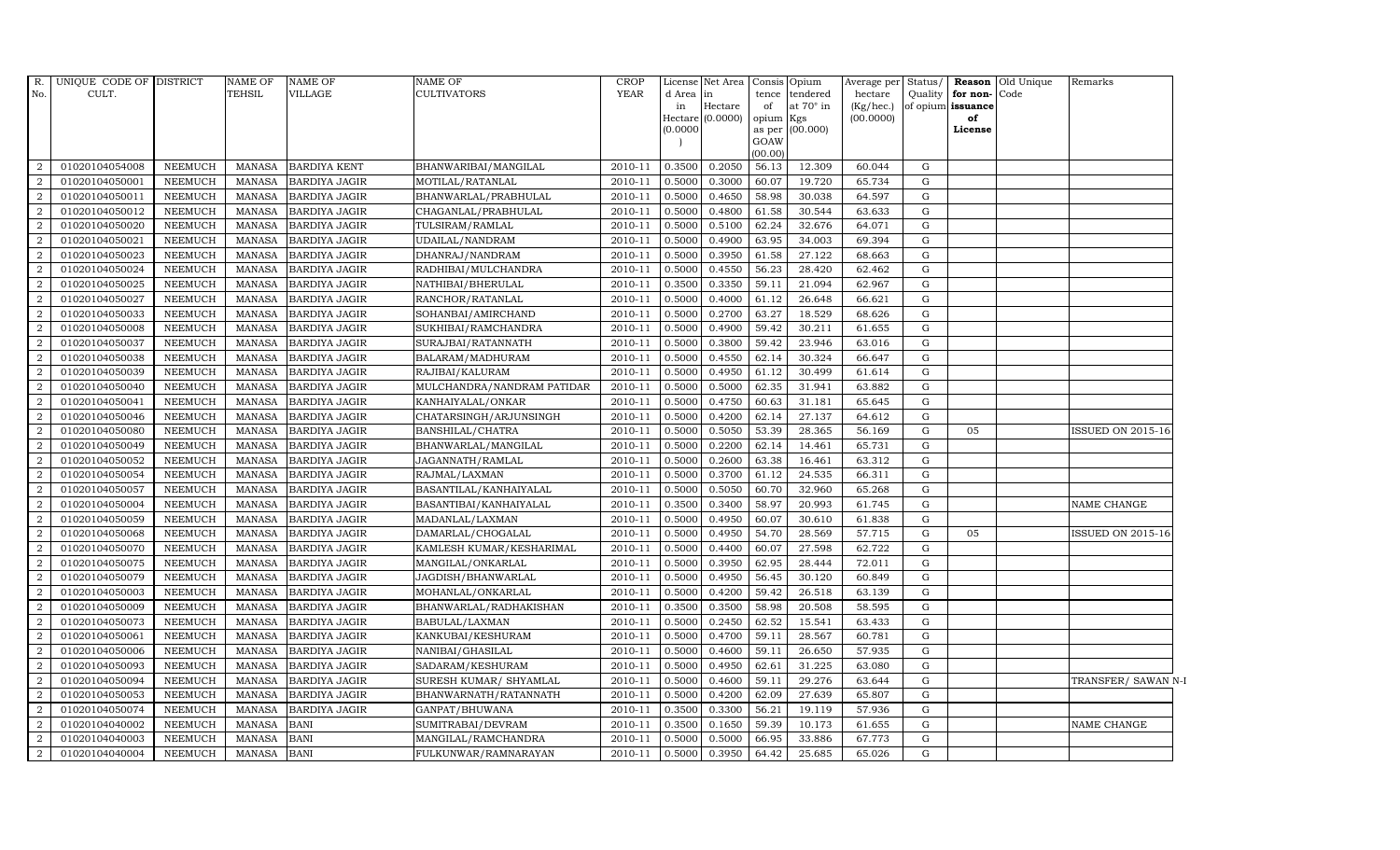| R.               | UNIQUE CODE OF DISTRICT |                | <b>NAME OF</b> | <b>NAME OF</b> | <b>NAME OF</b>           | CROP        |          | License Net Area   Consis   Opium |           |                  | Average per | Status/     | Reason            | Old Unique | Remarks                  |
|------------------|-------------------------|----------------|----------------|----------------|--------------------------|-------------|----------|-----------------------------------|-----------|------------------|-------------|-------------|-------------------|------------|--------------------------|
| No.              | CULT.                   |                | <b>TEHSIL</b>  | VILLAGE        | <b>CULTIVATORS</b>       | <b>YEAR</b> | d Area   | in                                | tence     | tendered         | hectare     | Quality     | for non-          | Code       |                          |
|                  |                         |                |                |                |                          |             | in       | Hectare                           | of        | at $70^\circ$ in | (Kg/hec.)   |             | of opium issuance |            |                          |
|                  |                         |                |                |                |                          |             |          | Hectare (0.0000)                  | opium Kgs |                  | (00.0000)   |             | of                |            |                          |
|                  |                         |                |                |                |                          |             | (0.0000) |                                   | GOAW      | as per (00.000)  |             |             | License           |            |                          |
|                  |                         |                |                |                |                          |             |          |                                   | (00.00)   |                  |             |             |                   |            |                          |
| $\overline{2}$   | 01020104040005          | <b>NEEMUCH</b> | MANASA         | <b>BANI</b>    | AMBARAM/BAPULAL          | 2010-11     | 0.5000   | 0.3000                            | 58.71     | 18.410           | 61.366      | $\mathbf G$ |                   |            |                          |
| $\overline{2}$   | 01020104040006          | <b>NEEMUCH</b> | <b>MANASA</b>  | <b>BANI</b>    | JARILAL/HARCHANDRA       | 2010-11     | 0.5000   | 0.2600                            | 60.83     | 16.050           | 61.731      | $\mathbf G$ |                   |            |                          |
| $\overline{2}$   | 01020104040007          | <b>NEEMUCH</b> | <b>MANASA</b>  | <b>BANI</b>    | BHULIBAI/RAMLAL          | 2010-11     | 0.5000   | 0.3600                            | 58.29     | 22.358           | 62.106      | G           |                   |            |                          |
| $\overline{2}$   | 01020104040011          | <b>NEEMUCH</b> | <b>MANASA</b>  | <b>BANI</b>    | BHANWARLAL/AMRITRAM      | 2010-11     | 0.5000   | 0.3100                            | 63.50     | 19.721           | 63.617      | $\mathbf G$ |                   |            |                          |
| $\overline{2}$   | 01020104040012          | <b>NEEMUCH</b> | <b>MANASA</b>  | <b>BANI</b>    | MOTILAL/AMRITRAM         | 2010-11     | 0.5000   | 0.1500                            | 63.66     | 9.795            | 65.300      | ${\rm G}$   |                   |            |                          |
| $\overline{2}$   | 01020104040018          | <b>NEEMUCH</b> | <b>MANASA</b>  | <b>BANI</b>    | NANDLAL/JARILAL          | 2010-11     | 0.5000   | 0.1300                            | 60.83     | 8.003            | 61.562      | ${\rm G}$   |                   |            |                          |
| $\overline{2}$   | 01020104040020          | <b>NEEMUCH</b> | <b>MANASA</b>  | <b>BANI</b>    | BHUWANIRAM/MATHURALAL    | 2010-11     | 0.5000   | 0.2050                            | 63.50     | 13.117           | 63.985      | G           |                   |            |                          |
| 2                | 01020104040022          | <b>NEEMUCH</b> | <b>MANASA</b>  | <b>BANI</b>    | KARULAL/MOTILAL          | 2010-11     | 0.5000   | 0.1700                            | 63.66     | 11.104           | 65.318      | $\mathbf G$ |                   |            |                          |
| $\overline{2}$   | 01020104040034          | <b>NEEMUCH</b> | <b>MANASA</b>  | <b>BANI</b>    | KASHIRAM/PURALAL         | 2010-11     | 0.5000   | 0.3700                            | 62.55     | 23.698           | 64.049      | G           |                   |            |                          |
| 2                | 01020104040039          | <b>NEEMUCH</b> | <b>MANASA</b>  | <b>BANI</b>    | RAMNIWAS/NATHURAM        | 2010-11     | 0.5000   | 0.3300                            | 60.83     | 20.413           | 61.857      | $\mathbf G$ |                   |            |                          |
| $\overline{a}$   | 01020104040040          | <b>NEEMUCH</b> | <b>MANASA</b>  | <b>BANI</b>    | MOHANLAL/RATANLAL        | 2010-11     | 0.5000   | 0.4850                            | 63.66     | 31.166           | 64.260      | ${\rm G}$   |                   |            |                          |
| $\overline{a}$   | 01020104040045          | <b>NEEMUCH</b> | <b>MANASA</b>  | <b>BANI</b>    | RAMPRATAP/HEERALAL       | 2010-11     | 0.5000   | 0.4700                            | 66.03     | 31.685           | 67.415      | ${\rm G}$   |                   |            |                          |
| $\overline{2}$   | 01020104040047          | <b>NEEMUCH</b> | <b>MANASA</b>  | <b>BANI</b>    | BHERULAL/FULCHANDRA      | 2010-11     | 0.5000   | 0.1100                            | 58.71     | 6.584            | 59.854      | G           |                   |            |                          |
| $\overline{2}$   | 01020104040055          | <b>NEEMUCH</b> | <b>MANASA</b>  | <b>BANI</b>    | BHANWARLAL/LAXMINARAYAN  | 2010-11     | 0.5000   | 0.1900                            | 60.40     | 11.562           | 60.853      | $\mathbf G$ |                   |            |                          |
| $\boldsymbol{2}$ | 01020104040048          | NEEMUCH        | MANASA         | <b>BANI</b>    | RAMPRAHALAD/BHANWARLAL   | 2010-11     | 0.5000   | 0.3000                            | 61.83     | 19.194           | 63.980      | ${\rm G}$   |                   |            |                          |
| 2                | 01020104040025          | <b>NEEMUCH</b> | <b>MANASA</b>  | <b>BANI</b>    | RAJENDRAKUMAR/RADHESHYAM | 2010-11     | 0.5000   | 0.1750                            | 64.42     | 11.568           | 66.103      | ${\rm G}$   |                   |            |                          |
| $\overline{a}$   | 01020104040019          | <b>NEEMUCH</b> | <b>MANASA</b>  | <b>BANI</b>    | BHUWANIRAM/JAGANNATH     | 2010-11     | 0.5000   | 0.3000                            | 66.95     | 20.688           | 68.960      | ${\rm G}$   |                   |            |                          |
| $\overline{a}$   | 01020104040049          | <b>NEEMUCH</b> | MANASA         | <b>BANI</b>    | FATEHSINGH/NATHUSINGH    | 2010-11     | 0.3500   | 0.1650                            | 54.74     | 9.118            | 55.261      | G           | 04                |            | <b>ISSUED ON 2016-17</b> |
| $\overline{2}$   | 01020104040036          | <b>NEEMUCH</b> | <b>MANASA</b>  | <b>BANI</b>    | MANGILAL/ASHARAM         | 2010-11     | 0.5000   | 0.1700                            | 69.82     | 11.869           | 69.818      | $\mathbf G$ |                   |            |                          |
| $\overline{2}$   | 01020104040009          | NEEMUCH        | <b>MANASA</b>  | <b>BANI</b>    | AMBARAM/PURALAL          | 2010-11     | 0.5000   | 0.2600                            | 63.17     | 16.641           | 64.003      | $\mathbf G$ |                   |            |                          |
| 2                | 01020104040046          | <b>NEEMUCH</b> | <b>MANASA</b>  | <b>BANI</b>    | RADHESHYAM/BHAGIRATH     | 2010-11     | 0.5000   | 0.1450                            | 64.42     | 9.608            | 66.262      | ${\rm G}$   |                   |            |                          |
| 2                | 01020104040016          | <b>NEEMUCH</b> | <b>MANASA</b>  | <b>BANI</b>    | BANSHILAL/BHAGIRATH      | 2010-11     | 0.5000   | 0.2100                            | 63.50     | 13.571           | 64.623      | ${\rm G}$   |                   |            |                          |
| $\overline{a}$   | 01020104040038          | <b>NEEMUCH</b> | <b>MANASA</b>  | <b>BANI</b>    | BALKISHAN/CHITARMAL      | 2010-11     | 0.3500   | 0.2000                            | 58.71     | 12.195           | 60.975      | $\mathbf G$ |                   |            | NAME CHANGE              |
| 2                | 01020104040056          | <b>NEEMUCH</b> | <b>MANASA</b>  | <b>BANI</b>    | MADANLAL/LAXMINARAYAN    | 2010-11     | 0.5000   | 0.2900                            | 60.40     | 17.645           | 60.845      | $\mathbf G$ |                   |            |                          |
| $\overline{2}$   | 01020104040058          | <b>NEEMUCH</b> | <b>MANASA</b>  | <b>BANI</b>    | DEVILAL/BHARATRAM        | 2010-11     | 0.5000   | 0.2000                            | 60.40     | 12.373           | 61.865      | $\mathbf G$ |                   |            |                          |
| $\overline{a}$   | 01020104040059          | <b>NEEMUCH</b> | <b>MANASA</b>  | <b>BANI</b>    | SAMPATBAI/DEVILAL        | 2010-11     | 0.5000   | 0.1700                            | 62.55     | 10.759           | 63.288      | ${\rm G}$   |                   |            |                          |
| 2                | 01020104040037          | <b>NEEMUCH</b> | <b>MANASA</b>  | <b>BANI</b>    | JAMUNALAL/RAMCHANDRA     | 2010-11     | 0.5000   | 0.4900                            | 64.12     | 32.839           | 67.018      | $\mathbf G$ |                   |            |                          |
| $\overline{a}$   | 01020104040041          | <b>NEEMUCH</b> | <b>MANASA</b>  | <b>BANI</b>    | BHONIBAI/DULICHAND       | 2010-11     | 0.5000   | 0.3050                            | 63.54     | 19.334           | 63.391      | $\mathbf G$ |                   |            |                          |
| $\overline{2}$   | 01020104040008          | <b>NEEMUCH</b> | <b>MANASA</b>  | <b>BANI</b>    | DAYARAM/CHITARLAL        | 2010-11     | 0.5000   | 0.2050                            | 61.83     | 13.338           | 65.063      | $\mathbf G$ |                   |            |                          |
| 2                | 01020104040014          | <b>NEEMUCH</b> | <b>MANASA</b>  | <b>BANI</b>    | KISHANLAL/CHOTELAL       | 2010-11     | 0.5000   | 0.1600                            | 66.03     | 10.527           | 65.794      | $\mathbf G$ |                   |            |                          |
| 3                | 01020104079001          | <b>NEEMUCH</b> | <b>MANASA</b>  | <b>BAMNI</b>   | HARLAL/ GULAB            | 2010-11     | 0.5000   | 0.4400                            | 60.82     | 28.134           | 63.940      | G           |                   |            |                          |
| 3                | 01020104079003          | <b>NEEMUCH</b> | <b>MANASA</b>  | <b>BAMNI</b>   | BAPULAL/JAYSINGH         | 2010-11     | 0.5000   | 0.3900                            | 56.93     | 24.878           | 63.790      | G           |                   |            |                          |
| 3                | 01020104079004          | <b>NEEMUCH</b> | <b>MANASA</b>  | <b>BAMNI</b>   | RAMLAL/ HARIRAM          | 2010-11     | 0.5000   | 0.4650                            | 58.10     | 30.685           | 65.989      | G           |                   |            |                          |
| 3                | 01020104079005          | <b>NEEMUCH</b> | <b>MANASA</b>  | <b>BAMNI</b>   | HARIRAM/ HEMA            | 2010-11     | 0.5000   | 0.2750                            | 62.16     | 18.062           | 65.680      | G           |                   |            |                          |
| 3                | 01020104079007          | <b>NEEMUCH</b> | <b>MANASA</b>  | <b>BAMNI</b>   | RAMDAYAL/ PANNALAL       | 2010-11     | 0.5000   | 0.4200                            | 54.34     | 26.176           | 62.325      | G           | 05                |            | <b>ISSUED ON 2015-16</b> |
| 3                | 01020104079012          | <b>NEEMUCH</b> | <b>MANASA</b>  | <b>BAMNI</b>   | RAMKUWAR/KISHANLAL       | 2010-11     | 0.5000   | 0.3500                            | 56.35     | 23.361           | 66.746      | G           |                   |            |                          |
| 3                | 01020104079013          | <b>NEEMUCH</b> | <b>MANASA</b>  | <b>BAMNI</b>   | HARIRAM/ DHANNA          | 2010-11     | 0.5000   | 0.4050                            | 54.38     | 24.626           | 60.805      | G           | 05                |            | <b>ISSUED ON 2015-16</b> |
| 3                | 01020104079014          | <b>NEEMUCH</b> | <b>MANASA</b>  | <b>BAMNI</b>   | BHUWANIRAM/ HEMA         | 2010-11     | 0.5000   | 0.4000                            | 64.42     | 25.400           | 63.500      | G           |                   |            |                          |
| 3                | 01020104079015          | <b>NEEMUCH</b> | <b>MANASA</b>  | <b>BAMNI</b>   | RAMPYARI BAI/ VAKTAVAR   | 2010-11     | 0.5000   | 0.4000                            | 55.38     | 25.649           | 64.122      | G           |                   |            |                          |
| 3                | 01020104079023          | <b>NEEMUCH</b> | <b>MANASA</b>  | <b>BAMNI</b>   | RUP SINGH/ MOHAN SINGH   | 2010-11     | 0.3500   | 0.3050                            | 51.54     | 17.671           | 57.937      | G           | 05                |            | <b>ISSUED ON 2015-16</b> |
| 3                | 01020104079018          | <b>NEEMUCH</b> | MANASA BAMNI   |                | GAMERBAI/BHAVARLAL       | 2010-11     | 0.5000   | 0.4800                            | 56.08     | 31.405           | 65.427      | G           |                   |            | NAME CHANGE              |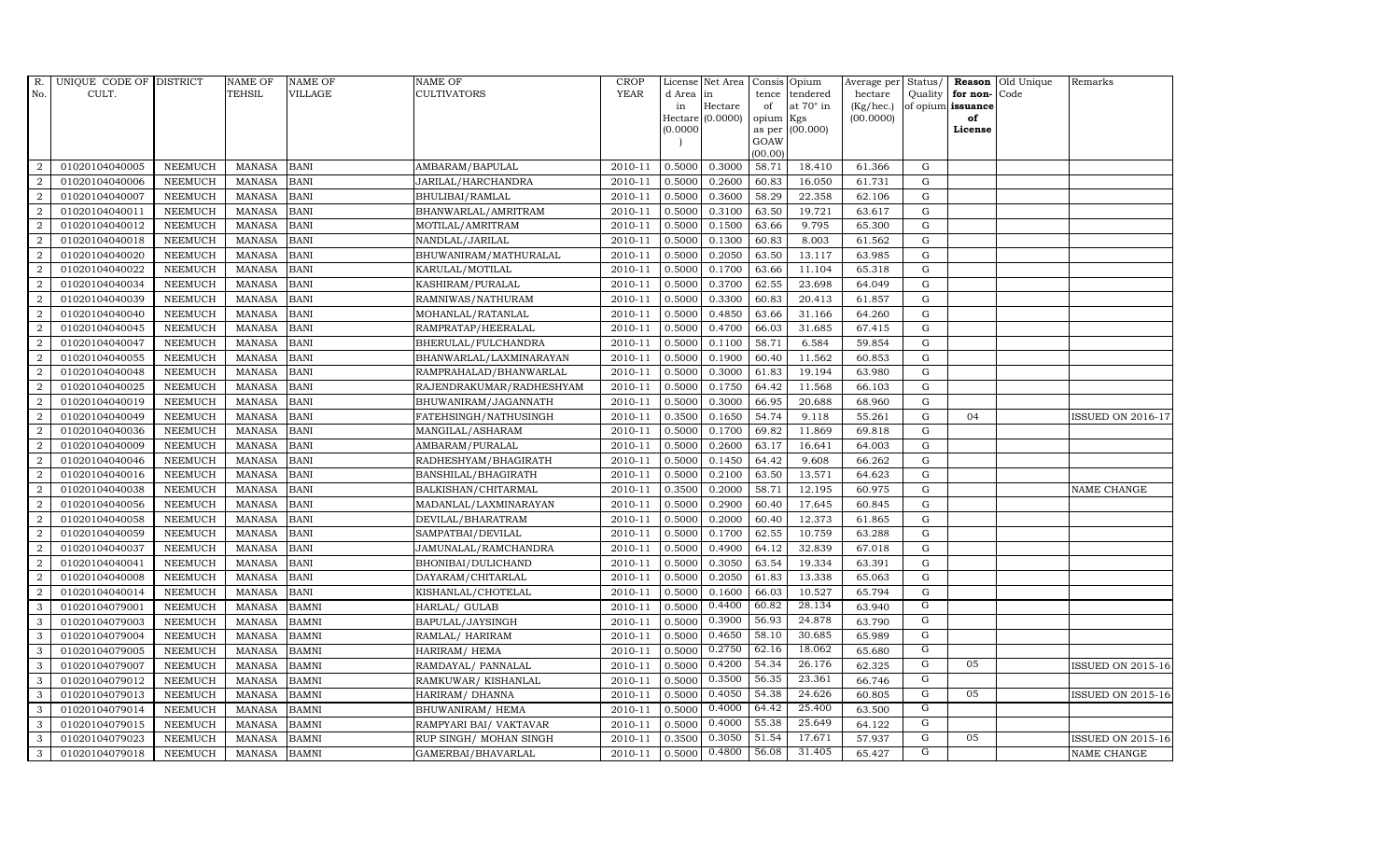| $R_{\cdot}$<br>No.       | UNIQUE CODE OF DISTRICT<br>CULT. |                                  | <b>NAME OF</b><br><b>TEHSIL</b> | <b>NAME OF</b><br>VILLAGE                        | <b>NAME OF</b><br><b>CULTIVATORS</b> | <b>CROP</b><br><b>YEAR</b> | d Area in<br>in<br>(0.0000) | License Net Area Consis Opium<br>Hectare<br>Hectare (0.0000) | of<br>opium Kgs<br>GOAW<br>(00.00) | tence tendered<br>at 70° in<br>as per (00.000) | Average per<br>hectare<br>(Kg/hec.)<br>(00.0000) | Status/<br>Quality     | for non-Code<br>of opium issuance<br>of<br>License | <b>Reason</b> Old Unique | Remarks                  |
|--------------------------|----------------------------------|----------------------------------|---------------------------------|--------------------------------------------------|--------------------------------------|----------------------------|-----------------------------|--------------------------------------------------------------|------------------------------------|------------------------------------------------|--------------------------------------------------|------------------------|----------------------------------------------------|--------------------------|--------------------------|
| 3                        | 01020104079029                   | <b>NEEMUCH</b>                   | <b>MANASA</b>                   | <b>BAMNI</b>                                     | SHYAMLAL/ AMARLAL                    | 2010-11                    | 0.5000                      | 0.4000                                                       | 54.31                              | 23.943                                         | 59.857                                           | G                      | 05                                                 |                          | <b>ISSUED ON 2015-16</b> |
| 3                        | 01020104079031                   | <b>NEEMUCH</b>                   | <b>MANASA</b>                   | <b>BAMNI</b>                                     | HARCHAND/ RAMPRASAD                  | 2010-11                    | 0.5000                      | 0.3600                                                       | 56.97                              | 24.456                                         | 67.934                                           | G                      |                                                    |                          |                          |
| 3                        | 01020104079033                   | <b>NEEMUCH</b>                   | <b>MANASA</b>                   | <b>BAMNI</b>                                     | NARAYAN/ GIRDHARI                    | 2010-11                    | 0.5000                      | 0.4500                                                       | 54.44                              | 28.223                                         | 62.718                                           | G                      | 05                                                 |                          | <b>ISSUED ON 2015-16</b> |
| 3                        | 01020104079036                   | <b>NEEMUCH</b>                   | <b>MANASA</b>                   | <b>BAMNI</b>                                     | MANGILAL/ SITARAM                    | 2010-11                    | 0.5000                      | 0.2100                                                       | 54.26                              | 13.092                                         | 62.343                                           | $\overline{G}$         | 05                                                 |                          | <b>ISSUED ON 2015-16</b> |
| 1                        | 01020104007004                   | <b>NEEMUCH</b>                   | <b>MANASA</b>                   | <b>BALAJI KA KHEDA</b>                           | DEVA/BHOLA                           | 2010-11                    | 0.3500                      | 0.3250                                                       | 65.63                              | 21.442                                         | 65.975                                           | G                      |                                                    |                          |                          |
| $\overline{1}$           | 01020104007005                   | <b>NEEMUCH</b>                   | <b>MANASA</b>                   | <b>BALAJI KA KHEDA</b>                           | NANDA/VARDICHAND                     | 2010-11                    | 0.3500                      | 0.2000                                                       | 60.11                              | 14.214                                         | 71.070                                           | G                      |                                                    |                          |                          |
| $\overline{\phantom{0}}$ | 01020104007006                   | <b>NEEMUCH</b>                   | <b>MANASA</b>                   | <b>BALAJI KA KHEDA</b>                           | NANDA/GULAB                          | 2010-11                    | 0.3500                      | 0.2300                                                       | 57.45                              | 13.616                                         | 59.200                                           | ${\rm G}$              |                                                    |                          |                          |
| $\overline{1}$           | 01020104007008                   | <b>NEEMUCH</b>                   | <b>MANASA</b>                   | <b>BALAJI KA KHEDA</b>                           | VARDICHAND/NANURAM                   | 2010-11                    | 0.3500                      | 0.2700                                                       | 61.00                              | 16.906                                         | 62.615                                           | ${\rm G}$              |                                                    |                          |                          |
|                          | 01020104007010                   | <b>NEEMUCH</b>                   | <b>MANASA</b>                   | <b>BALAJI KA KHEDA</b>                           | CHHAGANLAL/BHANWARLAL                | 2010-11                    | 0.5000                      | 0.4400                                                       | 60.11                              | 27.822                                         | 63.232                                           | ${\rm G}$              |                                                    |                          |                          |
| $\overline{1}$           | 01020104007013                   | <b>NEEMUCH</b>                   | <b>MANASA</b>                   | <b>BALAJI KA KHEDA</b>                           | MATHURA/RAMA                         | 2010-11                    | 0.3500                      | 0.2000                                                       | 67.76                              | 14.656                                         | 73.280                                           | G                      |                                                    |                          |                          |
| <sup>1</sup>             | 01020104007014                   | <b>NEEMUCH</b>                   | <b>MANASA</b>                   | <b>BALAJI KA KHEDA</b>                           | SHANTILAL/VARDICHAND                 | 2010-11                    | 0.3500                      | 0.3050                                                       | 55.90                              | 17.944                                         | 58.833                                           | G                      |                                                    |                          |                          |
| $\overline{\phantom{0}}$ | 01020104007022                   | <b>NEEMUCH</b>                   | <b>MANASA</b>                   | <b>BALAJI KA KHEDA</b>                           | MOHAN/NANURAM                        | 2010-11                    | 0.3500                      | 0.1700                                                       | 65.63                              | 11.757                                         | 69.159                                           | ${\rm G}$              |                                                    |                          |                          |
| $\overline{1}$           | 01020104007027                   | <b>NEEMUCH</b>                   | <b>MANASA</b>                   | <b>BALAJI KA KHEDA</b>                           | MOHANLAL/GOPI                        | 2010-11                    | 0.3500                      | 0.3450                                                       | 59.70                              | 20.409                                         | 59.157                                           | ${\rm G}$              |                                                    |                          |                          |
|                          | 01020104007029                   | <b>NEEMUCH</b>                   | <b>MANASA</b>                   | <b>BALAJI KA KHEDA</b>                           | KHEMRAJ/NANALAL                      | 2010-11                    | 0.3500                      | 0.2000                                                       | 65.63                              | 13.398                                         | 66.990                                           | G                      |                                                    |                          | TRANSFER/KANJARA-I       |
|                          | 01020104007035                   | <b>NEEMUCH</b>                   | <b>MANASA</b>                   | BALAJI KA KHEDA                                  | JAGDISH/PRABHULAL                    | 2010-11                    | 0.3500                      | 0.2100                                                       | 60.11                              | 13.362                                         | 63.629                                           | ${\rm G}$              |                                                    |                          |                          |
| 1                        | 01020104007037                   | <b>NEEMUCH</b>                   | <b>MANASA</b>                   | <b>BALAJI KA KHEDA</b>                           | KHEMRAJ/RODA                         | 2010-11                    | 0.3500                      | 0.3200                                                       | 55.90                              | 18.719                                         | 58.497                                           | G                      |                                                    |                          |                          |
| $\overline{1}$           | 01020104007039                   | <b>NEEMUCH</b>                   | <b>MANASA</b>                   | <b>BALAJI KA KHEDA</b>                           | MANGILAL/DEVA                        | 2010-11                    | 0.3500                      | 0.2500                                                       | 59.70                              | 15.411                                         | 61.644                                           | G                      |                                                    |                          |                          |
| $\overline{1}$           | 01020104007042                   | <b>NEEMUCH</b>                   | <b>MANASA</b>                   | <b>BALAJI KA KHEDA</b>                           | CHHOGALAL/RAMAJI                     | 2010-11                    | 0.3500                      | 0.3300                                                       | 51.83                              | 17.489                                         | 52.997                                           | G                      | 04                                                 |                          |                          |
|                          | 01020104007043                   | <b>NEEMUCH</b>                   | <b>MANASA</b>                   | <b>BALAJI KA KHEDA</b>                           | PANNALAL/NARAYAN                     | 2010-11                    | 0.3500                      | 0.3200                                                       | 54.06                              | 18.110                                         | 56.594                                           | $\mathbf G$            | 05                                                 |                          | <b>ISSUED ON 2015-16</b> |
|                          | 01020104007046                   | <b>NEEMUCH</b>                   | <b>MANASA</b>                   | <b>BALAJI KA KHEDA</b>                           | BHANWARLAL/TULSIRAM                  | 2010-11                    | 0.3500                      | 0.1800                                                       | 61.00                              | 11.198                                         | 62.211                                           | G                      |                                                    |                          |                          |
| $\overline{1}$           | 01020104007048                   | <b>NEEMUCH</b>                   | <b>MANASA</b>                   | <b>BALAJI KA KHEDA</b>                           | PREMCHAND/NATHU                      | 2010-11                    | 0.3500                      | 0.3050                                                       | 55.90                              | 18.088                                         | 59.305                                           | G                      |                                                    |                          |                          |
|                          | 01020104007056                   | <b>NEEMUCH</b>                   | <b>MANASA</b>                   | <b>BALAJI KA KHEDA</b>                           | DEVILAL/CHUNNILAL                    | 2010-11                    | 0.3500                      | 0.3100                                                       | 52.71                              | 16.732                                         | 53.974                                           | ${\rm G}$              | 04                                                 |                          |                          |
| $\overline{\phantom{0}}$ | 01020104007057                   | <b>NEEMUCH</b>                   | <b>MANASA</b>                   | <b>BALAJI KA KHEDA</b>                           | SHANKARLAL/GORILAL                   | 2010-11                    | 0.3500                      | 0.2250                                                       | 61.00                              | 14.448                                         | 64.213                                           | ${\rm G}$              |                                                    |                          |                          |
| $\overline{1}$           | 01020104007058                   | <b>NEEMUCH</b>                   | <b>MANASA</b>                   | <b>BALAJI KA KHEDA</b>                           | HARIRAM/ VARDICHAND                  | 2010-11                    | 0.5000                      | 0.4000                                                       | 60.11                              | 26.328                                         | 65.820                                           | ${\rm G}$              |                                                    |                          |                          |
|                          | 01020104007061                   | <b>NEEMUCH</b>                   | <b>MANASA</b>                   | <b>BALAJI KA KHEDA</b>                           | KAMLIBAI/MANGU                       | 2010-11                    | 0.3500                      | 0.3400                                                       | 52.59                              | 18.001                                         | 52.944<br>63.669                                 | G                      | 04                                                 |                          |                          |
| $\overline{1}$           | 01020104007018                   | <b>NEEMUCH</b>                   | <b>MANASA</b>                   | <b>BALAJI KA KHEDA</b>                           | RAMESH/SHOBHALAL                     | 2010-11                    | 0.3500                      | 0.2750                                                       | 60.11                              | 17.509                                         | 52.809                                           | G                      |                                                    |                          | TRANSFER/KANJARA-I       |
| $\overline{\phantom{0}}$ | 01020104007053                   | <b>NEEMUCH</b>                   | <b>MANASA</b>                   | <b>BALAJI KA KHEDA</b>                           | AMARLAL/BHERULAL                     | 2010-11                    | 0.3500                      | 0.2350                                                       | 55.90                              | 12.410                                         | 65.469                                           | G                      | 04                                                 |                          |                          |
| $\overline{1}$           | 01020104007073<br>01020104007074 | <b>NEEMUCH</b><br><b>NEEMUCH</b> | <b>MANASA</b><br><b>MANASA</b>  | <b>BALAJI KA KHEDA</b><br><b>BALAJI KA KHEDA</b> | RAMA/ BHIMA<br>MOHANLAL/ BHWARLAL    | 2010-11<br>2010-11         | 0.3500<br>0.3500            | 0.2750<br>0.3400                                             | 59.70<br>59.70                     | 18.004<br>21.049                               | 61.909                                           | ${\rm G}$<br>${\rm G}$ |                                                    |                          |                          |
|                          | 01020104007075                   | <b>NEEMUCH</b>                   | <b>MANASA</b>                   | <b>BALAJI KA KHEDA</b>                           | DEV BIA / DEVA                       | 2010-11                    | 0.3500                      | 0.2750                                                       | 59.30                              | 16.604                                         | 60.378                                           | G                      |                                                    | 01020104018002           |                          |
| $\overline{1}$           | 01020104007076                   | <b>NEEMUCH</b>                   | <b>MANASA</b>                   | <b>BALAJI KA KHEDA</b>                           | KANKUBAI/BHERU                       | 2010-11                    | 0.3500                      | 0.3250                                                       | 59.30                              | 20.653                                         | 63.548                                           | G                      |                                                    | 01020104018006           |                          |
| -1                       | 01020104007077                   | <b>NEEMUCH</b>                   | <b>MANASA</b>                   | <b>BALAJI KA KHEDA</b>                           | SHOKIN KUMAR/MODIRAM                 | 2010-11                    | 0.3500                      | 0.3500                                                       | 62.44                              | 24.039                                         | 68.683                                           | G                      |                                                    | 01020104018007           |                          |
| $\overline{1}$           | 01020104011001                   | <b>NEEMUCH</b>                   | <b>MANASA</b>                   | <b>BALAGANJ</b>                                  | BAPULAL/AMARLAL                      | 2010-11                    | 0.5000                      | 0.3500                                                       | 59.32                              | 22.228                                         | 63.509                                           | ${\rm G}$              |                                                    |                          |                          |
| $\overline{1}$           | 01020104011002                   | <b>NEEMUCH</b>                   | <b>MANASA</b>                   | <b>BALAGANJ</b>                                  | PRASRAM/UDAA                         | 2010-11                    | 0.5000                      | 0.4700                                                       | 60.48                              | 30.197                                         | 64.249                                           | ${\rm G}$              |                                                    |                          |                          |
|                          | 01020104011003                   | <b>NEEMUCH</b>                   | <b>MANASA</b>                   | <b>BALAGANJ</b>                                  | <b>GANGA BAI/MANGILAL</b>            | 2010-11                    | 0.5000                      | 0.3300                                                       | 62.14                              | 20.888                                         | 63.297                                           | ${\rm G}$              |                                                    |                          |                          |
| $\overline{1}$           | 01020104011005                   | <b>NEEMUCH</b>                   | <b>MANASA</b>                   | <b>BALAGANJ</b>                                  | DEVIKISHAN/ONKAR                     | 2010-11                    | 0.5000                      | 0.4200                                                       | 59.91                              | 27.131                                         | 64.597                                           | ${\rm G}$              |                                                    |                          |                          |
| $\overline{1}$           | 01020104011006                   | <b>NEEMUCH</b>                   | <b>MANASA</b>                   | <b>BALAGANJ</b>                                  | RADHESHYAM/MEGHRAJ                   | 2010-11                    | 0.3500                      | 0.3250                                                       | 58.78                              | 20.430                                         | 62.862                                           | G                      |                                                    |                          | NAME CHANGE              |
| <sup>1</sup>             | 01020104011010                   | <b>NEEMUCH</b>                   | <b>MANASA</b>                   | <b>BALAGANJ</b>                                  | NANDU BAI/TEKCHAND                   | 2010-11                    | 0.5000                      | 0.4950                                                       | 63.36                              | 32.947                                         | 66.560                                           | ${\rm G}$              |                                                    |                          |                          |
| $\overline{1}$           | 01020104011012                   | <b>NEEMUCH</b>                   | <b>MANASA</b>                   | <b>BALAGANJ</b>                                  | NARAYANI BAI/LALURAM                 | 2010-11                    | 0.5000                      | 0.4450                                                       | 56.72                              | 26.683                                         | 59.961                                           | ${\rm G}$              |                                                    |                          |                          |
| -1                       | 01020104011013                   | <b>NEEMUCH</b>                   | <b>MANASA</b>                   | <b>BALAGANJ</b>                                  | <b>BABULAL/ DHURA</b>                | 2010-11                    | 0.3500                      | 0.3500                                                       | 61.20                              | 22.198                                         | 63.423                                           | G                      |                                                    |                          |                          |
| $\mathbf{1}$             | 01020104011014                   | NEEMUCH                          | MANASA                          | <b>BALAGANJ</b>                                  | <b>GENDI BAI/MANGILAL</b>            | 2010-11                    | 0.5000                      | 0.4700                                                       | 59.91                              | 30.391                                         | 64.663                                           | ${\rm G}$              |                                                    |                          |                          |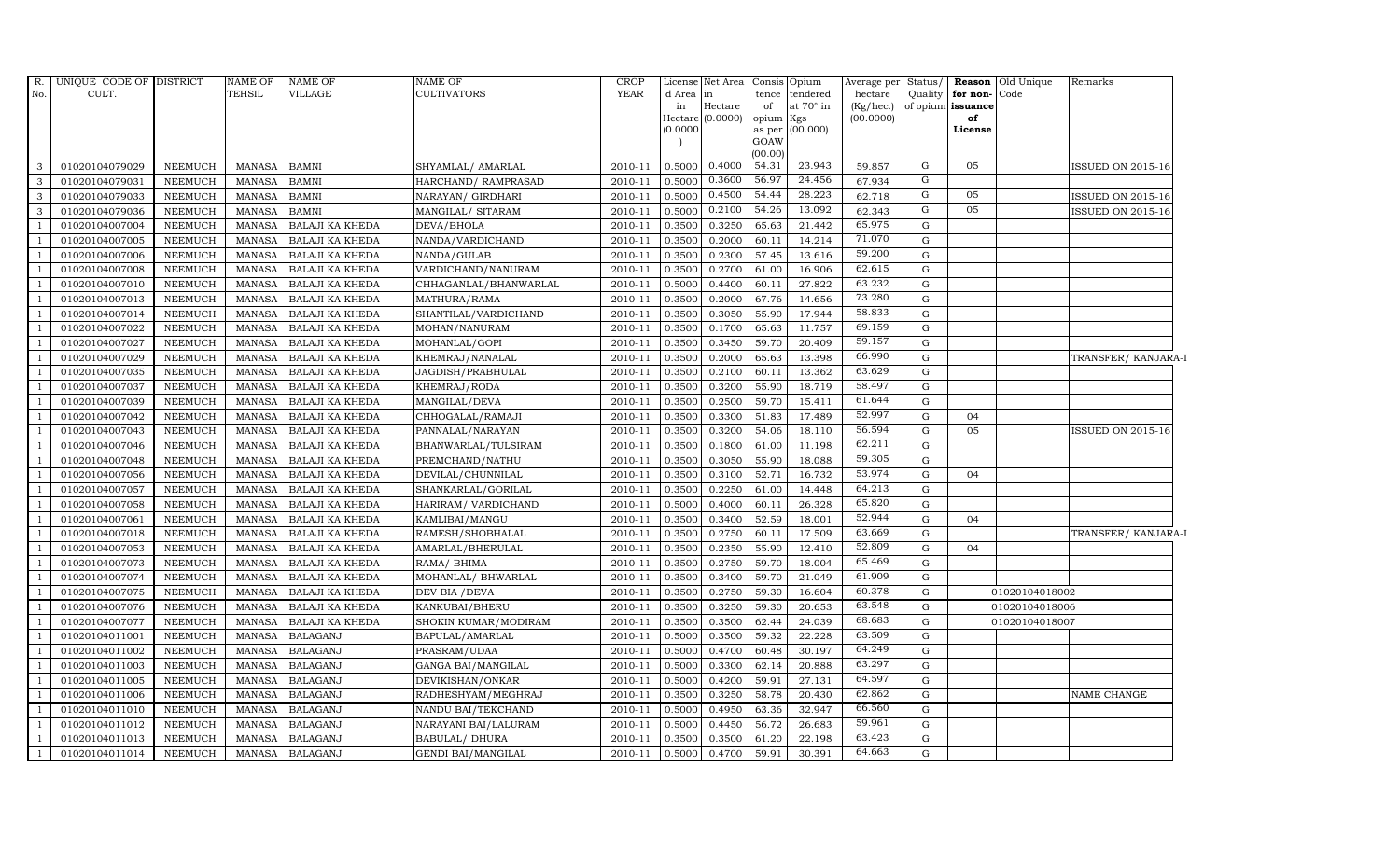| R.  | UNIQUE CODE OF DISTRICT |                | <b>NAME OF</b> | <b>NAME OF</b>  | <b>NAME OF</b>          | <b>CROP</b> |           | License Net Area Consis Opium |           |                  | Average per Status/ |             |                   | <b>Reason</b> Old Unique | Remarks |
|-----|-------------------------|----------------|----------------|-----------------|-------------------------|-------------|-----------|-------------------------------|-----------|------------------|---------------------|-------------|-------------------|--------------------------|---------|
| No. | CULT.                   |                | TEHSIL         | <b>VILLAGE</b>  | <b>CULTIVATORS</b>      | <b>YEAR</b> | d Area in |                               |           | tence tendered   | hectare             | Quality     | for non-          | Code                     |         |
|     |                         |                |                |                 |                         |             | in        | Hectare                       | of        | at $70^\circ$ in | (Kg/hec.)           |             | of opium issuance |                          |         |
|     |                         |                |                |                 |                         |             |           | Hectare $(0.0000)$            | opium Kgs |                  | (00.0000)           |             | of                |                          |         |
|     |                         |                |                |                 |                         |             | (0.0000)  |                               | GOAW      | as per (00.000)  |                     |             | License           |                          |         |
|     |                         |                |                |                 |                         |             |           |                               | (00.00)   |                  |                     |             |                   |                          |         |
|     | 01020104011016          | <b>NEEMUCH</b> | MANASA         | <b>BALAGANJ</b> | MITHULAL/ NARAYAN       | 2010-11     | 0.5000    | 0.2500                        | 61.85     | 15.569           | 62.274              | ${\rm G}$   |                   |                          |         |
|     | 01020104011017          | <b>NEEMUCH</b> | <b>MANASA</b>  | <b>BALAGANJ</b> | CHEINRAM/NARAYAN        | 2010-11     | 0.5000    | 0.4550                        | 59.32     | 27.702           | 60.884              | $\mathbf G$ |                   |                          |         |
|     | 01020104011020          | <b>NEEMUCH</b> | <b>MANASA</b>  | <b>BALAGANJ</b> | GORA/DEVA               | 2010-11     | 0.5000    | 0.4050                        | 60.90     | 26.544           | 65.540              | G           |                   |                          |         |
|     | 01020104011028          | <b>NEEMUCH</b> | <b>MANASA</b>  | <b>BALAGANJ</b> | NATHA/DALLA             | 2010-11     | 0.5000    | 0.3400                        | 62.82     | 23.252           | 68.389              | $\mathbf G$ |                   |                          |         |
|     | 01020104011030          | <b>NEEMUCH</b> | <b>MANASA</b>  | <b>BALAGANJ</b> | MANNALAL/GABBA          | 2010-11     | 0.5000    | 0.4100                        | 61.85     | 27.064           | 66.009              | $\mathbf G$ |                   |                          |         |
|     | 01020104011004          | <b>NEEMUCH</b> | <b>MANASA</b>  | <b>BALAGANJ</b> | KAMLA BAI/AMBALAL       | 2010-11     | 0.5000    | 0.5000                        | 56.73     | 30.958           | 61.917              | $\mathbf G$ |                   |                          |         |
|     | 01020104011032          | <b>NEEMUCH</b> | <b>MANASA</b>  | <b>BALAGANJ</b> | KAMLA BAI/ BHONA        | 2010-11     | 0.5000    | 0.4800                        | 60.64     | 30.363           | 63.257              | $\mathbf G$ |                   |                          |         |
|     | 01020104011037          | <b>NEEMUCH</b> | <b>MANASA</b>  | <b>BALAGANJ</b> | NATHULAL/KISHANA        | 2010-11     | 0.5000    | 0.5000                        | 60.67     | 32.129           | 64.258              | $\mathbf G$ |                   |                          |         |
|     | 01020104011038          | <b>NEEMUCH</b> | <b>MANASA</b>  | <b>BALAGANJ</b> | RUPA/DALA SINGH         | 2010-11     | 0.5000    | 0.5000                        | 62.01     | 33.184           | 66.368              | $\mathbf G$ |                   |                          |         |
|     | 01020104011039          | <b>NEEMUCH</b> | <b>MANASA</b>  | <b>BALAGANJ</b> | DURGA/DALSINGH          | 2010-11     | 0.5000    | 0.4900                        | 62.00     | 33.046           | 67.441              | $\mathbf G$ |                   |                          |         |
|     | 01020104011040          | <b>NEEMUCH</b> | <b>MANASA</b>  | <b>BALAGANJ</b> | HIRALAL/ SOHANLAL       | 2010-11     | 0.5000    | 0.4900                        | 64.31     | 33.653           | 68.679              | $\mathbf G$ |                   |                          |         |
|     | 01020104011043          | <b>NEEMUCH</b> | <b>MANASA</b>  | <b>BALAGANJ</b> | BADRI/MANGU             | 2010-11     | 0.5000    | 0.1900                        | 62.47     | 13.663           | 71.911              | $\mathbf G$ |                   |                          |         |
|     | 01020104011044          | NEEMUCH        | <b>MANASA</b>  | <b>BALAGANJ</b> | PANNI BAI/NARAYAN       | 2010-11     | 0.5000    | 0.4600                        | 62.82     | 29.552           | 64.244              | $\mathbf G$ |                   |                          |         |
|     | 01020104011047          | <b>NEEMUCH</b> | <b>MANASA</b>  | <b>BALAGANJ</b> | SHYAMCHARAN/RADHAKISHAN | 2010-11     | 0.5000    | 0.4800                        | 56.73     | 28.527           | 59.431              | $\mathbf G$ |                   |                          |         |
|     | 01020104011048          | NEEMUCH        | <b>MANASA</b>  | <b>BALAGANJ</b> | KAMALA BAI/ GABBA       | 2010-11     | 0.5000    | 0.4900                        | 63.15     | 33.307           | 67.974              | ${\rm G}$   |                   |                          |         |
|     | 01020104011050          | <b>NEEMUCH</b> | <b>MANASA</b>  | <b>BALAGANJ</b> | BANSILAL/GIRWAR         | 2010-11     | 0.5000    | 0.4650                        | 56.93     | 29.913           | 64.328              | $\mathbf G$ |                   |                          |         |
|     | 01020104011051          | <b>NEEMUCH</b> | <b>MANASA</b>  | <b>BALAGANJ</b> | AMARSINGH/MANGILAL      | 2010-11     | 0.5000    | 0.4950                        | 63.26     | 33.338           | 67.350              | $\mathbf G$ |                   |                          |         |
|     | 01020104011052          | <b>NEEMUCH</b> | <b>MANASA</b>  | <b>BALAGANJ</b> | BIHARI/LALA             | 2010-11     | 0.5000    | 0.4650                        | 61.20     | 30.915           | 66.483              | $\mathbf G$ |                   |                          |         |
|     | 01020104011053          | NEEMUCH        | <b>MANASA</b>  | <b>BALAGANJ</b> | NATHU/RAMA              | 2010-11     | 0.5000    | 0.4850                        | 58.80     | 30.668           | 63.234              | $\mathbf G$ |                   |                          |         |
|     | 01020104011054          | NEEMUCH        | <b>MANASA</b>  | <b>BALAGANJ</b> | BHURALAL/SOJI           | 2010-11     | 0.5000    | 0.4800                        | 59.32     | 29.465           | 61.386              | $\mathbf G$ |                   |                          |         |
|     | 01020104011059          | NEEMUCH        | <b>MANASA</b>  | <b>BALAGANJ</b> | GANPAT/GIRVAR           | 2010-11     | 0.5000    | 0.4700                        | 59.71     | 31.467           | 66.951              | $\mathbf G$ |                   |                          |         |
|     | 01020104011064          | <b>NEEMUCH</b> | <b>MANASA</b>  | <b>BALAGANJ</b> | DURGA/RAMA              | 2010-11     | 0.5000    | 0.4200                        | 59.32     | 27.016           | 64.324              | ${\rm G}$   |                   |                          |         |
|     | 01020104011067          | NEEMUCH        | <b>MANASA</b>  | <b>BALAGANJ</b> | OKAR SINGH/RAYSINGH     | 2010-11     | 0.5000    | 0.4700                        | 65.36     | 33.110           | 70.446              | $\mathbf G$ |                   |                          |         |
|     | 01020104011068          | <b>NEEMUCH</b> | <b>MANASA</b>  | <b>BALAGANJ</b> | DURGA/SHOJI             | 2010-11     | 0.5000    | 0.4900                        | 58.92     | 30.899           | 63.060              | G           |                   |                          |         |
|     | 01020104011069          | <b>NEEMUCH</b> | <b>MANASA</b>  | <b>BALAGANJ</b> | GYANMAL/SOHANLAL        | 2010-11     | 0.5000    | 0.4850                        | 61.71     | 32.327           | 66.654              | $\mathbf G$ |                   |                          |         |
|     | 01020104011070          | NEEMUCH        | <b>MANASA</b>  | <b>BALAGANJ</b> | SHOLA/ PIRU             | 2010-11     | 0.5000    | 0.5000                        | 61.20     | 31.466           | 62.932              | ${\rm G}$   |                   |                          |         |
|     | 01020104011071          | <b>NEEMUCH</b> | <b>MANASA</b>  | <b>BALAGANJ</b> | RAJU/LAKKHA             | 2010-11     | 0.5000    | 0.4950                        | 61.02     | 30.693           | 62.006              | ${\rm G}$   |                   |                          |         |
|     | 01020104011072          | <b>NEEMUCH</b> | <b>MANASA</b>  | <b>BALAGANJ</b> | KISHANLAL/ RAMA         | 2010-11     | 0.5000    | 0.4550                        | 61.85     | 29.661           | 65.190              | $\mathbf G$ |                   |                          |         |
|     | 01020104011075          | <b>NEEMUCH</b> | <b>MANASA</b>  | <b>BALAGANJ</b> | <b>INDU SINGH/SABBA</b> | 2010-11     | 0.5000    | 0.4400                        | 59.37     | 27.412           | 62.300              | $\mathbf G$ |                   |                          |         |
|     | 01020104011077          | <b>NEEMUCH</b> | <b>MANASA</b>  | <b>BALAGANJ</b> | KESHURAM/LALA           | 2010-11     | 0.5000    | 0.4500                        | 59.37     | 28.455           | 63.234              | $\mathbf G$ |                   |                          |         |
|     | 01020104011078          | <b>NEEMUCH</b> | <b>MANASA</b>  | <b>BALAGANJ</b> | INDU SINGH/GOURA        | 2010-11     | 0.5000    | 0.4700                        | 59.91     | 30.169           | 64.189              | ${\rm G}$   |                   |                          |         |
|     | 01020104011079          | <b>NEEMUCH</b> | <b>MANASA</b>  | <b>BALAGANJ</b> | SHYAMLAL/MANGILAL       | 2010-11     | 0.5000    | 0.4800                        | 61.62     | 31.585           | 65.801              | $\mathbf G$ |                   |                          |         |
|     | 01020104011084          | <b>NEEMUCH</b> | <b>MANASA</b>  | <b>BALAGANJ</b> | NANDUBAI/MEGHA          | 2010-11     | 0.5000    | 0.4650                        | 57.39     | 28.400           | 61.075              | $\mathbf G$ |                   |                          |         |
|     | 01020104011085          | <b>NEEMUCH</b> | <b>MANASA</b>  | <b>BALAGANJ</b> | LAXMICHAND/ NARAYAN     | 2010-11     | 0.3500    | 0.3000                        | 58.77     | 18.000           | 60.001              | G           |                   |                          |         |
|     | 01020104011086          | <b>NEEMUCH</b> | <b>MANASA</b>  | <b>BALAGANJ</b> | TEJA/PARSA              | 2010-11     | 0.5000    | 0.4950                        | 61.78     | 32.646           | 65.952              | $\mathbf G$ |                   |                          |         |
|     | 01020104011087          | <b>NEEMUCH</b> | <b>MANASA</b>  | <b>BALAGANJ</b> | JAINARAYAN/BANSHILAL    | 2010-11     | 0.5000    | 0.4550                        | 59.37     | 28.014           | 61.570              | ${\rm G}$   |                   |                          |         |
|     | 01020104011096          | <b>NEEMUCH</b> | <b>MANASA</b>  | <b>BALAGANJ</b> | SHANTILAL/MANGILAL      | 2010-11     | 0.5000    | 0.5000                        | 61.59     | 32.220           | 64.441              | $\mathbf G$ |                   |                          |         |
|     | 01020104011060          | <b>NEEMUCH</b> | <b>MANASA</b>  | <b>BALAGANJ</b> | SADDA/BHAVSINGH CHOTA   | 2010-11     | 0.5000    | 0.4900                        | 63.96     | 32.254           | 65.825              | $\mathbf G$ |                   |                          |         |
|     | 01020104011099          | <b>NEEMUCH</b> | <b>MANASA</b>  | <b>BALAGANJ</b> | GANGARAM/GABBA          | 2010-11     | 0.5000    | 0.4500                        | 62.14     | 30.076           | 66.835              | G           |                   |                          |         |
|     | 01020104011061          | <b>NEEMUCH</b> | <b>MANASA</b>  | <b>BALAGANJ</b> | GABBA/MAN SINGH         | 2010-11     | 0.5000    | 0.4800                        | 62.14     | 31.461           | 65.543              | G           |                   |                          |         |
| -1  | 01020104011045          | <b>NEEMUCH</b> | MANASA         | <b>BALAGANJ</b> | GOVINDRAM/BANSHILAL     | 2010-11     | 0.5000    | 0.2350                        | 59.91     | 14.704           | 62.569              | ${\rm G}$   |                   |                          |         |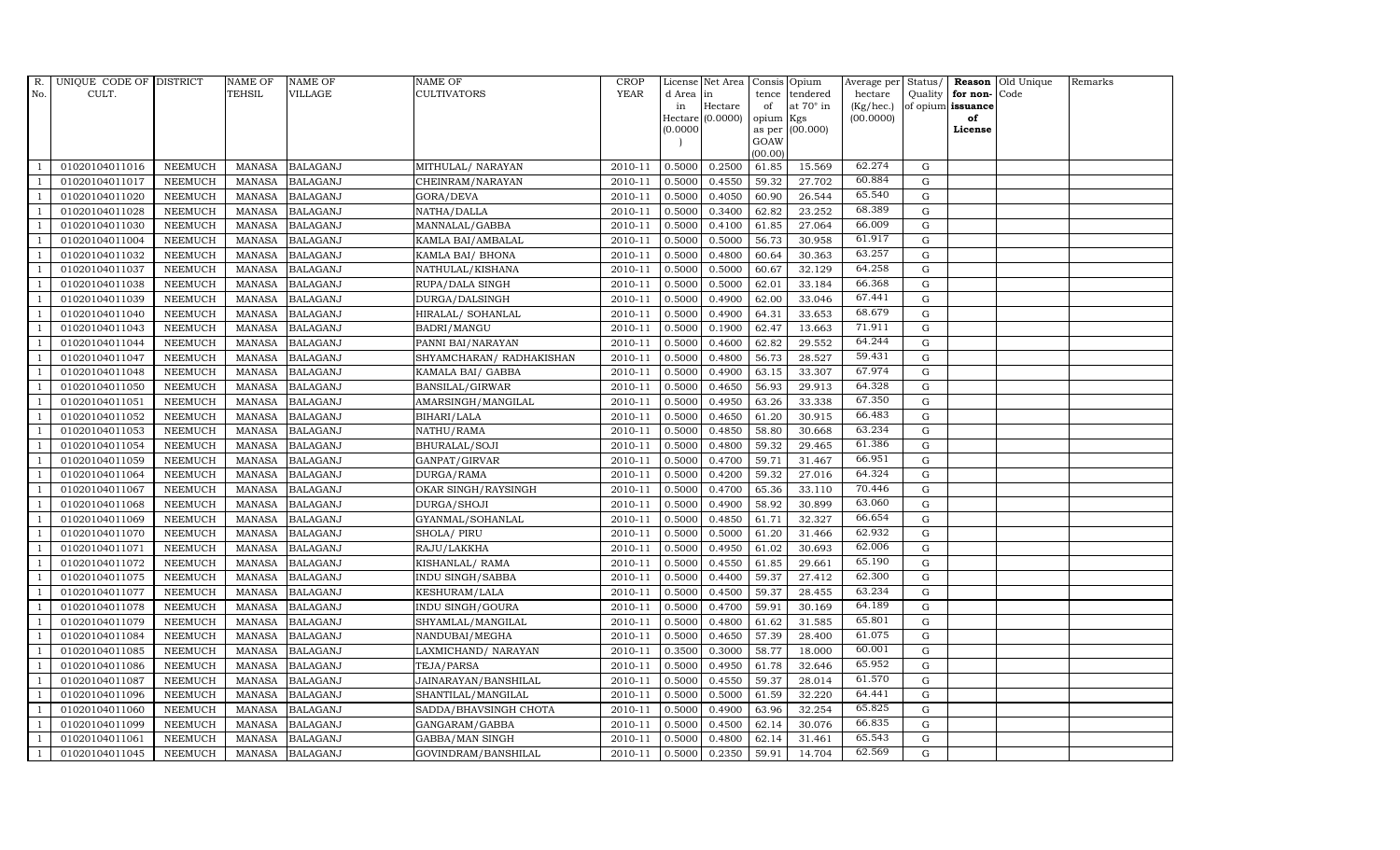| $R$ .          | UNIQUE CODE OF DISTRICT |                | <b>NAME OF</b> | <b>NAME OF</b>  | <b>NAME OF</b>           | CROP        |           | License Net Area Consis Opium |           |                  | Average per | Status/        | Reason            | Old Unique | Remarks                  |
|----------------|-------------------------|----------------|----------------|-----------------|--------------------------|-------------|-----------|-------------------------------|-----------|------------------|-------------|----------------|-------------------|------------|--------------------------|
| No.            | CULT.                   |                | <b>TEHSIL</b>  | <b>VILLAGE</b>  | <b>CULTIVATORS</b>       | <b>YEAR</b> | d Area in |                               | tence     | tendered         | hectare     | Quality        | for non-          | Code       |                          |
|                |                         |                |                |                 |                          |             | in        | Hectare                       | of        | at $70^\circ$ in | (Kg/hec.)   |                | of opium issuance |            |                          |
|                |                         |                |                |                 |                          |             |           | Hectare (0.0000)              | opium Kgs |                  | (00.0000)   |                | of<br>License     |            |                          |
|                |                         |                |                |                 |                          |             | (0.0000)  |                               | GOAW      | as per (00.000)  |             |                |                   |            |                          |
|                |                         |                |                |                 |                          |             |           |                               | (00.00)   |                  |             |                |                   |            |                          |
|                | 01020104011062          | <b>NEEMUCH</b> | MANASA         | <b>BALAGANJ</b> | TEJA/NENA                | 2010-11     | 0.5000    | 0.4950                        | 59.49     | 31.844           | 64.332      | G              |                   |            |                          |
| -1             | 01020104011082          | <b>NEEMUCH</b> | MANASA         | <b>BALAGANJ</b> | RADHAKISHAN/ HAJARI      | 2010-11     | 0.5000    | 0.4900                        | 57.53     | 30.622           | 62.495      | $\mathbf G$    |                   |            |                          |
|                | 01020104011049          | <b>NEEMUCH</b> | <b>MANASA</b>  | <b>BALAGANJ</b> | <b>BHAWSINGH/PIRU</b>    | 2010-11     | 0.5000    | 0.4550                        | 62.47     | 29.682           | 65.236      | G              |                   |            |                          |
|                | 01020104011095          | <b>NEEMUCH</b> | <b>MANASA</b>  | <b>BALAGANJ</b> | DURGA/MANSINGH           | 2010-11     | 0.5000    | 0.4700                        | 64.66     | 31.628           | 67.294      | $\mathbf G$    |                   |            |                          |
| $\overline{1}$ | 01020104011103          | <b>NEEMUCH</b> | <b>MANASA</b>  | <b>BALAGANJ</b> | BIHARI/PIRU              | 2010-11     | 0.5000    | 0.4600                        | 64.66     | 31.295           | 68.034      | ${\rm G}$      |                   |            |                          |
| $\overline{1}$ | 01020104011104          | <b>NEEMUCH</b> | <b>MANASA</b>  | <b>BALAGANJ</b> | SHYAMBAI / DAYARAM       | 2010-11     | 0.3500    | 0.3450                        | 61.20     | 23.116           | 67.003      | $\mathbf G$    |                   |            | NAME CHANGE              |
| $\overline{1}$ | 01020104011105          | <b>NEEMUCH</b> | <b>MANASA</b>  | <b>BALAGANJ</b> | KESHURAM/ DHURA          | 2010-11     | 0.5000    | 0.2750                        | 60.64     | 17.768           | 64.609      | $\mathbf G$    |                   |            |                          |
| $\overline{1}$ | 01020104011106          | <b>NEEMUCH</b> | <b>MANASA</b>  | <b>BALAGANJ</b> | RUPA/MAN SINGH           | 2010-11     | 0.5000    | 0.4300                        | 63.96     | 29.668           | 68.996      | $\mathbf G$    |                   |            |                          |
|                | 01020104011109          | <b>NEEMUCH</b> | <b>MANASA</b>  | <b>BALAGANJ</b> | SHOLA/MAN SINGH          | 2010-11     | 0.5000    | 0.3200                        | 63.96     | 21.938           | 68.557      | G              |                   |            |                          |
|                | 01020104011110          | <b>NEEMUCH</b> | <b>MANASA</b>  | <b>BALAGANJ</b> | JAMNALAL/UDAYRAM         | 2010-11     | 0.5000    | 0.3300                        | 64.66     | 22.862           | 69.279      | $\mathbf G$    |                   |            |                          |
| $\overline{1}$ | 01020104011076          | <b>NEEMUCH</b> | <b>MANASA</b>  | <b>BALAGANJ</b> | DURGA/MEGHA              | 2010-11     | 0.5000    | 0.4850                        | 57.69     | 29.381           | 60.579      | ${\rm G}$      |                   |            |                          |
| $\overline{1}$ | 01020104011112          | <b>NEEMUCH</b> | <b>MANASA</b>  | <b>BALAGANJ</b> | NANURAM/GOUTAM           | 2010-11     | 0.5000    | 0.4900                        | 59.37     | 29.821           | 60.859      | ${\rm G}$      |                   |            |                          |
| $\overline{1}$ | 01020104011114          | <b>NEEMUCH</b> | <b>MANASA</b>  | <b>BALAGANJ</b> | RAJENDR/BANSHILAL        | 2010-11     | 0.5000    | 0.3050                        | 61.69     | 20.455           | 67.064      | $\mathbf G$    |                   |            |                          |
|                | 01020104011092          | <b>NEEMUCH</b> | <b>MANASA</b>  | <b>BALAGANJ</b> | SADDA/RAMA               | 2010-11     | 0.5000    | 0.4800                        | 60.64     | 30.467           | 63.473      | G              |                   |            |                          |
| $\overline{1}$ | 01020104011116          | <b>NEEMUCH</b> | <b>MANASA</b>  | <b>BALAGANJ</b> | GHANSHYAM/ BHANWAR LAL   | 2010-11     | 0.5000    | 0.4900                        | 61.20     | 32.051           | 65.411      | ${\rm G}$      |                   |            |                          |
| -1             | 01020104011118          | <b>NEEMUCH</b> | <b>MANASA</b>  | <b>BALAGANJ</b> | SEVA/DALU                | 2010-11     | 0.5000    | 0.3350                        | 63.39     | 22.177           | 66.201      | $\mathbf G$    |                   |            |                          |
|                | 01020104011117          | <b>NEEMUCH</b> | <b>MANASA</b>  | <b>BALAGANJ</b> | DALIBAI/CHAGANLAL        | 2010-11     | 0.5000    | 0.4850                        | 59.70     | 30.174           | 62.215      | $\mathbf G$    |                   |            |                          |
| 3              | 01020104069005          | <b>NEEMUCH</b> | MANASA         | <b>BADKUWAN</b> | GOVINDRAM/GANESHRAM      | 2010-11     | 0.5000    | 0.3300                        | 61.67     | 23.214           | 70.345      | G              |                   |            |                          |
| 3              | 01020104069006          | <b>NEEMUCH</b> | <b>MANASA</b>  | <b>BADKUWAN</b> | KARI BAI/BAGDU           | 2010-11     | 0.5000    | 0.3900                        | 63.13     | 27.768           | 71.200      | G              |                   |            |                          |
| 3              | 01020104069009          | <b>NEEMUCH</b> | <b>MANASA</b>  | <b>BADKUWAN</b> | BAGDIRAM/RAMLAL          | 2010-11     | 0.3500    | 0.2950                        | 55.05     | 17.270           | 58.542      | G              |                   |            |                          |
| $\mathbf{3}$   | 01020104069010          | <b>NEEMUCH</b> | <b>MANASA</b>  | <b>BADKUWAN</b> | MEGHARAJ/KACHARU         | 2010-11     | 0.5000    | 0.3500                        | 63.13     | 23.710           | 67.742      | $\overline{G}$ |                   |            |                          |
| 3              | 01020104069011          | <b>NEEMUCH</b> | <b>MANASA</b>  | <b>BADKUWAN</b> | SUKHALAL/DHANNALAL       | 2010-11     | 0.5000    | 0.4250                        | 61.59     | 28.085           | 66.082      | G              |                   |            |                          |
| $\mathbf{3}$   | 01020104069013          | <b>NEEMUCH</b> | <b>MANASA</b>  | <b>BADKUWAN</b> | JAGANNATH/CHATARBHUJ     | 2010-11     | 0.5000    | 0.4150                        | 60.98     | 29.009           | 69.901      | $\mathbf G$    |                   |            |                          |
| 3              | 01020104069014          | <b>NEEMUCH</b> | <b>MANASA</b>  | <b>BADKUWAN</b> | RAMESH/MOTILAL           | 2010-11     | 0.5000    | 0.1900                        | 59.14     | 12.217           | 64.300      | $\overline{G}$ |                   |            |                          |
| 3              | 01020104069016          | <b>NEEMUCH</b> | <b>MANASA</b>  | <b>BADKUWAN</b> | KISHANLAL/PRABHULAL      | 2010-11     | 0.5000    | 0.4150                        | 59.50     | 26.282           | 63.330      | G              |                   |            |                          |
| 3              | 01020104069017          | <b>NEEMUCH</b> | <b>MANASA</b>  | <b>BADKUWAN</b> | KAMALA BAI/PRABHU        | 2010-11     | 0.5000    | 0.4050                        | 58.93     | 25.795           | 63.691      | G              |                   |            |                          |
| 3              | 01020104069020          | <b>NEEMUCH</b> | <b>MANASA</b>  | <b>BADKUWAN</b> | RAM SINGH/NANURAM        | 2010-11     | 0.5000    | 0.3900                        | 54.71     | 22.916           | 58.758      | G              | 05                |            | <b>ISSUED ON 2015-16</b> |
| 3              | 01020104069021          | <b>NEEMUCH</b> | MANASA         | <b>BADKUWAN</b> | VISHARAM/MODA            | 2010-11     | 0.5000    | 0.2300                        | 67.35     | 16.645           | 72.370      | G              |                   |            |                          |
| 3              | 01020104069026          | <b>NEEMUCH</b> | <b>MANASA</b>  | <b>BADKUWAN</b> | BADRILAL/BAGADU          | 2010-11     | 0.5000    | 0.2800                        | 60.21     | 20.291           | 72.467      | $\overline{G}$ |                   |            |                          |
| 3              | 01020104069112          | <b>NEEMUCH</b> | <b>MANASA</b>  | <b>BADKUWAN</b> | <b>BAGDU/HIRA</b>        | 2010-11     | 0.5000    | 0.2450                        | 63.25     | 16.490           | 67.307      | G              |                   |            |                          |
| 3              | 01020104069030          | <b>NEEMUCH</b> | <b>MANASA</b>  | <b>BADKUWAN</b> | BHAGATRAM/GOUTAM         | 2010-11     | 0.5000    | 0.2700                        | 60.98     | 18.817           | 69.693      | G              |                   |            |                          |
| 3              | 01020104069034          | <b>NEEMUCH</b> | <b>MANASA</b>  | <b>BADKUWAN</b> | <b>GENDI BAI/RAJMAL</b>  | 2010-11     | 0.5000    | 0.4550                        | 59.50     | 29.232           | 64.246      | G              |                   |            |                          |
| 3              | 01020104069035          | <b>NEEMUCH</b> | MANASA         | <b>BADKUWAN</b> | BHERULAL/RUGHANATH       | 2010-11     | 0.5000    | 0.4050                        | 57.47     | 25.246           | 62.335      | G              |                   |            |                          |
| 3              | 01020104069042          | <b>NEEMUCH</b> | <b>MANASA</b>  | <b>BADKUWAN</b> | RODI BAI/BAGDURAM        | 2010-11     | 0.5000    | 0.2950                        | 59.50     | 18.658           | 63.247      | G              |                   |            |                          |
| 3              | 01020104069029          | <b>NEEMUCH</b> | <b>MANASA</b>  | <b>BADKUWAN</b> | <b>BHULI BAI/DALU</b>    | 2010-11     | 0.5000    | 0.3700                        | 59.03     | 23.604           | 63.795      | G              |                   |            |                          |
| 3              | 01020104069044          | <b>NEEMUCH</b> | <b>MANASA</b>  | <b>BADKUWAN</b> | SALAGRAM/MODA            | 2010-11     | 0.5000    | 0.1850                        | 63.25     | 12.361           | 66.816      | G              |                   |            |                          |
| 3              | 01020104069046          | <b>NEEMUCH</b> | <b>MANASA</b>  | <b>BADKUWAN</b> | RATAN/BHONA              | 2010-11     | 0.5000    | 0.4400                        | 57.81     | 28.905           | 65.693      | G              |                   |            |                          |
| 3              | 01020104069056          | <b>NEEMUCH</b> | <b>MANASA</b>  | <b>BADKUWAN</b> | ISHAKMOHAMMAD/ALLAH BELI | 2010-11     | 0.3500    | 0.3300                        | 56.81     | 21.369           | 64.754      | G              |                   |            |                          |
| 3              | 01020104069057          | <b>NEEMUCH</b> | <b>MANASA</b>  | <b>BADKUWAN</b> | MATHURALAL/GOUTAM        | 2010-11     | 0.5000    | 0.4350                        | 60.98     | 29.375           | 67.529      | G              |                   |            |                          |
| 3              | 01020104069058          | <b>NEEMUCH</b> | <b>MANASA</b>  | <b>BADKUWAN</b> | RATANIBAI/RATANLAL       | 2010-11     | 0.3500    | 0.3350                        | 59.63     | 20.836           | 62.198      | G              |                   |            | NAMECHANGE               |
| 3              | 01020104069059          | <b>NEEMUCH</b> |                | MANASA BADKUWAN | NANDLAL/MULCHAND         | 2010-11     | 0.5000    | 0.2100                        | 63.25     | 13.825           | 65.833      | G              |                   |            |                          |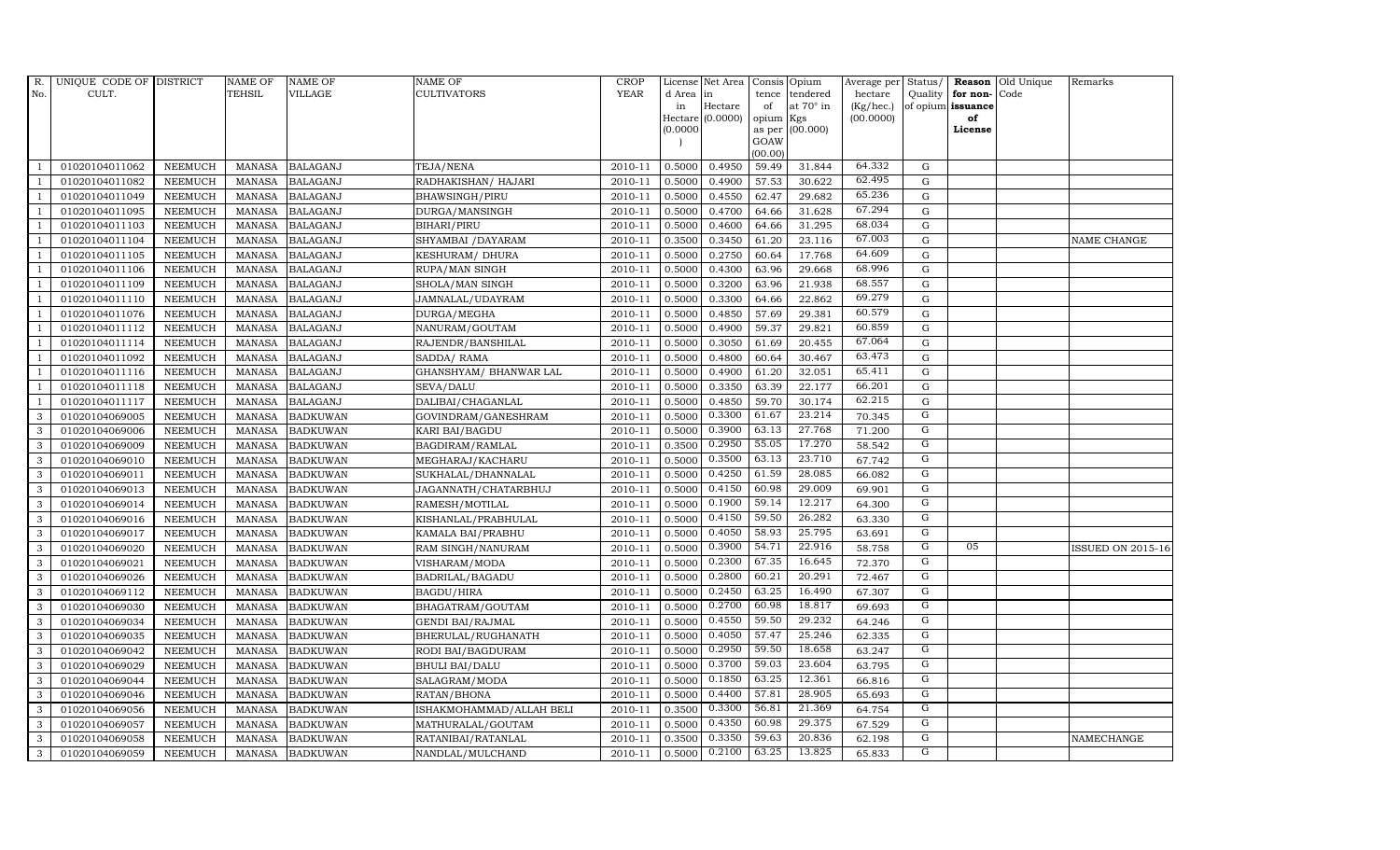|                                         | R. UNIQUE CODE OF DISTRICT       |                                  | NAME OF                        | <b>NAME OF</b>                     | <b>NAME OF</b>                               | <b>CROP</b>        |                  | License Net Area Consis Opium |                  |                  | Average per            | Status/ |                         | Reason Old Unique | Remarks                  |                                       |
|-----------------------------------------|----------------------------------|----------------------------------|--------------------------------|------------------------------------|----------------------------------------------|--------------------|------------------|-------------------------------|------------------|------------------|------------------------|---------|-------------------------|-------------------|--------------------------|---------------------------------------|
| No.                                     | CULT.                            |                                  | TEHSIL                         | VILLAGE                            | <b>CULTIVATORS</b>                           | <b>YEAR</b>        | d Area in        |                               |                  | tence tendered   | hectare                | Quality | for non-Code            |                   |                          |                                       |
|                                         |                                  |                                  |                                |                                    |                                              |                    | in               | Hectare<br>Hectare (0.0000)   | of<br>opium Kgs  | at $70^\circ$ in | (Kg/hec.)<br>(00.0000) |         | of opium issuance<br>of |                   |                          |                                       |
|                                         |                                  |                                  |                                |                                    |                                              |                    | (0.0000)         |                               |                  | as per (00.000)  |                        |         | License                 |                   |                          |                                       |
|                                         |                                  |                                  |                                |                                    |                                              |                    |                  |                               | GOAW             |                  |                        |         |                         |                   |                          |                                       |
|                                         |                                  |                                  |                                |                                    |                                              |                    |                  | 0.4500                        | (00.00)<br>63.73 | 31.337           |                        | G       |                         |                   |                          |                                       |
| $\overline{\mathbf{3}}$<br>$\mathbf{3}$ | 01020104069066<br>01020104069067 | <b>NEEMUCH</b>                   | MANASA                         | <b>BADKUWAN</b>                    | MATHURALAL/MOTILAL                           | 2010-11            | 0.5000           | 0.4500                        | 59.14            | 28.573           | 69.638                 | G       |                         |                   |                          |                                       |
| $\mathbf{3}$                            |                                  | <b>NEEMUCH</b>                   | MANASA                         | <b>BADKUWAN</b>                    | RAMESHCHANDR/DEVILAL                         | 2010-11            | 0.5000           | 0.3450                        | 58.51            | 21.699           | 63.496                 | G       |                         |                   |                          |                                       |
| $\overline{\mathbf{3}}$                 | 01020104069111<br>01020104069071 | <b>NEEMUCH</b><br><b>NEEMUCH</b> | <b>MANASA</b><br><b>MANASA</b> | <b>BADKUWAN</b><br><b>BADKUWAN</b> | <b>BHONI BAI/MANGILAL</b><br>OMPRAKASH/LALJI | 2010-11<br>2010-11 | 0.5000<br>0.3500 | 0.3400                        | 61.67            | 22.474           | 62.895<br>66.101       | G       |                         |                   | NAME CHANGE              |                                       |
| $\overline{3}$                          | 01020104069015                   | <b>NEEMUCH</b>                   | MANASA                         | <b>BADKUWAN</b>                    | DEVRAM/VARDICHAND                            | 2010-11            | 0.3500           | 0.3100                        | 57.95            | 20.506           | 66.148                 | G       |                         |                   |                          |                                       |
| $\overline{\mathbf{3}}$                 | 01020104069031                   | <b>NEEMUCH</b>                   | <b>MANASA</b>                  | <b>BADKUWAN</b>                    | KALU/DEVA                                    | 2010-11            | 0.3500           | 0.3100                        | 59.03            | 19.471           | 62.810                 | G       |                         |                   |                          |                                       |
| $\mathbf{3}$                            | 01020104069094                   | <b>NEEMUCH</b>                   | <b>MANASA</b>                  | <b>BADKUWAN</b>                    | NANDU BAI/PRABHULAL                          | 2010-11            | 0.5000           | 0.1950                        | 59.14            | 12.470           | 63.949                 | G       |                         |                   |                          |                                       |
| $\mathbf{3}$                            | 01020104069064                   | <b>NEEMUCH</b>                   | MANASA                         | <b>BADKUWAN</b>                    | DHAPU BAI/SITARAM                            | 2010-11            | 0.5000           | 0.2950                        | 55.83            | 18.966           | 64.292                 | G       |                         |                   |                          |                                       |
| $\mathbf{3}$                            | 01020104069081                   | <b>NEEMUCH</b>                   | <b>MANASA</b>                  | <b>BADKUWAN</b>                    | KASTURI BAI/JAGANNATH                        | 2010-11            | 0.5000           | 0.3800                        | 61.67            | 25.646           | 67.489                 | G       |                         |                   |                          |                                       |
| $\overline{\mathbf{3}}$                 | 01020104069037                   | <b>NEEMUCH</b>                   | MANASA                         | <b>BADKUWAN</b>                    | PRABHULAL/BHAWARLAL                          | 2010-11            | 0.3500           | 0.3400                        | 52.99            | 19.629           | 57.732                 | G       | 05                      |                   |                          | ISSUED ON 2015-16/NAME CHANGE 2015-16 |
| $\mathbf{3}$                            | 01020104069048                   | <b>NEEMUCH</b>                   | MANASA                         | <b>BADKUWAN</b>                    | SHANKARLAL/GOUTAM                            | 2010-11            | 0.5000           | 0.3550                        | 59.63            | 24.491           | 68.988                 | G       |                         |                   |                          |                                       |
| $\overline{\mathbf{3}}$                 | 01020104069012                   | <b>NEEMUCH</b>                   | MANASA                         | <b>BADKUWAN</b>                    | SHANU BAI/MANGILAL                           | 2010-11            | 0.5000           | 0.2950                        | 59.63            | 19.882           | 67.397                 | G       |                         |                   |                          |                                       |
| $\mathbf{3}$                            | 1020104069033                    | <b>NEEMUCH</b>                   | <b>MANASA</b>                  | <b>BADKUWAN</b>                    | KANKU BAI/BHAWARLAL                          | 2010-11            | 0.5000           | 0.4100                        | 58.13            | 25.635           | 62.525                 | G       |                         |                   |                          |                                       |
| $\mathbf{3}$                            | 01020104069061                   | <b>NEEMUCH</b>                   | <b>MANASA</b>                  | <b>BADKUWAN</b>                    | DEVILAL/BHUVANIRAM                           | 2010-11            | 0.5000           | 0.3950                        | 53.20            | 24.419           | 61.820                 | G       | 05                      |                   | <b>ISSUED ON 2015-16</b> |                                       |
| $\mathbf{3}$                            | 01020104069060                   | <b>NEEMUCH</b>                   | <b>MANASA</b>                  | <b>BADKUWAN</b>                    | HEMRAJ/KISHANLAL                             | 2010-11            | 0.3500           | 0.1850                        | 59.03            | 12.396           | 67.005                 | G       |                         |                   |                          |                                       |
| $\overline{\mathbf{3}}$                 | 01020104069089                   | <b>NEEMUCH</b>                   | MANASA                         | <b>BADKUWAN</b>                    | BHAGATRAM/RAMLAL                             | 2010-11            | 0.3500           | 0.3350                        | 54.22            | 19.248           | 57.457                 | G       | 05                      |                   | <b>ISSUED ON 2015-16</b> |                                       |
| $\overline{\mathbf{3}}$                 | 01020104095004                   | <b>NEEMUCH</b>                   | <b>MANASA</b>                  | ARNIYA MALI                        | GANGABAI/BAGDURAM PUTRA VADH                 | 2010-11            | 0.5000           | 0.2750                        | 63.18            | 19.234           | 69.942                 | G       |                         |                   |                          |                                       |
| $\mathbf{3}$                            | 01020104095005                   | <b>NEEMUCH</b>                   | MANASA                         | ARNIYA MALI                        | RAM SINGH/KISHAN SINGH                       | 2010-11            | 0.5000           | 0.4800                        | 57.44            | 29.549           | 61.560                 | G       |                         |                   |                          |                                       |
| $\mathbf{3}$                            | 01020104095079                   | <b>NEEMUCH</b>                   | <b>MANASA</b>                  | <b>ARNIYA MALI</b>                 | MUNNABAI/UDAY SINGH                          | 2010-11            | 0.5000           | 0.4300                        | 56.72            | 26.188           | 60.903                 | G       |                         |                   | NAME CHANGE              |                                       |
| $\overline{\mathbf{3}}$                 | 01020104095006                   | <b>NEEMUCH</b>                   | <b>MANASA</b>                  | ARNIYA MALI                        | MADAN SINGH/ BHAWAR SINGH                    | 2010-11            | 0.5000           | 0.4400                        | 58.51            | 27.776           | 63.127                 | G       |                         |                   |                          |                                       |
| $\overline{\mathbf{3}}$                 | 01020104095011                   | <b>NEEMUCH</b>                   | <b>MANASA</b>                  | ARNIYA MALI                        | BHAWARLAL/ LALURAM                           | 2010-11            | 0.5000           | 0.2200                        | 62.52            | 14.933           | 67.877                 | G       |                         |                   |                          |                                       |
| $\overline{\mathbf{3}}$                 | 01020104095012                   | <b>NEEMUCH</b>                   | <b>MANASA</b>                  | <b>ARNIYA MALI</b>                 | BHAVARLAL/JODHA                              | 2010-11            | 0.5000           | 0.4000                        | 62.52            | 26.151           | 65.378                 | G       |                         |                   |                          |                                       |
| $\overline{\mathbf{3}}$                 | 01020104095013                   | <b>NEEMUCH</b>                   | <b>MANASA</b>                  | ARNIYA MALI                        | MOTIRAM/NANURAM                              | 2010-11            | 0.5000           | 0.3900                        | 55.90            | 22.392           | 57.415                 | G       |                         |                   |                          |                                       |
| $\mathbf{3}$                            | 01020104095016                   | <b>NEEMUCH</b>                   | MANASA                         | ARNIYA MALI                        | KHUMAN SINGH/ GOBAR SINGH                    | 2010-11            | 0.5000           | 0.1950                        | 60.23            | 12.648           | 64.862                 | G       |                         |                   |                          |                                       |
| $\overline{\mathbf{3}}$                 | 01020104095078                   | <b>NEEMUCH</b>                   | <b>MANASA</b>                  | ARNIYA MALI                        | MANGU BAI/ KHUMAN SINGH                      | 2010-11            | 0.3500           | 0.3100                        | 57.24            | 19.151           | 61.777                 | G       |                         |                   |                          |                                       |
| $\overline{3}$                          | 01020104095019                   | <b>NEEMUCH</b>                   | <b>MANASA</b>                  | ARNIYA MALI                        | RAMRATAN/ BAPULAL                            | 2010-11            | 0.5000           | 0.4800                        | 63.38            | 32.903           | 68.548                 | G       |                         |                   |                          |                                       |
| $\mathbf{3}$                            | 01020104095026                   | <b>NEEMUCH</b>                   | <b>MANASA</b>                  | ARNIYA MALI                        | RUP SINGH/ SWARUP SINGH                      | 2010-11            | 0.3500           | 0.2950                        | 56.18            | 19.366           | 65.648                 | G       |                         |                   |                          |                                       |
| $\mathbf{3}$                            | 01020104095074                   | <b>NEEMUCH</b>                   | MANASA                         | <b>ARNIYA MALI</b>                 | DEVILAL/ RAMCHANDR                           | 2010-11            | 0.5000           | 0.2600                        | 60.30            | 17.194           | 66.131                 | G       |                         |                   |                          |                                       |
| $\mathbf{3}$                            | 01020104095030                   | <b>NEEMUCH</b>                   | <b>MANASA</b>                  | <b>ARNIYA MALI</b>                 | RADHESHYAM/RAMLAL                            | 2010-11            | 0.5000           | 0.2500                        | 63.18            | 17.438           | 69.752                 | G       |                         |                   |                          |                                       |
| $\mathbf{3}$                            | 01020104095031                   | <b>NEEMUCH</b>                   | <b>MANASA</b>                  | ARNIYA MALI                        | KARULAL/ NANURAM                             | 2010-11            | 0.3500           | 0.3350                        | 60.82            | 22.338           | 66.681                 | G       |                         |                   |                          |                                       |
| $\mathbf{3}$                            | 01020104095032                   | <b>NEEMUCH</b>                   | <b>MANASA</b>                  | ARNIYA MALI                        | UMRAV SINGH/ RUP SINGH                       | 2010-11            | 0.5000           | 0.4400                        | 56.51            | 27.165           | 61.739                 | G       |                         |                   |                          |                                       |
| $\overline{\mathbf{3}}$                 | 01020104095033                   | <b>NEEMUCH</b>                   | MANASA                         | ARNIYA MALI                        | CHITARSINGH/SVARUPSINGH                      | 2010-11            | 0.5000           | 0.2950                        | 60.53            | 19.447           | 65.923                 | G       |                         |                   |                          |                                       |
| $\overline{\mathbf{3}}$                 | 01020104095036                   | <b>NEEMUCH</b>                   | <b>MANASA</b>                  | ARNIYA MALI                        | GHANSHYAM/ MANGILAL                          | 2010-11            | 0.5000           | 0.4400                        | 60.82            | 28.768           | 65.382                 | G       |                         |                   |                          |                                       |
| $\mathbf{3}$                            | 01020104095037                   | <b>NEEMUCH</b>                   | <b>MANASA</b>                  | ARNIYA MALI                        | NAVAL SINGH/ BHAWAR SINGH                    | 2010-11            | 0.5000           | 0.3000                        | 60.23            | 19.936           | 66.454                 | G       |                         |                   |                          |                                       |
| $\mathbf{3}$                            | 01020104095042                   | <b>NEEMUCH</b>                   | MANASA                         | <b>ARNIYA MALI</b>                 | SHYAM DAS/ MOTI DAS                          | 2010-11            | 0.5000           | 0.3700                        | 59.56            | 24.130           | 65.217                 | G       |                         |                   |                          |                                       |
| $\mathbf{3}$                            | 01020104095043                   | <b>NEEMUCH</b>                   | <b>MANASA</b>                  | ARNIYA MALI                        | LAL SINGH/ BHAWAR SINGH                      | 2010-11            | 0.5000           | 0.3600                        | 63.40            | 25.478           | 70.772                 | G       |                         |                   |                          |                                       |
| $\mathbf{3}$                            | 01020104095045                   | <b>NEEMUCH</b>                   | <b>MANASA</b>                  | ARNIYA MALI                        | GOVIND SINGH/ KALU SINGH                     | 2010-11            | 0.5000           | 0.4200                        | 60.53            | 27.308           | 65.019                 | G       |                         |                   |                          |                                       |
| $\overline{3}$                          | 01020104095047                   | <b>NEEMUCH</b>                   | <b>MANASA</b>                  | ARNIYA MALI                        | DASHRATH / BHUWANIRAM                        | 2010-11            | 0.5000           | 0.3250                        | 60.53            | 19.707           | 60.637                 | G       |                         |                   |                          |                                       |
| $\overline{\mathbf{3}}$                 | 01020104095050                   | <b>NEEMUCH</b>                   | <b>MANASA</b>                  | ARNIYA MALI                        | GANGARAM/ CHATRU                             | 2010-11            | 0.5000           | 0.3950                        | 60.53            | 25.552           | 64.689                 | G       |                         |                   |                          |                                       |
| $\mathbf{3}$                            | 01020104095051                   | <b>NEEMUCH</b>                   | MANASA                         | ARNIYA MALI                        | GIRVAR SINGH/ MAN SINGH                      | 2010-11            | 0.5000           | 0.4850                        | 54.58            | 29.185           | 60.175                 | G       | 05                      |                   | <b>ISSUED ON 2015-16</b> |                                       |
| $\mathbf{3}$                            | 01020104095060                   | <b>NEEMUCH</b>                   | MANASA                         | <b>ARNIYA MALI</b>                 | SULTAL SINGH/ RAM SINGH                      | 2010-11            | 0.5000           | 0.1900                        | 57.72            | 12.039           | 63.363                 | G       |                         |                   |                          |                                       |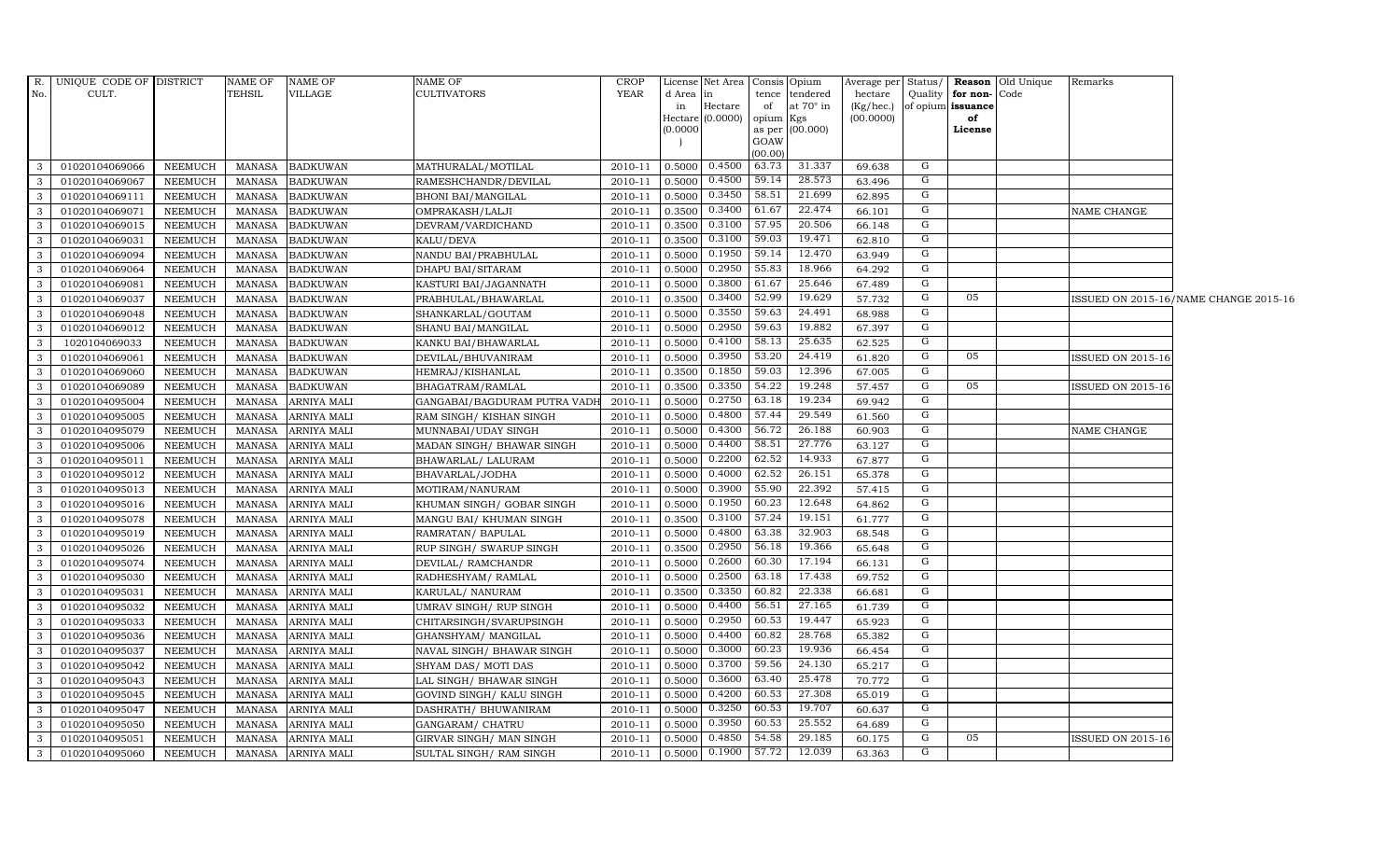| $R_{\cdot}$  | UNIQUE CODE OF DISTRICT |                | <b>NAME OF</b> | <b>NAME OF</b>      | <b>NAME OF</b>              | <b>CROP</b> |           | License Net Area   Consis   Opium |           |                  | Average per Status/ |                |                   | Reason Old Unique | Remarks         |
|--------------|-------------------------|----------------|----------------|---------------------|-----------------------------|-------------|-----------|-----------------------------------|-----------|------------------|---------------------|----------------|-------------------|-------------------|-----------------|
| No.          | CULT.                   |                | <b>TEHSIL</b>  | <b>VILLAGE</b>      | <b>CULTIVATORS</b>          | <b>YEAR</b> | d Area in |                                   |           | tence tendered   | hectare             | Quality        | for non-          | Code              |                 |
|              |                         |                |                |                     |                             |             | in        | Hectare                           | of        | at $70^\circ$ in | (Kg/hec.)           |                | of opium issuance |                   |                 |
|              |                         |                |                |                     |                             |             |           | Hectare (0.0000)                  | opium Kgs |                  | (00.0000)           |                | of                |                   |                 |
|              |                         |                |                |                     |                             |             | (0.0000)  |                                   | GOAW      | as per (00.000)  |                     |                | License           |                   |                 |
|              |                         |                |                |                     |                             |             |           |                                   | (00.00)   |                  |                     |                |                   |                   |                 |
| 3            | 01020104095065          | <b>NEEMUCH</b> | MANASA         | <b>ARNIYA MALI</b>  | KALU SINGH/KISHAN SINGH     | 2010-11     |           | 0.5000 0.4300                     | 58.41     | 27.453           | 63.844              | G              |                   |                   |                 |
| 3            | 01020104095069          | <b>NEEMUCH</b> | MANASA         | <b>ARNIYA MALI</b>  | VILAS BAI/ RAMCHANDR        | 2010-11     | 0.3500    | 0.3450                            | 63.18     | 22.582           | 65.456              | G              |                   |                   | TRANSFER DHAKNI |
| 3            | 01020104095001          | <b>NEEMUCH</b> | <b>MANASA</b>  | <b>ARNIYA MALI</b>  | KANKU BAI/ LALURAM          | 2010-11     | 0.5000    | 0.4450                            | 63.40     | 30.269           | 68.020              | G              |                   |                   |                 |
| 3            | 01020104095039          | <b>NEEMUCH</b> | MANASA         | <b>ARNIYA MALI</b>  | ANUP SINGH/ SULTAN          | 2010-11     | 0.5000    | 0.1600                            | 58.43     | 10.092           | 63.075              | G              |                   |                   |                 |
| 3            | 01020104095044          | <b>NEEMUCH</b> | <b>MANASA</b>  | ARNIYA MALI         | BAPULAL/KANA                | 2010-11     | 0.5000    | 0.3000                            | 58.60     | 18.191           | 60.637              | G              |                   |                   | NAME CHANGE     |
| $\mathbf{3}$ | 01020104095021          | <b>NEEMUCH</b> | <b>MANASA</b>  | ARNIYA MALI         | RUP SINGH/KISHOR SINGH      | 2010-11     | 0.5000    | 0.4400                            | 60.30     | 28.625           | 65.057              | G              |                   |                   |                 |
| 3            | 01020104095015          | <b>NEEMUCH</b> | <b>MANASA</b>  | <b>ARNIYA MALI</b>  | BAGDIRAM/ CHUNNILAL         | 2010-11     | 0.5000    | 0.3500                            | 60.53     | 22.975           | 65.643              | G              |                   |                   |                 |
| 3            | 01020104095049          | <b>NEEMUCH</b> | <b>MANASA</b>  | <b>ARNIYA MALI</b>  | PRABHU SINGH/ KISHAN SINGH  | 2010-11     | 0.5000    | 0.2050                            | 60.23     | 13.741           | 67.029              | G              |                   |                   |                 |
| 3            | 01020104095014          | <b>NEEMUCH</b> | <b>MANASA</b>  | <b>ARNIYA MALI</b>  | KISHAN SINGH / SULTAN       | 2010-11     | 0.5000    | 0.3000                            | 58.14     | 18.854           | 62.847              | $\overline{G}$ |                   |                   |                 |
| 3            | 01020104095053          | <b>NEEMUCH</b> | <b>MANASA</b>  | ARNIYA MALI         | BHUWANIRAM/ NANURAM         | 2010-11     | 0.5000    | 0.3750                            | 63.40     | 23.721           | 63.256              | G              |                   |                   |                 |
| 3            | 01020104095028          | <b>NEEMUCH</b> | <b>MANASA</b>  | ARNIYA MALI         | KAWARLAL/ SITARAM           | 2010-11     | 0.5000    | 0.3250                            | 63.40     | 22.136           | 68.110              | G              |                   |                   |                 |
| 3            | 01020104095073          | <b>NEEMUCH</b> | MANASA         | <b>ARNIYA MALI</b>  | FULA BAI/ LAL SINGH         | 2010-11     | 0.5000    | 0.4400                            | 60.23     | 28.420           | 64.591              | G              |                   |                   |                 |
| 3            | 01020104095059          | <b>NEEMUCH</b> | <b>MANASA</b>  | <b>ARNIYA MALI</b>  | TILLI BAI/ NANDLAL          | 2010-11     | 0.5000    | 0.4900                            | 60.32     | 31.065           | 63.398              | G              |                   |                   |                 |
| 3            | 01020104095002          | <b>NEEMUCH</b> | MANASA         | <b>ARNIYA MALI</b>  | BAGDIRAM/BHANWARLAL         | 2010-11     | 0.5000    | 0.4300                            | 68.22     | 29.336           | 68.223              | G              |                   |                   |                 |
| 3            | 01020104095075          | <b>NEEMUCH</b> | <b>MANASA</b>  | <b>ARNIYA MALI</b>  | DURGA BAI/ RAM CHANDR       | 2010-11     | 0.5000    | 0.2500                            | 60.30     | 17.082           | 68.329              | G              |                   |                   |                 |
| 3            | 01020104095077          | <b>NEEMUCH</b> | <b>MANASA</b>  | <b>ARNIYA MALI</b>  | GAYATRI BAI/ RODILAL        | 2010-11     | 0.5000    | 0.2550                            | 56.88     | 15.041           | 58.984              | G              |                   |                   |                 |
| 3            | 01020104092004          | <b>NEEMUCH</b> | MANASA         | <b>ANTRI BUJURG</b> | <b>BANSHILAL/ DHURA</b>     | 2010-11     | 0.5000    | 0.1000                            | 64.87     | 6.598            | 65.980              | G              |                   |                   |                 |
| 3            | 01020104092006          | <b>NEEMUCH</b> | MANASA         | <b>ANTRI BUJURG</b> | DHAPU BAI / MANGILAL        | 2010-11     | 0.5000    | 0.2550                            | 64.52     | 16.572           | 64.988              | G              |                   |                   |                 |
| 3            | 01020104092008          | <b>NEEMUCH</b> | MANASA         | <b>ANTRI BUJURG</b> | MANGILAL/ NANURAM           | 2010-11     | 0.5000    | 0.2850                            | 62.38     | 17.859           | 62.663              | G              |                   |                   |                 |
| 3            | 01020104092011          | <b>NEEMUCH</b> | <b>MANASA</b>  | <b>ANTRI BUJURG</b> | NANDU BAI/ CHATRA           | 2010-11     | 0.5000    | 0.4100                            | 64.87     | 26.346           | 64.259              | G              |                   |                   |                 |
| $\mathbf{3}$ | 01020104092013          | <b>NEEMUCH</b> | <b>MANASA</b>  | <b>ANTRI BUJURG</b> | NARAYAN SINGH/ PRATAP SINGH | 2010-11     | 0.3500    | 0.3500                            | 62.07     | 22.806           | 65.161              | G              |                   |                   |                 |
| 3            | 01020104092017          | <b>NEEMUCH</b> | MANASA         | <b>ANTRI BUJURG</b> | MANNALAL/ NARAYAN           | 2010-11     | 0.3500    | 0.2750                            | 65.30     | 18.275           | 66.455              | G              |                   |                   |                 |
| $\mathbf{3}$ | 01020104092018          | <b>NEEMUCH</b> | MANASA         | <b>ANTRI BUJURG</b> | LAXMINARAYAN / GOPAL        | 2010-11     | 0.5000    | 0.2550                            | 61.90     | 16.810           | 65.922              | G              |                   |                   |                 |
| 3            | 01020104092020          | <b>NEEMUCH</b> | <b>MANASA</b>  | <b>ANTRI BUJURG</b> | <b>BABULAL/ GOPAL</b>       | 2010-11     | 0.3500    | 0.1900                            | 59.75     | 12.206           | 64.242              | $\mathbf G$    |                   |                   |                 |
| 3            | 01020104092021          | <b>NEEMUCH</b> | <b>MANASA</b>  | <b>ANTRI BUJURG</b> | SHIVRAM/RUGHNATH            | 2010-11     | 0.5000    | 0.1250                            | 65.54     | 8.614            | 68.912              | G              |                   |                   |                 |
| 3            | 01020104092022          | <b>NEEMUCH</b> | <b>MANASA</b>  | <b>ANTRI BUJURG</b> | RAHIMBAKSH/CHANDKHA         | 2010-11     | 0.5000    | 0.3100                            | 61.90     | 20.339           | 65.610              | G              |                   |                   |                 |
| 3            | 01020104092024          | <b>NEEMUCH</b> | <b>MANASA</b>  | <b>ANTRI BUJURG</b> | NONDRAM/ UDAA               | 2010-11     | 0.3500    | 0.1950                            | 62.07     | 12.698           | 65.117              | G              |                   |                   |                 |
| 3            | 01020104092025          | <b>NEEMUCH</b> | MANASA         | <b>ANTRI BUJURG</b> | FAKIRCHAND/ NANDA           | 2010-11     | 0.3500    | 0.3100                            | 61.09     | 19.243           | 62.074              | G              |                   |                   |                 |
| 3            | 01020104092027          | <b>NEEMUCH</b> | <b>MANASA</b>  | <b>ANTRI BUJURG</b> | SHEKH MOHAMMAD/ NOOR MOHAM  | 2010-11     | 0.5000    | 0.2200                            | 65.54     | 14.335           | 65.159              | $\overline{G}$ |                   |                   |                 |
| 3            | 01020104092029          | <b>NEEMUCH</b> | MANASA         | <b>ANTRI BUJURG</b> | GORDHAN SINGH/ PRATAP SINGH | 2010-11     | 0.5000    | 0.4900                            | 62.25     | 30.876           | 63.012              | G              |                   |                   |                 |
| 3            | 01020104092030          | <b>NEEMUCH</b> | MANASA         | <b>ANTRI BUJURG</b> | GOPAL/ MANGILAL             | 2010-11     | 0.5000    | 0.5000                            | 64.87     | 32.713           | 65.426              | G              |                   |                   |                 |
| 3            | 01020104092039          | <b>NEEMUCH</b> | MANASA         | <b>ANTRI BUJURG</b> | GOVIND KUWAR/ DALPAT SINGH  | 2010-11     | 0.5000    | 0.2950                            | 59.67     | 17.773           | 60.248              | G              |                   |                   |                 |
| 3            | 01020104092041          | <b>NEEMUCH</b> | MANASA         | <b>ANTRI BUJURG</b> | AMAR SINGH/ SAJJAN SINGH    | 2010-11     | 0.5000    | 0.4900                            | 62.58     | 31.308           | 63.894              | G              |                   |                   |                 |
| 3            | 01020104092042          | <b>NEEMUCH</b> | <b>MANASA</b>  | <b>ANTRI BUJURG</b> | NATHULAL/ UDAA              | 2010-11     | 0.3500    | 0.2100                            | 59.36     | 13.000           | 61.904              | $\overline{G}$ |                   |                   |                 |
| 3            | 01020104092044          | <b>NEEMUCH</b> | <b>MANASA</b>  | <b>ANTRI BUJURG</b> | VIJAY SINGH/ BAHADUR SINGH  | 2010-11     | 0.5000    | 0.3950                            | 55.29     | 24.083           | 60.970              | G              |                   |                   |                 |
| 3            | 01020104092045          | <b>NEEMUCH</b> | <b>MANASA</b>  | <b>ANTRI BUJURG</b> | KALU SINGH/ INDAR SINGH     | 2010-11     | 0.3500    | 0.3200                            | 56.52     | 18.175           | 56.797              | G              |                   |                   |                 |
| 3            | 01020104092046          | <b>NEEMUCH</b> | <b>MANASA</b>  | <b>ANTRI BUJURG</b> | BHERU SINGH / INDAR SINGH   | 2010-11     | 0.5000    | 0.4850                            | 59.75     | 29.226           | 60.260              | G              |                   |                   |                 |
| 3            | 01020104092047          | <b>NEEMUCH</b> | <b>MANASA</b>  | <b>ANTRI BUJURG</b> | BHERULAL/ RATANLAL          | 2010-11     | 0.5000    | 0.3150                            | 62.55     | 19.685           | 62.493              | G              |                   |                   |                 |
| 3            | 01020104092049          | <b>NEEMUCH</b> | <b>MANASA</b>  | <b>ANTRI BUJURG</b> | BABULAL/ BIHARILAL          | 2010-11     | 0.5000    | 0.2100                            | 64.45     | 14.179           | 67.519              | G              |                   |                   |                 |
| 3            | 01020104092050          | <b>NEEMUCH</b> | <b>MANASA</b>  | <b>ANTRI BUJURG</b> | SUNDEALAL/ NARAYAN          | 2010-11     | 0.3500    | 0.2500                            | 66.19     | 16.434           | 65.736              | G              |                   |                   |                 |
| 3            | 01020104092052          | <b>NEEMUCH</b> |                | MANASA ANTRI BUJURG | RAMPRASAD/HIRALAL           | 2010-11     | 0.3500    | 0.2650                            | 62.07     | 17.601           | 66.419              | G              |                   |                   |                 |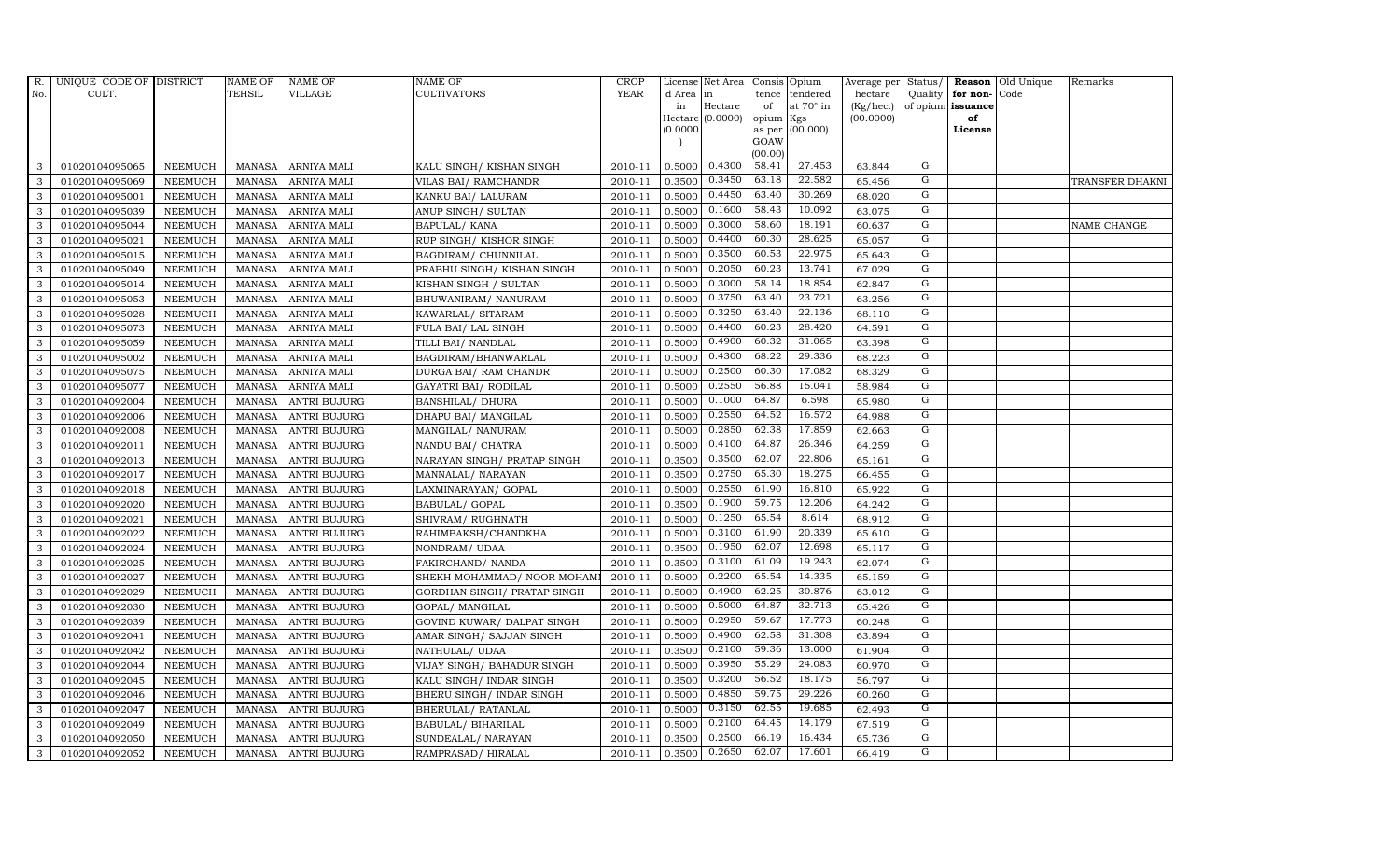| $R_{\cdot}$  | UNIQUE CODE OF DISTRICT |                | <b>NAME OF</b> | <b>NAME OF</b>      | <b>NAME OF</b>            | <b>CROP</b> |           | License Net Area   Consis   Opium |           |                  | Average per Status/ |                |                         | <b>Reason</b> Old Unique | Remarks                  |
|--------------|-------------------------|----------------|----------------|---------------------|---------------------------|-------------|-----------|-----------------------------------|-----------|------------------|---------------------|----------------|-------------------------|--------------------------|--------------------------|
| No.          | CULT.                   |                | <b>TEHSIL</b>  | <b>VILLAGE</b>      | <b>CULTIVATORS</b>        | <b>YEAR</b> | d Area in |                                   |           | tence tendered   | hectare             |                | Quality   for non- Code |                          |                          |
|              |                         |                |                |                     |                           |             | in        | Hectare                           | of        | at $70^\circ$ in | (Kg/hec.)           |                | of opium issuance       |                          |                          |
|              |                         |                |                |                     |                           |             |           | Hectare (0.0000)                  | opium Kgs |                  | (00.0000)           |                | of                      |                          |                          |
|              |                         |                |                |                     |                           |             | (0.0000)  |                                   | GOAW      | as per (00.000)  |                     |                | License                 |                          |                          |
|              |                         |                |                |                     |                           |             |           |                                   | (00.00)   |                  |                     |                |                         |                          |                          |
| 3            | 01020104092053          | <b>NEEMUCH</b> | MANASA         | <b>ANTRI BUJURG</b> | MANGILAL/ SHANKARLAL      | 2010-11     |           | $0.3500 \mid 0.3300$              | 57.12     | 18.996           | 57.564              | G              |                         |                          |                          |
| 3            | 01020104092195          | <b>NEEMUCH</b> | MANASA         | <b>ANTRI BUJURG</b> | RATANLAL/SHANKARLAL       | 2010-11     | 0.5000    | 0.3300                            | 52.10     | 18.496           | 56.048              | G              | 05                      |                          | <b>ISSUED ON 2015-16</b> |
| 3            | 01020104092054          | <b>NEEMUCH</b> | <b>MANASA</b>  | <b>ANTRI BUJURG</b> | MANOJ/GANPAT              | 2010-11     | 0.3500    | 0.2000                            | 64.45     | 13.139           | 65.695              | G              |                         |                          |                          |
| 3            | 01020104092055          | <b>NEEMUCH</b> | <b>MANASA</b>  | <b>ANTRI BUJURG</b> | DINESH/ MANNALAL          | 2010-11     | 0.5000    | 0.5000                            | 61.04     | 31.287           | 62.575              | G              |                         |                          |                          |
| 3            | 01020104092057          | <b>NEEMUCH</b> | <b>MANASA</b>  | <b>ANTRI BUJURG</b> | SURESH CHANDRA/ NARAYAN   | 2010-11     | 0.3500    | 0.2150                            | 62.14     | 13.520           | 62.883              | ${\rm G}$      |                         |                          |                          |
| 3            | 01020104092061          | NEEMUCH        | <b>MANASA</b>  | <b>ANTRI BUJURG</b> | RADHESHYAM / BHAWARLAL    | 2010-11     | 0.3500    | 0.2050                            | 62.39     | 13.583           | 66.259              | G              |                         |                          |                          |
| 3            | 01020104092062          | <b>NEEMUCH</b> | <b>MANASA</b>  | <b>ANTRI BUJURG</b> | SATYANARAYAN/ BHAWARLAL   | 2010-11     | 0.5000    | 0.1950                            | 59.36     | 12.279           | 62.969              | G              |                         |                          |                          |
| 3            | 01020104092064          | <b>NEEMUCH</b> | <b>MANASA</b>  | <b>ANTRI BUJURG</b> | HARIVALLABH/BADRILAL      | 2010-11     | 0.5000    | 0.2000                            | 59.60     | 11.988           | 59.941              | G              |                         |                          |                          |
| 3            | 01020104092065          | <b>NEEMUCH</b> | <b>MANASA</b>  | <b>ANTRI BUJURG</b> | <b>BABULAL/ RAMGOPAL</b>  | 2010-11     | 0.3500    | 0.3450                            | 65.11     | 23.719           | 68.750              | G              |                         |                          |                          |
| 3            | 01020104092068          | <b>NEEMUCH</b> | <b>MANASA</b>  | <b>ANTRI BUJURG</b> | NANHE KHA/ NOOR KHA       | 2010-11     | 0.5000    | 0.3350                            | 65.30     | 21.885           | 65.328              | G              |                         |                          |                          |
| 3            | 01020104092070          | <b>NEEMUCH</b> | <b>MANASA</b>  | <b>ANTRI BUJURG</b> | KISHOR/ LAL SINGH         | 2010-11     | 0.3500    | 0.3600                            | 62.38     | 22.582           | 62.727              | G              |                         |                          |                          |
| 3            | 01020104092071          | <b>NEEMUCH</b> | <b>MANASA</b>  | <b>ANTRI BUJURG</b> | KAILASH/HEERALAL          | 2010-11     | 0.5000    | 0.5000                            | 65.30     | 32.995           | 65.990              | G              |                         |                          |                          |
| 3            | 01020104092073          | <b>NEEMUCH</b> | <b>MANASA</b>  | <b>ANTRI BUJURG</b> | SAMRATHLAL/ RAMGOPAL      | 2010-11     | 0.5000    | 0.3150                            | 65.54     | 20.992           | 66.641              | G              |                         |                          |                          |
| 3            | 01020104092074          | <b>NEEMUCH</b> | <b>MANASA</b>  | <b>ANTRI BUJURG</b> | KAILASH/SATYANARAYAN      | 2010-11     | 0.5000    | 0.3600                            | 59.60     | 24.078           | 66.884              | G              |                         |                          |                          |
| 3            | 01020104092076          | <b>NEEMUCH</b> | <b>MANASA</b>  | <b>ANTRI BUJURG</b> | UDAYRAM/ CHATRU           | 2010-11     | 0.5000    | 0.4900                            | 61.90     | 31.419           | 64.120              | G              |                         |                          |                          |
| $\mathbf{3}$ | 01020104092077          | <b>NEEMUCH</b> | <b>MANASA</b>  | <b>ANTRI BUJURG</b> | RAMLAL/ MANGILAL          | 2010-11     | 0.3500    | 0.3100                            | 62.39     | 19.920           | 64.259              | G              |                         |                          |                          |
| 3            | 01020104092078          | <b>NEEMUCH</b> | MANASA         | <b>ANTRI BUJURG</b> | LAXMAN SINGH/ NAHAR SINGH | 2010-11     | 0.5000    | 0.2050                            | 59.66     | 13.117           | 63.985              | G              |                         |                          |                          |
| 3            | 01020104092079          | <b>NEEMUCH</b> | MANASA         | <b>ANTRI BUJURG</b> | DINESH GIR/ BABU GIR      | 2010-11     | 0.5000    | 0.2300                            | 64.87     | 15.624           | 67.930              | G              |                         |                          |                          |
| 3            | 01020104092080          | <b>NEEMUCH</b> | <b>MANASA</b>  | <b>ANTRI BUJURG</b> | LAL SINGH/ BHAWAR SINGH   | 2010-11     | 0.5000    | 0.4700                            | 59.13     | 27.783           | 59.112              | G              |                         |                          |                          |
| 3            | 01020104092081          | <b>NEEMUCH</b> | <b>MANASA</b>  | <b>ANTRI BUJURG</b> | PARVAT SINGH/ SHIV SINGH  | 2010-11     | 0.5000    | 0.2800                            | 64.52     | 18.637           | 66.561              | ${\rm G}$      |                         |                          |                          |
| 3            | 01020104092084          | <b>NEEMUCH</b> | <b>MANASA</b>  | <b>ANTRI BUJURG</b> | TIKAM SINGH / SHIV SINGH  | 2010-11     | 0.5000    | 0.2200                            | 63.22     | 14.134           | 64.246              | G              |                         |                          |                          |
| 3            | 01020104092087          | <b>NEEMUCH</b> | <b>MANASA</b>  | <b>ANTRI BUJURG</b> | DINESH KUMAR/ KANHEYALAL  | 2010-11     | 0.3500    | 0.1600                            | 64.45     | 10.128           | 63.300              | G              |                         |                          |                          |
| 3            | 01020104092089          | <b>NEEMUCH</b> | MANASA         | <b>ANTRI BUJURG</b> | NARAYAN SINGH/ SHIV SINGH | 2010-11     | 0.3500    | 0.2050                            | 62.20     | 12.858           | 62.722              | G              |                         |                          |                          |
| 3            | 01020104092090          | <b>NEEMUCH</b> | <b>MANASA</b>  | <b>ANTRI BUJURG</b> | YASHVANT / HARIVALLABH    | 2010-11     | 0.5000    | 0.3900                            | 65.54     | 25.795           | 66.141              | ${\rm G}$      |                         |                          |                          |
| 3            | 01020104092091          | <b>NEEMUCH</b> | <b>MANASA</b>  | <b>ANTRI BUJURG</b> | HARIPRASAD/BIHARI         | 2010-11     | 0.5000    | 0.2050                            | 59.60     | 13.308           | 64.917              | G              |                         |                          |                          |
| 3            | 01020104092092          | <b>NEEMUCH</b> | MANASA         | <b>ANTRI BUJURG</b> | BARAT SINGH/ NAHAR SINGH  | 2010-11     | 0.5000    | 0.4100                            | 59.67     | 24.473           | 59.691              | ${\rm G}$      |                         |                          |                          |
| 3            | 01020104092093          | <b>NEEMUCH</b> | <b>MANASA</b>  | <b>ANTRI BUJURG</b> | HIRALAL/ RAMCHANDR        | 2010-11     | 0.3500    | 0.2500                            | 62.39     | 15.909           | 63.636              | G              |                         |                          |                          |
| 3            | 01020104092097          | <b>NEEMUCH</b> | MANASA         | <b>ANTRI BUJURG</b> | MANOJ KUMAR/ BAPULAL      | 2010-11     | 0.5000    | 0.4400                            | 59.13     | 26.364           | 59.918              | G              |                         |                          |                          |
| 3            | 01020104092098          | <b>NEEMUCH</b> | <b>MANASA</b>  | <b>ANTRI BUJURG</b> | DHARAMCHAND/HIRALAL       | 2010-11     | 0.5000    | 0.2050                            | 62.58     | 13.696           | 66.810              | $\overline{G}$ |                         |                          |                          |
| 3            | 01020104092099          | <b>NEEMUCH</b> | <b>MANASA</b>  | <b>ANTRI BUJURG</b> | GOPAL / SATYANARAYAN      | 2010-11     | 0.3500    | 0.1850                            | 62.25     | 11.979           | 64.751              | G              |                         |                          |                          |
| 3            | 01020104092103          | <b>NEEMUCH</b> | <b>MANASA</b>  | <b>ANTRI BUJURG</b> | SHRI NIVAS/ CHHAGANLAL    | 2010-11     | 0.5000    | 0.2050                            | 63.22     | 13.132           | 64.059              | ${\rm G}$      |                         |                          |                          |
| 3            | 01020104092113          | <b>NEEMUCH</b> | <b>MANASA</b>  | <b>ANTRI BUJURG</b> | GUMAN SINGH/ RAM SINGH    | 2010-11     | 0.3500    | 0.1950                            | 59.13     | 12.307           | 63.113              | ${\rm G}$      |                         |                          |                          |
| 3            | 01020104092120          | <b>NEEMUCH</b> | <b>MANASA</b>  | <b>ANTRI BUJURG</b> | BASANTILAL/ NATHULAL JAIN | 2010-11     | 0.3500    | 0.2100                            | 62.14     | 13.813           | 65.776              | G              |                         |                          |                          |
| 3            | 01020104092125          | <b>NEEMUCH</b> | <b>MANASA</b>  | <b>ANTRI BUJURG</b> | NAHARSINGH/VAKTAVARSINGH  | 2010-11     | 0.5000    | 0.4950                            | 61.09     | 30.938           | 62.501              | $\overline{G}$ |                         |                          |                          |
| 3            | 01020104092102          | <b>NEEMUCH</b> | <b>MANASA</b>  | <b>ANTRI BUJURG</b> | SAMNDI BAI/ KANHEYALAL    | 2010-11     | 0.3500    | 0.2150                            | 55.52     | 13.142           | 61.126              | G              |                         |                          |                          |
| 3            | 01020104092041          | <b>NEEMUCH</b> | <b>MANASA</b>  | <b>ANTRI BUJURG</b> | ALLAHVKSH/ RAMJU KHA      | 2010-11     | 0.5000    | 0.4100                            | 65.11     | 27.495           | 67.061              | G              |                         |                          |                          |
| 3            | 01020104092130          | <b>NEEMUCH</b> | <b>MANASA</b>  | <b>ANTRI BUJURG</b> | PRABHULAL/ NARAYAN        | 2010-11     | 0.3500    | 0.2000                            | 62.20     | 12.795           | 63.975              | ${\rm G}$      |                         |                          |                          |
| 3            | 01020104092132          | <b>NEEMUCH</b> | <b>MANASA</b>  | <b>ANTRI BUJURG</b> | BHUWANISHANKAR/ NARAYAN   | 2010-11     | 0.5000    | 0.5050                            | 62.58     | 30.476           | 60.349              | G              |                         |                          |                          |
| 3            | 01020104092143          | <b>NEEMUCH</b> | <b>MANASA</b>  | <b>ANTRI BUJURG</b> | RAMKISHAN/ BHAWARLAL      | 2010-11     | 0.5000    | 0.3000                            | 62.55     | 19.239           | 64.130              | G              |                         |                          |                          |
| 3            | 01020104092149          | <b>NEEMUCH</b> | <b>MANASA</b>  | <b>ANTRI BUJURG</b> | SAMPAT BAI/ RAMNARAYAN    | 2010-11     | 0.3500    | 0.3450                            | 63.22     | 21.865           | 63.377              | G              |                         |                          |                          |
| 3            | 01020104092035          | <b>NEEMUCH</b> |                | MANASA ANTRI BUJURG | ISHVAR SINGH/ MOHAN SINGH | 2010-11     | 0.5000    | 0.3750                            | 62.14     | 23.471           | 62.590              | G              |                         |                          |                          |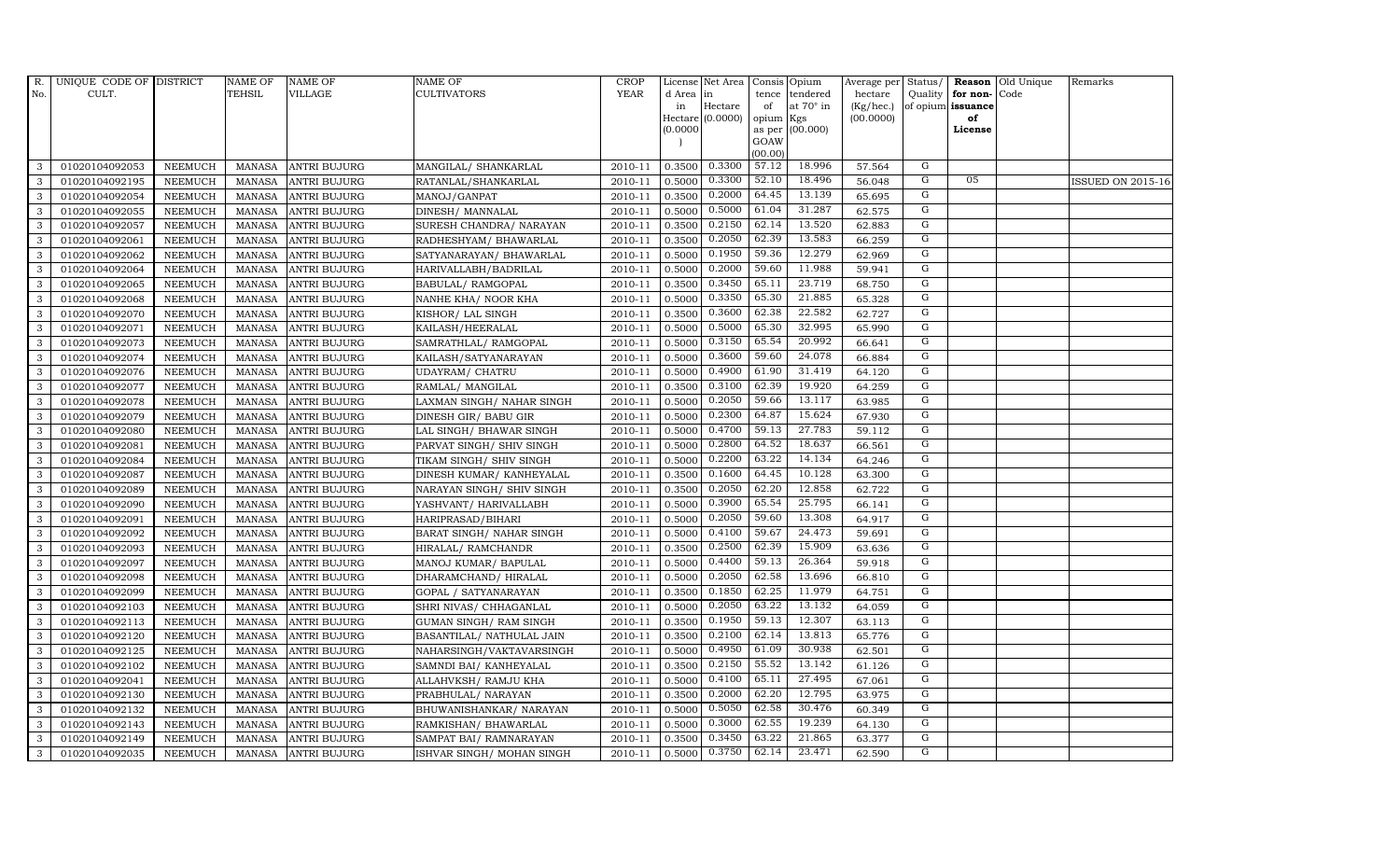| $R_{\cdot}$  | UNIQUE CODE OF DISTRICT |                | <b>NAME OF</b> | <b>NAME OF</b>      | <b>NAME OF</b>               | CROP        |           | License Net Area   Consis   Opium |                 |                  |           |                |                   | Average per Status/ <b>Reason</b> Old Unique | Remarks    |
|--------------|-------------------------|----------------|----------------|---------------------|------------------------------|-------------|-----------|-----------------------------------|-----------------|------------------|-----------|----------------|-------------------|----------------------------------------------|------------|
| No.          | CULT.                   |                | <b>TEHSIL</b>  | <b>VILLAGE</b>      | <b>CULTIVATORS</b>           | <b>YEAR</b> | d Area in |                                   |                 | tence tendered   | hectare   | Quality        | for non-          | Code                                         |            |
|              |                         |                |                |                     |                              |             | in        | Hectare                           | of              | at $70^\circ$ in | (Kg/hec.) |                | of opium issuance |                                              |            |
|              |                         |                |                |                     |                              |             |           | Hectare [0.0000]                  | opium Kgs       |                  | (00.0000) |                | of                |                                              |            |
|              |                         |                |                |                     |                              |             | 0.0000    |                                   |                 | as per (00.000)  |           |                | License           |                                              |            |
|              |                         |                |                |                     |                              |             |           |                                   | GOAW<br>(00.00) |                  |           |                |                   |                                              |            |
| 3            | 01020104092157          | <b>NEEMUCH</b> |                | MANASA ANTRI BUJURG | KAILASHCHANDR/KANHEYALAL     | 2010-11     | 0.5000    | 0.4900                            | 62.55           | 31.445           | 64.173    | G              |                   |                                              | NAMECHANGE |
| 3            | 01020104092158          | <b>NEEMUCH</b> |                | MANASA ANTRI BUJURG | <b>GHASI/ BHERU BHIL</b>     | 2010-11     | 0.5000    | 0.3050                            | 59.36           | 17.901           | 58.692    | G              |                   |                                              |            |
| 3            | 01020104092160          | <b>NEEMUCH</b> | MANASA         | <b>ANTRI BUJURG</b> | KANHYALAL/SURAJMAL           | 2010-11     | 0.5000    | 0.2800                            | 62.38           | 18.705           | 66.804    | G              |                   |                                              |            |
| 3            | 01020104092137          | <b>NEEMUCH</b> | MANASA         | <b>ANTRI BUJURG</b> | MANGU SINGH/INDRA SINGH      | 2010-11     | 0.5000    | 0.4100                            | 61.09           | 25.911           | 63.198    | G              |                   |                                              |            |
| 3            | 01020104092072          | <b>NEEMUCH</b> | <b>MANASA</b>  | <b>ANTRI BUJURG</b> | SHAMBHULAL/ BHONAJI          | 2010-11     | 0.3500    | 0.3000                            | 55.55           | 18.530           | 61.766    | G              |                   |                                              |            |
| 3            | 01020104092161          | <b>NEEMUCH</b> | MANASA         | <b>ANTRI BUJURG</b> | SATYANARAYAN / SHANKARLAL    | 2010-11     | 0.5000    | 0.4950                            | 62.20           | 31.020           | 62.667    | G              |                   |                                              |            |
| 3            | 01020104092063          | <b>NEEMUCH</b> | MANASA         | <b>ANTRI BUJURG</b> | AMRATRAM / BHAWARLAL         | 2010-11     | 0.3500    | 0.3500                            | 59.67           | 22.240           | 63.542    | G              |                   |                                              |            |
| 3            | 01020104092152          | <b>NEEMUCH</b> | <b>MANASA</b>  | <b>ANTRI BUJURG</b> | VISHNULAL/ KACHRU            | 2010-11     | 0.3500    | 0.2000                            | 55.99           | 12.102           | 60.509    | G              |                   |                                              |            |
| 3            | 01020104092015          | <b>NEEMUCH</b> | MANASA         | <b>ANTRI BUJURG</b> | KAMLA BAI/HIRALAL            | 2010-11     | 0.3500    | 0.3500                            | 62.25           | 22.454           | 64.154    | $\overline{G}$ |                   |                                              |            |
| 3            | 01020104092005          | <b>NEEMUCH</b> | <b>MANASA</b>  | <b>ANTRI BUJURG</b> | BHAWARLAL/ GOPAL             | 2010-11     | 0.5000    | 0.2050                            | 59.60           | 12.763           | 62.258    | G              |                   |                                              |            |
| 3            | 01020104092010          | <b>NEEMUCH</b> | <b>MANASA</b>  | <b>ANTRI BUJURG</b> | RAMPRASAD/ BHERULAL          | 2010-11     | 0.5000    | 0.2550                            | 69.98           | 17.965           | 70.450    | G              |                   |                                              |            |
| 3            | 01020104092033          | <b>NEEMUCH</b> | MANASA         | <b>ANTRI BUJURG</b> | TAMIJAN BAI/ NANHE KHA       | 2010-11     | 0.3500    | 0.3500                            | 55.58           | 20.112           | 57.463    | G              |                   |                                              |            |
| 3            | 01020104092144          | <b>NEEMUCH</b> | <b>MANASA</b>  | <b>ANTRI BUJURG</b> | BHERULAL/ NANDA              | 2010-11     | 0.3500    | 0.3450                            | 62.58           | 12.623           | 36.589    | G              | 04                |                                              |            |
| 3            | 01020104092138          | <b>NEEMUCH</b> | MANASA         | <b>ANTRI BUJURG</b> | MOHAN KUWAR/ NARENDR SINGH   | 2010-11     | 0.5000    | 0.3100                            | 59.66           | 18.401           | 59.358    | G              |                   |                                              |            |
| 3            | 01020104092131          | <b>NEEMUCH</b> | <b>MANASA</b>  | <b>ANTRI BUJURG</b> | CHHOTE KHAN/ NANA KAHAN      | 2010-11     | 0.3500    | 0.2300                            | 65.30           | 15.122           | 65.748    | G              |                   |                                              |            |
| 3            | 01020104092146          | <b>NEEMUCH</b> | <b>MANASA</b>  | <b>ANTRI BUJURG</b> | VISHNU DAS/ RAGHUVIR DAS     | 2010-11     | 0.3500    | 0.3450                            | 59.66           | 20.736           | 60.105    | G              |                   |                                              |            |
| 3            | 01020104092105          | <b>NEEMUCH</b> | MANASA         | <b>ANTRI BUJURG</b> | DASHRATH / PARASRAM          | 2010-11     | 0.3500    | 0.2100                            | 63.02           | 14.369           | 68.424    | G              |                   |                                              |            |
| 3            | 01020104092194          | <b>NEEMUCH</b> | <b>MANASA</b>  | <b>ANTRI BUJURG</b> | FAKIRCHAND/ AMRA             | 2010-11     | 0.5000    | 0.4100                            | 59.75           | 26.128           | 63.726    | G              |                   |                                              |            |
| 3            | 01020104092075          | <b>NEEMUCH</b> | MANASA         | <b>ANTRI BUJURG</b> | MOHAMAD HUSSAIN/ RAMJU KHA   | 2010-11     | 0.5000    | 0.3850                            | 59.75           | 24.404           | 63.387    | G              |                   |                                              |            |
| 3            | 01020104092197          | <b>NEEMUCH</b> | <b>MANASA</b>  | <b>ANTRI BUJURG</b> | BHAWAR SINGH / SHAMBHU SINGH | 2010-11     | 0.5000    | 0.2650                            | 63.02           | 16.601           | 62.646    | G              |                   |                                              |            |
| $\mathbf{3}$ | 01020104096002          | <b>NEEMUCH</b> | <b>MANASA</b>  | <b>ANKLI</b>        | MANGILAL/ DEVA               | 2010-11     | 0.5000    | 0.3000                            | 62.12           | 20.571           | 68.570    | G              |                   |                                              |            |
| 3            | 01020104096003          | <b>NEEMUCH</b> | <b>MANASA</b>  | <b>ANKLI</b>        | DEVILAL/ LADU                | 2010-11     | 0.5000    | 0.3300                            | 59.48           | 20.453           | 61.978    | G              |                   |                                              |            |
| 3            | 01020104096006          | <b>NEEMUCH</b> | <b>MANASA</b>  | <b>ANKLI</b>        | ANIL KUMAR/ RAJMAL           | 2010-11     | 0.5000    | 0.4500                            | 59.48           | 29.128           | 64.729    | G              |                   |                                              |            |
| 3            | 01020104096007          | <b>NEEMUCH</b> | <b>MANASA</b>  | <b>ANKLI</b>        | RAMNARAYAN/ NATHU            | 2010-11     | 0.3500    | 0.3300                            | 62.92           | 22.220           | 67.333    | G              |                   |                                              |            |
| 3            | 01020104096014          | <b>NEEMUCH</b> | <b>MANASA</b>  | <b>ANKLI</b>        | PURALAL/ GHASIRAM            | 2010-11     | 0.5000    | 0.2200                            | 62.92           | 14.588           | 66.309    | G              |                   |                                              |            |
| $\mathbf{3}$ | 01020104096016          | <b>NEEMUCH</b> | <b>MANASA</b>  | <b>ANKLI</b>        | PRAHALAD/ MANNA              | 2010-11     | 0.5000    | 0.4100                            | 62.92           | 27.181           | 66.296    | G              |                   |                                              |            |
| 3            | 01020104096056          | <b>NEEMUCH</b> | <b>MANASA</b>  | <b>ANKLI</b>        | KASTURI BAI/ MANGILAL        | 2010-11     | 0.5000    | 0.3200                            | 62.12           | 19.373           | 60.541    | G              |                   |                                              |            |
| 3            | 01020104096028          | <b>NEEMUCH</b> | <b>MANASA</b>  | <b>ANKLI</b>        | GOPAL/ BAGDIRAM              | 2010-11     | 0.5000    | 0.2950                            | 59.38           | 19.061           | 64.613    | G              |                   |                                              |            |
| 3            | 01020104096031          | <b>NEEMUCH</b> | <b>MANASA</b>  | <b>ANKLI</b>        | KRISHNAPAL/MANOHARSIGNH      | 2010-11     | 0.5000    | 0.3450                            | 61.62           | 23.108           | 66.980    | G              |                   |                                              |            |
| 3            | 01020104096032          | <b>NEEMUCH</b> | <b>MANASA</b>  | <b>ANKLI</b>        | NAGULAL/KISHOR               | 2010-11     | 0.3500    | 0.2100                            | 61.25           | 13.326           | 63.458    | G              |                   |                                              |            |
| 3            | 01020104096033          | <b>NEEMUCH</b> | <b>MANASA</b>  | <b>ANKLI</b>        | SHANTILAL/ BHAWARLAL         | 2010-11     | 0.5000    | 0.4600                            | 61.95           | 29.851           | 64.894    | G              |                   |                                              |            |
| 3            | 01020104096050          | <b>NEEMUCH</b> | <b>MANASA</b>  | <b>ANKLI</b>        | BAGDIRAM/AMRA JI             | 2010-11     | 0.5000    | 0.3800                            | 59.65           | 23.144           | 60.906    | G              |                   |                                              |            |
| $\mathbf{3}$ | 01020104096023          | <b>NEEMUCH</b> | <b>MANASA</b>  | <b>ANKLI</b>        | KISHOR SINGH/MADAN SINGH     | 2010-11     | 0.5000    | 0.4900                            | 61.47           | 31.877           | 65.055    | G              |                   |                                              |            |
| 3            | 01020104096068          | <b>NEEMUCH</b> | <b>MANASA</b>  | <b>ANKLI</b>        | RAJARAM/ JAGANNATH           | 2010-11     | 0.3500    | 0.3500                            | 61.62           | 22.896           | 65.418    | G              |                   |                                              |            |
| 3            | 01020104096071          | <b>NEEMUCH</b> | <b>MANASA</b>  | <b>ANKLI</b>        | NANDA/ PARTHA                | 2010-11     | 0.3500    | 0.1450                            | 59.38           | 9.492            | 65.462    | G              |                   |                                              |            |
| $\mathbf{3}$ | 01020104096081          | <b>NEEMUCH</b> | <b>MANASA</b>  | <b>ANKLI</b>        | BHAGATRAM/RAMCHANDR          | 2010-11     | 0.5000    | 0.3350                            | 65.94           | 23.277           | 69.483    | G              |                   |                                              |            |
| 3            | 01020104096085          | <b>NEEMUCH</b> | MANASA         | <b>ANKLI</b>        | PURSHOTAM/ RAMNIVAS          | 2010-11     | 0.3500    | 0.3450                            | 61.73           | 21.852           | 63.339    | G              |                   |                                              |            |
| $\mathbf{3}$ | 01020104096087          | <b>NEEMUCH</b> | <b>MANASA</b>  | <b>ANKLI</b>        | SHYAMLAL/ SITARAM            | 2010-11     | 0.5000    | 0.4600                            | 61.73           | 28.396           | 61.730    | G              |                   |                                              |            |
| 3            | 01020104096088          | <b>NEEMUCH</b> | <b>MANASA</b>  | <b>ANKLI</b>        | MADANLAL/ RUPA JI            | 2010-11     | 0.5000    | 0.2250                            | 61.73           | 14.136           | 62.827    | G              |                   |                                              |            |
| 3            | 01020104096015          | <b>NEEMUCH</b> | <b>MANASA</b>  | <b>ANKLI</b>        | BHAVARLAL/ MANGILAL          | 2010-11     | 0.5000    | 0.1850                            | 65.94           | 12.208           | 65.989    | G              |                   |                                              |            |
| $\mathbf{3}$ | 01020104096024          | <b>NEEMUCH</b> | MANASA ANKLI   |                     | BAPULAL/ NARAYAN             | 2010-11     | 0.3500    | 0.3300                            | 62.51           | 21.030           | 63.727    | G              |                   |                                              |            |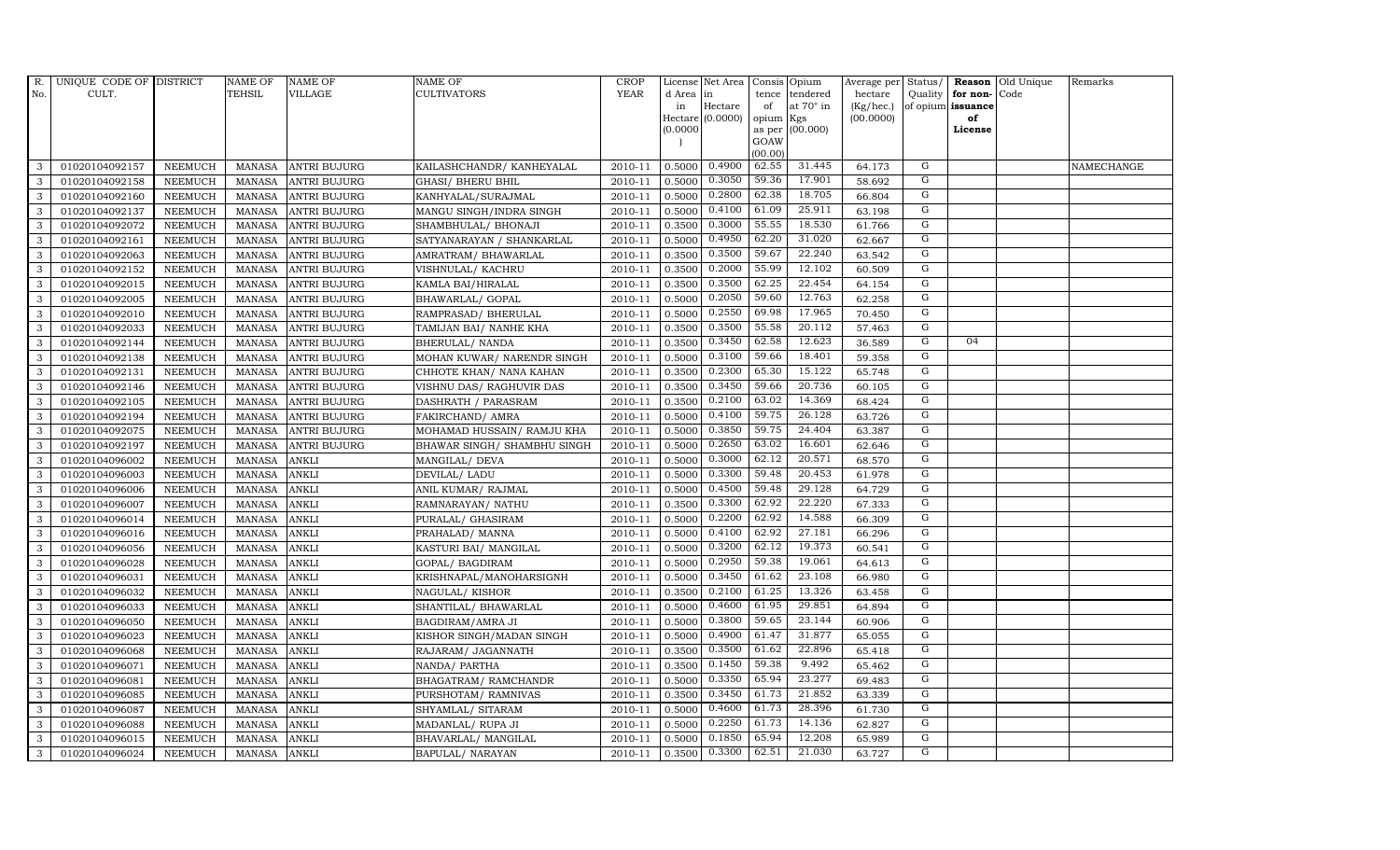| R.               | UNIQUE CODE OF DISTRICT |                | <b>NAME OF</b> | <b>NAME OF</b>        | <b>NAME OF</b>              | CROP    |           | License Net Area   Consis   Opium |                 |                  | Average per | Status/        |                   | <b>Reason</b> Old Unique | Remarks |
|------------------|-------------------------|----------------|----------------|-----------------------|-----------------------------|---------|-----------|-----------------------------------|-----------------|------------------|-------------|----------------|-------------------|--------------------------|---------|
| No.              | CULT.                   |                | TEHSIL         | VILLAGE               | <b>CULTIVATORS</b>          | YEAR    | d Area in |                                   |                 | tence tendered   | hectare     | Quality        | for non-          | Code                     |         |
|                  |                         |                |                |                       |                             |         | in        | Hectare                           | of              | at $70^\circ$ in | (Kg/hec.)   |                | of opium issuance |                          |         |
|                  |                         |                |                |                       |                             |         |           | Hectare (0.0000)                  | opium Kgs       |                  | (00.0000)   |                | of                |                          |         |
|                  |                         |                |                |                       |                             |         | (0.0000)  |                                   |                 | as per (00.000)  |             |                | License           |                          |         |
|                  |                         |                |                |                       |                             |         |           |                                   | GOAW<br>(00.00) |                  |             |                |                   |                          |         |
| 3                | 01020104096054          | <b>NEEMUCH</b> | <b>MANASA</b>  | <b>ANKLI</b>          | DULE SINGH/ OKAR SINGH      | 2010-11 | 0.5000    | 0.2100                            | 62.12           | 14.554           | 69.304      | G              |                   |                          |         |
| 3                | 01020104096075          | <b>NEEMUCH</b> | <b>MANASA</b>  | <b>ANKLI</b>          | BHAWARLAL/ GANGARAM         | 2010-11 | 0.5000    | 0.2900                            | 59.48           | 18.430           | 63.552      | G              |                   |                          |         |
| 3                | 01020104096025          | <b>NEEMUCH</b> | <b>MANASA</b>  | <b>ANKLI</b>          | BAPULAL/ RAM CHANDR         | 2010-11 | 0.5000    | 0.2850                            | 62.51           | 18.003           | 63.168      | G              |                   |                          |         |
| 3                | 01020104096077          | <b>NEEMUCH</b> | <b>MANASA</b>  | <b>ANKLI</b>          | MADAN SINGH/ JAY SINGH      | 2010-11 | 0.5000    | 0.2200                            | 59.38           | 13.861           | 63.004      | G              |                   |                          |         |
| 3                | 01020104096038          | <b>NEEMUCH</b> | <b>MANASA</b>  | <b>ANKLI</b>          | ARJUNSINGH/DEVISINGH        | 2010-11 | 0.5000    | 0.4000                            | 57.60           | 23.081           | 57.703      | G              |                   |                          |         |
| 3                | 01020104096051          | <b>NEEMUCH</b> | <b>MANASA</b>  | <b>ANKLI</b>          | PRABHULAL/HARIRAM           | 2010-11 | 0.5000    | 0.1600                            | 62.92           | 10.598           | 66.238      | G              |                   |                          |         |
| 3                | 01020104096094          | NEEMUCH        | <b>MANASA</b>  | <b>ANKLI</b>          | MOHANLAL/ RAMCHANDR         | 2010-11 | 0.5000    | 0.2500                            | 65.94           | 17.361           | 69.444      | G              |                   |                          |         |
| 3                | 01020104096069          | <b>NEEMUCH</b> | <b>MANASA</b>  | <b>ANKLI</b>          | PARMANAND / MANGILAL        | 2010-11 | 0.5000    | 0.3000                            | 62.12           | 19.985           | 66.616      | G              |                   |                          |         |
| 3                | 01020104096100          | <b>NEEMUCH</b> | <b>MANASA</b>  | <b>ANKLI</b>          | MOHANLAL/ RATANLAL          | 2010-11 | 0.5000    | 0.2000                            | 61.73           | 13.113           | 65.566      | G              |                   |                          |         |
| 3                | 01020104096019          | <b>NEEMUCH</b> | <b>MANASA</b>  | <b>ANKLI</b>          | GANESHRAM / DHANNA          | 2010-11 | 0.5000    | 0.4100                            | 59.38           | 26.382           | 64.346      | $\overline{G}$ |                   |                          |         |
| 3                | 01020104096102          | <b>NEEMUCH</b> | <b>MANASA</b>  | <b>ANKLI</b>          | BAGDIRAM/KHEMRAJ            | 2010-11 | 0.5000    | 0.2150                            | 65.61           | 15.193           | 70.665      | G              |                   | 01020104045115           |         |
| $\overline{2}$   | 01020104052048          | <b>NEEMUCH</b> | MANASA         | ALHED JAGIR-II        | NANURAM/LAXMAN              | 2010-11 | 0.5000    | 0.3200                            | 62.57           | 20.407           | 63.771      | G              |                   |                          |         |
| $\overline{2}$   | 01020104052050          | <b>NEEMUCH</b> | <b>MANASA</b>  | ALHED JAGIR-II        | GOPAL/LAKHMICHANDRA         | 2010-11 | 0.5000    | 0.4850                            | 60.52           | 31.142           | 64.210      | G              |                   |                          |         |
| $\overline{a}$   | 01020104052062          | <b>NEEMUCH</b> | MANASA         | <b>ALHED JAGIR-II</b> | BHAGATRAM/NATHU             | 2010-11 | 0.3500    | 0.3250                            | 56.93           | 19.429           | 59.782      | $\mathbf G$    |                   |                          |         |
| 2                | 01020104052064          | <b>NEEMUCH</b> | <b>MANASA</b>  | ALHED JAGIR-II        | RAMNARAYAN/LAXMAN           | 2010-11 | 0.5000    | 0.4100                            | 64.49           | 25.603           | 62.446      | $\mathbf G$    |                   |                          |         |
| $\overline{a}$   | 01020104052067          | <b>NEEMUCH</b> | <b>MANASA</b>  | ALHED JAGIR-II        | <b>BAGDIRAM/SEVA</b>        | 2010-11 | 0.5000    | 0.2400                            | 62.11           | 15.164           | 63.183      | ${\rm G}$      |                   |                          |         |
| $\overline{2}$   | 01020104052072          | <b>NEEMUCH</b> | MANASA         | <b>ALHED JAGIR-II</b> | RUGHNATH/BHERULAL           | 2010-11 | 0.5000    | 0.1950                            | 62.57           | 13.721           | 70.364      | G              |                   |                          |         |
| $\overline{2}$   | 01020104052076          | <b>NEEMUCH</b> | <b>MANASA</b>  | ALHED JAGIR-II        | GIRDHARI/KESHURAM           | 2010-11 | 0.5000    | 0.4800                            | 59.93           | 31.472           | 65.566      | $\mathbf G$    |                   |                          |         |
| $\overline{a}$   | 01020104052082          | <b>NEEMUCH</b> | MANASA         | <b>ALHED JAGIR-II</b> | MANGILAL/KACHARU PATIDAR    | 2010-11 | 0.5000    | 0.3150                            | 62.11           | 21.180           | 67.238      | ${\rm G}$      |                   |                          |         |
| $\overline{2}$   | 01020104052085          | <b>NEEMUCH</b> | <b>MANASA</b>  | ALHED JAGIR-II        | CHAINRAM/NANDLAL            | 2010-11 | 0.5000    | 0.4300                            | 64.32           | 28.705           | 66.756      | G              |                   |                          |         |
| $\overline{a}$   | 01020104052092          | <b>NEEMUCH</b> | <b>MANASA</b>  | ALHED JAGIR-II        | KACHRULAL/ONKARLAL          | 2010-11 | 0.3500    | 0.3350                            | 59.48           | 20.945           | 62.522      | $\mathbf G$    |                   |                          |         |
| $\overline{2}$   | 01020104052094          | <b>NEEMUCH</b> | MANASA         | <b>ALHED JAGIR-II</b> | RADHABAI/ONKAR              | 2010-11 | 0.5000    | 0.5000                            | 72.77           | 37.154           | 74.308      | $\mathbf G$    |                   |                          |         |
| $\overline{2}$   | 01020104052099          | <b>NEEMUCH</b> | <b>MANASA</b>  | <b>ALHED JAGIR-II</b> | BAPULAL/CHATARBHUJ          | 2010-11 | 0.5000    | 0.3350                            | 60.06           | 23.930           | 71.432      | $\mathbf G$    |                   |                          |         |
| $\boldsymbol{2}$ | 01020104052101          | <b>NEEMUCH</b> | <b>MANASA</b>  | <b>ALHED JAGIR-II</b> | RATANBAI/NAGJIRAM           | 2010-11 | 0.5000    | 0.4350                            | 57.26           | 25.276           | 58.106      | $\mathbf G$    |                   |                          |         |
| 2                | 01020104052118          | <b>NEEMUCH</b> | <b>MANASA</b>  | ALHED JAGIR-II        | RAMPRASAD/KHYALIRAM         | 2010-11 | 0.5000    | 0.4750                            | 60.18           | 29.514           | 62.135      | ${\rm G}$      |                   |                          |         |
| 2                | 01020104052127          | <b>NEEMUCH</b> | <b>MANASA</b>  | ALHED JAGIR-II        | RAMPRASAD/LAXMAN            | 2010-11 | 0.3500    | 0.2700                            | 62.11           | 16.601           | 61.486      | $\mathbf G$    |                   |                          |         |
| $\overline{2}$   | 01020104052137          | <b>NEEMUCH</b> | MANASA         | <b>ALHED JAGIR-II</b> | RAMRATAN/BHAGIRATH          | 2010-11 | 0.5000    | 0.2550                            | 65.15           | 17.572           | 68.909      | $\mathbf G$    |                   |                          |         |
| 2                | 01020104052158          | <b>NEEMUCH</b> | <b>MANASA</b>  | ALHED JAGIR-II        | KISHORILAL/BHUWANILAL       | 2010-11 | 0.5000    | 0.2600                            | 64.49           | 16.786           | 64.561      | G              |                   |                          |         |
| $\overline{2}$   | 01020104052070          | <b>NEEMUCH</b> | <b>MANASA</b>  | <b>ALHED JAGIR-II</b> | KANIRAM/LAXMAN              | 2010-11 | 0.5000    | 0.5100                            | 64.56           | 33.516           | 65.717      | $\mathbf G$    |                   |                          |         |
| $\overline{2}$   | 01020104052169          | <b>NEEMUCH</b> | <b>MANASA</b>  | ALHED JAGIR-II        | GOPAL/BHAGATRAM             | 2010-11 | 0.3500    | 0.3550                            | 60.65           | 22.666           | 63.847      | G              |                   |                          |         |
| $\overline{a}$   | 01020104052010          | <b>NEEMUCH</b> | <b>MANASA</b>  | ALHED JAGIR-II        | LAXMINARAYAN/NANURAM        | 2010-11 | 0.5000    | 0.4950                            | 60.46           | 30.930           | 62.484      | ${\rm G}$      |                   |                          |         |
| $\overline{a}$   | 01020104052095          | <b>NEEMUCH</b> | <b>MANASA</b>  | <b>ALHED JAGIR-II</b> | JADAVBAI/BHAGIRATH          | 2010-11 | 0.5000    | 0.2950                            | 60.65           | 19.226           | 65.173      | ${\rm G}$      |                   |                          |         |
| 2                | 01020104052052          | <b>NEEMUCH</b> | <b>MANASA</b>  | ALHED JAGIR-II        | BALKISHAN/BAPULAL           | 2010-11 | 0.5000    | 0.3700                            | 67.35           | 25.256           | 68.259      | G              |                   |                          |         |
| $\overline{2}$   | 01020104052112          | <b>NEEMUCH</b> | <b>MANASA</b>  | ALHED JAGIR-II        | BABULAL/NANALAL             | 2010-11 | 0.5000    | 0.2000                            | 64.32           | 13.296           | 66.480      | $\mathbf G$    |                   |                          |         |
| 2                | 01020104052049          | <b>NEEMUCH</b> | <b>MANASA</b>  | ALHED JAGIR-II        | NANDLAL/BADRILAL            | 2010-11 | 0.5000    | 0.2000                            | 57.66           | 12.109           | 60.545      | ${\rm G}$      |                   |                          |         |
| $\overline{2}$   | 01020104052055          | <b>NEEMUCH</b> | <b>MANASA</b>  | ALHED JAGIR-II        | BHAGUBAI/NANDLAL            | 2010-11 | 0.5000    | 0.4800                            | 61.47           | 31.657           | 65.952      | ${\rm G}$      |                   |                          |         |
| $\overline{2}$   | 01020104052098          | <b>NEEMUCH</b> | <b>MANASA</b>  | ALHED JAGIR-II        | CHAINSUKH/ DEVILAL          | 2010-11 | 0.5000    | 0.4200                            | 60.06           | 26.598           | 63.329      | ${\rm G}$      |                   |                          |         |
| $\overline{2}$   | 01020104052139          | <b>NEEMUCH</b> | MANASA         | ALHED JAGIR-II        | DOLATRAM/BHAWARLAL          | 2010-11 | 0.3500    | 0.2600                            | 60.06           | 15.856           | 60.984      | G              |                   |                          |         |
| $\overline{a}$   | 01020104052252          | <b>NEEMUCH</b> | <b>MANASA</b>  | <b>ALHED JAGIR-II</b> | MANGIBAI/BHAGIRATH          | 2010-11 | 0.5000    | 0.3850                            | 65.01           | 27.341           | 71.016      | $\mathbf G$    |                   |                          |         |
| 2                | 01020104052046          | <b>NEEMUCH</b> | <b>MANASA</b>  | ALHED JAGIR-II        | KAMLABAI/BHAGATRAM          | 2010-11 | 0.5000    | 0.4550                            | 65.01           | 31.196           | 68.562      | G              |                   |                          |         |
| $\overline{a}$   | 01020104052056          | <b>NEEMUCH</b> |                | MANASA ALHED JAGIR-II | KANHAIYALAL/NANURAM RATHORE | 2010-11 | 0.5000    | 0.5150                            | 56.80           | 29.779           | 57.824      | G              |                   |                          |         |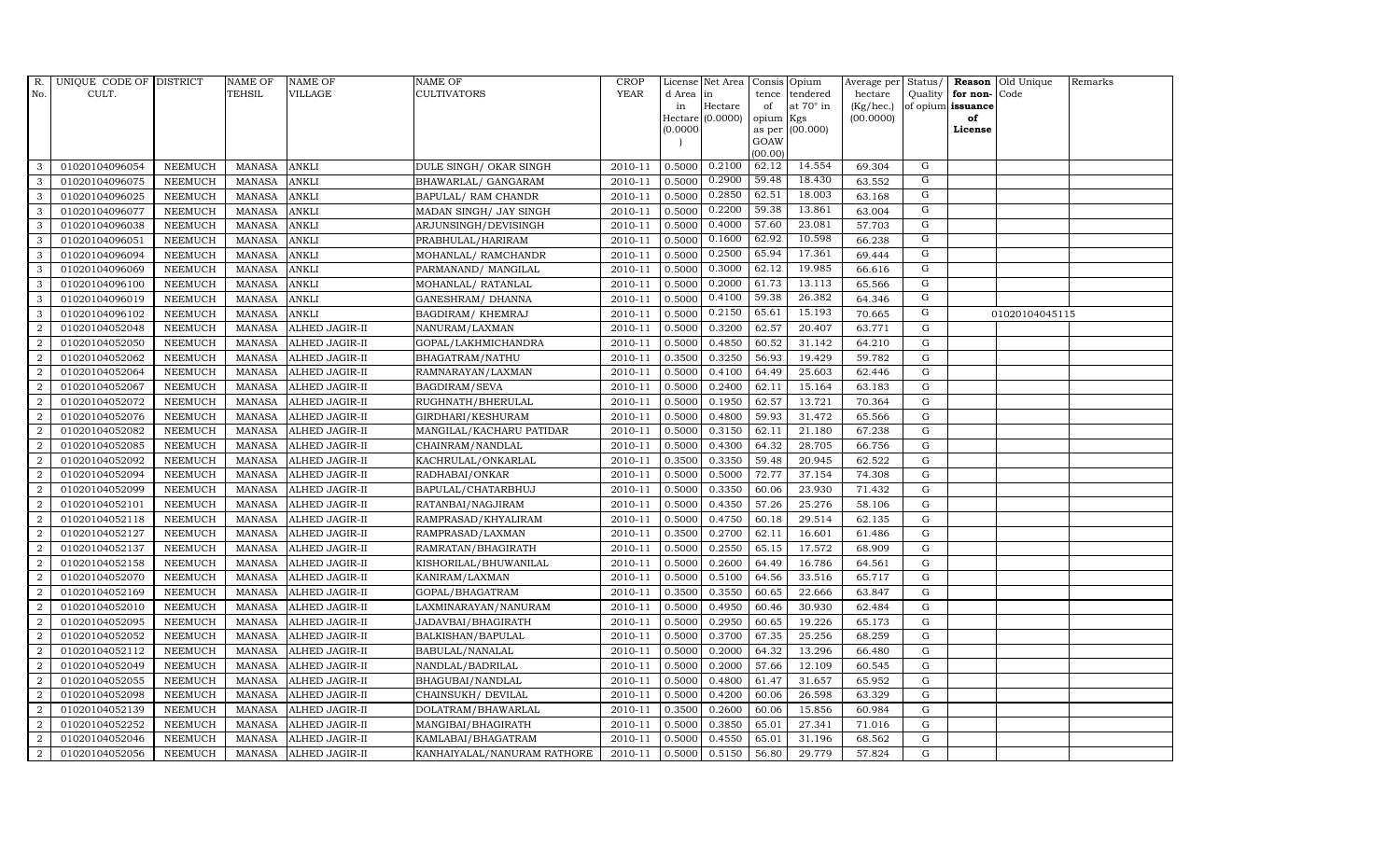| R.               | UNIQUE CODE OF DISTRICT |                | <b>NAME OF</b> | <b>NAME OF</b>        | <b>NAME OF</b>              | CROP    |           | License Net Area   Consis   Opium |           |                  | Average per | Status/     |                   | <b>Reason</b> Old Unique | Remarks |
|------------------|-------------------------|----------------|----------------|-----------------------|-----------------------------|---------|-----------|-----------------------------------|-----------|------------------|-------------|-------------|-------------------|--------------------------|---------|
| No.              | CULT.                   |                | <b>TEHSIL</b>  | <b>VILLAGE</b>        | <b>CULTIVATORS</b>          | YEAR    | d Area in |                                   | tence     | tendered         | hectare     | Quality     | for non-          | Code                     |         |
|                  |                         |                |                |                       |                             |         | in        | Hectare                           | of        | at $70^\circ$ in | (Kg/hec.)   |             | of opium issuance |                          |         |
|                  |                         |                |                |                       |                             |         |           | Hectare (0.0000)                  | opium Kgs |                  | (00.0000)   |             | of                |                          |         |
|                  |                         |                |                |                       |                             |         | (0.0000)  |                                   | GOAW      | as per (00.000)  |             |             | License           |                          |         |
|                  |                         |                |                |                       |                             |         |           |                                   | (00.00)   |                  |             |             |                   |                          |         |
| $\overline{2}$   | 01020104052133          | <b>NEEMUCH</b> | MANASA         | <b>ALHED JAGIR-II</b> | NANIBAI/KASHIRAM            | 2010-11 | 0.5000    | 0.2200                            | 56.84     | 5.952            | 27.054      | G           | 04                |                          |         |
| $\overline{2}$   | 01020104052122          | <b>NEEMUCH</b> | MANASA         | <b>ALHED JAGIR-II</b> | NANIBAI/SEVA                | 2010-11 | 0.3500    | 0.2050                            | 56.67     | 12.540           | 61.171      | $\mathbf G$ |                   |                          |         |
| 2                | 01020104052078          | <b>NEEMUCH</b> | <b>MANASA</b>  | <b>ALHED JAGIR-II</b> | PRABHU/KACHRU               | 2010-11 | 0.5000    | 0.4150                            | 62.57     | 25.806           | 62.183      | G           |                   |                          |         |
| $\overline{2}$   | 01020104052251          | <b>NEEMUCH</b> | MANASA         | <b>ALHED JAGIR-II</b> | MANGIBAI/KRISHNAGOPAL       | 2010-11 | 0.5000    | 0.4000                            | 56.51     | 22.701           | 56.752      | $\mathbf G$ |                   |                          |         |
| $\overline{a}$   | 01020104052042          | <b>NEEMUCH</b> | <b>MANASA</b>  | ALHED JAGIR-II        | MAGANIRAM/UDA               | 2010-11 | 0.5000    | 0.3100                            | 60.65     | 19.607           | 63.249      | ${\rm G}$   |                   |                          |         |
| 2                | 01020104052001          | <b>NEEMUCH</b> | <b>MANASA</b>  | ALHED JAGIR-I         | RAMCHANDRA/BHANWARLAL       | 2010-11 | 0.5000    | 0.4450                            | 69.79     | 33.160           | 74.517      | $\mathbf G$ |                   |                          |         |
| $\overline{a}$   | 01020104052002          | <b>NEEMUCH</b> | <b>MANASA</b>  | ALHED JAGIR-I         | RATANLAL/FAKIRCHAND         | 2010-11 | 0.5000    | 0.4700                            | 64.26     | 36.151           | 76.917      | $\mathbf G$ |                   |                          |         |
| $\overline{2}$   | 01020104052008          | <b>NEEMUCH</b> | <b>MANASA</b>  | <b>ALHED JAGIR-I</b>  | NOJI BAI/GHISULAL           | 2010-11 | 0.5000    | 0.4950                            | 64.38     | 33.836           | 68.356      | $\mathbf G$ |                   |                          |         |
| $\overline{2}$   | 01020104052009          | <b>NEEMUCH</b> | MANASA         | <b>ALHED JAGIR-I</b>  | GODAVARI BAI/JARILAL        | 2010-11 | 0.5000    | 0.2300                            | 61.88     | 14.303           | 62.187      | $\mathbf G$ |                   |                          |         |
| $\overline{2}$   | 01020104052011          | <b>NEEMUCH</b> | <b>MANASA</b>  | ALHED JAGIR-I         | MANGILAL/DOULA              | 2010-11 | 0.5000    | 0.3200                            | 61.88     | 19.651           | 61.410      | ${\rm G}$   |                   |                          |         |
| $\overline{a}$   | 01020104052021          | <b>NEEMUCH</b> | <b>MANASA</b>  | <b>ALHED JAGIR-I</b>  | <b>BADAM BAI/RAMLAL</b>     | 2010-11 | 0.5000    | 0.4650                            | 59.99     | 29.429           | 63.289      | ${\rm G}$   |                   |                          |         |
| $\overline{2}$   | 01020104052018          | <b>NEEMUCH</b> | MANASA         | <b>ALHED JAGIR-I</b>  | BHONIRAM/BHERULAL           | 2010-11 | 0.3500    | 0.3300                            | 59.48     | 20.478           | 62.055      | $\mathbf G$ |                   |                          |         |
| 2                | 01020104052023          | <b>NEEMUCH</b> | <b>MANASA</b>  | <b>ALHED JAGIR-I</b>  | BHUWANA/KESURAM             | 2010-11 | 0.5000    | 0.4250                            | 62.82     | 27.731           | 65.249      | $\mathbf G$ |                   |                          |         |
| $\overline{2}$   | 01020104052031          | <b>NEEMUCH</b> | MANASA         | <b>ALHED JAGIR-I</b>  | PURANMAL/RATANLAL           | 2010-11 | 0.3500    | 0.2200                            | 66.05     | 15.984           | 72.655      | $\mathbf G$ |                   |                          |         |
| $\overline{2}$   | 01020104052033          | <b>NEEMUCH</b> | <b>MANASA</b>  | ALHED JAGIR-I         | PURANMAL/SURATRAM           | 2010-11 | 0.5000    | 0.3150                            | 61.41     | 20.651           | 65.559      | G           |                   |                          |         |
| $\overline{a}$   | 01020104052044          | <b>NEEMUCH</b> | <b>MANASA</b>  | <b>ALHED JAGIR-I</b>  | MOHANLAL/MODIRAM            | 2010-11 | 0.5000    | 0.4850                            | 62.88     | 30.973           | 63.862      | ${\rm G}$   |                   |                          |         |
| 2                | 01020104052171          | <b>NEEMUCH</b> | MANASA         | ALHED JAGIR-I         | SEETARAM/GHASILAL           | 2010-11 | 0.5000    | 0.4900                            | 65.51     | 34.103           | 69.597      | G           |                   |                          |         |
| 2                | 01020104052172          | <b>NEEMUCH</b> | MANASA         | <b>ALHED JAGIR-I</b>  | LAXMINARAYAN/KANWARLAL      | 2010-11 | 0.5000    | 0.5000                            | 61.88     | 30.737           | 61.474      | G           |                   |                          |         |
| $\overline{2}$   | 01020104052175          | <b>NEEMUCH</b> | MANASA         | <b>ALHED JAGIR-I</b>  | UDAIRAM/PRABHULAL           | 2010-11 | 0.5000    | 0.4000                            | 60.61     | 25.162           | 62.905      | $\mathbf G$ |                   |                          |         |
| $\overline{2}$   | 01020104052183          | <b>NEEMUCH</b> | <b>MANASA</b>  | <b>ALHED JAGIR-I</b>  | KISHANLAL/CHATARBHUJ        | 2010-11 | 0.5000    | 0.3700                            | 60.89     | 24.391           | 65.921      | $\mathbf G$ |                   |                          |         |
| 2                | 01020104052184          | <b>NEEMUCH</b> | <b>MANASA</b>  | <b>ALHED JAGIR-I</b>  | PURANMAL/PYARAJI            | 2010-11 | 0.5000    | 0.2300                            | 62.34     | 14.463           | 62.882      | ${\rm G}$   |                   |                          |         |
| $\overline{a}$   | 01020104052186          | <b>NEEMUCH</b> | <b>MANASA</b>  | ALHED JAGIR-I         | RAMNIWAS/KANHAIYALAL        | 2010-11 | 0.5000    | 0.3600                            | 59.71     | 23.065           | 64.070      | ${\rm G}$   |                   |                          |         |
| $\overline{2}$   | 01020104052187          | <b>NEEMUCH</b> | MANASA         | <b>ALHED JAGIR-I</b>  | SHRIRAM/KHYALIRAM           | 2010-11 | 0.5000    | 0.4750                            | 60.61     | 29.725           | 62.579      | G           |                   |                          |         |
| $\overline{2}$   | 01020104052192          | <b>NEEMUCH</b> | <b>MANASA</b>  | <b>ALHED JAGIR-I</b>  | BANSHILAL/RAMNARAYAN        | 2010-11 | 0.3500    | 0.1700                            | 60.89     | 11.839           | 69.641      | $\mathbf G$ |                   |                          |         |
| $\boldsymbol{2}$ | 01020104052201          | <b>NEEMUCH</b> | <b>MANASA</b>  | ALHED JAGIR-I         | SAJJANBAI/SHIVLAL           | 2010-11 | 0.5000    | 0.4400                            | 59.99     | 26.567           | 60.380      | $\mathbf G$ |                   |                          |         |
| 2                | 01020104052202          | <b>NEEMUCH</b> | <b>MANASA</b>  | ALHED JAGIR-I         | DULICHANDRA/RAMNARAYAN      | 2010-11 | 0.5000    | 0.2600                            | 66.91     | 16.861           | 64.851      | G           |                   |                          |         |
| $\overline{a}$   | 01020104052203          | <b>NEEMUCH</b> | <b>MANASA</b>  | ALHED JAGIR-I         | RAMLAL/BHONIRAM             | 2010-11 | 0.5000    | 0.2300                            | 56.40     | 13.665           | 59.413      | ${\rm G}$   |                   |                          |         |
| 2                | 01020104052204          | <b>NEEMUCH</b> | MANASA         | <b>ALHED JAGIR-I</b>  | LAXMINARAYAN/BHONIRAM       | 2010-11 | 0.5000    | 0.2750                            | 66.91     | 19.519           | 70.978      | G           |                   |                          |         |
| 2                | 01020104052205          | <b>NEEMUCH</b> | <b>MANASA</b>  | <b>ALHED JAGIR-I</b>  | DASHRATH/BALKISHAN          | 2010-11 | 0.5000    | 0.2950                            | 68.49     | 20.958           | 71.044      | $\mathbf G$ |                   |                          |         |
| $\overline{2}$   | 01020104052206          | <b>NEEMUCH</b> | <b>MANASA</b>  | ALHED JAGIR-I         | DINESH CHANDRA/CHHAGANLAL   | 2010-11 | 0.5000    | 0.4900                            | 59.48     | 30.088           | 61.405      | $\mathbf G$ |                   |                          |         |
| $\overline{2}$   | 01020104052210          | <b>NEEMUCH</b> | MANASA         | ALHED JAGIR-I         | PRABHULAL/JAGGA             | 2010-11 | 0.3500    | 0.3400                            | 62.34     | 22.469           | 66.086      | G           |                   |                          |         |
| $\overline{a}$   | 01020104052212          | <b>NEEMUCH</b> | <b>MANASA</b>  | ALHED JAGIR-I         | OMPRAKASH/BALKISHAN         | 2010-11 | 0.5000    | 0.3900                            | 62.88     | 26.095           | 66.911      | ${\rm G}$   |                   |                          |         |
| $\overline{a}$   | 01020104052221          | <b>NEEMUCH</b> | MANASA         | <b>ALHED JAGIR-I</b>  | RAMCHANDRA/GHISALAL         | 2010-11 | 0.5000    | 0.2950                            | 61.41     | 19.055           | 64.593      | $\mathbf G$ |                   |                          |         |
| 2                | 01020104052222          | <b>NEEMUCH</b> | <b>MANASA</b>  | <b>ALHED JAGIR-I</b>  | DHANRAJ/BHAGATRAM           | 2010-11 | 0.3500    | 0.3500                            | 62.82     | 23.872           | 68.205      | $\mathbf G$ |                   |                          |         |
| $\overline{2}$   | 01020104052223          | <b>NEEMUCH</b> | <b>MANASA</b>  | ALHED JAGIR-I         | BHONILAL/MANGILAL           | 2010-11 | 0.5000    | 0.2100                            | 64.84     | 13.348           | 63.561      | $\mathbf G$ |                   |                          |         |
| $\overline{a}$   | 01020104052190          | <b>NEEMUCH</b> | <b>MANASA</b>  | ALHED JAGIR-I         | BHONI BAI/ MANGILAL         | 2010-11 | 0.5000    | 0.4400                            | 60.89     | 30.184           | 68.600      | ${\rm G}$   |                   |                          |         |
| $\overline{2}$   | 01020104052224          | <b>NEEMUCH</b> | <b>MANASA</b>  | ALHED JAGIR-I         | RAMDHESHYAM/CHATURBHUJ MALI | 2010-11 | 0.5000    | 0.4150                            | 64.84     | 30.910           | 74.482      | G           |                   |                          |         |
| $\overline{a}$   | 01020104052227          | <b>NEEMUCH</b> | <b>MANASA</b>  | <b>ALHED JAGIR-I</b>  | DINDAYAL/HARIVALLABH        | 2010-11 | 0.5000    | 0.4750                            | 55.62     | 28.827           | 60.689      | $\mathbf G$ |                   |                          |         |
| $\overline{2}$   | 01020104052230          | <b>NEEMUCH</b> | <b>MANASA</b>  | <b>ALHED JAGIR-I</b>  | AMBARAM/RAMCHANDRA          | 2010-11 | 0.5000    | 0.2100                            | 70.31     | 15.669           | 74.615      | $\mathbf G$ |                   |                          |         |
| 2                | 01020104052231          | <b>NEEMUCH</b> | <b>MANASA</b>  | ALHED JAGIR-I         | LALURAM/MODIRAM             | 2010-11 | 0.5000    | 0.2450                            | 66.91     | 16.919           | 69.057      | $\mathbf G$ |                   |                          |         |
| $\overline{a}$   | 01020104052232          | <b>NEEMUCH</b> |                | MANASA ALHED JAGIR-I  | TULSIRAM/MODIRAM            | 2010-11 | 0.5000    | 0.2150                            | 55.58     | 12.180           | 56.651      | G           |                   |                          |         |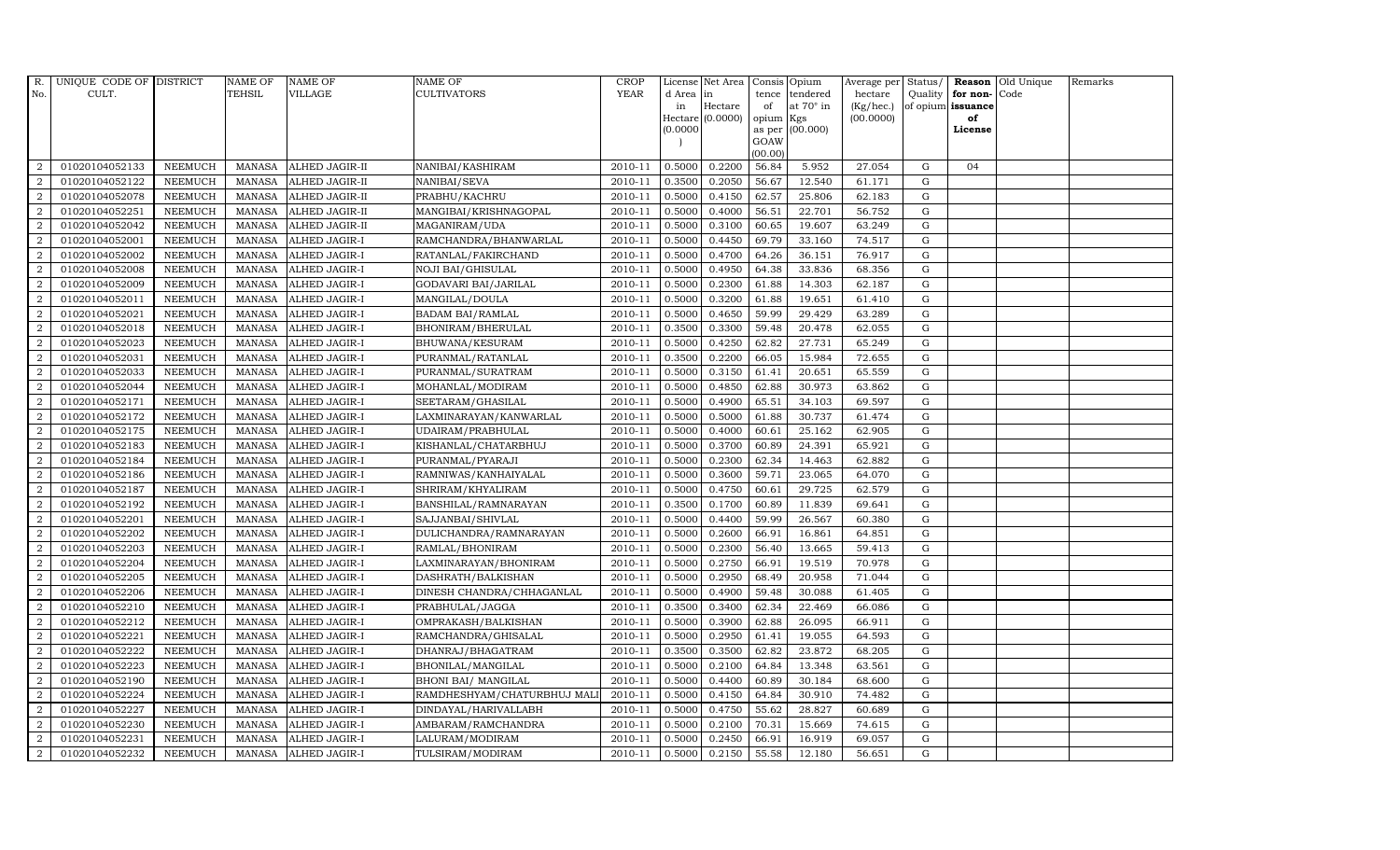| R.               | UNIQUE CODE OF DISTRICT |                | NAME OF       | <b>NAME OF</b>       | <b>NAME OF</b>              | CROP        |            | License Net Area |                     | Consis Opium     | Average per     | Status/        |                   | <b>Reason</b> Old Unique | Remarks                  |
|------------------|-------------------------|----------------|---------------|----------------------|-----------------------------|-------------|------------|------------------|---------------------|------------------|-----------------|----------------|-------------------|--------------------------|--------------------------|
| No.              | CULT.                   |                | <b>TEHSIL</b> | <b>VILLAGE</b>       | <b>CULTIVATORS</b>          | <b>YEAR</b> | d Area lin |                  | tence               | tendered         | hectare         | Quality        | for non-          | Code                     |                          |
|                  |                         |                |               |                      |                             |             | in         | Hectare          | of                  | at $70^\circ$ in | $(Kg/$ hec. $)$ |                | of opium issuance |                          |                          |
|                  |                         |                |               |                      |                             |             | (0.0000)   | Hectare (0.0000) | opium Kgs<br>as per | (00.000)         | (00.0000)       |                | of<br>License     |                          |                          |
|                  |                         |                |               |                      |                             |             |            |                  | GOAW                |                  |                 |                |                   |                          |                          |
|                  |                         |                |               |                      |                             |             |            |                  | (00.00)             |                  |                 |                |                   |                          |                          |
| $\overline{2}$   | 01020104052234          | <b>NEEMUCH</b> | <b>MANASA</b> | <b>ALHED JAGIR-I</b> | <b>GITA BAI/ BASANTILAL</b> | 2010-11     | 0.5000     | 0.3000           | 59.71               | 19.005           | 63.350          | G              |                   |                          |                          |
| $\overline{2}$   | 01020104052238          | <b>NEEMUCH</b> | MANASA        | <b>ALHED JAGIR-I</b> | JAGDISH CHANDRA/KANHAIYALAL | 2010-11     | 0.5000     | 0.3650           | 66.91               | 24.422           | 66.910          | ${\rm G}$      |                   |                          |                          |
| 2                | 01020104052239          | <b>NEEMUCH</b> | <b>MANASA</b> | <b>ALHED JAGIR-I</b> | SHANTILAL/PRABHULAL         | 2010-11     | 0.5000     | 0.3900           | 66.05               | 26.146           | 67.041          | G              |                   |                          |                          |
| $\overline{2}$   | 01020104052240          | <b>NEEMUCH</b> | MANASA        | ALHED JAGIR-I        | BALAKRAM/BHONIRAM           | 2010-11     | 0.5000     | 0.2500           | 59.99               | 15.366           | 61.464          | $\mathbf G$    |                   |                          |                          |
| $\overline{2}$   | 01020104052241          | <b>NEEMUCH</b> | MANASA        | ALHED JAGIR-I        | RAMESHCHANDRA/BHONIRAM      | 2010-11     | 0.5000     | 0.4400           | 62.34               | 27.465           | 62.421          | $\mathbf G$    |                   |                          |                          |
| $\overline{2}$   | 01020104052242          | <b>NEEMUCH</b> | <b>MANASA</b> | ALHED JAGIR-I        | BHONIRAM/RATANLAL           | 2010-11     | 0.5000     | 0.4050           | 52.05               | 23.140           | 57.136          | G              | 05                |                          | <b>ISSUED ON 2015-16</b> |
| $\overline{a}$   | 01020104052243          | <b>NEEMUCH</b> | MANASA        | <b>ALHED JAGIR-I</b> | SHIVNARAYAN/BALKISHAN       | 2010-11     | 0.5000     | 0.3850           | 66.05               | 25.816           | 67.055          | ${\rm G}$      |                   |                          |                          |
| $\overline{2}$   | 01020104052245          | <b>NEEMUCH</b> | MANASA        | <b>ALHED JAGIR-I</b> | MOHANLAL/PRABHULAL          | 2010-11     | 0.5000     | 0.2950           | 62.88               | 20.149           | 68.302          | G              |                   |                          |                          |
| 2                | 01020104052142          | <b>NEEMUCH</b> | <b>MANASA</b> | <b>ALHED JAGIR-I</b> | GANESHLAL/MANGILAL          | 2010-11     | 0.3500     | 0.3350           | 60.61               | 20.772           | 62.006          | $\mathbf G$    |                   |                          |                          |
| $\boldsymbol{2}$ | 01020104052016          | <b>NEEMUCH</b> | MANASA        | ALHED JAGIR-I        | PHOOLKUNWAR/RAMESHWAR       | 2010-11     | 0.5000     | 0.3050           | 61.41               | 19.739           | 64.718          | $\mathbf G$    |                   |                          |                          |
| 2                | 01020104052207          | <b>NEEMUCH</b> | <b>MANASA</b> | <b>ALHED JAGIR-I</b> | RAMPRASAD/BHONIRAM PATIDAR  | 2010-11     | 0.5000     | 0.2850           | 57.08               | 17.434           | 61.171          | ${\rm G}$      |                   |                          |                          |
| $\overline{a}$   | 01020104052017          | <b>NEEMUCH</b> | <b>MANASA</b> | ALHED JAGIR-I        | BHAGWANTI BAI/ MANGILAL     | 2010-11     | 0.3500     | 0.3450           | 66.05               | 24.957           | 72.339          | $\mathbf G$    |                   |                          | NAME CHANGE              |
| $\overline{2}$   | 01020104004002          | <b>NEEMUCH</b> | MANASA        | <b>AKHEPUR</b>       | MANGIBAI BHAGIRATH          | 2010-11     | 0.5000     | 0.4650           | 57.58               | 27.828           | 59.845          | G              |                   |                          |                          |
| 2                | 01020104004016          | <b>NEEMUCH</b> | <b>MANASA</b> | <b>AKHEPUR</b>       | LAXMAN/KACHRU               | 2010-11     | 0.5000     | 0.5000           | 59.82               | 30.252           | 60.504          | $\mathbf G$    |                   |                          |                          |
| $\overline{a}$   | 01020104004017          | NEEMUCH        | <b>MANASA</b> | <b>AKHEPUR</b>       | JAGDISH/ PURALAL            | 2010-11     | 0.5000     | 0.4950           | 59.35               | 33.897           | 68.479          | $\mathbf G$    |                   |                          |                          |
| 2                | 01020104004019          | <b>NEEMUCH</b> | <b>MANASA</b> | <b>AKHEPUR</b>       | GANGARAM/DHANRAJ            | 2010-11     | 0.5000     | 0.4950           | 63.85               | 33.950           | 68.586          | $\mathbf G$    |                   |                          |                          |
| $\overline{a}$   | 01020104004024          | <b>NEEMUCH</b> | <b>MANASA</b> | <b>AKHEPUR</b>       | SHYAMLAL/PURALAL            | 2010-11     | 0.5000     | 0.5200           | 58.91               | 34.555           | 66.452          | ${\rm G}$      |                   |                          |                          |
| $\overline{2}$   | 01020104004026          | <b>NEEMUCH</b> | MANASA        | <b>AKHEPUR</b>       | PURALAL/KACHRU              | 2010-11     | 0.3500     | 0.3450           | 61.38               | 21.544           | 62.447          | G              |                   |                          |                          |
| $\overline{2}$   | 01020104004027          | <b>NEEMUCH</b> | <b>MANASA</b> | <b>AKHEPUR</b>       | <b>HEERALAL/RUPA</b>        | 2010-11     | 0.5000     | 0.4850           | 56.33               | 30.016           | 61.888          | $\mathbf G$    |                   |                          |                          |
| $\overline{2}$   | 01020104004037          | NEEMUCH        | <b>MANASA</b> | <b>AKHEPUR</b>       | KANHAIYALAL/KANWARLAL       | 2010-11     | 0.3500     | 0.3500           | 59.18               | 21.592           | 61.692          | ${\rm G}$      |                   |                          |                          |
| $\overline{2}$   | 01020104004039          | <b>NEEMUCH</b> | <b>MANASA</b> | <b>AKHEPUR</b>       | KAWARLAL/ MANGILAL          | 2010-11     | 0.5000     | 0.2700           | 62.96               | 16.756           | 62.061          | $\mathbf G$    |                   |                          |                          |
| 2                | 01020104004041          | <b>NEEMUCH</b> | <b>MANASA</b> | <b>AKHEPUR</b>       | BHARATRAM/BHAGIRATH         | 2010-11     | 0.5000     | 0.3100           | 64.75               | 21.386           | 68.987          | ${\rm G}$      |                   |                          |                          |
| $\overline{a}$   | 01020104004007          | <b>NEEMUCH</b> | MANASA        | <b>AKHEPUR</b>       | JAGDISH/ SHANKARLAL         | 2010-11     | 0.5000     | 0.3550           | 61.12               | 23.077           | 65.006          | $\mathbf G$    |                   |                          |                          |
| 2                | 01020104004020          | <b>NEEMUCH</b> | <b>MANASA</b> | <b>AKHEPUR</b>       | JAGDISH/DHANRAJ             | 2010-11     | 0.5000     | 0.3250           | 62.96               | 21.991           | 67.665          | $\mathbf G$    |                   |                          |                          |
| $\overline{2}$   | 01020104004057          | <b>NEEMUCH</b> | <b>MANASA</b> | <b>AKHEPUR</b>       | PARBHULAL/PYARJI            | 2010-11     | 0.5000     | 0.3100           | 62.96               | 20.849           | 67.254          | $\mathbf G$    |                   |                          |                          |
| 2                | 01020104004003          | <b>NEEMUCH</b> | <b>MANASA</b> | <b>AKHEPUR</b>       | BADRILAL/SHOBHARAM          | 2010-11     | 0.5000     | 0.2050           | 61.89               | 13.032           | 63.571          | $\mathbf G$    |                   |                          |                          |
| 2                | 01020104004063          | <b>NEEMUCH</b> | <b>MANASA</b> | <b>AKHEPUR</b>       | KOUSHALYABAI/BANSHILAL      | 2010-11     | 0.5000     | 0.3550           | 62.96               | 23.205           | 65.367          | $\mathbf G$    |                   |                          |                          |
| $\overline{a}$   | 01020104004021          | <b>NEEMUCH</b> | <b>MANASA</b> | <b>AKHEPUR</b>       | BAPULAL/DHANRAJ             | 2010-11     | 0.5000     | 0.4250           | 63.51               | 29.015           | 68.271          | $\mathbf G$    |                   |                          |                          |
| $\overline{2}$   | 01020104014067          | <b>NEEMUCH</b> | <b>MANASA</b> | <b>AKHEPUR</b>       | MADHULAL/KISHANLAL          | 2010-11     | 0.5000     | 0.4900           | 60.38               | 34.382           | 70.168          | $\mathbf G$    |                   |                          |                          |
| $\overline{2}$   | 01020104004066          | <b>NEEMUCH</b> | <b>MANASA</b> | <b>AKHEPUR</b>       | BADRILAL/BIHARILAL          | 2010-11     | 0.5000     | 0.4350           | 57.12               | 26.740           | 61.472          | $\mathbf G$    |                   |                          |                          |
| $\overline{2}$   | 01020104004068          | <b>NEEMUCH</b> | MANASA        | <b>AKHEPUR</b>       | RAMCHANDR/ KACHRU           | 2010-11     | 0.5000     | 0.5000           | 55.41               | 29.090           | 58.181          | ${\rm G}$      |                   |                          |                          |
| $\mathbf{3}$     | 01020104088010          | <b>NEEMUCH</b> | <b>MANASA</b> | <b>ACHALPURA</b>     | BHAGIRATH/ GOUTAM           | 2010-11     | 0.5000     | 0.2950           | 56.62               | 21.685           | 73.508          | G              |                   |                          |                          |
| 3                | 01020104088011          | <b>NEEMUCH</b> | <b>MANASA</b> | <b>ACHALPURA</b>     | DEVILAL/ DAYARAM            | 2010-11     | 0.5000     | 0.4850           | 60.84               | 33.766           | 69.621          | G              |                   |                          |                          |
| 3                | 01020104088013          | <b>NEEMUCH</b> | <b>MANASA</b> | <b>ACHALPURA</b>     | NIRMAL KUMAR/ KANHEYALAL    | 2010-11     | 0.5000     | 0.4650           | 56.06               | 28.647           | 61.606          | $\overline{G}$ |                   |                          |                          |
| 3                | 01020104088016          | <b>NEEMUCH</b> | <b>MANASA</b> | <b>ACHALPURA</b>     | RADHABAI/GOPAL              | 2010-11     | 0.5000     | 0.2950           | 60.98               | 19.906           | 67.477          | G              |                   |                          |                          |
| 3                | 01020104088017          | <b>NEEMUCH</b> | <b>MANASA</b> | <b>ACHALPURA</b>     | SATYANARAYN/BAPULAL         | 2010-11     | 0.5000     | 0.2050           | 63.41               | 14.802           | 72.205          | G              |                   |                          |                          |
| 3                | 01020104088018          | <b>NEEMUCH</b> | <b>MANASA</b> | <b>ACHALPURA</b>     | RAMKISHAN/BHAVARLAL         | 2010-11     | 0.5000     | 0.2950           | 60.98               | 19.278           | 65.350          | G              |                   |                          |                          |
| 3                | 01020104088020          | <b>NEEMUCH</b> | <b>MANASA</b> | ACHALPURA            | SHAMBHULAL/ BHAWARLAL       | 2010-11     | 0.5000     | 0.3900           | 54.02               | 24.363           | 62.469          | G              | 05                |                          | <b>ISSUED ON 2015-16</b> |
| 3                | 01020104088025          | <b>NEEMUCH</b> | <b>MANASA</b> | <b>ACHALPURA</b>     | GHISALAL/ DAYARAM           | 2010-11     | 0.5000     | 0.1800           | 60.14               | 11.976           | 66.533          | G              |                   |                          |                          |
| 3                | 01020104088032          | <b>NEEMUCH</b> | <b>MANASA</b> | <b>ACHALPURA</b>     | DASHRATH / MOHANLAL         | 2010-11     | 0.5000     | 0.3000           | 60.22               | 19.718           | 65.726          | G              |                   |                          |                          |
| 3                | 01020104088075          | <b>NEEMUCH</b> |               | MANASA ACHALPURA     | BANSHILAL/ ONKAR            | 2010-11     | 0.5000     | 0.3050           | 63.20               | 21.894           | 71.784          | G              |                   |                          |                          |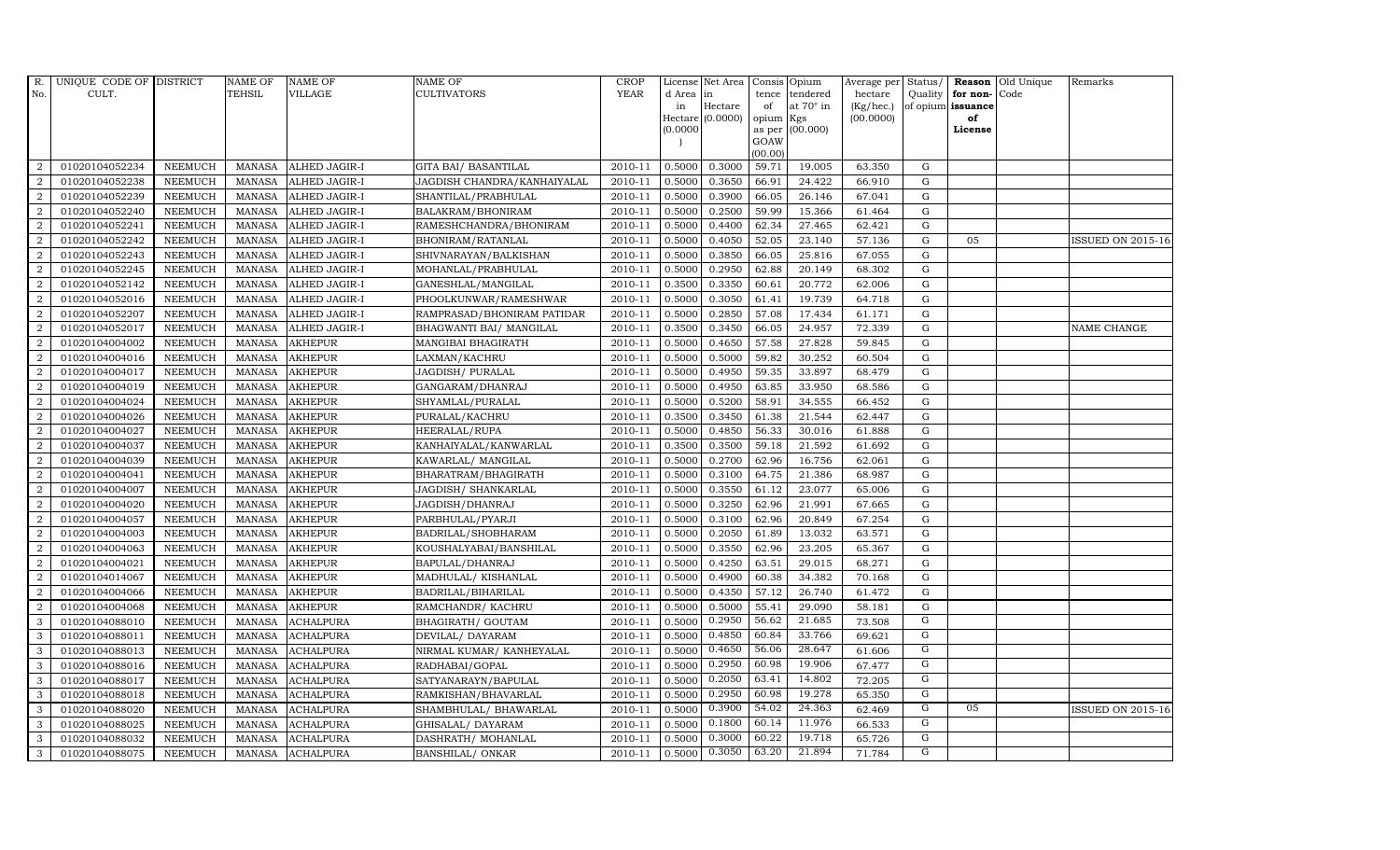| $R_{\cdot}$    | UNIQUE CODE OF DISTRICT |                | <b>NAME OF</b> | <b>NAME OF</b>     | <b>NAME OF</b>             | <b>CROP</b> |           | License Net Area  |           | Consis Opium     | Average per |                |                   | Status/ Reason Old Unique | Remarks |
|----------------|-------------------------|----------------|----------------|--------------------|----------------------------|-------------|-----------|-------------------|-----------|------------------|-------------|----------------|-------------------|---------------------------|---------|
| No.            | CULT.                   |                | <b>TEHSIL</b>  | VILLAGE            | <b>CULTIVATORS</b>         | <b>YEAR</b> | d Area in |                   |           | tence tendered   | hectare     |                | Quality for non-  | Code                      |         |
|                |                         |                |                |                    |                            |             | in        | Hectare           | of        | at $70^\circ$ in | (Kg/hec.)   |                | of opium issuance |                           |         |
|                |                         |                |                |                    |                            |             |           | Hectare (0.0000)  | opium Kgs |                  | (00.0000)   |                | of                |                           |         |
|                |                         |                |                |                    |                            |             | (0.0000)  |                   | GOAW      | as per (00.000)  |             |                | License           |                           |         |
|                |                         |                |                |                    |                            |             |           |                   | (00.00)   |                  |             |                |                   |                           |         |
| 3              | 01020104088076          | <b>NEEMUCH</b> | MANASA         | <b>ACHALPURA</b>   | BHULI BAI/ BAPULAL         | 2010-11     |           | $0.5000$ $0.1550$ | 62.19     | 10.626           | 68.555      | G              |                   |                           |         |
| 3              | 01020104088049          | <b>NEEMUCH</b> | <b>MANASA</b>  | <b>ACHALPURA</b>   | RAMCHANDRA/MAGNA           | 2010-11     | 0.5000    | 0.4450            | 56.70     | 28.301           | 63.598      | G              |                   |                           |         |
| 3              | 01020104088009          | <b>NEEMUCH</b> | <b>MANASA</b>  | <b>ACHALPURA</b>   | VARDICHAND/GOUTM           | 2010-11     | 0.5000    | 0.3500            | 62.19     | 23.668           | 67.622      | G              |                   |                           |         |
| 3              | 01020104088031          | <b>NEEMUCH</b> | <b>MANASA</b>  | <b>ACHALPURA</b>   | SURAJMAL/ HIRALAL          | 2010-11     | 0.5000    | 0.3200            | 60.14     | 21.616           | 67.550      | G              |                   |                           |         |
| 3              | 01020104088024          | <b>NEEMUCH</b> | <b>MANASA</b>  | <b>ACHALPURA</b>   | KISHANLAL/ LAKHAMICHAND    | 2010-11     | 0.3500    | 0.1750            | 60.14     | 10.499           | 59.994      | G              |                   |                           |         |
| 3              | 01020104088055          | <b>NEEMUCH</b> | <b>MANASA</b>  | <b>ACHALPURA</b>   | DHANGIR/ BHERUGIR          | 2010-11     | 0.5000    | 0.3500            | 61.44     | 23.338           | 66.681      | G              |                   |                           |         |
| 3              | 01020104088054          | <b>NEEMUCH</b> | <b>MANASA</b>  | <b>ACHALPURA</b>   | BHAGIRATH/ MODA            | 2010-11     | 0.5000    | 0.2100            | 62.52     | 14.451           | 68.814      | G              |                   |                           |         |
| 3              | 01020104088089          | <b>NEEMUCH</b> | <b>MANASA</b>  | <b>ACHALPURA</b>   | DURGASHANKAR/ KHEMRAJ      | 2010-11     | 0.5000    | 0.1900            | 55.96     | 11.983           | 63.068      | G              |                   |                           |         |
| 3              | 01020104088005          | <b>NEEMUCH</b> | <b>MANASA</b>  | <b>ACHALPURA</b>   | MANGU GIR/BHERU GIR        | 2010-11     | 0.5000    | 0.2650            | 59.03     | 16.512           | 62.309      | G              |                   |                           |         |
| 3              | 01020104088041          | <b>NEEMUCH</b> | <b>MANASA</b>  | <b>ACHALPURA</b>   | KISHANLAL/HIRALAL          | 2010-11     | 0.5000    | 0.2000            | 62.19     | 13.469           | 67.345      | G              |                   |                           |         |
| 3              | 01020104088051          | <b>NEEMUCH</b> | <b>MANASA</b>  | <b>ACHALPURA</b>   | NARAYAN/NATHU              | 2010-11     | 0.5000    | 0.1900            | 60.98     | 12.797           | 67.353      | G              |                   |                           |         |
| 3              | 01020104088042          | <b>NEEMUCH</b> | MANASA         | <b>ACHALPURA</b>   | KOSLYABAI/KANWARLAL        | 2010-11     | 0.5000    | 0.1550            | 60.22     | 10.358           | 66.825      | G              |                   |                           |         |
| 3              | 01020104088033          | <b>NEEMUCH</b> | <b>MANASA</b>  | <b>ACHALPURA</b>   | TULSIRAM/ CHUNNILAL        | 2010-11     | 0.3500    | 0.3100            | 61.35     | 19.369           | 62.481      | G              |                   |                           |         |
| 3              | 01020104088072          | <b>NEEMUCH</b> | <b>MANASA</b>  | <b>ACHALPURA</b>   | RAMCHANDRA/NANURAM         | 2010-11     | 0.5000    | 0.4750            | 56.28     | 30.230           | 63.642      | G              |                   |                           |         |
| 3              | 01020104088062          | <b>NEEMUCH</b> | <b>MANASA</b>  | <b>ACHALPURA</b>   | KACHRUGIR/ MANGUGIR        | 2010-11     | 0.5000    | 0.2500            | 55.96     | 15.461           | 61.844      | G              |                   |                           |         |
| 3              | 01020104088044          | <b>NEEMUCH</b> | <b>MANASA</b>  | <b>ACHALPURA</b>   | PRABHULAL/RUGHNATH         | 2010-11     | 0.5000    | 0.4600            | 56.02     | 29.330           | 63.761      | $\overline{G}$ |                   |                           |         |
| 3              | 01020104088030          | <b>NEEMUCH</b> | <b>MANASA</b>  | <b>ACHALPURA</b>   | GHISALAL/ NARAYAN          | 2010-11     | 0.5000    | 0.2250            | 58.69     | 14.069           | 62.528      | G              |                   |                           |         |
| 3              | 01020104088001          | <b>NEEMUCH</b> | <b>MANASA</b>  | <b>ACHALPURA</b>   | MOHANLAL/HIRALAL           | 2010-11     | 0.5000    | 0.3250            | 57.13     | 19.212           | 59.114      | G              |                   |                           |         |
| 3              | 01020104088064          | <b>NEEMUCH</b> | <b>MANASA</b>  | <b>ACHALPURA</b>   | RAMKNYA BAI/BHANWARLAL     | 2010-11     | 0.5000    | 0.1400            | 60.14     | 9.330            | 66.643      | $\mathbf G$    |                   |                           |         |
| 3              | 01020104088053          | <b>NEEMUCH</b> | <b>MANASA</b>  | <b>ACHALPURA</b>   | KESHAR BAI/ NARAYAN        | 2010-11     | 0.3500    | 0.3400            | 58.76     | 21.280           | 62.588      | G              |                   |                           |         |
| 3              | 01020104098004          | <b>NEEMUCH</b> | <b>MANASA</b>  | <b>ABAKHEDI</b>    | DHAPUBAI/GHISALAL          | 2010-11     | 0.5000    | 0.2900            | 61.46     | 18.868           | 65.063      | G              |                   |                           |         |
| 3              | 01020104098008          | <b>NEEMUCH</b> | <b>MANASA</b>  | <b>ABAKHEDI</b>    | RAMESH CHANDR/ GHISALAL    | 2010-11     | 0.5000    | 0.3100            | 65.59     | 22.151           | 71.454      | G              |                   |                           |         |
| 3              | 01020104098014          | <b>NEEMUCH</b> | <b>MANASA</b>  | <b>ABAKHEDI</b>    | RANGLAL/ GENDMAL           | 2010-11     | 0.5000    | 0.2000            | 68.46     | 14.142           | 70.710      | G              |                   |                           |         |
| 3              | 01020104098016          | <b>NEEMUCH</b> | <b>MANASA</b>  | <b>ABAKHEDI</b>    | JITENDRAKUMAR / SEVA       | 2010-11     | 0.5000    | 0.2050            | 65.59     | 13.558           | 66.137      | $\mathbf G$    |                   |                           |         |
| 3              | 01020104098019          | <b>NEEMUCH</b> | <b>MANASA</b>  | <b>ABAKHEDI</b>    | PRABHULAL/HIRA             | 2010-11     | 0.5000    | 0.2000            | 62.73     | 12.851           | 64.255      | G              |                   |                           |         |
| 3              | 01020104098013          | <b>NEEMUCH</b> | <b>MANASA</b>  | ABAKHEDI           | LAXMINARAYAN/PREMCHANDRA   | 2010-11     | 0.5000    | 0.4100            | 57.22     | 25.283           | 61.666      | G              |                   |                           |         |
| 3              | 01020104098020          | <b>NEEMUCH</b> | <b>MANASA</b>  | <b>ABAKHEDI</b>    | GOMALAL/ PARTHILAL         | 2010-11     | 0.5000    | 0.1800            | 65.59     | 12.884           | 71.578      | G              |                   |                           |         |
| 3              | 01020104098017          | <b>NEEMUCH</b> | <b>MANASA</b>  | <b>ABAKHEDI</b>    | DALLARAM/ MANNALAL         | 2010-11     | 0.5000    | 0.2950            | 62.73     | 19.177           | 65.007      | G              |                   |                           |         |
| 3              | 01020104098021          | <b>NEEMUCH</b> | <b>MANASA</b>  | <b>ABAKHEDI</b>    | MADANLAL/ BALMUKUND        | 2010-11     | 0.5000    | 0.2500            | 56.99     | 15.224           | 60.896      | G              |                   |                           |         |
| 3              | 01020104098012          | <b>NEEMUCH</b> | <b>MANASA</b>  | <b>ABAKHEDI</b>    | SUNDAR BAI/BHERULAL        | 2010-11     | 0.3500    | 0.2500            | 62.73     | 16.148           | 64.592      | G              |                   |                           |         |
| 3              | 01020104098003          | <b>NEEMUCH</b> | <b>MANASA</b>  | <b>ABAKHEDI</b>    | MOHANLAL/HIRA              | 2010-11     | 0.3500    | 0.2900            | 62.73     | 19.231           | 66.314      | G              |                   |                           |         |
| 3              | 01020104098010          | <b>NEEMUCH</b> | <b>MANASA</b>  | <b>ABAKHEDI</b>    | MURLI/MADHO                | 2010-11     | 0.3500    | 0.3300            | 61.46     | 21.353           | 64.706      | G              |                   |                           |         |
| 3              | 01020104098009          | <b>NEEMUCH</b> | <b>MANASA</b>  | <b>ABAKHEDI</b>    | RAMPRASAD/ KHUBCHAND       | 2010-11     | 0.3500    | 0.2350            | 66.59     | 17.199           | 73.188      | G              |                   |                           |         |
| $\overline{4}$ | 01020104126002          | <b>NEEMUCH</b> | <b>MANASA</b>  | <b>SEMLI JAGIR</b> | RAMCHANDRA/DEVILAL         | 2010-11     | 0.5000    | 0.5000            | 62.32     | 31.534           | 63.068      | $\mathbf G$    |                   |                           |         |
| $\overline{4}$ | 01020104126004          | <b>NEEMUCH</b> | <b>MANASA</b>  | <b>SEMLI JAGIR</b> | RAMESHCHANDRA/VARDICHANDRA | 2010-11     | 0.5000    | 0.4850            | 61.96     | 30.546           | 62.981      | G              |                   |                           |         |
| $\overline{4}$ | 01020104126006          | <b>NEEMUCH</b> | <b>MANASA</b>  | <b>SEMLI JAGIR</b> | SUNDERLAL/NANDA            | 2010-11     | 0.5000    | 0.2300            | 64.57     | 14.768           | 64.208      | G              |                   |                           |         |
| $\overline{4}$ | 01020104126008          | <b>NEEMUCH</b> | <b>MANASA</b>  | <b>SEMLI JAGIR</b> | RAMABAI/RAMLAL             | 2010-11     | 0.5000    | 0.2850            | 60.96     | 17.722           | 62.182      | ${\rm G}$      |                   |                           |         |
| $\overline{4}$ | 01020104126010          | <b>NEEMUCH</b> | <b>MANASA</b>  | <b>SEMLI JAGIR</b> | DEVILAL/NARAYAN            | 2010-11     | 0.5000    | 0.3050            | 59.70     | 18.635           | 61.098      | $\mathbf G$    |                   |                           |         |
| $\overline{4}$ | 01020104126011          | <b>NEEMUCH</b> | <b>MANASA</b>  | <b>SEMLI JAGIR</b> | DHAPUBA/BHONA              | 2010-11     | 0.3500    | 0.1450            | 63.88     | 9.381            | 64.696      | G              |                   |                           |         |
| $\overline{4}$ | 01020104126013          | <b>NEEMUCH</b> | <b>MANASA</b>  | <b>SEMLI JAGIR</b> | GOPAL/KANWARLAL            | 2010-11     | 0.3500    | 0.3250            | 62.32     | 20.459           | 62.950      | G              |                   |                           |         |
| $\overline{4}$ | 01020104126016          | <b>NEEMUCH</b> | MANASA         | <b>SEMLI JAGIR</b> | MANGILAL/JAYCHANDRA        | 2010-11     | 0.5000    | 0.2200            | 61.96     | 14.791           | 67.231      | G              |                   |                           |         |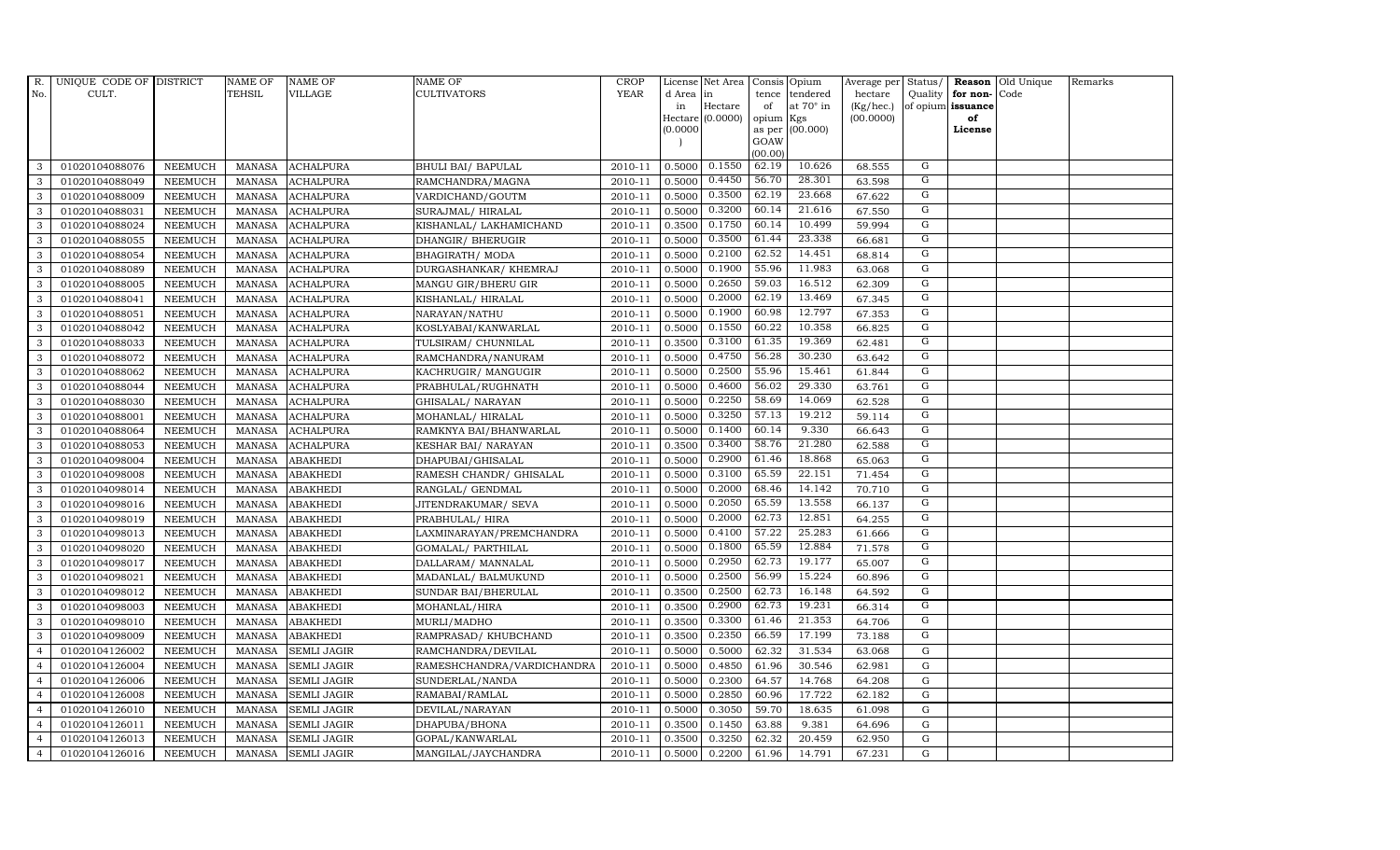| R.             | UNIQUE CODE OF DISTRICT |                | <b>NAME OF</b> | <b>NAME OF</b>         | <b>NAME OF</b>               | <b>CROP</b> |           | License Net Area Consis Opium |                 |                  | Average per Status/    |             |                         | <b>Reason</b> Old Unique | Remarks                  |
|----------------|-------------------------|----------------|----------------|------------------------|------------------------------|-------------|-----------|-------------------------------|-----------------|------------------|------------------------|-------------|-------------------------|--------------------------|--------------------------|
| No.            | CULT.                   |                | <b>TEHSIL</b>  | <b>VILLAGE</b>         | <b>CULTIVATORS</b>           | <b>YEAR</b> | d Area in |                               |                 | tence tendered   | hectare                |             | Quality   for non- Code |                          |                          |
|                |                         |                |                |                        |                              |             | in        | Hectare<br>Hectare (0.0000)   | of<br>opium Kgs | at $70^\circ$ in | (Kg/hec.)<br>(00.0000) |             | of opium issuance<br>of |                          |                          |
|                |                         |                |                |                        |                              |             | (0.0000)  |                               |                 | as per (00.000)  |                        |             | License                 |                          |                          |
|                |                         |                |                |                        |                              |             |           |                               | GOAW            |                  |                        |             |                         |                          |                          |
|                |                         |                |                |                        |                              |             |           |                               | (00.00)         |                  |                        |             |                         |                          |                          |
| $\overline{4}$ | 01020104126017          | <b>NEEMUCH</b> | MANASA         | <b>SEMLI JAGIR</b>     | DEVILAL/JAYCHAND             | 2010-11     | 0.5000    | 0.4850                        | 62.35           | 30.792           | 63.488                 | G           |                         |                          |                          |
| $\overline{4}$ | 01020104126018          | <b>NEEMUCH</b> | MANASA         | <b>SEMLI JAGIR</b>     | BALMUKUND/JAYCHAND           | 2010-11     | 0.5000    | 0.3350                        | 62.63           | 21.554           | 64.340                 | $\mathbf G$ |                         |                          |                          |
| $\overline{4}$ | 01020104126019          | <b>NEEMUCH</b> | <b>MANASA</b>  | <b>SEMLI JAGIR</b>     | SURESHCHANDRA/ONKARLAL       | 2010-11     | 0.5000    | 0.4900                        | 60.63           | 31.121           | 63.512                 | G           |                         |                          |                          |
| $\overline{4}$ | 01020104126020          | <b>NEEMUCH</b> | <b>MANASA</b>  | <b>SEMLI JAGIR</b>     | MANSINGH/PURALAL             | 2010-11     | 0.5000    | 0.1300                        | 62.32           | 8.467            | 65.130                 | $\mathbf G$ |                         |                          |                          |
| $\overline{4}$ | 01020104126029          | <b>NEEMUCH</b> | <b>MANASA</b>  | <b>SEMLI JAGIR</b>     | AHMADNOOR/NANHEKHAN          | 2010-11     | 0.5000    | 0.1600                        | 62.63           | 10.459           | 65.368                 | ${\bf G}$   |                         |                          |                          |
| $\overline{4}$ | 01020104126015          | <b>NEEMUCH</b> | <b>MANASA</b>  | <b>SEMLI JAGIR</b>     | RAMVILAS/GOPILAL             | 2010-11     | 0.3500    | 0.2800                        | 61.96           | 17.464           | 62.371                 | $\mathbf G$ |                         |                          |                          |
| $\overline{4}$ | 01020104126023          | <b>NEEMUCH</b> | <b>MANASA</b>  | <b>SEMLI JAGIR</b>     | DEVILAL/PURA                 | 2010-11     | 0.5000    | 0.2500                        | 62.63           | 15.792           | 63.168                 | ${\rm G}$   |                         |                          |                          |
| $\overline{4}$ | 01020104126003          | <b>NEEMUCH</b> | <b>MANASA</b>  | <b>SEMLI JAGIR</b>     | GHANSHYAM/ PRABHU LAL        | 2010-11     | 0.3500    | 0.2700                        | 63.17           | 16.713           | 61.900                 | $\mathbf G$ |                         |                          |                          |
| $\overline{4}$ | 01020104126005          | <b>NEEMUCH</b> | <b>MANASA</b>  | <b>SEMLI JAGIR</b>     | KANCHAN BAI/ RAMNARAYAN      | 2010-11     | 0.3500    | 0.3350                        | 55.87           | 20.113           | 60.039                 | G           |                         |                          |                          |
| $\overline{4}$ | 01020104126030          | <b>NEEMUCH</b> | <b>MANASA</b>  | <b>SEMLI JAGIR</b>     | BHERULAL/ MATHURALAL         | 2010-11     | 0.5000    | 0.4700                        | 66.36           | 31.085           | 66.138                 | $\bf{I}$    | 02                      |                          |                          |
| $\overline{4}$ | 01020104126031          | <b>NEEMUCH</b> | <b>MANASA</b>  | <b>SEMLI JAGIR</b>     | KANHEYALAL/ BHONA JI         | 2010-11     | 0.3500    | 0.2050                        | 61.80           | 13.596           | 66.322                 | G           |                         |                          |                          |
| $\overline{4}$ | 01020104137043          | <b>NEEMUCH</b> | <b>MANASA</b>  | <b>SEMLI ISHTMURAR</b> | CHENRAM/ MANGILAL            | 2010-11     | 0.5000    | 0.4650                        | 58.95           | 28.245           | 60.741                 | ${\rm G}$   |                         |                          |                          |
| $\overline{4}$ | 01020104137004          | <b>NEEMUCH</b> | MANASA         | <b>SEMLI ISHTMURAR</b> | RAMPRASAD/ PRABHULAL         | 2010-11     | 0.5000    | 0.3950                        | 59.90           | 24.653           | 62.412                 | G           |                         |                          |                          |
| $\overline{4}$ | 01020104137005          | <b>NEEMUCH</b> | <b>MANASA</b>  | <b>SEMLI ISHTMURAR</b> | RAMNIWASH/MANGILAL           | 2010-11     | 0.5000    | 0.2800                        | 61.55           | 17.850           | 63.750                 | $\mathbf G$ |                         |                          |                          |
| $\overline{4}$ | 01020104137006          | <b>NEEMUCH</b> | <b>MANASA</b>  | <b>SEMLI ISHTMURAR</b> | GULAB KUWAR/ GULAB SINGH     | 2010-11     | 0.5000    | 0.4700                        | 58.51           | 28.712           | 61.089                 | ${\rm G}$   |                         |                          |                          |
| $\overline{4}$ | 01020104137016          | <b>NEEMUCH</b> | <b>MANASA</b>  | <b>SEMLI ISHTMURAR</b> | <b>BAPULAL/ PIRU</b>         | 2010-11     | 0.5000    | 0.4550                        | 57.20           | 26.410           | 58.043                 | G           |                         |                          |                          |
| $\overline{4}$ | 01020104137019          | <b>NEEMUCH</b> | <b>MANASA</b>  | SEMLI ISHTMURAR        | PAPPU SINGH/ BAHADUR SINGH   | 2010-11     | 0.5000    | 0.4950                        | 63.90           | 32.817           | 66.296                 | ${\rm G}$   |                         |                          |                          |
| $\overline{4}$ | 01020104137020          | <b>NEEMUCH</b> | <b>MANASA</b>  | <b>SEMLI ISHTMURAR</b> | KANHYALAL/UDA                | 2010-11     | 0.5000    | 0.2100                        | 62.24           | 13.284           | 63.257                 | G           |                         |                          |                          |
| $\overline{4}$ | 01020104137024          | <b>NEEMUCH</b> | <b>MANASA</b>  | <b>SEMLI ISHTMURAR</b> | SHRAVAN SINGH / VIKRAM SINGH | 2010-11     | 0.5000    | 0.3600                        | 53.72           | 19.746           | 54.850                 | G           | 04                      |                          | <b>ISSUED ON 2016-17</b> |
| $\overline{4}$ | 01020104137028          | NEEMUCH        | <b>MANASA</b>  | <b>SEMLI ISHTMURAR</b> | MOTYA BAI/ KHEMRAJ           | 2010-11     | 0.5000    | 0.4850                        | 62.71           | 31.910           | 65.793                 | $\mathbf G$ |                         |                          |                          |
| $\overline{4}$ | 01020104137032          | <b>NEEMUCH</b> | <b>MANASA</b>  | <b>SEMLI ISHTMURAR</b> | RAJARAM/NONDRAM              | 2010-11     | 0.5000    | 0.4600                        | 58.62           | 28.891           | 62.806                 | G           |                         |                          |                          |
| $\overline{4}$ | 01020104137033          | <b>NEEMUCH</b> | <b>MANASA</b>  | <b>SEMLI ISHTMURAR</b> | UDAIRAM/HEERALAL             | 2010-11     | 0.5000    | 0.3950                        | 58.92           | 24.671           | 62.458                 | G           |                         |                          |                          |
| $\overline{4}$ | 01020104137037          | <b>NEEMUCH</b> | <b>MANASA</b>  | <b>SEMLI ISHTMURAR</b> | MANOHARLAL/ JERIRAM          | 2010-11     | 0.5000    | 0.4300                        | 58.51           | 26.564           | 61.776                 | ${\rm G}$   |                         |                          |                          |
| $\overline{4}$ | 01020104137038          | <b>NEEMUCH</b> | <b>MANASA</b>  | <b>SEMLI ISHTMURAR</b> | BHERUSINGH/GULABSINGH        | 2010-11     | 0.5000    | 0.4700                        | 56.47           | 29.590           | 62.957                 | $\mathbf G$ |                         |                          |                          |
| $\overline{4}$ | 01020104137072          | <b>NEEMUCH</b> | <b>MANASA</b>  | <b>SEMLI ISHTMURAR</b> | MULCHAND/CHENRAM             | 2010-11     | 0.5000    | 0.3300                        | 61.88           | 20.712           | 62.763                 | $\mathbf G$ |                         |                          |                          |
| $\overline{4}$ | 01020104137044          | <b>NEEMUCH</b> | <b>MANASA</b>  | <b>SEMLI ISHTMURAR</b> | MANGUSINGH/RAMSINGH          | 2010-11     | 0.5000    | 0.3850                        | 58.18           | 25.001           | 64.937                 | ${\rm G}$   |                         |                          |                          |
| $\overline{4}$ | 01020104137048          | <b>NEEMUCH</b> | <b>MANASA</b>  | <b>SEMLI ISHTMURAR</b> | SHYAMSINGH/BANESINGH         | 2010-11     | 0.5000    | 0.4850                        | 59.96           | 31.273           | 64.480                 | G           |                         |                          |                          |
| $\overline{4}$ | 01020104137051          | <b>NEEMUCH</b> | MANASA         | <b>SEMLI ISHTMURAR</b> | NARENDRSINGH/ BHAWAR SINGH   | 2010-11     | 0.5000    | 0.3900                        | 58.51           | 24.014           | 61.574                 | ${\rm G}$   |                         |                          |                          |
| $\overline{4}$ | 01020104137052          | <b>NEEMUCH</b> | <b>MANASA</b>  | <b>SEMLI ISHTMURAR</b> | RAGHUVIR SINGH/ NAHAR SINGH  | 2010-11     | 0.5000    | 0.4000                        | 58.18           | 24.519           | 61.297                 | ${\rm G}$   |                         |                          |                          |
| $\overline{4}$ | 01020104137053          | <b>NEEMUCH</b> | <b>MANASA</b>  | <b>SEMLI ISHTMURAR</b> | BHAGWANSINGH/GOVERDHANSING   | 2010-11     | 0.5000    | 0.5000                        | 60.52           | 32.646           | 65.292                 | G           |                         |                          |                          |
| $\overline{4}$ | 01020104137058          | <b>NEEMUCH</b> | <b>MANASA</b>  | <b>SEMLI ISHTMURAR</b> | MANGU SINGH/ GANPAT SINGH    | 2010-11     | 0.5000    | 0.4700                        | 58.18           | 29.331           | 62.406                 | $\mathbf G$ |                         |                          |                          |
| $\overline{4}$ | 01020104137059          | <b>NEEMUCH</b> | <b>MANASA</b>  | <b>SEMLI ISHTMURAR</b> | RAJENDRASINGH/BHAGWANSINGH   | 2010-11     | 0.5000    | 0.4950                        | 60.47           | 32.334           | 65.321                 | ${\rm G}$   |                         |                          |                          |
| $\overline{4}$ | 01020104137062          | <b>NEEMUCH</b> | <b>MANASA</b>  | SEMLI ISHTMURAR        | KISHOR SINGH/ MANGU SINGH    | 2010-11     | 0.5000    | 0.4600                        | 61.29           | 28.193           | 61.289                 | G           |                         |                          |                          |
| $\overline{4}$ | 01020104137066          | <b>NEEMUCH</b> | <b>MANASA</b>  | <b>SEMLI ISHTMURAR</b> | RAMCHANDR/ BADRILAL          | 2010-11     | 0.3500    | 0.0950                        | 58.62           | 6.540            | 68.842                 | ${\rm G}$   |                         |                          |                          |
| $\overline{4}$ | 01020104137055          | <b>NEEMUCH</b> | <b>MANASA</b>  | SEMLI ISHTMURAR        | JAGDISH/ BHAWARLAL           | 2010-11     | 0.5000    | 0.4750                        | 55.39           | 28.621           | 60.254                 | G           |                         |                          |                          |
| $\overline{4}$ | 01020104137060          | <b>NEEMUCH</b> | <b>MANASA</b>  | <b>SEMLI ISHTMURAR</b> | BOPAL SINGH/ GULAB SINGH     | 2010-11     | 0.5000    | 0.4700                        | 58.95           | 28.170           | 59.936                 | G           |                         |                          |                          |
| $\overline{4}$ | 01020104137009          | <b>NEEMUCH</b> | <b>MANASA</b>  | <b>SEMLI ISHTMURAR</b> | <b>GULAB BAI/ PRABHU LAL</b> | 2010-11     | 0.5000    | 0.5000                        | 60.65           | 30.715           | 61.430                 | G           |                         |                          |                          |
| $\overline{4}$ | 01020104137076          | <b>NEEMUCH</b> | <b>MANASA</b>  | <b>SEMLI ISHTMURAR</b> | ARJUN SINGH/ BHAWANI SINGH   | 2010-11     | 0.5000    | 0.4700                        | 55.34           | 28.508           | 60.655                 | ${\rm G}$   |                         |                          |                          |
| $\overline{4}$ | 01020104137029          | <b>NEEMUCH</b> | <b>MANASA</b>  | <b>SEMLI ISHTMURAR</b> | GAJRAJ SINGH/MANGU SINGH     | 2010-11     | 0.5000    | 0.4550                        | 56.23           | 27.890           | 61.296                 | ${\rm G}$   |                         |                          |                          |
| $\overline{4}$ | 01020104137067          | <b>NEEMUCH</b> | <b>MANASA</b>  | <b>SEMLI ISHTMURAR</b> | PRAHALAD/MANGILAL            | 2010-11     | 0.5000    | 0.5100                        | 60.45           | 32.367           | 63.464                 | $\mathbf G$ |                         |                          |                          |
| $\overline{4}$ | 01020104137077          | <b>NEEMUCH</b> |                | MANASA SEMLI ISHTMURAR | JAGANNATH / RADHU            | 2010-11     | 0.3500    | 0.2300                        | 52.31           | 12.921           | 56.178                 | G           | 05                      |                          | <b>ISSUED ON 2015-16</b> |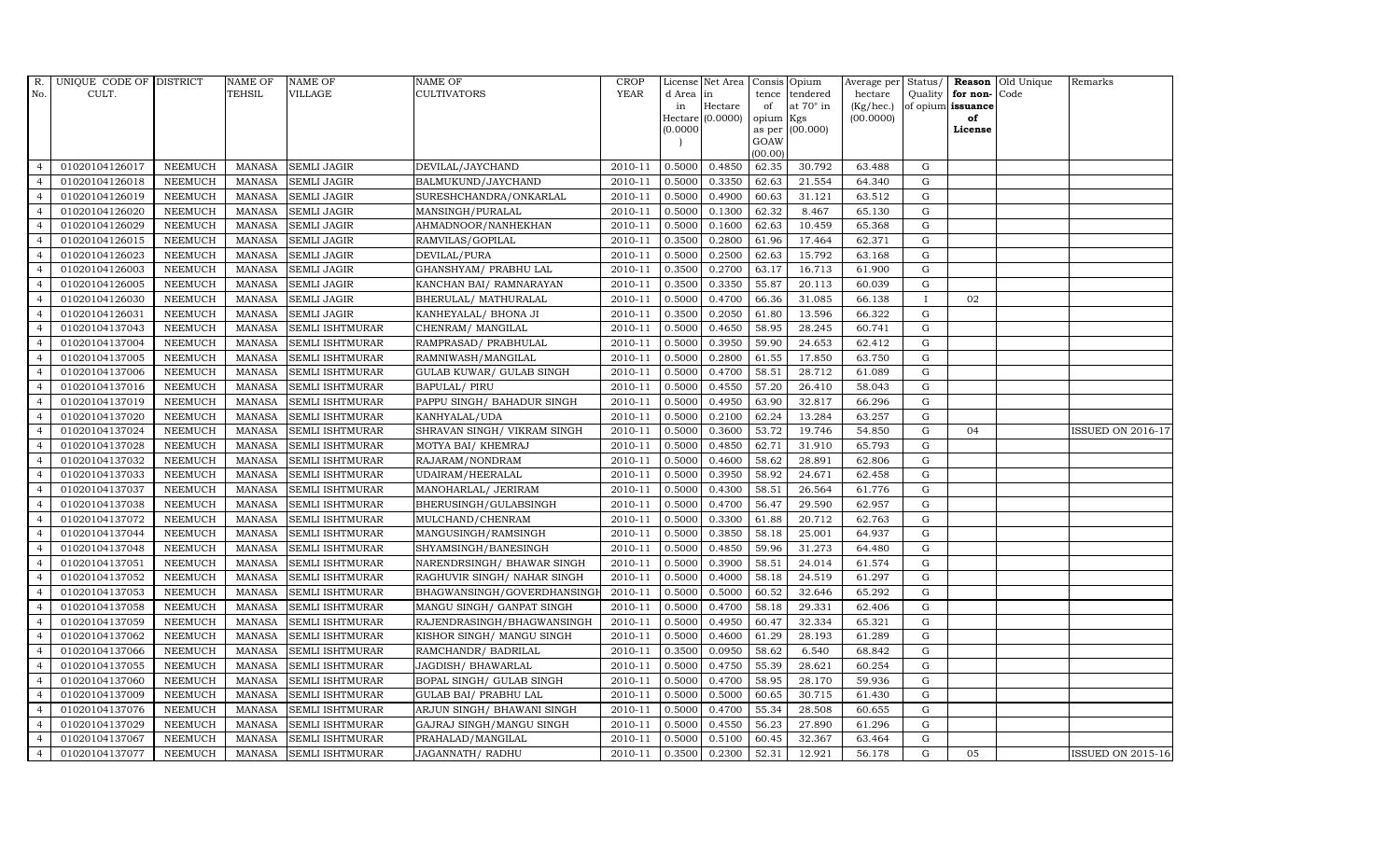| $R$ .          | UNIQUE CODE OF DISTRICT |                | NAME OF       | <b>NAME OF</b>       | <b>NAME OF</b>                | <b>CROP</b> |           | License Net Area Consis Opium |           |                  |           |              |                      | Average per Status/ <b>Reason</b> Old Unique | Remarks                       |  |
|----------------|-------------------------|----------------|---------------|----------------------|-------------------------------|-------------|-----------|-------------------------------|-----------|------------------|-----------|--------------|----------------------|----------------------------------------------|-------------------------------|--|
| No.            | CULT.                   |                | TEHSIL        | <b>VILLAGE</b>       | <b>CULTIVATORS</b>            | YEAR        | d Area in |                               |           | tence tendered   | hectare   |              | Quality for non-Code |                                              |                               |  |
|                |                         |                |               |                      |                               |             | in        | Hectare                       | of        | at $70^\circ$ in | (Kg/hec.) |              | of opium issuance    |                                              |                               |  |
|                |                         |                |               |                      |                               |             | (0.0000)  | Hectare (0.0000)              | opium Kgs | as per (00.000)  | (00.0000) |              | of<br>License        |                                              |                               |  |
|                |                         |                |               |                      |                               |             |           |                               | GOAW      |                  |           |              |                      |                                              |                               |  |
|                |                         |                |               |                      |                               |             |           |                               | (00.00)   |                  |           |              |                      |                                              |                               |  |
| $\overline{4}$ | 01020104134002          | NEEMUCH        | MANASA        | <b>RATANPURA</b>     | FAKIRCHANDRA/BHERA            | 2010-11     | 0.3500    | 0.3250                        | 62.57     | 21.819           | 67.135    | G            |                      |                                              |                               |  |
| $\overline{4}$ | 01020104134003          | <b>NEEMUCH</b> | MANASA        | <b>RATANPURA</b>     | RAMLAL/JETRAM                 | 2010-11     | 0.3500    | 0.2250                        | 59.85     | 14.569           | 64.751    | $\mathbf G$  |                      |                                              |                               |  |
| $\overline{4}$ | 01020104134009          | <b>NEEMUCH</b> | <b>MANASA</b> | <b>RATANPURA</b>     | <b>GIRDHARI/ OKAAR</b>        | 2010-11     | 0.3500    | 0.1950                        | 62.57     | 12.532           | 64.266    | $\mathbf G$  |                      |                                              |                               |  |
| $\overline{4}$ | 01020104134010          | NEEMUCH        | MANASA        | <b>RATANPURA</b>     | NATHULAL/ NANDA               | 2010-11     | 0.5000    | 0.2450                        | 61.18     | 15.566           | 63.534    | G            |                      |                                              |                               |  |
| $\overline{4}$ | 01020104134015          | <b>NEEMUCH</b> | <b>MANASA</b> | <b>RATANPURA</b>     | SAJJANBAI/BHANWARLAL          | 2010-11     | 0.5000    | 0.3000                        | 59.85     | 19.101           | 63.670    | $\mathbf G$  |                      |                                              |                               |  |
| $\overline{4}$ | 01020104134018          | NEEMUCH        | MANASA        | <b>RATANPURA</b>     | SHYAMABAI/GANGARAM            | $2010 - 11$ | 0.3500    | 0.1450                        | 60.87     | 9.461            | 65.248    | $\mathbf G$  |                      |                                              |                               |  |
| $\overline{4}$ | 01020104134029          | <b>NEEMUCH</b> | <b>MANASA</b> | <b>RATANPURA</b>     | RAMKISHAN/BHANWRALAL          | 2010-11     | 0.5000    | 0.2500                        | 58.92     | 15.833           | 63.332    | $\mathbf G$  |                      |                                              |                               |  |
| $\overline{4}$ | 01020104134030          | <b>NEEMUCH</b> | <b>MANASA</b> | <b>RATANPURA</b>     | PRABHULAL/ NATHULAL           | 2010-11     | 0.5000    | 0.1750                        | 60.70     | 11.446           | 65.405    | G            |                      |                                              |                               |  |
|                | 01020104134032          | <b>NEEMUCH</b> | MANASA        | <b>RATANPURA</b>     | NANALAL/ GANGARAM             | 2010-11     | 0.5000    | 0.2650                        | 61.18     | 16.344           | 61.675    | $\mathbf G$  |                      |                                              |                               |  |
| $\overline{4}$ | 01020104134033          | <b>NEEMUCH</b> | <b>MANASA</b> | <b>RATANPURA</b>     | KARULAL/JETRAM                | 2010-11     | 0.5000    | 0.1550                        | 60.11     | 10.262           | 66.206    | G            |                      |                                              |                               |  |
| $\overline{4}$ | 01020104134034          | <b>NEEMUCH</b> | <b>MANASA</b> | <b>RATANPURA</b>     | MANOHARLAL/GANGARAM           | 2010-11     | 0.5000    | 0.1350                        | 59.24     | 8.378            | 62.059    | $\mathbf G$  |                      |                                              |                               |  |
| $\overline{4}$ | 01020104134035          | NEEMUCH        | <b>MANASA</b> | <b>RATANPURA</b>     | KACHRULAL/BHANWARLAL          | 2010-11     | 0.5000    | 0.3450                        | 61.85     | 22.946           | 66.510    | G            |                      |                                              |                               |  |
| $\overline{4}$ | 01020104134036          | <b>NEEMUCH</b> | <b>MANASA</b> | <b>RATANPURA</b>     | GANPAT/ GIRDHARI              | 2010-11     | 0.3500    | 0.1600                        | 58.92     | 10.319           | 64.493    | G            |                      |                                              |                               |  |
|                | 01020104134037          | <b>NEEMUCH</b> | MANASA        | <b>RATANPURA</b>     | RAMPAL/RAMCHANDRA             | 2010-11     | 0.5000    | 0.1800                        | 59.85     | 11.269           | 62.605    | $\mathbf G$  |                      |                                              |                               |  |
| $\overline{4}$ | 01020104134043          | <b>NEEMUCH</b> | MANASA        | <b>RATANPURA</b>     | RAMLAL/BHURA                  | 2010-11     | 0.5000    | 0.1750                        | 66.71     | 13.256           | 75.748    | $\mathbf G$  |                      |                                              |                               |  |
| $\overline{4}$ | 01020104134047          | NEEMUCH        | <b>MANASA</b> | <b>RATANPURA</b>     | FAKIRIBAI/GOKUL               | 2010-11     | 0.5000    | 0.2900                        | 59.24     | 18.085           | 62.362    | G            |                      |                                              |                               |  |
| $\overline{4}$ | 01020104134050          | <b>NEEMUCH</b> | MANASA        | <b>RATANPURA</b>     | KANCHAN BAI / RATANLAL        | 2010-11     | 0.3500    | 0.1500                        | 61.85     | 9.569            | 63.793    | $\mathbf G$  |                      |                                              |                               |  |
| $\overline{4}$ | 01020104134028          | NEEMUCH        | MANASA        | <b>RATANPURA</b>     | MOTILAL/ RATANLAL             | 2010-11     | 0.5000    | 0.2100                        | 59.24     | 13.287           | 63.271    | $\mathbf G$  |                      |                                              |                               |  |
| $\overline{4}$ | 01020104134031          | <b>NEEMUCH</b> | <b>MANASA</b> | <b>RATANPURA</b>     | JAGDISHCHANDRA/RATANLAL       | 2010-11     | 0.5000    | 0.1250                        | 61.85     | 7.890            | 63.120    | G            |                      |                                              |                               |  |
| $\overline{4}$ | 01020104134006          | <b>NEEMUCH</b> | <b>MANASA</b> | <b>RATANPURA</b>     | RAMSINGH/GANGARAM             | 2010-11     | 0.3500    | 0.3000                        | 58.92     | 19.157           | 63.856    | $\mathbf G$  |                      |                                              |                               |  |
| $\overline{4}$ | 01020104134014          | NEEMUCH        | <b>MANASA</b> | <b>RATANPURA</b>     | RAMCHANDRA/NANURAM            | $2010 - 11$ | 0.5000    | 0.0800                        | 58.92     | 5.033            | 62.912    | G            |                      |                                              |                               |  |
| $\overline{4}$ | 01020104134055          | <b>NEEMUCH</b> | MANASA        | <b>RATANPURA</b>     | MANGU BAI/ HARIRAM            | 2010-11     | 0.5000    | 0.3650                        | 61.18     | 22.514           | 61.682    | G            |                      |                                              |                               |  |
| $\overline{4}$ | 01020104134057          | NEEMUCH        | MANASA        | <b>RATANPURA</b>     | LAXMINARAYAN / AMRA           | 2010-11     | 0.3500    | 0.1850                        | 60.32     | 11.728           | 63.394    | G            |                      |                                              |                               |  |
| $\overline{4}$ | 01020104134054          | NEEMUCH        | <b>MANASA</b> | <b>RATANPURA</b>     | MOHANLAL/ UDAA                | 2010-11     | 0.5000    | 0.3050                        | 62.43     | 20.771           | 68.101    | G            |                      |                                              |                               |  |
| $\overline{4}$ | 01020104134058          | <b>NEEMUCH</b> | <b>MANASA</b> | <b>RATANPURA</b>     | NANDLAL/ BHAGIRATH            | 2010-11     | 0.3500    | 0.2300                        | 62.43     | 15.616           | 67.895    | G            |                      |                                              |                               |  |
| $\overline{4}$ | 01020104134019          | <b>NEEMUCH</b> | <b>MANASA</b> | <b>RATANPURA</b>     | NANI BAI/ BHURA               | 2010-11     | 0.5000    | 0.1800                        | 62.43     | 11.799           | 65.550    | G            |                      |                                              |                               |  |
| $\overline{4}$ | 01020104134021          | <b>NEEMUCH</b> | <b>MANASA</b> | <b>RATANPURA</b>     | <b>BULAK BAI/ RAMCHANDR</b>   | $2010 - 11$ | 0.3500    | 0.1600                        | 61.85     | 10.364           | 64.775    | G            |                      |                                              |                               |  |
| $\overline{4}$ | 01020104134012          | NEEMUCH        | MANASA        | <b>RATANPURA</b>     | MANGI BAI/ MANGU DAS          | 2010-11     | 0.3500    | 0.2100                        | 56.32     | 12.519           | 59.614    | G            |                      |                                              |                               |  |
| $\overline{4}$ | 01020104134016          | NEEMUCH        | <b>MANASA</b> | <b>RATANPURA</b>     | RAMKUVARIBAI/GANGARAM         | 2010-11     | 0.3500    | 0.0950                        | 66.38     | 6.771            | 71.273    | $\mathbf G$  |                      |                                              |                               |  |
| $\overline{4}$ | 01020104118059          | <b>NEEMUCH</b> | MANASA        | PIPLIYA GHOTA        | <b>BHERU/ UDAA</b>            | 2010-11     | 0.5000    | 0.4250                        | 60.01     | 28.162           | 66.263    | G            |                      |                                              |                               |  |
| 4              | 01020104118001          | <b>NEEMUCH</b> | MANASA        | PIPLIYA GHOTA        | KISHANLAL/ UDAYRAM            | 2010-11     | 0.5000    | 0.2350                        | 65.49     | 15.783           | 67.162    | G            |                      |                                              |                               |  |
| $\overline{4}$ | 01020104118005          | <b>NEEMUCH</b> | <b>MANASA</b> | PIPLIYA GHOTA        | RAMLAL/PYARCHANDRA            | 2010-11     | 0.5000    |                               |           |                  |           | $\, {\rm N}$ |                      |                                              |                               |  |
| $\overline{4}$ | 01020104118006          | NEEMUCH        | MANASA        | PIPLIYA GHOTA        | RAMVILAS/JAGANNATH            | 2010-11     | 0.5000    | 0.4350                        | 61.58     | 27.210           | 62.551    | G            |                      |                                              |                               |  |
| $\overline{4}$ | 01020104118007          | <b>NEEMUCH</b> | <b>MANASA</b> | PIPLIYA GHOTA        | DHANRAJ/ BAPULAL              | 2010-11     | 0.5000    | 0.4500                        | 61.60     | 28.213           | 62.695    | ${\rm G}$    |                      |                                              |                               |  |
| $\overline{4}$ | 01020104118024          | <b>NEEMUCH</b> | <b>MANASA</b> | PIPLIYA GHOTA        | VIRENDRA SINGH/ BAHADUR SINGH | 2010-11     | 0.5000    | 0.3900                        | 62.35     | 26.570           | 68.128    | $\mathbf G$  | 06                   |                                              | ISSUED 2018-19 AS PER PARA 2C |  |
| $\overline{4}$ | 01020104118026          | NEEMUCH        | MANASA        | PIPLIYA GHOTA        | RAMESH/NARAYAN                | 2010-11     | 0.5000    | 0.4000                        | 61.58     | 27.825           | 59.562    | G            |                      |                                              |                               |  |
| $\overline{4}$ | 01020104118027          | NEEMUCH        | <b>MANASA</b> | PIPLIYA GHOTA        | SHYAMLAL/KISANLAL             | 2010-11     | 0.5000    | 0.3200                        | 66.05     | 21.636           | 67.612    | $\mathbf G$  |                      |                                              |                               |  |
| $\overline{4}$ | 01020104118037          | NEEMUCH        | MANASA        | PIPLIYA GHOTA        | KISHOR/BHAGWAN                | 2010-11     | 0.5000    | 0.2000                        | 66.05     | 13.399           | 66.994    | $\mathbf G$  |                      |                                              |                               |  |
| $\overline{4}$ | 01020104118038          | <b>NEEMUCH</b> | <b>MANASA</b> | PIPLIYA GHOTA        | SHOBHARAM / BHAGWAN           | 2010-11     | 0.5000    | 0.1500                        | 62.35     | 9.531            | 63.540    | $\mathbf G$  |                      |                                              |                               |  |
| $\overline{4}$ | 01020104118041          | <b>NEEMUCH</b> | <b>MANASA</b> | PIPLIYA GHOTA        | NANDLAL/ GIRDHARI             | 2010-11     | 0.5000    | 0.3800                        | 60.01     | 24.115           | 63.462    | G            |                      |                                              |                               |  |
| $\overline{4}$ | 01020104118034          | NEEMUCH        |               | MANASA PIPLIYA GHOTA | BHERUSINGH/BAPUSINGH          | 2010-11     | 0.5000    | 0.4650                        | 59.73     | 30.198           | 64.941    | G            |                      |                                              |                               |  |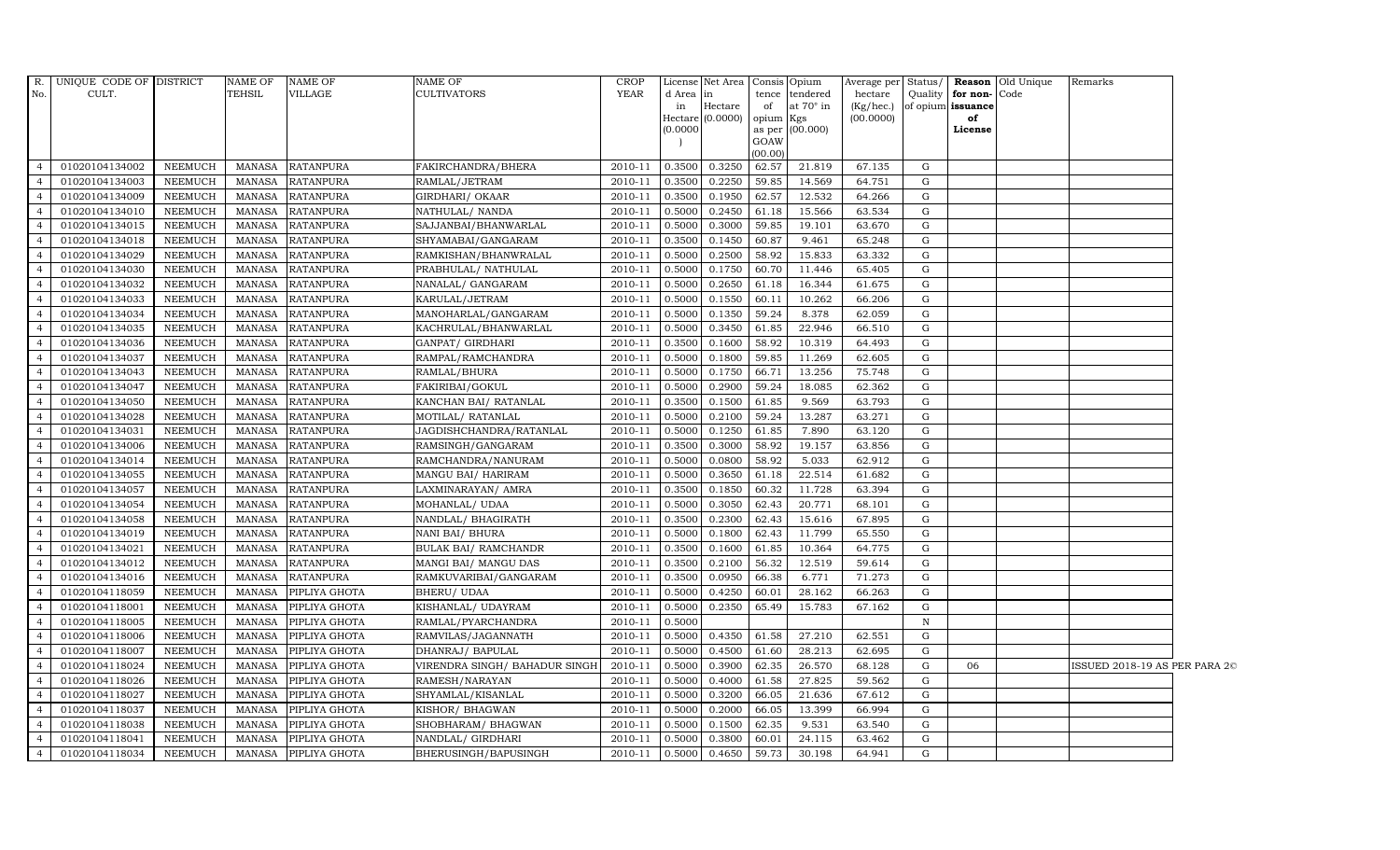| No.            | R. UNIQUE CODE OF DISTRICT<br>CULT. |                | NAME OF<br>TEHSIL | <b>NAME OF</b><br><b>VILLAGE</b> | <b>NAME OF</b><br>CULTIVATORS | <b>CROP</b><br><b>YEAR</b> | d Area in | License Net Area Consis Opium |                 |                                    | Average per Status/<br>hectare |             | Quality   for non- Code | <b>Reason</b> Old Unique | Remarks                    |  |
|----------------|-------------------------------------|----------------|-------------------|----------------------------------|-------------------------------|----------------------------|-----------|-------------------------------|-----------------|------------------------------------|--------------------------------|-------------|-------------------------|--------------------------|----------------------------|--|
|                |                                     |                |                   |                                  |                               |                            | in        | Hectare                       | of              | tence tendered<br>at $70^\circ$ in | (Kg/hec.)                      |             | of opium issuance       |                          |                            |  |
|                |                                     |                |                   |                                  |                               |                            |           | Hectare (0.0000)              | opium Kgs       |                                    | (00.0000)                      |             | of                      |                          |                            |  |
|                |                                     |                |                   |                                  |                               |                            | (0.0000)  |                               |                 | as per (00.000)                    |                                |             | License                 |                          |                            |  |
|                |                                     |                |                   |                                  |                               |                            |           |                               | GOAW<br>(00.00) |                                    |                                |             |                         |                          |                            |  |
| $\overline{4}$ | 01020104118047                      | NEEMUCH        | MANASA            | PIPLIYA GHOTA                    | BANESINGH/LALSINGH            | 2010-11                    | 0.5000    | 0.4050                        | 62.35           | 27.006                             | 66.681                         | G           |                         |                          |                            |  |
| $\overline{4}$ | 01020104118030                      | <b>NEEMUCH</b> | <b>MANASA</b>     | PIPLIYA GHOTA                    | SAMRATHSINGH/BALWANATSINGH    | 2010-11                    | 0.5000    | 0.3950                        | 61.58           | 26.629                             | 67.415                         | G           |                         |                          |                            |  |
| $\overline{4}$ | 01020104118028                      | <b>NEEMUCH</b> | <b>MANASA</b>     | PIPLIYA GHOTA                    | HEERALAL/NANURAM              | 2010-11                    | 0.5000    | 0.3250                        | 60.01           | 19.735                             | 60.722                         | $\mathbf G$ |                         |                          |                            |  |
| $\overline{4}$ | 01020104118002                      | <b>NEEMUCH</b> | <b>MANASA</b>     | PIPLIYA GHOTA                    | BALKISHAN/JANKILAL            | 2010-11                    | 0.5000    | 0.1800                        | 65.49           | 11.891                             | 66.062                         | $\mathbf G$ |                         |                          |                            |  |
| $\overline{4}$ | 01020104118015                      | <b>NEEMUCH</b> | MANASA            | PIPLIYA GHOTA                    | GULABSINGH/KHUMANSINGH        | 2010-11                    | 0.5000    | 0.4000                        | 59.73           | 25.257                             | 63.143                         | $\mathbf G$ |                         |                          |                            |  |
| $\overline{4}$ | 01020104118018                      | <b>NEEMUCH</b> | <b>MANASA</b>     | PIPLIYA GHOTA                    | ONKAR/NANDA                   | 2010-11                    | 0.5000    | 0.4050                        | 62.81           | 25.384                             | 62.676                         | G           |                         |                          |                            |  |
| $\overline{4}$ | 01020104118066                      | <b>NEEMUCH</b> | MANASA            | PIPLIYA GHOTA                    | KAMLI BAI/ BAHADUR SINGH      | 2010-11                    | 0.5000    | 0.4050                        | 62.62           | 25.853                             | 63.834                         | $\mathbf G$ |                         |                          | TRANSFER/ ARNIA CHANDRAWAT |  |
| $\overline{4}$ | 01020104118067                      | <b>NEEMUCH</b> | <b>MANASA</b>     | PIPLIYA GHOTA                    | UMRAV SINGH/ KESHAR SINGH     | 2010-11                    | 0.3500    | 0.3400                        | 57.96           | 21.122                             | 62.124                         | G           | 01                      | 1040209124138            |                            |  |
| $\overline{4}$ | 01020104119002                      | <b>NEEMUCH</b> | <b>MANASA</b>     | PHOOLPURA                        | KAVERIBAI/BAPULAL             | 2010-11                    | 0.3500    | 0.2900                        | 61.89           | 19.310                             | 66.586                         | G           |                         |                          |                            |  |
| $\overline{4}$ | 01020104119005                      | <b>NEEMUCH</b> | <b>MANASA</b>     | PHOOLPURA                        | BAPULAL/NARAYAN               | 2010-11                    | 0.5000    | 0.4900                        | 58.45           | 29.751                             | 60.716                         | $\mathbf G$ |                         |                          |                            |  |
| $\overline{4}$ | 01020104119015                      | <b>NEEMUCH</b> | <b>MANASA</b>     | PHOOLPURA                        | SUNDERLAL/KARULAL             | 2010-11                    | 0.5000    | 0.1200                        | 58.45           | 7.624                              | 63.533                         | G           |                         |                          |                            |  |
| $\overline{4}$ | 01020104119013                      | <b>NEEMUCH</b> | <b>MANASA</b>     | PHOOLPURA                        | MANNALAL/KISHORE              | 2010-11                    | 0.3500    | 0.2100                        | 56.73           | 13.980                             | 66.571                         | G           |                         |                          |                            |  |
| $\overline{4}$ | 01020104119010                      | <b>NEEMUCH</b> | MANASA            | PHOOLPURA                        | KAWARLAL/KISHANLAL            | 2010-11                    | 0.5000    | 0.3050                        | 61.89           | 21.211                             | 69.544                         | G           |                         |                          |                            |  |
| $\overline{4}$ | 01020104119018                      | <b>NEEMUCH</b> | <b>MANASA</b>     | PHOOLPURA                        | AMRITRAM/UDA                  | 2010-11                    | 0.5000    | 0.2300                        | 62.20           | 16.190                             | 70.391                         | G           |                         |                          |                            |  |
| $\overline{4}$ | 01020104119021                      | <b>NEEMUCH</b> | <b>MANASA</b>     | PHOOLPURA                        | BAPULAL/KISHORE               | 2010-11                    | 0.5000    | 0.3150                        | 62.20           | 21.619                             | 68.631                         | G           |                         |                          |                            |  |
| $\overline{4}$ | 01020104119019                      | <b>NEEMUCH</b> | MANASA            | PHOOLPURA                        | VARDI BAI/ RODILAL            | 2010-11                    | 0.5000    | 0.4400                        | 61.91           | 27.974                             | 63.577                         | G           |                         |                          |                            |  |
| $\overline{4}$ | 01020104119006                      | <b>NEEMUCH</b> | <b>MANASA</b>     | PHOOLPURA                        | KALULAL/UDAIRAM               | 2010-11                    | 0.5000    | 0.2250                        | 61.89           | 15.110                             | 67.155                         | G           |                         |                          |                            |  |
| $\overline{4}$ | 01020104119027                      | <b>NEEMUCH</b> | MANASA            | PHOOLPURA                        | PREMCHANDRA/RAMCHANDRA        | 2010-11                    | 0.5000    | 0.4850                        | 58.66           | 29.573                             | 60.975                         | G           |                         |                          |                            |  |
| $\overline{4}$ | 01020104119029                      | <b>NEEMUCH</b> | MANASA            | PHOOLPURA                        | MANGILAL/ SHOBHARAM           | 2010-11                    | 0.5000    | 0.2500                        | 58.82           | 16.100                             | 64.400                         | $\mathbf G$ |                         |                          |                            |  |
| $\overline{4}$ | 01020104119031                      | <b>NEEMUCH</b> | <b>MANASA</b>     | PHOOLPURA                        | MOHANLAL/RAMCHANDRA           | 2010-11                    | 0.5000    | 0.2600                        | 58.82           | 15.982                             | 61.469                         | $\mathbf G$ |                         |                          |                            |  |
| $\overline{4}$ | 01020104119032                      | <b>NEEMUCH</b> | <b>MANASA</b>     | PHOOLPURA                        | KISHANLAL/ BABRU              | 2010-11                    | 0.3500    | 0.2300                        | 63.44           | 16.014                             | 69.626                         | G           |                         |                          |                            |  |
| $\overline{4}$ | 01020104144010                      | <b>NEEMUCH</b> | <b>MANASA</b>     | <b>NALWA</b>                     | VINODKUMAR/RAMNATH            | 2010-11                    | 0.5000    | 0.2150                        | 54.64           | 12.926                             | 60.120                         | I           | 02                      |                          |                            |  |
| $\overline{4}$ | 01020104144011                      | <b>NEEMUCH</b> | <b>MANASA</b>     | <b>NALWA</b>                     | RAMESHWAR/ BHAWARLAL          | 2010-11                    | 0.5000    | 0.1450                        | 58.76           | 9.528                              | 65.710                         | G           |                         |                          |                            |  |
| $\overline{4}$ | 01020104144012                      | <b>NEEMUCH</b> | <b>MANASA</b>     | <b>NALWA</b>                     | VIDHYABAI/GHISALAL            | 2010-11                    | 0.3500    | 0.1900                        | 58.76           | 11.735                             | 61.763                         | G           |                         |                          |                            |  |
| $\overline{4}$ | 01020104144018                      | <b>NEEMUCH</b> | <b>MANASA</b>     | <b>NALWA</b>                     | BHAGWATIBAI/RODILAL           | 2010-11                    | 0.3500    | 0.2850                        | 58.76           | 17.779                             | 62.382                         | G           |                         |                          |                            |  |
| $\overline{4}$ | 01020104144026                      | <b>NEEMUCH</b> | <b>MANASA</b>     | <b>NALWA</b>                     | GANPAT/ LAXMINARAYAN          | 2010-11                    | 0.5000    | 0.2650                        | 62.19           | 18.017                             | 67.988                         | G           |                         |                          |                            |  |
| $\overline{4}$ | 01020104144033                      | <b>NEEMUCH</b> | <b>MANASA</b>     | <b>NALWA</b>                     | RAMESH CHAND/ NARAYAN         | 2010-11                    | 0.5000    | 0.2250                        | 58.60           | 14.148                             | 62.880                         | $\mathbf G$ |                         |                          |                            |  |
| $\overline{4}$ | 01020104144034                      | <b>NEEMUCH</b> | <b>MANASA</b>     | <b>NALWA</b>                     | RAMCHAND/ AMRA                | 2010-11                    | 0.3500    | 0.1400                        | 66.57           | 9.653                              | 68.950                         | G           |                         |                          |                            |  |
| $\overline{4}$ | 01020104144040                      | <b>NEEMUCH</b> | <b>MANASA</b>     | <b>NALWA</b>                     | <b>GITA BAI/ NANURAM</b>      | 2010-11                    | 0.3500    | 0.2300                        | 59.03           | 14.294                             | 62.147                         | G           |                         |                          |                            |  |
| $\overline{4}$ | 01020104144042                      | <b>NEEMUCH</b> | <b>MANASA</b>     | <b>NALWA</b>                     | LAXMINARAYAN/KUKA             | 2010-11                    | 0.5000    | 0.2150                        | 54.64           | 12.879                             | 59.902                         | G           | 05                      |                          | <b>ISSUED ON 2015-16</b>   |  |
| $\overline{4}$ | 01020104144059                      | <b>NEEMUCH</b> | <b>MANASA</b>     | <b>NALWA</b>                     | DAKU BAI/ NANURAM             | 2010-11                    | 0.3500    | 0.2100                        | 64.90           | 15.437                             | 73.509                         | G           |                         |                          |                            |  |
| $\overline{4}$ | 01020104144006                      | <b>NEEMUCH</b> | <b>MANASA</b>     | <b>NALWA</b>                     | NITESH/ BAIJNATH              | 2010-11                    | 0.3500    | 0.2550                        | 58.76           | 15.639                             | 61.328                         | G           |                         |                          |                            |  |
| $\overline{4}$ | 01020104133002                      | <b>NEEMUCH</b> | <b>MANASA</b>     | <b>MOYA</b>                      | GANGABAI/RAMCHANDRA           | 2010-11                    | 0.5000    | 0.4700                        | 57.31           | 27.853                             | 59.261                         | G           |                         |                          |                            |  |
| $\overline{4}$ | 01020104133006                      | <b>NEEMUCH</b> | <b>MANASA</b>     | <b>MOYA</b>                      | ABDULKARIM/IBRAHIM            | 2010-11                    | 0.5000    | 0.3300                        | 61.56           | 20.385                             | 61.772                         | G           |                         |                          |                            |  |
| $\overline{4}$ | 01020104133008                      | <b>NEEMUCH</b> | <b>MANASA</b>     | <b>MOYA</b>                      | BAPULAL/DEVILAL               | 2010-11                    | 0.3500    | 0.2000                        | 62.30           | 13.243                             | 66.215                         | G           |                         |                          |                            |  |
| $\overline{4}$ | 01020104133010                      | <b>NEEMUCH</b> | <b>MANASA</b>     | <b>MOYA</b>                      | JAGDISH/PRITHVIRAJ            | 2010-11                    | 0.5000    | 0.4050                        | 61.15           | 25.901                             | 63.953                         | $\mathbf G$ |                         |                          |                            |  |
| $\overline{4}$ | 01020104133070                      | <b>NEEMUCH</b> | <b>MANASA</b>     | <b>MOYA</b>                      | SHAKIL MOHAMMAD/ AHMADNOOR    | 2010-11                    | 0.5000    | 0.2050                        | 63.13           | 12.969                             | 63.263                         | G           |                         |                          |                            |  |
| $\overline{4}$ | 01020104133012                      | <b>NEEMUCH</b> | <b>MANASA</b>     | <b>MOYA</b>                      | ALLAHNOOR/NANHEKHAN           | 2010-11                    | 0.3500    | 0.1050                        | 58.80           | 6.275                              | 59.761                         | G           |                         |                          |                            |  |
| $\overline{4}$ | 01020104133014                      | <b>NEEMUCH</b> | <b>MANASA</b>     | <b>MOYA</b>                      | MUNIR/IBRAHIM                 | 2010-11                    | 0.5000    | 0.3900                        | 54.16           | 22.415                             | 57.474                         | $\mathbf G$ | 05                      |                          | <b>ISSUED ON 2015-16</b>   |  |
| $\overline{4}$ | 01020104133018                      | <b>NEEMUCH</b> | <b>MANASA</b>     | <b>MOYA</b>                      | MOHANBAI/NATHULAL             | 2010-11                    | 0.3500    | 0.1800                        | 58.80           | 10.819                             | 60.105                         | G           |                         |                          |                            |  |
| $\overline{4}$ | 01020104133027                      | <b>NEEMUCH</b> | <b>MANASA</b>     | <b>MOYA</b>                      | ANTAR KUWAR/ VIRAM SINGH      | 2010-11                    | 0.3500    | 0.3250                        | 59.31           | 19.589                             | 60.273                         | G           |                         |                          |                            |  |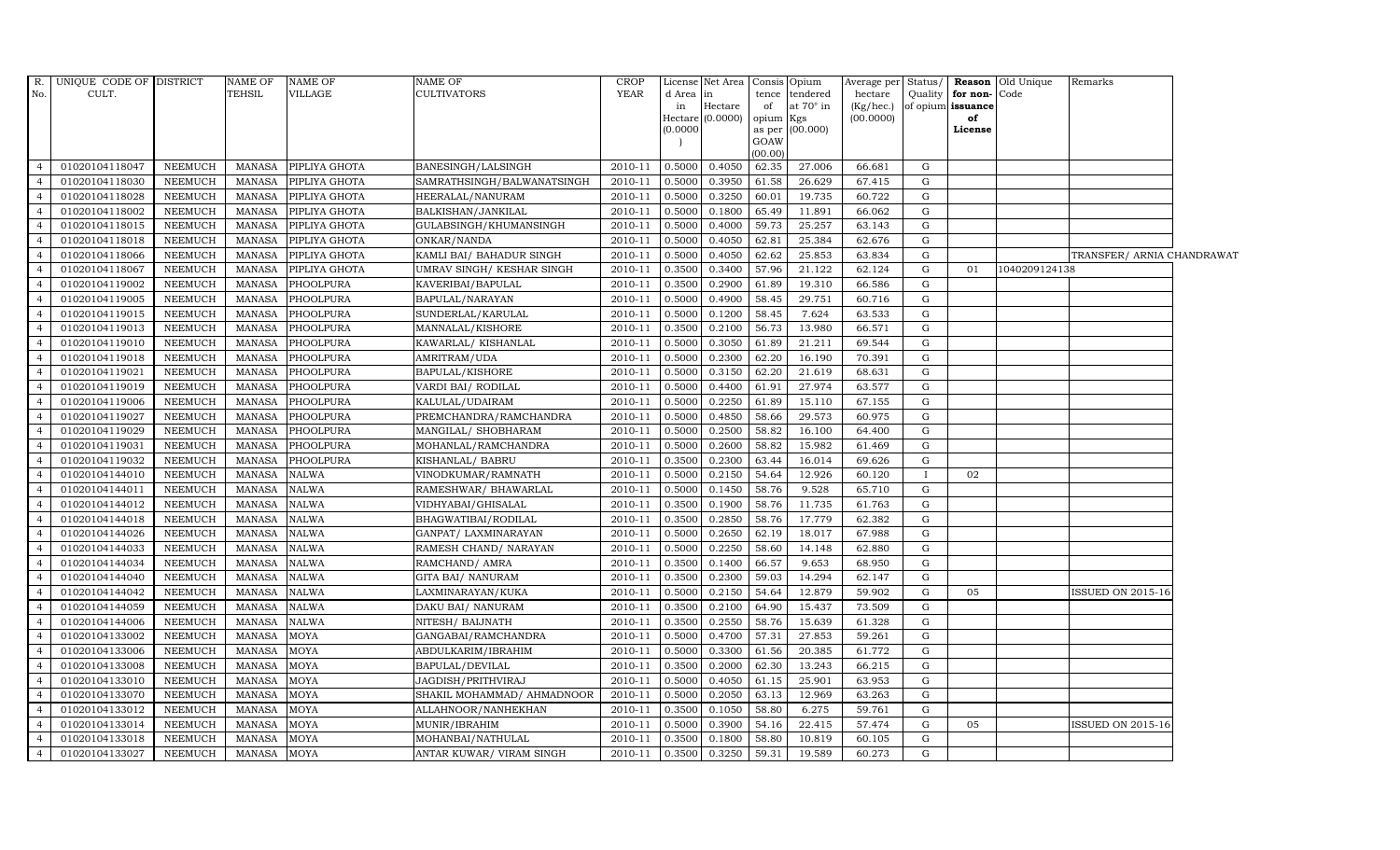| R.             | UNIQUE CODE OF DISTRICT |                | <b>NAME OF</b> | <b>NAME OF</b>      | <b>NAME OF</b>               | CROP        |           | License Net Area   Consis   Opium |           |                  | Average per | Status/      | Reason            | Old Unique | Remarks     |
|----------------|-------------------------|----------------|----------------|---------------------|------------------------------|-------------|-----------|-----------------------------------|-----------|------------------|-------------|--------------|-------------------|------------|-------------|
| No.            | CULT.                   |                | <b>TEHSIL</b>  | <b>VILLAGE</b>      | <b>CULTIVATORS</b>           | <b>YEAR</b> | d Area in |                                   |           | tence tendered   | hectare     | Quality      | for non-          | Code       |             |
|                |                         |                |                |                     |                              |             | in        | Hectare                           | of        | at $70^\circ$ in | (Kg/hec.)   |              | of opium issuance |            |             |
|                |                         |                |                |                     |                              |             |           | Hectare (0.0000)                  | opium Kgs |                  | (00.0000)   |              | of                |            |             |
|                |                         |                |                |                     |                              |             | (0.0000)  |                                   | GOAW      | as per (00.000)  |             |              | License           |            |             |
|                |                         |                |                |                     |                              |             |           |                                   | (00.00)   |                  |             |              |                   |            |             |
| $\overline{4}$ | 01020104133030          | <b>NEEMUCH</b> | MANASA         | <b>MOYA</b>         | GHISALAL/ BHAWARLAL          | 2010-11     | 0.3500    | 0.1800                            | 58.68     | 11.828           | 65.711      | $\mathbf G$  |                   |            |             |
| $\overline{a}$ | 01020104133036          | <b>NEEMUCH</b> | <b>MANASA</b>  | <b>MOYA</b>         | SULTAN KHA/IBRAHIM KHA       | 2010-11     | 0.5000    | 0.3300                            | 63.13     | 22.573           | 68.403      | ${\rm G}$    |                   |            |             |
| $\overline{4}$ | 01020104133040          | <b>NEEMUCH</b> | <b>MANASA</b>  | <b>MOYA</b>         | SHARDABAI/RATANLAL           | 2010-11     | 0.5000    | 0.4300                            | 61.15     | 27.124           | 63.079      | G            |                   |            |             |
|                | 01020104133041          | <b>NEEMUCH</b> | <b>MANASA</b>  | <b>MOYA</b>         | GORDHAN SINGH/ BHUR SINGH    | 2010-11     | 0.3500    | 0.3200                            | 59.31     | 20.640           | 64.500      | $\mathbf G$  |                   |            |             |
| $\overline{4}$ | 01020104133043          | <b>NEEMUCH</b> | <b>MANASA</b>  | <b>MOYA</b>         | SATYANARAYAN/KANHAIYALAL     | 2010-11     | 0.5000    | 0.2550                            | 61.56     | 16.788           | 65.835      | ${\rm G}$    |                   |            |             |
| $\overline{4}$ | 01020104133050          | <b>NEEMUCH</b> | MANASA         | <b>MOYA</b>         | MAHADEV/JAGANNATH            | 2010-11     | 0.3500    | 0.3300                            | 51.67     | 18.380           | 55.696      | $\mathbf G$  | 04                |            |             |
| $\overline{4}$ | 01020104133051          | <b>NEEMUCH</b> | <b>MANASA</b>  | <b>MOYA</b>         | ALTABHUSSAIN/AHMADNOOR       | 2010-11     | 0.5000    | 0.4150                            | 59.96     | 24.815           | 59.795      | $\mathbf G$  |                   |            |             |
| $\overline{4}$ | 01020104133004          | <b>NEEMUCH</b> | <b>MANASA</b>  | <b>MOYA</b>         | MANGUBAI/BHANWARLAL          | 2010-11     | 0.5000    | 0.4950                            | 59.75     | 30.626           | 61.871      | $\mathbf G$  |                   |            |             |
| $\overline{4}$ | 01020104133060          | <b>NEEMUCH</b> | <b>MANASA</b>  | <b>MOYA</b>         | JETAN BAI/ AMIR KHA          | 2010-11     | 0.3500    | 0.2250                            | 63.13     | 14.231           | 63.248      | $\mathbf G$  |                   |            |             |
| $\overline{4}$ | 01020104133066          | <b>NEEMUCH</b> | <b>MANASA</b>  | <b>MOYA</b>         | MOTYA BAI/ RADHU             | 2010-11     | 0.3500    | 0.3450                            | 58.68     | 21.862           | 63.368      | ${\rm G}$    |                   |            |             |
| $\overline{4}$ | 01020104133067          | <b>NEEMUCH</b> | <b>MANASA</b>  | <b>MOYA</b>         | BHULIBAI/BHONIRAM            | 2010-11     | 0.5000    | 0.2900                            | 59.96     | 18.014           | 62.117      | ${\rm G}$    |                   |            |             |
| $\overline{4}$ | 01020104133069          | <b>NEEMUCH</b> | <b>MANASA</b>  | <b>MOYA</b>         | SHARIFHUSSAIN/SABIR          | 2010-11     | 0.5000    | 0.3600                            | 62.30     | 22.980           | 63.833      | $\mathbf G$  |                   |            |             |
| $\overline{4}$ | 01020104133022          | <b>NEEMUCH</b> | <b>MANASA</b>  | <b>MOYA</b>         | TEJSINGH/BHANWARSINGH        | 2010-11     | 0.5000    | 0.1850                            | 58.80     | 11.231           | 60.708      | $\mathbf G$  |                   |            |             |
| $\overline{4}$ | 01020104133054          | <b>NEEMUCH</b> | <b>MANASA</b>  | <b>MOYA</b>         | HUSAINKHAN/MURADKHAN         | 2010-11     | 0.3500    | 0.3350                            | 59.96     | 19.693           | 58.785      | $\mathbf G$  |                   |            |             |
| $\overline{4}$ | 01020104133038          | <b>NEEMUCH</b> | <b>MANASA</b>  | <b>MOYA</b>         | <b>BANSHILAL/ RAMLAL</b>     | 2010-11     | 0.5000    | 0.4550                            | 58.68     | 28.661           | 62.991      | G            |                   |            | NAME CHANGE |
| $\overline{4}$ | 01020104116001          | <b>NEEMUCH</b> | <b>MANASA</b>  | <b>MOKADI</b>       | JASWANTSINGH/BHANWARSINGH    | 2010-11     | 0.3500    | 0.2500                            | 63.33     | 17.126           | 68.504      | ${\rm G}$    |                   |            |             |
| $\overline{4}$ | 01020104116002          | <b>NEEMUCH</b> | <b>MANASA</b>  | <b>MOKADI</b>       | MOHANSINGH/BHAVRASINGH       | 2010-11     | 0.3500    | 0.5000                            | 66.17     | 35.495           | 70.990      | G            |                   |            |             |
| $\overline{4}$ | 01020104116004          | <b>NEEMUCH</b> | MANASA         | <b>MOKADI</b>       | JAMNABAI/PYARA               | 2010-11     | 0.3500    | 0.2950                            | 62.34     | 18.951           | 64.240      | G            |                   |            |             |
| $\overline{4}$ | 01020104116005          | <b>NEEMUCH</b> | <b>MANASA</b>  | <b>MOKADI</b>       | SHANTI BAI/ KISHOR           | 2010-11     | 0.5000    | 0.3300                            | 63.32     | 22.126           | 67.048      | $\mathbf G$  |                   |            |             |
| $\overline{4}$ | 01020104116007          | <b>NEEMUCH</b> | <b>MANASA</b>  | <b>MOKADI</b>       | PRABHAKUNWAR/BAHADURSINGH    | 2010-11     | 0.5000    | 0.3100                            | 63.45     | 20.431           | 65.906      | G            |                   |            |             |
| 4              | 01020104116009          | <b>NEEMUCH</b> | <b>MANASA</b>  | <b>MOKADI</b>       | DALPAT SINGH/ BHAWAR SINGH   | 2010-11     | 0.3500    | 0.2400                            | 62.17     | 15.756           | 65.650      | ${\rm G}$    |                   |            |             |
| $\overline{4}$ | 01020104116012          | <b>NEEMUCH</b> | <b>MANASA</b>  | <b>MOKADI</b>       | RUGHNATH/ANSU                | 2010-11     | 0.5000    | 0.2600                            | 63.32     | 17.702           | 68.084      | ${\rm G}$    |                   |            |             |
| $\overline{4}$ | 01020104116020          | <b>NEEMUCH</b> | MANASA         | <b>MOKADI</b>       | GORIKUNWAR/GAMBHIR           | 2010-11     | 0.5000    | 0.3400                            | 61.15     | 22.276           | 65.517      | G            |                   |            | NAME CHANGE |
| $\overline{4}$ | 01020104116025          | <b>NEEMUCH</b> | <b>MANASA</b>  | <b>MOKADI</b>       | GORDHANSINGH/MANSINGH        | 2010-11     | 0.3500    | 0.3000                            | 59.74     | 19.006           | 63.353      | $\mathbf G$  |                   |            |             |
| $\overline{4}$ | 01020104116026          | <b>NEEMUCH</b> | <b>MANASA</b>  | <b>MOKADI</b>       | RAMLAL/PYARA                 | 2010-11     | 0.5000    | 0.3450                            | 63.32     | 21.710           | 62.927      | $\mathbf G$  |                   |            |             |
| $\overline{4}$ | 01020104116048          | <b>NEEMUCH</b> | <b>MANASA</b>  | <b>MOKADI</b>       | GAJENDRASINGH/MADANSINGH     | 2010-11     | 0.5000    | 0.2850                            | 62.89     | 20.224           | 70.961      | G            |                   |            |             |
| $\overline{4}$ | 01020104116050          | <b>NEEMUCH</b> | <b>MANASA</b>  | <b>MOKADI</b>       | SHAMBHUSINGH/RAMSINGH        | 2010-11     | 0.3500    | 0.3150                            | 62.89     | 21.041           | 66.796      | ${\rm G}$    |                   |            |             |
| $\overline{4}$ | 01020104116044          | <b>NEEMUCH</b> | MANASA         | <b>MOKADI</b>       | BALVANT SINGH/ NIRBHAY SINGH | 2010-11     | 0.5000    | 0.3700                            | 62.89     | 24.931           | 67.381      | G            |                   |            |             |
| $\overline{4}$ | 01020104116042          | <b>NEEMUCH</b> | <b>MANASA</b>  | <b>MOKADI</b>       | RUKMAN BAI/ BHAWARLAL        | 2010-11     | 0.5000    | 0.3800                            | 59.74     | 24.382           | 64.163      | $\mathbf G$  |                   |            |             |
| $\overline{4}$ | 01020104116015          | <b>NEEMUCH</b> | <b>MANASA</b>  | <b>MOKADI</b>       | SANGRAMSINGH/INDERSINGH      | 2010-11     | 0.5000    | 0.4800                            | 62.55     | 31.749           | 66.143      | $\mathbf{I}$ | 02                |            |             |
| $\overline{4}$ | 01020104116018          | <b>NEEMUCH</b> | <b>MANASA</b>  | <b>MOKADI</b>       | HARISINGH/MOKAMSINGH         | 2010-11     | 0.5000    | 0.2400                            | 60.42     | 15.511           | 64.629      | G            |                   |            |             |
| $\overline{4}$ | 01020104116034          | <b>NEEMUCH</b> | <b>MANASA</b>  | <b>MOKADI</b>       | KESHURAM/HIRA                | 2010-11     | 0.5000    | 0.4900                            | 58.98     | 28.597           | 58.361      | ${\rm G}$    |                   |            |             |
| $\overline{4}$ | 01020104116057          | <b>NEEMUCH</b> | MANASA         | <b>MOKADI</b>       | VIDHYABAI/NANDLAL            | 2010-11     | 0.5000    | 0.3150                            | 66.73     | 20.152           | 63.974      | ${\rm G}$    |                   |            |             |
| $\overline{4}$ | 01020104116054          | <b>NEEMUCH</b> | <b>MANASA</b>  | <b>MOKADI</b>       | HARPALSINGH/NATHUSINGH       | 2010-11     | 0.5000    | 0.4500                            | 62.89     | 30.214           | 67.142      | $\mathbf G$  |                   |            |             |
| $\overline{4}$ | 01020104116062          | <b>NEEMUCH</b> | <b>MANASA</b>  | <b>MOKADI</b>       | HIRALAL/ BHUWANIRAM          | 2010-11     | 0.5000    | 0.2350                            | 64.45     | 14.685           | 62.489      | $\mathbf G$  |                   |            |             |
| $\overline{4}$ | 01020104116063          | <b>NEEMUCH</b> | <b>MANASA</b>  | <b>MOKADI</b>       | CHANDIBAI/KALURAM            | 2010-11     | 0.5000    |                                   |           |                  |             | $\, {\rm N}$ |                   |            | NAME CHANGE |
| $\overline{4}$ | 01020104116056          | <b>NEEMUCH</b> | <b>MANASA</b>  | <b>MOKADI</b>       | KRASHNGOPAL/ LAXMINARAYAN    | 2010-11     | 0.5000    | 0.5000                            | 66.26     | 32.960           | 65.920      | G            |                   |            |             |
| $\overline{4}$ | 01020104116064          | <b>NEEMUCH</b> | <b>MANASA</b>  | <b>MOKADI</b>       | CHENKUNWAR/OMPRAKASH         | 2010-11     | 0.5000    | 0.1750                            | 69.63     | 11.081           | 63.320      | $\mathbf G$  |                   |            | NAME CHANGE |
| $\overline{1}$ | 01020104013040          | <b>NEEMUCH</b> | <b>MANASA</b>  | <b>DEVRI PARDA</b>  | BHAGGA/ BIHARI               | 2010-11     | 0.3500    | 0.2950                            | 62.44     | 18.973           | 64.315      | $\mathbf G$  |                   |            |             |
| $\overline{4}$ | 01020104124001          | <b>NEEMUCH</b> | <b>MANASA</b>  | <b>MAHESHPURIYA</b> | KANHAIYALAL/BHANWARLAL       | 2010-11     | 0.5000    | 0.2800                            | 63.41     | 20.300           | 72.501      | $\mathbf G$  |                   |            |             |
| $\overline{4}$ | 01020104124002          | <b>NEEMUCH</b> |                | MANASA MAHESHPURIYA | RAMKISHAN/ OKAAR             | 2010-11     | 0.5000    | 0.4750                            | 60.54     | 33.072           | 69.625      | G            |                   |            |             |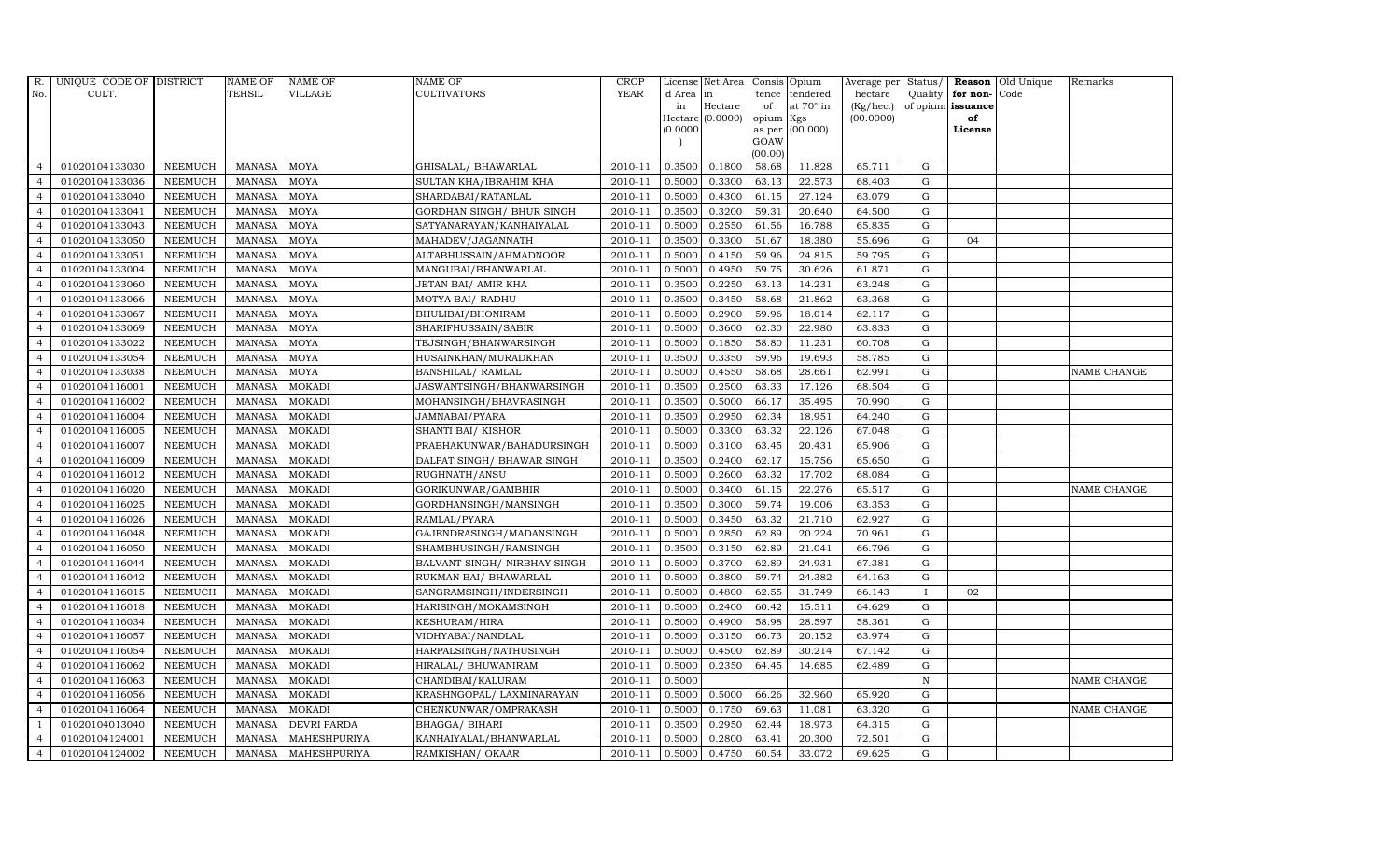| R.             | UNIQUE CODE OF DISTRICT |                | <b>NAME OF</b> | <b>NAME OF</b>        | <b>NAME OF</b>             | CROP        |           | License Net Area   Consis   Opium |           |                  | Average per Status/ |              |                   | <b>Reason</b> Old Unique | Remarks     |
|----------------|-------------------------|----------------|----------------|-----------------------|----------------------------|-------------|-----------|-----------------------------------|-----------|------------------|---------------------|--------------|-------------------|--------------------------|-------------|
| No.            | CULT.                   |                | <b>TEHSIL</b>  | <b>VILLAGE</b>        | <b>CULTIVATORS</b>         | <b>YEAR</b> | d Area in |                                   |           | tence tendered   | hectare             | Quality      | for non-          | Code                     |             |
|                |                         |                |                |                       |                            |             | in        | Hectare                           | of        | at $70^\circ$ in | (Kg/hec.)           |              | of opium issuance |                          |             |
|                |                         |                |                |                       |                            |             |           | Hectare (0.0000)                  | opium Kgs |                  | (00.0000)           |              | of                |                          |             |
|                |                         |                |                |                       |                            |             | (0.0000)  |                                   | GOAW      | as per (00.000)  |                     |              | License           |                          |             |
|                |                         |                |                |                       |                            |             |           |                                   | (00.00)   |                  |                     |              |                   |                          |             |
| $\overline{4}$ | 01020104124003          | <b>NEEMUCH</b> | MANASA         | MAHESHPURIYA          | KASHIRAM/ NANURAM          | 2010-11     | 0.5000    | 0.2950                            | 57.32     | 18.842           | 63.871              | ${\rm G}$    |                   |                          |             |
| $\overline{a}$ | 01020104124004          | <b>NEEMUCH</b> | MANASA         | MAHESHPURIYA          | LAXMINARAYAN/HARLAL        | 2010-11     | 0.5000    | 0.2100                            | 60.91     | 14.401           | 68.576              | $\mathbf G$  |                   |                          |             |
| $\overline{4}$ | 01020104124005          | <b>NEEMUCH</b> | <b>MANASA</b>  | <b>MAHESHPURIYA</b>   | JAGANNATH/BHANWARLAL       | 2010-11     | 0.5000    | 0.2850                            | 63.41     | 20.173           | 70.784              | G            |                   |                          |             |
|                | 01020104124006          | <b>NEEMUCH</b> | <b>MANASA</b>  | MAHESHPURIYA          | JANKILAL/HARLAL            | 2010-11     | 0.5000    | 0.5000                            | 60.78     | 33.290           | 66.580              | $\mathbf G$  |                   |                          |             |
| $\overline{4}$ | 01020104124007          | <b>NEEMUCH</b> | <b>MANASA</b>  | MAHESHPURIYA          | MANNALAL/BHANWARLAL        | 2010-11     | 0.5000    | 0.2750                            | 62.60     | 18.995           | 69.072              | ${\rm G}$    |                   |                          |             |
| $\overline{4}$ | 01020104124011          | <b>NEEMUCH</b> | <b>MANASA</b>  | MAHESHPURIYA          | PRABHULAL/ PANNALAL        | 2010-11     | 0.5000    | 0.1950                            | 62.60     | 13.915           | 71.359              | $\mathbf G$  |                   |                          |             |
| $\overline{4}$ | 01020104124012          | <b>NEEMUCH</b> | <b>MANASA</b>  | MAHESHPURIYA          | DEVILAL/ CHAMPALAL         | 2010-11     | 0.5000    | 0.2400                            | 57.32     | 15.435           | 64.312              | $\mathbf G$  |                   |                          |             |
| $\overline{4}$ | 01020104124014          | <b>NEEMUCH</b> | <b>MANASA</b>  | MAHESHPURIYA          | AMARLAL/NANDA              | 2010-11     | 0.5000    | 0.2100                            | 60.49     | 13.947           | 66.414              | $\mathbf G$  |                   |                          |             |
| $\overline{4}$ | 01020104124017          | <b>NEEMUCH</b> | <b>MANASA</b>  | MAHESHPURIYA          | JAGANNATH / FHULCHAND      | 2010-11     | 0.5000    | 0.2350                            | 62.52     | 17.211           | 73.238              | G            |                   |                          |             |
| $\overline{4}$ | 01020104124018          | <b>NEEMUCH</b> | <b>MANASA</b>  | MAHESHPURIYA          | DHANNALAL/RAMLAL           | 2010-11     | 0.5000    | 0.1950                            | 60.85     | 13.796           | 70.748              | ${\rm G}$    |                   |                          |             |
| $\overline{4}$ | 01020104124020          | <b>NEEMUCH</b> | <b>MANASA</b>  | MAHESHPURIYA          | JUJHARLAL/ GHISALAL        | 2010-11     | 0.3500    | 0.1350                            | 60.91     | 8.658            | 64.133              | ${\rm G}$    |                   |                          |             |
| $\overline{4}$ | 01020104124024          | <b>NEEMUCH</b> | MANASA         | MAHESHPURIYA          | AMRITRAM/FULCHAND          | 2010-11     | 0.5000    | 0.2650                            | 61.59     | 17.509           | 66.071              | $\mathbf G$  |                   |                          |             |
| $\overline{4}$ | 01020104124028          | <b>NEEMUCH</b> | <b>MANASA</b>  | MAHESHPURIYA          | RAMCHANDR/LAXMINARAYAN     | 2010-11     | 0.5000    | 0.2100                            | 60.85     | 14.195           | 67.597              | $\mathbf G$  |                   |                          |             |
| $\overline{4}$ | 01020104124031          | <b>NEEMUCH</b> | <b>MANASA</b>  | <b>MAHESHPURIYA</b>   | RUGHNATHSINGH/RAMSINGH     | 2010-11     | 0.5000    | 0.1450                            | 59.15     | 9.963            | 68.710              | G            |                   |                          |             |
| 4              | 01020104124036          | <b>NEEMUCH</b> | <b>MANASA</b>  | <b>MAHESHPURIYA</b>   | BAPULAL/HIRALAL            | 2010-11     | 0.5000    | 0.1000                            | 59.15     | 6.625            | 66.250              | G            |                   |                          |             |
| $\overline{4}$ | 01020104124013          | <b>NEEMUCH</b> | <b>MANASA</b>  | MAHESHPURIYA          | PRAHLAD/ BHAGIRATH         | 2010-11     | 0.5000    | 0.2450                            | 62.60     | 17.412           | 71.068              | ${\rm G}$    |                   |                          |             |
| $\overline{4}$ | 01020104124023          | <b>NEEMUCH</b> | MANASA         | MAHESHPURIYA          | RAMPRASAD/KANHAIYALAL      | 2010-11     | 0.5000    | 0.3050                            | 62.52     | 21.837           | 71.596              | ${\rm G}$    |                   |                          |             |
| $\overline{4}$ | 01020104124019          | <b>NEEMUCH</b> | MANASA         | MAHESHPURIYA          | BHERULAL/DHURA             | 2010-11     | 0.5000    | 0.2050                            | 63.41     | 14.838           | 72.380              | G            |                   |                          |             |
| $\overline{4}$ | 01020104124029          | <b>NEEMUCH</b> | <b>MANASA</b>  | MAHESHPURIYA          | JAMNALAL/UDA               | 2010-11     | 0.5000    | 0.4100                            | 59.15     | 26.601           | 64.880              | $\mathbf G$  |                   |                          |             |
| $\overline{4}$ | 01020104124034          | <b>NEEMUCH</b> | <b>MANASA</b>  | MAHESHPURIYA          | BHANWARKUNWAR/HARISINGH    | 2010-11     | 0.5000    | 0.1350                            | 62.60     | 9.855            | 73.000              | $\mathbf G$  |                   |                          | NAME CHANGE |
| 4              | 01020104124037          | <b>NEEMUCH</b> | <b>MANASA</b>  | MAHESHPURIYA          | KESHAR BAI/ KAWARLAL       | 2010-11     | 0.3500    | 0.1950                            | 60.91     | 13.078           | 67.066              | ${\rm G}$    |                   |                          |             |
| $\overline{4}$ | 01020104145001          | <b>NEEMUCH</b> | <b>MANASA</b>  | <b>LASUDIYA ANTRI</b> | KACHRU/BHAGWAN             | 2010-11     | 0.5000    | 0.3750                            | 59.14     | 24.619           | 65.650              | ${\rm G}$    |                   |                          |             |
| $\overline{4}$ | 01020104145006          | <b>NEEMUCH</b> | MANASA         | <b>LASUDIYA ANTRI</b> | NENKIYA/BHERA              | 2010-11     | 0.3500    | 0.3450                            | 61.86     | 23.100           | 66.956              | G            |                   |                          |             |
| $\overline{4}$ | 01020104145007          | <b>NEEMUCH</b> | <b>MANASA</b>  | <b>LASUDIYA ANTRI</b> | RAMNARAYAN/ NANURAM        | 2010-11     | 0.3500    | 0.3400                            | 61.86     | 21.872           | 64.329              | $\mathbf G$  |                   |                          |             |
| $\overline{4}$ | 01020104145009          | <b>NEEMUCH</b> | <b>MANASA</b>  | <b>LASUDIYA ANTRI</b> | BHAGYAWATI BAI/ BHONA NATH | 2010-11     | 0.3500    | 0.3350                            | 58.68     | 20.312           | 60.632              | $\mathbf G$  |                   |                          |             |
| $\overline{4}$ | 01020104145010          | <b>NEEMUCH</b> | <b>MANASA</b>  | LASUDIYA ANTRI        | SATYANARAYAN/BAPULAL       | 2010-11     | 0.5000    | 0.2400                            | 59.18     | 15.268           | 63.616              | G            |                   |                          |             |
| $\overline{4}$ | 01020104145012          | <b>NEEMUCH</b> | <b>MANASA</b>  | LASUDIYA ANTRI        | GOPAL/HEERA                | 2010-11     | 0.3500    | 0.3550                            | 59.18     | 22.294           | 62.800              | ${\rm G}$    |                   |                          |             |
| $\overline{4}$ | 01020104145014          | <b>NEEMUCH</b> | MANASA         | <b>LASUDIYA ANTRI</b> | KARUNATH/SHANKARNATH       | 2010-11     | 0.3500    | 0.3000                            | 57.08     | 17.605           | 58.683              | G            |                   |                          |             |
| $\overline{4}$ | 01020104145015          | <b>NEEMUCH</b> | <b>MANASA</b>  | <b>LASUDIYA ANTRI</b> | BAGDU/KACHRU               | 2010-11     | 0.5000    | 0.2050                            | 59.14     | 13.374           | 65.239              | $\mathbf G$  |                   |                          |             |
| $\overline{4}$ | 01020104145016          | <b>NEEMUCH</b> | <b>MANASA</b>  | <b>LASUDIYA ANTRI</b> | RAMNARAYAN/SEETARAM        | 2010-11     | 0.3500    | 0.2150                            | 56.66     | 13.347           | 62.079              | $\mathbf G$  |                   |                          |             |
| $\overline{4}$ | 01020104145018          | <b>NEEMUCH</b> | <b>MANASA</b>  | LASUDIYA ANTRI        | BAPULAL/KISHORE            | 2010-11     | 0.5000    | 0.2500                            | 59.14     | 15.461           | 61.844              | G            |                   |                          |             |
| $\overline{4}$ | 01020104145024          | <b>NEEMUCH</b> | MANASA         | LASUDIYA ANTRI        | GATTUBAI/RAMESHWAR         | 2010-11     | 0.3500    | 0.2650                            | 55.24     | 15.664           | 59.109              | ${\rm G}$    |                   |                          |             |
| $\overline{4}$ | 01020104145027          | <b>NEEMUCH</b> | <b>MANASA</b>  | <b>LASUDIYA ANTRI</b> | RAMCHANDRA/HEERA           | 2010-11     | 0.3500    | 0.3350                            | 59.14     | 21.890           | 65.343              | $\mathbf G$  |                   |                          |             |
| $\overline{4}$ | 01020104145028          | <b>NEEMUCH</b> | <b>MANASA</b>  | <b>LASUDIYA ANTRI</b> | KANHAIYALAL/BHERA          | 2010-11     | 0.3500    | 0.3250                            | 55.98     | 19.185           | 59.030              | $\mathbf G$  |                   |                          |             |
| $\overline{4}$ | 01020104145034          | <b>NEEMUCH</b> | <b>MANASA</b>  | <b>LASUDIYA ANTRI</b> | BHULIBAI/MOTILAL           | 2010-11     | 0.3500    | 0.2800                            | 59.18     | 17.974           | 64.192              | $\mathbf G$  |                   |                          |             |
| $\overline{4}$ | 01020104145056          | <b>NEEMUCH</b> | <b>MANASA</b>  | LASUDIYA ANTRI        | SAMDA BAI/ BEVA-JAYCHAND   | 2010-11     | 0.5000    | 0.4350                            | 58.58     | 27.123           | 62.351              | G            |                   | 01020104135004           |             |
| $\overline{4}$ | 01020104120115          | <b>NEEMUCH</b> | <b>MANASA</b>  | KUKDESHWAR-II         | RAMNARAYAN/SHANKAR         | 2010-11     | 0.5000    | 0.4850                            | 62.61     | 33.818           | 69.727              | G            |                   |                          |             |
| $\overline{4}$ | 01020104120042          | <b>NEEMUCH</b> | <b>MANASA</b>  | KUKDESHWAR-II         | YASHWANT/BAPULAL           | 2010-11     | 0.5000    | 0.4900                            | 60.42     | 32.307           | 65.932              | $\mathbf G$  |                   |                          |             |
| $\overline{4}$ | 01020104120081          | <b>NEEMUCH</b> | <b>MANASA</b>  | KUKDESHWAR-II         | BHANUKUMAR/NANDLAL         | 2010-11     | 0.5000    | 0.3750                            | 61.84     | 26.379           | 70.344              | $\mathbf{I}$ | 02                |                          |             |
| $\overline{4}$ | 01020104120160          | <b>NEEMUCH</b> | <b>MANASA</b>  | KUKDESHWAR-II         | PARWATIBAI/BANSHILAL       | 2010-11     | 0.3500    | 0.3500                            | 56.12     | 22.368           | 63.908              | G            |                   |                          |             |
| $\overline{4}$ | 01020104120066          | <b>NEEMUCH</b> |                | MANASA KUKDESHWAR-II  | SHANKAR/NANURAM            | 2010-11     | 0.5000    | 0.3900                            | 59.12     | 26.596           | 68.194              | G            |                   |                          |             |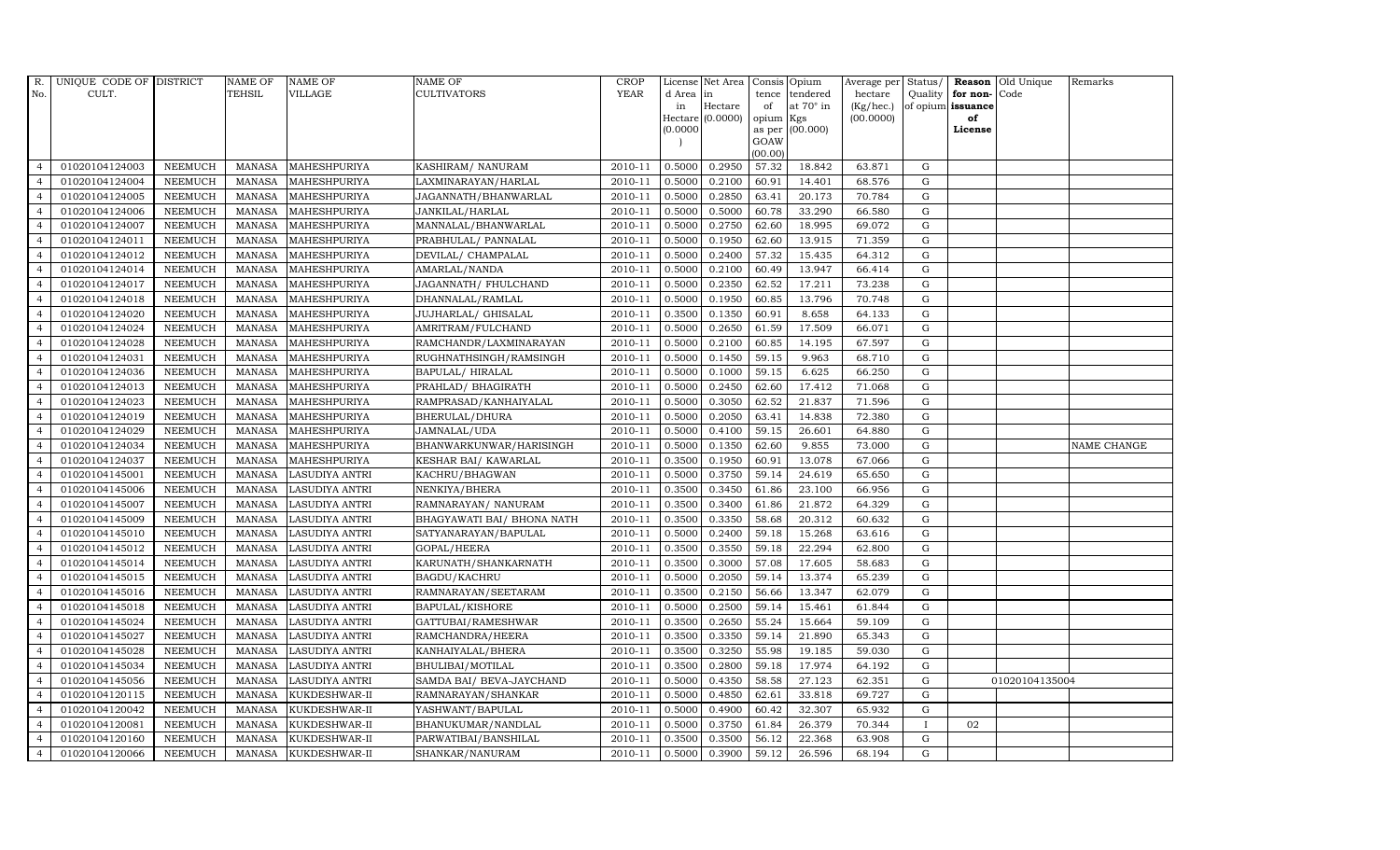|                | R. UNIQUE CODE OF DISTRICT |                | NAME OF       | <b>NAME OF</b> | <b>NAME OF</b>            | <b>CROP</b> |              | License Net Area   Consis   Opium |                  |                              |                      |              |                                              | Average per Status/ Reason Old Unique | Remarks                  |                                     |
|----------------|----------------------------|----------------|---------------|----------------|---------------------------|-------------|--------------|-----------------------------------|------------------|------------------------------|----------------------|--------------|----------------------------------------------|---------------------------------------|--------------------------|-------------------------------------|
| No.            | CULT.                      |                | TEHSIL        | VILLAGE        | <b>CULTIVATORS</b>        | YEAR        | d Area<br>in | in<br>Hectare                     | tence<br>of      | tendered<br>at $70^\circ$ in | hectare<br>(Kg/hec.) |              | Quality   for non- Code<br>of opium issuance |                                       |                          |                                     |
|                |                            |                |               |                |                           |             |              | Hectare (0.0000)                  | opium Kgs        |                              | (00.0000)            |              | of                                           |                                       |                          |                                     |
|                |                            |                |               |                |                           |             | (0.0000)     |                                   | as per           | (00.000)                     |                      |              | License                                      |                                       |                          |                                     |
|                |                            |                |               |                |                           |             |              |                                   | GOAW             |                              |                      |              |                                              |                                       |                          |                                     |
| $\overline{4}$ | 01020104120260             | NEEMUCH        | MANASA        | KUKDESHWAR-II  | MOTILAL/CHANDA            | 2010-11     | 0.3500       | 0.2400                            | (00.00)<br>58.95 | 14.931                       | 62.212               | G            | 08                                           |                                       |                          |                                     |
| $\overline{4}$ | 01020104120151             | <b>NEEMUCH</b> | MANASA        | KUKDESHWAR-II  | <b>BAPULAL/ RAMJI</b>     | 2010-11     | 0.3500       | 0.2600                            | 60.10            | 16.613                       | 63.896               | G            |                                              |                                       |                          |                                     |
| $\overline{4}$ | 01020104120283             | <b>NEEMUCH</b> | <b>MANASA</b> | KUKDESHWAR-II  | GANGARAM / BAPULAL        | 2010-11     | 0.5000       | 0.4700                            | 49.83            | 24.196                       | 51.481               | G            | 04                                           |                                       |                          | ISSUED ON 2016-17/ TRANSFER SARELYA |
| $\overline{4}$ | 01020104120153             | <b>NEEMUCH</b> | <b>MANASA</b> | KUKDESHWAR-II  | TULSIRAM/DALCHANDRA       | 2010-11     | 0.5000       | 0.4800                            | 57.74            | 29.637                       | 61.743               | G            |                                              |                                       |                          |                                     |
| $\overline{4}$ | 01020104120157             | <b>NEEMUCH</b> | MANASA        | KUKDESHWAR-II  | SHOBHARAM/CHAMPALAL       | 2010-11     | 0.5000       | 0.2850                            | 56.12            | 16.363                       | 57.414               | G            |                                              |                                       |                          |                                     |
| $\overline{4}$ | 01020104120163             | <b>NEEMUCH</b> | <b>MANASA</b> | KUKDESHWAR-II  | DEVILAL/DAMARSI           | 2010-11     | 0.3500       | 0.2500                            | 60.41            | 18.788                       | 75.152               | G            |                                              |                                       |                          |                                     |
| $\overline{4}$ | 01020104120196             | <b>NEEMUCH</b> | MANASA        | KUKDESHWAR-II  | BHANWARLAL/JHAMAKLAL      | 2010-11     | 0.3500       | 0.3500                            | 60.41            | 22.360                       | 63.885               | G            |                                              |                                       |                          |                                     |
| $\overline{4}$ | 01020104120213             | <b>NEEMUCH</b> | MANASA        | KUKDESHWAR-II  | CHHAGANLAL/CHANDANMAL     | 2010-11     | 0.5000       | 0.3000                            | 57.33            | 18.182                       | 60.606               | G            |                                              |                                       |                          |                                     |
| $\overline{4}$ | 01020104120215             | <b>NEEMUCH</b> | <b>MANASA</b> | KUKDESHWAR-II  | GOPAL/KANHAIYALAL         | 2010-11     | 0.3500       | 0.2350                            | 60.41            | 14.835                       | 63.127               | $\mathbf G$  |                                              |                                       |                          |                                     |
| $\overline{4}$ | 01020104120222             | <b>NEEMUCH</b> | <b>MANASA</b> | KUKDESHWAR-II  | BAGDIBAI/SHANTILAL        | 2010-11     | 0.3500       | 0.2950                            | 60.10            | 19.610                       | 66.474               | G            |                                              |                                       |                          |                                     |
| $\overline{4}$ | 01020104120132             | <b>NEEMUCH</b> | MANASA        | KUKDESHWAR-II  | DEVILAL/RAMA              | 2010-11     | 0.5000       | 0.3000                            | 56.35            | 19.095                       | 63.650               | G            |                                              |                                       |                          |                                     |
| $\overline{4}$ | 01020104120284             | <b>NEEMUCH</b> | <b>MANASA</b> | KUKDESHWAR-II  | MUNNALAL/ HIRALAL         | 2010-11     | 0.5000       | 0.5000                            | 59.70            | 33.620                       | 67.240               | $\mathbf G$  |                                              |                                       |                          |                                     |
| $\overline{4}$ | 01020104120202             | <b>NEEMUCH</b> | MANASA        | KUKDESHWAR-II  | RAJENDRA/NARAYAN          | 2010-11     | 0.5000       | 0.4950                            | 56.02            | 30.947                       | 62.519               | G            |                                              |                                       |                          |                                     |
| $\overline{4}$ | 01020104120223             | <b>NEEMUCH</b> | <b>MANASA</b> | KUKDESHWAR-II  | BANSHILAL/MODA            | 2010-11     | 0.5000       | 0.3100                            | 59.57            | 18.773                       | 60.558               | G            |                                              |                                       |                          |                                     |
| $\overline{4}$ | 01020104120238             | <b>NEEMUCH</b> | <b>MANASA</b> | KUKDESHWAR-II  | RAMKISHAN/MOTILAL         | 2010-11     | 0.5000       | 0.2450                            | 56.35            | 16.036                       | 65.453               | G            |                                              |                                       |                          |                                     |
| $\overline{4}$ | 01020104120150             | <b>NEEMUCH</b> | <b>MANASA</b> | KUKDESHWAR-II  | NIRMALA / SHIVPRASAD      | 2010-11     | 0.5000       | 0.4700                            | 59.13            | 28.496                       | 60.630               | G            |                                              |                                       |                          |                                     |
| $\overline{4}$ | 01020104120155             | <b>NEEMUCH</b> | MANASA        | KUKDESHWAR-II  | SATYANARAYAN/LAXMAN       | 2010-11     | 0.5000       | 0.4150                            | 59.12            | 26.097                       | 62.884               | G            |                                              |                                       |                          |                                     |
| $\overline{4}$ | 01020104120243             | <b>NEEMUCH</b> | <b>MANASA</b> | KUKDESHWAR-II  | KANHAIYALAL/ BHANWAR LAL  | 2010-11     | 0.5000       | 0.3100                            | 57.65            | 18.308                       | 59.058               | $\mathbf G$  |                                              |                                       |                          |                                     |
| $\overline{4}$ | 01020104120114             | <b>NEEMUCH</b> | <b>MANASA</b> | KUKDESHWAR-II  | RAMGOPAL/ BHUWANI SHANKAR | 2010-11     | 0.5000       | 0.4750                            | 63.13            | 30.357                       | 63.909               | $\mathbf{I}$ | 02                                           |                                       |                          |                                     |
| $\overline{4}$ | 01020104120275             | <b>NEEMUCH</b> | <b>MANASA</b> | KUKDESHWAR-II  | RADHESHYAM/KHYALIRAM      | 2010-11     | 0.5000       | 0.4550                            | 59.12            | 29.526                       | 64.892               | G            |                                              |                                       |                          |                                     |
| $\overline{4}$ | 01020104120241             | <b>NEEMUCH</b> | <b>MANASA</b> | KUKDESHWAR-II  | MOHAMMAD HUSSAIN/ABDUL JI | 2010-11     | 0.5000       | 0.3600                            | 57.16            | 22.023                       | 61.175               | G            |                                              |                                       |                          |                                     |
| $\overline{4}$ | 01020104120068             | <b>NEEMUCH</b> | <b>MANASA</b> | KUKDESHWAR-II  | RAMKANYABAI/BADRILAL      | 2010-11     | 0.3500       | 0.1950                            | 60.41            | 11.806                       | 60.543               | G            |                                              |                                       |                          |                                     |
| $\overline{4}$ | 01020104120028             | <b>NEEMUCH</b> | MANASA        | KUKDESHWAR-II  | KANKU BAI/BOTLAL          | 2010-11     | 0.5000       | 0.3500                            | 64.99            | 22.969                       | 65.625               | G            |                                              |                                       |                          |                                     |
| $\overline{4}$ | 01020104120276             | <b>NEEMUCH</b> | <b>MANASA</b> | KUKDESHWAR-II  | CHANDMAL/ SATYANARAYAN    | 2010-11     | 0.5000       | 0.3950                            | 57.16            | 25.795                       | 65.303               | $\mathbf G$  |                                              |                                       |                          |                                     |
| $\overline{4}$ | 01020104120277             | <b>NEEMUCH</b> | <b>MANASA</b> | KUKDESHWAR-II  | MOHANLAL/ NATHU           | 2010-11     | 0.5000       | 0.4950                            | 51.70            | 28.546                       | 57.668               | $\mathbf G$  | 05                                           |                                       | <b>ISSUED ON 2015-16</b> |                                     |
| $\overline{4}$ | 01020104120177             | <b>NEEMUCH</b> | MANASA        | KUKDESHWAR-II  | MOHANLAL/HEMRAJ           | 2010-11     | 0.5000       | 0.4700                            | 58.53            | 32.902                       | 70.004               | $\mathbf G$  |                                              |                                       |                          |                                     |
| $\overline{4}$ | 01020104120285             | <b>NEEMUCH</b> | <b>MANASA</b> | KUKDESHWAR-II  | SHAMBHUDAYAL/ UDAYRAM     | 2010-11     | 0.5000       | 0.4500                            | 62.88            | 30.506                       | 67.791               | $\mathbf G$  |                                              |                                       |                          |                                     |
| $\overline{4}$ | 01020104120282             | NEEMUCH        | <b>MANASA</b> | KUKDESHWAR-II  | RAMNARAYAN/KANA           | 2010-11     | 0.5000       | 0.4350                            | 56.35            | 27.048                       | 62.179               | ${\rm G}$    |                                              |                                       |                          |                                     |
| $\overline{4}$ | 01020104120005             | <b>NEEMUCH</b> | <b>MANASA</b> | KUKDESHWAR-I   | CHUNNILAL/BHERA           | 2010-11     | 0.3500       | 0.3300                            | 58.61            | 21.929                       | 66.451               | G            |                                              |                                       | NAME CHANGE              |                                     |
| $\overline{4}$ | 01020104120008             | <b>NEEMUCH</b> | <b>MANASA</b> | KUKDESHWAR-I   | KARULAL/BHAWARIBAI        | 2010-11     | 0.3500       | 0.3500                            | 59.83            | 23.470                       | 67.057               | $\mathbf G$  |                                              |                                       |                          |                                     |
| $\overline{4}$ | 01020104120009             | <b>NEEMUCH</b> | <b>MANASA</b> | KUKDESHWAR-I   | LAXMINARAYAN/JAMNALAL     | 2010-11     | 0.3500       | 0.3350                            | 56.77            | 20.299                       | 60.594               | $\mathbf G$  |                                              |                                       |                          |                                     |
| $\overline{4}$ | 01020104120050             | <b>NEEMUCH</b> | <b>MANASA</b> | KUKDESHWAR-I   | PRABHULAL/BAPULAL         | 2010-11     | 0.3500       | 0.3400                            | 57.54            | 21.298                       | 62.641               | G            |                                              |                                       |                          |                                     |
| $\overline{4}$ | 01020104120023             | <b>NEEMUCH</b> | <b>MANASA</b> | KUKDESHWAR-I   | GIRJASHANKAR/BHAWANILAL   | 2010-11     | 0.3500       | 0.1800                            | 59.60            | 12.746                       | 70.811               | $\mathbf G$  |                                              |                                       |                          |                                     |
| $\overline{4}$ | 01020104120026             | <b>NEEMUCH</b> | <b>MANASA</b> | KUKDESHWAR-I   | GORDHAN/MAGNA             | 2010-11     | 0.5000       | 0.1900                            | 62.09            | 14.591                       | 76.794               | ${\rm G}$    |                                              |                                       |                          |                                     |
| $\overline{4}$ | 01020104120047             | <b>NEEMUCH</b> | <b>MANASA</b> | KUKDESHWAR-I   | DEVILAL/SHANKARLAL        | 2010-11     | 0.5000       | 0.4400                            | 59.83            | 30.086                       | 68.377               | G            |                                              |                                       |                          |                                     |
| $\overline{4}$ | 01020104120054             | <b>NEEMUCH</b> | <b>MANASA</b> | KUKDESHWAR-I   | BHERULAL/HEERALAL         | 2010-11     | 0.5000       | 0.3350                            | 62.09            | 21.865                       | 65.268               | $\mathbf G$  |                                              |                                       |                          |                                     |
| $\overline{4}$ | 01020104120063             | <b>NEEMUCH</b> | <b>MANASA</b> | KUKDESHWAR-I   | RAJENDRA/GORDHAN          | 2010-11     | 0.5000       | 0.1900                            | 62.79            | 14.917                       | 78.510               | T            | 02                                           |                                       |                          |                                     |
| $\overline{4}$ | 01020104120075             | <b>NEEMUCH</b> | <b>MANASA</b> | KUKDESHWAR-I   | GIRJASHANKAR/VARDICHANDRA | 2010-11     | 0.5000       | 0.2800                            | 64.99            | 21.410                       | 76.464               | G            |                                              |                                       |                          |                                     |
| $\overline{4}$ | 01020104120080             | <b>NEEMUCH</b> | <b>MANASA</b> | KUKDESHWAR-I   | BHONILAL/ JAMANALAL       | 2010-11     | 0.5000       | 0.4950                            | 60.57            | 33.348                       | 67.369               | G            |                                              |                                       |                          |                                     |
| $\overline{4}$ | 01020104120102             | <b>NEEMUCH</b> | <b>MANASA</b> | KUKDESHWAR-I   | REKHAPUROHIT/GHANSHYAM    | 2010-11     | 0.5000       | 0.3000                            | 60.57            | 19.002                       | 63.340               | $\mathbf{I}$ | 02                                           |                                       |                          |                                     |
| $\overline{4}$ | 01020104120110             | <b>NEEMUCH</b> | MANASA        | KUKDESHWAR-I   | RAJENDRA/UTTAMCHANDRA     | 2010-11     | 0.5000       | 0.4850                            | 60.65            | 32.976                       | 67.991               | G            |                                              |                                       |                          |                                     |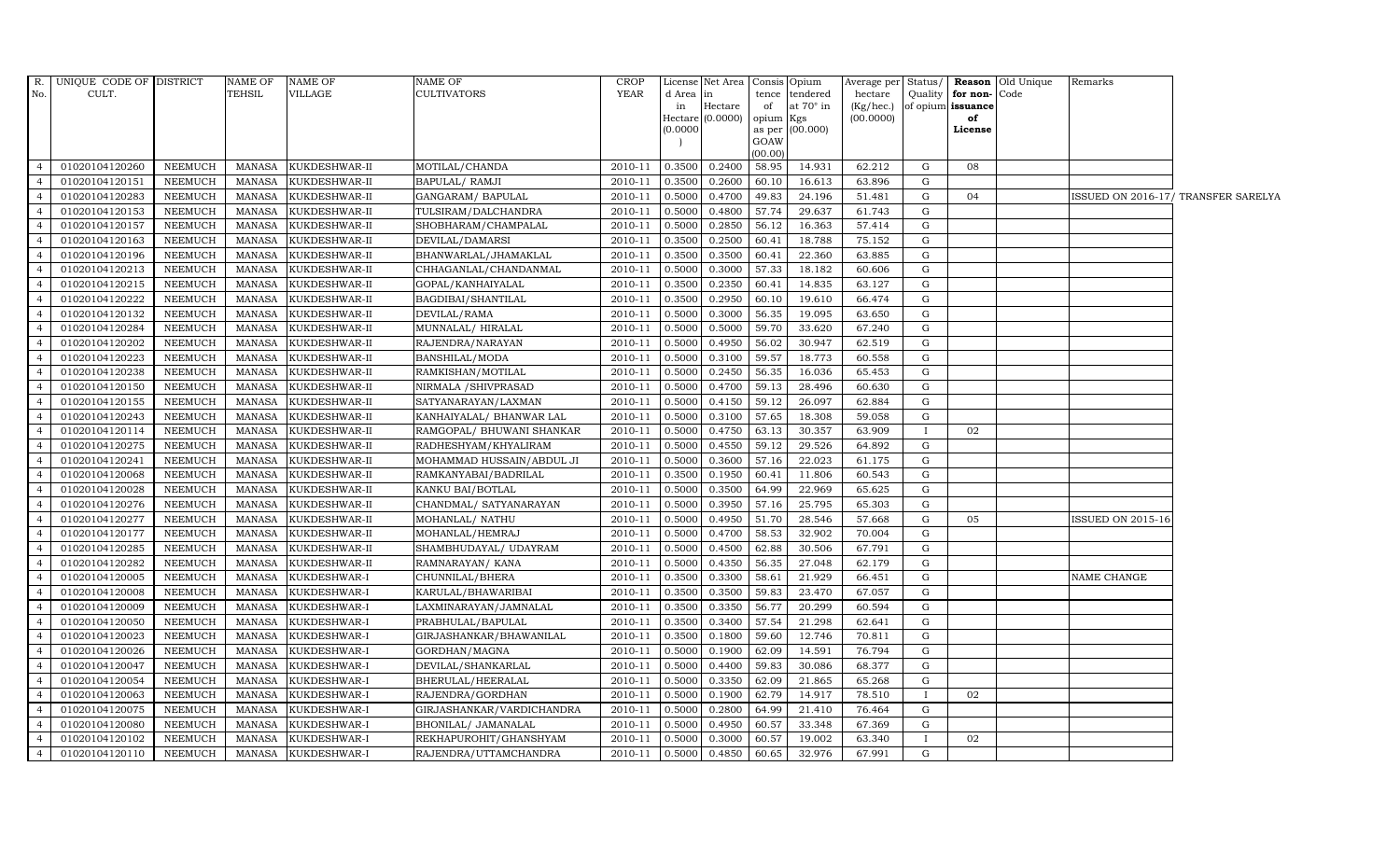| R.             | UNIQUE CODE OF DISTRICT |                | NAME OF       | <b>NAME OF</b>   | <b>NAME OF</b>                 | <b>CROP</b> |           | License Net Area Consis Opium |                |                  | Average per Status/ |             |                              | <b>Reason</b> Old Unique | Remarks            |
|----------------|-------------------------|----------------|---------------|------------------|--------------------------------|-------------|-----------|-------------------------------|----------------|------------------|---------------------|-------------|------------------------------|--------------------------|--------------------|
| No.            | CULT.                   |                | TEHSIL        | VILLAGE          | <b>CULTIVATORS</b>             | <b>YEAR</b> | d Area in |                               | tence          | tendered         | hectare             |             | Quality <b>for non-</b> Code |                          |                    |
|                |                         |                |               |                  |                                |             | in        | $\rm{Hectare}$                | of             | at $70^\circ$ in | (Kg/hec.)           |             | of opium issuance            |                          |                    |
|                |                         |                |               |                  |                                |             | (0.0000)  | $Hectare (0.0000)$            | opium          | Kgs<br>(00.000)  | (00.0000)           |             | of<br>License                |                          |                    |
|                |                         |                |               |                  |                                |             |           |                               | as per<br>GOAW |                  |                     |             |                              |                          |                    |
|                |                         |                |               |                  |                                |             |           |                               | (00.00)        |                  |                     |             |                              |                          |                    |
| $\overline{4}$ | 01020104120112          | <b>NEEMUCH</b> | <b>MANASA</b> | KUKDESHWAR-I     | KANHAIYALAL/MOTILAL            | 2010-11     | 0.5000    | 0.4950                        | 55.61          | 30.443           | 61.501              | G           |                              |                          |                    |
| $\overline{a}$ | 01020104120121          | <b>NEEMUCH</b> | <b>MANASA</b> | KUKDESHWAR-I     | BHANWARLAL/KANWARLAL           | 2010-11     | 0.3500    | 0.3350                        | 57.40          | 22.878           | 68.292              | $\mathbf G$ |                              |                          |                    |
| $\overline{4}$ | 01020104120124          | <b>NEEMUCH</b> | <b>MANASA</b> | KUKDESHWAR-I     | RAMLAL/BAGDIRAM                | 2010-11     | 0.5000    | 0.4800                        | 60.47          | 34.088           | 71.016              | G           |                              |                          |                    |
|                | 01020104120126          | <b>NEEMUCH</b> | <b>MANASA</b> | KUKDESHWAR-I     | VISHNUPRASAD/PARSURAM          | 2010-11     | 0.5000    | 0.4000                        | 58.48          | 23.977           | 59.942              | $\mathbf G$ |                              |                          |                    |
| $\overline{4}$ | 01020104120129          | <b>NEEMUCH</b> | <b>MANASA</b> | KUKDESHWAR-I     | KAILASH/MOHANLAL               | 2010-11     | 0.5000    | 0.4000                        | 58.48          | 27.126           | 67.815              | ${\rm G}$   |                              |                          |                    |
| $\overline{4}$ | 01020104120131          | <b>NEEMUCH</b> | <b>MANASA</b> | KUKDESHWAR-I     | DHAPUBAI/VARDICHANDRA          | 2010-11     | 0.3500    | 0.3100                        | 57.47          | 19.039           | 61.416              | G           |                              |                          |                    |
| $\overline{4}$ | 01020104120227          | <b>NEEMUCH</b> | <b>MANASA</b> | KUKDESHWAR-I     | LAXMINARAYAN/BHAGWAN           | 2010-11     | 0.3500    | 0.3000                        | 62.09          | 19.292           | 64.306              | $\mathbf G$ |                              |                          |                    |
| $\overline{a}$ | 01020104120045          | <b>NEEMUCH</b> | <b>MANASA</b> | KUKDESHWAR-I     | RAMCHANDR / NARAYAN BIJLOT     | 2010-11     | 0.3500    | 0.1900                        | 62.09          | 12.853           | 67.647              | G           |                              |                          |                    |
|                | 01020104120044          | <b>NEEMUCH</b> | <b>MANASA</b> | KUKDESHWAR-I     | RAMCHANDR / NARAYAN CHOUDHA    | 2010-11     | 0.500     | 0.1950                        | 58.68          | 12.113           | 62.117              | G           |                              |                          | TRANSFER/FULPURA   |
| $\overline{4}$ | 01020104120046          | <b>NEEMUCH</b> | <b>MANASA</b> | KUKDESHWAR-I     | RAMNARAYAN/HEERALAL            | 2010-11     | 0.5000    | 0.3150                        | 58.38          | 22.368           | 71.009              | ${\rm G}$   |                              |                          |                    |
| $\overline{4}$ | 01020104120106          | <b>NEEMUCH</b> | <b>MANASA</b> | KUKDESHWAR-I     | MANGILAL/NARAYAN               | 2010-11     | 0.3500    | 0.3050                        | 62.09          | 21.164           | 69.390              | G           |                              |                          |                    |
| $\overline{4}$ | 01020104120142          | <b>NEEMUCH</b> | <b>MANASA</b> | KUKDESHWAR-I     | GURUCHARAN SINGH / INDAR SINGH | 2010-11     | 0.3500    | 0.1000                        | 56.77          | 6.545            | 65.450              | $\mathbf G$ |                              |                          |                    |
| $\overline{4}$ | 01020104120273          | <b>NEEMUCH</b> | <b>MANASA</b> | KUKDESHWAR-I     | HUKMICHANDRA/KISHANLAL         | 2010-11     | 0.3500    | 0.3300                        | 57.54          | 20.698           | 62.721              | $\mathbf G$ |                              |                          |                    |
| $\overline{4}$ | 01020104120224          | <b>NEEMUCH</b> | <b>MANASA</b> | KUKDESHWAR-I     | PRABHULAL/LAXMAN               | 2010-11     | 0.5000    | 0.3450                        | 59.83          | 20.932           | 60.672              | G           |                              |                          |                    |
| $\overline{4}$ | 01020104120024          | <b>NEEMUCH</b> | <b>MANASA</b> | KUKDESHWAR-I     | TULSIRAM/BHANWARLAL            | 2010-11     | 0.5000    | 0.2250                        | 58.36          | 14.582           | 64.808              | ${\rm G}$   |                              |                          |                    |
| $\overline{4}$ | 01020104120025          | <b>NEEMUCH</b> | <b>MANASA</b> | KUKDESHWAR-I     | GORDHAN/SHANKARLAL             | 2010-11     | 0.3500    | 0.3150                        | 57.40          | 19.016           | 60.368              | G           |                              |                          |                    |
| $\overline{4}$ | 01020104120038          | <b>NEEMUCH</b> | <b>MANASA</b> | KUKDESHWAR-I     | BHAWRI BAI/ LAXMINARAYAN       | 2010-11     | 0.5000    | 0.2000                        | 62.96          | 13.428           | 67.140              | $\mathbf G$ |                              |                          |                    |
| $\overline{4}$ | 01020104036003          | <b>NEEMUCH</b> | MANASA        | KHEDI CHANDRAWAT | JEEVA/RAMA                     | 2010-11     | 0.3500    | 0.3500                        | 59.13          | 21.388           | 61.108              | G           |                              |                          |                    |
| $\overline{4}$ | 01020104036005          | <b>NEEMUCH</b> | <b>MANASA</b> | KHEDI CHANDRAWAT | SHOJI/GABBA                    | 2010-11     | 0.5000    | 0.3500                        | 59.84          | 22.483           | 64.237              | $\mathbf G$ |                              |                          |                    |
| $\overline{4}$ | 01020104036015          | <b>NEEMUCH</b> | <b>MANASA</b> | KHEDI CHANDRAWAT | SHOLA/NAGGA                    | 2010-11     | 0.5000    | 0.5050                        | 60.05          | 32.032           | 63.429              | $\mathbf G$ |                              |                          |                    |
| 4              | 01020104036016          | <b>NEEMUCH</b> | <b>MANASA</b> | KHEDI CHANDRAWAT | DALLA/RAMA                     | 2010-11     | 0.5000    | 0.4800                        | 61.98          | 30.654           | 63.862              | G           |                              |                          |                    |
| $\overline{4}$ | 01020104036032          | <b>NEEMUCH</b> | <b>MANASA</b> | KHEDI CHANDRAWAT | DALLA/MANGILAL                 | 2010-11     | 0.3500    | 0.3200                        | 59.84          | 20.670           | 64.593              | ${\rm G}$   |                              |                          |                    |
| $\overline{4}$ | 01020104036038          | <b>NEEMUCH</b> | <b>MANASA</b> | KHEDI CHANDRAWAT | DALSINGH/NATHU                 | 2010-11     | 0.5000    | 0.4800                        | 60.48          | 30.084           | 62.675              | G           |                              |                          |                    |
| $\overline{4}$ | 01020104036039          | <b>NEEMUCH</b> | <b>MANASA</b> | KHEDI CHANDRAWAT | GORA/BHERA                     | 2010-11     | 0.5000    | 0.5100                        | 60.95          | 32.443           | 63.613              | $\mathbf G$ |                              |                          |                    |
| $\overline{4}$ | 01020104036030          | <b>NEEMUCH</b> | <b>MANASA</b> | KHEDI CHANDRAWAT | SWAROOPIBAI/MEGHA              | 2010-11     | 0.3500    | 0.3550                        | 61.81          | 22.472           | 63.301              | G           |                              |                          | NAME CHANGE        |
| 4              | 01020104036040          | <b>NEEMUCH</b> | <b>MANASA</b> | KHEDI CHANDRAWAT | MANNA/SHOJI                    | 2010-11     | 0.5000    | 0.5000                        | 61.73          | 32.664           | 65.328              | G           |                              |                          |                    |
| $\overline{4}$ | 01020104036043          | <b>NEEMUCH</b> | <b>MANASA</b> | KHEDI CHANDRAWAT | <b>BALLA/RUPA</b>              | 2010-11     | 0.5000    | 0.5100                        | 62.39          | 34.626           | 67.894              | $\mathbf G$ |                              |                          |                    |
| $\overline{4}$ | 01020104036048          | <b>NEEMUCH</b> | <b>MANASA</b> | KHEDI CHANDRAWAT | PRATAP/BHERULAL                | 2010-11     | 0.3500    | 0.3550                        | 62.09          | 23.949           | 67.461              | G           |                              |                          | <b>NAME CHANGE</b> |
| $\overline{4}$ | 01020104036052          | <b>NEEMUCH</b> | <b>MANASA</b> | KHEDI CHANDRAWAT | NANDUBAI/PIRU                  | 2010-11     | 0.5000    | 0.4850                        | 62.98          | 31.742           | 65.447              | $\mathbf G$ |                              |                          |                    |
|                | 01020104036053          | <b>NEEMUCH</b> | <b>MANASA</b> | KHEDI CHANDRAWAT | SADDA/TEJA                     | 2010-11     | 0.5000    | 0.4950                        | 61.56          | 32.592           | 65.842              | G           |                              |                          |                    |
| $\overline{4}$ | 01020104036054          | <b>NEEMUCH</b> | <b>MANASA</b> | KHEDI CHANDRAWAT | HAGAMIBAI/KANNA                | 2010-11     | 0.3500    | 0.3500                        | 53.86          | 20.101           | 57.431              | G           | 05                           |                          | ISSUED ON 2015-16  |
| $\overline{4}$ | 01020104036057          | <b>NEEMUCH</b> | <b>MANASA</b> | KHEDI CHANDRAWAT | JANIBAI/BHAGGA                 | 2010-11     | 0.5000    | 0.4850                        | 57.77          | 30.956           | 63.826              | $\mathbf G$ |                              |                          |                    |
| $\overline{4}$ | 01020104036060          | <b>NEEMUCH</b> | <b>MANASA</b> | KHEDI CHANDRAWAT | BHERU/DEVA                     | 2010-11     | 0.5000    | 0.4850                        | 62.64          | 31.302           | 64.540              | ${\rm G}$   |                              |                          |                    |
| $\overline{4}$ | 01020104036006          | <b>NEEMUCH</b> | <b>MANASA</b> | KHEDI CHANDRAWAT | JAYSINGH/RAMSINGH              | 2010-11     | 0.5000    | 0.5100                        | 62.31          | 32.330           | 63.392              | $\mathbf G$ |                              |                          |                    |
| $\overline{a}$ | 01020104036017          | <b>NEEMUCH</b> | <b>MANASA</b> | KHEDI CHANDRAWAT | CHATARU/BIHARI                 | 2010-11     | 0.5000    | 0.4950                        | 60.77          | 32.625           | 65.909              | $\mathbf G$ |                              |                          |                    |
| $\overline{4}$ | 01020104036045          | <b>NEEMUCH</b> | <b>MANASA</b> | KHEDI CHANDRAWAT | GOMA/MEGHA                     | 2010-11     | 0.5000    | 0.4900                        | 58.42          | 31.205           | 63.683              | G           |                              |                          |                    |
| $\overline{4}$ | 01020104036066          | <b>NEEMUCH</b> | <b>MANASA</b> | KHEDI CHANDRAWAT | SHYAMLAL/BHAGGA                | 2010-11     | 0.5000    | 0.4350                        | 62.37          | 28.949           | 66.549              | G           |                              |                          |                    |
| $\overline{4}$ | 01020104036067          | <b>NEEMUCH</b> | <b>MANASA</b> | KHEDI CHANDRAWAT | KISHANLAL/MANGILAL             | 2010-11     | 0.3500    | 0.3300                        | 59.84          | 21.106           | 63.957              | G           |                              |                          |                    |
| $\overline{4}$ | 01020104036068          | <b>NEEMUCH</b> | <b>MANASA</b> | KHEDI CHANDRAWAT | SHIVLAL/TEJA BANJARA           | 2010-11     | 0.5000    | 0.2500                        | 59.13          | 15.534           | 62.137              | $\mathbf G$ |                              | 01080213128157           |                    |
| $\overline{4}$ | 01020104115007          | <b>NEEMUCH</b> | <b>MANASA</b> | <b>KHADAWDA</b>  | SAJJANSINGH/SARDARSINGH        | 2010-11     | 0.5000    | 0.4750                        | 59.76          | 30.187           | 63.551              | $\mathbf G$ |                              |                          |                    |
| $\overline{4}$ | 01020104115015          | NEEMUCH        | <b>MANASA</b> | <b>KHADAWDA</b>  | PRABHULAL/AMRA                 | 2010-11     | 0.5000    | 0.4900                        | 64.09          | 33.299           | 67.957              | G           |                              |                          |                    |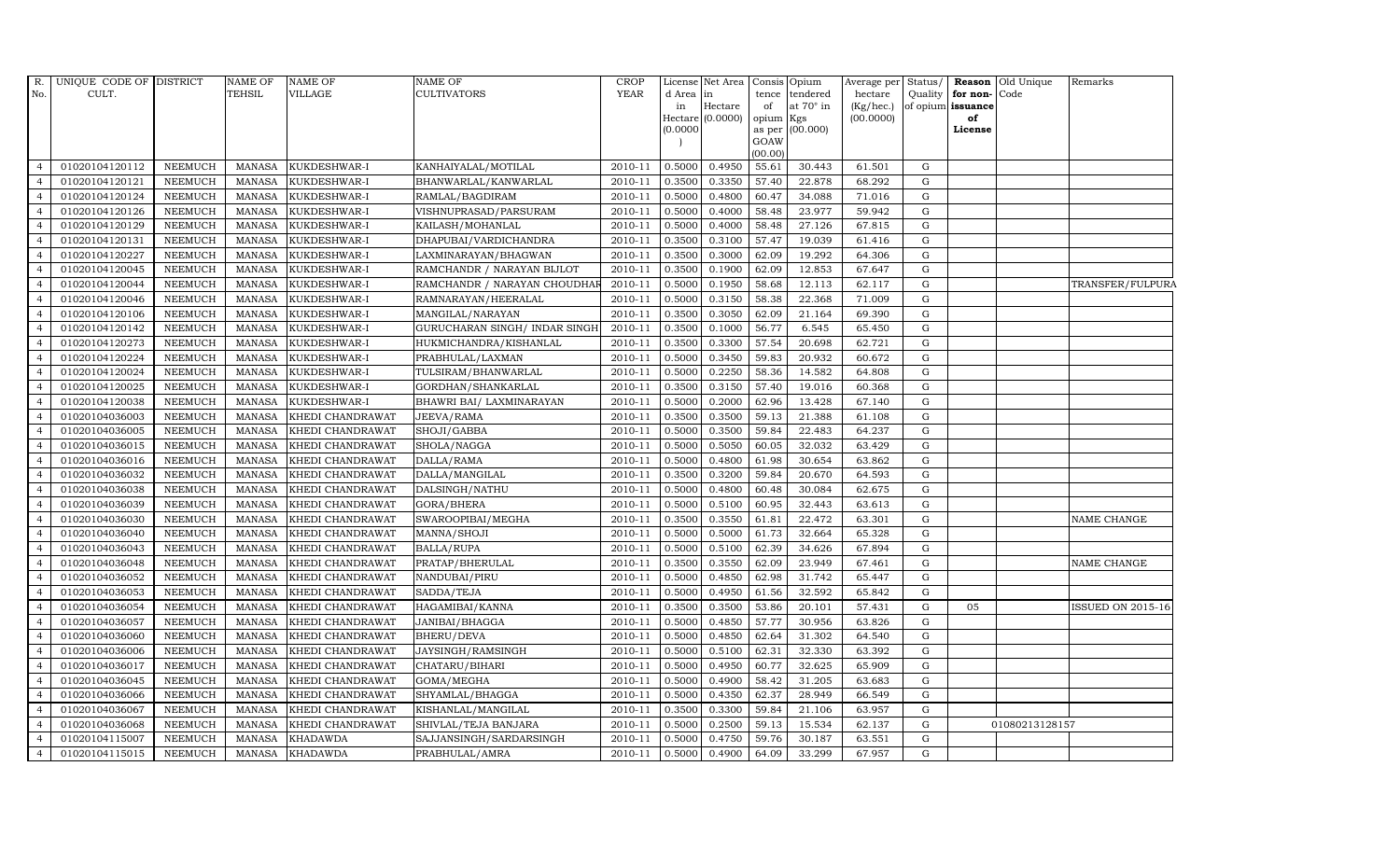| R.             | UNIQUE CODE OF DISTRICT |                | <b>NAME OF</b> | <b>NAME OF</b>    | NAME OF                    | <b>CROP</b> | License  | Net Area |           | Consis Opium     | Average per Status/ |           |                   | Reason Old Unique | Remarks                  |  |
|----------------|-------------------------|----------------|----------------|-------------------|----------------------------|-------------|----------|----------|-----------|------------------|---------------------|-----------|-------------------|-------------------|--------------------------|--|
| No.            | CULT.                   |                | <b>TEHSIL</b>  | VILLAGE           | CULTIVATORS                | <b>YEAR</b> | d Area   | in       |           | tence tendered   | hectare             |           | Quality for non-  | Code              |                          |  |
|                |                         |                |                |                   |                            |             | in       | Hectare  | of        | at $70^\circ$ in | (Kg/hec.)           |           | of opium issuance |                   |                          |  |
|                |                         |                |                |                   |                            |             | Hectare  | (0.0000) | opium Kgs |                  | (00.0000)           |           | of                |                   |                          |  |
|                |                         |                |                |                   |                            |             | (0.0000) |          | GOAW      | as per (00.000)  |                     |           | License           |                   |                          |  |
|                |                         |                |                |                   |                            |             |          |          | (00.00)   |                  |                     |           |                   |                   |                          |  |
| $\overline{4}$ | 01020104115022          | NEEMUCH        | MANASA         | <b>KHADAWDA</b>   | RAMESH/ONKAR               | 2010-11     | 0.5000   | 0.3400   | 58.42     | 20.455           | 60.161              | G         |                   |                   |                          |  |
|                | 01020104115033          | <b>NEEMUCH</b> | <b>MANASA</b>  | <b>KHADAWDA</b>   | NARAYAN/CHUNNILAL          | 2010-11     | 0.5000   | 0.4150   | 59.57     | 25.981           | 62.604              | G         |                   |                   |                          |  |
|                | 01020104115056          | <b>NEEMUCH</b> | <b>MANASA</b>  | <b>KHADAWDA</b>   | ONKAR/DHURA                | 2010-11     | 0.5000   | 0.1850   | 62.80     | 12.273           | 66.340              | G         |                   | 01020104116061    |                          |  |
|                | 01020104115059          | <b>NEEMUCH</b> | <b>MANASA</b>  | <b>KHADAWDA</b>   | SURAJBAI/LALA              | 2010-11     | 0.3500   | 0.2650   | 59.57     | 17.003           | 64.162              | G         |                   |                   |                          |  |
| $\overline{4}$ | 01020104115020          | <b>NEEMUCH</b> | <b>MANASA</b>  | <b>KHADAWDA</b>   | NATHU/DEVA                 | 2010-11     | 0.5000   | 0.3100   | 64.11     | 21.339           | 68.837              | G         |                   |                   | TRANSFER/KUKDESHWAR-I    |  |
| $\overline{4}$ | 01020104115013          | <b>NEEMUCH</b> | <b>MANASA</b>  | <b>KHADAWDA</b>   | BHARAT SINGH/ SAJJAN SINGH | 2010-11     | 0.5000   | 0.4700   | 59.39     | 29.390           | 62.531              | G         |                   |                   |                          |  |
| $\overline{4}$ | 01020104115062          | <b>NEEMUCH</b> | <b>MANASA</b>  | <b>KHADAWDA</b>   | PRAHLADKUNWAR/VIJAYSINGH   | 2010-11     | 0.5000   | 0.2050   | 59.57     | 12.825           | 62.560              | G         |                   |                   |                          |  |
|                | 01020104115070          | <b>NEEMUCH</b> | <b>MANASA</b>  | <b>KHADAWDA</b>   | MANOHAR SINGH/LAL SINGH    | 2010-11     | 0.5000   | 0.3650   | 59.39     | 24.528           | 67.200              | G         |                   |                   |                          |  |
|                | 01020104115042          | <b>NEEMUCH</b> | <b>MANASA</b>  | <b>KHADAWDA</b>   | KAMLA BAI/ MANNALAL        | 2010-11     | 0.5000   | 0.4550   | 59.39     | 28.838           | 63.380              | ${\rm G}$ |                   |                   |                          |  |
|                | 01020104115075          | <b>NEEMUCH</b> | <b>MANASA</b>  | KHADAWDA          | MANGILAL/ BHURA            | $2010 - 11$ | 0.5000   | 0.3000   | 62.80     | 18.867           | 62.890              | G         |                   |                   | TRANSFER/RATANPURA       |  |
| 4              | 01020104146001          | <b>NEEMUCH</b> | <b>MANASA</b>  | KADI KHURD        | KACHRU/KISHANLAL           | 2010-11     | 0.5000   | 0.4900   | 57.10     | 30.842           | 62.942              | G         |                   |                   |                          |  |
| $\overline{4}$ | 01020104146003          | <b>NEEMUCH</b> | <b>MANASA</b>  | KADI KHURD        | DEVILAL/UDAIRAM            | 2010-11     | 0.5000   | 0.2000   | 61.43     | 13.401           | 67.005              | ${\rm G}$ |                   |                   |                          |  |
| $\overline{a}$ | 01020104146005          | <b>NEEMUCH</b> | <b>MANASA</b>  | <b>KADI KHURD</b> | RAMLAL/HIRA                | 2010-11     | 0.3500   | 0.1900   | 61.98     | 12.662           | 66.642              | G         |                   |                   |                          |  |
|                | 01020104146007          | <b>NEEMUCH</b> | <b>MANASA</b>  | KADI KHURD        | SHAWRAM/HARIRAM            | 2010-11     | 0.3500   | 0.2250   | 59.23     | 13.310           | 59.155              | G         |                   |                   |                          |  |
|                | 01020104146008          | <b>NEEMUCH</b> | <b>MANASA</b>  | KADI KHURD        | GANGARAM/ PARTHA           | 2010-11     | 0.3500   | 0.2850   | 58.51     | 19.016           | 66.722              | G         |                   |                   |                          |  |
| $\overline{4}$ | 01020104146010          | <b>NEEMUCH</b> | <b>MANASA</b>  | KADI KHURD        | MEGHRAJ/UDAIRAM            | 2010-11     | 0.5000   | 0.4800   | 58.91     | 30.625           | 63.802              | G         |                   |                   |                          |  |
| $\overline{4}$ | 01020104146013          | <b>NEEMUCH</b> | MANASA         | KADI KHURD        | KARULAL/ BHAWARLAL         | 2010-11     | 0.3500   | 0.0850   | 57.51     | 5.012            | 58.964              | G         |                   |                   |                          |  |
| $\overline{4}$ | 01020104146014          | <b>NEEMUCH</b> | <b>MANASA</b>  | <b>KADI KHURD</b> | BANSHILAL/SITARAM          | 2010-11     | 0.3500   | 0.2150   | 56.96     | 12.482           | 58.055              | G         |                   |                   |                          |  |
|                | 01020104146015          | <b>NEEMUCH</b> | <b>MANASA</b>  | KADI KHURD        | GOPAL/RATANLAL             | 2010-11     | 0.5000   | 0.4800   | 55.57     | 28.626           | 59.637              | ${\rm G}$ |                   |                   |                          |  |
|                | 01020104146016          | <b>NEEMUCH</b> | <b>MANASA</b>  | KADI KHURD        | BHAGIRATH/BAGDU            | 2010-11     | 0.5000   | 0.4000   | 59.43     | 25.742           | 64.355              | ${\rm G}$ |                   |                   |                          |  |
| $\overline{4}$ | 01020104146017          | <b>NEEMUCH</b> | <b>MANASA</b>  | KADI KHURD        | RAMESH/BAPULAL             | 2010-11     | 0.5000   | 0.4050   | 54.83     | 23.773           | 58.698              | G         | 05                |                   | <b>ISSUED ON 2015-16</b> |  |
| $\overline{4}$ | 01020104146018          | <b>NEEMUCH</b> | MANASA         | KADI KHURD        | PRABHULAL/KANIRAM          | 2010-11     | 0.5000   | 0.2750   | 59.28     | 18.233           | 66.301              | G         |                   |                   |                          |  |
| $\overline{4}$ | 01020104146019          | <b>NEEMUCH</b> | MANASA         | KADI KHURD        | PRAKASHGIR/RAMGIR          | 2010-11     | 0.5000   | 0.4800   | 60.21     | 31.154           | 64.904              | ${\rm G}$ |                   |                   |                          |  |
|                | 01020104146020          | <b>NEEMUCH</b> | <b>MANASA</b>  | KADI KHURD        | BHAGWAN/RAMLAL             | 2010-11     | 0.5000   | 0.4650   | 60.09     | 30.088           | 64.705              | G         |                   |                   |                          |  |
|                | 01020104146021          | <b>NEEMUCH</b> | <b>MANASA</b>  | KADI KHURD        | CHHAGANLAL/KANIRAM         | 2010-11     | 0.3500   | 0.1950   | 57.76     | 11.420           | 58.564              | ${\rm G}$ |                   |                   |                          |  |
| $\overline{4}$ | 01020104146022          | <b>NEEMUCH</b> | <b>MANASA</b>  | KADI KHURD        | JAMNALAL/HANSRAJ           | 2010-11     | 0.5000   | 0.4100   | 59.28     | 24.288           | 59.239              | G         |                   |                   |                          |  |
| $\overline{4}$ | 01020104146066          | <b>NEEMUCH</b> | <b>MANASA</b>  | KADI KHURD        | UDI BAI/RAMA               | 2010-11     | 0.3500   | 0.3250   | 54.95     | 19.923           | 61.301              | G         | 05                |                   | <b>ISSUED ON 2015-16</b> |  |
| $\overline{4}$ | 01020104146025          | <b>NEEMUCH</b> | <b>MANASA</b>  | KADI KHURD        | MATHRIBAI/RATANLAL         | 2010-11     | 0.3500   | 0.3300   | 57.32     | 20.234           | 61.315              | G         |                   |                   |                          |  |
| $\overline{a}$ | 01020104146026          | <b>NEEMUCH</b> | <b>MANASA</b>  | KADI KHURD        | BAGDIRAM/ NANDA            | 2010-11     | 0.5000   | 0.3250   | 61.98     | 20.985           | 64.568              | ${\rm G}$ |                   |                   |                          |  |
|                | 01020104146028          | <b>NEEMUCH</b> | <b>MANASA</b>  | KADI KHURD        | MOTILAL/MEGHRAJ            | 2010-11     | 0.5000   | 0.3850   | 57.99     | 23.950           | 62.207              | G         |                   |                   |                          |  |
|                | 01020104146029          | <b>NEEMUCH</b> | <b>MANASA</b>  | KADI KHURD        | <b>JAYSINGH/KUNWRA</b>     | 2010-11     | 0.3500   | 0.3500   | 54.92     | 20.022           | 57.205              | G         | 05                |                   | <b>ISSUED ON 2015-16</b> |  |
| $\overline{4}$ | 01020104146030          | <b>NEEMUCH</b> | <b>MANASA</b>  | KADI KHURD        | MOTIYABAI/BHAGATRAM        | 2010-11     | 0.5000   | 0.4150   | 57.99     | 25.300           | 60.964              | G         |                   |                   |                          |  |
| $\overline{4}$ | 01020104146031          | <b>NEEMUCH</b> | <b>MANASA</b>  | KADI KHURD        | GHASIDAS/MANGUDAS          | 2010-11     | 0.3500   | 0.2850   | 57.39     | 17.873           | 62.712              | G         |                   |                   |                          |  |
| $\overline{4}$ | 01020104146038          | <b>NEEMUCH</b> | <b>MANASA</b>  | KADI KHURD        | DEVILAL/BANSHILAL          | 2010-11     | 0.5000   | 0.3700   | 57.76     | 22.807           | 61.640              | ${\rm G}$ |                   |                   |                          |  |
|                | 01020104146074          | <b>NEEMUCH</b> | <b>MANASA</b>  | KADI KHURD        | PRABHU DAS/KALYAN DAS      | 2010-11     | 0.3500   | 0.0950   | 56.33     | 5.697            | 59.968              | G         |                   |                   |                          |  |
|                | 01020104146006          | <b>NEEMUCH</b> | <b>MANASA</b>  | KADI KHURD        | MODIRAM/RAMA               | 2010-11     | 0.5000   | 0.3400   | 61.43     | 22.712           | 66.800              | G         |                   |                   |                          |  |
| 4              | 01020104146068          | <b>NEEMUCH</b> | <b>MANASA</b>  | KADI KHURD        | MANNALAL/ SITARAM          | 2010-11     | 0.5000   | 0.1250   | 56.74     | 7.700            | 61.600              | G         |                   |                   |                          |  |
| $\overline{4}$ | 01020104146065          | <b>NEEMUCH</b> | <b>MANASA</b>  | KADI KHURD        | BHAWARLAL/BHUVANA          | 2010-11     | 0.5000   | 0.3900   | 57.90     | 23.995           | 61.525              | G         |                   |                   |                          |  |
| $\overline{a}$ | 01020104146057          | <b>NEEMUCH</b> | <b>MANASA</b>  | KADI KHURD        | HAJARI/MEGHA               | 2010-11     | 0.3500   | 0.1750   | 53.90     | 10.333           | 59.045              | G         | 05                |                   | <b>ISSUED ON 2015-16</b> |  |
|                | 01020104146058          | <b>NEEMUCH</b> | <b>MANASA</b>  | KADI KHURD        | HAMERIBAI/RATANLAL         | 2010-11     | 0.5000   | 0.4650   | 59.43     | 30.097           | 64.724              | G         |                   |                   |                          |  |
| $\overline{4}$ | 01020104146059          | <b>NEEMUCH</b> | MANASA         | KADI KHURD        | BHAGIRATH/UDAIRAM          | 2010-11     | 0.5000   | 0.1400   | 59.43     | 9.042            | 64.585              | G         |                   |                   |                          |  |
|                |                         |                |                |                   |                            |             |          |          |           |                  |                     |           |                   |                   |                          |  |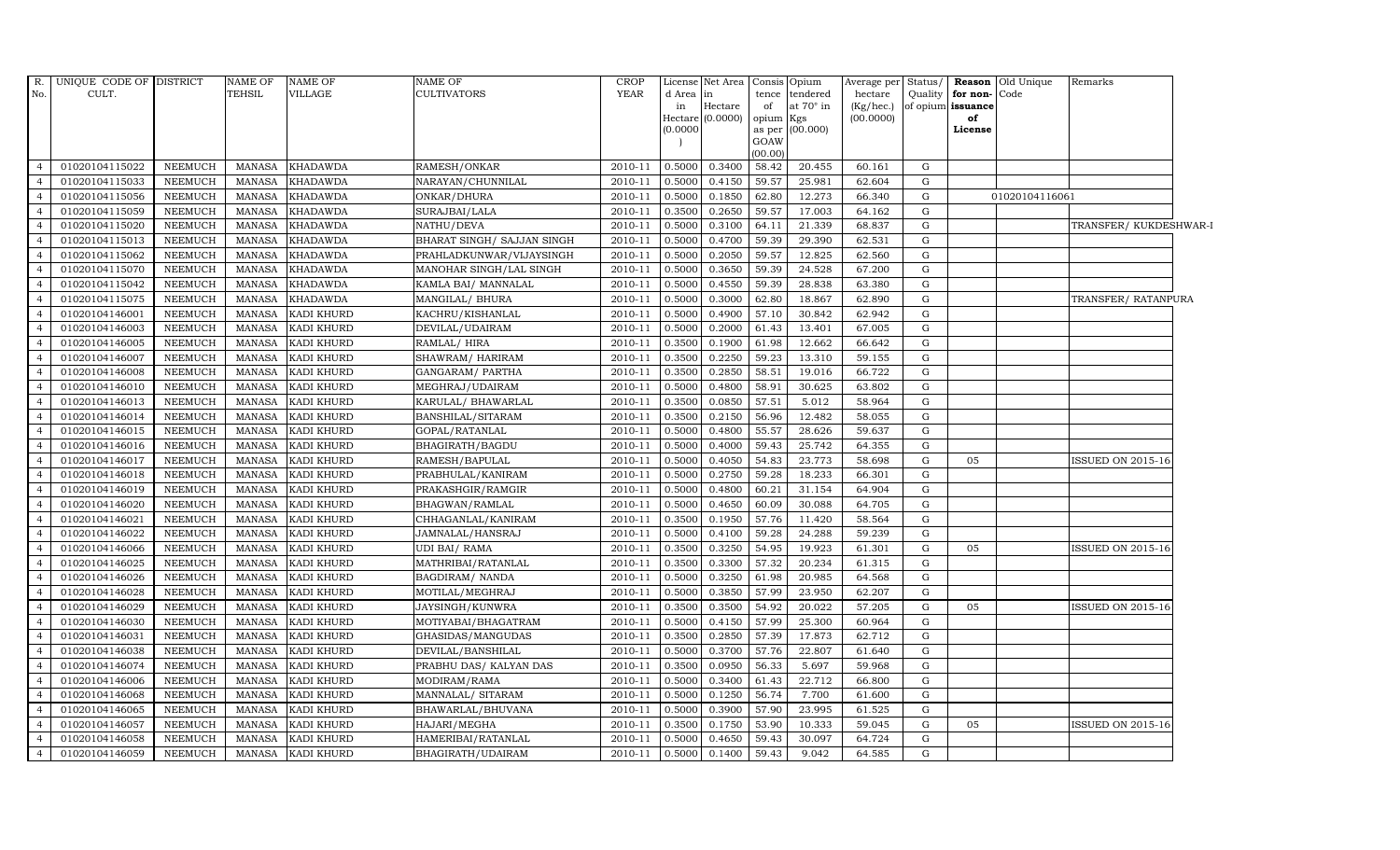| R.             | UNIQUE CODE OF DISTRICT |                | <b>NAME OF</b> | <b>NAME OF</b>     | <b>NAME OF</b>               | CROP        |           | License Net Area   Consis   Opium |           |                  | Average per Status/ |             |                   | <b>Reason</b> Old Unique | Remarks                  |
|----------------|-------------------------|----------------|----------------|--------------------|------------------------------|-------------|-----------|-----------------------------------|-----------|------------------|---------------------|-------------|-------------------|--------------------------|--------------------------|
| No.            | CULT.                   |                | <b>TEHSIL</b>  | <b>VILLAGE</b>     | <b>CULTIVATORS</b>           | <b>YEAR</b> | d Area in |                                   |           | tence tendered   | hectare             | Quality     | for non-          | Code                     |                          |
|                |                         |                |                |                    |                              |             | in        | Hectare                           | of        | at $70^\circ$ in | (Kg/hec.)           |             | of opium issuance |                          |                          |
|                |                         |                |                |                    |                              |             |           | Hectare (0.0000)                  | opium Kgs |                  | (00.0000)           |             | of                |                          |                          |
|                |                         |                |                |                    |                              |             | (0.0000)  |                                   | GOAW      | as per (00.000)  |                     |             | License           |                          |                          |
|                |                         |                |                |                    |                              |             |           |                                   | (00.00)   |                  |                     |             |                   |                          |                          |
| $\overline{4}$ | 01020104146060          | <b>NEEMUCH</b> | MANASA         | <b>KADI KHURD</b>  | TULSIBAI/BHUWANISINGH        | 2010-11     | 0.3500    | 0.2400                            | 58.51     | 15.004           | 62.516              | $\mathbf G$ |                   |                          |                          |
| $\overline{a}$ | 01020104146061          | <b>NEEMUCH</b> | MANASA         | <b>KADI KHURD</b>  | NARAYANSINGH/BHUWANISINGH    | 2010-11     | 0.5000    | 0.2500                            | 56.74     | 15.498           | 61.992              | ${\rm G}$   |                   |                          |                          |
| $\overline{4}$ | 01020104146062          | <b>NEEMUCH</b> | <b>MANASA</b>  | <b>KADI KHURD</b>  | NANDUBAI/BAPULAL             | 2010-11     | 0.3500    | 0.1500                            | 59.43     | 9.560            | 63.733              | G           |                   |                          |                          |
|                | 01020104146064          | <b>NEEMUCH</b> | MANASA         | KADI KHURD         | BHERU/DUDHA                  | 2010-11     | 0.3500    | 0.0850                            | 57.51     | 5.069            | 59.635              | $\mathbf G$ |                   |                          |                          |
| $\overline{4}$ | 01020104146012          | <b>NEEMUCH</b> | <b>MANASA</b>  | KADI KHURD         | JET RAM/ GANGA RAM URF NATHU | 2010-11     | 0.5000    | 0.4700                            | 60.37     | 30.056           | 63.948              | ${\rm G}$   |                   |                          |                          |
| $\overline{4}$ | 01020104146070          | <b>NEEMUCH</b> | MANASA         | <b>KADI KHURD</b>  | GATTUBAI/SHANKARLAL          | 2010-11     | 0.5000    | 0.2750                            | 61.98     | 17.726           | 64.458              | $\mathbf G$ |                   |                          |                          |
| $\overline{4}$ | 01020104146033          | <b>NEEMUCH</b> | MANASA         | KADI KHURD         | MANGILAL/ MEGHA              | 2010-11     | 0.5000    | 0.4250                            | 58.51     | 25.184           | 59.256.             | $\mathbf G$ |                   |                          |                          |
| $\overline{4}$ | 01020104146041          | <b>NEEMUCH</b> | <b>MANASA</b>  | KADI KHURD         | KANKU BAI/ SITARAM           | 2010-11     | 0.3500    | 0.3500                            | 56.96     | 21.319           | 60.911              | $\mathbf G$ |                   |                          |                          |
| $\overline{4}$ | 01020104146071          | <b>NEEMUCH</b> | MANASA         | <b>KADI KHURD</b>  | GORA/ MEGHA                  | 2010-11     | 0.3500    | 0.3000                            | 56.33     | 18.275           | 60.916              | $\mathbf G$ |                   |                          |                          |
| $\overline{4}$ | 01020104146072          | <b>NEEMUCH</b> | <b>MANASA</b>  | KADI KHURD         | KAMLIBAI/SUKHLAL             | 2010-11     | 0.3500    | 0.2550                            | 60.09     | 16.920           | 66.352              | ${\bf G}$   |                   |                          |                          |
| $\overline{4}$ | 01020104146037          | <b>NEEMUCH</b> | <b>MANASA</b>  | KADI KHURD         | SHYAMLAL/ VARDICHAND         | 2010-11     | 0.3500    | 0.3200                            | 60.09     | 20.637           | 64.490              | ${\rm G}$   |                   |                          |                          |
| $\overline{4}$ | 01020104141011          | <b>NEEMUCH</b> | MANASA         | <b>HANUMANTIYA</b> | RAJARAM / MANGILAL           | 2010-11     | 0.5000    | 0.4950                            | 59.63     | 34.228           | 69.147              | $\mathbf G$ |                   |                          |                          |
| $\overline{4}$ | 01020104141012          | <b>NEEMUCH</b> | <b>MANASA</b>  | <b>HANUMANTIYA</b> | RAMESHCHANDRA/KANWARLAL      | 2010-11     | 0.5000    | 0.4850                            | 61.69     | 31.277           | 64.488              | $\mathbf G$ |                   |                          |                          |
| $\overline{4}$ | 01020104141013          | <b>NEEMUCH</b> | MANASA         | HANUMANTIYA        | LAXMINARAYAN / CHAMPA        | 2010-11     | 0.5000    | 0.2550                            | 60.18     | 16.292           | 63.890              | G           |                   |                          |                          |
| $\overline{4}$ | 01020104141016          | <b>NEEMUCH</b> | <b>MANASA</b>  | <b>HANUMANTIYA</b> | MATHURALAL/ NARAYAN          | 2010-11     | 0.5000    | 0.4550                            | 61.69     | 30.131           | 66.221              | G           |                   |                          |                          |
| $\overline{4}$ | 01020104141019          | <b>NEEMUCH</b> | <b>MANASA</b>  | <b>HANUMANTIYA</b> | DURGASHANKAR/ MOTILAL        | 2010-11     | 0.5000    | 0.5050                            | 57.03     | 30.837           | 61.063              | ${\rm G}$   |                   |                          |                          |
| $\overline{4}$ | 01020104141020          | <b>NEEMUCH</b> | MANASA         | <b>HANUMANTIYA</b> | GANPAT/ DEVILAL              | 2010-11     | 0.5000    | 0.5000                            | 58.92     | 33.702           | 67.404              | ${\rm G}$   |                   |                          |                          |
| $\overline{4}$ | 01020104141023          | <b>NEEMUCH</b> | MANASA         | <b>HANUMANTIYA</b> | OMPRAKASH / BHAWARLAL        | 2010-11     | 0.5000    | 0.2950                            | 61.69     | 19.688           | 66.739              | G           |                   |                          |                          |
| $\overline{4}$ | 01020104141031          | <b>NEEMUCH</b> | MANASA         | <b>HANUMANTIYA</b> | RAMESH/ NATHU                | 2010-11     | 0.5000    | 0.4250                            | 60.18     | 27.743           | 65.277              | $\mathbf G$ |                   |                          |                          |
| $\overline{4}$ | 01020104141043          | <b>NEEMUCH</b> | <b>MANASA</b>  | <b>HANUMANTIYA</b> | VARDICHAND/ BADRILAL         | 2010-11     | 0.5000    | 0.5050                            | 53.60     | 29.388           | 58.194              | $\mathbf G$ | 05                |                          | <b>ISSUED ON 2015-16</b> |
| 4              | 01020104141007          | <b>NEEMUCH</b> | <b>MANASA</b>  | <b>HANUMANTIYA</b> | NARAYAN/BHONA                | 2010-11     | 0.5000    | 0.4450                            | 61.69     | 29.126           | 65.451              | ${\rm G}$   |                   |                          |                          |
| $\overline{4}$ | 01020104141047          | <b>NEEMUCH</b> | <b>MANASA</b>  | <b>HANUMANTIYA</b> | KANHAIYALAL/SHANKARLAL       | 2010-11     | 0.5000    | 0.4000                            | 57.73     | 24.123           | 60.307              | ${\rm G}$   |                   |                          |                          |
| $\overline{4}$ | 01020104141049          | <b>NEEMUCH</b> | MANASA         | <b>HANUMANTIYA</b> | NARMADABAI/BADRILAL          | 2010-11     | 0.3500    | 0.2700                            | 57.57     | 16.786           | 62.170              | G           |                   |                          |                          |
| $\overline{4}$ | 01020104034001          | <b>NEEMUCH</b> | <b>MANASA</b>  | HADIPIPLIYA        | JANKILAL/RADHAKISHAN         | 2010-11     | 0.5000    | 0.4950                            | 61.65     | 32.745           | 66.151              | $\mathbf G$ |                   |                          |                          |
| $\overline{4}$ | 01020104034006          | <b>NEEMUCH</b> | <b>MANASA</b>  | HADIPIPLIYA        | ANTARKUNWAR/JUJHARSINGH      | 2010-11     | 0.3500    | 0.3000                            | 66.33     | 20.780           | 69.266              | $\mathbf G$ |                   |                          |                          |
| $\overline{4}$ | 01020104034009          | <b>NEEMUCH</b> | <b>MANASA</b>  | <b>HADIPIPLIYA</b> | KARULAL/BHUWAN               | 2010-11     | 0.5000    | 0.4000                            | 63.60     | 28.357           | 70.892              | G           |                   |                          |                          |
| $\overline{4}$ | 01020104034010          | <b>NEEMUCH</b> | <b>MANASA</b>  | HADIPIPLIYA        | JASKUNWAR/SAJJANSINGH        | 2010-11     | 0.5000    | 0.4900                            | 61.56     | 30.428           | 62.097              | ${\rm G}$   |                   |                          |                          |
| $\overline{4}$ | 01020104034011          | <b>NEEMUCH</b> | MANASA         | HADIPIPLIYA        | SAMANDBAI/JETRAM             | 2010-11     | 0.5000    | 0.3700                            | 61.60     | 24.059           | 65.024              | G           |                   |                          |                          |
| $\overline{4}$ | 01020104034012          | <b>NEEMUCH</b> | <b>MANASA</b>  | HADIPIPLIYA        | RATANLAL/RADHAKISHAN         | 2010-11     | 0.5000    | 0.3100                            | 61.60     | 19.633           | 63.332              | $\mathbf G$ |                   |                          |                          |
| $\overline{4}$ | 01020104034013          | <b>NEEMUCH</b> | MANASA         | <b>HADIPIPLIYA</b> | BHAGWAN/PRITHVIRAJ           | 2010-11     | 0.5000    | 0.5100                            | 59.28     | 31.139           | 61.056              | $\mathbf G$ |                   |                          |                          |
| $\overline{4}$ | 01020104034017          | <b>NEEMUCH</b> | MANASA         | <b>HADIPIPLIYA</b> | RADHAKISHAN/DEVILAL          | 2010-11     | 0.5000    | 0.3950                            | 59.78     | 23.869           | 60.427              | G           |                   |                          |                          |
| $\overline{4}$ | 01020104034019          | <b>NEEMUCH</b> | MANASA         | HADIPIPLIYA        | KAMLABAI/MOHANLAL            | 2010-11     | 0.5000    | 0.4400                            | 61.56     | 27.069           | 61.520              | ${\rm G}$   |                   |                          |                          |
| $\overline{4}$ | 01020104034021          | <b>NEEMUCH</b> | MANASA         | <b>HADIPIPLIYA</b> | RAMSUKH/RADHAKISHAN          | 2010-11     | 0.5000    | 0.3550                            | 64.01     | 23.089           | 65.039              | $\mathbf G$ |                   |                          |                          |
| $\overline{4}$ | 01020104034058          | <b>NEEMUCH</b> | <b>MANASA</b>  | HADIPIPLIYA        | VARDIBAI/BHANWARLAL          | 2010-11     | 0.5000    | 0.2200                            | 62.01     | 14.271           | 64.868              | $\mathbf G$ |                   |                          |                          |
| $\overline{4}$ | 01020104034023          | <b>NEEMUCH</b> | <b>MANASA</b>  | <b>HADIPIPLIYA</b> | LAXMINARAYAN/RADHAKISHAN     | 2010-11     | 0.5000    | 0.5000                            | 63.84     | 32.276           | 64.552              | $\mathbf G$ |                   |                          |                          |
| $\overline{4}$ | 01020104034027          | <b>NEEMUCH</b> | <b>MANASA</b>  | <b>HADIPIPLIYA</b> | KACHRIBAI/UDAIRAM            | 2010-11     | 0.5000    | 0.3000                            | 62.01     | 19.374           | 64.580              | ${\rm G}$   |                   |                          |                          |
| $\overline{4}$ | 01020104034028          | <b>NEEMUCH</b> | <b>MANASA</b>  | HADIPIPLIYA        | BAPULAL/DEVILAL              | 2010-11     | 0.5000    | 0.4300                            | 59.95     | 26.584           | 61.823              | ${\rm G}$   |                   |                          |                          |
| $\overline{4}$ | 01020104034029          | <b>NEEMUCH</b> | MANASA         | <b>HADIPIPLIYA</b> | PARWATSINGH/GOVERDHANSINGH   | 2010-11     | 0.5000    | 0.4850                            | 62.30     | 31.390           | 64.721              | $\mathbf G$ |                   |                          |                          |
| $\overline{4}$ | 01020104034030          | <b>NEEMUCH</b> | <b>MANASA</b>  | HADIPIPLIYA        | GOBARLAL/HAJARILAL           | 2010-11     | 0.5000    | 0.4650                            | 59.81     | 27.786           | 59.754              | $\mathbf G$ |                   |                          |                          |
| $\overline{4}$ | 01020104034014          | <b>NEEMUCH</b> | <b>MANASA</b>  | HADIPIPLIYA        | SATYANARAYAN/PRITHVIRAJ      | 2010-11     | 0.5000    | 0.2550                            | 64.01     | 16.679           | 65.407              | $\mathbf G$ |                   |                          |                          |
| $\overline{4}$ | 01020104034032          | <b>NEEMUCH</b> |                | MANASA HADIPIPLIYA | RUPA/BALA                    | 2010-11     | 0.5000    | 0.4550                            | 58.63     | 28.896           | 63.507              | G           |                   |                          |                          |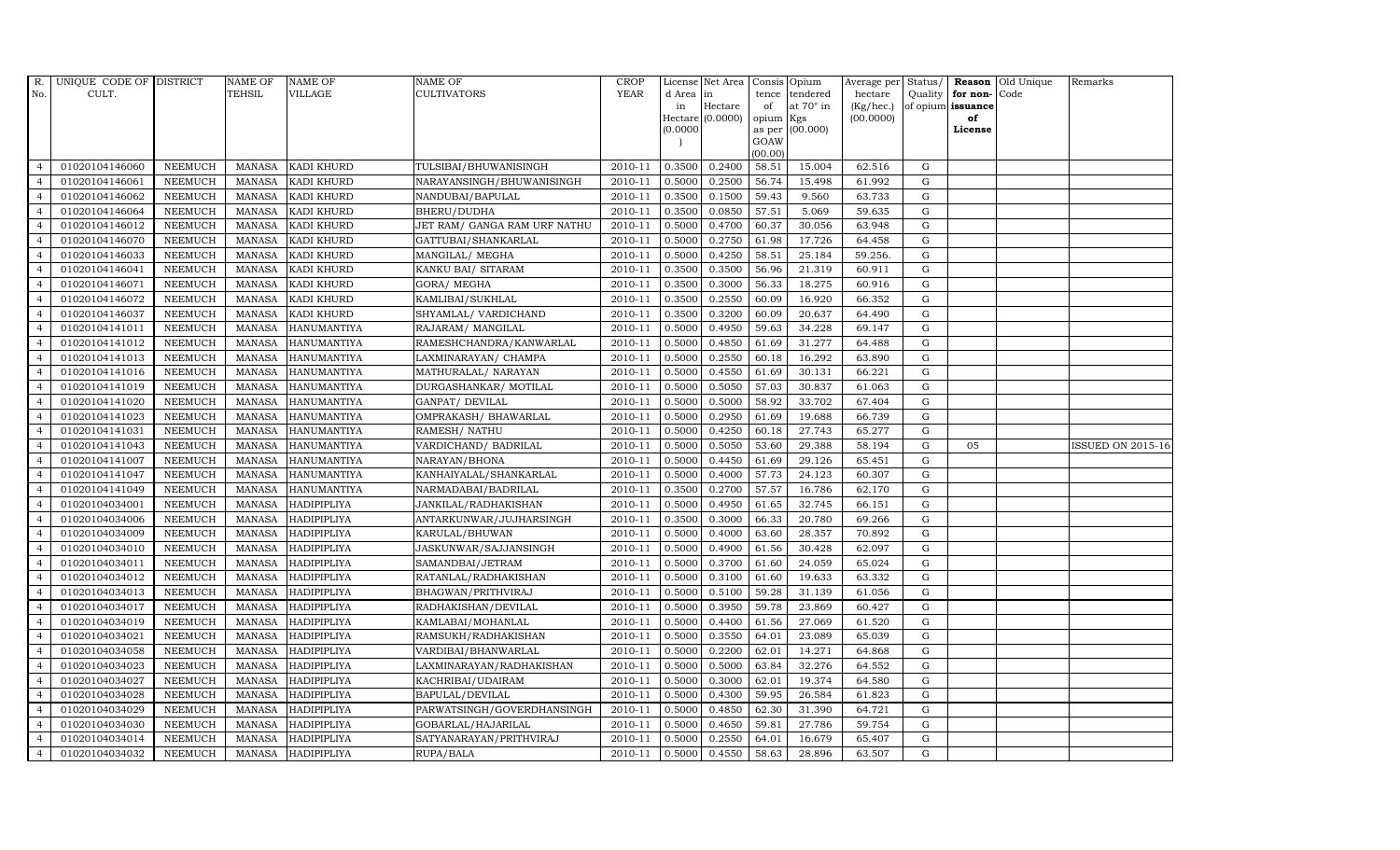| R.             | UNIQUE CODE OF DISTRICT |                | <b>NAME OF</b> | <b>NAME OF</b>     | <b>NAME OF</b>               | CROP    |           | License Net Area   Consis   Opium |                 |                  | Average per | Status/     | Reason            | Old Unique     | Remarks     |
|----------------|-------------------------|----------------|----------------|--------------------|------------------------------|---------|-----------|-----------------------------------|-----------------|------------------|-------------|-------------|-------------------|----------------|-------------|
| No.            | CULT.                   |                | <b>TEHSIL</b>  | <b>VILLAGE</b>     | <b>CULTIVATORS</b>           | YEAR    | d Area in |                                   |                 | tence tendered   | hectare     | Quality     | for non-          | Code           |             |
|                |                         |                |                |                    |                              |         | in        | Hectare                           | of              | at $70^\circ$ in | (Kg/hec.)   |             | of opium issuance |                |             |
|                |                         |                |                |                    |                              |         |           | Hectare (0.0000)                  | opium Kgs       |                  | (00.0000)   |             | of                |                |             |
|                |                         |                |                |                    |                              |         | (0.0000)  |                                   |                 | as per (00.000)  |             |             | License           |                |             |
|                |                         |                |                |                    |                              |         |           |                                   | GOAW<br>(00.00) |                  |             |             |                   |                |             |
| $\overline{4}$ | 01020104034035          | <b>NEEMUCH</b> |                | MANASA HADIPIPLIYA | MATHURALAL/RATANLAL          | 2010-11 | 0.5000    | 0.2450                            | 59.14           | 15.461           | 63.106      | $\mathbf G$ |                   |                |             |
| $\overline{a}$ | 01020104034036          | <b>NEEMUCH</b> | MANASA         | <b>HADIPIPLIYA</b> | MADANLAL/HEERALAL            | 2010-11 | 0.5000    | 0.2950                            | 63.84           | 20.474           | 69.403      | ${\rm G}$   |                   |                |             |
| $\overline{4}$ | 01020104034037          | <b>NEEMUCH</b> | <b>MANASA</b>  | HADIPIPLIYA        | BAPUSINGH/DEVISINGH          | 2010-11 | 0.5000    | 0.4300                            | 60.06           | 26.649           | 61.974      | G           |                   |                |             |
|                | 01020104034042          | <b>NEEMUCH</b> | MANASA         | <b>HADIPIPLIYA</b> | KARIBAI/BHERULAL             | 2010-11 | 0.5000    | 0.4250                            | 63.60           | 27.421           | 64.520      | $\mathbf G$ |                   |                |             |
| $\overline{4}$ | 01020104034044          | <b>NEEMUCH</b> | <b>MANASA</b>  | <b>HADIPIPLIYA</b> | KUSHALSINGH/GOVERDHANSINGH   | 2010-11 | 0.5000    | 0.4700                            | 63.60           | 31.146           | 66.268      | ${\rm G}$   |                   |                |             |
| $\overline{4}$ | 01020104034046          | <b>NEEMUCH</b> | <b>MANASA</b>  | <b>HADIPIPLIYA</b> | RADHESHYAM/ONKARLAL          | 2010-11 | 0.5000    | 0.4150                            | 59.78           | 25.483           | 61.406      | $\mathbf G$ |                   |                |             |
| $\overline{4}$ | 01020104034047          | <b>NEEMUCH</b> | <b>MANASA</b>  | HADIPIPLIYA        | RAMCHANDRA/NARAYAN           | 2010-11 | 0.5000    | 0.4550                            | 58.63           | 27.296           | 59.991      | $\mathbf G$ |                   |                |             |
| $\overline{4}$ | 01020104034024          | <b>NEEMUCH</b> | <b>MANASA</b>  | <b>HADIPIPLIYA</b> | BAGDIRAM/BAPULAL             | 2010-11 | 0.5000    | 0.3500                            | 66.33           | 23.670           | 67.628      | $\mathbf G$ |                   |                |             |
|                | 01020104034049          | <b>NEEMUCH</b> | MANASA         | HADIPIPLIYA        | BHERULAL/NARAYAN             | 2010-11 | 0.5000    | 0.4850                            | 66.33           | 33.525           | 69.123      | $\mathbf G$ |                   |                |             |
| $\overline{4}$ | 01020104034051          | <b>NEEMUCH</b> | <b>MANASA</b>  | HADIPIPLIYA        | DINESH/MEGHRAJ               | 2010-11 | 0.5000    | 0.4400                            | 66.33           | 31.033           | 70.529      | ${\bf G}$   |                   |                |             |
| $\overline{4}$ | 01020104034054          | <b>NEEMUCH</b> | <b>MANASA</b>  | HADIPIPLIYA        | KAJORIBAI/HARIRAM            | 2010-11 | 0.5000    | 0.4850                            | 60.47           | 31.617           | 65.189      | ${\rm G}$   |                   |                |             |
| $\overline{4}$ | 01020104034055          | <b>NEEMUCH</b> | MANASA         | HADIPIPLIYA        | JAMANATIBAI/MANGU            | 2010-11 | 0.5000    | 0.3400                            | 56.94           | 21.442           | 63.064      | ${\rm G}$   |                   |                |             |
| $\overline{4}$ | 01020104034056          | <b>NEEMUCH</b> | <b>MANASA</b>  | HADIPIPLIYA        | BAPULAL/RUPAJI               | 2010-11 | 0.5000    | 0.1550                            | 60.06           | 9.961            | 66.264      | $\mathbf G$ |                   |                |             |
| $\overline{4}$ | 01020104034057          | <b>NEEMUCH</b> | MANASA         | HADIPIPLIYA        | SATYANARAYAN/LAXMINARAYAN    | 2010-11 | 0.5000    | 0.4950                            | 61.60           | 31.618           | 63.874      | G           |                   |                |             |
| $\overline{4}$ | 01020104034007          | <b>NEEMUCH</b> | <b>MANASA</b>  | HADIPIPLIYA        | UMARAVSINGH/GOVERDHANSINGH   | 2010-11 | 0.5000    | 0.4500                            | 62.01           | 29.003           | 64.451      | G           |                   |                |             |
| $\overline{4}$ | 01020104034059          | <b>NEEMUCH</b> | MANASA         | <b>HADIPIPLIYA</b> | BHAGIRATH/HARIKISHAN         | 2010-11 | 0.5000    | 0.3350                            | 59.95           | 21.411           | 63.913      | ${\rm G}$   |                   |                |             |
| $\overline{4}$ | 01020104034073          | <b>NEEMUCH</b> | MANASA         | <b>HADIPIPLIYA</b> | SITABAI/BHANWARLAL           | 2010-11 | 0.5000    | 0.2150                            | 61.60           | 13.640           | 63.441      | G           |                   |                |             |
| $\overline{4}$ | 01020104034060          | <b>NEEMUCH</b> | MANASA         | <b>HADIPIPLIYA</b> | SUKHLAL/HAMER                | 2010-11 | 0.5000    | 0.4500                            | 59.95           | 28.356           | 63.013      | G           |                   |                |             |
| $\overline{4}$ | 01020104034067          | <b>NEEMUCH</b> | <b>MANASA</b>  | <b>HADIPIPLIYA</b> | BAGDIRAM/DHURAJI             | 2010-11 | 0.5000    | 0.4450                            | 59.95           | 27.457           | 61.701      | $\mathbf G$ |                   |                |             |
| $\overline{4}$ | 01020104034068          | <b>NEEMUCH</b> | <b>MANASA</b>  | <b>HADIPIPLIYA</b> | MOHANLAL/HEERALAL            | 2010-11 | 0.5000    | 0.2800                            | 62.30           | 19.393           | 69.260      | G           |                   |                |             |
| 4              | 01020104034070          | <b>NEEMUCH</b> | <b>MANASA</b>  | HADIPIPLIYA        | MANNALAL/GHASI               | 2010-11 | 0.5000    | 0.5000                            | 59.14           | 29.798           | 59.596      | ${\rm G}$   |                   |                |             |
| $\overline{4}$ | 01020104034071          | <b>NEEMUCH</b> | <b>MANASA</b>  | HADIPIPLIYA        | AMARSINGH/NATHU              | 2010-11 | 0.5000    | 0.5050                            | 60.56           | 32.875           | 65.099      | ${\rm G}$   |                   |                |             |
| $\overline{4}$ | 01020104034063          | <b>NEEMUCH</b> | MANASA         | HADIPIPLIYA        | MAGANBAI/FAKIRCHANDRA MALI   | 2010-11 | 0.5000    | 0.3100                            | 56.87           | 18.767           | 60.538      | G           |                   |                |             |
| $\overline{4}$ | 01020104034074          | <b>NEEMUCH</b> | <b>MANASA</b>  | HADIPIPLIYA        | KASHIBAI/DOLATRAM            | 2010-11 | 0.5000    | 0.2550                            | 59.14           | 16.542           | 64.870      | $\mathbf G$ |                   |                |             |
| $\overline{4}$ | 01020104034061          | <b>NEEMUCH</b> | <b>MANASA</b>  | <b>HADIPIPLIYA</b> | TEJSINGH/GOVERDHANSINGH      | 2010-11 | 0.5000    | 0.5050                            | 64.24           | 34.497           | 68.310      | ${\rm G}$   |                   |                |             |
| $\overline{4}$ | 01020104034015          | <b>NEEMUCH</b> | <b>MANASA</b>  | <b>HADIPIPLIYA</b> | GOPAL/ONKARLAL               | 2010-11 | 0.5000    | 0.4500                            | 62.46           | 28.857           | 64.126      | G           |                   |                |             |
| $\overline{4}$ | 01020104034077          | <b>NEEMUCH</b> | <b>MANASA</b>  | HADIPIPLIYA        | PRAKASHCHANDRA/MADANLAL      | 2010-11 | 0.5000    | 0.2800                            | 62.30           | 19.046           | 68.021      | ${\rm G}$   |                   |                |             |
| $\overline{4}$ | 01020104034078          | <b>NEEMUCH</b> | MANASA         | HADIPIPLIYA        | RADHESHYAM/RATANLAL          | 2010-11 | 0.5000    | 0.4150                            | 58.96           | 27.054           | 65.190      | $\mathbf G$ |                   |                |             |
| $\overline{4}$ | 01020104034080          | <b>NEEMUCH</b> | <b>MANASA</b>  | <b>HADIPIPLIYA</b> | RAMKUNWARBAI/RAMLAL          | 2010-11 | 0.3500    | 0.3300                            | 58.63           | 19.867           | 60.203      | $\mathbf G$ |                   |                | NAME CHANGE |
| $\overline{4}$ | 01020104034082          | <b>NEEMUCH</b> | <b>MANASA</b>  | <b>HADIPIPLIYA</b> | VINODKUMAR/CHOGA             | 2010-11 | 0.5000    | 0.4800                            | 58.82           | 31.334           | 65.279      | $\mathbf G$ |                   |                |             |
| $\overline{4}$ | 01020104034083          | <b>NEEMUCH</b> | MANASA         | <b>HADIPIPLIYA</b> | PRABHULAL/JETRAM             | 2010-11 | 0.5000    | 0.3500                            | 59.81           | 20.728           | 59.222      | G           |                   |                |             |
| $\overline{4}$ | 01020104034084          | <b>NEEMUCH</b> | MANASA         | HADIPIPLIYA        | RADHESHYAM/BHONA             | 2010-11 | 0.5000    | 0.4600                            | 59.78           | 29.215           | 63.510      | ${\rm G}$   |                   |                |             |
| $\overline{4}$ | 01020104034085          | <b>NEEMUCH</b> | <b>MANASA</b>  | <b>HADIPIPLIYA</b> | NANALAL/GOBARLAL             | 2010-11 | 0.5000    | 0.3550                            | 59.78           | 22.349           | 62.954      | $\mathbf G$ |                   |                |             |
| $\overline{4}$ | 01020104034086          | <b>NEEMUCH</b> | <b>MANASA</b>  | HADIPIPLIYA        | BABULAL/PRABHULAL            | 2010-11 | 0.5000    | 0.4800                            | 57.89           | 30.425           | 63.385      | $\mathbf G$ |                   |                |             |
| $\overline{4}$ | 01020104034087          | <b>NEEMUCH</b> | <b>MANASA</b>  | <b>HADIPIPLIYA</b> | RATANLAL/KUKAJI              | 2010-11 | 0.5000    | 0.2600                            | 62.43           | 16.936           | 65.138      | $\mathbf G$ |                   |                |             |
| $\overline{4}$ | 01020104034020          | <b>NEEMUCH</b> | <b>MANASA</b>  | <b>HADIPIPLIYA</b> | BABULAL/FAKIRCHANDRA MATA MC | 2010-11 | 0.5000    | 0.3300                            | 60.22           | 20.251           | 61.366      | ${\rm G}$   |                   |                | NAME CHANGE |
| $\overline{4}$ | 01020104034033          | <b>NEEMUCH</b> | <b>MANASA</b>  | HADIPIPLIYA        | BHANWARSINGH/DEVISINGH       | 2010-11 | 0.3500    | 0.3300                            | 60.22           | 21.103           | 63.948      | ${\rm G}$   |                   |                |             |
| $\overline{4}$ | 01020104034025          | <b>NEEMUCH</b> | MANASA         | <b>HADIPIPLIYA</b> | HULASIBAI/RODAJI             | 2010-11 | 0.5000    | 0.4250                            | 56.62           | 24.330           | 52.247      | ${\rm G}$   |                   |                |             |
| $\overline{4}$ | 01020104034039          | <b>NEEMUCH</b> | <b>MANASA</b>  | HADIPIPLIYA        | RAMKUNWARIBAI/MANGILAL       | 2010-11 | 0.5000    | 0.3850                            | 62.30           | 25.988           | 67.501      | G           |                   |                |             |
| $\overline{4}$ | 01020104034092          | <b>NEEMUCH</b> | <b>MANASA</b>  | <b>HADIPIPLIYA</b> | RAMRATAN/JAGANNATH           | 2010-11 | 0.5000    | 0.4050                            | 62.01           | 25.796           | 63.693      | $\mathbf G$ |                   |                |             |
| $\overline{4}$ | 01020104034094          | <b>NEEMUCH</b> |                | MANASA HADIPIPLIYA | SAMPATLAL/PRITHVIRAJ         | 2010-11 | 0.5000    | 0.3950                            | 64.01           | 26.144           | 66.186      | G           |                   | 01020104036001 |             |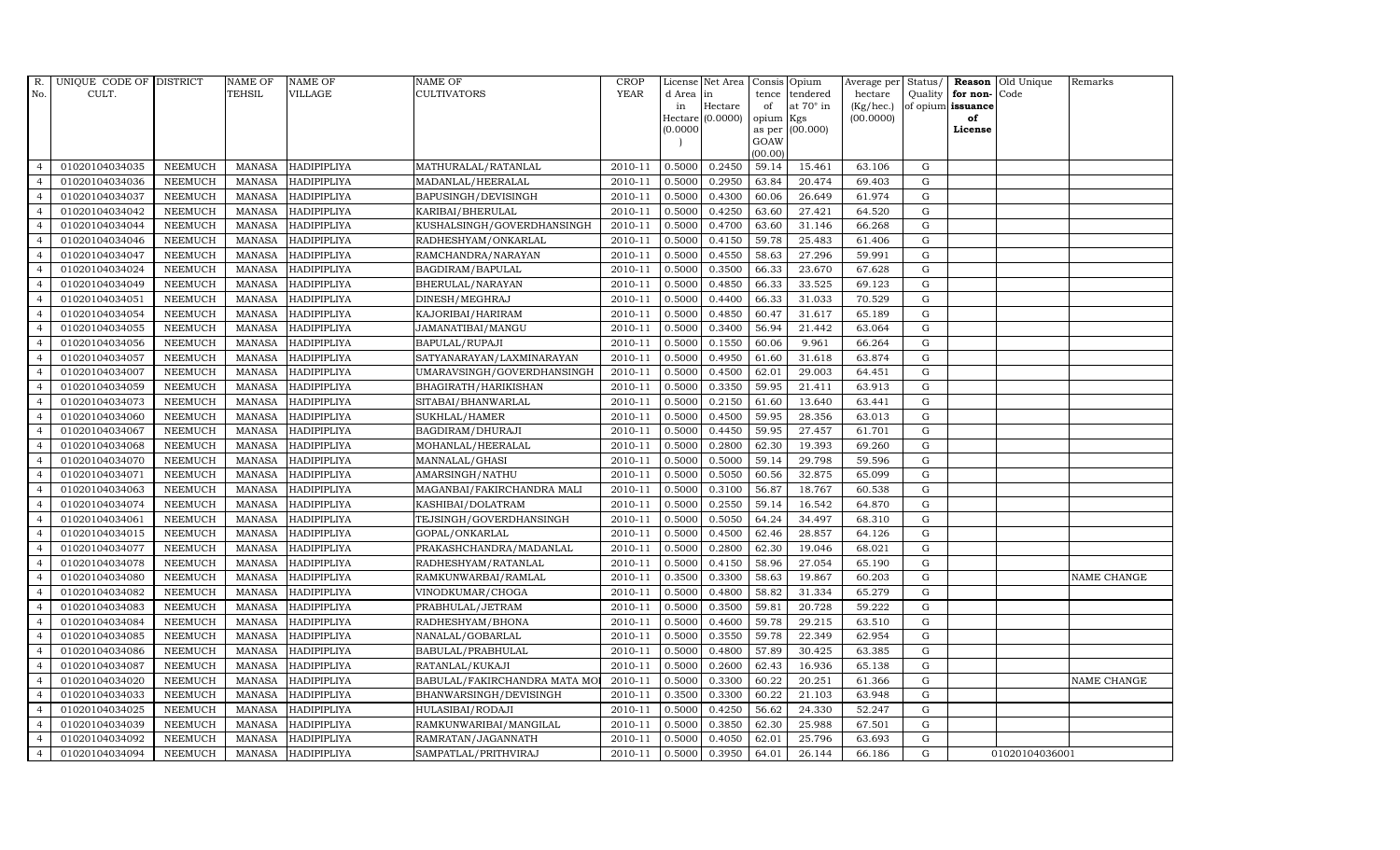|                | R. UNIQUE CODE OF DISTRICT |                | NAME OF       | <b>NAME OF</b>     | NAME OF                    | <b>CROP</b> | License  | Net Area |           | Consis Opium     | Average per | Status/   |                   | <b>Reason</b> Old Unique | Remarks                            |  |
|----------------|----------------------------|----------------|---------------|--------------------|----------------------------|-------------|----------|----------|-----------|------------------|-------------|-----------|-------------------|--------------------------|------------------------------------|--|
| No.            | CULT.                      |                | TEHSIL        | <b>VILLAGE</b>     | CULTIVATORS                | <b>YEAR</b> | d Area   | in       |           | tence tendered   | hectare     | Quality   | for non-Code      |                          |                                    |  |
|                |                            |                |               |                    |                            |             | in       | Hectare  | of        | at $70^\circ$ in | (Kg/hec.)   |           | of opium issuance |                          |                                    |  |
|                |                            |                |               |                    |                            |             | Hectare  | (0.0000) | opium Kgs |                  | (00.0000)   |           | of                |                          |                                    |  |
|                |                            |                |               |                    |                            |             | (0.0000) |          | GOAW      | as per (00.000)  |             |           | License           |                          |                                    |  |
|                |                            |                |               |                    |                            |             |          |          | (00.00)   |                  |             |           |                   |                          |                                    |  |
| $\overline{4}$ | 01020106100004             | NEEMUCH        | MANASA        | <b>GANESHPURA</b>  | JAGANNATH/ BHONA           | 2010-11     | 0.3500   | 0.3400   | 66.82     | 22.767           | 66.961      | G         |                   |                          |                                    |  |
| $\overline{4}$ | 01020106100024             | <b>NEEMUCH</b> | <b>MANASA</b> | <b>GANESHPURA</b>  | DAYARAM/ RAMDAYAL          | 2010-11     | 0.3500   | 0.3300   | 63.54     | 21.005           | 63.651      | G         |                   |                          |                                    |  |
| $\overline{4}$ | 01020106100032             | <b>NEEMUCH</b> | <b>MANASA</b> | <b>GANESHPURA</b>  | RAMESHWAR/RATANLAL         | 2010-11     | 0.3500   | 0.3150   | 61.83     | 20.201           | 64.130      | G         |                   |                          |                                    |  |
|                | 01020106100047             | <b>NEEMUCH</b> | <b>MANASA</b> | <b>GANESHPURA</b>  | GOPAL/JAGANNATH            | 2010-11     | 0.3500   | 0.1200   | 61.53     | 7.454            | 62.116      | G         |                   |                          |                                    |  |
|                | 01020106100050             | <b>NEEMUCH</b> | <b>MANASA</b> | <b>GANESHPURA</b>  | KANHAIYALAL/RAMAJI         | 2010-11     | 0.3500   | 0.2100   | 66.03     | 13.970           | 66.523      | ${\rm G}$ |                   |                          |                                    |  |
| 4              | 01020106100081             | <b>NEEMUCH</b> | <b>MANASA</b> | <b>GANESHPURA</b>  | OMPRAKASH/AMBARAM          | 2010-11     | 0.3500   | 0.3000   | 63.54     | 15.958           | 53.193      | G         | 04                |                          | <b>ISSUED ON 2016-17</b>           |  |
| $\overline{4}$ | 01020106100087             | <b>NEEMUCH</b> | <b>MANASA</b> | <b>GANESHPURA</b>  | SUKHI BAI/ MOHANLAL        | 2010-11     | 0.3500   | 0.2000   | 66.82     | 14.414           | 72.070      | G         |                   |                          |                                    |  |
| $\overline{4}$ | 01020106100045             | <b>NEEMUCH</b> | <b>MANASA</b> | <b>GANESHPURA</b>  | KAWARLAL/LACHHAMAN         | 2010-11     | 0.3500   | 0.2450   | 64.70     | 8.115            | 33.122      | ${\rm G}$ | 04                |                          |                                    |  |
|                | 01020106100078             | <b>NEEMUCH</b> | <b>MANASA</b> | <b>GANESHPURA</b>  | SAMANDRI BAI/BHURALAL      | 2010-11     | 0.3500   | 0.2350   | 61.53     | 14.038           | 59.736      | G         |                   |                          |                                    |  |
|                | 01020106100090             | <b>NEEMUCH</b> | <b>MANASA</b> | <b>GANESHPURA</b>  | MANGILAL/BAPULAL           | 2010-11     | 0.5000   | 0.4600   | 61.92     | 28.421           | 61.784      | ${\rm G}$ |                   |                          |                                    |  |
| $\overline{4}$ | 01020104112008             | <b>NEEMUCH</b> | <b>MANASA</b> | DEVRI SOMYA        | LOKESHKUMAR/RUPCHANDRA     | 2010-11     | 0.5000   | 0.2950   | 60.24     | 17.865           | 60.559      | G         |                   |                          | 0102010412016TRANSFER/KUKDESHWAR-I |  |
| $\overline{4}$ | 01020104112016             | <b>NEEMUCH</b> | <b>MANASA</b> | <b>DEVRI SOMYA</b> | SAMRATHLAL/MANNALAL        | 2010-11     | 0.5000   | 0.5050   | 57.38     | 29.338           | 58.095      | G         |                   |                          | TRANSFER/KUKDESHWAR-I              |  |
| $\overline{4}$ | 01020104112031             | <b>NEEMUCH</b> | <b>MANASA</b> | DEVRI SOMYA        | HARISHSHANKAR/BALCHANDRA   | 2010-11     | 0.5000   | 0.4950   | 56.86     | 29.648           | 59.894      | ${\rm G}$ |                   |                          | 0102010412004TRANSFER/KUKDESHWAR-I |  |
|                | 01020104112028             | <b>NEEMUCH</b> | <b>MANASA</b> | <b>DEVRI SOMYA</b> | KOSHALYABAI/RUPCHANDRA     | 2010-11     | 0.5000   | 0.1850   | 56.52     | 10.682           | 57.440      | G         |                   |                          | 0102010412010TRANSFER/KUKDESHWAR-I |  |
|                | 01020104112032             | <b>NEEMUCH</b> | <b>MANASA</b> | DEVRI SOMYA        | PANNALAL/JAGNNATH          | 2010-11     | 0.5000   | 0.2250   | 62.62     | 14.233           | 63.257      | G         |                   |                          | 0102010411804TRANSFER/PIPLIA GHOTA |  |
| $\overline{4}$ | 01020104112033             | <b>NEEMUCH</b> | <b>MANASA</b> | DEVRI SOMYA        | VISHNUNARAYAN/ SITARAM     | 2010-11     | 0.3500   | 0.2550   | 62.62     | 16.460           | 64.549      | G         |                   |                          | 0102010411806TRANSFER/PIPLIA GHOTA |  |
| $\overline{4}$ | 01020104038002             | <b>NEEMUCH</b> | <b>MANASA</b> | <b>DANGADI</b>     | NANDLAL/GIRDHARILAL        | 2010-11     | 0.5000   | 0.4900   | 60.43     | 31.052           | 63.371      | G         |                   |                          |                                    |  |
| $\overline{4}$ | 01020104038069             | <b>NEEMUCH</b> | <b>MANASA</b> | <b>DANGADI</b>     | BASANTILAL/DEVA            | 2010-11     | 0.5000   | 0.4750   | 61.36     | 32.538           | 68.501      | ${\rm G}$ |                   |                          |                                    |  |
| $\overline{a}$ | 01020104038023             | <b>NEEMUCH</b> | <b>MANASA</b> | <b>DANGADI</b>     | NANDLAL/MANGILAL           | 2010-11     | 0.5000   | 0.4700   | 58.80     | 30.190           | 64.234      | ${\rm G}$ |                   |                          |                                    |  |
|                | 01020104038026             | <b>NEEMUCH</b> | <b>MANASA</b> | <b>DANGADI</b>     | BHERULAL/MAGNIRAM          | 2010-11     | 0.5000   | 0.2950   | 63.24     | 19.866           | 67.342      | G         |                   |                          |                                    |  |
| $\overline{4}$ | 01020104038031             | <b>NEEMUCH</b> | <b>MANASA</b> | <b>DANGADI</b>     | MOHANLAL/NANURAM           | 2010-11     | 0.5000   | 0.3750   | 59.62     | 24.035           | 64.093      | G         |                   |                          |                                    |  |
| $\overline{4}$ | 01020104038064             | <b>NEEMUCH</b> | <b>MANASA</b> | <b>DANGADI</b>     | RANGLAL/HARIRAM            | 2010-11     | 0.3500   | 0.3400   | 59.62     | 21.301           | 62.650      | G         |                   |                          |                                    |  |
| $\overline{4}$ | 01020104038044             | <b>NEEMUCH</b> | <b>MANASA</b> | <b>DANGADI</b>     | SHIVNARAYAN/HAJARILAL      | 2010-11     | 0.5000   | 0.2150   | 64.49     | 14.317           | 66.590      | G         |                   |                          |                                    |  |
| $\overline{a}$ | 01020104038048             | <b>NEEMUCH</b> | <b>MANASA</b> | <b>DANGADI</b>     | BAGDIRAM/CHATARBHUJ        | 2010-11     | 0.5000   | 0.4800   | 59.96     | 34.160           | 71.166      | ${\rm G}$ |                   |                          |                                    |  |
|                | 01020104038051             | <b>NEEMUCH</b> | <b>MANASA</b> | <b>DANGADI</b>     | KESHIBAI/GIRDHARI          | 2010-11     | 0.5000   | 0.3800   | 59.94     | 26.399           | 69.471      | G         |                   |                          |                                    |  |
| 4              | 01020104038054             | <b>NEEMUCH</b> | <b>MANASA</b> | <b>DANGADI</b>     | CHOTU/BHERA                | 2010-11     | 0.5000   | 0.1850   | 62.16     | 12.769           | 69.022      | G         |                   |                          |                                    |  |
| $\overline{4}$ | 01020104038071             | <b>NEEMUCH</b> | <b>MANASA</b> | <b>DANGADI</b>     | MANGILAL/CHATARBHUJ        | 2010-11     | 0.5000   | 0.3600   | 59.62     | 25.705           | 71.402      | G         |                   |                          |                                    |  |
| $\overline{4}$ | 01020104038072             | <b>NEEMUCH</b> | MANASA        | <b>DANGADI</b>     | BHANWARIBAI/BHUWANISHANKAR | 2010-11     | 0.5000   | 0.3450   | 63.24     | 24.682           | 71.542      | G         |                   |                          |                                    |  |
| $\overline{4}$ | 01020104038009             | <b>NEEMUCH</b> | <b>MANASA</b> | <b>DANGADI</b>     | PURALAL/TULSIRAM           | 2010-11     | 0.5000   | 0.4750   | 59.94     | 30.338           | 63.869      | G         |                   |                          |                                    |  |
|                | 01020104038037             | <b>NEEMUCH</b> | <b>MANASA</b> | <b>DANGADI</b>     | NANURAM/KASHIRAM           | 2010-11     | 0.5000   | 0.4800   | 56.36     | 29.058           | 60.537      | G         |                   |                          |                                    |  |
|                | 01020104038019             | <b>NEEMUCH</b> | <b>MANASA</b> | <b>DANGADI</b>     | GHASILAL/PANNA             | 2010-11     | 0.5000   | 0.5000   | 58.69     | 30.217           | 60.434      | G         |                   |                          |                                    |  |
| $\overline{4}$ | 01020104038057             | <b>NEEMUCH</b> | <b>MANASA</b> | <b>DANGADI</b>     | ANOKHILAL/HARLAL           | 2010-11     | 0.5000   | 0.4200   | 54.45     | 23.857           | 56.802      | G         | 05                |                          | <b>ISSUED ON 2015-16</b>           |  |
| $\overline{4}$ | 01020104038074             | <b>NEEMUCH</b> | <b>MANASA</b> | <b>DANGADI</b>     | PRABHULAL/NANDA URF GULAB  | 2010-11     | 0.5000   | 0.3350   | 63.24     | 23.896           | 71.331      | G         |                   |                          |                                    |  |
| $\overline{4}$ | 01020104037005             | <b>NEEMUCH</b> | <b>MANASA</b> | DANDHERI CHARBHUJA | BHAGATRAM/RUGHNATH         | 2010-11     | 0.5000   | 0.3000   | 59.46     | 19.027           | 63.423      | G         |                   |                          |                                    |  |
|                | 01020104037006             | <b>NEEMUCH</b> | <b>MANASA</b> | DANDHERI CHARBHUJA | BHARATRAM/RAGHUNATH        | 2010-11     | 0.3500   | 0.3000   | 61.48     | 19.744           | 65.813      | G         |                   | 01020104118068           |                                    |  |
|                | 01020104037018             | <b>NEEMUCH</b> | <b>MANASA</b> | DANDHERI CHARBHUJA | SURAJMAL/KESHURAM          | 2010-11     | 0.3500   | 0.2850   | 61.51     | 19.630           | 68.877      | G         |                   |                          |                                    |  |
| 4              | 01020104037023             | <b>NEEMUCH</b> | <b>MANASA</b> | DANDHERI CHARBHUJA | KESHARBAI/BHANWARLAL       | 2010-11     | 0.5000   | 0.4700   | 60.96     | 30.924           | 65.795      | G         |                   |                          |                                    |  |
| $\overline{4}$ | 01020104037026             | <b>NEEMUCH</b> | <b>MANASA</b> | DANDHERI CHARBHUJA | LALCHAND/GULAB             | 2010-11     | 0.3500   | 0.3400   | 59.46     | 21.592           | 63.505      | G         |                   |                          |                                    |  |
| $\overline{4}$ | 01020104037030             | <b>NEEMUCH</b> | <b>MANASA</b> | DANDHERI CHARBHUJA | RAMBILAS/ RAMCHAND         | 2010-11     | 0.3500   | 0.2850   | 60.96     | 18.732           | 65.726      | G         |                   |                          |                                    |  |
|                | 01020104037038             | <b>NEEMUCH</b> | <b>MANASA</b> | DANDHERI CHARBHUJA | MANGILAL/RODILAL           | 2010-11     | 0.5000   | 0.4900   | 54.33     | 27.662           | 56.453      | G         | 05                |                          | <b>ISSUED ON 2015-16</b>           |  |
| $\overline{4}$ | 01020106127001             | <b>NEEMUCH</b> | <b>MANASA</b> | <b>BORKHEDI</b>    | KACHRU/BHURA               | 2010-11     | 0.5000   | 0.3800   | 55.92     | 23.950           | 63.026      | G         |                   |                          |                                    |  |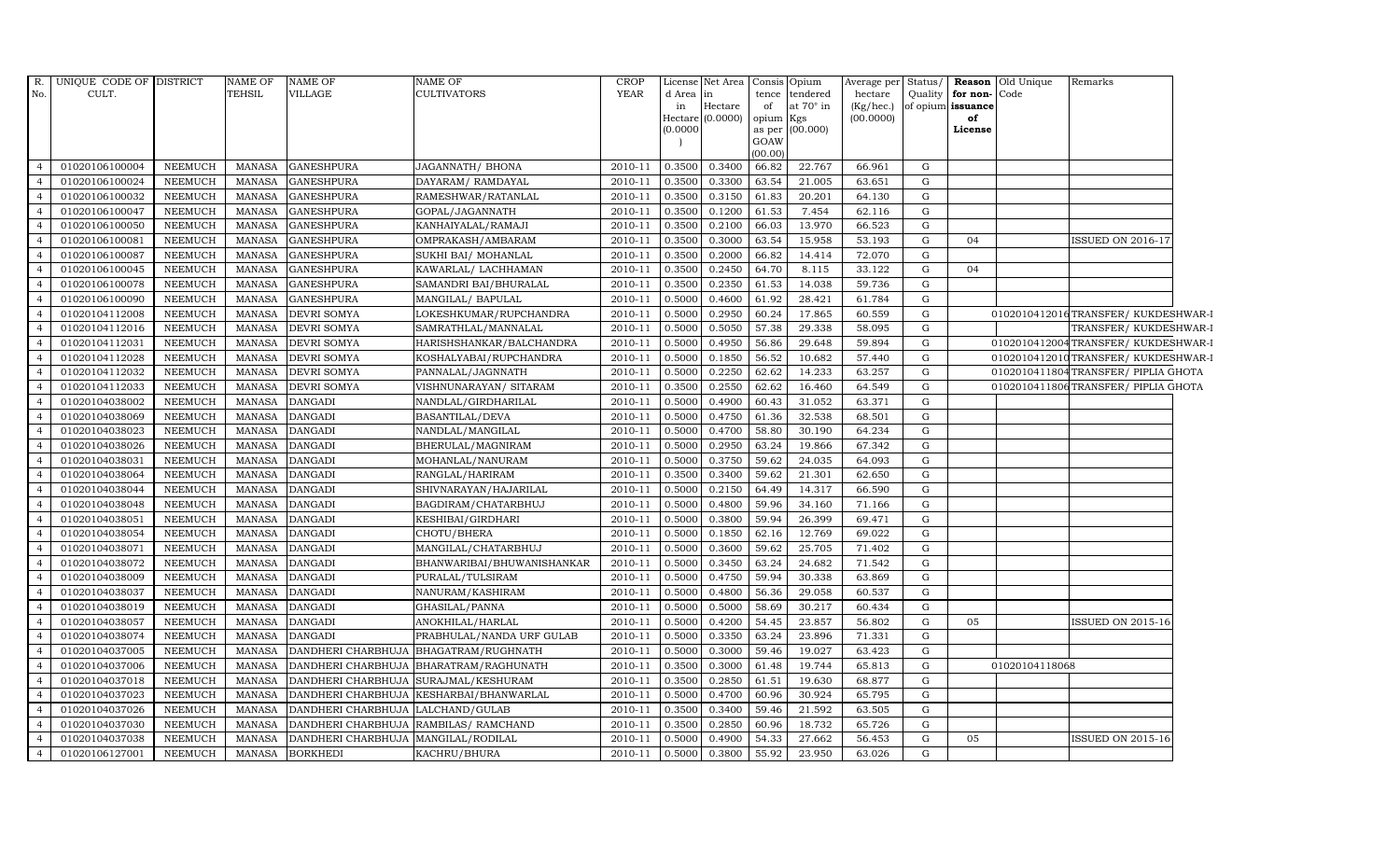| R.<br>No.                        | UNIQUE CODE OF DISTRICT<br>CULT. |                                  | <b>NAME OF</b><br><b>TEHSIL</b> | NAME OF<br>VILLAGE                | <b>NAME OF</b><br><b>CULTIVATORS</b>     | <b>CROP</b><br><b>YEAR</b> | d Area in<br>in<br>(0.0000) | License Net Area<br>Hectare<br>Hectare (0.0000) | of<br>opium Kgs<br>GOAW<br>(00.00) | Consis Opium<br>tence tendered<br>at 70° in<br>as per (00.000) | hectare<br>(Kg/hec.)<br>(00.0000) |                | Quality for non-Code<br>of opium issuance<br>of<br>License | Average per Status/ <b>Reason</b> Old Unique | Remarks                              |  |
|----------------------------------|----------------------------------|----------------------------------|---------------------------------|-----------------------------------|------------------------------------------|----------------------------|-----------------------------|-------------------------------------------------|------------------------------------|----------------------------------------------------------------|-----------------------------------|----------------|------------------------------------------------------------|----------------------------------------------|--------------------------------------|--|
| $\overline{4}$                   | 01020106127002                   | <b>NEEMUCH</b>                   | MANASA                          | <b>BORKHEDI</b>                   | UDAILAL/BHAGIRATH                        | 2010-11                    | 0.5000                      | 0.4600                                          | 58.49                              | 27.708                                                         | 60.234                            | G              |                                                            |                                              |                                      |  |
| $\overline{a}$                   | 01020106127010                   | <b>NEEMUCH</b>                   | MANASA                          | <b>BORKHEDI</b>                   | <b>GITA BAI/ DEVILAL</b>                 | 2010-11                    | 0.3500                      | 0.3350                                          | 58.49                              | 21.215                                                         | 63.328                            | G              |                                                            |                                              |                                      |  |
|                                  | 01020106127016                   | <b>NEEMUCH</b>                   | <b>MANASA</b>                   | <b>BORKHEDI</b>                   | NEMICHAND/PARTHA                         | 2010-11                    | 0.5000                      | 0.2400                                          | 51.99                              | 13.257                                                         | 55.237                            | G              | 04                                                         |                                              | ISSUED ON 2016-17                    |  |
|                                  | 01020106127019                   | <b>NEEMUCH</b>                   | <b>MANASA</b>                   | <b>BORKHEDI</b>                   | RADHAKISAN/BAPULAL                       | 2010-11                    | 0.5000                      | 0.2900                                          | 64.16                              | 19.147                                                         | 66.024                            | G              |                                                            |                                              |                                      |  |
| $\overline{4}$                   | 01020106127020                   | <b>NEEMUCH</b>                   | MANASA                          | <b>BORKHEDI</b>                   | RAMPRAHLAD/KASHIRAM                      | 2010-11                    | 0.5000                      | 0.4050                                          | 62.51                              | 25.611                                                         | 63.237                            | G              |                                                            |                                              |                                      |  |
| $\overline{4}$                   | 01020106127021                   | <b>NEEMUCH</b>                   | <b>MANASA</b>                   | <b>BORKHEDI</b>                   | SHIVNARAYAN/RAMKISHAN                    | 2010-11                    | 0.5000                      | 0.4800                                          | 64.16                              | 32.071                                                         | 66.814                            | G              |                                                            |                                              |                                      |  |
| $\overline{4}$                   | 01020106127022                   | <b>NEEMUCH</b>                   | MANASA                          | <b>BORKHEDI</b>                   | LAXMINARAYAN/BAPULAL                     | 2010-11                    | 0.5000                      | 0.4100                                          | 62.51                              | 27.040                                                         | 65.951                            | ${\rm G}$      |                                                            |                                              | TRANSFER/ BANI                       |  |
|                                  | 01020106127023                   | <b>NEEMUCH</b>                   | <b>MANASA</b>                   | <b>BORKHEDI</b>                   | HARDAYAL/PURALAL                         | 2010-11                    | 0.5000                      | 0.3950                                          | 58.49                              | 23.388                                                         | 59.210                            | ${\rm G}$      |                                                            |                                              | TRANSFER/ BANI                       |  |
|                                  | 01020106127027                   | <b>NEEMUCH</b>                   | <b>MANASA</b>                   | <b>BORKHEDI</b>                   | MULCHANDRA/PURALAL                       | 2010-11                    | 0.5000                      | 0.3600                                          | 56.53                              | 20.633                                                         | 57.313                            | G              |                                                            |                                              |                                      |  |
| 4                                | 01020106127024                   | <b>NEEMUCH</b>                   | <b>MANASA</b>                   | BORKHEDI                          | BAGDIBAI/BHUWANIRAM                      | 2010-11                    | 0.5000                      | 0.3950                                          | 64.16                              | 26.049                                                         | 65.946                            | ${\rm G}$      |                                                            |                                              | TRANSFER/BANI                        |  |
| $\overline{4}$                   | 01020106127033                   | <b>NEEMUCH</b>                   | MANASA                          | <b>BORKHEDI</b>                   | KANCHAN BAI/ KISHANLAL                   | 2010-11                    | 0.5000                      | 0.5000                                          | 58.34                              | 31.654                                                         | 63.308                            | G              |                                                            |                                              |                                      |  |
| $\overline{4}$                   | 01020104139007                   | <b>NEEMUCH</b>                   | <b>MANASA</b>                   | BHATKHEDI KHURD                   | ANANDKUNWAR/RAJENDRASINGH                | 2010-11                    | 0.5000                      | 0.2500                                          | 59.67                              | 17.091                                                         | 68.364                            | G              |                                                            |                                              |                                      |  |
| $\overline{4}$                   | 01020104139009                   | <b>NEEMUCH</b>                   | MANASA                          | <b>BHATKHEDI KHURD</b>            | NAGUSINGH/NARAYANSINGH                   | 2010-11                    | 0.5000                      | 0.4900                                          | 58.62                              | 31.948                                                         | 65.200                            | G              |                                                            |                                              |                                      |  |
|                                  | 01020104139010                   | <b>NEEMUCH</b>                   | <b>MANASA</b>                   | BHATKHEDI KHURD                   | DHANNALAL/KARULAL                        | 2010-11                    | 0.3500                      | 0.3050                                          | 58.88                              | 19.439                                                         | 63.734                            | G              |                                                            |                                              |                                      |  |
| $\overline{a}$                   | 01020104139014                   | <b>NEEMUCH</b>                   | <b>MANASA</b>                   | BHATKHEDI KHURD                   | RAJARAM/BHONA                            | 2010-11                    | 0.3500                      | 0.3050                                          | 56.12                              | 19.009                                                         | 62.324                            | ${\rm G}$      |                                                            |                                              |                                      |  |
| $\overline{4}$                   | 01020104139015                   | <b>NEEMUCH</b>                   | <b>MANASA</b>                   | <b>BHATKHEDI KHURD</b>            | TIKAMSINGH/DUNGARSINGH                   | 2010-11                    | 0.5000                      | 0.4650                                          | 58.88                              | 30.256                                                         | 65.066                            | G              |                                                            |                                              |                                      |  |
| $\overline{4}$                   | 01020104139016                   | <b>NEEMUCH</b>                   | <b>MANASA</b>                   | BHATKHEDI KHURD                   | BANESINGH/JHUJARSINGH                    | 2010-11                    | 0.5000                      | 0.4750                                          | 57.49                              | 29.936                                                         | 63.023                            | G              |                                                            | 01020104110041                               |                                      |  |
| $\overline{4}$                   | 01020104139019                   | <b>NEEMUCH</b>                   | MANASA                          | BHATKHEDI KHURD                   | BHARATSINGH/MANGUSINGH                   | 2010-11                    | 0.5000                      | 0.4800                                          | 58.05                              | 30.858                                                         | 64.287                            | G              |                                                            |                                              |                                      |  |
|                                  | 01020104139024                   | <b>NEEMUCH</b>                   | <b>MANASA</b>                   | BHATKHEDI KHURD                   | BHARAT SINGH / BAHADUR SINGH             | 2010-11                    | 0.3500                      | 0.3300                                          | 58.88                              | 20.835                                                         | 63.136                            | G              |                                                            |                                              |                                      |  |
|                                  | 01020104135018                   | <b>NEEMUCH</b>                   | <b>MANASA</b>                   | BHADWA                            | RATANIBAI/KANIRAM                        | 2010-11                    | 0.5000                      | 0.4950                                          | 61.47                              | 33.378                                                         | 67.430                            | $\mathbf G$    |                                                            |                                              |                                      |  |
| $\overline{4}$                   | 01020104135027                   | <b>NEEMUCH</b>                   | <b>MANASA</b>                   | <b>BHADWA</b>                     | BHARATSINGH/RAMSINGH                     | 2010-11                    | 0.5000                      | 0.3650                                          | 59.37                              | 23.527                                                         | 64.457                            | G              |                                                            |                                              |                                      |  |
| $\overline{4}$                   | 01020104135001                   | <b>NEEMUCH</b>                   | MANASA                          | <b>BHADWA</b>                     | AMRITRAM/RATANLAL                        | 2010-11                    | 0.3500                      | 0.1550                                          | 59.37                              | 9.694                                                          | 62.541                            | G              |                                                            |                                              |                                      |  |
| $\overline{4}$                   | 01020104135003                   | <b>NEEMUCH</b>                   | <b>MANASA</b>                   | BHADWA                            | <b>BHULIBAI/SEWARAM</b>                  | 2010-11                    | 0.5000                      | 0.4900                                          | 59.71                              | 30.879                                                         | 63.018                            | G              |                                                            |                                              |                                      |  |
| $\overline{4}$                   | 01020104135009                   | <b>NEEMUCH</b>                   | <b>MANASA</b>                   | <b>BHADWA</b>                     | KANWARIBAI/MOTILAL                       | 2010-11                    | 0.3500                      | 0.3400                                          | 59.75                              | 21.903                                                         | 64.420                            | G              |                                                            |                                              |                                      |  |
|                                  | 01020104135011                   | <b>NEEMUCH</b>                   | MANASA                          | BHADWA                            | GOPAL/NANDA                              | 2010-11                    | 0.3500                      | 0.2400                                          | 61.50                              | 16.324                                                         | 68.016                            | ${\rm G}$      |                                                            |                                              |                                      |  |
| $\overline{4}$                   | 01020104135014                   | <b>NEEMUCH</b>                   | <b>MANASA</b>                   | <b>BHADWA</b>                     | TULSIBAI/BHAGWAN                         | 2010-11                    | 0.3500                      | 0.2700                                          | 57.40                              | 16.966                                                         | 62.837                            | G              |                                                            |                                              |                                      |  |
| $\overline{4}$<br>$\overline{4}$ | 01020104135017                   | <b>NEEMUCH</b>                   | MANASA                          | <b>BHADWA</b>                     | MANGILAL/PRABHULAL                       | 2010-11                    | 0.5000                      | 0.1950                                          | 62.54                              | 13.384                                                         | 68.635                            | G              |                                                            |                                              |                                      |  |
| $\overline{a}$                   | 01020104135019<br>01020104135020 | <b>NEEMUCH</b>                   | <b>MANASA</b>                   | BHADWA                            | SATYANARAYAN/MANGILAL                    | 2010-11                    | 0.5000                      | 0.4150                                          | 59.75                              | 26.546                                                         | 63.966                            | G<br>${\rm G}$ |                                                            |                                              |                                      |  |
|                                  |                                  | <b>NEEMUCH</b>                   | <b>MANASA</b>                   | <b>BHADWA</b>                     | GOPAL/ PRATHVIRAJ                        | 2010-11                    | 0.5000                      | 0.4000                                          | 58.25                              | 26.354                                                         | 65.885                            |                |                                                            |                                              |                                      |  |
| $\overline{a}$                   | 01020104135029                   | <b>NEEMUCH</b>                   | MANASA<br><b>MANASA</b>         | <b>BHADWA</b>                     | BASANTILAL/BHANWARLAL                    | 2010-11                    | 0.5000                      | 0.4100                                          | 62.07                              | 27.976                                                         | 68.234                            | ${\rm G}$<br>G |                                                            |                                              |                                      |  |
| $\overline{4}$                   | 01020104135035<br>01020104135037 | <b>NEEMUCH</b><br><b>NEEMUCH</b> | <b>MANASA</b>                   | <b>BHADWA</b><br><b>BHADWA</b>    | KAILASHNATH/SEVANATH<br>NATHULAL/ JETRAM | 2010-11<br>2010-11         | 0.5000<br>0.3500            | 0.4050<br>0.3350                                | 59.37<br>58.25                     | 25.631<br>20.937                                               | 63.286<br>62.498                  | ${\rm G}$      |                                                            |                                              |                                      |  |
| $\overline{4}$                   | 01020104135053                   |                                  |                                 |                                   |                                          |                            |                             |                                                 |                                    |                                                                |                                   |                |                                                            |                                              |                                      |  |
| $\overline{4}$                   | 01020104136005                   | <b>NEEMUCH</b><br><b>NEEMUCH</b> | MANASA<br><b>MANASA</b>         | <b>BHADWA</b><br><b>BATTISADI</b> | HANSRAJ/ LALA<br>CHAMPA/KISHNA           | 2010-11<br>2010-11         | 0.5000<br>0.5000            | 0.3600<br>0.3250                                | 59.37<br>58.85                     | 22.679<br>19.505                                               | 62.997<br>60.015                  | ${\rm G}$<br>G |                                                            |                                              | 0102010414500TRANSFER/LASUDIYA ANTRI |  |
|                                  | 01020104136032                   | <b>NEEMUCH</b>                   | MANASA                          | <b>BATTISADI</b>                  | SHAMBHUSINGH/RAMSINGH                    | 2010-11                    | 0.5000                      | 0.5000                                          | 60.20                              | 30.401                                                         | 60.802                            | G              |                                                            |                                              |                                      |  |
| $\overline{a}$                   | 01020104136007                   | <b>NEEMUCH</b>                   | <b>MANASA</b>                   | <b>BATTISADI</b>                  | BANSHILAL/RAMLAL                         | 2010-11                    | 0.5000                      | 0.3400                                          | 62.27                              | 23.422                                                         | 68.888                            | G              |                                                            |                                              |                                      |  |
| $\overline{4}$                   | 01020104136009                   | <b>NEEMUCH</b>                   | <b>MANASA</b>                   | <b>BATTISADI</b>                  | NANURAM/HEERALAL                         | 2010-11                    | 0.3500                      | 0.1200                                          | 56.73                              | 7.432                                                          | 61.933                            | ${\rm G}$      |                                                            |                                              |                                      |  |
| $\overline{4}$                   | 01020104136012                   | <b>NEEMUCH</b>                   | MANASA                          | <b>BATTISADI</b>                  | SURAJBAI/MOHANLAL                        | 2010-11                    | 0.3500                      | 0.2050                                          | 58.65                              | 12.224                                                         | 59.629                            | ${\rm G}$      |                                                            |                                              |                                      |  |
| $\overline{4}$                   | 01020104136016                   | <b>NEEMUCH</b>                   | <b>MANASA</b>                   | <b>BATTISADI</b>                  | HULASIBAI/MOHANLAL                       | 2010-11                    | 0.3500                      | 0.3500                                          | 58.65                              | 20.176                                                         | 57.645                            | ${\rm G}$      |                                                            |                                              |                                      |  |
|                                  | 01020104136020                   | <b>NEEMUCH</b>                   | <b>MANASA</b>                   | <b>BATTISADI</b>                  | RADHESHYAM / GANGARAM                    | 2010-11                    | 0.5000                      | 0.4950                                          | 60.62                              | 30.942                                                         | 62.509                            | $\mathbf G$    |                                                            |                                              |                                      |  |
| $\overline{4}$                   | 01020104136001                   | <b>NEEMUCH</b>                   | MANASA                          | <b>BATTISADI</b>                  | <b>KESHAR BAI/JENA</b>                   | 2010-11                    | 0.5000                      | 0.4300                                          | 57.54                              | 25.951                                                         | 60.351                            | $\mathbf G$    |                                                            |                                              |                                      |  |
|                                  |                                  |                                  |                                 |                                   |                                          |                            |                             |                                                 |                                    |                                                                |                                   |                |                                                            |                                              |                                      |  |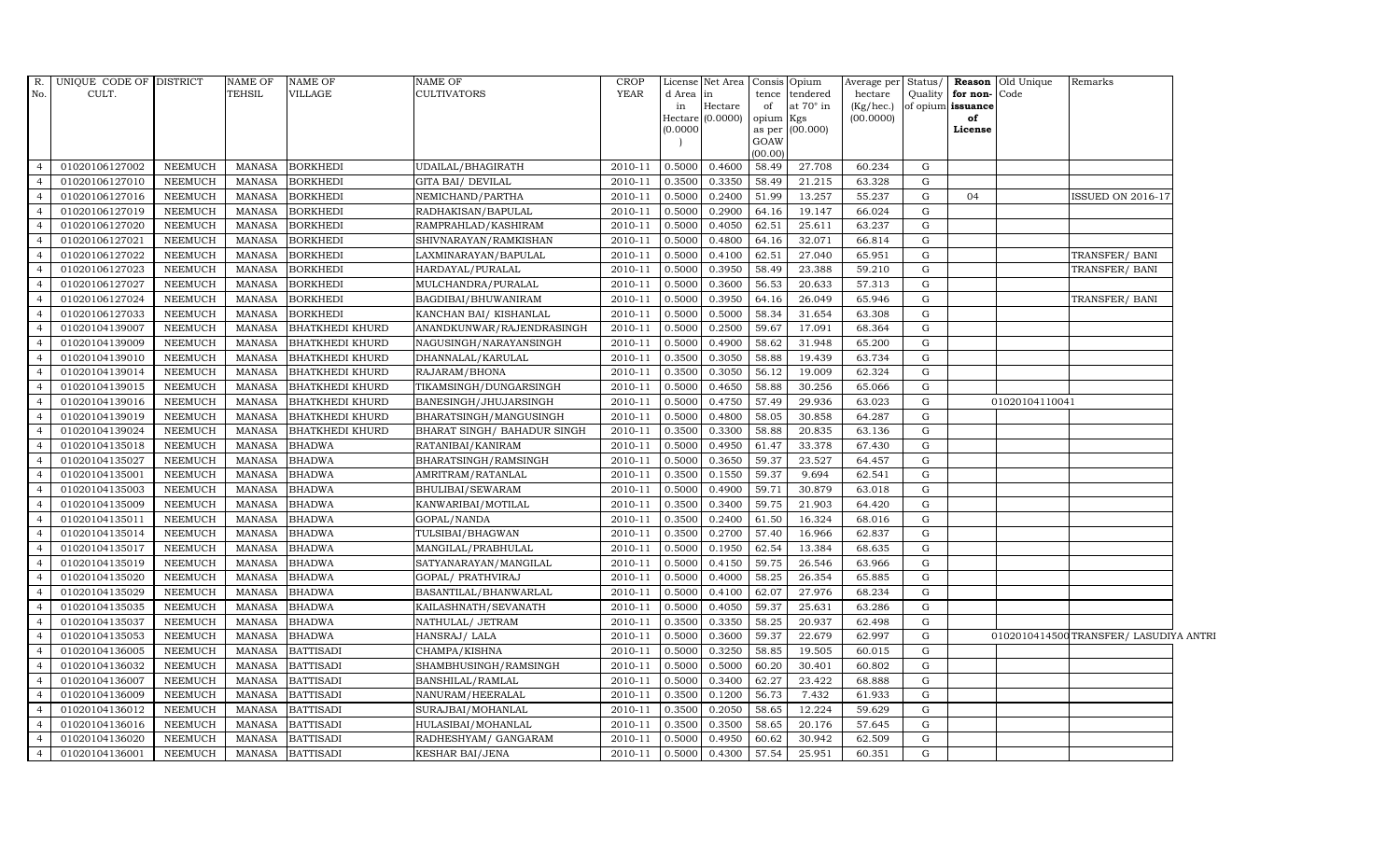| R.             | UNIQUE CODE OF DISTRICT |                | <b>NAME OF</b> | <b>NAME OF</b>    | <b>NAME OF</b>                | CROP        |           | License Net Area   Consis   Opium |           |                  | Average per | Status/      | Reason            | Old Unique | Remarks           |
|----------------|-------------------------|----------------|----------------|-------------------|-------------------------------|-------------|-----------|-----------------------------------|-----------|------------------|-------------|--------------|-------------------|------------|-------------------|
| No.            | CULT.                   |                | <b>TEHSIL</b>  | <b>VILLAGE</b>    | <b>CULTIVATORS</b>            | <b>YEAR</b> | d Area in |                                   |           | tence tendered   | hectare     | Quality      | for non-          | Code       |                   |
|                |                         |                |                |                   |                               |             | in        | Hectare                           | of        | at $70^\circ$ in | (Kg/hec.)   |              | of opium issuance |            |                   |
|                |                         |                |                |                   |                               |             |           | Hectare (0.0000)                  | opium Kgs |                  | (00.0000)   |              | of                |            |                   |
|                |                         |                |                |                   |                               |             | (0.0000)  |                                   | GOAW      | as per (00.000)  |             |              | License           |            |                   |
|                |                         |                |                |                   |                               |             |           |                                   | (00.00)   |                  |             |              |                   |            |                   |
| $\overline{4}$ | 01020104136026          | <b>NEEMUCH</b> |                | MANASA BATTISADI  | MANGILAL/MADHU                | 2010-11     | 0.5000    | 0.3500                            | 56.73     | 20.342           | 58.120      | $\mathbf G$  |                   |            |                   |
| $\overline{a}$ | 01020104136036          | <b>NEEMUCH</b> | MANASA         | <b>BATTISADI</b>  | NARENDR SINGH/ SHAMBHU SINGH  | 2010-11     | 0.5000    | 0.3350                            | 62.20     | 21.148           | 63.128      | ${\rm G}$    |                   |            |                   |
| $\overline{4}$ | 01020104136006          | <b>NEEMUCH</b> | <b>MANASA</b>  | <b>BATTISADI</b>  | RATANLAL/HARIRAM              | 2010-11     | 0.3500    | 0.2400                            | 56.73     | 15.074           | 62.808      | G            |                   |            |                   |
|                | 01020104136037          | <b>NEEMUCH</b> | MANASA         | <b>BATTISADI</b>  | PARVATI BAI/ BHERULAL         | 2010-11     | 0.3500    | 0.3450                            | 58.52     | 20.524           | 59.489      | $\mathbf G$  |                   |            |                   |
| $\overline{4}$ | 01020104128002          | <b>NEEMUCH</b> | <b>MANASA</b>  | <b>BARKHEDI</b>   | BRAJ KUWAR/ BHIM SINGH        | 2010-11     | 0.5000    | 0.4200                            | 63.01     | 28.679           | 68.283      | ${\rm G}$    |                   |            |                   |
| $\overline{4}$ | 01020104128003          | <b>NEEMUCH</b> | MANASA         | <b>BARKHEDI</b>   | BAPULAL/BHUWANA               | 2010-11     | 0.5000    | 0.2000                            | 60.85     | 13.900           | 69.500      | $\mathbf G$  |                   |            |                   |
| $\overline{4}$ | 01020104128005          | <b>NEEMUCH</b> | <b>MANASA</b>  | <b>BARKHEDI</b>   | BAHADURSINGH/GOPALSINGH       | 2010-11     | 0.5000    | 0.4450                            | 59.25     | 29.100           | 65.393      | $\mathbf G$  |                   |            |                   |
| $\overline{4}$ | 01020104128008          | <b>NEEMUCH</b> | <b>MANASA</b>  | <b>BARKHEDI</b>   | LALSINGH/GOPALSINGH           | 2010-11     | 0.5000    | 0.3750                            | 59.25     | 24.250           | 64.666      | $\mathbf G$  |                   |            |                   |
|                | 01020104128011          | <b>NEEMUCH</b> | <b>MANASA</b>  | <b>BARKHEDI</b>   | BHANWARLAL/NANDA              | 2010-11     | 0.5000    | 0.3400                            | 59.25     | 23.023           | 67.714      | $\mathbf G$  |                   |            |                   |
| $\overline{4}$ | 01020104128012          | <b>NEEMUCH</b> | <b>MANASA</b>  | <b>BARKHEDI</b>   | JASWANTSINGH/BHERUSINGH       | 2010-11     | 0.5000    | 0.4900                            | 61.18     | 32.644           | 66.620      | ${\rm G}$    |                   |            |                   |
| $\overline{4}$ | 01020104128013          | <b>NEEMUCH</b> | <b>MANASA</b>  | <b>BARKHEDI</b>   | LAXMANSINGH/PRATAPSINGH       | 2010-11     | 0.5000    | 0.4800                            | 60.29     | 31.222           | 65.045      | ${\rm G}$    |                   |            |                   |
| $\overline{4}$ | 01020104128014          | <b>NEEMUCH</b> | <b>MANASA</b>  | <b>BARKHEDI</b>   | SUJANSINGH/BHERUSINGH         | 2010-11     | 0.3500    | 0.2800                            | 63.01     | 19.263           | 68.796      | ${\rm G}$    |                   |            |                   |
| $\overline{4}$ | 01020104128015          | <b>NEEMUCH</b> | <b>MANASA</b>  | <b>BARKHEDI</b>   | BANESINGH/GUMANSINGH          | 2010-11     | 0.5000    | 0.4450                            | 58.25     | 28.226           | 63.429      | $\mathbf G$  |                   |            |                   |
| $\overline{4}$ | 01020104128016          | <b>NEEMUCH</b> | <b>MANASA</b>  | <b>BARKHEDI</b>   | MOTISINGH/GOPALSINGH          | 2010-11     | 0.5000    | 0.4550                            | 59.60     | 29.153           | 64.072      | G            |                   |            |                   |
| $\overline{4}$ | 01020104128018          | <b>NEEMUCH</b> | <b>MANASA</b>  | <b>BARKHEDI</b>   | JUJHARSINGH/BHIMSINGH         | 2010-11     | 0.5000    | 0.4100                            | 63.01     | 29.129           | 71.046      | G            |                   |            |                   |
| $\overline{4}$ | 01020104128021          | <b>NEEMUCH</b> | <b>MANASA</b>  | <b>BARKHEDI</b>   | RAJENDRASINGH/MADANSINGH      | 2010-11     | 0.5000    | 0.4750                            | 59.60     | 30.481           | 64.170      | ${\rm G}$    |                   |            |                   |
| $\overline{4}$ | 01020104128022          | <b>NEEMUCH</b> | <b>MANASA</b>  | <b>BARKHEDI</b>   | DOULATKUMAR/DASHRATH          | 2010-11     | 0.5000    | 0.4600                            | 63.01     | 31.127           | 67.667      | $\mathbf G$  |                   |            |                   |
| $\overline{4}$ | 01020104128026          | <b>NEEMUCH</b> | MANASA         | <b>BARKHEDI</b>   | TEJSINGH/FATEH SINGH          | 2010-11     | 0.3500    | 0.3450                            | 58.34     | 22.978           | 66.602      | G            |                   |            |                   |
| $\overline{4}$ | 01020104128029          | <b>NEEMUCH</b> | <b>MANASA</b>  | <b>BARKHEDI</b>   | BHAWARLAL/KISHOR              | 2010-11     | 0.3500    |                                   |           |                  |             | $\, {\rm N}$ |                   |            |                   |
| $\overline{4}$ | 01020104131006          | <b>NEEMUCH</b> | <b>MANASA</b>  | <b>BARKHEDA</b>   | SHANTIBAI/RAMESHWAR           | 2010-11     | 0.5000    | 0.2900                            | 62.51     | 18.914           | 65.220      | $\mathbf G$  |                   |            |                   |
| 4              | 01020104131009          | <b>NEEMUCH</b> | <b>MANASA</b>  | <b>BARKHEDA</b>   | SAMANDI BAI/PARTHA            | 2010-11     | 0.3500    | 0.3400                            | 57.85     | 20.008           | 58.847      | ${\rm G}$    |                   |            | NAME CHANGE       |
| $\overline{4}$ | 01020104131020          | <b>NEEMUCH</b> | <b>MANASA</b>  | <b>BARKHEDA</b>   | PANNALAL/RAMLAL               | 2010-11     | 0.5000    | 0.4000                            | 58.94     | 24.064           | 60.160      | ${\rm G}$    |                   |            |                   |
| $\overline{4}$ | 01020104131045          | <b>NEEMUCH</b> | MANASA         | <b>BARKHEDA</b>   | OMPRAKASH/BANSHILAL           | 2010-11     | 0.5000    | 0.3300                            | 62.51     | 20.593           | 62.403      | G            |                   |            |                   |
| $\overline{4}$ | 01020104131001          | <b>NEEMUCH</b> | <b>MANASA</b>  | <b>BARKHEDA</b>   | SITARAM/ NANURAM              | 2010-11     | 0.5000    | 0.3500                            | 62.51     | 24.013           | 68.608      | $\mathbf G$  |                   |            |                   |
|                | 01020104131042          | <b>NEEMUCH</b> | <b>MANASA</b>  | <b>BARKHEDA</b>   | DEVKISHAN/PARTHA              | 2010-11     | 0.5000    | 0.2900                            | 58.94     | 17.269           | 59.548      | $\mathbf G$  |                   |            |                   |
| $\overline{4}$ | 01020104131049          | <b>NEEMUCH</b> | <b>MANASA</b>  | <b>BARKHEDA</b>   | RODILAL/RAMCHANDRA            | 2010-11     | 0.5000    | 0.2100                            | 56.03     | 11.878           | 56.564      | G            |                   |            |                   |
| $\overline{4}$ | 01020104131023          | <b>NEEMUCH</b> | <b>MANASA</b>  | <b>BARKHEDA</b>   | SABBAL SINGH/SHANKARDAN SINGH | 2010-11     | 0.3500    | 0.1050                            | 56.32     | 6.099            | 58.085      | ${\rm G}$    |                   |            |                   |
| $\overline{4}$ | 01020104131010          | <b>NEEMUCH</b> | <b>MANASA</b>  | <b>BARKHEDA</b>   | AMRITRAM/GANESH               | 2010-11     | 0.5000    | 0.2850                            | 54.04     | 17.038           | 59.782      | $\mathbf G$  | 05                |            | ISSUED ON 2015-16 |
| $\overline{4}$ | 01020104131002          | <b>NEEMUCH</b> | <b>MANASA</b>  | <b>BARKHEDA</b>   | RAMA/ BHAWARLAL               | 2010-11     | 0.5000    | 0.3400                            | 62.51     | 21.870           | 64.323      | $\mathbf G$  |                   |            |                   |
| $\overline{4}$ | 01020104131005          | <b>NEEMUCH</b> | <b>MANASA</b>  | <b>BARKHEDA</b>   | RAMI BAI/ NANDA               | 2010-11     | 0.3500    | 0.2850                            | 58.58     | 17.859           | 62.663      | G            |                   |            |                   |
| $\overline{4}$ | 01020104131007          | <b>NEEMUCH</b> | <b>MANASA</b>  | <b>BARKHEDA</b>   | PARVAT SINGH/ BHAWAR SINGH    | 2010-11     | 0.3500    | 0.3250                            | 55.15     | 18.523           | 56.993      | G            |                   |            |                   |
| $\overline{4}$ | 01020104131012          | <b>NEEMUCH</b> | <b>MANASA</b>  | <b>BARKHEDA</b>   | MOHANLAL/ NANURAM             | 2010-11     | 0.5000    | 0.4200                            | 56.55     | 25.488           | 60.685      | ${\rm G}$    |                   |            |                   |
| $\overline{4}$ | 01020104131016          | <b>NEEMUCH</b> | MANASA         | <b>BARKHEDA</b>   | RATANLAL/ LACHAMAN            | 2010-11     | 0.5000    | 0.2750                            | 55.65     | 15.828           | 57.556      | $\mathbf G$  |                   |            |                   |
| $\overline{4}$ | 01020104131037          | <b>NEEMUCH</b> | <b>MANASA</b>  | <b>BARKHEDA</b>   | RADHESHYAM / RAMESHWAR        | 2010-11     | 0.5000    | 0.2000                            | 60.36     | 12.270           | 61.350      | $\mathbf G$  |                   |            |                   |
| $\overline{4}$ | 01020104131038          | <b>NEEMUCH</b> | <b>MANASA</b>  | <b>BARKHEDA</b>   | BHAWAR SINGH / UDAY SINGH     | 2010-11     | 0.5000    | 0.4550                            | 57.55     | 26.325           | 57.857      | $\mathbf G$  |                   |            |                   |
| $\overline{4}$ | 01020104131003          | <b>NEEMUCH</b> | <b>MANASA</b>  | <b>BARKHEDA</b>   | PYARSINGH/GOPAL SINGH         | 2010-11     | 0.5000    | 0.1700                            | 58.36     | 11.630           | 68.411      | ${\rm G}$    |                   |            |                   |
| $\overline{4}$ | 01020104035001          | <b>NEEMUCH</b> | <b>MANASA</b>  | ARNIYA CHANDRAWAT | GORA/DURGA                    | 2010-11     | 0.5000    | 0.4950                            | 63.20     | 31.465           | 63.565      | ${\rm G}$    |                   |            |                   |
| $\overline{4}$ | 01020104035003          | <b>NEEMUCH</b> | <b>MANASA</b>  | ARNIYA CHANDRAWAT | NANDUBAI/GABBA                | 2010-11     | 0.5000    | 0.3600                            | 59.91     | 22.244           | 61.788      | $\mathbf G$  |                   |            |                   |
| $\overline{4}$ | 01020104035005          | <b>NEEMUCH</b> | <b>MANASA</b>  | ARNIYA CHANDRAWAT | MANGU/BRIJBHAN                | 2010-11     | 0.5000    | 0.5000                            | 59.73     | 30.607           | 61.214      | G            |                   |            |                   |
| $\overline{4}$ | 01020104035007          | <b>NEEMUCH</b> | <b>MANASA</b>  | ARNIYA CHANDRAWAT | DURGA/CHATRA                  | 2010-11     | 0.5000    | 0.4750                            | 60.93     | 29.534           | 62.176      | $\mathbf G$  |                   |            |                   |
| $\overline{4}$ | 01020104035009          | <b>NEEMUCH</b> | MANASA         | ARNIYA CHANDRAWAT | NATHU/SHOJI                   | 2010-11     | 0.5000    | 0.4900                            | 58.60     | 29.484           | 60.171      | G            |                   |            |                   |